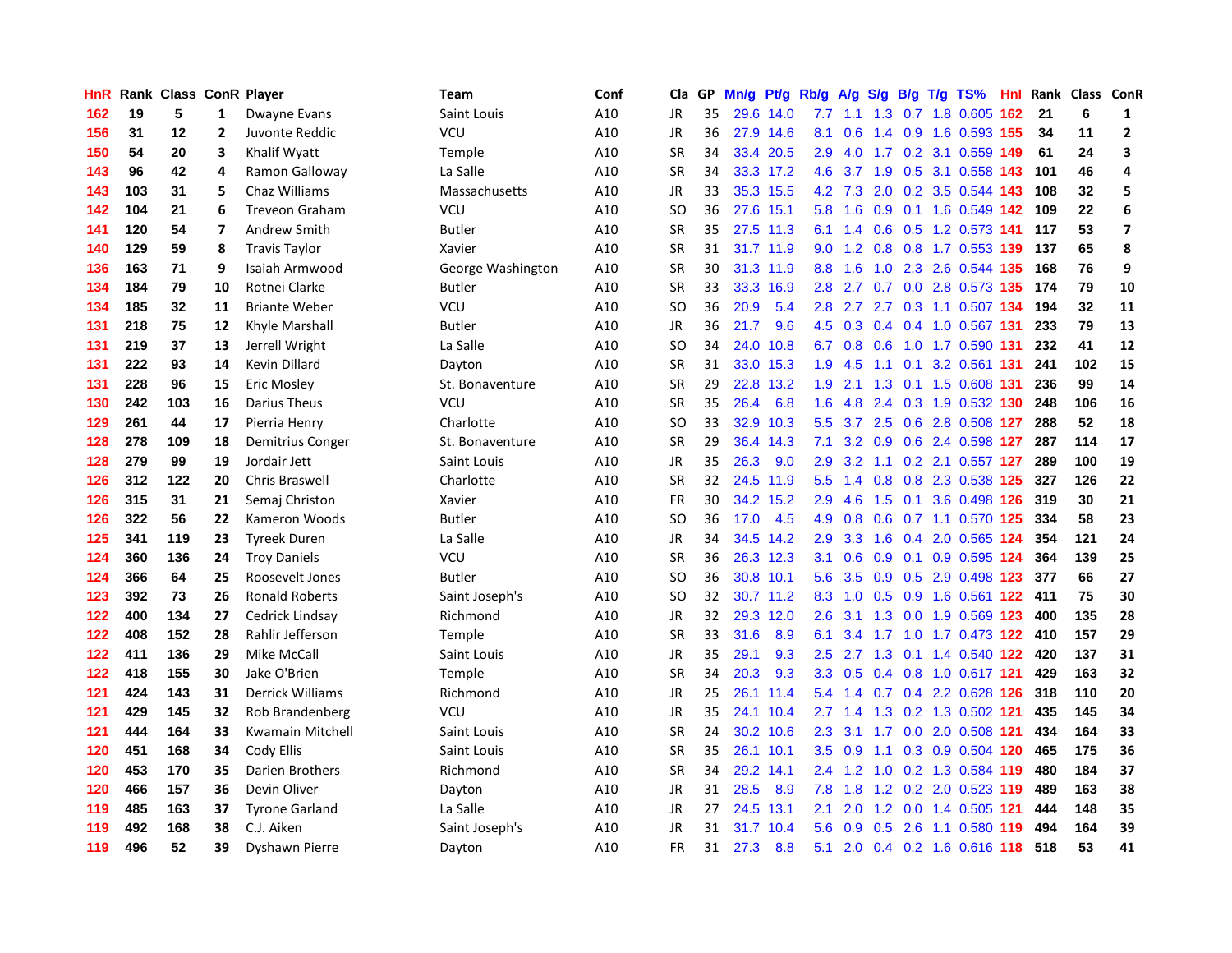| HnR | Rank | <b>Class</b> |    | <b>ConR Player</b>     | Team              | Conf | Cla       | <b>GP</b> | Mn/g | Pt/g      | Rb/g             | A/g              | S/g              |     | B/g T/g TS%                    | Hnl | Rank | <b>Class</b> | <b>ConR</b> |
|-----|------|--------------|----|------------------------|-------------------|------|-----------|-----------|------|-----------|------------------|------------------|------------------|-----|--------------------------------|-----|------|--------------|-------------|
| 118 | 522  | 199          | 40 | Josh Benson            | Dayton            | A10  | <b>SR</b> | 31        | 23.4 | 10.6      | 4.2              | 0.9              | 0.5              |     | 1.0 2.2 0.575 118              |     | 540  | 202          | 42          |
| 118 | 527  | 57           | 41 | Kellen Dunham          | <b>Butler</b>     | A10  | <b>FR</b> | 36        | 26.1 | 9.5       | 2.8              | $-1.1$           | 0.6              |     | 0.1 1.0 0.549 118              |     | 546  | 56           | 43          |
| 118 | 542  | 205          | 42 | Dwayne Smith           | George Washington | A10  | <b>SR</b> | 30        | 12.9 | 7.0       | 2.6              | 0.3              |                  |     | $0.5$ $0.5$ $0.7$ $0.512$ 117  |     | 554  | 210          | 44          |
| 116 | 588  | 113          | 43 | Anthony Lee            | Temple            | A10  | SO        | 32        | 23.9 | 9.8       | 6.8              | 0.3              |                  |     | 0.4 0.8 1.0 0.556 116          |     | 591  | 115          | 46          |
| 116 | 604  | 117          | 44 | Halil Kanacevic        | Saint Joseph's    | A10  | <b>SO</b> | 26        | 28.9 | 8.5       | 7.2              | 3.5              | 0.9              |     | 1.7 3.3 0.510                  | 117 | 567  | 107          | 45          |
| 115 | 608  | 120          | 45 | Cady Lalanne           | Massachusetts     | A10  | SO        | 32        | 22.1 | 8.4       | 7.4              | 0.2 <sub>0</sub> | $0.4^{\circ}$    |     | 1.4 1.4 0.589 116              |     | 599  | 119          | 47          |
| 115 | 626  | 70           | 46 | <b>Terry Allen</b>     | Richmond          | A10  | FR        | 34        | 13.3 | 4.4       | 3.4              | 0.6              | 0.5              |     | 0.4 0.8 0.597 114              |     | 652  | 71           | 49          |
| 115 | 629  | 230          | 47 | Lasan Kromah           | George Washington | A10  | <b>SR</b> | 30        | 24.5 | 10.1      | 3.7              | 1.9              | 1.2              |     | 0.4 2.2 0.525 115              |     | 641  | 234          | 48          |
| 115 | 639  | 209          | 48 | Vee Sanford            | Dayton            | A10  | JR        | 31        | 29.1 | 12.3      | 2.7              | 2.3              | 1.0              |     | 0.3 2.1 0.552 114              |     | 656  | 216          | 50          |
| 114 | 648  | 236          | 49 | <b>Scootie Randall</b> | Temple            | A10  | <b>SR</b> | 34        |      | 34.9 11.3 | 6.3              | 2.1              |                  |     | 1.0 0.2 1.4 0.493 114          |     | 660  | 242          | 51          |
| 114 | 650  | 73           | 50 | <b>Willie Clayton</b>  | Charlotte         | A10  | FR        | 33        | 22.9 | 8.5       | 6.2              |                  |                  |     | 0.2 0.5 0.5 1.5 0.561 113      |     | 700  | 81           | 53          |
| 114 | 668  | 134          | 51 | DeMario Mayfield       | Charlotte         | A10  | SO        | 18        | 26.4 | 11.7      | 3.6              |                  |                  |     | 2.0 1.3 0.2 2.2 0.578 124      |     | 367  | 64           | 26          |
| 114 | 693  | 79           | 52 | Kevin Larsen           | George Washington | A10  | FR        | 30        | 24.3 | 8.2       | 5.0              | 1.5              | 0.5              |     | 0.5 1.5 0.538 113              |     | 696  | 79           | 52          |
| 113 | 725  | 146          | 53 | Steve Zack             | La Salle          | A10  | <b>SO</b> | 27        | 22.3 | 6.4       | 6.4              | 1.0              | 0.3              |     | 1.3 1.5 0.565 112              |     | 734  | 153          | 55          |
| 113 | 727  | 84           | 54 | Jalen Robinson         | Dayton            | A10  | FR        | 31        | 18.7 | 6.1       | 5.1              | 0.5              | 0.7              |     | 0.3 1.2 0.516 112              |     | 736  | 85           | 56          |
| 112 | 745  | 239          | 55 | Langston Galloway      | Saint Joseph's    | A10  | <b>JR</b> | 32        | 35.7 | 13.8      | 3.6 <sup>°</sup> | 2.3              | 1.4              |     | 0.3 1.5 0.549 112              |     | 755  | 240          | 58          |
| 112 | 751  | 241          | 56 | <b>Branden Frazier</b> | Fordham           | A10  | <b>JR</b> | 31        | 35.0 | 14.2      | 3.7              | 5.0              | 0.9              |     | $0.0$ 3.0 $0.479$ 110          |     | 837  | 270          | 62          |
| 112 | 761  | 156          | 57 | <b>Grandy Glaze</b>    | Saint Louis       | A10  | <b>SO</b> | 25        | 12.0 | 3.1       | 2.6              | 0.5              | 0.5              |     | 0.1 0.5 0.487 113 707          |     |      | 143          | 54          |
| 112 | 763  | 245          | 58 | Rob Loe                | Saint Louis       | A10  | <b>JR</b> | 35        | 22.9 | 7.0       | $3.4^{\circ}$    | 1.2              |                  |     | 0.4 0.3 1.3 0.522 112 759      |     |      | 242          | 59          |
| 112 | 766  | 247          | 59 | Sam Mills              | La Salle          | A10  | JR        | 33        | 33.6 | 8.0       | $2.6^{\circ}$    | 2.2              |                  |     | 1.0 0.3 1.2 0.536 112 742      |     |      | 236          | 57          |
| 111 | 778  | 159          | 60 | Kendall Anthony        | Richmond          | A10  | SO        | 34        | 23.5 | 11.5      | 1.4              | 1.2              |                  |     | $0.7$ 0.0 1.2 0.555 111        |     | 802  | 162          | 60          |
| 109 | 845  | 296          | 61 | Cory Remekun           | Saint Louis       | A10  | <b>SR</b> | 33        | 18.1 | 4.5       | 2.9              | 0.4              | $0.4^{\circ}$    |     | 1.2 0.8 0.558 110              |     | 826  | 292          | 61          |
| 109 | 880  | 305          | 62 | Carl Jones             | Saint Joseph's    | A10  | <b>SR</b> | 30        | 34.1 | 14.7      | $2.7^{\circ}$    | 2.6              | 0.9              |     | 0.2 2.0 0.526 108              |     | 888  | 308          | 63          |
| 108 | 913  | 117          | 63 | Melvin Johnson         | VCU               | A10  | <b>FR</b> | 35        | 17.3 | 6.9       | 1.5              | 1.0              | 0.8              |     | $0.0$ 1.0 0.484 108            |     | 893  | 115          | 64          |
| 108 | 915  | 290          | 64 | Xavier Munford         | Rhode Island      | A10  | JR        | 29        | 35.4 | 17.4      | 2.8              | 1.9              | 1.0              |     | 0.3 2.7 0.508 108              |     | 912  | 290          | 65          |
| 107 | 934  | 324          | 65 | <b>Greg Robbins</b>    | Richmond          | A10  | <b>SR</b> | 34        | 27.5 | 6.9       | 3.3              | 2.7              | 1.0              |     | 0.6 1.8 0.569 107              |     | 958  | 332          | 68          |
| 107 | 944  | 197          | 66 | Justin Martin          | Xavier            | A10  | <b>SO</b> | 30        | 25.9 | 7.9       | 4.7              | 0.9              |                  |     | 0.8 0.5 1.6 0.538 107          |     | 957  | 199          | 67          |
| 107 | 949  | 296          | 67 | <b>Jake Barnett</b>    | Saint Louis       | A10  | JR        | 35        | 15.2 | 3.6       | 2.7              | 0.8              |                  |     | 0.5 0.1 0.8 0.514 107          |     | 956  | 303          | 66          |
| 106 | 971  | 302          | 68 | Isaiah Philmore        | Xavier            | A10  | JR        | 28        | 24.9 | 7.5       | 5.0              | 0.4              |                  |     | $0.1$ 0.5 1.0 0.529 106        |     | 974  | 306          | 69          |
| 106 | 977  | 208          | 69 | Alex Barlow            | <b>Butler</b>     | A10  | <b>SO</b> | 35        | 19.4 | 2.3       | 2.7              | 1.9              |                  |     | 1.2 0.2 1.2 0.547 106          |     | 976  | 207          | 70          |
| 106 | 983  | 131          | 70 | Patricio Garino        | George Washington | A10  | FR        | 30        | 26.9 | 8.8       | 3.4              | 2.1              | 2.3              |     | 0.4 2.6 0.493 106              |     | 991  | 129          | 72          |
| 106 | 1008 | 348          | 71 | <b>Terrell Vinson</b>  | Massachusetts     | A10  | <b>SR</b> | 33        | 25.9 | 12.3      | 3.9              | 1.3              | 0.8              |     | 0.5 1.9 0.555 105 1008         |     |      | 348          | 73          |
| 105 | 1017 | 215          | 72 | <b>Chris Gaston</b>    | Fordham           | A10  | SO        | 17        | 31.1 | 14.4      | 7.5              | 1.0              | 1.2              | 1.4 | 2.6 0.503 119                  |     | 510  | 95           | 40          |
| 105 | 1022 | 217          | 73 | Chris Wilson           | Saint Joseph's    | A10  | SO        | 32        | 30.1 | 6.5       | 3.1              | 3.5              | 0.8              |     | 0.1 1.8 0.466 105 1034         |     |      | 221          | 75          |
| 105 | 1039 | 220          | 74 | <b>Ryan Canty</b>      | Fordham           | A10  | SO        | 31        | 18.4 | 6.0       | 7.0              | 0.2              | 0.3              |     | 0.9 1.2 0.530 103 1131         |     |      | 238          | 83          |
| 104 | 1068 | 152          | 75 | Alonzo Nelson-Ododa    | Richmond          | A10  | FR        | 34        | 19.2 | 3.9       | 4.0              | 0.7              | 0.5              |     | 1.8 0.9 0.480 104 1082         |     |      | 148          | 77          |
| 104 | 1073 | 333          | 76 | Jesse Morgan           | Massachusetts     | A10  | JR        | 14        | 28.7 | 13.4      | 2.9              | 1.8              | 1.7 <sub>z</sub> |     | 0.1 1.4 0.485 106              |     | 990  | 309          | 71          |
| 104 | 1078 | 364          | 77 | J.T. Thompson          | Charlotte         | A10  | SR        | 20        | 14.8 | 4.3       | $2.5^{\circ}$    | 0.9              | 0.4              |     | 0.2 0.5 0.509 103 1094         |     |      | 371          | 79          |
| 104 | 1080 | 228          | 78 | Dee Davis              | Xavier            | A10  | <b>SO</b> | 28        | 28.8 | 8.2       | 1.7              |                  |                  |     | 3.4 0.9 0.0 2.5 0.533 105 1033 |     |      | 220          | 74          |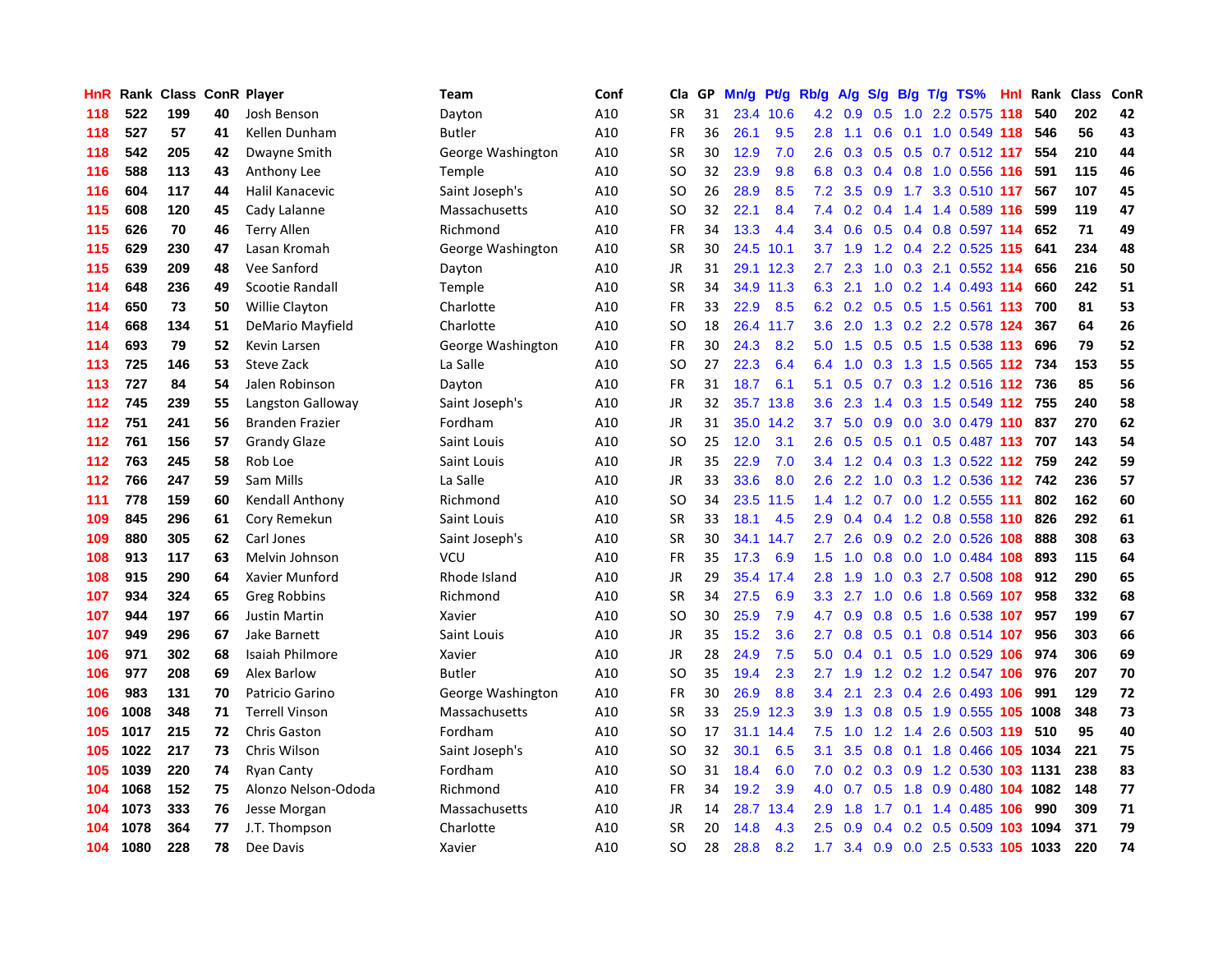| HnR |      | <b>Rank Class</b> |     | <b>ConR Player</b>       | Team              | Conf | Cla       | <b>GP</b> | Mn/g | <b>Pt/g</b> | Rb/g             | A/g | S/g              | B/g           | T/g TS%                        |     | Hnl Rank | <b>Class</b> | ConR |
|-----|------|-------------------|-----|--------------------------|-------------------|------|-----------|-----------|------|-------------|------------------|-----|------------------|---------------|--------------------------------|-----|----------|--------------|------|
| 104 | 1084 | 365               | 79  | Nikola Malesevic         | Rhode Island      | A10  | <b>SR</b> | 28        |      | 29.3 10.3   | $5.3$ 2.1        |     | 0.9 <sup>°</sup> |               | 0.5 1.9 0.479 104 1058         |     |          | 362          | 76   |
| 104 | 1097 | 367               | 80  | Jeff Robinson            | Xavier            | A10  | <b>SR</b> | 30        | 24.2 | 6.8         | 4.8              |     |                  |               | 0.4 0.6 0.4 1.2 0.513 104 1089 |     |          | 369          | 78   |
| 104 | 1102 | 370               | 81  | Chris Johnson            | St. Bonaventure   | A10  | <b>SR</b> | 29        | 28.9 | 12.6        | $3.4^{\circ}$    | 1.7 |                  |               | 0.9 0.1 1.6 0.539 103 1099     |     |          | 372          | 80   |
| 104 | 1105 | 231               | 82  | Will Cummings            | Temple            | A10  | SO        | 34        | 23.2 | 5.8         | $2.2\phantom{0}$ | 1.9 |                  |               | 1.4 0.3 1.3 0.475 103 1108     |     |          | 232          | 81   |
| 103 | 1113 | 373               | 83  | <b>Brad Redford</b>      | Xavier            | A10  | <b>SR</b> | 31        | 23.1 | 7.6         | 1.2              | 0.5 | $0.4^{\circ}$    |               | 0.1 0.8 0.630 103 1124         |     |          | 378          | 82   |
| 103 | 1144 | 165               | 84  | Derrick Colter           | Duquesne          | A10  | FR        | 30        | 32.2 | 13.5        | 2.8              | 5.2 | 0.8              |               | 0.2 3.6 0.478 102 1153         |     |          | 166          | 84   |
| 102 | 1164 | 245               | 85  | <b>Wayne Sparrow</b>     | Richmond          | A10  | SO        | 34        | 15.4 | 3.9         | 1.9              | 1.4 | 0.9              |               | 0.1 0.8 0.470 102 1195         |     |          | 249          | 86   |
| 102 | 1191 | 171               | 86  | <b>Darion Clark</b>      | Charlotte         | A10  | <b>FR</b> | 32        | 17.6 | 6.2         | 4.6              | 0.4 | 0.3              |               | 0.6 1.8 0.521 101 1239         |     |          | 178          | 91   |
| 101 | 1201 | 174               | 87  | Jordan Hare              | Rhode Island      | A10  | <b>FR</b> | 27        | 19.6 | 5.2         | 4.0              | 0.4 | 0.3              |               | 1.8 1.1 0.564 102 1170         |     |          | 169          | 85   |
| 101 | 1205 | 256               | 88  | D.J. Peterson            | La Salle          | A10  | <b>SO</b> | 34        | 25.6 | 3.9         | $2.4^{\circ}$    | 1.5 | 0.9              |               | 0.1 0.4 0.562 101 1216         |     |          | 256          | 88   |
| 101 | 1215 | 382               | 89  | <b>Erik Fromm</b>        | <b>Butler</b>     | A10  | JR        | 35        | 11.3 | 3.4         | 2.5              | 0.1 |                  |               | 0.3 0.1 0.6 0.517 101 1217     |     |          | 383          | 89   |
| 101 | 1247 | 182               | 90  | <b>Trey Davis</b>        | Massachusetts     | A10  | <b>FR</b> | 32        | 9.5  | 3.3         | 1.1 <sup>1</sup> | 1.3 |                  |               | $0.4$ 0.0 0.9 0.528 101 1238   |     |          | 177          | 90   |
| 101 | 1249 | 407               | 91  | T.J. DiLeo               | Temple            | A10  | <b>SR</b> | 32        | 19.1 | 2.9         | 1.9              | 1.8 | 0.8              |               | 0.2 0.4 0.564 101 1207         |     |          | 402          | 87   |
| 101 | 1253 | 184               | 92  | Joe McDonald             | George Washington | A10  | FR        | 30        | 28.1 | 7.5         | 3.7              | 3.2 |                  |               | 1.2 0.0 3.0 0.464 100 1250     |     |          | 181          | 92   |
| 100 | 1271 | 413               | 93  | <b>Andre Malone</b>      | Rhode Island      | A10  | <b>SR</b> | 29        | 31.8 | 10.3        | 4.1              | 1.1 | 1.0              |               | 0.2 0.9 0.521 100 1258         |     |          | 414          | 93   |
| 100 | 1292 | 413               | 94  | Raphiael Putney          | Massachusetts     | A10  | <b>JR</b> | 33        | 22.7 | 7.1         | 4.6              | 1.5 | 0.8              | 1.3           | 2.1 0.502 100                  |     | 1281     | 406          | 94   |
| 99  | 1360 | 290               | 95  | Maxie Esho               | Massachusetts     | A10  | <b>SO</b> | 33        | 20.6 | 5.5         | 5.0              | 0.5 | 0.8              |               | 1.2 1.3 0.488                  | -99 | 1349     | 289          | 95   |
| 98  | 1418 | 459               | 96  | <b>Marquise Simmons</b>  | St. Bonaventure   | A10  | <b>SR</b> | 29        | 19.8 | 6.2         | 4.9              | 0.2 |                  |               | $0.3$ 0.2 0.9 0.561            | 97  | 1417     | 458          | 96   |
| 97  | 1441 | 468               | 97  | <b>Freddie Riley</b>     | Massachusetts     | A10  | <b>SR</b> | 33        | 28.5 | 8.8         | 1.5              |     |                  |               | 1.0 0.7 0.1 1.1 0.534 97       |     | 1441     | 464          | 98   |
| 97  | 1447 | 215               | 98  | <b>Quevyn Winters</b>    | Duquesne          | A10  | <b>FR</b> | 30        | 22.0 | 9.6         | 3.9 <sup>°</sup> | 0.9 |                  |               | $0.6$ $0.1$ $2.0$ $0.566$      | 97  | 1452     | 214          | 99   |
| 97  | 1454 | 216               | 99  | Mike Aaman               | Rhode Island      | A10  | FR        | 25        | 15.0 | 4.7         | 3.7 <sub>2</sub> | 0.2 |                  |               | $0.4$ 0.2 0.6 0.534            | 97  | 1423     | 208          | 97   |
| 96  | 1488 | 482               | 100 | Sean Johnson             | Duquesne          | A10  | <b>SR</b> | 30        | 25.5 | 11.5        | 3.1              | 1.7 |                  |               | 0.7 0.3 1.8 0.488              | 96  | 1483     | 481          | 100  |
| 96  | 1498 | 324               | 101 | Youssou Ndoye            | St. Bonaventure   | A10  | SO        | 29        | 21.4 | 6.9         | 4.9              | 0.6 | $0.4^{\circ}$    | $1.4^{\circ}$ | 2.1 0.544                      | 96  | 1500     | 324          | 101  |
| 96  | 1512 | 328               | 102 | Matt Derenbecker         | Dayton            | A10  | <b>SO</b> | 30        | 13.6 | 4.5         | 1.1              | 0.5 |                  |               | $0.1$ 0.1 0.5 0.602            | 96  | 1504     | 327          | 103  |
| 95  | 1551 | 338               | 103 | <b>Mike Powell</b>       | Rhode Island      | A10  | <b>SO</b> | 29        | 36.2 | 8.9         | 2.7              | 3.9 | 1.0              |               | $0.0$ 2.6 0.424                | -95 | 1550     | 337          | 104  |
| 95  | 1582 | 494               | 104 | Matthew Wright           | St. Bonaventure   | A10  | JR        | 26        | 23.8 | 7.3         | 1.7              | 2.0 | 0.8              |               | 0.1 1.8 0.546                  | 96  | 1501     | 472          | 102  |
| 94  | 1594 | 348               | 105 | Jordan Gathers           | St. Bonaventure   | A10  | <b>SO</b> | 29        | 15.5 | 3.5         | 1.2              | 1.8 |                  |               | $0.7$ 0.1 0.9 0.528            | -94 | 1594     | 348          | 105  |
| 94  | 1603 | 505               | 106 | Erik Stenger             | Xavier            | A10  | JR        | 31        | 8.9  | 1.8         | 2.3              |     |                  |               | $0.2$ 0.2 0.3 0.5 0.491        | -94 | 1612     | 507          | 106  |
| 93  | 1643 | 364               | 107 | <b>Terrence Williams</b> | Charlotte         | A10  | SO        | 33        | 23.3 | 7.6         | 3.7 <sub>2</sub> | 1.7 |                  |               | 0.8 0.2 2.0 0.424 92           |     | 1687     | 375          | 108  |
| 92  | 1696 | 517               | 108 | Sampson Carter           | Massachusetts     | A10  | <b>SR</b> | 33        | 22.7 | 6.4         | 4.3              | 0.7 | 0.8              |               | $0.5$ 1.5 0.505                | 92  | 1686     | 518          | 107  |
| 92  | 1708 | 274               | 109 | <b>Ryan Rhoomes</b>      | Fordham           | A10  | FR        | 30        | 18.2 | 3.6         | 5.1              | 0.4 | 0.3              |               | 0.7 0.7 0.505                  | 90  | 1810     | 292          | 110  |
| 91  | 1796 | 292               | 110 | Denzel Ingram            | Charlotte         | A10  | FR        | 33        | 24.6 | 5.8         | 1.7              | 1.5 | 0.8              |               | 0.0 1.3 0.455                  | 90  | 1833     | 298          | 111  |
| 91  | 1797 | 547               | 111 | Andre Marhold            | Duquesne          | A10  | <b>SR</b> | 29        | 22.8 | 6.0         | 5.6              | 0.6 |                  |               | 0.2 1.7 1.4 0.489              | -91 | 1786     | 542          | 109  |
| 90  | 1834 | 302               | 112 | Deion Taylor             | Richmond          | A10  | <b>FR</b> | 34        | 14.5 | 3.6         | 1.8              | 0.5 | 0.4              |               | 0.2 0.6 0.558                  | -89 | 1845     | 301          | 113  |
| 90  | 1843 | 572               | 113 | <b>Charlon Kloof</b>     | St. Bonaventure   | A10  | <b>JR</b> | 29        | 20.7 | 5.3         | 1.7              | 2.0 | 0.8              |               | 0.3 1.7 0.512 90               |     | 1835     | 572          | 112  |
| 90  | 1852 | 304               | 114 | <b>Mandell Thomas</b>    | Fordham           | A10  | FR        | 30        | 27.8 | 9.8         | 3.1              | 1.7 |                  |               | $0.9$ 0.4 2.1 0.485            | -88 | 1934     | 319          | 115  |
| 90  | 1863 | 578               | 115 | Jerry Jones              | Duquesne          | A10  | JR        | 29        | 23.9 | 7.3         | 3.6              | 1.2 |                  |               | 1.0 0.3 1.4 0.495              | -89 | 1847     | 579          | 114  |
| 88  | 1970 | 331               | 116 | <b>Travion Leonard</b>   | Fordham           | A10  | FR        | 31        | 17.3 | 6.3         | 4.3              | 0.3 |                  |               | $0.2$ $0.5$ 1.6 $0.485$        | -86 | 2054     | 344          | 122  |
| 88  | 1974 | 333               | 117 | Jeremiah Jones           | Duguesne          | A10  | <b>FR</b> | 30        | 26.0 | 7.7         | 4.1              | 0.9 |                  |               | 0.6 0.0 0.9 0.481              | 87  | 1958     | 328          | 118  |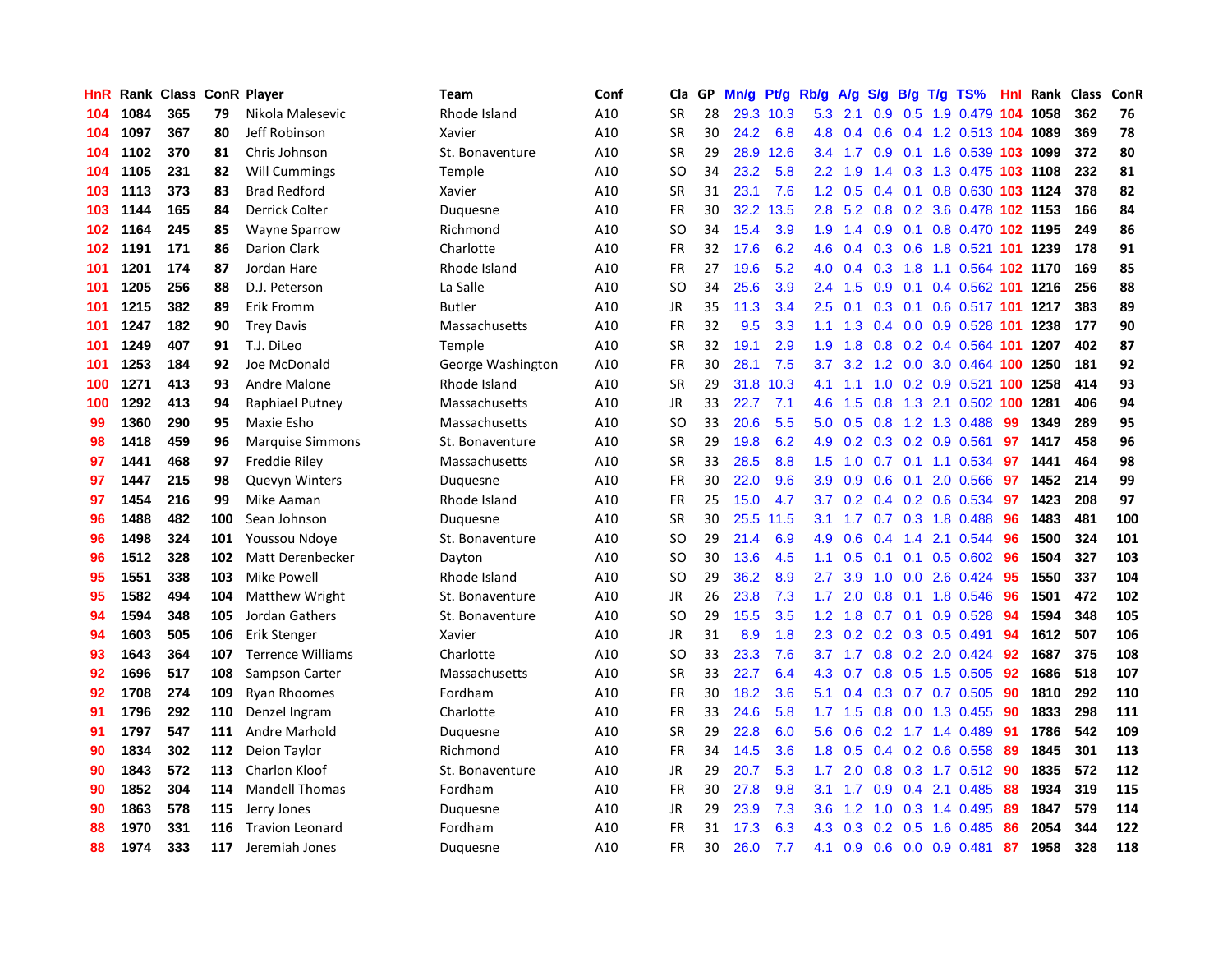| HnR |      | Rank Class   |                | <b>ConR Player</b>    | Team              | Conf       | Cla           | <b>GP</b> | Mn/g | <b>Pt/g</b> | Rb/g             | A/g     | S/g              |     | B/g T/g TS%               | Hnl | Rank  | <b>Class</b>    | <b>ConR</b>             |
|-----|------|--------------|----------------|-----------------------|-------------------|------------|---------------|-----------|------|-------------|------------------|---------|------------------|-----|---------------------------|-----|-------|-----------------|-------------------------|
| 87  | 1983 | 437          | 118            | Jarred Guest          | VCU               | A10        | SO            | 35        | 10.5 | 2.1         | $2.5^{\circ}$    | 0.2     | 0.5              |     | 0.3 0.6 0.472 87          |     | 1946  | 427             | 117                     |
| 87  | 2011 | 447          | 119            | Kadeem Pantophlet     | Duguesne          | A10        | <b>SO</b>     | 30        | 21.0 | 5.0         | 4.2              | 0.9     |                  |     | 0.4 0.1 1.0 0.532 87      |     | 2002  | 445             | 120                     |
| 86  | 2063 | 463          | 120            | <b>Bryan Smith</b>    | Fordham           | A10        | SO            | 27        | 25.1 | 7.9         | 3.3 <sub>2</sub> | 1.2     |                  |     | $0.9$ 0.4 1.6 0.471       | 85  | 2097  | 477             | 123                     |
| 85  | 2134 | 486          | 121            | Victor E. Nickerson   | Charlotte         | A10        | SO            | 30        | 22.5 | 5.8         | 2.6              | 1.1     |                  |     | $0.7$ $0.1$ $1.7$ $0.453$ | 86  | 2026  | 452             | 121                     |
| 85  | 2138 | 624          | 122            | <b>Bryan Bynes</b>    | George Washington | A10        | <b>SR</b>     | 26        | 20.6 | 4.4         | 2.4              | 1.9     | 0.5              |     | $0.1$ 1.2 0.417           | 87  | 1966  | 585             | 119                     |
| 84  | 2167 | 496          | 123            | T.J. Buchanan         | Rhode Island      | A10        | SO            | 28        | 17.9 | 3.4         | 2.1              | 1.0     |                  |     | $0.5$ 0.2 0.8 0.505       | 84  | 2145  | 488             | 124                     |
| 83  | 2226 | 377          | 124            | <b>Khari Price</b>    | Dayton            | A10        | <b>FR</b>     | 24        | 18.3 | 2.8         | 1.5              | 1.4     | 0.5              |     | $0.1$ 0.8 0.553           | 88  | 1942  | 322             | 116                     |
| 82  | 2268 | 650          | 125            | <b>Chase Stigall</b>  | <b>Butler</b>     | A10        | <b>SR</b>     | 36        | 10.3 | 1.9         | 1.3              | 0.8     | 0.3              |     | $0.0$ 0.7 0.454           | -81 | 2271  | 653             | 125                     |
| 79  | 2382 | 745          | 126            | <b>Dalton Pepper</b>  | Temple            | A10        | <b>JR</b>     | 29        | 11.3 | 2.9         | 1.3              | 0.6     |                  |     | $0.4$ 0.2 0.5 0.416       | -81 | 2288  | 716             | 126                     |
| 79  | 2395 | 413          | 127            | Kethan Savage         | George Washington | A10        | FR            | 29        | 11.5 | 3.1         | 1.7              | 0.6     |                  |     | $0.3$ 0.2 0.9 0.464       | -79 | 2377  | 416             | 127                     |
| 78  | 2443 | 688          | 128            | <b>Ryan Brooks</b>    | Rhode Island      | A10        | <b>SR</b>     | 29        | 13.0 | 1.6         | 3.1              | 0.2     |                  |     | 0.1 0.7 0.6 0.437 78      |     | 2446  | 689             | 128                     |
| 77  | 2485 | 580          | 129            | Marvin Binney         | Duquesne          | A10        | SO            | 29        | 12.7 | 3.1         | 1.0              | 0.7     |                  |     | 0.5 0.0 0.7 0.572 77      |     | 2476  | 576             | 129                     |
| 76  | 2522 | 451          | 130            | Jermaine Myers        | Fordham           | A10        | FR            | 31        | 21.5 | 3.6         | 1.7 <sub>z</sub> | 2.2     |                  |     | $0.7$ 0.1 1.8 0.448       | -74 | 2575  | 466             | 133                     |
| 76  | 2533 | 589          | 131            | John Kopriva          | George Washington | A10        | SO            | 29        | 9.1  | 1.8         | 1.6              | 0.2     |                  |     | $0.3$ 0.2 0.4 0.473       | 76  | 2521  | 588             | 130                     |
| 76  | 2534 | 458          | 132            | Ivan Benkovic         | Charlotte         | A10        | FR            | 30        | 9.7  | 2.6         | 0.8              | 0.2     | 0.2              |     | 0.1 0.2 0.545             | 76  | 2532  | 453             | 131                     |
| 75  | 2560 | 709          | 133            | Michael Davenport     | St. Bonaventure   | A10        | <b>SR</b>     | 28        | 11.1 | 2.5         | 1.2              | 0.9     | 0.5              |     | $0.0$ 0.8 0.447           | 75  | 2558  | 710             | 132                     |
| 71  | 2671 | 825          | 134            | Daryus Quarles        | Saint Joseph's    | A10        | <b>JR</b>     | 29        | 10.0 | 2.1         | 1.3              | 0.4     | 0.2              | 0.1 | 0.3 0.449                 | -71 | 2655  | 823             | 134                     |
| 68  | 2726 | 513          | 135            | <b>Trey Davis</b>     | Richmond          | A10        | <b>FR</b>     | 34        | 12.6 | 1.7         | 1.9              | 0.4     | 0.5              | 0.1 | 0.8 0.443                 | 67  | 2751  | 518             | 135                     |
| 66  | 2767 | 525          | 136            | Jeffrey Short         | Fordham           | A10        | <b>FR</b>     | 27        | 16.9 | 5.6         | 1.9 <sup>°</sup> | 0.7     |                  |     | $0.2$ 0.2 1.4 0.439       | 67  | 2759  | 521             | 136                     |
| 65  | 2791 | 860          | 137            | Nemanja Mikic         | George Washington | A10        | JR            | 30        | 12.9 | 3.2         | 1.2              | 0.4     |                  |     | $0.1$ $0.2$ $0.7$ $0.425$ | -64 | 2809  | 866             | 137                     |
| 57  | 2887 | 766          | 138            | Alwayne Bigby         | Rhode Island      | A10        | <b>SR</b>     | 29        | 9.7  | 1.3         | 1.7 <sub>z</sub> | 0.2     |                  |     | 0.3 0.1 0.5 0.451         | 57  | 2894  | 770             | 138                     |
| 179 | 4    | $\mathbf{2}$ | 1              | Erick Green           | Virginia Tech     | ACC        | <b>SR</b>     | 32        | 36.4 | 25.0        | 4.0              | 3.8     |                  |     | 1.3 0.2 2.2 0.586         | 178 | 5     | $\overline{2}$  | $\mathbf 1$             |
| 170 | 11   | 4            | $\overline{2}$ | <b>Mason Plumlee</b>  | Duke              | <b>ACC</b> | SR            | 36        | 34.7 | 17.1        | 9.9              | 1.9     | 1.0              |     | 1.4 2.9 0.620             | 169 | 12    | 5               | $\overline{2}$          |
| 158 | 25   | 6            | 3              | Shane Larkin          | Miami (FL)        | ACC        | <b>SO</b>     | 36        | 36.4 | 14.5        | 3.8              | 4.6     | 2.0              |     | $0.1$ 2.3 0.596           | 157 | 27    | $6\phantom{1}6$ | 3                       |
| 152 | 44   | 18           | 4              | Reggie Bullock        | North Carolina    | ACC        | JR            | 35        | 31.4 | 13.9        | 6.5              | 2.9     | 1.3              |     | 0.3 1.2 0.622 152         |     | 45    | 18              | 4                       |
| 151 | 45   | 19           | 5              | <b>Akil Mitchell</b>  | Virginia          | ACC        | <b>JR</b>     | 35        | 30.5 | 13.1        | 8.9              | 1.5     |                  |     | 1.3 0.4 1.8 0.573 150     |     | 54    | 19              | $\overline{\mathbf{z}}$ |
| 150 | 55   | 9            | 6              | P.J. Hairston         | North Carolina    | <b>ACC</b> | <b>SO</b>     | 34        |      | 23.6 14.6   | 4.3              | 1.4     |                  |     | 1.3 0.4 1.1 0.582 151     |     | 50    | 10              | 5                       |
| 145 | 84   | 38           | 7              | Seth Curry            | Duke              | <b>ACC</b> | <b>SR</b>     | 35        |      | 32.3 17.5   | 2.5              | 1.5     |                  |     | 0.9 0.2 1.2 0.612 145     |     | 89    | 41              | 8                       |
| 143 | 98   | 44           | 8              | Ryan Kelly            | Duke              | <b>ACC</b> | <b>SR</b>     | 23        |      | 28.9 12.9   | 5.3              |         |                  |     | 1.7 0.7 1.6 1.0 0.582 151 |     | 51    | 19              | $6\phantom{1}6$         |
| 143 | 101  | 20           | 9              | Alex Len              | Maryland          | ACC        | <sub>SO</sub> | 38        |      | 26.4 11.9   | 7.8              | 1.0     |                  |     | 0.2 2.1 1.6 0.564 143     |     | 103   | 20              | 9                       |
| 142 | 107  | 32           | 10             | Joe Harris            | Virginia          | <b>ACC</b> | JR            | 35        |      | 32.5 16.3   | 4.0              | 2.2     | 0.9              |     | 0.5 2.0 0.590             | 140 | 129   | 38              | 11                      |
| 142 | 111  | 48           | 11             | <b>Richard Howell</b> | <b>NC State</b>   | <b>ACC</b> | <b>SR</b>     | 35        |      | 31.6 12.7   | 10.9             | 1.7     |                  |     | 1.0 0.9 1.6 0.582 141     |     | 115   | 51              | 10                      |
| 140 | 126  | 39           | 12             | Daniel Miller         | Georgia Tech      | ACC        | JR            | 31        | 28.5 | 8.4         | 6.6              | 2.2     | 0.9              |     | 2.1 1.5 0.544 139         |     | 136   | 41              | 12                      |
| 136 | 155  | 48           | 13             | Okaro White           | Florida St.       | ACC        | JR            | 34        |      | 28.9 12.4   | 5.9              | 0.8     | 1.0              |     | 1.1 1.6 0.612 135         |     | 170   | 53              | 13                      |
| 136 | 160  | 28           | 14             | Quinn Cook            | Duke              | <b>ACC</b> | <b>SO</b>     | 36        |      | 33.6 11.7   | 3.8              | 5.3     | 1.4              | 0.1 | 2.2 0.527 135             |     | 181   | 31              | 15                      |
| 135 | 169  | 74           | 15             | Kenny Kadji           | Miami (FL)        | <b>ACC</b> | <b>SR</b>     | 36        |      | 29.1 12.9   | 6.8              | 0.8     |                  |     | 0.4 1.3 1.8 0.555 135     |     | - 178 | 80              | 14                      |
| 134 | 186  | 61           | 16             | Lorenzo Brown         | <b>NC State</b>   | ACC        | JR            | 33        |      | 34.2 12.4   |                  | 4.3 7.2 | 2.0              |     | 0.6 3.5 0.505 135         |     | 182   | 57              | 16                      |
| 134 | 188  | 33           | 17             | Dezmine Wells         | Maryland          | ACC        | SO            | 38        | 28.6 | 13.1        | 4.9              | 3.0     | 0.9 <sup>°</sup> |     | 0.5 2.8 0.580 134         |     | 195   | 33              | 17                      |
| 131 | 217  | 92           | 18             | Devin Booker          | Clemson           | <b>ACC</b> | <b>SR</b>     | 31        | 31.9 | 13.1        | 7.5              | 0.8     | 0.6              |     | 1.1 1.9 0.562 130         |     | 244   | 104             | 18                      |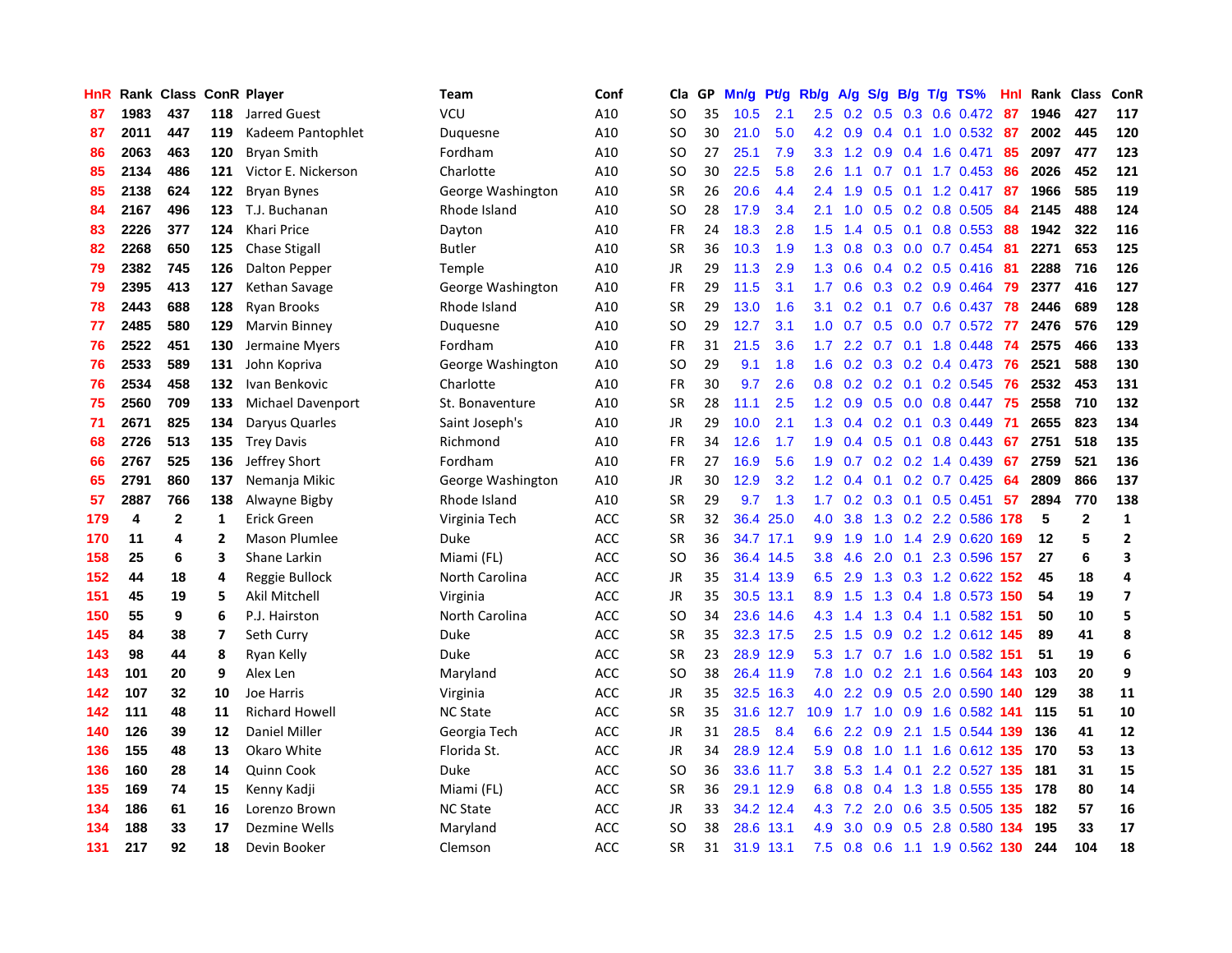| HnR | Rank | <b>Class</b> |    | <b>ConR Player</b>         | Team                  | Conf       | Cla       | <b>GP</b> | Mn/g              | <b>Pt/g</b> | Rb/g             | A/g |     |     | S/g B/g T/g TS%                  | Hnl | Rank | Class | ConR |
|-----|------|--------------|----|----------------------------|-----------------------|------------|-----------|-----------|-------------------|-------------|------------------|-----|-----|-----|----------------------------------|-----|------|-------|------|
| 130 | 244  | 104          | 19 | Julian Gamble              | Miami (FL)            | ACC        | <b>SR</b> | 36        | 20.4              | 6.5         | 4.9              |     |     |     | 0.2 0.4 1.8 0.8 0.558 129        |     | 253  | 107   | 19   |
| 129 | 252  | 89           | 20 | <b>Travis McKie</b>        | <b>Wake Forest</b>    | ACC        | <b>JR</b> | 31        |                   | 32.2 13.5   | 7.0              |     |     |     | 1.2 1.4 1.0 1.8 0.551 <b>129</b> |     | 259  | 89    | 20   |
| 128 | 268  | 45           | 21 | Ryan Anderson              | <b>Boston College</b> | ACC        | SO        | 32        |                   | 31.6 14.9   | 8.0              | 1.6 |     |     | 0.7 0.5 1.9 0.507 129            |     | 262  | 46    | 21   |
| 128 | 270  | 21           | 22 | Rasheed Sulaimon           | Duke                  | ACC        | <b>FR</b> | 36        |                   | 29.2 11.6   | $3.4^{\circ}$    | 1.9 | 0.8 |     | 0.1 1.3 0.546 127                |     | 290  | 24    | 22   |
| 128 | 277  | 25           | 23 | T.J. Warren                | <b>NC State</b>       | ACC        | <b>FR</b> | 35        | 27.0              | 12.1        | 4.2              | 0.8 |     |     | 1.2 0.4 1.0 0.634 127            |     | 293  | 25    | 23   |
| 127 | 284  | 26           | 24 | <b>Brice Johnson</b>       | North Carolina        | ACC        | FR        | 36        | 10.6              | 5.4         | 3.2              | 0.3 |     |     | 0.5 0.5 0.5 0.516 127            |     | 305  | 29    | 24   |
| 125 | 328  | 32           | 25 | Justin Anderson            | Virginia              | ACC        | FR        | 35        | 24.0              | 7.6         | 3.3 <sub>2</sub> | 2.3 | 0.9 |     | 1.2 1.2 0.519 124                |     | 360  | 36    | 28   |
| 125 | 333  | 128          | 26 | Michael Snaer              | Florida St.           | ACC        | <b>SR</b> | 33        | 32.7              | 14.8        | 4.5              | 2.5 | 1.0 |     | 0.5 2.8 0.561 125                |     | 344  | 134   | 27   |
| 125 | 336  | 129          | 27 | <b>Durand Scott</b>        | Miami (FL)            | ACC        | <b>SR</b> | 33        | 34.6              | 13.1        | 4.0              | 2.6 | 1.5 |     | 0.1 2.0 0.541 125                |     | 340  | 132   | 26   |
| 124 | 353  | 62           | 28 | K.J. McDaniels             | Clemson               | ACC        | SO        | 28        | 27.5              | 10.9        | 5.0              | 0.8 |     |     | 1.1 2.1 1.6 0.521 126 315        |     |      | 55    | 25   |
| 124 | 371  | 38           | 29 | Amile Jefferson            | Duke                  | <b>ACC</b> | FR        | 32        | 12.7              | 4.0         | 2.9 <sup>°</sup> | 0.2 |     |     | 0.4 0.5 0.4 0.555 123            |     | 386  | 42    | 30   |
| 123 | 387  | 42           | 30 | Mike Tobey                 | Virginia              | ACC        | FR        | 30        | 13.9              | 6.8         | 2.9              | 0.4 |     |     | $0.1$ 0.6 0.7 0.564 123          |     | 375  | 39    | 29   |
| 122 | 398  | 43           | 31 | Olivier Hanlan             | <b>Boston College</b> | ACC        | <b>FR</b> | 33        | 34.2              | 15.5        | 4.2              | 2.3 |     |     | 1.2 0.1 2.2 0.569 122            |     | 417  | 44    | 31   |
| 122 | 417  | 139          | 32 | Kammeon Holsey             | Georgia Tech          | <b>ACC</b> | JR        | 31        | 19.3              | 8.8         | 4.7              | 1.0 |     |     | 0.4 0.3 1.9 0.568 121            |     | 436  | 146   | 32   |
| 121 | 437  | 160          | 33 | <b>Trey McKinney-Jones</b> | Miami (FL)            | ACC        | <b>SR</b> | 36        | 30.3              | 9.2         | 3.4              | 1.6 | 0.8 |     | 0.0 0.9 0.564 121                |     | 447  | 169   | 33   |
| 121 | 443  | 48           | 34 | <b>Robert Carter</b>       | Georgia Tech          | ACC        | FR        | 31        | 26.4              | 9.9         | 6.7              | 1.0 |     |     | 0.7 1.0 1.6 0.497 120            |     | 466  | 47    | 34   |
| 120 | 460  | 85           | 35 | James Michael McAdoo       | North Carolina        | ACC        | <b>SO</b> | 36        | 30.0 <sub>1</sub> | 14.4        | 7.3              | 1.1 | 1.5 |     | 0.4 2.7 0.465 119                |     | 493  | 92    | 35   |
| 119 | 501  | 187          | 36 | Dexter Strickland          | North Carolina        | ACC        | <b>SR</b> | 36        | 27.7              | 7.8         | $2.4^{\circ}$    | 4.2 |     |     | 1.2 0.1 1.3 0.486 118            |     | 529  | 200   | 36   |
| 118 | 543  | 177          | 37 | C.J. Leslie                | <b>NC State</b>       | ACC        | <b>JR</b> | 35        |                   | 32.4 15.1   | 7.4              | 1.5 |     |     | 1.0 1.2 3.0 0.543 117            |     | 555  | 184   | 38   |
| 117 | 559  | 211          | 38 | <b>Milton Jennings</b>     | Clemson               | ACC        | <b>SR</b> | 29        |                   | 29.4 10.2   | 6.4              | 1.9 |     |     | 1.0 1.0 2.0 0.512 118            |     | 544  | 205   | 37   |
| 117 | 562  | 61           | 39 | <b>Marcus Paige</b>        | North Carolina        | ACC        | FR        | 35        | 29.2              | 8.2         | $2.7^{\circ}$    | 4.6 |     |     | 1.4 0.1 2.5 0.481 117            |     | 560  | 59    | 39   |
| 116 | 593  | 220          | 40 | Scott Wood                 | <b>NC State</b>       | ACC        | <b>SR</b> | 35        | 34.0              | 12.6        | 2.9              | 1.1 | 0.5 |     | 0.6 1.0 0.657 116                |     | 606  | 226   | 40   |
| 116 | 601  | 200          | 41 | <b>Tyler Thornton</b>      | Duke                  | ACC        | JR        | 36        | 22.0              | 3.6         | 2.3              | 2.2 | 1.3 |     | 0.1 1.1 0.573 115                |     | 628  | 207   | 42   |
| 115 | 609  | 67           | 42 | <b>Marcus Georges-Hunt</b> | Georgia Tech          | ACC        | FR        | 31        | 28.9              | 10.8        | 4.9              | 1.5 | 0.8 |     | 0.1 1.1 0.501 115                |     | 632  | 69    | 43   |
| 115 | 632  | 232          | 43 | James Padgett              | Maryland              | ACC        | <b>SR</b> | 35        | 15.5              | 5.2         | 3.7              | 0.5 | 0.3 |     | 0.2 0.8 0.563 115                |     | 638  | 233   | 44   |
| 115 | 635  | 71           | 44 | Devin Thomas               | Wake Forest           | ACC        | <b>FR</b> | 31        | 27.3              | 9.1         | 7.5              | 1.3 | 1.0 |     | 1.4 2.5 0.510 115 642            |     |      | 70    | 45   |
| 113 | 694  | 141          | 45 | <b>Nick Faust</b>          | Maryland              | ACC        | SO        | 38        | 25.8              | 9.4         | 3.7              | 2.5 |     |     | 1.0 0.1 2.2 0.510 113 692        |     |      | 139   | 46   |
| 113 | 722  | 262          | 46 | Logan Aronhalt             | Maryland              | ACC        | <b>SR</b> | 38        | 14.2              | 6.0         | 1.7              |     |     |     | 0.4 0.3 0.1 0.7 0.593 113 715    |     |      | 259   | 47   |
| 113 | 736  | 265          | 47 | Reggie Johnson             | Miami (FL)            | ACC        | <b>SR</b> | 26        | 21.3              | 6.7         | 7.0              | 0.8 |     |     | 0.4 0.9 2.2 0.450 115 620        |     |      | 227   | 41   |
| 112 | 742  | 267          | 48 | C.J. Harris                | <b>Wake Forest</b>    | ACC        | <b>SR</b> | 31        | 32.8              | 15.4        | 2.3              | 1.9 | 0.8 |     | 0.1 2.5 0.609 112 745            |     |      | 269   | 48   |
| 112 | 764  | 92           | 49 | Evan Nolte                 | Virginia              | ACC        | <b>FR</b> | 35        | 19.8              | 5.7         | $2.4^{\circ}$    | 1.0 |     |     | 0.8 0.5 0.6 0.571 111            |     | 806  | 100   | 51   |
| 112 | 770  | 93           | 50 | <b>Charles Mitchell</b>    | Maryland              | ACC        | <b>FR</b> | 38        | 15.8              | 5.5         | 5.4              | 0.4 |     |     | 0.2 0.4 1.5 0.515 111            |     | 767  | 90    | 49   |
| 111 | 807  | 259          | 51 | Kiel Turpin                | Florida St.           | ACC        | JR        | 34        | 15.8              | 5.4         | 3.0 <sub>2</sub> | 0.3 |     |     | 0.4 1.3 0.9 0.546 110            |     | 831  | 268   | 53   |
| 110 | 832  | 172          | 52 | <b>Darion Atkins</b>       | Virginia              | ACC        | SO        | 26        | 15.7              | 4.7         | 3.1              | 0.3 | 0.4 | 1.1 | 0.8 0.502 109                    |     | 854  | 175   | 54   |
| 109 | 852  | 110          | 53 | Devon Bookert              | Florida St.           | ACC        | <b>FR</b> | 34        | 21.5              | 6.5         | 1.8              | 2.4 | 0.6 |     | 0.1 1.7 0.647 108                |     | 885  | 114   | 57   |
| 109 | 864  | 181          | 54 | Patrick Heckmann           | <b>Boston College</b> | ACC        | SO        | 33        | 23.3              | 8.0         | $2.5^{\circ}$    | 1.5 |     |     | 0.9 0.4 1.2 0.615 109            |     | 883  | 185   | 56   |
| 109 | 871  | 274          | 55 | Leslie McDonald            | North Carolina        | ACC        | JR        | 30        | 17.9              | 7.2         | 2.1              | 1.2 | 0.5 |     | $0.1$ 0.7 0.492 110              |     | 828  | 266   | 52   |
| 109 | 873  | 275          | 56 | <b>Terrance Shannon</b>    | Florida St.           | ACC        | <b>JR</b> | 20        | 21.0              | 7.9         | 5.6              | 0.8 | 1.2 |     | 0.6 2.3 0.495 111                |     | 785  | 250   | 50   |
| 109 | 882  | 115          | 57 | Seth Allen                 | Maryland              | ACC        | <b>FR</b> | 36        | 22.0              | 7.8         |                  |     |     |     | 2.2 2.3 1.0 0.1 1.9 0.503 109    |     | 864  | 110   | 55   |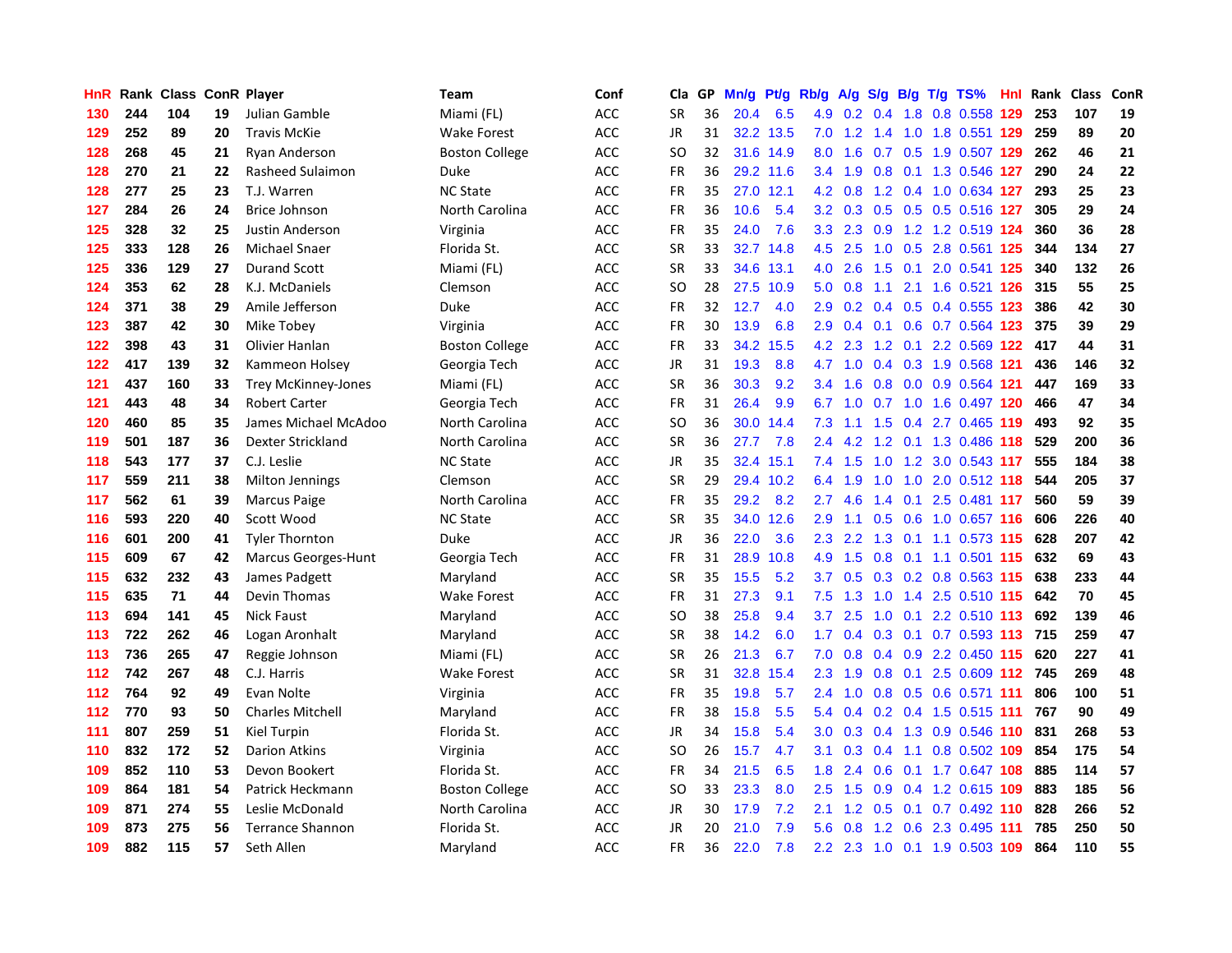| HnR | Rank | <b>Class</b> |    | <b>ConR Player</b>        | Team                  | Conf       | Cla.          | <b>GP</b> | Mn/g | <b>Pt/g</b> | Rb/g             | A/g             | S/g           | B/g             | $T/g$ TS%                      | Hnl | Rank | <b>Class</b> | <b>ConR</b> |
|-----|------|--------------|----|---------------------------|-----------------------|------------|---------------|-----------|------|-------------|------------------|-----------------|---------------|-----------------|--------------------------------|-----|------|--------------|-------------|
| 106 | 997  | 308          | 58 | Rion Brown                | Miami (FL)            | <b>ACC</b> | <b>JR</b>     | 36        | 22.2 | 6.4         | 2.0              | 0.8             |               | $0.4 \quad 0.1$ | 0.6 0.484 106 1003             |     |      | 312          | 59          |
| 106 | 998  | 133          | 59 | Boris Bojanovsky          | Florida St.           | <b>ACC</b> | <b>FR</b>     | 33        | 11.1 | 2.9         | 1.9 <sup>°</sup> |                 |               |                 | 0.3 0.2 0.8 0.6 0.590 105 1029 |     |      | 138          | 60          |
| 106 | 1011 | 351          | 60 | Mfon Udofia               | Georgia Tech          | <b>ACC</b> | <b>SR</b>     | 31        | 29.5 | 8.3         | 2.7              | 2.9             |               |                 | 0.8 0.0 1.7 0.490 105 1031     |     |      | 354          | 61          |
| 105 | 1040 | 143          | 61 | Jake Layman               | Maryland              | ACC        | <b>FR</b>     | 38        | 19.9 | 5.5         | 3.2              | 0.9             | 0.6           |                 | 0.6 1.0 0.507 105 1041         |     |      | 140          | 62          |
| 105 | 1063 | 149          | 62 | Aaron Roundtree           | <b>Wake Forest</b>    | <b>ACC</b> | <b>FR</b>     | 30        | 10.9 | 2.2         | 1.8              | 0.6             | 0.8           |                 | 0.9 0.6 0.556 105 1049         |     |      | 141          | 63          |
| 105 | 1065 | 150          | 63 | Joe Rahon                 | <b>Boston College</b> | ACC        | <b>FR</b>     | 33        | 35.6 | 10.1        | 3.2              | 3.7             | 1.0           | 0.1             | 2.1 0.531 104 1064             |     |      | 144          | 64          |
| 103 | 1118 | 161          | 64 | J.P. Tokoto               | North Carolina        | ACC        | <b>FR</b>     | 35        | 8.6  | 2.6         | 1.7              | 0.7             | 0.5           |                 | 0.1 0.9 0.479 103 1133         |     |      | 161          | 65          |
| 103 | 1130 | 163          | 65 | <b>Rodney Purvis</b>      | <b>NC State</b>       | ACC        | <b>FR</b>     | 35        | 25.6 | 8.3         | $2.4^{\circ}$    | 1.3             | 0.6           |                 | 0.1 1.5 0.503 103 1143         |     |      | 163          | 67          |
| 102 | 1166 | 364          | 66 | <b>Brandon Reed</b>       | Georgia Tech          | ACC        | <b>JR</b>     | 30        | 16.6 | 5.2         | 2.6              | 1.2             | $0.4^{\circ}$ | 0.1             | 0.8 0.462 102 1186             |     |      | 375          | 68          |
| 102 | 1188 | 254          | 67 | Lonnie Jackson            | <b>Boston College</b> | <b>ACC</b> | SO            | 33        | 29.3 | 8.6         | 2.7              | 1.9             |               |                 | 0.9 0.0 1.5 0.567 101 1196     |     |      | 250          | 69          |
| 102 | 1193 | 371          | 68 | Pe'Shon Howard            | Maryland              | <b>ACC</b> | JR            | 36        | 22.8 | 3.3         | $2.4^{\circ}$    | 3.6             |               |                 | 0.7 0.0 1.7 0.444 103 1137     |     |      | 357          | 66          |
| 101 | 1246 | 264          | 69 | Rod Hall                  | Clemson               | <b>ACC</b> | <sub>SO</sub> | 31        | 29.8 | 5.7         | 2.5              | 3.5             | 0.9           |                 | 0.1 1.9 0.468 100 1271         |     |      | 268          | 70          |
| 99  | 1315 | 425          | 70 | Jontel Evans              | Virginia              | ACC        | <b>SR</b>     | 26        | 29.0 | 4.2         | 2.4              | 4.8             | 1.0           |                 | 0.0 2.4 0.395 106              |     | 989  | 342          | 58          |
| 99  | 1332 | 422          | 71 | Jarell Eddie              | Virginia Tech         | <b>ACC</b> | JR            | 32        | 30.3 | 12.3        | 5.6              | 1.3             |               |                 | $0.3$ 0.8 2.1 0.519            | 98  | 1355 | 424          | ${\bf 71}$  |
| 99  | 1344 | 195          | 72 | Jordan Roper              | Clemson               | ACC        | <b>FR</b>     | 30        | 22.7 | 7.9         | 1.3              | 0.9             |               |                 | 1.2 0.0 0.9 0.492              | 98  | 1360 | 198          | 72          |
| 99  | 1362 | 198          | 73 | <b>Adonis Filer</b>       | Clemson               | <b>ACC</b> | FR            | 31        | 19.9 | 6.3         | 2.3              | 1.5             |               |                 | 0.7 0.0 1.3 0.478              | 98  | 1395 | 204          | 73          |
| 99  | 1366 | 292          | 74 | Paul Jesperson            | Virginia              | <b>ACC</b> | <sub>SO</sub> | 35        | 25.7 | 4.7         | 2.2              | 0.9             | 0.5           |                 | $0.5$ 0.9 0.500                | 98  | 1408 | 307          | 74          |
| 98  | 1397 | 204          | 75 | Aaron Thomas              | Florida St.           | <b>ACC</b> | <b>FR</b>     | 34        | 18.6 | 6.0         | 2.4              | 1.1             | 0.6           |                 | 0.3 1.4 0.477                  | 97  | 1421 | 207          | 76          |
| 97  | 1422 | 208          | 76 | <b>Shaquille Cleare</b>   | Maryland              | <b>ACC</b> | FR            | 37        | 12.0 | 3.7         | 2.7              | 0.1             |               |                 | 0.1 0.3 0.6 0.582 97           |     | 1411 | 206          | 75          |
| 97  | 1426 | 307          | 77 | <b>Eddie Odio</b>         | <b>Boston College</b> | <b>ACC</b> | <b>SO</b>     | 33        | 19.1 | 4.3         | $3.4^{\circ}$    | 0.5             |               |                 | $0.5$ 0.7 0.5 0.530            | 97  | 1436 | 314          | 78          |
| 97  | 1433 | 309          | 78 | <b>Terry Whisnant</b>     | Florida St.           | <b>ACC</b> | <sub>SO</sub> | 30        | 17.2 | 5.2         | 1.0              | 0.6             |               | $0.5 \quad 0.1$ | 0.4 0.563                      | 97  | 1427 | 312          | 77          |
| 97  | 1475 | 220          | 79 | Chris Bolden              | Georgia Tech          | <b>ACC</b> | FR            | 31        | 23.9 | 7.3         | 2.1              | 1.3             | 0.8           |                 | $0.1$ 1.3 0.451                | 96  | 1491 | 219          | 79          |
| 96  | 1522 | 231          | 80 | <b>Tyler Lewis</b>        | <b>NC State</b>       | <b>ACC</b> | FR            | 34        | 12.4 | 3.5         | 1.1              | 1.4             |               |                 | $0.2$ 0.1 0.6 0.557            | 96  | 1506 | 222          | 80          |
| 95  | 1563 | 240          | 81 | Codi Miller-McIntyre      | <b>Wake Forest</b>    | <b>ACC</b> | <b>FR</b>     | 30        | 28.9 | 8.1         | 2.7              | 2.6             | 0.6           |                 | $0.0$ 1.9 $0.466$              | 95  | 1521 | 229          | 81          |
| 94  | 1611 | 507          | 82 | <b>Cadarian Raines</b>    | Virginia Tech         | <b>ACC</b> | JR            | 32        | 24.7 | 6.6         | 6.4              | 0.6             | 0.4           |                 | 1.1 1.1 0.476                  | -93 | 1632 | 514          | 82          |
| 94  | 1624 | 356          | 83 | C.J. Barksdale            | Virginia Tech         | <b>ACC</b> | <sub>SO</sub> | 31        | 21.5 | 5.6         | 4.7              | 0.6             |               |                 | $0.4$ 0.5 0.9 0.561            | 93  | 1644 | 361          | 83          |
| 93  | 1633 | 360          | 84 | <b>Damarcus Harrison</b>  | Clemson               | <b>ACC</b> | SO            | 31        | 21.4 | 5.2         | 2.8              | 1.1             |               |                 | 0.8 0.2 0.8 0.425 93           |     | 1664 | 368          | 85          |
| 93  | 1656 | 259          | 85 | Arnaud William Adala Moto | <b>Wake Forest</b>    | <b>ACC</b> | <b>FR</b>     | 31        | 16.3 | 5.6         | 3.9 <sup>°</sup> | 0.5             |               |                 | 0.6 0.1 1.1 0.456 93           |     | 1645 | 256          | 84          |
| 90  | 1841 | 405          | 86 | Chase Fischer             | <b>Wake Forest</b>    | <b>ACC</b> | SO            | 31        | 14.2 | 4.5         | 1.1              | 0.6             |               |                 | 0.4 0.1 0.6 0.545              | -90 | 1832 | 404          | 87          |
| 89  | 1917 | 600          | 87 | Ian Miller                | Florida St.           | <b>ACC</b> | <b>JR</b>     | 28        | 18.8 | 5.3         | 1.6              | 1.9             | 0.8           |                 | $0.0$ 1.4 $0.429$              | 90  | 1796 | 562          | 86          |
| 88  | 1921 | 425          | 88 | Dennis Clifford           | <b>Boston College</b> | ACC        | SO.           | 30        | 14.6 | 2.8         | 3.2              | 0.5             |               |                 | $0.2$ 0.9 0.9 0.506            | -89 | 1882 | 415          | 88          |
| 88  | 1951 | 326          | 89 | <b>Madison Jones</b>      | <b>Wake Forest</b>    | ACC        | <b>FR</b>     | 31        | 18.8 | 3.6         | 1.1              | 2.1             |               |                 | 1.3 0.3 1.8 0.493              | -88 | 1936 | 321          | 89          |
| 84  | 2166 | 495          | 90 | <b>Desmond Hubert</b>     | North Carolina        | ACC        | SO.           | 36        | 9.3  | 1.1         | 1.7              | 0.1             |               |                 | $0.2$ 0.8 0.4 0.488            | 83  | 2165 | 493          | 90          |
| 83  | 2216 | 506          | 91 | Robert Brown              | Virginia Tech         | ACC        | <sub>SO</sub> | 31        | 27.3 | 8.3         | 2.4              | 2.1             | 0.6           |                 | 0.3 2.4 0.401                  | 83  | 2180 | 496          | 91          |
| 81  | 2288 | 657          | 92 | <b>Andrew Van Nest</b>    | <b>Boston College</b> | ACC        | <b>SR</b>     | 25        | 10.9 | 3.2         | 1.8              | 0.4             |               |                 | $0.2$ 0.1 0.6 0.516            | -83 | 2193 | 639          | 92          |
| 79  | 2409 | 419          | 93 | <b>Teven Jones</b>        | Virginia              | <b>ACC</b> | <b>FR</b>     | 30        | 13.5 | 2.9         |                  | $0.7 \quad 1.1$ |               |                 | $0.5$ 0.1 0.9 0.509            | 80  | 2315 | 397          | 93          |
| 78  | 2457 | 434          | 94 | Montay Brandon            | Florida St.           | <b>ACC</b> | <b>FR</b>     | 33        | 19.8 | 3.9         | 1.8              | 1.4             |               |                 | $0.3$ 0.2 1.9 0.466            | 78  | 2436 | 428          | 94          |
| 76  | 2515 | 779          | 95 | <b>Josh Hairston</b>      | Duke                  | ACC        | <b>JR</b>     | 35        | 12.7 | 2.6         | 2.1              | 0.2             | 0.1           |                 | $0.2$ 0.5 0.484                | 76  | 2501 | 777          | 95          |
| 76  | 2524 | 453          | 96 | Joey van Zegeren          | Virginia Tech         | <b>ACC</b> | <b>FR</b>     | 32        | 14.6 | 3.3         | 3.1              | 0.1             |               |                 | 0.3 0.7 1.1 0.507 75           |     | 2541 | 457          | 96          |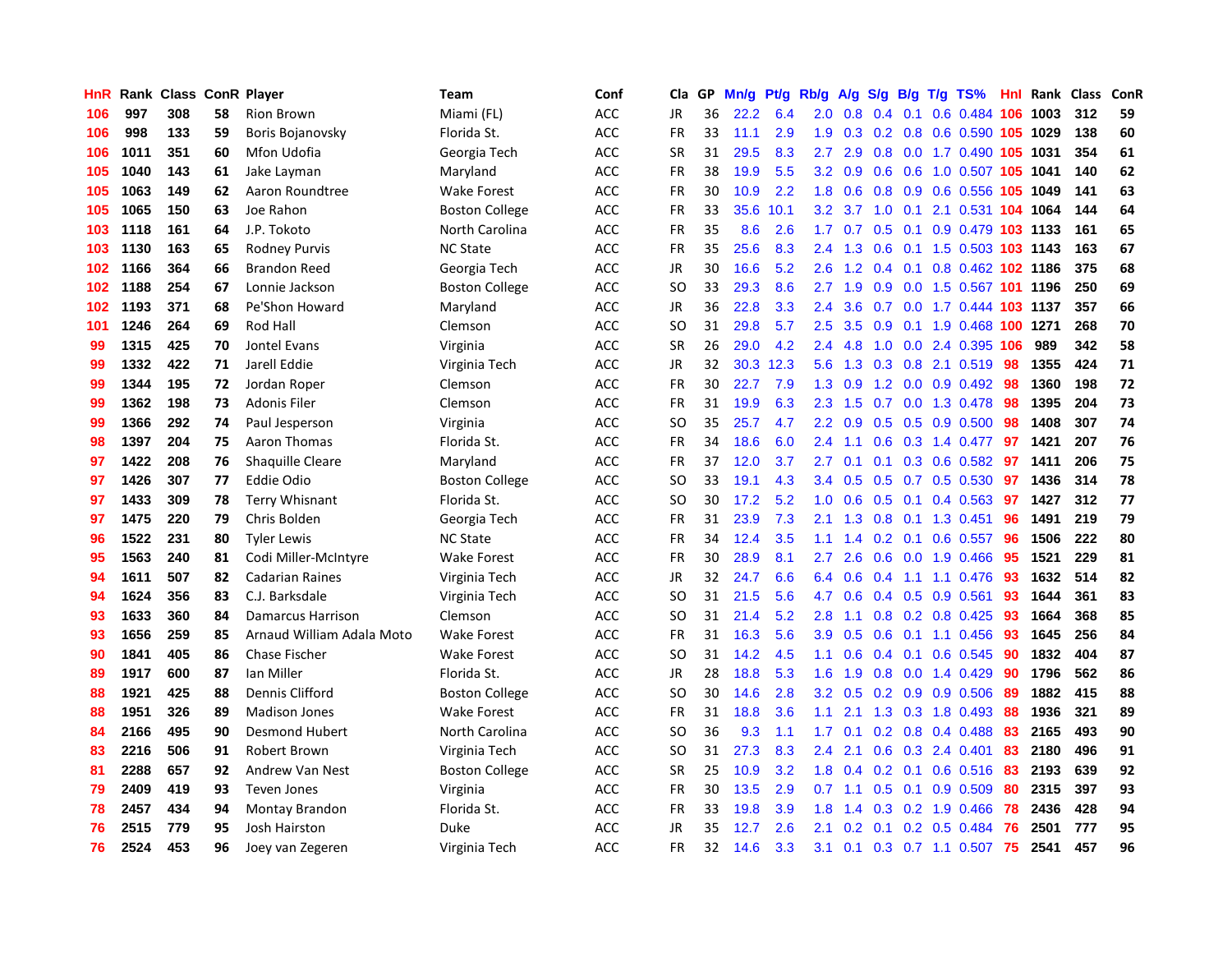| HnR |      | Rank Class ConR Player |                |                         | Team               | Conf       | Cla       | <b>GP</b> | Mn/g | <b>Pt/g</b> | Rb/g             | A/g    |                  |     | S/g B/g T/g TS%            | Hnl  | Rank | Class                   | ConR           |
|-----|------|------------------------|----------------|-------------------------|--------------------|------------|-----------|-----------|------|-------------|------------------|--------|------------------|-----|----------------------------|------|------|-------------------------|----------------|
| 73  | 2594 | 599                    | 97             | <b>Bernard Sullivan</b> | Clemson            | ACC        | SO        | 28        | 9.1  | 1.8         | 1.3              | 0.1    | 0.3              | 0.1 | $0.3$ 0.510                | 74   | 2591 | 601                     | 97             |
| 71  | 2667 | 498                    | 98             | <b>Tyler Cavanaugh</b>  | <b>Wake Forest</b> | ACC        | FR        | 31        | 16.7 | 5.0         | 2.5              |        |                  |     | 0.5 0.2 0.2 1.2 0.421      | -71  | 2677 | 497                     | 99             |
| 70  | 2690 | 504                    | 99             | Marshall Wood           | Virginia Tech      | ACC        | FR        | 25        | 16.4 | 3.6         | 3.8              | 0.5    |                  |     | $0.1$ 0.4 0.9 0.421        | 72   | 2627 | 481                     | 98             |
| 64  | 2803 | 650                    | 100            | Marquis Rankin          | Virginia Tech      | ACC        | SO        | 29        | 19.1 | 3.4         | 1.0              | 0.9    |                  |     | $0.6$ $0.0$ 1.1 $0.485$    | 66   | 2789 | 646                     | 100            |
| 57  | 2878 | 667                    | 101            | Will Johnston           | Virginia Tech      | ACC        | <b>SO</b> | 29        | 11.1 | 2.0         | $0.4^{\circ}$    | 0.3    |                  |     | $0.2$ 0.0 0.2 0.504        | 58   | 2874 | 666                     | 101            |
| 151 | 46   | 3                      | 1              | Jameel Warney           | <b>Stony Brook</b> | <b>AEC</b> | FR        | 33        | 27.2 | 12.4        | 7.2              | 0.9    |                  |     | 0.7 1.5 1.2 0.605 151      |      | 49   | $\overline{\mathbf{A}}$ | $\mathbf{1}$   |
| 145 | 87   | 39                     | $\overline{2}$ | <b>Tommy Brenton</b>    | <b>Stony Brook</b> | AEC        | <b>SR</b> | 33        | 31.3 | 8.4         | 8.5              | 4.8    |                  |     | 1.6 0.2 2.2 0.508 144      |      | 91   | 43                      | $\mathbf 2$    |
| 131 | 234  | 81                     | 3              | <b>Brian Voelkel</b>    | Vermont            | AEC        | <b>JR</b> | 33        | 31.6 | 6.0         | 8.6              | 4.9    |                  |     | 1.4 0.2 2.4 0.532 130      |      | 250  | 85                      | 3              |
| 125 | 329  | 33                     | 4              | <b>Maurice Watson</b>   | Boston U.          | <b>AEC</b> | <b>FR</b> | 30        |      | 29.5 11.2   | 3.3              | 5.4    |                  |     | 1.7 0.0 3.0 0.540 125      |      | 338  | 33                      | 4              |
| 123 | 395  | 74                     | 5              | Mark Nwakamma           | Hartford           | AEC        | <b>SO</b> | 31        |      | 28.5 14.7   | 5.5 <sub>1</sub> | 1.8    |                  |     | 1.4 0.7 3.3 0.515 122      |      | 405  | 73                      | 5              |
| 119 | 511  | 194                    | 6              | Ryan Cook               | <b>UMBC</b>        | <b>AEC</b> | <b>SR</b> | 31        |      | 31.8 15.4   | 6.1              | 1.9    |                  |     | 1.1 0.3 2.6 0.566 117      |      | 578  | 219                     | $\overline{7}$ |
| 117 | 574  | 110                    | 7              | Sam Rowley              | Albany (NY)        | <b>AEC</b> | SO        | 35        | 25.5 | 9.0         | 6.2              | $-1.1$ |                  |     | 1.2 0.4 2.1 0.565 116      |      | 590  | 114                     | 9              |
| 117 | 575  | 186                    | 8              | Dom Morris              | Boston U.          | <b>AEC</b> | JR        | 30        |      | 28.4 11.6   | 6.3              | 0.6    |                  |     | 0.8 0.3 1.4 0.617 116      |      | 585  | 191                     | 8              |
| 117 | 578  | 188                    | 9              | <b>Chris Pelcher</b>    | New Hampshire      | <b>AEC</b> | JR        | 25        | 25.1 | 9.1         | 6.3              | 0.9    | 0.8              |     | 1.4 1.2 0.545 120          |      | 456  | 155                     | 6              |
| 116 | 600  | 199                    | 10             | <b>Clancy Rugg</b>      | Vermont            | <b>AEC</b> | JR        | 33        | 28.4 | 11.4        | 5.7              | 0.6    |                  |     | 0.6 0.4 1.5 0.571 115      |      | 635  | 210                     | 10             |
| 113 | 715  | 233                    | 11             | Luke Apfeld             | Vermont            | <b>AEC</b> | JR        | 28        |      | 23.1 10.7   | $4.4^{\circ}$    | 0.6    | 0.8              |     | 0.4 1.4 0.546 114          |      | 649  | 213                     | 11             |
| 113 | 719  | 260                    | 12             | Mike Black              | Albany (NY)        | AEC        | <b>SR</b> | 35        | 32.3 | 14.8        | 3.2 <sub>2</sub> | 2.4    | 1.0              | 0.1 | 2.9 0.524 113              |      | 724  | 261                     | 12             |
| 111 | 783  | 160                    | 13             | <b>Justin Edwards</b>   | Maine              | <b>AEC</b> | <b>SO</b> | 29        | 32.8 | 16.7        | 5.2              | 3.4    | 1.9              |     | 0.4 4.1 0.506 111          |      | 794  | 161                     | 15             |
| 111 | 797  | 99                     | 14             | Peter Hooley            | Albany (NY)        | AEC        | <b>FR</b> | 33        | 26.0 | 8.0         | $3.4^{\circ}$    | 3.1    |                  |     | $0.8$ 0.2 2.1 0.547 111    |      | 773  | 94                      | 13             |
| 111 | 798  | 256                    | 15             | Anthony Jackson         | <b>Stony Brook</b> | <b>AEC</b> | <b>JR</b> | 30        |      | 27.5 11.3   | 2.1              | 1.9    |                  |     | 0.8 0.1 2.0 0.558 111 776  |      |      | 246                     | 14             |
| 111 | 799  | 257                    | 16             | Dave Coley              | <b>Stony Brook</b> | <b>AEC</b> | JR        | 33        |      | 27.1 11.1   | 4.2              | 1.4    |                  |     | 1.0 0.2 2.0 0.493 111      |      | 811  | 258                     | 16             |
| 110 | 815  | 262                    | 17             | D.J. Irving             | Boston U.          | <b>AEC</b> | JR        | 30        | 34.7 | 14.2        | 3.3              | 3.6    | $1.4^{\circ}$    |     | $0.0$ 2.7 $0.525$ 110      |      | -821 | 264                     | 18             |
| 110 | 823  | 289                    | 18             | <b>Marcus Rouse</b>     | <b>Stony Brook</b> | <b>AEC</b> | <b>SR</b> | 33        | 19.4 | 5.8         | 1.7              | 0.8    |                  |     | 1.1 0.1 0.4 0.567 110 833  |      |      | 295                     | 19             |
| 110 | 839  | 108                    | 19             | Jordan Reed             | <b>Binghamton</b>  | AEC        | <b>FR</b> | 28        | 35.3 | 16.6        | 9.5              | 1.4    | 1.0              |     | 0.6 3.4 0.449              | -111 | 812  | 102                     | 17             |
| 109 | 851  | 177                    | 20             | <b>Malik Thomas</b>     | Boston U.          | AEC        | SO        | 30        | 23.1 | 7.3         | 5.3              | 1.3    | 1.0              |     | 0.7 1.4 0.536 109          |      | 863  | 178                     | 20             |
| 108 | 888  | 308                    | 21             | Jacob lati              | Albany (NY)        | AEC        | <b>SR</b> | 35        |      | 33.5 12.2   | 2.1              | 1.7    | 0.8              |     | 0.0 1.3 0.603 108          |      | 897  | 310                     | 21             |
| 108 | 922  | 194                    | 22             | Alasdair Fraser         | Maine              | AEC        | SO        | 30        |      | 33.3 13.4   | 8.1              | 1.6    |                  |     | 0.8 1.5 2.2 0.518 106      |      | 969  | 204                     | 22             |
| 105 | 1046 | 145                    | 23             | Ethan O'Day             | Vermont            | <b>AEC</b> | FR        | 33        | 21.8 | 6.8         | 4.2              | 0.5    |                  |     | 0.6 1.1 1.2 0.537 104 1073 |      |      | 146                     | 23             |
| 105 | 1049 | 321                    | 24             | Sandro Carissimo        | Vermont            | <b>AEC</b> | JR        | 33        | 29.7 | 10.0        | 2.8              | 2.3    |                  |     | 1.0 0.2 1.4 0.526 104 1077 |      |      | 337                     | 24             |
| 103 | 1138 | 355                    | 25             | Luke Devlin             | Albany (NY)        | AEC        | JR        | 34        | 11.3 | 3.4         | $2.2^{\circ}$    | 0.4    |                  |     | 0.4 0.0 0.6 0.537 102 1155 |      |      | 364                     | 25             |
| 102 | 1174 | 168                    | 26             | Carson Puriefoy         | <b>Stony Brook</b> | <b>AEC</b> | <b>FR</b> | 33        | 14.8 | 5.3         | 1.8              | 1.2    | 0.5              |     | 0.0 1.3 0.513 102 1190     |      |      | 170                     | 26             |
| 102 | 1185 | 395                    | 27             | Ferg Myrick             | New Hampshire      | AEC        | <b>SR</b> | 28        | 30.6 | 13.6        | 6.2              | 1.2    | 0.9              |     | 0.7 2.3 0.448 101 1219     |      |      | 408                     | 27             |
| 101 | 1256 | 409                    | 28             | <b>Trey Blue</b>        | Vermont            | AEC        | <b>SR</b> | 33        | 20.8 | 8.6         | 2.1              | 0.9    | 0.8 <sub>0</sub> |     | 0.1 1.6 0.527 100 1282     |      |      | 422                     | 29             |
| 100 | 1294 | 273                    | 29             | Nate Sikma              | Hartford           | <b>AEC</b> | SO        | 30        | 26.4 | 7.8         | 4.8              | 2.2    | 1.2              |     | 0.5 2.2 0.485 100 1267     |      |      | 267                     | 28             |
| 99  | 1324 | 193                    | 30             | John Papale             | Boston U.          | <b>AEC</b> | <b>FR</b> | 30        | 30.3 | 9.3         | 2.6              | 1.1    |                  |     | 0.7 0.1 0.7 0.581          | 99   | 1322 | 191                     | 30             |
| 98  | 1382 | 436                    | 31             | <b>Chase Plummer</b>    | <b>UMBC</b>        | AEC        | <b>JR</b> | 31        |      | 26.9 11.8   | 6.4              | 2.1    |                  |     | 1.7 0.4 2.9 0.440          | 97   | 1454 | 455                     | 31             |
| 97  | 1471 | 457                    | 32             | <b>Eric McAlister</b>   | <b>Stony Brook</b> | <b>AEC</b> | <b>JR</b> | 33        | 17.3 | 4.4         | 2.8              | 0.4    |                  |     | $0.2$ 0.6 0.7 0.535        | 96   | 1480 | 465                     | 32             |
| 96  | 1479 | 481                    | 33             | <b>Blake Metcalf</b>    | Albany (NY)        | <b>AEC</b> | <b>SR</b> | 35        | 19.1 | 3.7         | 3.9              | 0.9    | 0.4              |     | $0.7$ 1.1 $0.540$          | 96   | 1486 | 483                     | 33             |
| 96  | 1505 | 486                    | 34             | Chris Matagrano         | New Hampshire      | <b>AEC</b> | <b>SR</b> | 29        | 17.8 | 5.4         | 3.1              |        |                  |     | 0.7 0.3 0.2 0.9 0.579      | 95   | 1559 | 494                     | 36             |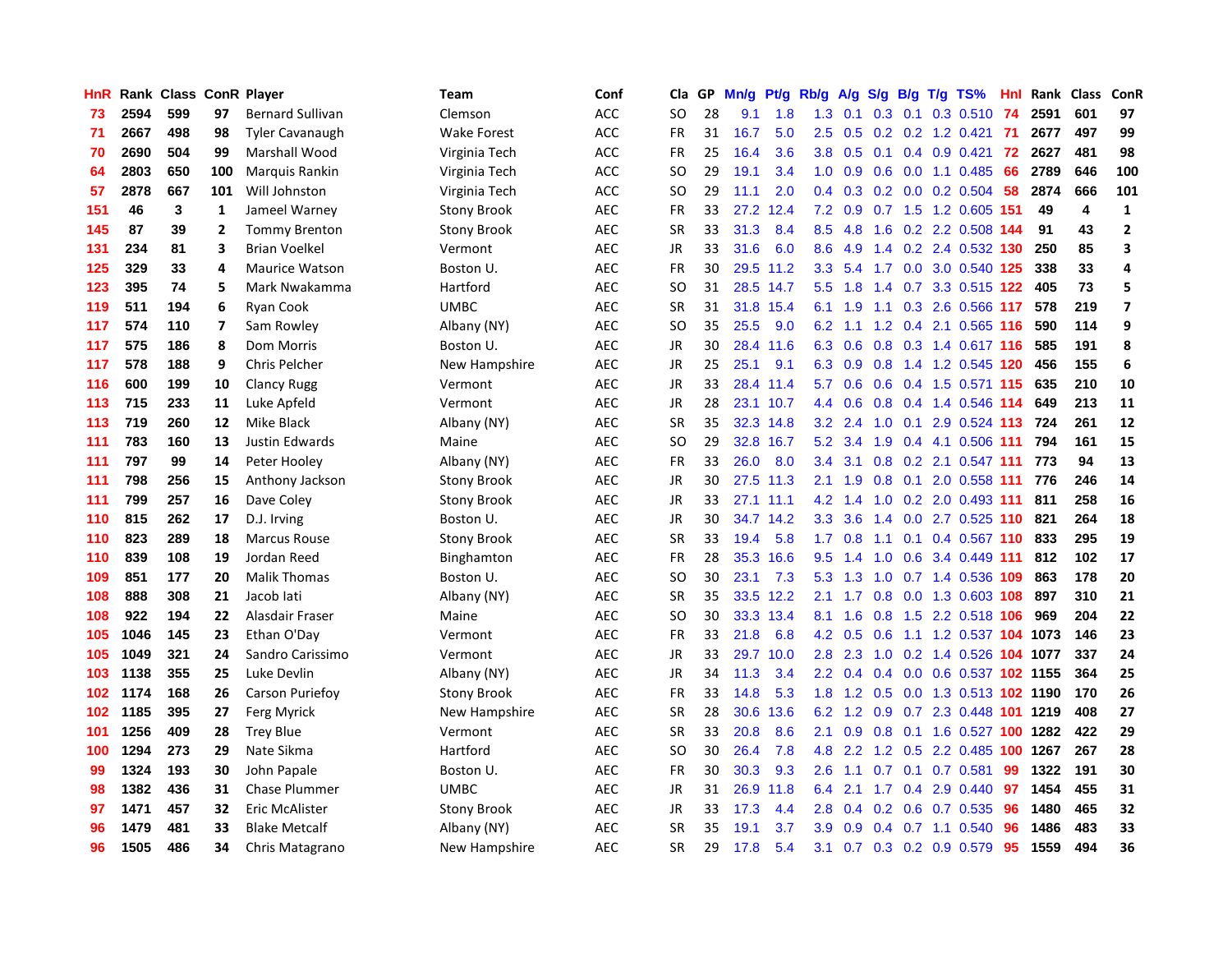| HnR |      | Rank Class ConR Player |    |                           | Team               | Conf       | Cla.          | <b>GP</b> | Mn/g | <b>Pt/g</b> | Rb/g             | A/g | S/g              |     | B/g T/g TS%           | Hnl | Rank | <b>Class</b> | <b>ConR</b> |
|-----|------|------------------------|----|---------------------------|--------------------|------------|---------------|-----------|------|-------------|------------------|-----|------------------|-----|-----------------------|-----|------|--------------|-------------|
| 95  | 1528 | 477                    | 35 | <b>Travis Robinson</b>    | Boston U.          | <b>AEC</b> | <b>JR</b>     | 30        | 23.1 | 6.7         | 2.3              | 0.8 |                  |     | 1.2 0.3 0.9 0.554     | 95  | 1529 | 482          | 34          |
| 95  | 1542 | 335                    | 36 | Yolonzo Moore             | Hartford           | <b>AEC</b> | <b>SO</b>     | 31        | 33.1 | 9.2         | 3.7              | 2.6 |                  |     | 1.3 0.0 2.2 0.536     | -95 | 1538 | 333          | 35          |
| 94  | 1626 | 253                    | 37 | Evan Cooper               | Hartford           | <b>AEC</b> | <b>FR</b>     | 30        | 27.0 | 7.8         | $2.2^{\circ}$    | 1.8 | 1.5              |     | $0.0$ 1.7 0.537       | -93 | 1621 | 250          | 38          |
| 93  | 1657 | 510                    | 38 | Ron Bracey                | <b>Stony Brook</b> | <b>AEC</b> | <b>SR</b>     | 26        | 12.2 | 4.5         | 2.2              | 0.2 |                  |     | $0.2$ 0.1 0.7 0.488   | 95  | 1561 | 495          | 37          |
| 92  | 1686 | 536                    | 39 | Patrick Konan             | New Hampshire      | <b>AEC</b> | <b>JR</b>     | 28        | 31.9 | 11.8        | 5.4              | 0.8 | 0.8              |     | $0.4$ 2.4 0.506       | 91  | 1738 | 545          | 41          |
| 92  | 1712 | 543                    | 40 | John Puk                  | Albany (NY)        | <b>AEC</b> | JR            | 35        | 21.2 | 5.3         | 4.4              | 0.5 |                  |     | 0.2 0.5 1.3 0.556     | 92  | 1718 | 540          | 40          |
| 92  | 1730 | 527                    | 41 | John Peterson             | Hartford           | <b>AEC</b> | <b>SR</b>     | 31        | 17.9 | 4.5         | 2.2              | 0.9 | $0.4^{\circ}$    | 0.1 | 0.6 0.576             | 92  | 1715 | 527          | 39          |
| 91  | 1807 | 398                    | 42 | Xavier Pollard            | Maine              | <b>AEC</b> | <sub>SO</sub> | 29        | 29.1 | 9.7         | 4.4              | 4.3 | 1.2              |     | $0.0$ 2.9 $0.455$     | -90 | 1840 | 405          | 43          |
| 90  | 1819 | 553                    | 43 | <b>Chandler Rhoads</b>    | New Hampshire      | <b>AEC</b> | <b>SR</b>     | 29        | 36.0 | 10.8        | 4.8              | 3.4 | 1.6              | 0.1 | 2.3 0.408             | -89 | 1870 | 571          | 45          |
| 90  | 1858 | 410                    | 44 | Wes Cole                  | Hartford           | <b>AEC</b> | SO            | 31        | 16.6 | 6.3         | 1.6              | 0.9 |                  |     | 0.5 0.0 1.1 0.477 89  |     | 1848 | 406          | 44          |
| 87  | 1996 | 630                    | 45 | <b>Brett Roseboro</b>     | <b>UMBC</b>        | <b>AEC</b> | <b>JR</b>     | 19        | 25.7 | 9.9         | 6.3              | 0.6 |                  |     | $0.8$ 1.2 2.0 0.483   | -90 | 1790 | 559          | 42          |
| 87  | 2007 | 597                    | 46 | Mike Allison              | Maine              | <b>AEC</b> | <b>SR</b>     | 29        | 28.7 | 6.5         | 7.3              | 0.1 |                  |     | 0.4 1.7 0.9 0.531     | 86  | 2036 | 600          | 47          |
| 87  | 2009 | 445                    | 47 | Corban Wroe               | Hartford           | <b>AEC</b> | <b>SO</b>     | 31        | 19.2 | 2.8         | 2.1              | 1.1 | 0.9              | 0.1 | $0.6$ 0.606           | -87 | 1995 | 440          | 46          |
| 86  | 2068 | 611                    | 48 | Jimmy Gray                | Binghamton         | <b>AEC</b> | <b>SR</b>     | 30        | 36.5 | 10.5        | 3.3 <sub>2</sub> | 3.3 | 1.4              | 0.1 | 3.3 0.491             | 84  | 2147 | 626          | 48          |
| 84  | 2143 | 488                    | 49 | Joey Getz                 | UMBC               | <b>AEC</b> | SO.           | 26        | 17.7 | 5.8         | 1.7              | 1.1 | 0.7              |     | 0.0 1.2 0.589         | 84  | 2149 | 489          | 49          |
| 83  | 2194 | 366                    | 50 | Shaun Lawton              | Maine              | <b>AEC</b> | <b>FR</b>     | 25        | 14.9 | 3.3         | 1.5              | 2.1 | 1.1              |     | $0.1$ 1.7 0.494       | 83  | 2202 | 367          | 51          |
| 83  | 2210 | 504                    | 51 | Zarko Valjarevic          | Maine              | <b>AEC</b> | <sub>SO</sub> | 22        | 20.8 | 8.4         | $1.4^{\circ}$    | 0.5 | 0.7              | 0.1 | $0.9$ 0.532           | -83 | 2188 | 498          | 50          |
| 82  | 2238 | 704                    | 52 | Jordon Bronner            | New Hampshire      | <b>AEC</b> | <b>JR</b>     | 29        | 23.9 | 3.9         | $1.5^{\circ}$    | 2.1 | 0.6              |     | $0.1$ 0.9 0.487       | -81 | 2275 | 714          | 55          |
| 82  | 2260 | 387                    | 53 | Nathan Dieudonne          | Boston U.          | <b>AEC</b> | <b>FR</b>     | 28        | 17.1 | 4.5         | 3.4              | 0.5 |                  |     | 0.3 0.2 1.0 0.510 83  |     | 2206 | 369          | 52          |
| 82  | 2266 | 712                    | 54 | Anthony Mayo              | <b>Stony Brook</b> | <b>AEC</b> | <b>JR</b>     | 33        | 12.0 | 2.3         | $2.5^{\circ}$    | 0.3 |                  |     | 0.2 0.8 0.8 0.452 82  |     | 2265 | 709          | 54          |
| 82  | 2282 | 655                    | 55 | <b>Brian Neller</b>       | <b>UMBC</b>        | <b>AEC</b> | <b>SR</b>     | 31        | 29.2 | 10.2        | 1.9              | 1.0 | 1.0              |     | $0.0$ 1.0 $0.520$     | 80  | 2324 | 666          | 56          |
| 81  | 2302 | 661                    | 56 | Jayson Guerrier           | Albany (NY)        | <b>AEC</b> | <b>SR</b>     | 32        | 13.3 | 3.7         | 1.6              | 0.5 |                  |     | $0.2$ 0.1 0.7 0.486   | 82  | 2263 | 652          | 53          |
| 80  | 2362 | 676                    | 57 | <b>Scott Morris</b>       | New Hampshire      | <b>AEC</b> | <b>SR</b>     | 28        | 17.5 | 4.5         | 0.8              | 0.6 |                  |     | $0.5$ 0.0 0.6 0.591   | 79  | 2386 | 679          | 61          |
| 79  | 2402 | 750                    | 58 | Jon Mesghna               | Maine              | <b>AEC</b> | JR            | 26        | 25.2 | 6.6         | 3.2              | 1.2 |                  |     | $0.4$ 0.0 1.2 0.550   | 80  | 2336 | 730          | 57          |
| 79  | 2407 | 418                    | 59 | <b>Brendan Kilpatrick</b> | Vermont            | <b>AEC</b> | <b>FR</b>     | 31        | 11.1 | 2.9         | $1.5^{\circ}$    | 0.5 |                  |     | $0.3$ 0.2 0.7 0.500   | 79  | 2392 | 418          | 62          |
| 78  | 2449 | 763                    | 60 | <b>Brian Freeman</b>      | Binghamton         | <b>AEC</b> | JR            | 25        | 13.5 | 4.4         | 2.9              | 0.2 |                  |     | 0.2 1.0 1.4 0.500 77  |     | 2466 | 768          | 63          |
| 77  | 2479 | 767                    | 61 | Rayner Moquete            | Binghamton         | <b>AEC</b> | <b>JR</b>     | 16        | 26.8 | 8.6         | 2.6              |     |                  |     | 1.4 0.9 0.1 1.5 0.491 | -80 | 2340 | 732          | 59          |
| 76  | 2521 | 782                    | 62 | Gary Johnson              | Albany (NY)        | <b>AEC</b> | <b>JR</b>     | 24        | 14.0 | 3.3         | 2.3              | 0.5 |                  |     | 0.5 0.2 0.9 0.410 80  |     | 2351 | 734          | 60          |
| 75  | 2542 | 787                    | 63 | Candon Rusin              | Vermont            | <b>AEC</b> | <b>JR</b>     | 28        | 22.3 | 7.5         | $1.4^{\circ}$    | 0.3 |                  |     | $0.4$ 0.1 1.6 0.480   | -80 | 2337 | 731          | 58          |
| 73  | 2591 | 804                    | 64 | Alex Ogundadegbe          | Binghamton         | <b>AEC</b> | <b>JR</b>     | 26        | 10.0 | 2.4         | 1.8              | 0.3 | 0.2 <sub>0</sub> | 0.1 | 0.4 0.470             | 72  | 2638 | 818          | 65          |
| 73  | 2616 | 719                    | 65 | <b>Adrian Satchell</b>    | <b>UMBC</b>        | <b>AEC</b> | SR            | 31        | 18.4 | 3.5         | 3.2              | 0.9 | 0.5              |     | $0.3$ 0.7 0.426       | -71 | 2660 | 728          | 66          |
| 72  | 2643 | 616                    | 66 | Jamie Schneck             | Hartford           | <b>AEC</b> | <b>SO</b>     | 30        | 14.2 | 3.1         | 2.0              | 0.5 | 0.3              |     | $0.2$ 0.8 0.484       | 72  | 2637 | 612          | 64          |
| 70  | 2672 | 826                    | 67 | <b>Roland Brown</b>       | Binghamton         | <b>AEC</b> | JR            | 29        | 18.2 | 5.6         | 4.2              | 0.3 |                  |     | 0.4 0.6 1.6 0.419     | 69  | 2713 | 838          | 67          |
| 69  | 2711 | 840                    | 68 | DJ Evans                  | Albany (NY)        | <b>AEC</b> | <b>JR</b>     | 33        | 9.9  | 2.4         | 0.8              | 0.5 | 0.2              | 0.1 | $0.7$ 0.468           | 69  | 2714 | 839          | 68          |
| 67  | 2748 | 520                    | 69 | <b>Malik Garner</b>       | <b>UMBC</b>        | <b>AEC</b> | <b>FR</b>     | 31        | 18.3 | 2.9         | 2.8              | 0.7 |                  |     | 0.5 0.3 1.0 0.476     | 66  | 2792 | 531          | 72          |
| 67  | 2751 | 850                    | 70 | Josh Elbaum               | Vermont            | <b>AEC</b> | <b>JR</b>     | 32        | 13.9 | 1.6         | $1.7^{\circ}$    | 0.9 |                  |     | $0.8$ 0.1 1.0 0.382   | 67  | 2764 | 853          | 70          |
| 66  | 2755 | 742                    | 71 | Taylor Johnston           | Binghamton         | <b>AEC</b> | <b>SR</b>     | 28        | 25.3 | 6.1         | 2.5              | 0.5 |                  |     | $0.7$ 0.1 1.8 0.520   | 66  | 2779 | 749          | 71          |
| 64  | 2794 | 535                    | 72 | Aaron Morgan              | <b>UMBC</b>        | <b>AEC</b> | <b>FR</b>     | 30        | 24.6 | 4.5         | 2.1              | 2.3 | 0.6              | 0.1 | 2.8 0.406             | 64  | 2810 | 540          | 73          |
| 64  | 2795 | 536                    | 73 | <b>Till Gloger</b>        | Maine              | <b>AEC</b> | <b>FR</b>     | 29        | 14.3 | 2.9         | 2.3              | 0.0 |                  |     | $0.2$ 0.2 0.6 0.522   | 64  | 2814 | 542          | 74          |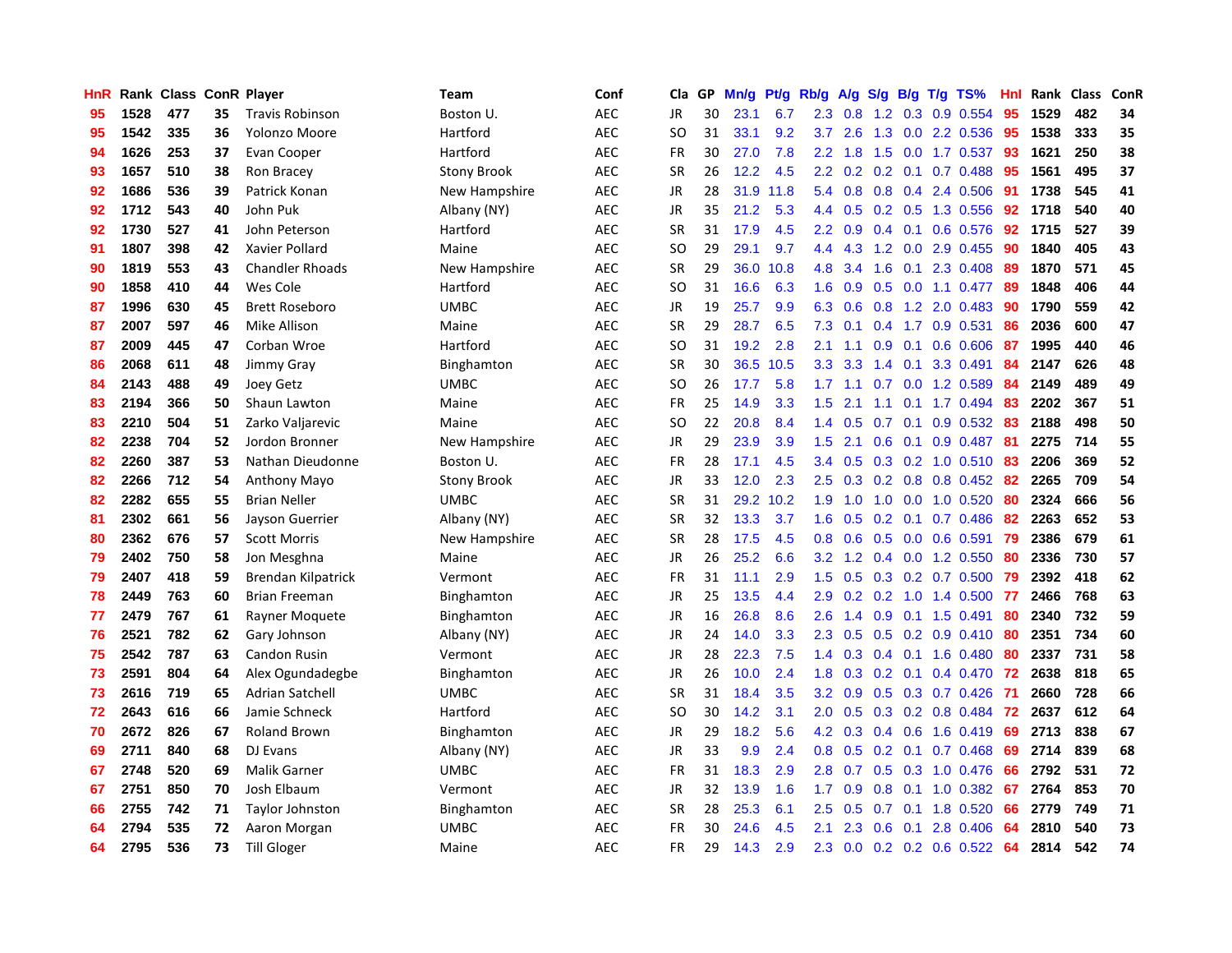| HnR |      | Rank Class ConR Player |                |                          | Team                      | Conf       | Cla       | <b>GP</b> | Mn/g | <b>Pt/g</b> | Rb/g             | A/g         | S/g | B/g | $T/g$ TS%                      | Hnl | Rank | <b>Class</b> | <b>ConR</b>             |
|-----|------|------------------------|----------------|--------------------------|---------------------------|------------|-----------|-----------|------|-------------|------------------|-------------|-----|-----|--------------------------------|-----|------|--------------|-------------------------|
| -61 | 2841 | 870                    | 74             | Quentin Jones            | <b>UMBC</b>               | <b>AEC</b> | <b>JR</b> | 19        | 25.1 | 3.2         |                  | $2.7$ $2.5$ |     |     | 0.5 0.1 1.3 0.365              | 69  | 2720 | 840          | 69                      |
| 60  | 2850 | 760                    | 75             | Javon Ralling            | Binghamton                | <b>AEC</b> | <b>SR</b> | 25        | 17.5 | 4.0         |                  |             |     |     | 3.2 0.4 0.2 0.0 1.2 0.433 60   |     | 2862 | 763          | 75                      |
| 49  | 2948 | 777                    | 76             | Mike Horn                | Binghamton                | <b>AEC</b> | <b>SR</b> | 27        | 18.2 | 0.8         | 1.7              | 0.4         |     |     | $0.9$ 0.0 0.3 0.214 50         |     | 2949 | 778          | 76                      |
| 35  | 2988 | 615                    | 77             | Karon Waller             | Binghamton                | <b>AEC</b> | <b>FR</b> | 24        | 10.6 | 2.0         | 1.9              | 0.5         |     |     | $0.3$ 0.0 1.1 0.348            | 37  | 2988 | 614          | 77                      |
| 133 | 194  | 64                     | $\mathbf{1}$   | <b>Chase Fieler</b>      | <b>Florida Gulf Coast</b> | ASun       | JR        | 37        | 27.9 | 12.1        | 5.4              | 1.6         |     |     | 1.1 1.3 1.7 0.637 133          |     | 203  | 67           | $\mathbf{1}$            |
| 129 | 253  | 41                     | $\overline{2}$ | <b>Bernard Thompson</b>  | <b>Florida Gulf Coast</b> | ASun       | <b>SO</b> | 37        | 29.9 | 14.3        | 4.4              | 1.7         |     |     | 2.8 0.1 2.2 0.553 129          |     | 260  | 45           | $\overline{\mathbf{3}}$ |
| 128 | 273  | 98                     | 3              | Langston Hall            | Mercer                    | ASun       | JR        | 31        | 31.2 | 11.3        | 3.1              | 5.0         | 1.0 |     | 0.4 2.2 0.579                  | 132 | 219  | 74           | $\overline{2}$          |
| 127 | 299  | 118                    | 4              | Eshaunte Jones           | Northern Kentucky         | ASun       | <b>SR</b> | 27        | 32.2 | 15.7        | 3.9 <sup>°</sup> | 2.1         |     |     | 0.7 0.1 1.6 0.582 125          |     | 330  | 127          | 4                       |
| 124 | 349  | 122                    | 5              | <b>Travis Wallace</b>    | North Florida             | ASun       | JR        | 32        |      | 23.9 14.2   | 5.2              | 0.7         | 0.5 |     | 0.9 1.5 0.593 123              |     | 387  | 130          | 6                       |
| 124 | 374  | 140                    | 6              | Sherwood Brown           | <b>Florida Gulf Coast</b> | ASun       | <b>SR</b> | 37        |      | 33.1 15.5   |                  |             |     |     | 6.5 1.2 1.4 0.3 1.8 0.562 123  |     | 376  | 144          | 5                       |
| 117 | 567  | 184                    | 7              | <b>Torrey Craig</b>      | <b>USC Upstate</b>        | ASun       | JR        | 33        |      | 31.0 17.2   | 6.9              | 1.9         |     |     | 1.0 0.8 2.7 0.541 117          |     | 569  | 186          | $\overline{7}$          |
| 117 | 572  | 216                    | 8              | <b>Travis Smith</b>      | Mercer                    | ASun       | <b>SR</b> | 36        | 30.0 | 13.9        | 2.8              | 1.9         |     |     | $0.8$ 0.1 2.0 0.611 116        |     | 596  | 223          | 8                       |
| 115 | 624  | 122                    | 9              | <b>Brett Comer</b>       | Florida Gulf Coast        | ASun       | <b>SO</b> | 37        | 27.1 | 8.0         | 3.2              | 6.6         | 1.6 |     | 0.2 3.7 0.456 115              |     | 630  | 126          | 9                       |
| 115 | 631  | 206                    | 10             | Ricardo Glenn            | <b>USC Upstate</b>        | ASun       | JR        | 33        | 26.2 | 10.5        | 8.1              | 2.2         |     |     | 0.7 0.2 1.8 0.580 115          |     | 634  | 209          | 10                      |
| 115 | 641  | 210                    | 11             | <b>Bud Thomas</b>        | Mercer                    | ASun       | JR        | 36        | 27.7 | 7.6         | 4.5              | 2.6         |     |     | 1.1 0.6 1.0 0.537 114          |     | 673  | 220          | 11                      |
| 112 | 741  | 88                     | 12             | Stephen Hurt             | Lipscomb                  | ASun       | <b>FR</b> | 30        |      | 24.3 11.5   | 7.8              | 1.0         |     |     | 0.4 0.5 2.4 0.568 111          |     | 769  | 91           | 13                      |
| 111 | 801  | 281                    | 13             | Adam Pegg                | Stetson                   | ASun       | <b>SR</b> | 30        |      | 28.4 15.7   | 6.3              | 1.0         | 0.4 |     | 0.4 2.2 0.579 111              |     | 766  | 275          | 12                      |
| 109 | 859  | 300                    | 14             | Parker Smith             | North Florida             | ASun       | <b>SR</b> | 32        |      | 32.3 16.3   | $3.4^{\circ}$    | 1.6         | 0.6 |     | 0.1 2.1 0.615 108              |     | 903  | 312          | 14                      |
| 108 | 889  | 279                    | 15             | Daniel Coursey           | Mercer                    | ASun       | JR        | 34        | 18.7 | 7.5         | 3.8 <sub>1</sub> |             |     |     | 0.2 0.4 1.3 1.4 0.560 108      |     | 908  | 289          | 15                      |
| 107 | 932  | 323                    | 16             | Deonte Alexander         | Lipscomb                  | ASun       | <b>SR</b> | 29        |      | 30.7 13.7   | 3.2 <sub>2</sub> | 1.6         |     |     | 1.3 0.3 1.8 0.574 107          |     | 933  | 321          | 16                      |
| 105 | 1032 | 317                    | 17             | Khion Sankey             | Lipscomb                  | ASun       | JR        | 30        | 29.0 | 8.3         | 7.0              | 2.8         |     |     | 1.4 0.2 2.5 0.532 104 1063     |     |      | 333          | 18                      |
| 105 | 1060 | 327                    | 18             | <b>Jodd Maxey</b>        | <b>USC Upstate</b>        | ASun       | JR        | 33        | 24.3 | 7.7         | 5.9              | 1.9         |     |     | 1.1 1.6 1.6 0.503 105 1051     |     |      | 327          | 17                      |
| 105 | 1062 | 329                    | 19             | Jake Gollon              | Mercer                    | ASun       | JR        | 36        | 29.1 | 8.6         | 5.0              | 2.4         |     |     | 1.1 0.3 2.2 0.491 104          |     | 1078 | 338          | 19                      |
| 104 | 1083 | 338                    | 20             | Chad Jackson             | Northern Kentucky         | ASun       | JR        | 27        | 29.6 | 10.1        | 5.6              | 1.9         |     |     | 1.4 0.3 2.7 0.570 103 1123     |     |      | 353          | 21                      |
| 102 | 1167 | 365                    | 21             | <b>Willie Green</b>      | Stetson                   | ASun       | <b>JR</b> | 31        | 27.1 | 8.3         | 6.6              | 2.0         | 0.5 |     | 1.3 2.0 0.577 102 1180         |     |      | 374          | 22                      |
| 102 | 1175 | 248                    | 22             | Eric McKnight            | <b>Florida Gulf Coast</b> | ASun       | SO        | 37        | 20.7 | 6.5         | 4.4              | 0.3         |     |     | 0.4 1.3 1.4 0.585 102 1183     |     |      | 244          | 23                      |
| 102 | 1197 | 373                    | 23             | Monty Brown              | Mercer                    | ASun       | <b>JR</b> | 36        | 11.8 | 4.3         | 2.6              |             |     |     | 0.3 0.3 0.6 0.8 0.505 101 1222 |     |      | 384          | 24                      |
| 101 | 1207 | 378                    | 24             | Keith McDougle           | Jacksonville              | ASun       | JR        | 28        | 24.6 | 13.1        | 3.9              | 1.4         |     |     | 1.4 0.1 2.4 0.543 103 1110     |     |      | 348          | 20                      |
| 101 | 1234 | 401                    | 25             | <b>Joel Naburgs</b>      | Stetson                   | ASun       | <b>SR</b> | 31        | 28.7 | 10.1        | 4.3              | 3.9         |     |     | 0.7 0.3 2.5 0.553 101 1231     |     |      | 410          | 25                      |
| 100 | 1276 | 406                    | 26             | <b>Chris Perez</b>       | Stetson                   | ASun       | <b>JR</b> | 31        | 30.6 | 15.1        | 4.1              | 1.9         | 1.1 |     | 0.0 2.6 0.545 100 1261         |     |      | 399          | 26                      |
| 97  | 1432 | 463                    | 27             | <b>Glenn Powell</b>      | Jacksonville              | ASun       | <b>SR</b> | 32        | 25.2 | 9.1         | 6.9              | 0.6         | 0.8 |     | 0.9 2.0 0.545                  | 97  | 1461 | 472          | 28                      |
| 97  | 1435 | 465                    | 28             | <b>Markeith Cummings</b> | Kennesaw St.              | ASun       | <b>SR</b> | 27        | 33.0 | 16.5        | 4.4              | 1.4         | 1.0 |     | 0.1 2.6 0.525 100 1285         |     |      | 424          | 27                      |
| 96  | 1501 | 484                    | 29             | Aaron Anderson           | Kennesaw St.              | ASun       | <b>SR</b> | 30        | 33.5 | 9.6         | 9.0              | 1.0         | 0.8 |     | 0.4 1.6 0.522                  | -95 | 1525 | 485          | 29                      |
| 96  | 1517 | 228                    | 30             | <b>BaeBae Daniels</b>    | North Florida             | ASun       | <b>FR</b> | 31        | 11.8 | 3.8         | 2.0              | 0.3         | 0.5 |     | 1.0 0.5 0.544                  | 95  | 1543 | 235          | 30                      |
| 94  | 1593 | 246                    | 31             | Lester Wilson            | East Tennessee St.        | ASun       | FR        | 32        | 31.9 | 13.0        | 5.3              | 0.3         |     |     | 0.6 0.1 1.2 0.531              | 93  | 1675 | 262          | 35                      |
| 94  | 1598 | 501                    | 32             | <b>Hunter Harris</b>     | East Tennessee St.        | ASun       | <b>JR</b> | 31        | 26.9 | 8.1         | 5.4              | 0.7         |     |     | 0.9 0.9 1.4 0.522 93           |     | 1650 | 518          | 34                      |
| 94  | 1609 | 353                    | 33             | <b>Ty Greene</b>         | <b>USC Upstate</b>        | ASun       | <b>SO</b> | 33        | 33.2 | 12.6        | 2.8              | 2.5         |     |     | 1.5 0.1 1.5 0.518              | -94 | 1602 | 350          | 31                      |
| 93  | 1658 | 366                    | 34             | <b>Malcolm Smith</b>     | Lipscomb                  | ASun       | <b>SO</b> | 25        | 24.0 | 11.1        | 4.8              | 0.8         |     |     | 0.7 0.2 2.0 0.505              | 94  | 1611 | 355          | 32                      |
| 92  | 1724 | 379                    | 35             | <b>Adrian Rogers</b>     | <b>USC Upstate</b>        | ASun       | SO        | 33        | 22.8 | 8.7         | 2.4              |             |     |     | 2.4 0.6 0.1 1.9 0.528 92       |     | 1708 | 379          | 37                      |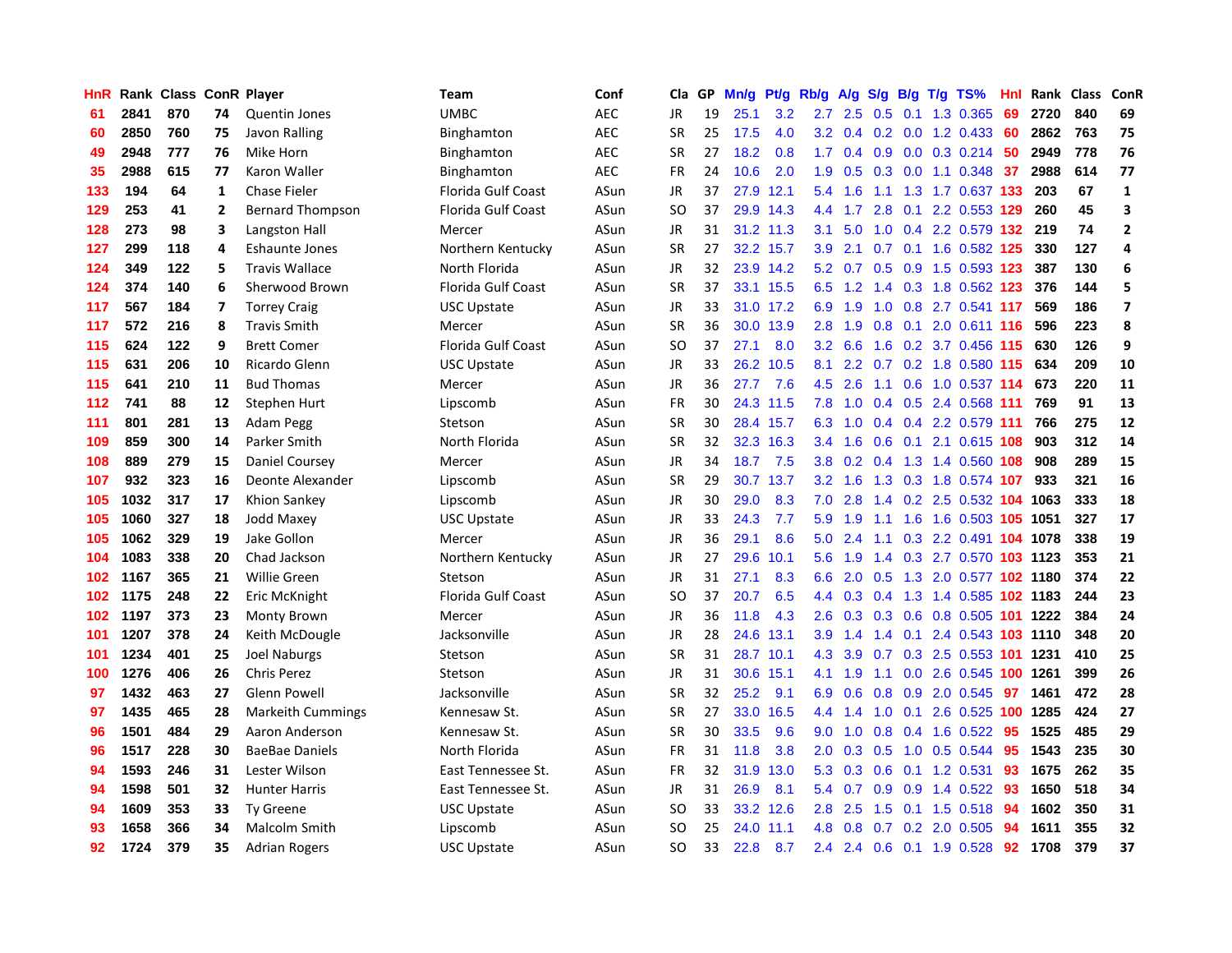| HnR |      | Rank Class ConR Player |    |                          | Team               | Conf | Cla           | <b>GP</b> | Mn/g | Pt/g | Rb/g             | A/g             | S/g              |     | B/g T/g TS%              | Hnl | Rank | <b>Class</b> | ConR |
|-----|------|------------------------|----|--------------------------|--------------------|------|---------------|-----------|------|------|------------------|-----------------|------------------|-----|--------------------------|-----|------|--------------|------|
| 92  | 1737 | 529                    | 36 | Jarvis Jones             | East Tennessee St. | ASun | <b>SR</b>     | 25        | 36.8 | 16.0 | 2.8              | 2.6             | 1.8              | 0.1 | 2.8 0.478                | 93  | 1629 | 508          | 33   |
| 92  | 1741 | 530                    | 37 | Eddie Murray             | Florida Gulf Coast | ASun | <b>SR</b>     | 36        | 17.6 | 3.8  | 3.1              | 0.4             |                  |     | 0.4 0.4 0.7 0.589 92     |     | 1701 | 522          | 36   |
| 91  | 1757 | 283                    | 38 | Jarvis Haywood           | Jacksonville       | ASun | <b>FR</b>     | 31        | 25.7 | 11.5 |                  | $4.3$ 1.4       |                  |     | 0.9 0.3 2.5 0.515 91     |     | 1768 | 285          | 39   |
| 91  | 1760 | 553                    | 39 | Anthony White            | Mercer             | ASun | JR            | 35        | 10.6 | 4.1  | 1.0              | 0.3             |                  |     | $0.2$ 0.1 0.5 0.518      | -91 | 1773 | 555          | 40   |
| 91  | 1763 | 554                    | 40 | Aaron Graham             | Stetson            | ASun | JR            | 30        | 27.2 | 11.2 | 3.6              | 2.0             | 0.9              | 0.1 | 2.1 0.520                | 91  | 1751 | 549          | 38   |
| 91  | 1764 | 535                    | 41 | <b>Andy Diaz</b>         | North Florida      | ASun | <b>SR</b>     | 27        | 16.3 | 6.9  | 3.3 <sub>2</sub> | 0.5             | 0.6              |     | 0.6 1.8 0.532            | -90 | 1792 | 546          | 41   |
| 91  | 1804 | 295                    | 42 | Beau Beech               | North Florida      | ASun | <b>FR</b>     | 32        | 23.8 | 7.9  | 3.8              | 1.2             |                  |     | 1.1 0.5 1.6 0.520        | 90  | 1836 | 299          | 43   |
| 90  | 1815 | 565                    | 43 | Javon Dawson             | Jacksonville       | ASun | JR            | 28        | 20.1 | 7.0  | 4.5              | 1.2             | 0.6              |     | $0.3$ 1.4 0.491          | -90 | 1795 | 561          | 42   |
| 90  | 1820 | 554                    | 44 | Ernest Watson            | Northern Kentucky  | ASun | <b>SR</b>     | 26        | 27.5 | 6.2  | 5.4              | 1.3             | 1.0              |     | 0.7 0.6 0.415 89         |     | 1850 | 563          | 44   |
| 90  | 1829 | 558                    | 45 | William Wilson           | North Florida      | ASun | <b>SR</b>     | 32        | 31.6 | 3.7  | $2.5^{\circ}$    | 6.1             |                  |     | 1.4 0.1 2.3 0.413 89     |     | 1862 | 567          | 45   |
| 89  | 1889 | 418                    | 46 | T.J. Hallice             | Mercer             | ASun | SO            | 36        | 14.9 | 3.1  | $2.4^{\circ}$    | 0.8             |                  |     | 0.3 0.4 0.7 0.539 89     |     | 1901 | 420          | 46   |
| 88  | 1925 | 577                    | 47 | <b>Ethan Faulkner</b>    | Northern Kentucky  | ASun | <b>SR</b>     | 27        | 32.3 | 6.6  | 2.6              | 3.3             |                  |     | 1.0 0.1 1.9 0.470        | -87 | 1954 | 584          | 48   |
| 88  | 1932 | 606                    | 48 | Babatunde Olomuwiya      | <b>USC Upstate</b> | ASun | <b>JR</b>     | 33        | 17.2 | 4.3  | 3.6              | 0.8             |                  |     | 0.2 0.9 0.9 0.562 88     |     | 1922 | 604          | 47   |
| 87  | 1978 | 622                    | 49 | Dylan Fritsch            | Jacksonville       | ASun | JR            | 26        | 21.9 | 9.9  | 2.3              | 0.5             |                  |     | 0.2 0.3 0.8 0.528        | 87  | 1985 | 626          | 50   |
| 87  | 1982 | 436                    | 50 | <b>Martin Smith</b>      | Lipscomb           | ASun | <b>SO</b>     | 30        | 32.4 | 11.2 | 4.7              | 1.8             |                  |     | 0.8 0.4 2.2 0.495        | 87  | 2003 | 446          | 51   |
| 87  | 1991 | 629                    | 51 | Christophe Varidel       | Florida Gulf Coast | ASun | JR            | 37        | 16.2 | 6.2  | 1.8              | 0.6             |                  |     | 0.5 0.0 1.5 0.540        | 87  | 1979 | 625          | 49   |
| 86  | 2025 | 340                    | 52 | Kordario Fleming         | Jacksonville       | ASun | <b>FR</b>     | 32        | 28.0 | 7.6  | 5.4              | 1.7             | 1.0              |     | 0.8 2.2 0.485            | 86  | 2042 | 343          | 53   |
| 86  | 2041 | 345                    | 53 | Dajuan Graf              | Florida Gulf Coast | ASun | <b>FR</b>     | 37        | 13.0 | 2.3  | 1.6              | 1.4             | 0.6              |     | $0.0$ 0.8 0.478          | 86  | 2030 | 341          | 52   |
| 85  | 2094 | 653                    | 54 | <b>Russell Powell</b>    | Jacksonville       | ASun | JR            | 32        | 27.6 | 5.8  | 2.5              | $4.2^{\circ}$   |                  |     | 0.8 0.0 2.3 0.511        | 85  | 2108 | 660          | 54   |
| 84  | 2158 | 492                    | 55 | Rashawn Rembert          | East Tennessee St. | ASun | <sub>SO</sub> | 31        | 27.5 | 8.9  | 2.3              | 1.4             |                  |     | 0.9 0.2 1.7 0.532        | -83 | 2211 | 504          | 57   |
| 84  | 2162 | 683                    | 56 | <b>Charles McRoy</b>     | North Florida      | ASun | JR            | 32        | 19.3 | 6.1  | 3.1              | 0.9             |                  |     | $0.5$ 0.1 1.1 0.490      | 83  | 2183 | 687          | 55   |
| 83  | 2196 | 501                    | 57 | Josh Walton              | East Tennessee St. | ASun | <sub>SO</sub> | 32        | 21.9 | 5.7  | 4.2              | 0.3             |                  |     | 0.8 0.7 1.2 0.526        | 82  | 2255 | 516          | 60   |
| 83  | 2219 | 699                    | 58 | <b>Hunter Miller</b>     | Stetson            | ASun | JR            | 31        | 21.8 | 3.4  | 2.5              | 2.8             |                  |     | 0.8 0.0 1.8 0.570        | 83  | 2215 | 697          | 58   |
| 83  | 2221 | 375                    | 59 | Jack Flournoy            | Northern Kentucky  | ASun | FR            | 27        | 11.1 | 3.9  | 1.0              | 0.4             |                  |     | $0.3$ 0.2 0.6 0.502      | 82  | 2251 | 383          | 59   |
| 82  | 2243 | 512                    | 60 | <b>Fred Miller</b>       | <b>USC Upstate</b> | ASun | SO            | 30        | 15.9 | 4.7  | 1.6              | 1.7             | 1.0              |     | $0.0$ 1.1 $0.455$        | -83 | 2191 | 501          | 56   |
| 81  | 2294 | 525                    | 61 | Evin Graham              | Jacksonville       | ASun | SO            | 28        | 16.8 | 3.1  | 2.4              | 2.0             | 0.8              |     | $0.1$ 1.3 0.453          | -81 | 2280 | 523          | 61   |
| 80  | 2334 | 534                    | 62 | Delbert Love             | Kennesaw St.       | ASun | SO            | 30        | 35.8 | 12.2 | 3.2              | 2.8             |                  |     | 1.5 0.1 2.7 0.471        | 80  | 2343 | 537          | 62   |
| 79  | 2385 | 681                    | 63 | David Jeune              | North Florida      | ASun | <b>SR</b>     | 32        | 23.9 | 3.7  | 5.0              |                 |                  |     | 1.4 0.5 0.4 1.7 0.432 78 |     | 2415 | 685          | 64   |
| 79  | 2394 | 748                    | 64 | Kevin Canevari           | Mercer             | ASun | JR            | 36        | 10.2 | 1.3  | 0.7              | 0.9             |                  |     | $0.8$ 0.0 0.6 0.479      | 78  | 2411 | 752          | 63   |
| 77  | 2500 | 447                    | 65 | <b>Tyler White</b>       | Northern Kentucky  | ASun | <b>FR</b>     | 24        | 19.6 | 6.0  | $1.7^{\circ}$    | 0.9             |                  |     | $0.5$ 0.1 1.1 0.479      | 77  | 2469 | 436          | 65   |
| 76  | 2526 | 455                    | 66 | Jordan Montgomery        | Kennesaw St.       | ASun | <b>FR</b>     | 26        | 10.8 | 3.6  | 1.3              | 0.6             | 0.5              | 0.1 | $0.7$ 0.511              | 76  | 2522 | 450          | 66   |
| 74  | 2571 | 467                    | 67 | <b>Myles Hamilton</b>    | Kennesaw St.       | ASun | <b>FR</b>     | 30        | 23.1 | 5.8  | 2.0              | 2.5             |                  |     | 1.3 0.2 1.8 0.434        | -74 | 2588 | 471          | 67   |
| 74  | 2584 | 598                    | 68 | <b>Carter Sanderson</b>  | Lipscomb           | ASun | <b>SO</b>     | 29        | 17.8 | 5.5  | 1.8              | 1.2             | 0.9 <sub>0</sub> |     | $0.0$ 1.8 0.451          | 74  | 2595 | 603          | 68   |
| 73  | 2599 | 476                    | 69 | <b>Todd Johnson</b>      | Northern Kentucky  | ASun | FR            | 26        | 13.4 | 2.8  | 1.3              | 1.1             | 0.7              |     | $0.0$ 0.8 0.416          | -73 | 2618 | 479          | 70   |
| 73  | 2605 | 604                    | 70 | <b>Mario Blessing</b>    | <b>USC Upstate</b> | ASun | <sub>SO</sub> | 33        | 20.2 | 3.5  | 1.7              | 1.8             | 0.7              |     | $0.1$ 1.6 0.466          | -73 | 2611 | 607          | 69   |
| 72  | 2650 | 494                    | 71 | Nate Snodgrass           | Northern Kentucky  | ASun | FR            | 25        | 17.4 | 3.1  |                  | $1.2 \quad 1.3$ |                  |     | 0.4 0.0 0.7 0.462 72     |     | 2650 | 488          | 71   |
| 71  | 2656 | 726                    | 72 | Chris Smith              | Mercer             | ASun | <b>SR</b>     | 36        | 9.9  | 2.3  | 1.6              | 0.4             |                  |     | $0.4$ 0.2 0.8 0.451      | -71 | 2675 | 732          | 72   |
| 71  | 2668 | 822                    | 73 | Kinard Gadsden-Gilliard  | East Tennessee St. | ASun | JR            | 31        | 23.6 | 5.1  | 3.8 <sub>2</sub> | 1.5             |                  |     | $0.5$ 0.2 2.0 0.424      | -70 | 2693 | 831          | 74   |
| 69  | 2708 | 628                    | 74 | <b>Filip Cvjeticanin</b> | Florida Gulf Coast | ASun | <b>SO</b>     | 35        | 13.0 | 3.6  | 2.1              |                 |                  |     | 0.2 0.1 0.1 0.5 0.402 70 |     | 2698 | 628          | 75   |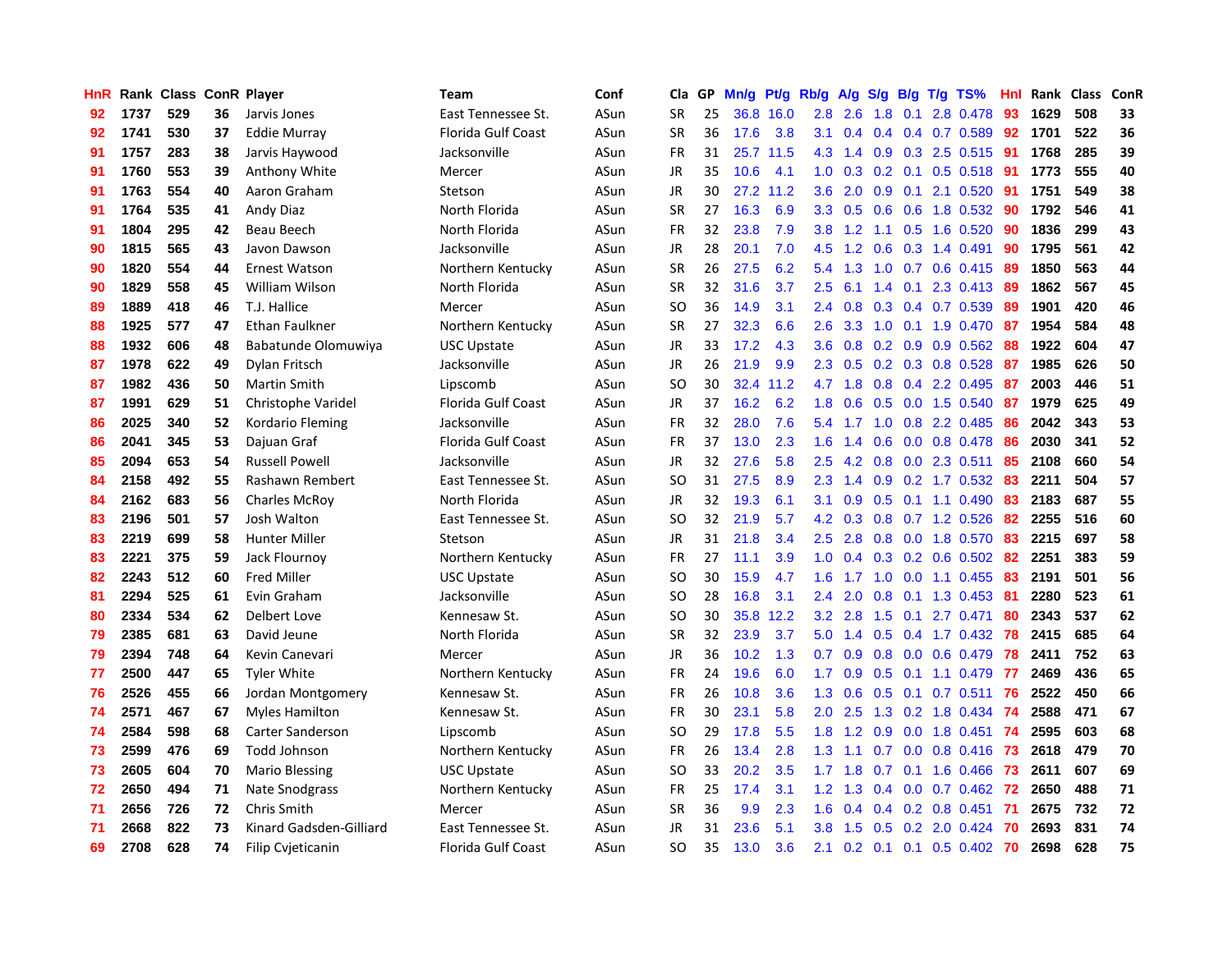| HnR |              | Rank Class ConR Player |                |                       | <b>Team</b>        | Conf       | Cla           | <b>GP</b> | Mn/g | <b>Pt/g</b> | Rb/g          | A/g       |     |  | S/g B/g T/g TS%               | Hnl | Rank           | <b>Class</b>   | ConR                    |
|-----|--------------|------------------------|----------------|-----------------------|--------------------|------------|---------------|-----------|------|-------------|---------------|-----------|-----|--|-------------------------------|-----|----------------|----------------|-------------------------|
| 69  | 2714         | 510                    | 75             | Petey McClain         | East Tennessee St. | ASun       | FR            | 25        | 21.7 | 3.2         | 1.8           | 3.2       | 0.7 |  | $0.0$ 2.2 0.402               | 70  | 2680           | 498            | 73                      |
| 68  | 2721         | 738                    | 76             | Liam McInerney        | Stetson            | ASun       | <b>SR</b>     | 31        | 16.5 | 2.5         | 2.3           | 0.8       |     |  | 0.5 0.2 0.9 0.470             | 68  | 2736           | 743            | 76                      |
| 67  | 2752         | 522                    | 77             | <b>Nigel Pruitt</b>   | Kennesaw St.       | ASun       | <b>FR</b>     | 30        | 18.9 | 5.1         | 2.2           | 0.7       |     |  | $0.7$ $0.3$ $1.3$ $0.467$     | 66  | 2774           | 526            | 77                      |
| 66  | 2761         | 524                    | 78             | <b>Tyler Alderman</b> | Jacksonville       | ASun       | FR            | 32        | 8.8  | 1.5         | 2.0           | 0.1       |     |  | $0.2$ 0.5 0.4 0.441           | 66  | 2785           | 529            | 78                      |
| 64  | 2799         | 537                    | 79             | Yunio Barrueta        | East Tennessee St. | ASun       | <b>FR</b>     | 25        | 11.8 | 2.4         | 2.3           | 0.4       |     |  | $0.1$ 0.1 0.6 0.438           | 64  | 2811           | 541            | 79                      |
| 59  | 2857         | 563                    | 80             | Marcellous Bell       | Jacksonville       | ASun       | FR            | 27        | 12.3 | 3.8         | 0.7           | 0.5       |     |  | $0.4$ 0.1 0.5 0.404           | -61 | 2855           | 564            | 80                      |
| 59  | 2860         | 873                    | 81             | Andrew Osemhen        | Kennesaw St.       | ASun       | JR            | 30        | 14.8 | 3.1         | 2.1           | 0.2       | 0.3 |  | 0.4 0.8 0.479                 | 58  | 2873           | 877            | 82                      |
| 59  | 2867         | 567                    | 82             | Mario Stramaglia      | East Tennessee St. | ASun       | FR            | 27        | 12.5 | 3.7         | 1.5           | 0.7       | 0.3 |  | $0.0$ 1.1 0.416               | -59 | 2866           | 567            | 81                      |
| 57  | 2890         | 573                    | 83             | Yonel Brown           | Kennesaw St.       | ASun       | FR            | 30        | 23.7 | 3.5         | 0.9           | 1.3       | 0.9 |  | $0.0$ 1.5 $0.361$             | 56  | 2900           | 576            | 83                      |
| 53  | 2923         | 586                    | 84             | <b>Talbott Denny</b>  | Lipscomb           | ASun       | FR            | 30        | 9.4  | 2.4         | 1.6           | 0.2       |     |  | 0.5 0.1 0.8 0.415 52          |     | 2938           | 591            | 86                      |
| 53  | 2924         | 888                    | 85             | <b>Brandon Dawson</b> | Kennesaw St.       | ASun       | JR            | 29        | 12.9 | 3.5         | 1.8           |           |     |  | $0.0$ 0.1 0.2 0.7 0.468 53    |     | 2936           | 891            | 85                      |
| 51  | 2935         | 591                    | 86             | J.J. Butler           | Lipscomb           | ASun       | FR            | 23        | 13.3 | 1.5         | 1.0           | 1.7       |     |  | 0.6 0.0 1.3 0.315 54          |     | 2916           | 583            | 84                      |
| 49  | 2949         | 681                    | 87             | Dennis Diaz           | Stetson            | ASun       | <b>SO</b>     | 30        | 9.2  | 1.6         | 0.9           | 0.7       |     |  | $0.2$ 0.0 0.7 0.457           | -49 | 2952           | 683            | 87                      |
| 48  | 2951         | 598                    | 88             | Ray Rodriguez         | North Florida      | ASun       | FR            | 32        | 9.1  | 2.4         | 0.8           | 0.9       |     |  | $0.1$ 0.0 1.4 0.484           | 48  | 2956           | 598            | 88                      |
| 46  | 2960         | 779                    | 89             | Rob Elam              | <b>USC Upstate</b> | ASun       | <b>SR</b>     | 31        | 10.2 | 0.8         | 1.1           | 0.5       | 0.3 |  | 0.2 0.3 0.284                 | 47  | 2960           | 779            | 89                      |
| 37  | 2984         | 906                    | 90             | Oscar Garcia          | Lipscomb           | ASun       | JR            | 30        | 11.4 | 2.0         | 1.8           | 0.2       | 0.3 |  | $0.0$ 1.0 0.407               | 37  | 2986           | 906            | 90                      |
| 36  | 2987         | 614                    | 91             | John Staley           | Northern Kentucky  | ASun       | FR            | 26        | 9.5  | 1.2         | 1.1           | 0.3       | 0.0 |  | $0.0$ 0.5 0.455               | 37  | 2989           | 615            | 91                      |
| 187 | $\mathbf{2}$ | 1                      | 1              | <b>Trey Burke</b>     | Michigan           | <b>B10</b> | <sub>SO</sub> | 39        | 35.3 | 18.6        | 3.2           | 6.7       | 1.6 |  | 0.5 2.2 0.565 186             |     | $\overline{2}$ | 1              | $\mathbf{1}$            |
| 172 | 8            | 3                      | 2              | Victor Oladipo        | Indiana            | <b>B10</b> | <b>JR</b>     | 36        |      | 28.4 13.6   |               | $6.3$ 2.1 |     |  | 2.2 0.8 2.3 0.665 172         |     | 9              | 3              | $\overline{2}$          |
| 171 | 9            | 4                      | 3              | Cody Zeller           | Indiana            | <b>B10</b> | <b>SO</b>     | 36        |      | 29.5 16.5   | 8.1           |           |     |  | 1.3 1.0 1.3 2.3 0.614 170     |     | 10             | 4              | $\overline{\mathbf{3}}$ |
| 157 | 28           | 10                     | 4              | Adreian Payne         | Michigan St.       | <b>B10</b> | <b>JR</b>     | 36        |      | 25.6 10.5   | 7.6           | 0.8       |     |  | 0.8 1.3 1.8 0.624 155         |     | 32             | 10             | 4                       |
| 155 | 32           | 13                     | 5              | Deshaun Thomas        | Ohio St.           | <b>B10</b> | JR            | 37        |      | 35.4 19.8   | 5.9           | 1.3       |     |  | 0.5 0.3 1.4 0.548 154         |     | 36             | 13             | 5                       |
| 151 | 49           | 17                     | 6              | Jared Berggren        | Wisconsin          | <b>B10</b> | <b>SR</b>     | 35        |      | 28.5 11.0   | 6.9           | 0.9       |     |  | 0.6 2.1 1.0 0.533 151         |     | 52             | 20             | 6                       |
| 150 | 53           | 19                     | $\overline{7}$ | <b>Brandon Paul</b>   | <b>Illinois</b>    | <b>B10</b> | <b>SR</b>     | 36        | 32.0 | 16.6        | $4.4^{\circ}$ |           |     |  | 2.7 1.2 0.6 2.7 0.532 150     |     | 55             | 22             | $\overline{\mathbf{z}}$ |
| 149 | 57           | 22                     | 8              | <b>Trevor Mbakwe</b>  | Minnesota          | <b>B10</b> | <b>SR</b>     | 34        | 24.9 | 10.0        |               | $8.7$ 1.1 |     |  | 0.7 1.4 2.1 0.578 149         |     | 64             | 27             | 8                       |
| 147 | 73           | 11                     | 9              | <b>Andre Hollins</b>  | Minnesota          | <b>B10</b> | <b>SO</b>     | 34        |      | 30.0 14.6   | 3.7           | 3.4       |     |  | 1.1 0.3 2.3 0.572 146         |     | 76             | 13             | 9                       |
| 144 | 91           | 16                     | 10             | Aaron White           | lowa               | <b>B10</b> | <b>SO</b>     | 38        |      | 29.2 12.8   | 6.2           |           |     |  | 1.3 1.1 0.7 1.6 0.570 144     |     | 96             | 17             | 11                      |
| 144 | 92           | 6                      | 11             | Mitch McGary          | Michigan           | <b>B10</b> | <b>FR</b>     | 39        | 19.7 | 7.5         | 6.3           | 0.6       |     |  | 1.1 0.7 1.2 0.582 143         |     | 97             | 6              | 12                      |
| 144 | 94           | 17                     | 12             | <b>Shannon Scott</b>  | Ohio St.           | <b>B10</b> | <b>SO</b>     | 37        | 20.9 | 4.9         | 2.8           | 3.8       |     |  | 1.7 0.3 1.2 0.478 144         |     | 95             | 16             | 10                      |
| 143 | 100          | 45                     | 13             | <b>Derrick Nix</b>    | Michigan St.       | <b>B10</b> | <b>SR</b>     | 36        | 27.6 | 9.9         | 6.6           | 1.6       |     |  | 1.1 0.1 1.5 0.546 142         |     | 110            | 50             | 13                      |
| 142 | 105          | $\overline{7}$         | 14             | Sam Dekker            | Wisconsin          | <b>B10</b> | FR            | 35        | 22.3 | 9.6         | 3.4           | 1.3       |     |  | 0.7 0.4 1.1 0.591 142         |     | 111            | $\overline{7}$ | 14                      |
| 140 | 128          | 24                     | 15             | Branden Dawson        | Michigan St.       | <b>B10</b> | <b>SO</b>     | 36        | 26.9 | 8.9         | 5.9           | 1.3       | 1.6 |  | 0.9 2.0 0.531 139             |     | 138            | 25             | 16                      |
| 140 | 130          | 40                     | 16             | Roy Devyn Marble      | lowa               | <b>B10</b> | JR            | 37        | 30.5 | 15.0        | 4.0           | 3.0       |     |  | 1.1 0.3 2.2 0.528 140         |     | 130            | 39             | 15                      |
| 136 | 156          | 12                     | 17             | <b>Gary Harris</b>    | Michigan St.       | <b>B10</b> | <b>FR</b>     | 34        | 29.7 | 12.9        | 2.5           | 1.4       | 1.3 |  | 0.2 1.5 0.581 135             |     | 167            | 12             | 19                      |
| 136 | 157          | 13                     | 18             | A.J. Hammons          | Purdue             | <b>B10</b> | FR            | 34        | 23.1 | 10.6        | 6.0           | 0.6       |     |  | 0.3 2.0 1.6 0.526 136 164     |     |                | 11             | 18                      |
| 135 | 170          | 54                     | 19             | Aaron Craft           | Ohio St.           | <b>B10</b> | <b>JR</b>     | 37        | 34.1 | 10.0        | 3.6           | 4.6       |     |  | 2.1 0.2 1.9 0.508 135 175     |     |                | 54             | 20                      |
| 135 | 171          | 30                     | 20             | Frank Kaminsky        | Wisconsin          | <b>B10</b> | SO            | 32        | 10.3 | 4.2         | 1.8           | 0.8       |     |  | $0.4$ 0.5 0.3 0.556 136       |     | 162            | 29             | 17                      |
| 135 | 179          | 57                     | 21             | Keith Appling         | Michigan St.       | <b>B10</b> | JR            | 36        | 33.6 | 13.4        | 3.4           | 3.3       | 1.3 |  | 0.6 2.3 0.521                 | 133 | 200            | 65             | 22                      |
| 134 | 181          | 59                     | 22             | <b>Austin Hollins</b> | Minnesota          | <b>B10</b> | JR            | 34        |      | 29.8 10.7   |               |           |     |  | 3.2 2.6 1.7 0.4 1.3 0.535 134 |     | 187            | 60             | 21                      |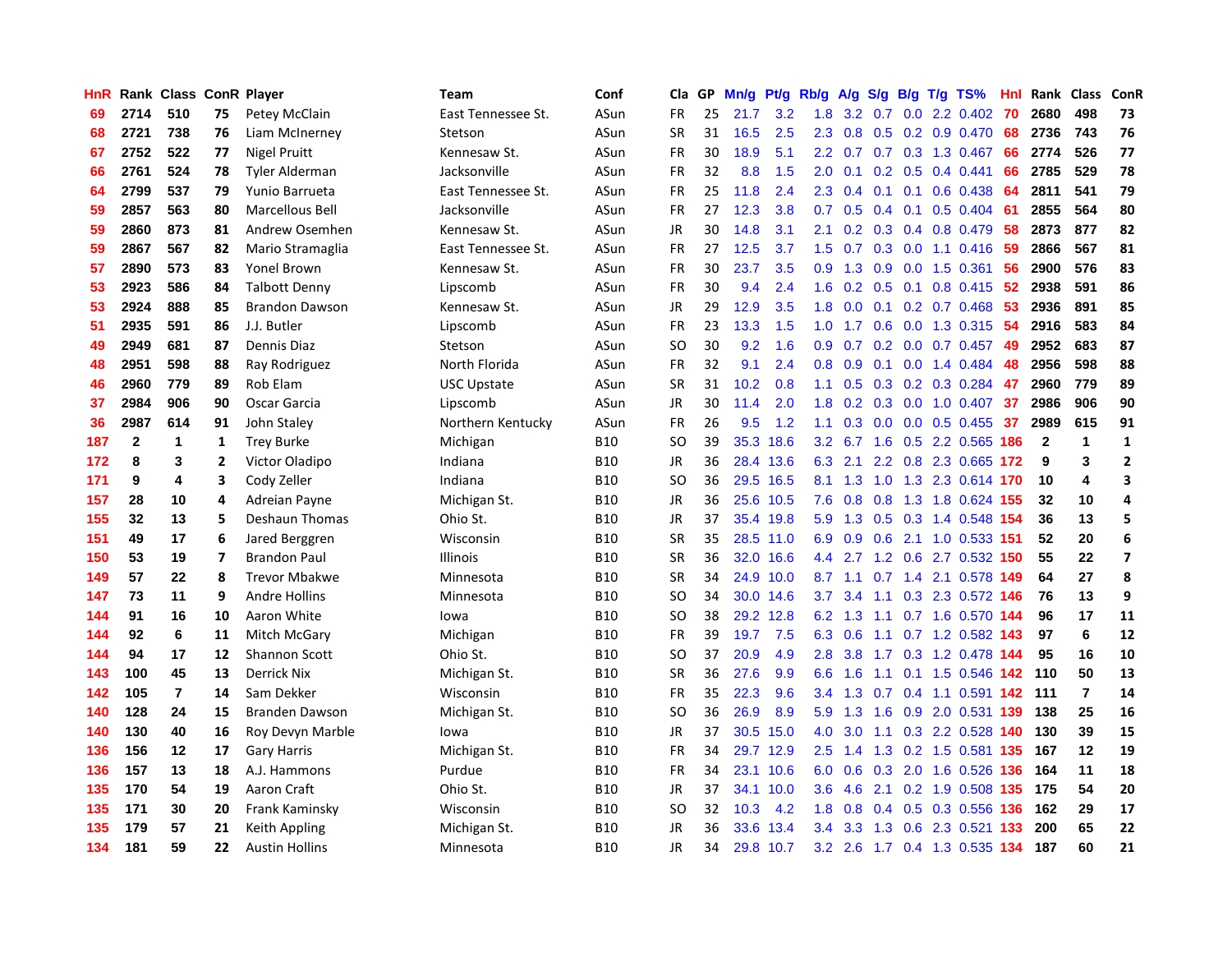| HnR | Rank |     |    | <b>Class ConR Player</b>  | Team            | Conf       | Cla           | <b>GP</b> | Mn/g | <b>Pt/g</b> | Rb/g             | A/g             | S/g              |     | B/g T/g TS%                   | Hnl | Rank | <b>Class</b> | ConR |
|-----|------|-----|----|---------------------------|-----------------|------------|---------------|-----------|------|-------------|------------------|-----------------|------------------|-----|-------------------------------|-----|------|--------------|------|
| 133 | 196  | 84  | 23 | Christian Watford         | Indiana         | <b>B10</b> | <b>SR</b>     | 36        |      | 27.9 12.3   | 6.3              | 0.9             | 0.6              |     | 0.5 1.6 0.593 132             |     | 205  | 89           | 23   |
| 131 | 220  | 76  | 24 | Will Sheehey              | Indiana         | <b>B10</b> | <b>JR</b>     | 36        | 22.3 | 9.5         | 3.5              | 1.3             |                  |     | 0.8 0.2 1.1 0.559 131         |     | 229  | 78           | 25   |
| 131 | 226  | 95  | 25 | Jordan Hulls              | Indiana         | <b>B10</b> | <b>SR</b>     | 36        | 28.8 | 9.7         | 2.3              | 3.0             |                  |     | 0.8 0.0 1.2 0.614 131         |     | 238  | 100          | 26   |
| 131 | 227  | 79  | 26 | Tim Hardaway Jr.          | Michigan        | <b>B10</b> | <b>JR</b>     | 38        | 34.8 | 14.5        | 4.7              | 2.4             |                  |     | 0.7 0.4 1.9 0.535 131         |     | 227  | 77           | 24   |
| 131 | 232  | 16  | 27 | Glenn Robinson            | Michigan        | <b>B10</b> | <b>FR</b>     | 39        |      | 33.6 11.0   | 5.4              | 1.1             | 1.0              |     | 0.3 0.8 0.621 130             |     | 243  | 16           | 27   |
| 129 | 260  | 19  | 28 | Nik Stauskas              | Michigan        | <b>B10</b> | <b>FR</b>     | 39        |      | 30.5 11.0   | 3.0 <sub>2</sub> | 1.3             |                  |     | 0.6 0.2 1.1 0.630 129         |     | 266  | 19           | 29   |
| 129 | 263  | 108 | 29 | <b>Brandon Ubel</b>       | Nebraska        | <b>B10</b> | <b>SR</b>     | 31        |      | 33.0 11.5   | 6.7              | 1.6             | 0.6              |     | 0.8 2.0 0.546 129             |     | 254  | 108          | 28   |
| 128 | 269  | 96  | 30 | <b>Ben Brust</b>          | Wisconsin       | <b>B10</b> | JR            | 35        |      | 34.3 11.1   | 5.1              | 2.3             | 1.0              |     | 0.1 1.1 0.550 128             |     | 272  | 93           | 30   |
| 128 | 271  | 97  | 31 | Jermaine Marshall         | Penn St.        | <b>B10</b> | JR            | 31        |      | 34.6 15.3   | 4.6              | 2.6             | 1.5              |     | 0.6 2.6 0.510 126             |     | 309  | 106          | 35   |
| 128 | 274  | 46  | 32 | <b>LaQuinton Ross</b>     | Ohio St.        | <b>B10</b> | SO            | 37        | 16.9 | 8.3         | 2.9              | 0.5             |                  |     | 0.4 0.3 1.6 0.572 128 277     |     |      | 51           | 31   |
| 127 | 283  | 102 | 33 | Melsahn Basabe            | lowa            | <b>B10</b> | JR            | 38        | 18.5 | 6.8         | 5.1              | 0.5             |                  |     | 0.4 1.2 1.0 0.513 127         |     | 295  | 102          | 32   |
| 127 | 286  | 27  | 34 | Kevin Ferrell             | Indiana         | <b>B10</b> | <b>FR</b>     | 36        | 28.1 | 7.6         | 2.8              | 4.1             |                  |     | $0.8$ 0.2 2.1 0.507 127       |     | 300  | 27           | 33   |
| 127 | 298  | 117 | 35 | Rodney Williams           | Minnesota       | <b>B10</b> | <b>SR</b>     | 33        | 28.2 | 10.1        | 5.0              | 1.7             | 0.8              |     | 1.3 1.6 0.511 126             |     | 306  | 121          | 34   |
| 126 | 305  | 108 | 36 | Lenzelle Smith Jr.        | Ohio St.        | <b>B10</b> | JR            | 37        | 27.4 | 9.2         | 4.8              | 1.5             | 0.5              |     | 0.1 1.2 0.534 126             |     | 314  | 108          | 36   |
| 126 | 309  | 30  | 37 | <b>Denzel Valentine</b>   | Michigan St.    | <b>B10</b> | <b>FR</b>     | 36        | 20.8 | 5.0         | 4.1              | 2.4             | 0.8              |     | 0.3 2.0 0.516 125             |     | 336  | 32           | 38   |
| 126 | 311  | 52  | 38 | Sam Thompson              | Ohio St.        | <b>B10</b> | SO            | 37        | 25.1 | 7.8         | 3.5              | 1.0             |                  |     | 0.7 0.8 0.9 0.574 126         |     | 320  | 56           | 37   |
| 124 | 364  | 127 | 39 | Zach McCabe               | lowa            | <b>B10</b> | JR            | 38        | 15.6 | 5.7         |                  | $3.7 \quad 1.3$ | 0.8              |     | $0.1$ 1.1 0.491 124           |     | 370  | 127          | 39   |
| 124 | 376  | 67  | 40 | <b>Tracy Abrams</b>       | <b>Illinois</b> | <b>B10</b> | <sub>SO</sub> | 36        | 28.7 | 10.6        | 3.5              | 3.4             |                  |     | 1.4 0.1 2.6 0.485 123         |     | 374  | 65           | 41   |
| 123 | 381  | 141 | 41 | <b>Ryan Evans</b>         | Wisconsin       | <b>B10</b> | <b>SR</b>     | 35        |      | 29.1 10.1   | 7.3              | 2.0             |                  |     | 0.7 0.8 1.6 0.403 123         |     | 393  | 150          | 42   |
| 123 | 384  | 69  | 42 | D.J. Newbill              | Penn St.        | <b>B10</b> | SO            | 31        | 36.5 | 16.3        | 5.0              | 4.0             |                  |     | 1.2 0.3 3.9 0.475 121         |     | 433  | 81           | 43   |
| 120 | 456  | 171 | 43 | Eric May                  | lowa            | <b>B10</b> | <b>SR</b>     | 38        | 21.8 | 5.2         |                  | $3.7$ 1.8       |                  |     | $0.9$ 0.2 0.6 0.537 120       |     | 474  | 181          | 46   |
| 120 | 457  | 172 | 44 | Evan Ravenel              | Ohio St.        | <b>B10</b> | <b>SR</b>     | 37        | 16.8 | 4.9         | 4.2              | 0.3             |                  |     | 0.4 0.7 0.8 0.540 120         |     | 467  | 176          | 45   |
| 119 | 476  | 88  | 45 | Abodunrin Gabriel Olaseni | lowa            | <b>B10</b> | <b>SO</b>     | 37        | 10.7 | 2.7         | 2.6              |                 |                  |     | 0.2 0.2 1.0 0.5 0.556 119     |     | 490  | 90           | 48   |
| 119 | 480  | 179 | 46 | Jared Swopshire           | Northwestern    | <b>B10</b> | <b>SR</b>     | 24        | 32.5 | 9.7         | 6.7              | 2.3             | 0.8              |     | 0.5 1.3 0.558 123             |     | 372  | 143          | 40   |
| 119 | 497  | 186 | 47 | <b>Mike Bruesewitz</b>    | Wisconsin       | <b>B10</b> | <b>SR</b>     | 33        | 28.0 | 6.4         | 5.3              | 1.8             | 0.9              |     | 0.3 1.5 0.513 120             |     | 475  | 182          | 47   |
| 119 | 498  | 53  | 48 | <b>Mike Gesell</b>        | lowa            | <b>B10</b> | <b>FR</b>     | 34        | 25.1 | 8.7         | 2.6              | 2.6             |                  |     | 1.2 0.3 1.7 0.501 119         |     | 491  | 51           | 49   |
| 119 | 499  | 91  | 49 | Joe Coleman               | Minnesota       | <b>B10</b> | SO.           | 34        | 26.3 | 8.7         | 3.6              | 1.5             |                  |     | 1.1 0.3 2.0 0.524 119         |     | 507  | 94           | 50   |
| 118 | 520  | 198 | 50 | Reggie Hearn              | Northwestern    | <b>B10</b> | <b>SR</b>     | 30        | 33.0 | 13.4        | 4.6              | 1.5             |                  |     | 1.2 0.4 1.9 0.553 117         |     | 547  | 206          | 52   |
| 117 | 549  | 207 | 51 | <b>Tyler Griffey</b>      | Illinois        | <b>B10</b> | <b>SR</b>     | 36        | 21.8 | 7.2         | 3.5              | 0.6             |                  |     | 0.6 0.6 0.8 0.543 117         |     | 549  | 208          | 53   |
| 117 | 552  | 179 | 52 | Joseph Bertrand           | <b>Illinois</b> | <b>B10</b> | <b>JR</b>     | 35        | 22.7 | 7.3         | 4.1              | 0.6             | 0.9 <sup>°</sup> |     | 0.2 1.1 0.567 117             |     | 552  | 183          | 54   |
| 117 | 553  | 209 | 53 | D.J. Richardson           | <b>Illinois</b> | <b>B10</b> | <b>SR</b>     | 36        | 33.8 | 12.3        | 3.9              | 1.6             |                  |     | 1.3 0.2 1.4 0.506 117         |     | 553  | 209          | 55   |
| 117 | 554  | 180 | 54 | Jordan Morgan             | Michigan        | <b>B10</b> | <b>JR</b>     | 36        | 15.9 | 4.6         | 4.3              | 0.4             | $0.4^{\circ}$    |     | 0.1 0.9 0.574 118             |     | 535  | 180          | 51   |
| 117 | 560  | 212 | 55 | D.J. Byrd                 | Purdue          | <b>B10</b> | <b>SR</b>     | 34        | 30.8 | 10.1        | 4.1              | 2.7             | 0.9              |     | 0.2 1.7 0.549 117             |     | 565  | 214          | 56   |
| 117 | 573  | 109 | 56 | <b>Eliott Eliason</b>     | Minnesota       | <b>B10</b> | <sub>SO</sub> | 33        | 13.7 | 2.2         | 3.5              | 1.0             | 0.3              | 1.1 | 0.8 0.503 117                 |     | 580  | 113          | 57   |
| 116 | 587  | 112 | 57 | Traevon Jackson           | Wisconsin       | <b>B10</b> | SO            | 35        | 27.8 | 6.9         | 2.5              | 2.8             |                  |     | 1.0 0.2 2.1 0.465 116         |     | 594  | 117          | 58   |
| 116 | 599  | 116 | 58 | Amir Williams             | Ohio St.        | <b>B10</b> | SO            | 37        | 16.5 | 3.5         | 3.9 <sup>°</sup> | 0.1             |                  |     | 0.3 1.4 0.8 0.556 116         |     | 604  | 122          | 59   |
| 115 | 613  | 224 | 59 | Dylan Talley              | Nebraska        | <b>B10</b> | <b>SR</b>     | 33        | 35.5 | 13.7        | 4.8              | 2.5             |                  |     | $0.9$ $0.2$ $2.2$ $0.465$ 114 |     | 655  | 240          | 61   |
| 114 | 656  | 212 | 60 | Terone Johnson            | Purdue          | <b>B10</b> | <b>JR</b>     | 33        | 32.1 | 13.5        | 4.7              | 2.9             | 0.5              |     | 0.2 2.0 0.465 114             |     | 654  | 215          | 60   |
| 114 | 664  | 76  | 61 | Adam Woodbury             | lowa            | <b>B10</b> | <b>FR</b>     | 38        | 16.5 | 4.9         | 4.8              | 0.6             |                  |     | 0.4 0.8 1.3 0.491 114         |     | 671  | 75           | 62   |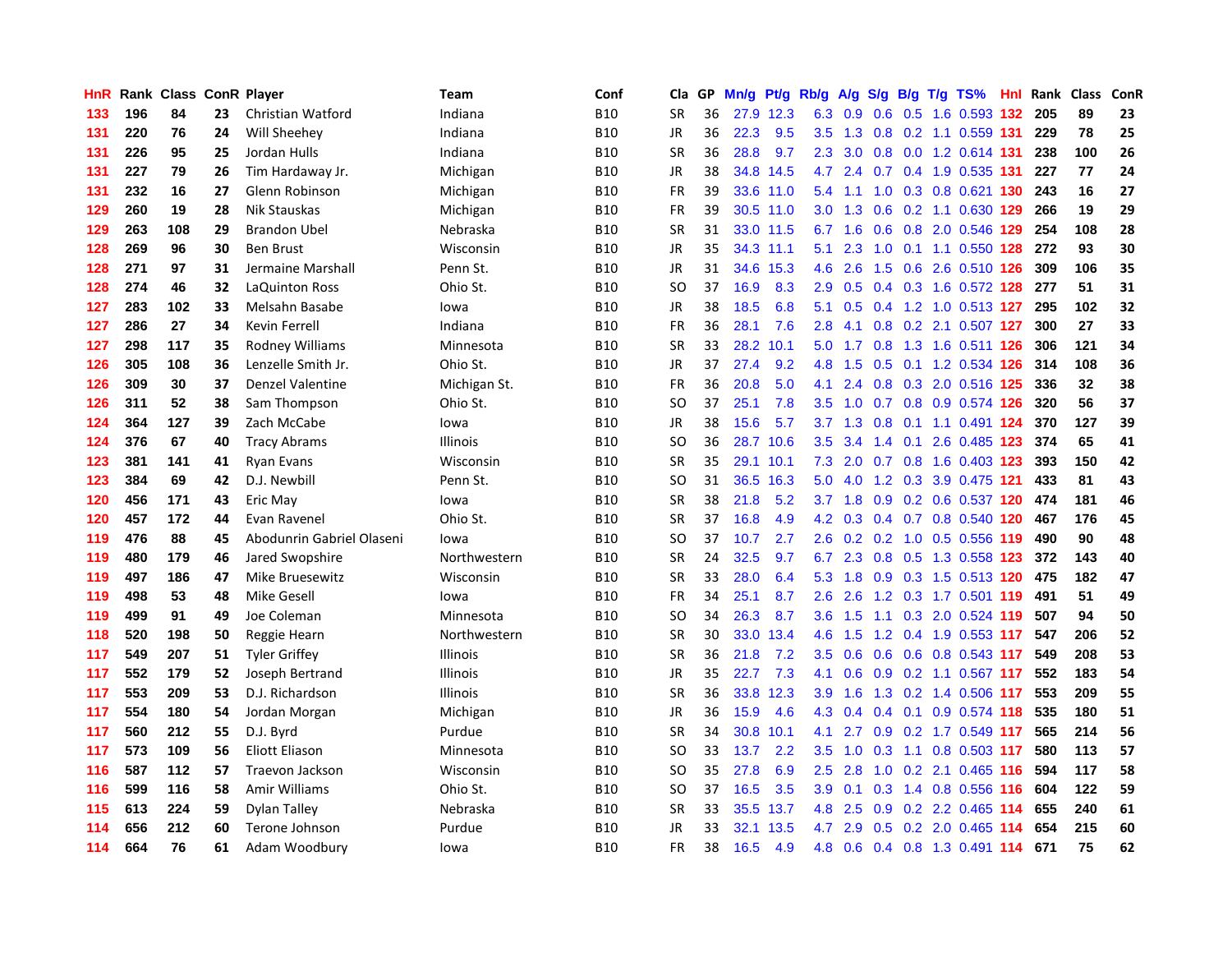| HnR | Rank | <b>Class</b> |              | <b>ConR Player</b>       | Team            | Conf       | Cla       | <b>GP</b> | Mn/g | <b>Pt/g</b> | Rb/g             | A/g | S/g | B/g | T/g TS%                       | Hnl | Rank | Class          | ConR           |
|-----|------|--------------|--------------|--------------------------|-----------------|------------|-----------|-----------|------|-------------|------------------|-----|-----|-----|-------------------------------|-----|------|----------------|----------------|
| 114 | 686  | 139          | 62           | Nnanna Egwu              | <b>Illinois</b> | <b>B10</b> | SO.       | 36        | 25.4 | 6.5         | 4.9              | 0.5 | 0.6 |     | 1.4 1.0 0.478 114             |     | 682  | 134            | 63             |
| 113 | 723  | 82           | 63           | Spike Albrecht           | Michigan        | <b>B10</b> | <b>FR</b> | 39        | 8.1  | 2.2         | 0.8              |     |     |     | 0.7 0.3 0.0 0.4 0.646 113 721 |     |      | 84             | 64             |
| 112 | 744  | 151          | 64           | Remy Abell               | Indiana         | <b>B10</b> | SO        | 36        | 12.5 | 4.0         | 1.5              | 0.9 |     |     | 0.3 0.0 0.8 0.590 112 752     |     |      | 157            | 65             |
| 111 | 782  | 251          | 65           | <b>Travis Carroll</b>    | Purdue          | <b>B10</b> | JR        | 33        | 8.3  | 1.8         | 1.6              | 0.2 |     |     | $0.2$ 0.4 0.2 0.642 111       |     | 784  | 249            | 66             |
| 110 | 829  | 105          | 66           | <b>Anthony Clemmons</b>  | Iowa            | <b>B10</b> | <b>FR</b> | 38        | 16.8 | 4.3         | 1.6              | 2.8 | 0.6 |     | 0.2 1.7 0.480 110             |     | 840  | 105            | 68             |
| 110 | 833  | 106          | 67           | Ronnie Johnson           | Purdue          | <b>B10</b> | FR        | 34        | 31.2 | 10.3        | $3.4^{\circ}$    | 4.1 | 1.0 |     | 0.1 2.6 0.428 110             |     | 843  | 107            | 69             |
| 109 | 847  | 298          | 68           | Drew Crawford            | Northwestern    | <b>B10</b> | <b>SR</b> | 10        | 31.8 | 13.5        | 4.6              | 1.7 | 1.0 |     | 0.7 1.6 0.506 121             |     | 439  | 167            | 44             |
| 109 | 849  | 109          | 69           | <b>Rapheal Davis</b>     | Purdue          | <b>B10</b> | FR        | 34        | 18.9 | 5.7         | 3.9 <sup>°</sup> | 0.9 | 0.5 |     | 0.2 1.2 0.551 109             |     | 861  | 109            | 70             |
| 109 | 867  | 273          | 70           | <b>Maverick Ahanmisi</b> | Minnesota       | <b>B10</b> | JR        | 34        | 10.5 | 3.3         | 0.8              | 0.9 |     |     | 0.4 0.0 0.8 0.592 109 873     |     |      | 276            | 71             |
| 109 | 883  | 307          | 71           | Andre Almeida            | Nebraska        | <b>B10</b> | <b>SR</b> | 29        | 14.6 | 4.6         | 3.3 <sub>2</sub> |     |     |     | 0.4 0.2 1.1 0.9 0.506 109 881 |     |      | 306            | 72             |
| 106 | 966  | 202          | 72           | Jacob Lawson             | Purdue          | <b>B10</b> | SO        | 28        | 11.0 | 2.2         | $2.2^{\circ}$    | 0.3 |     |     | $0.4$ 0.6 0.4 0.564 106       |     | 963  | 201            | 73             |
| 106 | 985  | 210          | 73           | <b>Travis Trice</b>      | Michigan St.    | <b>B10</b> | SO        | 27        | 18.6 | 4.8         | 1.6              | 1.9 |     |     | 0.9 0.0 1.3 0.459 110 822     |     |      | 166            | 67             |
| 105 | 1018 | 139          | 74           | Alex Olah                | Northwestern    | <b>B10</b> | <b>FR</b> | 31        | 22.2 | 6.1         | 4.1              | 2.0 | 0.5 |     | 0.9 1.5 0.446 104 1085        |     |      | 149            | 75             |
| 105 | 1057 | 224          | 75           | Dave Sobolewski          | Northwestern    | <b>B10</b> | SO        | 32        | 34.8 | 9.8         | 2.8              | 4.0 | 1.0 |     | 0.3 1.9 0.498 103 1120        |     |      | 235            | 76             |
| 105 | 1066 | 151          | 76           | Shavon Shields           | Nebraska        | <b>B10</b> | <b>FR</b> | 28        | 28.7 | 8.6         | 5.1              | 0.9 | 0.8 |     | 0.3 1.7 0.535 104 1069        |     |      | 145            | 74             |
| 104 | 1077 | 363          | 77           | Alex Marcotullio         | Northwestern    | <b>B10</b> | <b>SR</b> | 31        | 20.5 | 5.2         | $2.2^{\circ}$    | 1.6 | 0.9 |     | 0.1 1.0 0.580 103 1142        |     |      | 382            | 77             |
| 102 | 1149 | 359          | 78           | Ray Gallegos             | Nebraska        | <b>B10</b> | <b>JR</b> | 33        | 37.5 | 12.5        | 3.1              | 1.2 | 1.4 |     | 0.4 1.1 0.469 101 1197        |     |      | 379            | 78             |
| 101 | 1244 | 405          | 79           | Julian Welch             | Minnesota       | <b>B10</b> | <b>SR</b> | 32        | 12.7 | 3.0         | 1.4              | 1.4 | 0.6 |     | 0.1 0.8 0.429 101 1204        |     |      | 401            | 79             |
| 100 | 1264 | 412          | 80           | Sam McLaurin             | <b>Illinois</b> | <b>B10</b> | <b>SR</b> | 36        | 20.7 | 3.8         | $3.4^{\circ}$    | 0.4 |     |     | 0.3 0.7 0.8 0.480 100 1246    |     |      | 412            | 80             |
| 100 | 1284 | 188          | 81           | <b>Tre Demps</b>         | Northwestern    | <b>B10</b> | FR        | 31        | 19.4 | 7.8         | 1.7 <sup>2</sup> | 0.8 |     |     | $0.4$ 0.0 0.8 0.477           | -99 | 1343 | 196            | 81             |
| 98  | 1378 | 435          | 82           | Sasa Borovnjak           | Penn St.        | <b>B10</b> | JR        | 31        | 23.5 | 7.4         | 3.6 <sup>°</sup> | 0.5 | 0.5 |     | $0.4$ 1.1 0.562               | 97  | 1440 | 451            | 83             |
| 98  | 1385 | 298          | 83           | Myke Henry               | <b>Illinois</b> | <b>B10</b> | SO        | 35        | 10.6 | 3.2         | 2.1              | 0.1 |     |     | $0.4$ 0.2 0.7 0.459           | 98  | 1364 | 294            | 82             |
| 96  | 1490 | 323          | 84           | David Rivers             | Nebraska        | <b>B10</b> | SO        | 33        | 25.1 | 5.6         | $3.4^{\circ}$    | 0.7 |     |     | $0.4$ 0.4 0.6 0.445           | 95  | 1524 | 331            | 84             |
| 93  | 1636 | 361          | 85           | <b>Ross Travis</b>       | Penn St.        | <b>B10</b> | SO        | 31        | 31.4 | 7.0         | 7.4              | 0.6 | 0.6 |     | $0.4$ 1.4 $0.411$             | 92  | 1695 | 377            | 87             |
| 93  | 1673 | 263          | 86           | Donnie Hale              | Purdue          | <b>B10</b> | <b>FR</b> | 32        | 14.5 | 3.8         | 2.8              | 0.3 | 0.3 |     | 0.3 0.6 0.450                 | -93 | 1630 | 253            | 85             |
| 92  | 1688 | 265          | 87           | George Marshall          | Wisconsin       | <b>B10</b> | <b>FR</b> | 35        | 15.8 | 4.1         | 0.7              | 1.0 |     |     | $0.2$ 0.0 0.5 0.490           | -92 | 1682 | 264            | 86             |
| 91  | 1761 | 284          | 88           | Kale Abrahamson          | Northwestern    | <b>B10</b> | <b>FR</b> | 32        | 16.3 | 4.9         | 2.0 <sub>2</sub> |     |     |     | 0.4 0.3 0.1 0.6 0.494 90      |     | 1828 | 297            | 90             |
| 90  | 1832 | 403          | 89           | Josh Oglesby             | Iowa            | <b>B10</b> | <b>SO</b> | 37        | 16.2 | 4.5         | $1.4^{\circ}$    | 1.0 |     |     | $0.3$ 0.1 0.5 0.408           | -91 | 1787 | 399            | 88             |
| 90  | 1851 | 303          | 90           | Mike Turner              | Northwestern    | <b>B10</b> | FR        | 32        | 15.8 | 1.9         | $2.0^{\circ}$    | 1.8 | 0.6 |     | 0.6 0.9 0.396                 | 88  | 1918 | 316            | 92             |
| 90  | 1862 | 413          | 91           | Anthony Johnson          | Purdue          | <b>B10</b> | SO        | 34        | 18.0 | 4.9         | 2.9              | 1.2 | 0.2 |     | $0.0$ 1.0 $0.422$             | -89 | 1856 | 409            | 91             |
| 89  | 1897 | 314          | 92           | Jeremy Hollowell         | Indiana         | <b>B10</b> | FR        | 33        | 9.7  | 2.8         | 2.1              | 0.3 |     |     | 0.2 0.4 0.9 0.484             | 90  | 1818 | 295            | 89             |
| 87  | 2002 | 594          | 93           | Nick Colella             | Penn St.        | <b>B10</b> | <b>SR</b> | 31        | 26.7 | 4.0         | 2.5              | 1.1 | 0.7 |     | $0.1$ 0.6 0.519               | 86  | 2053 | 606            | 95             |
| 86  | 2056 | 347          | 94           | <b>Benny Parker</b>      | Nebraska        | <b>B10</b> | <b>FR</b> | 33        | 20.6 | 2.7         | 1.3              | 2.1 | 0.7 |     | 0.1 1.3 0.419                 | -85 | 2084 | 352            | 96             |
| 86  | 2090 | 615          | 95           | Andre Ingram             | Minnesota       | <b>B10</b> | <b>SR</b> | 33        | 10.2 | 1.8         | 1.8              | 0.1 | 0.5 |     | $0.4$ 0.5 0.453               | 86  | 2048 | 604            | 94             |
| 85  | 2110 | 478          | 96           | Oto Osenieks             | Minnesota       | <b>B10</b> | SO        | 31        | 9.2  | 2.2         | 1.7              | 0.7 |     |     | 0.3 0.1 0.6 0.390             | 86  | 2028 | 453            | 93             |
| 81  | 2312 | 399          | 97           | <b>Brandon Taylor</b>    | Penn St.        | <b>B10</b> | <b>FR</b> | 31        | 20.2 | 5.3         | 3.3              | 0.3 |     |     | $0.3$ 0.4 1.0 0.451           | 80  | 2359 | 409            | 97             |
| 74  | 2585 | 472          | 98           | Caris LeVert             | Michigan        | <b>B10</b> | FR        | 33        | 10.7 | 2.3         | 1.1              | 0.8 |     |     | $0.2$ 0.1 0.3 0.396           | -77 | 2493 | 443            | 98             |
| 73  | 2608 | 605          | 99           | Jonathan Graham          | Penn St.        | <b>B10</b> | SO        | 31        | 13.6 | 1.9         | 2.7              | 0.2 | 0.1 |     | 0.8 0.5 0.390                 | 72  | 2646 | 615            | 99             |
| 166 | 13   | 5            | $\mathbf{1}$ | Jeff Withey              | Kansas          | <b>B12</b> | <b>SR</b> | 37        | 30.9 | 13.7        | 8.5              | 0.9 |     |     | 0.8 3.9 2.0 0.614 166         |     | 15   | $\overline{7}$ | $\overline{2}$ |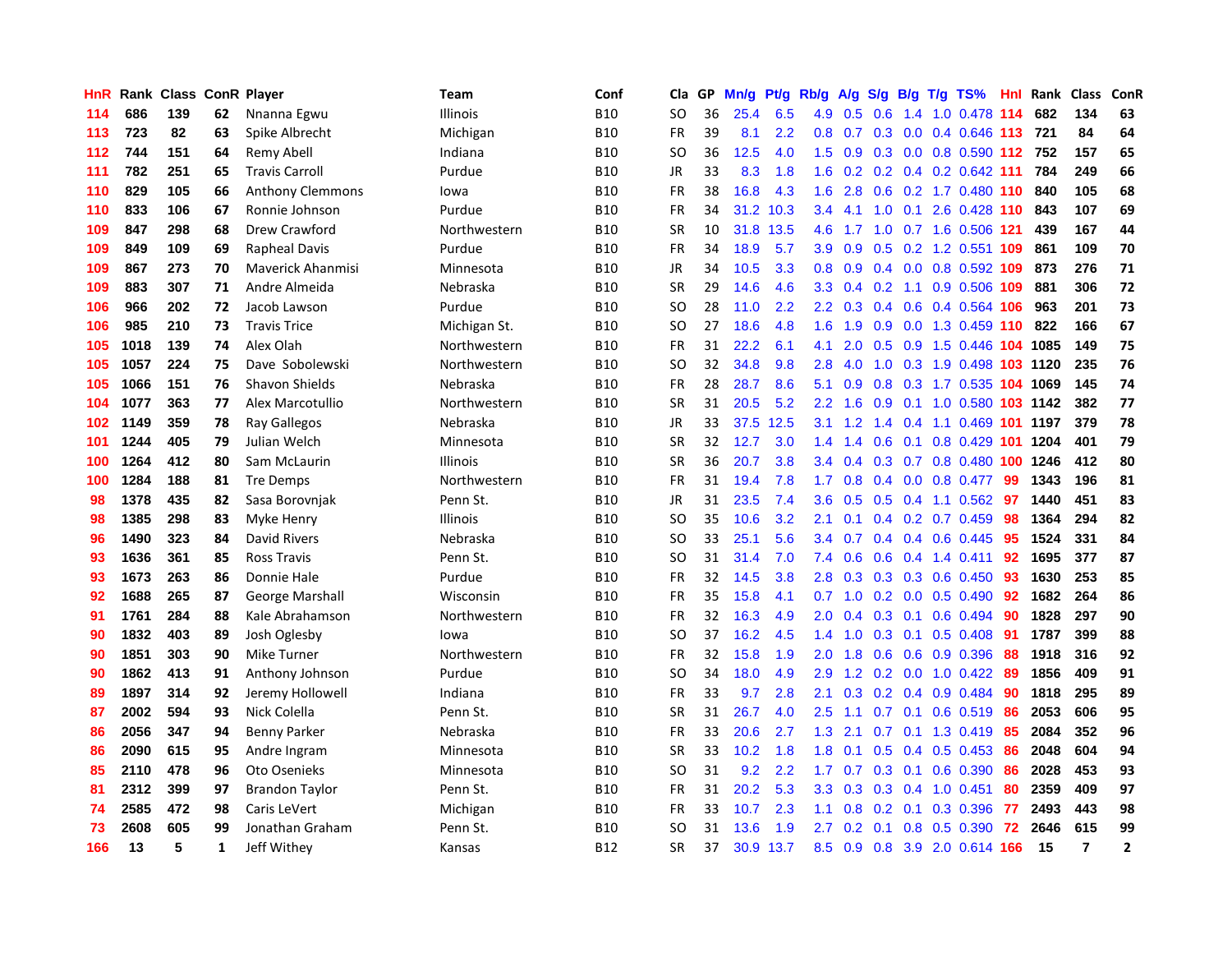| HnR |     | Rank Class ConR Player |                         |                          | Team              | Conf       | Cla           | GP. | Mn/g | Pt/g      | Rb/g | A/g     |                  |  | S/g B/g T/g TS%               | Hnl | Rank | Class ConR     |                         |
|-----|-----|------------------------|-------------------------|--------------------------|-------------------|------------|---------------|-----|------|-----------|------|---------|------------------|--|-------------------------------|-----|------|----------------|-------------------------|
| 165 | 14  | 6                      | $\mathbf{2}$            | Pierre Jackson           | Baylor            | <b>B12</b> | <b>SR</b>     | 36  |      | 34.8 19.8 | 3.8  | 7.1     | 1.5              |  | 0.0 3.4 0.569                 | 166 | 13   | 6              | 1                       |
| 165 | 15  | 7                      | 3                       | Romero Osby              | Oklahoma          | <b>B12</b> | SR            | 32  |      | 28.5 16.0 |      |         |                  |  | 7.0 1.3 0.6 0.8 1.3 0.597 165 |     | 17   | 8              | 3                       |
| 164 | 16  | 1                      | 4                       | <b>Marcus Smart</b>      | Oklahoma St.      | <b>B12</b> | <b>FR</b>     | 33  |      | 33.5 15.4 | 5.8  | 4.2     |                  |  | 3.0 0.7 3.4 0.526 163         |     | 19   | 1              | $\overline{a}$          |
| 149 | 58  | 4                      | 5                       | Ben McLemore             | Kansas            | B12        | FR            | 37  |      | 32.2 15.9 | 5.2  | 2.0     |                  |  | 1.0 0.7 2.1 0.628 149         |     | 66   | 5              | 6                       |
| 147 | 68  | 26                     | 6                       | Cory Jefferson           | Baylor            | <b>B12</b> | <b>JR</b>     | 37  |      | 27.9 13.3 |      | 8.0 0.3 |                  |  | 0.5 1.9 0.8 0.632 147         |     | 75   | 26             | $\overline{\mathbf{z}}$ |
| 147 | 70  | 30                     | $\overline{\mathbf{z}}$ | <b>Tyrus McGee</b>       | lowa St.          | B12        | <b>SR</b>     | 35  |      | 24.0 13.1 | 3.5  | 1.3     |                  |  | 1.1 0.3 0.9 0.652 146         |     | 79   | 34             | 8                       |
| 138 | 139 | 64                     | 8                       | Kevin Young              | Kansas            | <b>B12</b> | <b>SR</b>     | 36  | 22.8 | 7.8       | 6.8  | 1.2     |                  |  | 1.1 0.6 1.3 0.568 138         |     | 142  | 66             | 9                       |
| 137 | 147 | 70                     | 9                       | Rodney McGruder          | Kansas St.        | B12        | <b>SR</b>     | 35  | 33.5 | 15.6      | 5.4  | 2.0     | 1.3              |  | 0.3 1.7 0.525 137             |     | 156  | 74             | 10                      |
| 137 | 151 | 46                     | 10                      | Melvin Ejim              | lowa St.          | <b>B12</b> | <b>JR</b>     | 35  |      | 27.6 11.3 | 9.3  | 1.5     | 1.0              |  | 0.5 1.9 0.572 136             |     | 161  | 48             | 12                      |
| 136 | 161 | 29                     | 11                      | Angel Rodriguez          | Kansas St.        | <b>B12</b> | <sub>SO</sub> | 33  |      | 28.2 11.4 | 2.1  |         |                  |  | 5.2 1.5 0.0 2.4 0.502 136 158 |     |      | 28             | 11                      |
| 135 | 174 | 14                     | 12                      | Perry Ellis              | Kansas            | <b>B12</b> | FR            | 37  | 13.6 | 5.8       | 3.9  | 0.6     |                  |  | 0.4 0.3 0.5 0.535 135         |     | 183  | 14             | 13                      |
| 135 | 175 | 56                     | 13                      | Markel Brown             | Oklahoma St.      | B12        | JR            | 33  | 34.1 | 15.3      | 4.4  | 2.4     |                  |  | 1.0 0.8 1.7 0.544 134         |     | 184  | 58             | 14                      |
| 132 | 208 | 70                     | 14                      | Aaric Murray             | West Virginia     | <b>B12</b> | <b>JR</b>     | 31  | 20.1 | 8.8       | 5.9  | 1.0     | 0.8              |  | 1.5 1.4 0.541 132             |     | 206  | 69             | 15                      |
| 131 | 235 | 100                    | 15                      | <b>Travis Releford</b>   | Kansas            | B12        | <b>SR</b>     | 37  | 33.8 | 11.9      | 3.8  | 2.6     |                  |  | 1.3 0.2 1.6 0.671 131         |     | 242  | 103            | 16                      |
| 130 | 237 | 17                     | 16                      | <b>Georges Niang</b>     | lowa St.          | <b>B12</b> | FR            | 35  |      | 25.1 12.1 | 4.6  | 1.8     |                  |  | 0.7 0.2 1.5 0.594 130         |     | 252  | 17             | ${\bf 17}$              |
| 129 | 258 | 106                    | 17                      | Will Clyburn             | lowa St.          | B12        | <b>SR</b>     | 35  | 31.5 | 14.9      | 6.8  | 2.1     | 0.9              |  | 0.4 2.6 0.553 128             |     | 269  | 111            | 18                      |
| 128 | 281 | 100                    | 18                      | <b>Shane Southwell</b>   | Kansas St.        | <b>B12</b> | <b>JR</b>     | 33  | 25.9 | 8.4       | 3.8  | 2.5     | 1.1              |  | 0.5 1.2 0.560 128             |     | 283  | 98             | 19                      |
| 127 | 293 | 115                    | 19                      | Jordan Henriguez-Roberts | Kansas St.        | <b>B12</b> | <b>SR</b>     | 33  | 15.9 | 5.0       | 5.0  | 0.4     |                  |  | 0.2 1.9 0.8 0.482 127         |     | 299  | 118            | 20                      |
| 127 | 294 | 116                    | 20                      | Elijah Johnson           | Kansas            | <b>B12</b> | <b>SR</b>     | 37  | 31.0 | 9.9       | 3.1  | 4.6     |                  |  | 0.9 0.2 3.1 0.493 127         |     | 304  | 120            | 21                      |
| 125 | 338 | 117                    | 21                      | Jaye Crockett            | <b>Texas Tech</b> | <b>B12</b> | JR            | 31  |      | 24.9 11.9 | 6.5  | 0.6     |                  |  | 1.3 0.3 1.7 0.564 124         |     | 363  | 125            | 22                      |
| 123 | 382 | 41                     | 22                      | <b>Isaiah Austin</b>     | Baylor            | <b>B12</b> | FR            | 35  |      | 29.9 13.0 | 8.3  | 1.1     |                  |  | 0.3 1.7 1.9 0.513 123         |     | 395  | 43             | 23                      |
| 123 | 386 | 70                     | 23                      | Sheldon McClellan        | Texas             | <b>B12</b> | <b>SO</b>     | 34  |      | 27.3 13.5 | 3.9  | 0.9     | 0.8              |  | 0.1 1.7 0.512 120             |     | 452  | 84             | 25                      |
| 122 | 404 | 75                     | 24                      | Myck Kabongo             | Texas             | <b>B12</b> | <b>SO</b>     | 11  |      | 37.3 14.6 | 5.0  | 5.5     |                  |  | 2.0 0.0 3.4 0.542 155         |     | 33   | $\overline{7}$ | 5                       |
| 122 | 416 | 79                     | 25                      | <b>Thomas Gipson</b>     | Kansas St.        | <b>B12</b> | <b>SO</b>     | 35  | 18.7 | 7.9       | 5.0  | 0.4     |                  |  | 0.5 0.3 1.5 0.538 121         |     | 430  | 80             | 24                      |
| 119 | 474 | 176                    | 26                      | Steven Pledger           | Oklahoma          | <b>B12</b> | <b>SR</b>     | 32  |      | 28.4 11.6 | 3.3  | 1.4     | 1.0              |  | 0.1 1.2 0.541 119             |     | 484  | 186            | 27                      |
| 119 | 482 | 180                    | 27                      | Korie Lucious            | lowa St.          | <b>B12</b> | <b>SR</b>     | 35  |      | 31.1 10.1 | 1.9  | 5.6     | 0.8              |  | 0.0 3.3 0.518 119             |     | 505  | 191            | 28                      |
| 119 | 506 | 191                    | 28                      | Chris Babb               | lowa St.          | <b>B12</b> | <b>SR</b>     | 33  | 32.7 | 9.1       | 3.4  |         |                  |  | 2.2 1.1 0.2 0.9 0.567 119 478 |     |      | 183            | 26                      |
| 119 | 508 | 54                     | 29                      | Phil Forte               | Oklahoma St.      | <b>B12</b> | <b>FR</b>     | 33  |      | 25.3 10.2 | 1.5  | 0.8     |                  |  | 1.1 0.0 0.5 0.552 118         |     | 526  | 54             | 29                      |
| 118 | 529 | 97                     | 30                      | Le'Bryan Nash            | Oklahoma St.      | <b>B12</b> | <b>SO</b>     | 33  |      | 31.9 14.0 | 4.1  | 1.8     |                  |  | 0.6 0.2 2.6 0.532 118         |     | 539  | 103            | 30                      |
| 117 | 550 | 106                    | 31                      | Mike Cobbins             | Oklahoma St.      | <b>B12</b> | <b>SO</b>     | 28  | 26.0 | 6.9       | 6.1  | 0.3     |                  |  | 0.4 1.5 0.9 0.580 118         |     | 545  | 104            | 31                      |
| 117 | 577 | 187                    | 32                      | Amath M'Baye             | Oklahoma          | <b>B12</b> | JR            | 32  | 25.0 | 10.1      | 5.2  | 0.8     |                  |  | 0.7 0.8 1.8 0.518 116         |     | 584  | 190            | 32                      |
| 116 | 582 | 191                    | 33                      | Dejan Kravic             | <b>Texas Tech</b> | <b>B12</b> | <b>JR</b>     | 31  | 21.5 | 9.0       | 5.2  | 1.2     | 0.7              |  | 1.3 1.8 0.529 115             |     | 609  | 198            | 36                      |
| 116 | 584 | 64                     | 34                      | <b>Rico Gathers</b>      | Baylor            | <b>B12</b> | <b>FR</b>     | 37  | 16.7 | 5.7       | 5.7  | 0.2     |                  |  | 0.4 0.5 0.9 0.521 116         |     | 597  | 62             | 34                      |
| 116 | 586 | 193                    | 35                      | <b>Will Spradling</b>    | Kansas St.        | <b>B12</b> | <b>JR</b>     | 34  | 27.4 | 7.4       | 2.6  | 2.4     | 0.9 <sub>0</sub> |  | 0.1 1.0 0.559 116             |     | 586  | 192            | 33                      |
| 116 | 598 | 198                    | 36                      | Cameron Clark            | Oklahoma          | <b>B12</b> | JR            | 32  | 17.3 | 6.5       | 3.2  | 0.4     |                  |  | 0.6 0.2 1.0 0.561 116 605     |     |      | 196            | 35                      |
| 115 | 625 | 123                    | 37                      | Naadir Tharpe            | Kansas            | <b>B12</b> | <b>SO</b>     | 37  | 19.4 | 5.5       | 1.5  | 3.1     |                  |  | 0.6 0.0 1.4 0.467 115 629     |     |      | 125            | 37                      |
| 115 | 634 | 125                    | 38                      | Devonta Abron            | <b>TCU</b>        | B12        | <sub>SO</sub> | 32  | 21.3 | 7.4       | 5.9  | 0.5     |                  |  | 0.5 0.7 1.3 0.550 112 730     |     |      | 151            | 42                      |
| 114 | 651 | 238                    | 39                      | Andrew Fitzgerald        | Oklahoma          | <b>B12</b> | <b>SR</b>     | 32  | 15.7 | 5.7       | 3.3  | 0.4     |                  |  | 0.4 0.4 0.5 0.475 114         |     | 653  | 239            | 38                      |
| 113 | 696 | 80                     | 40                      | <b>Buddy Hield</b>       | Oklahoma          | B12        | <b>FR</b>     | 27  | 25.1 | 7.8       |      |         |                  |  | 4.2 1.9 1.2 0.3 1.6 0.465 114 |     | 672  | 76             | 39                      |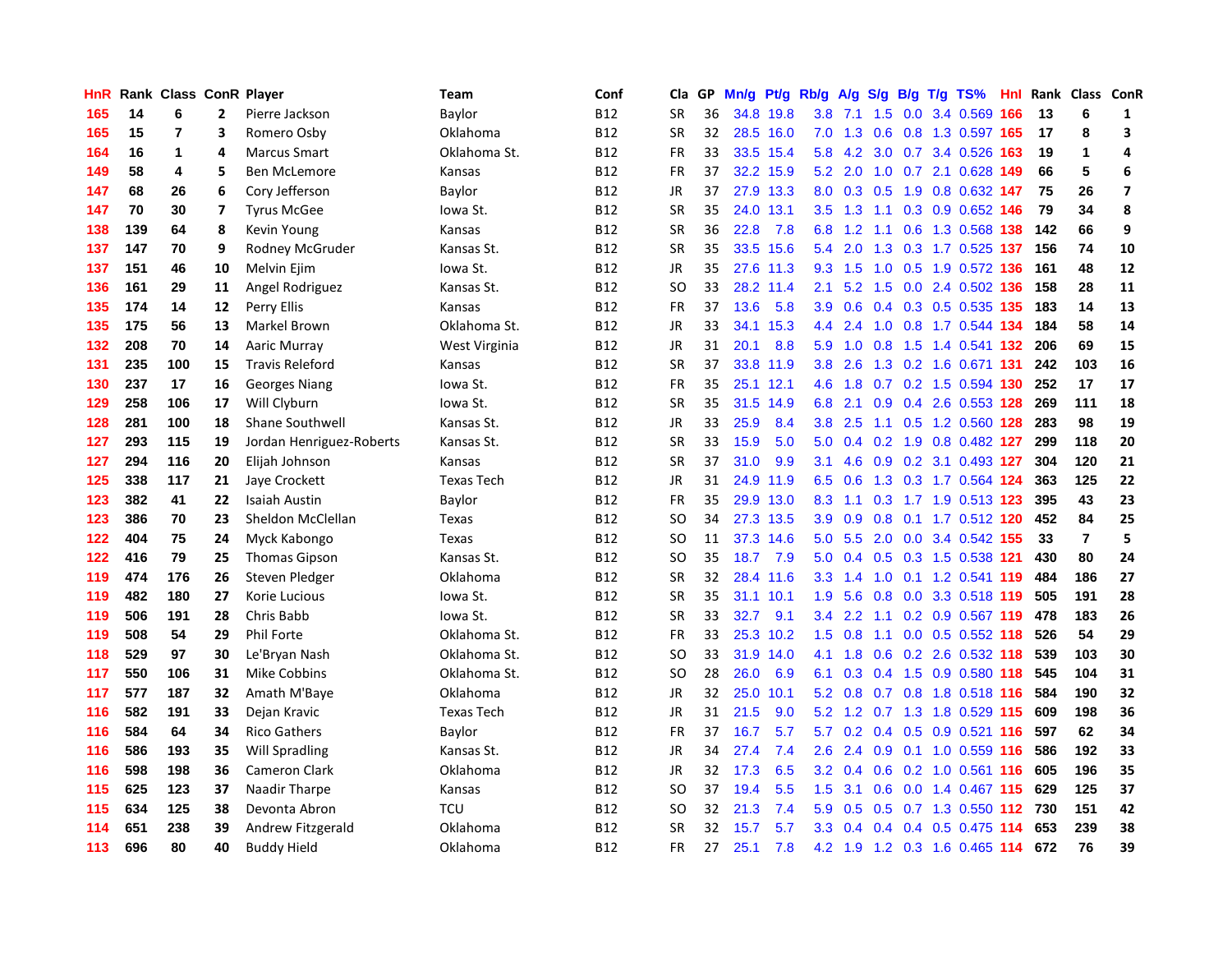| <b>HnR</b> |      | <b>Rank Class</b> |    | <b>ConR Player</b>       | Team              | Conf       | Cla       | <b>GP</b> | Mn/g | <b>Pt/g</b> | Rb/g             | A/g    |                  |     | S/g B/g T/g TS%             |     | Hnl Rank | <b>Class</b> | ConR |
|------------|------|-------------------|----|--------------------------|-------------------|------------|-----------|-----------|------|-------------|------------------|--------|------------------|-----|-----------------------------|-----|----------|--------------|------|
| 113        | 717  | 259               | 41 | A.J. Walton              | Baylor            | <b>B12</b> | <b>SR</b> | 37        | 27.5 | 7.1         | 3.2              | 3.6    | 1.7              |     | $0.1$ 2.0 0.469 113         |     | 729      | 264          | 41   |
| 113        | 730  | 85                | 42 | <b>Terry Henderson</b>   | West Virginia     | <b>B12</b> | <b>FR</b> | 30        | 20.1 | 8.0         | 2.4              | 0.8    |                  |     | 0.6 0.2 0.9 0.577 113 710   |     |          | 83           | 40   |
| 113        | 737  | 237               | 43 | Sam Grooms               | Oklahoma          | <b>B12</b> | JR        | 31        | 20.6 | 5.0         | 1.7 <sub>z</sub> | 3.2    |                  |     | 0.3 0.0 1.2 0.547 112 731   |     |          | 232          | 43   |
| 112        | 752  | 153               | 44 | Nino Williams            | Kansas St.        | <b>B12</b> | <b>SO</b> | 34        | 12.5 | 4.2         | 3.3 <sub>2</sub> | 0.5    |                  |     | 0.4 0.1 0.7 0.488 112 753   |     |          | 158          | 44   |
| 112        | 754  | 154               | 45 | Jonathan Holmes          | Texas             | <b>B12</b> | <b>SO</b> | 29        | 20.5 | 6.4         | 5.6              | 0.4    | 0.6              |     | 0.7 1.3 0.514 111           |     | 807      | 165          | 47   |
| 111        | 774  | 274               | 46 | Philip Jurick            | Oklahoma St.      | <b>B12</b> | <b>SR</b> | 33        | 17.3 | 2.8         | 5.8              | 0.3    | 0.2              |     | 1.1 0.9 0.604 111           |     | 780      | 278          | 45   |
| 111        | 787  | 161               | 47 | Kyan Anderson            | <b>TCU</b>        | <b>B12</b> | SO        | 32        | 33.9 | 12.0        | 1.8              | 3.4    | 1.4              |     | 0.0 2.7 0.514 109           |     | 867      | 180          | 49   |
| 111        | 794  | 164               | 48 | Julien Lewis             | Texas             | <b>B12</b> | SO        | 33        | 26.9 | 11.2        | 3.3 <sub>2</sub> | $-1.1$ | 1.1              |     | $0.1$ 1.7 0.509 109         |     | 871      | 182          | 50   |
| 111        | 802  | 100               | 49 | Ioannis Papapetrou       | Texas             | <b>B12</b> | <b>FR</b> | 34        | 24.3 | 8.3         | 4.4              | 1.2    | 0.6              |     | 0.7 1.7 0.520 109           |     | 884      | 113          | 51   |
| 111        | 806  | 165               | 50 | Percy Gibson             | lowa St.          | <b>B12</b> | SO        | 31        | 12.1 | 4.5         | 2.6              |        |                  |     | $0.2$ 0.3 0.6 0.5 0.495 111 |     | 805      | 164          | 46   |
| 110        | 825  | 103               | 51 | <b>Eron Harris</b>       | West Virginia     | <b>B12</b> | <b>FR</b> | 31        | 22.0 | 9.8         | 2.3              |        |                  |     | 1.0 0.8 0.1 1.5 0.559 110   |     | 838      | 104          | 48   |
| 109        | 854  | 112               | 52 | Prince Ibeh              | Texas             | <b>B12</b> | <b>FR</b> | 34        | 10.4 | 2.2         | 2.6              | 0.0    |                  |     | $0.2$ 1.2 0.5 0.528 107     |     | 940      | 121          | 54   |
| 108        | 909  | 191               | 53 | <b>Keaton Miles</b>      | West Virginia     | <b>B12</b> | <b>SO</b> | 29        | 11.5 | 2.6         | 1.7              | 0.8    | 0.6              |     | 0.6 0.3 0.535 108           |     | 910      | 189          | 53   |
| 108        | 911  | 289               | 54 | <b>Brady Heslip</b>      | Baylor            | <b>B12</b> | JR        | 36        | 26.3 | 8.6         | 1.4              | 0.9    |                  |     | $0.5$ 0.0 0.3 0.563 108     |     | 891      | 282          | 52   |
| 107        | 943  | 196               | 55 | Jordan Tolbert           | <b>Texas Tech</b> | <b>B12</b> | SO        | 31        | 23.0 | 9.9         | 5.5              | 0.4    | 0.7              |     | 0.7 1.8 0.547 106           |     | 980      | 209          | 56   |
| 106        | 1009 | 349               | 56 | <b>Martavious Irving</b> | Kansas St.        | <b>B12</b> | <b>SR</b> | 33        | 20.8 | 5.1         | 1.8              | 2.2    | 0.5              |     | 0.1 1.1 0.508 106           |     | 971      | 336          | 55   |
| 105        | 1012 | 136               | 57 | Je'lon Hornbeak          | Oklahoma          | <b>B12</b> | <b>FR</b> | 32        | 22.7 | 5.6         | $2.7^{\circ}$    | $-1.7$ | 1.0              |     | 0.2 1.6 0.519 105 1011      |     |          | 133          | 57   |
| 105        | 1026 | 218               | 58 | Juwan Staten             | West Virginia     | <b>B12</b> | <b>SO</b> | 31        | 27.7 | 7.6         | 2.9              | 3.3    |                  |     | 1.2 0.1 1.5 0.459 105 1042  |     |          | 222          | 58   |
| 105        | 1047 | 146               | 59 | Javan Felix              | Texas             | <b>B12</b> | <b>FR</b> | 34        | 27.2 | 6.8         | 2.6              | 4.1    |                  |     | 1.0 0.0 2.5 0.421 103 1134  |     |          | 162          | 59   |
| 104        | 1099 | 369               | 60 | <b>Adrick McKinney</b>   | TCU               | <b>B12</b> | <b>SR</b> | 32        | 23.9 | 7.5         | 6.4              | 0.8    |                  |     | 0.6 0.4 1.6 0.466 102 1189  |     |          | 397          | 60   |
| 102        | 1189 | 396               | 61 | Deniz Kilicli            | West Virginia     | <b>B12</b> | <b>SR</b> | 32        | 23.4 | 8.9         | 4.3              | 1.1    |                  |     | 0.5 0.5 2.1 0.486 101 1208  |     |          | 403          | 61   |
| 101        | 1220 | 178               | 62 | <b>Connor Lammert</b>    | Texas             | <b>B12</b> | <b>FR</b> | 34        | 20.8 | 4.5         | 4.2              | 0.9    |                  |     | 0.3 0.4 1.0 0.529           | 99  | 1319     | 190          | 64   |
| 100        | 1268 | 187               | 63 | Cameron Ridley           | Texas             | <b>B12</b> | <b>FR</b> | 33        | 16.4 | 4.1         | 4.3              | 0.1    | 0.5              |     | 1.4 1.4 0.428               | -99 | 1350     | 197          | 65   |
| 99         | 1323 | 192               | 64 | Jamari Traylor           | Kansas            | <b>B12</b> | <b>FR</b> | 37        | 9.6  | 2.1         | 2.1              | 0.3    | 0.5              |     | $0.8$ 0.7 0.463             | -99 | 1311     | 187          | 63   |
| 98         | 1375 | 446               | 65 | Anthony Booker           | Iowa St.          | <b>B12</b> | <b>SR</b> | 30        | 11.6 | 3.4         | 2.8              | 0.2    |                  |     | 0.3 0.6 0.5 0.483           | -99 | 1304     | 427          | 62   |
| 98         | 1390 | 203               | 66 | Kamari Murphy            | Oklahoma St.      | <b>B12</b> | <b>FR</b> | 33        | 18.1 | 3.8         | 3.9 <sup>°</sup> | 0.6    |                  |     | $0.2$ 0.6 1.1 0.475         | -98 | 1391     | 203          | 66   |
| 98         | 1393 | 301               | 67 | <b>Gary Browne</b>       | West Virginia     | <b>B12</b> | SO        | 32        | 19.8 | 5.6         | 2.8              | 1.5    |                  |     | 0.8 0.0 1.3 0.461           | 98  | 1404     | 306          | 67   |
| 97         | 1439 | 311               | 68 | Kevin Noreen             | West Virginia     | <b>B12</b> | <b>SO</b> | 31        | 18.2 | 3.0         | 4.4              | 0.8    |                  |     | 0.4 0.3 0.8 0.538           | -97 | 1446     | 316          | 68   |
| 97         | 1440 | 467               | 69 | Connell Crossland        | TCU               | <b>B12</b> | <b>SR</b> | 32        | 23.3 | 6.3         | 5.4              | 0.6    |                  |     | 0.5 0.4 1.3 0.490           | 95  | 1539     | 487          | 69   |
| 92         | 1723 | 378               | 70 | Jabarie Hinds            | West Virginia     | <b>B12</b> | SO        | 32        | 22.8 | 7.4         | 1.8              | 1.6    | 0.8 <sub>0</sub> |     | $0.1$ 1.7 $0.419$           | -91 | 1728     | 381          | 70   |
| 92         | 1727 | 276               | 71 | Josh Gray                | Texas Tech        | <b>B12</b> | FR        | 31        | 26.7 | 9.3         | 2.5              | 3.2    | $2.0^{\circ}$    | 0.1 | 3.3 0.429                   | -91 | 1758     | 282          | 72   |
| 92         | 1748 | 550               | 72 | Gary Franklin            | Baylor            | <b>B12</b> | <b>JR</b> | 37        | 18.0 | 4.0         | 0.9              | 1.1    | 0.6              |     | $0.0$ 0.6 0.540             | 91  | 1754     | 550          | 71   |
| 88         | 1918 | 576               | 73 | Dominique Rutledge       | West Virginia     | <b>B12</b> | <b>SR</b> | 26        | 11.5 | 2.8         | 3.0 <sub>2</sub> | 0.4    | 0.5              |     | 0.3 1.3 0.510               | 89  | 1857     | 564          | 73   |
| 87         | 2017 | 600               | 74 | Garlon Green             | <b>TCU</b>        | <b>B12</b> | <b>SR</b> | 32        | 30.2 | 9.7         | 3.5              | 1.1    | 0.5              |     | 0.3 2.1 0.447               | 85  | 2102     | 614          | 74   |
| 85         | 2135 | 622               | 75 | Nate Butler              | <b>TCU</b>        | <b>B12</b> | <b>SR</b> | 31        | 27.1 | 4.9         | 2.6              | 1.6    |                  |     | 1.0 0.6 1.5 0.435           | -83 | 2173     | 635          | 75   |
| 82         | 2272 | 391               | 76 | <b>Dusty Hannahs</b>     | <b>Texas Tech</b> | <b>B12</b> | FR        | 31        | 22.4 | 6.9         | 1.1              | 0.4    |                  |     | 0.5 0.0 0.9 0.542 81        |     | 2290     | 390          | 76   |
| 80         | 2325 | 726               | 77 | Jamal Williams           | <b>Texas Tech</b> | <b>B12</b> | JR        | 29        | 20.1 | 4.7         | 2.1              | 1.4    |                  |     | 0.4 0.1 1.0 0.470           | -81 | 2305     | 723          | 77   |
| 80         | 2330 | 402               | 78 | Demarcus Holland         | Texas             | <b>B12</b> | <b>FR</b> | 34        | 16.5 | 3.6         | 1.4              | 1.0    | 0.7              |     | 0.2 1.3 0.412               | -79 | 2390     | 417          | 80   |
| 80         | 2344 | 406               | 79 | <b>Isaiah Cousins</b>    | Oklahoma          | <b>B12</b> | FR        | 32        | 15.9 | 2.7         | 2.0              | 1.6    |                  |     | 0.7 0.1 1.3 0.353           | -80 | 2338     | 404          | 78   |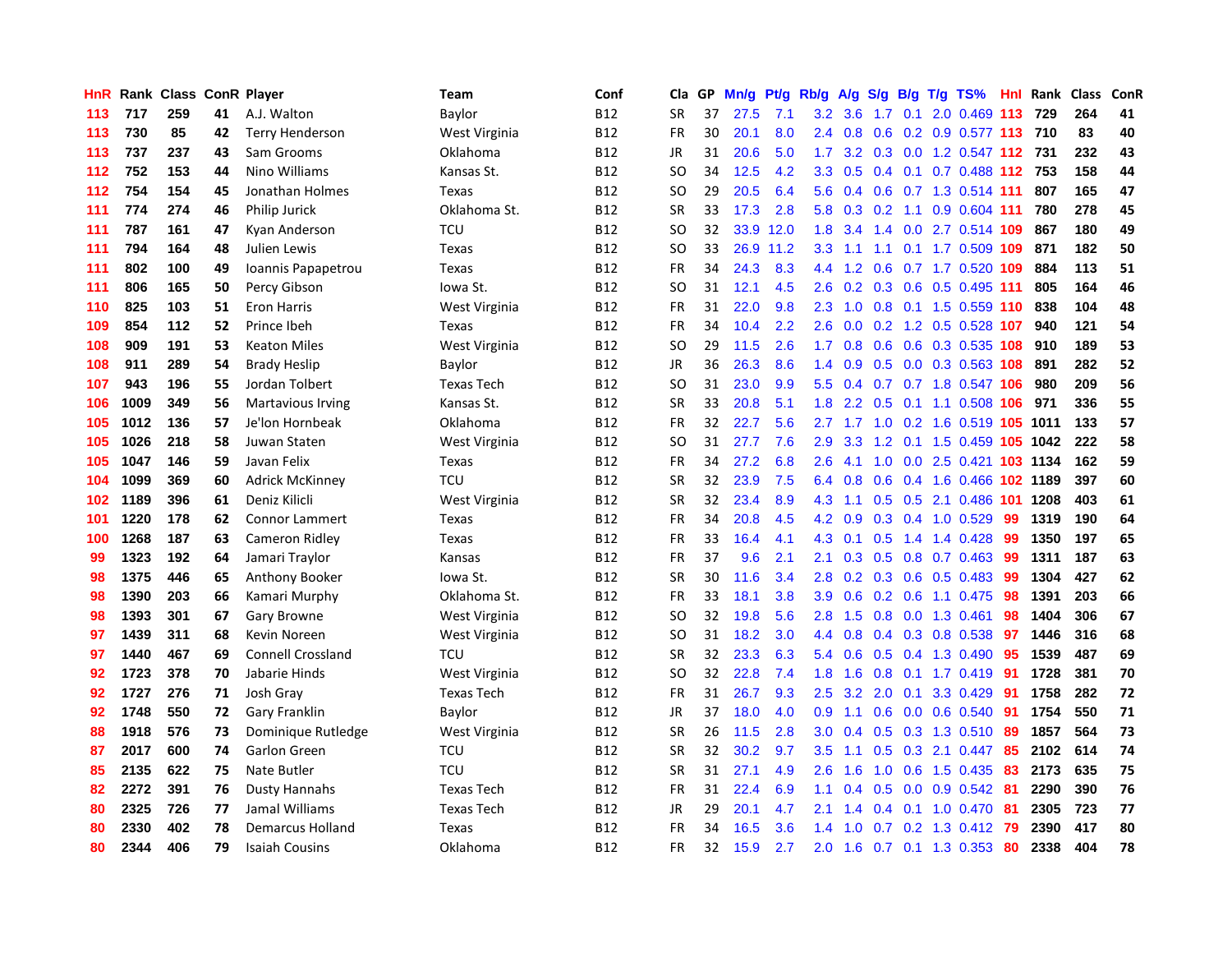| HnR |      | Rank Class ConR Player |                         |                                | Team              | Conf       | Cla           | <b>GP</b> | Mn/g | Pt/g      | Rb/g          | A/g              | S/g              |     | B/g T/g TS%                   | Hnl | Rank | Class          | ConR                    |
|-----|------|------------------------|-------------------------|--------------------------------|-------------------|------------|---------------|-----------|------|-----------|---------------|------------------|------------------|-----|-------------------------------|-----|------|----------------|-------------------------|
| 80  | 2351 | 536                    | 80                      | Deuce Bello                    | Baylor            | <b>B12</b> | SO.           | 36        | 10.9 | 2.4       | 1.4           | 0.6              | 0.6              |     | 0.3 0.8 0.459                 | 80  | 2341 | 535            | 79                      |
| 72  | 2648 | 817                    | 81                      | Kirby Gardner                  | Oklahoma St.      | B12        | <b>JR</b>     | 33        | 9.5  | 1.3       | 1.0           | 0.9              |                  |     | $0.4$ 0.0 0.6 0.341           | -71 | 2661 | 825            | 83                      |
| 71  | 2663 | 727                    | 82                      | <b>Ty Nurse</b>                | <b>Texas Tech</b> | B12        | <b>SR</b>     | 29        | 14.4 | 2.5       | 0.6           | 0.8              |                  |     | $0.6$ 0.0 0.4 0.480           | -71 | 2672 | 731            | 84                      |
| 68  | 2730 | 844                    | 83                      | Daylen Robinson                | <b>Texas Tech</b> | B12        | JR            | 30        | 16.5 | 3.1       | 1.3           | 1.9              |                  |     | $0.9$ 0.0 1.8 0.361           | 68  | 2744 | 847            | 86                      |
| 65  | 2783 | 529                    | 84                      | <b>Charles Hill</b>            | <b>TCU</b>        | B12        | <b>FR</b>     | 24        | 20.4 | 4.6       | 1.9           | 0.8              |                  |     | $0.3$ 0.3 1.1 0.394           | 69  | 2712 | 508            | 85                      |
| 62  | 2818 | 655                    | 85                      | <b>Trency Jackson</b>          | <b>Texas Tech</b> | B12        | SO            | 12        | 22.4 | 6.6       | 2.3           | 1.3              |                  |     | 1.3 0.0 2.0 0.391             | 76  | 2520 | 587            | 81                      |
| 62  | 2822 | 548                    | 86                      | <b>Toddrick Gotcher</b>        | Texas Tech        | <b>B12</b> | <b>FR</b>     | 31        | 12.8 | 2.2       | 1.4           | 0.5              | $0.4^{\circ}$    |     | $0.0$ 0.5 0.418               | 61  | 2847 | 558            | 87                      |
| 52  | 2930 | 890                    | 87                      | Jarvis Ray                     | <b>TCU</b>        | <b>B12</b> | JR            | 10        | 25.7 | 6.2       | 1.9           | 1.1              | 0.9 <sub>0</sub> |     | 0.3 1.7 0.371                 | 72  | 2639 | 819            | 82                      |
| 183 | 3    | $\mathbf{2}$           | $\mathbf{1}$            | Otto Porter                    | Georgetown        | <b>BE</b>  | <sub>SO</sub> | 31        | 35.4 | 16.2      | 7.5           | 2.7              | 1.8              |     | 0.9 1.5 0.585                 | 184 | 3    | $\overline{2}$ | $\mathbf{1}$            |
| 167 | 12   | 4                      | $\overline{2}$          | <b>Russ Smith</b>              | Louisville        | ВE         | JR            | 40        |      | 30.3 18.7 | 3.3           | 2.9              |                  |     | 2.1 0.1 2.7 0.536 166         |     | 14   | 4              | $\overline{2}$          |
| 163 | 17   | 5                      | 3                       | <b>Michael Carter-Williams</b> | Syracuse          | <b>BE</b>  | <sub>SO</sub> | 40        |      | 35.2 11.9 |               |                  |                  |     | 5.0 7.3 2.7 0.5 3.5 0.487 163 |     | 20   | 5              | $\overline{a}$          |
| 161 | 20   | 6                      | 4                       | Gorgui Dieng                   | Louisville        | ВE         | JR            | 33        | 31.1 | 9.8       | 9.4           | 2.0              |                  |     | 1.3 2.5 1.8 0.557 165         |     | 16   | 5              | 3                       |
| 160 | 21   | 7                      | 5                       | Davante Gardner                | Marquette         | ВE         | <b>JR</b>     | 35        |      | 21.4 11.5 | 4.8           | 0.9              |                  |     | 0.7 0.6 1.6 0.659             | 160 | 25   | 9              | $6\phantom{1}6$         |
| 158 | 26   | 9                      | 6                       | Shabazz Napier                 | Connecticut       | ВE         | JR            | 28        |      | 37.3 17.1 | 4.4           | 4.6              |                  |     | 2.0 0.1 2.4 0.593             | 160 | 24   | 8              | 5                       |
| 154 | 34   | 12                     | $\overline{\mathbf{z}}$ | Jack Cooley                    | Notre Dame        | ВE         | <b>SR</b>     | 35        |      | 29.3 13.1 | 10.1          | 0.8              |                  |     | 0.7 1.2 1.4 0.606             | 154 | 40   | 15             | $\overline{\mathbf{z}}$ |
| 151 | 47   | 20                     | 8                       | <b>Bryce Cotton</b>            | Providence        | <b>BE</b>  | <b>JR</b>     | 32        |      | 37.8 19.7 | 3.6           | 2.9              |                  |     | $0.9$ 0.1 1.5 0.589           | 152 | 43   | 17             | 8                       |
| 149 | 62   | 25                     | 9                       | <b>Travon Woodall</b>          | Pittsburgh        | <b>BE</b>  | <b>SR</b>     | 33        |      | 28.6 11.5 | $2.6^{\circ}$ | 5.1              |                  |     | 1.2 0.2 2.2 0.582 148         |     | 68   | 28             | 10                      |
| 147 | 71   | 31                     | 10                      | James Southerland              | Syracuse          | <b>BE</b>  | <b>SR</b>     | 34        |      | 29.5 13.3 | 5.2           | 1.1              |                  |     | 1.4 0.8 1.1 0.583 150         |     | 56   | 23             | 9                       |
| 145 | 82   | 37                     | 11                      | Peyton Siva                    | Louisville        | ВE         | <b>SR</b>     | 40        |      | 31.2 10.0 | $2.4^{\circ}$ |                  |                  |     | 5.7 2.3 0.2 2.7 0.510 144     |     | 90   | 42             | 11                      |
| 145 | 86   | 30                     | 12                      | Edwin Fuguan                   | Seton Hall        | <b>BE</b>  | <b>JR</b>     | 33        |      | 32.3 16.5 | 5.8           | 1.9              |                  |     | 2.4 0.5 2.5 0.538 143         |     | 98   | 30             | 12                      |
| 144 | 95   | 18                     | 13                      | Chane Behanan                  | Louisville        | <b>BE</b>  | SO            | 39        | 26.1 | 9.8       | 6.5           | $-1.1$           |                  |     | 1.4 0.4 1.6 0.516 143         |     | 106  | 21             | 13                      |
| 142 | 106  | 22                     | 14                      | JayVaughn Pinkston             | Villanova         | ВE         | <sub>SO</sub> | 34        | 26.1 | 13.3      | 5.0           | $-1.7$           | 1.0              |     | 0.5 2.5 0.548 142             |     | 112  | 23             | 14                      |
| 142 | 109  | 33                     | 15                      | Sean Kilpatrick                | Cincinnati        | ВE         | JR            | 34        |      | 34.4 17.0 | 5.2           | $-1.9$           |                  |     | 1.2 0.2 2.0 0.515 141         |     | 113  | 33             | 15                      |
| 141 | 115  | 23                     | 16                      | <b>Myles Mack</b>              | Rutgers           | <b>BE</b>  | <b>SO</b>     | 31        | 30.3 | 13.6      | 2.6           | 2.7              | 1.8              |     | $0.1$ 1.8 $0.620$             | 141 | 120  | 24             | 16                      |
| 139 | 132  | 61                     | 17                      | Cashmere Wright                | Cincinnati        | ВE         | <b>SR</b>     | 33        | 29.6 | 12.7      | 2.4           |                  | $3.2 \quad 1.6$  |     | 0.0 1.8 0.530                 | 140 | 134  | 63             | 17                      |
| 139 | 133  | 8                      | 18                      | <b>Montrezl Harrell</b>        | Louisville        | <b>BE</b>  | <b>FR</b>     | 40        | 16.2 | 5.7       | 3.6           | 0.2              |                  |     | 0.5 0.7 0.6 0.566             | 138 | 141  | 8              | 18                      |
| 137 | 145  | 9                      | 19                      | <b>Steven Adams</b>            | Pittsburgh        | ВE         | <b>FR</b>     | 32        | 23.4 | 7.2       | 6.3           | 0.6              |                  |     | 0.7 2.0 1.1 0.550 137         |     | 150  | 10             | 19                      |
| 137 | 149  | 44                     | 20                      | Luke Hancock                   | Louisville        | ВE         | JR            | 40        | 22.4 | 8.1       | 2.6           | 1.4              |                  |     | 1.0 0.1 1.0 0.600 136         |     | 163  | 49             | 20                      |
| 136 | 162  | 50                     | 21                      | Jamil Wilson                   | Marquette         | ВE         | JR            | 35        | 25.1 | 9.7       |               | 4.9 1.7          |                  |     | 0.6 0.9 1.5 0.543 136         |     | 166  | 51             | 21                      |
| 136 | 165  | 52                     | 22                      | Lamar Patterson                | Pittsburgh        | BE         | JR            | 33        | 27.0 | 10.0      | 4.3           | 2.8              |                  |     | 1.2 0.3 1.8 0.557 135         |     | 169  | 52             | 22                      |
| 134 | 182  | 60                     | 23                      | C.J. Fair                      | Syracuse          | BE         | JR            | 40        | 34.9 | 14.5      | 6.9           | 0.7              | 1.1              |     | 1.1 1.6 0.538 134             |     | 193  | 64             | 23                      |
| 133 | 191  | 63                     | 24                      | <b>Brandon Young</b>           | DePaul            | BE         | JR            | 32        | 31.5 | 16.7      | 3.3           | 4.6              | 1.5              |     | 0.2 2.7 0.527 133             |     | 201  | 66             | 24                      |
| 132 | 207  | 89                     | 25                      | Mouphtaou Yarou                | Villanova         | <b>BE</b>  | <b>SR</b>     | 34        | 28.1 | 9.9       | 7.8           | 0.9              | 0.6              |     | 0.6 1.6 0.537 132             |     | 213  | 93             | 25                      |
| 132 | 210  | 71                     | 26                      | Talib Zanna                    | Pittsburgh        | <b>BE</b>  | <b>JR</b>     | 33        | 23.9 | 9.6       | 6.1           | 0.6              | 0.6              |     | 0.6 1.1 0.537 132             |     | 216  | 72             | 26                      |
| 132 | 214  | 36                     | 27                      | Wayne Blackshear               | Louisville        | ВE         | <sub>SO</sub> | 39        | 20.1 | 7.6       | 3.1           | 0.6              | 0.9              |     | 0.3 0.6 0.534 131             |     | 230  | 40             | 28                      |
| 131 | 216  | 91                     | 28                      | <b>Brandon Triche</b>          | Syracuse          | ВE         | <b>SR</b>     | 40        | 33.7 | 13.6      | $3.4^{\circ}$ | 3.6              |                  |     | 1.3 0.1 2.7 0.514 131         |     | 228  | 97             | 27                      |
| 129 | 257  | 43                     | 29                      | Ryan Boatright                 | Connecticut       | ВE         | SO            | 30        | 36.3 | 15.4      | 2.9           | 4.4              | 1.5              | 0.1 | 3.0 0.542 128                 |     | 276  | 50             | 31                      |
| 128 | 276  | 24                     | 30                      | <b>Steve Taylor</b>            | Marquette         | ВE         | FR            | 35        | 8.6  | 3.0       | 2.1           | 0.2 <sub>0</sub> |                  |     | $0.4$ 0.0 0.4 0.556 127       |     | 285  | 23             | 32                      |
| 127 | 288  | 112                    | 31                      | Dante Taylor                   | Pittsburgh        | <b>BE</b>  | <b>SR</b>     | 32        | 15.7 | 5.0       | 3.9           | 0.5              |                  |     | 0.3 0.4 0.6 0.584 127         |     | 298  | 117            | 33                      |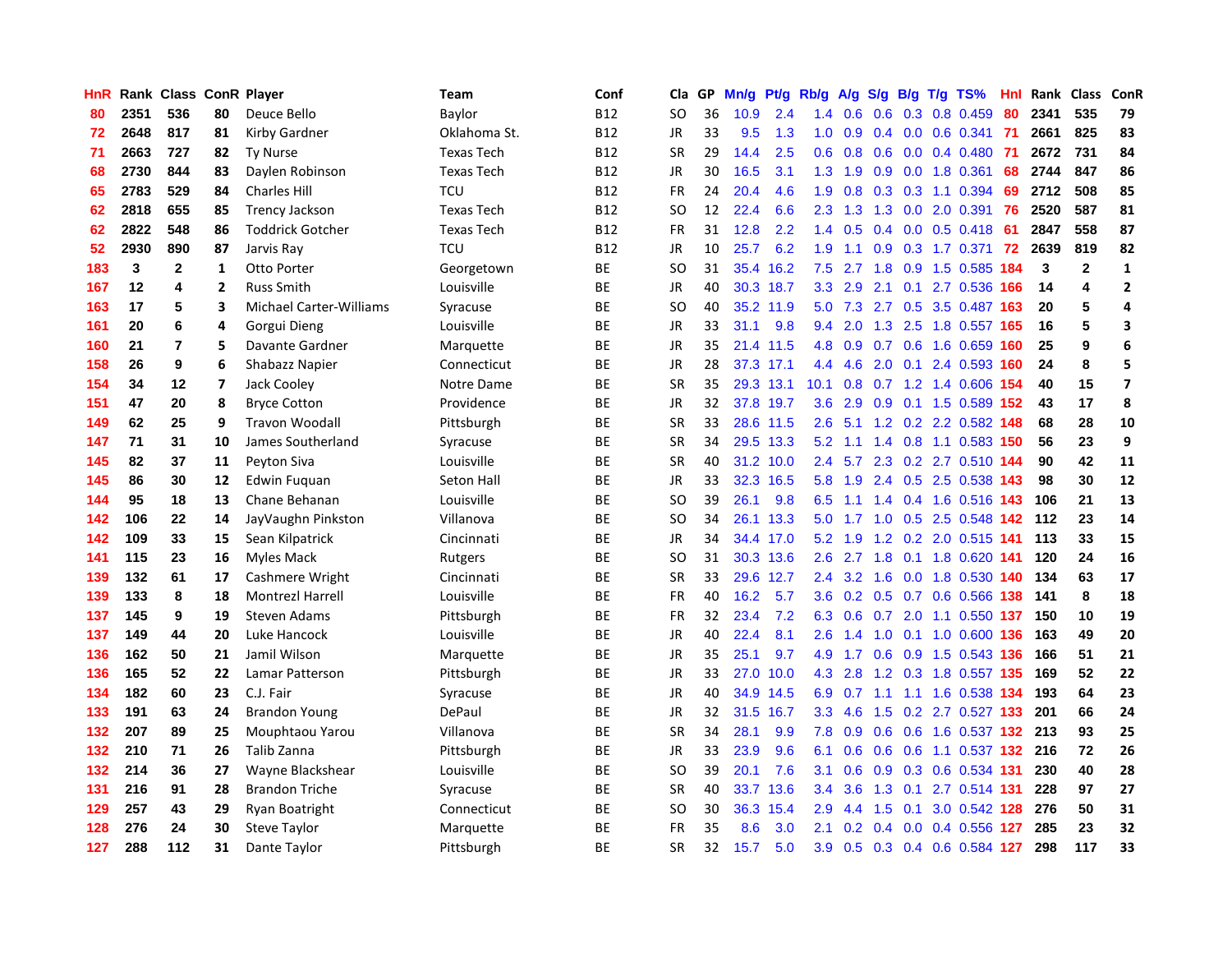| HnR |     | Rank Class |    | <b>ConR Player</b>     | <b>Team</b>   | Conf      | Cla           | GP. | Mn/g | Pt/g      | Rb/g             | A/g |     |     | S/g B/g T/g TS%                     | <b>Hnl</b> | Rank | <b>Class</b> | ConR |
|-----|-----|------------|----|------------------------|---------------|-----------|---------------|-----|------|-----------|------------------|-----|-----|-----|-------------------------------------|------------|------|--------------|------|
| 126 | 304 | 120        | 32 | Stephan Van Treese     | Louisville    | <b>BE</b> | <b>SR</b>     | 37  | 11.2 | 1.7       | 3.1              |     |     |     | $0.2$ $0.5$ $0.3$ $0.4$ $0.660$ 126 |            | 322  | 125          | 34   |
| 126 | 317 | 109        | 33 | J.J. Moore             | Pittsburgh    | <b>BE</b> | JR            | 33  | 18.7 | 8.0       | 3.0 <sub>2</sub> | 0.6 |     |     | 0.5 0.0 0.6 0.553 126               |            | 325  | 113          | 35   |
| 125 | 327 | 57         | 34 | Greg Whittington       | Georgetown    | <b>BE</b> | SO            | 13  | 35.2 | 12.1      | 7.0              | 2.0 |     |     | 1.3 0.8 2.0 0.525 130 245           |            |      | 43           | 29   |
| 125 | 346 | 61         | 35 | D'Angelo Harrison      | St. John's    | <b>BE</b> | <b>SO</b>     | 27  | 35.0 | 17.8      | 4.3              | 2.3 |     |     | 1.4 0.3 2.2 0.516 128               |            | 273  | 49           | 30   |
| 124 | 354 | 124        | 36 | Kadeem Batts           | Providence    | <b>BE</b> | JR            | 34  | 31.7 | 14.8      | 7.2              | 1.0 | 0.6 |     | 0.7 2.1 0.519 122                   |            | 403  | 136          | 42   |
| 124 | 365 | 128        | 37 | Vander Blue            | Marquette     | <b>BE</b> | <b>JR</b>     | 34  | 33.0 | 14.8      | 3.2              | 1.8 |     |     | 1.1 0.0 2.3 0.538 124               |            | 368  | 126          | 36   |
| 124 | 369 | 65         | 38 | Rakeem Christmas       | Syracuse      | <b>BE</b> | <b>SO</b>     | 40  | 20.9 | 5.1       | 4.6              | 0.2 |     |     | 0.5 1.8 0.9 0.537 123               |            | 381  | 68           | 37   |
| 124 | 373 | 130        | 39 | <b>Markel Starks</b>   | Georgetown    | ВE        | JR            | 32  | 34.1 | 12.8      | 1.8              | 3.0 | 1.3 | 0.1 | 2.0 0.563 123                       |            | 398  | 134          | 41   |
| 124 | 375 | 131        | 40 | Baye Moussa Keita      | Syracuse      | <b>BE</b> | JR            | 40  | 16.8 | 3.7       | 3.7              | 0.2 | 0.6 |     | 1.2 0.6 0.613 123                   |            | 389  | 131          | 38   |
| 123 | 380 | 68         | 41 | Sir'Dominic Pointer    | St. John's    | ВE        | <b>SO</b>     | 32  | 26.9 | 6.9       | 5.5              | 2.8 |     |     | 1.4 0.9 1.8 0.562 122               |            | 408  | 74           | 44   |
| 123 | 383 | 142        | 42 | Chris Otule            | Marquette     | <b>BE</b> | <b>SR</b>     | 35  | 17.8 | 5.1       | 3.5              |     |     |     | $0.2$ 0.2 1.0 0.9 0.607 123         |            | 397  | 152          | 40   |
| 122 | 397 | 148        | 43 | Junior Cadougan        | Marquette     | BE        | <b>SR</b>     | 35  | 28.1 | 8.5       | 2.9              | 3.8 |     |     | 1.1 0.1 2.5 0.493 122               |            | 407  | 155          | 43   |
| 122 | 401 | 150        | 44 | <b>Maurice Sutton</b>  | Villanova     | <b>BE</b> | <b>SR</b>     | 31  | 9.5  | 3.2       | 2.7              | 0.4 | 0.4 |     | 0.9 0.9 0.535 123                   |            | 390  | 148          | 39   |
| 122 | 414 | 138        | 45 | Nate Lubick            | Georgetown    | ВE        | JR            | 32  | 29.6 | 7.1       | 5.4              | 2.8 |     |     | 0.7 0.8 2.1 0.600 121               |            | 443  | 147          | 47   |
| 121 | 432 | 47         | 46 | JaKarr Sampson         | St. John's    | <b>BE</b> | <b>FR</b>     | 33  | 31.5 | 14.9      | 6.6              | 1.1 |     |     | 1.1 1.1 2.0 0.474 119               |            | 479  | 48           | 52   |
| 121 | 436 | 148        | 47 | Jerian Grant           | Notre Dame    | <b>BE</b> | <b>JR</b>     | 35  | 36.3 | 13.3      | 2.9              | 5.5 | 1.3 |     | 0.2 2.9 0.514 120                   |            | 451  | 151          | 48   |
| 120 | 446 | 151        | 48 | Cleveland Melvin       | DePaul        | <b>BE</b> | <b>JR</b>     | 32  | 31.1 | 16.6      | 6.8              | 0.8 |     |     | 1.2 0.8 2.3 0.518 120               |            | 464  | 159          | 49   |
| 120 | 458 | 84         | 49 | <b>DeAndre Daniels</b> | Connecticut   | <b>BE</b> | <sub>SO</sub> | 30  |      | 29.2 12.1 | 5.5              | 0.7 | 0.8 |     | 1.5 1.7 0.529 119                   |            | 504  | 93           | 56   |
| 120 | 467 | 158        | 50 | Justin Jackson         | Cincinnati    | ВE        | <b>JR</b>     | 30  | 18.8 | 3.8       | 5.1              | 1.5 |     |     | 1.0 1.4 1.8 0.437 120               |            | 477  | 160          | 51   |
| 120 | 469 | 50         | 51 | D'Vauntes Smith-Rivera | Georgetown    | <b>BE</b> | <b>FR</b>     | 32  | 25.5 | 8.9       | 3.0 <sub>2</sub> | 1.4 |     |     | 0.8 0.0 1.2 0.523 119               |            | 509  | 52           | 57   |
| 120 | 471 | 175        | 52 | Cheikh Mbodji          | Cincinnati    | BE        | <b>SR</b>     | 34  | 21.0 | 5.1       | 4.7              | 0.2 |     |     | 0.2 2.6 0.9 0.517 119               |            | 482  | 185          | 53   |
| 120 | 473 | 51         | 53 | James Robinson         | Pittsburgh    | BE        | FR            | 33  | 26.6 | 6.1       | 2.1              | 3.5 | 1.0 |     | 0.0 1.2 0.482 119                   |            | 485  | 50           | 54   |
| 119 | 475 | 177        | 54 | <b>Trent Lockett</b>   | Marquette     | <b>BE</b> | <b>SR</b>     | 35  | 26.6 | 7.0       | 5.1              | 1.8 |     |     | 0.7 0.4 1.9 0.514 119               |            | 488  | 187          | 55   |
| 119 | 478 | 89         | 55 | <b>Anthony Collins</b> | South Florida | <b>BE</b> | <b>SO</b>     | 30  | 35.9 | 8.6       | 2.3              | 6.5 | 1.5 |     | 0.2 2.7 0.469 120                   |            | 476  | 88           | 50   |
| 119 | 504 | 190        | 56 | Jaguon Parker          | Cincinnati    | <b>BE</b> | <b>SR</b>     | 34  | 30.0 | 10.9      | 4.8              | 1.6 |     |     | 0.7 0.0 1.6 0.487 118               |            | 515  | 195          | 58   |
| 118 | 517 | 197        | 57 | <b>Vincent Council</b> | Providence    | ВE        | <b>SR</b>     | 24  | 33.7 | 10.5      | 3.1              | 6.8 | 1.4 |     | 0.5 2.7 0.423 121                   |            | 441  | 168          | 45   |
| 118 | 524 | 174        | 58 | <b>Eric Atkins</b>     | Notre Dame    | <b>BE</b> | JR            | 35  |      | 38.3 11.2 | 2.6              | 5.5 |     |     | 1.4 0.1 2.1 0.537 118               |            | 543  | 181          | 61   |
| 118 | 525 | 200        | 59 | <b>Garrick Sherman</b> | Notre Dame    | <b>BE</b> | <b>SR</b>     | 30  | 15.6 | 7.0       | 3.4              | 0.4 |     |     | $0.2$ 0.4 1.2 0.563 118             |            | 541  | 203          | 60   |
| 118 | 532 | 100        | 60 | Darrun Hilliard        | Villanova     | ВE        | <b>SO</b>     | 34  | 29.9 | 11.4      | 2.8              | 1.6 |     |     | 1.6 0.3 1.9 0.527 118               |            | 533  | 99           | 59   |
| 117 | 555 | 181        | 61 | <b>Titus Rubles</b>    | Cincinnati    | <b>BE</b> | <b>JR</b>     | 34  | 21.8 | 5.9       | 5.9              | 2.0 |     |     | 1.1 0.3 1.9 0.411 117               |            | 558  | 185          | 62   |
| 117 | 570 | 63         | 62 | Chris Obekpa           | St. John's    | BE        | <b>FR</b>     | 33  | 26.0 | 3.9       | 6.2              | 1.1 | 0.9 |     | 4.0 1.3 0.441 115                   |            | 611  | 64           | 64   |
| 117 | 576 | 111        | 63 | Pat Connaughton        | Notre Dame    | BE        | <b>SO</b>     | 35  | 32.1 | 8.9       | 4.7              | 2.1 |     |     | 0.5 0.3 0.9 0.576 116               |            | 593  | 116          | 63   |
| 115 | 621 | 68         | 64 | Ryan Arcidiacono       | Villanova     | <b>BE</b> | <b>FR</b>     | 34  | 34.0 | 11.9      | 2.1              | 3.5 | 1.1 |     | 0.0 2.8 0.529                       | 115        | 621  | 67           | 65   |
| 115 | 627 | 205        | 65 | Enosch Wolf            | Connecticut   | ВE        | <b>JR</b>     | 22  | 13.7 | 3.4       | $3.4^{\circ}$    | 0.6 | 0.4 |     | 0.9 0.8 0.577 114                   |            | 662  | 218          | 67   |
| 115 | 628 | 124        | 66 | <b>Brandon Mobley</b>  | Seton Hall    | <b>BE</b> | <b>SO</b>     | 22  | 21.4 | 9.0       | 5.5 <sub>1</sub> | 0.7 | 0.3 |     | 1.0 1.6 0.611 121                   |            | 442  | 82           | 46   |
| 115 | 643 | 72         | 67 | Jerami Grant           | Syracuse      | ВE        | <b>FR</b>     | 40  | 14.3 | 3.9       | 3.0 <sub>1</sub> | 0.5 |     |     | 0.4 0.5 0.7 0.505 114               |            | 663  | 73           | 68   |
| 114 | 655 | 130        | 68 | LaDontae Henton        | Providence    | <b>BE</b> | SO            | 34  | 34.2 | 13.0      | 8.3              | 1.0 | 1.0 |     | 0.6 2.0 0.491 113 717               |            |      | 145          | 74   |
| 114 | 673 | 135        | 69 | Jabril Trawick         | Georgetown    | ВE        | SO            | 32  | 26.6 | 5.8       | 2.9              | 1.9 | 1.1 |     | $0.3$ 1.7 $0.522$ 113               |            | 705  | 142          | 73   |
| 114 | 684 | 138        | 70 | Cameron Wright         | Pittsburgh    | <b>BE</b> | SO.           | 31  | 14.6 | 4.3       | 1.4              | 1.1 |     |     | 0.7 0.2 0.6 0.530 114               |            | 668  | 131          | 69   |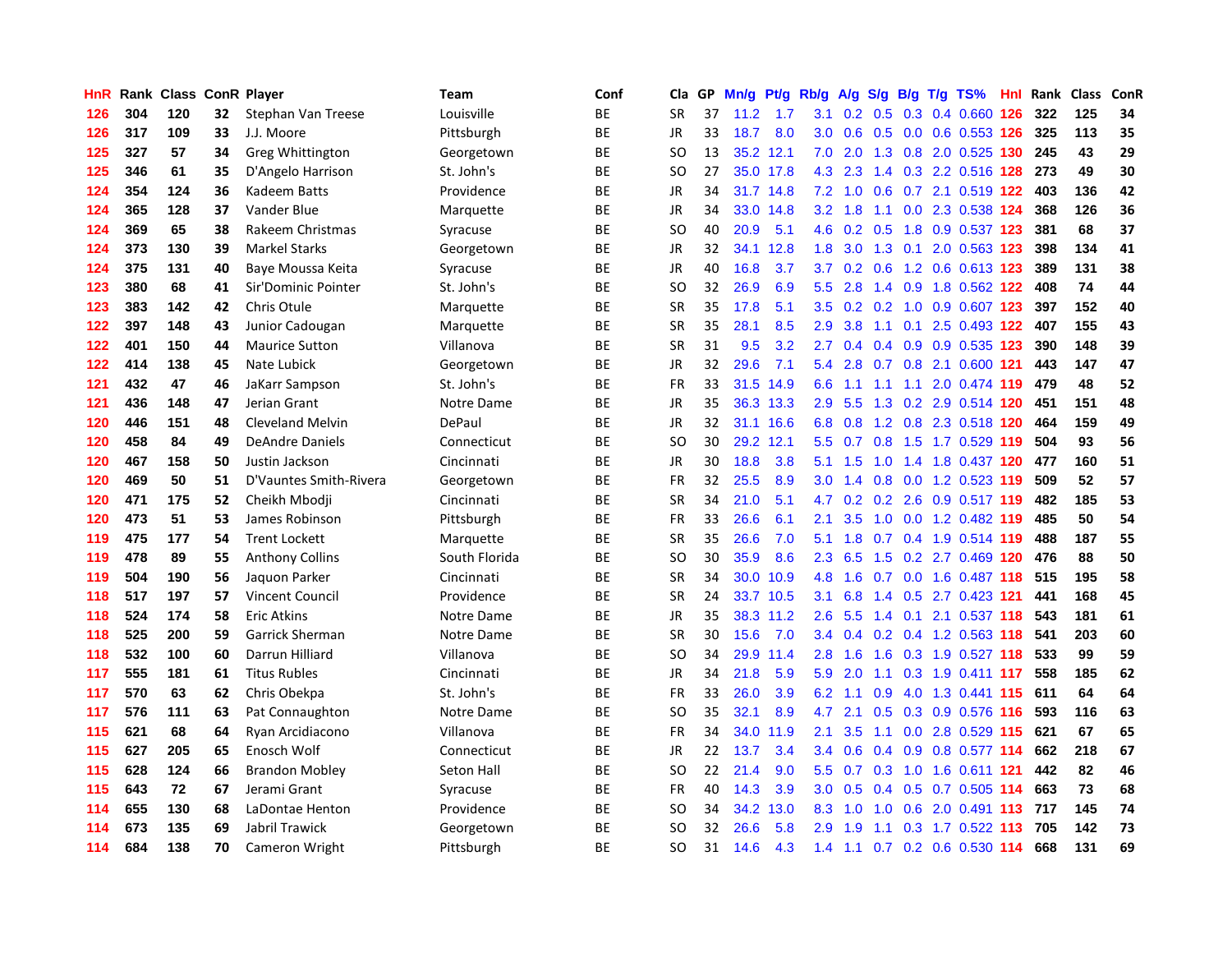| HnR | Rank | <b>Class</b> |     | <b>ConR Player</b>      | Team          | Conf      | <b>Cla</b> | <b>GP</b> | Mn/g | <b>Pt/g</b> | Rb/g             | A/g   | S/g |  | B/g T/g TS%                    |     | Hnl Rank | <b>Class</b> | ConR |
|-----|------|--------------|-----|-------------------------|---------------|-----------|------------|-----------|------|-------------|------------------|-------|-----|--|--------------------------------|-----|----------|--------------|------|
| 114 | 689  | 221          | 71  | Gene Teague             | Seton Hall    | <b>BE</b> | <b>JR</b>  | 33        |      | 28.4 11.2   | 7.2              | - 1.5 |     |  | 0.3 0.5 2.7 0.561 112 740      |     |          | 234          | 75   |
| 113 | 700  | 255          | 72  | Tom Knight              | Notre Dame    | <b>BE</b> | <b>SR</b>  | 28        | 17.5 | 5.5         | 3.5              |       |     |  | 0.8 0.3 0.9 0.6 0.519 114      |     | 685      | 249          | 70   |
| 113 | 710  | 229          | 73  | James Bell              | Villanova     | ВE        | <b>JR</b>  | 34        | 28.5 | 8.6         | 4.2              | 1.4   |     |  | 1.1 0.4 2.0 0.540 113 701      |     |          | 226          | 72   |
| 113 | 732  | 87           | 74  | Omar Calhoun            | Connecticut   | ВE        | <b>FR</b>  | 29        | 32.1 | 11.1        | 3.9 <sub>2</sub> | 1.3   | 1.0 |  | 0.4 1.9 0.537 112 747          |     |          | 86           | 76   |
| 112 | 739  | 149          | 75  | Kevin Ware              | Louisville    | ВE        | SO         | 37        | 16.6 | 4.5         | 1.8              | 0.8   | 1.1 |  | $0.1$ 1.1 0.530                | 113 | 691      | 138          | 71   |
| 112 | 760  | 270          | 76  | Jawanza Poland          | South Florida | ВE        | <b>SR</b>  | 31        | 22.3 | 8.4         | 4.1              | 0.5   |     |  | 1.0 0.2 1.3 0.503 111          |     | 765      | 274          | 78   |
| 111 | 776  | 275          | 77  | Dane Miller             | Rutgers       | <b>BE</b> | <b>SR</b>  | 31        | 25.8 | 6.5         | 4.6              | 2.6   | 0.8 |  | 0.9 1.9 0.525 111              |     | 779      | 277          | 79   |
| 111 | 790  | 98           | 78  | <b>Shaquille Thomas</b> | Cincinnati    | <b>BE</b> | <b>FR</b>  | 33        | 10.8 | 3.0         | 2.2              | 0.5   |     |  | 0.5 0.2 0.6 0.437 111          |     | 790      | 97           | 80   |
| 110 | 818  | 286          | 79  | <b>Scott Martin</b>     | Notre Dame    | <b>BE</b> | <b>SR</b>  | 18        | 29.7 | 7.9         | 5.9              | 1.3   |     |  | $0.7$ 0.4 0.7 0.593 115        |     | 644      | 236          | 66   |
| 110 | 837  | 173          | 80  | Eli Carter              | Rutgers       | ВE        | <b>SO</b>  | 24        | 28.8 | 14.9        | 2.8              | 2.1   |     |  | 1.0 0.1 2.8 0.516 111          |     | 763      | 160          | 77   |
| 109 | 860  | 270          | 81  | Victor Rudd             | South Florida | <b>BE</b> | JR         | 30        | 34.1 | 12.3        | 6.9              |       |     |  | 1.1 0.7 0.5 1.8 0.480 109      |     | 872      | 275          | 81   |
| 109 | 875  | 276          | 82  | David Nyarsuk           | Cincinnati    | ВE        | JR         | 33        | 11.3 | 2.6         | $2.5\,$          | 0.2   |     |  | $0.1$ 0.9 0.7 0.585 109        |     | 877      | 278          | 82   |
| 108 | 910  | 192          | 83  | <b>Mikael Hopkins</b>   | Georgetown    | <b>BE</b> | <b>SO</b>  | 32        | 20.1 | 5.9         | 2.9              | 1.3   | 0.9 |  | 1.1 2.0 0.458 107              |     | 937      | 197          | 83   |
| 106 | 964  | 128          | 84  | <b>Kris Dunn</b>        | Providence    | ВE        | FR         | 25        | 27.2 | 5.7         | 4.8              | 3.2   |     |  | 1.2 0.3 1.9 0.467 106          |     | 965      | 126          | 84   |
| 106 | 982  | 209          | 85  | Aaron Cosby             | Seton Hall    | ВE        | SO.        | 31        | 31.2 | 12.6        | 2.5              | 3.0   |     |  | 0.4 0.0 2.8 0.572 105 1024     |     |          | 218          | 88   |
| 106 | 1002 | 135          | 86  | Daniel Ochefu           | Villanova     | ВE        | <b>FR</b>  | 34        | 17.5 | 3.5         | 4.1              | 0.6   |     |  | 0.7 0.7 1.2 0.461 106 1001     |     |          | 132          | 86   |
| 105 | 1021 | 216          | 87  | Juan Anderson           | Marquette     | <b>BE</b> | SO         | 35        | 13.0 | 2.7         | 2.9              | 0.9   | 0.6 |  | 0.3 0.8 0.415 105 1022         |     |          | 217          | 87   |
| 105 | 1048 | 223          | 88  | <b>Phil Greene</b>      | St. John's    | ВE        | <b>SO</b>  | 33        | 33.0 | 10.1        | 2.7              | 2.5   | 0.6 |  | 0.1 1.3 0.420 103 1098         |     |          | 229          | 90   |
| 104 | 1082 | 337          | 89  | Wally Judge             | Rutgers       | ВE        | <b>JR</b>  | 31        | 22.2 | 7.1         | 5.4              |       |     |  | 1.0 0.4 0.6 1.8 0.520 104 1081 |     |          | 340          | 89   |
| 104 | 1104 | 230          | 90  | Kadeem Jack             | Rutgers       | ВE        | SO         | 31        | 18.2 | 5.7         | 4.7              |       |     |  | 0.2 0.4 1.0 1.0 0.489 103 1106 |     |          | 231          | 91   |
| 103 | 1125 | 236          | 91  | <b>Todd Mayo</b>        | Marquette     | ВE        | SO         | 23        | 14.1 | 5.3         | 1.2 <sub>2</sub> | 0.7   |     |  | 0.5 0.1 1.0 0.502 106 973      |     |          | 205          | 85   |
| 102 | 1163 | 389          | 92  | Toarlyn Fitzpatrick     | South Florida | ВE        | <b>SR</b>  | 31        | 34.4 | 9.9         | 5.3              | 0.9   | 0.8 |  | 0.9 1.4 0.481 102 1191         |     |          | 398          | 94   |
| 102 | 1173 | 367          | 93  | <b>Niels Giffey</b>     | Connecticut   | ВE        | JR         | 28        | 21.0 | 4.9         | 3.6              | 0.6   |     |  | 0.9 0.3 0.8 0.529 102 1173     |     |          | 369          | 93   |
| 102 | 1180 | 169          | 94  | Durand Johnson          | Pittsburgh    | <b>BE</b> | <b>FR</b>  | 31        | 11.9 | 4.3         | 1.3              | 0.5   | 0.3 |  | 0.1 0.6 0.541 102 1151         |     |          | 165          | 92   |
| 101 | 1237 | 263          | 95  | Achraf Yacoubou         | Villanova     | <b>BE</b> | <b>SO</b>  | 31        | 12.0 | 2.9         | 2.6              | 0.5   | 0.3 |  | 0.0 0.9 0.548 101 1201         |     |          | 252          | 95   |
| 101 | 1248 | 396          | 96  | <b>Tyler Olander</b>    | Connecticut   | <b>BE</b> | <b>JR</b>  | 29        | 21.6 | 4.3         | 3.7 <sub>2</sub> | 1.1   |     |  | 0.2 0.9 0.7 0.479 100 1256     |     |          | 397          | 96   |
| 101 | 1255 | 185          | 97  | Zach LeDay              | South Florida | ВE        | FR         | 31        | 16.9 | 4.8         | 2.5              | 0.3   |     |  | 0.4 0.5 0.4 0.495 100 1264     |     |          | 183          | 97   |
| 100 | 1283 | 410          | 98  | <b>Martino Brock</b>    | South Florida | <b>BE</b> | JR         | 31        | 25.3 | 5.5         | 3.7              |       |     |  | 1.2 1.1 0.3 0.9 0.444 100 1286 |     |          | 407          | 98   |
| 100 | 1304 | 275          | 99  | Jermaine Sanders        | Cincinnati    | ВE        | SO         | 34        | 12.9 | 3.1         | 2.1              | 0.8   |     |  | $0.3$ 0.1 0.6 0.445            | -99 | 1297     | 280          | 100  |
| 100 | 1305 | 276          | 100 | <b>Trevor Cooney</b>    | Syracuse      | ВE        | SO         | 39        | 11.2 | 3.4         | 0.8              | 0.6   |     |  | 0.7 0.1 0.4 0.433 100 1291     |     |          | 276          | 99   |
| 99  | 1311 | 424          | 101 | Kyle Smyth              | Seton Hall    | ВE        | <b>SR</b>  | 33        | 25.5 | 5.1         | $2.2\phantom{0}$ | 2.1   | 0.9 |  | $0.1$ 0.7 0.540                | 98  | 1365     | 448          | 103  |
| 99  | 1336 | 434          | 102 | <b>Worrel Clahar</b>    | DePaul        | ВE        | <b>SR</b>  | 32        | 24.8 | 7.3         | 3.5              | 3.3   | 1.3 |  | $0.1$ 2.1 0.501                | -99 | 1331     | 438          | 101  |
| 99  | 1363 | 291          | 103 | Jerome Seagears         | Rutgers       | <b>BE</b> | SO.        | 31        | 27.2 | 6.5         | $2.2\phantom{0}$ | 2.6   | 0.7 |  | $0.1$ 1.7 0.483                | 98  | 1362     | 293          | 102  |
| 98  | 1387 | 299          | 104 | Amir Garrett            | St. John's    | <b>BE</b> | SO         | 33        | 20.1 | 5.4         | 4.3              | 0.7   | 0.5 |  | $0.4$ 1.1 0.469                | 97  | 1442     | 315          | 104  |
| 96  | 1526 | 233          | 105 | Cameron Biedscheid      | Notre Dame    | ВE        | <b>FR</b>  | 34        | 17.4 | 6.2         | $1.4^{\circ}$    | 1.0   |     |  | $0.2$ $0.3$ $0.9$ $0.486$      | 96  | 1508     | 223          | 106  |
| 95  | 1552 | 483          | 106 | <b>Trey Zeigler</b>     | Pittsburgh    | ВE        | <b>JR</b>  | 31        | 15.5 | 4.4         | 2.0 <sub>1</sub> | 1.1   |     |  | 0.3 0.3 1.1 0.452 96           |     | 1482     | 466          | 105  |
| 95  | 1574 | 243          | 107 | Josh Fortune            | Providence    | ВE        | FR         | 34        | 23.1 | 5.5         | 2.4              | 1.4   |     |  | $0.7$ $0.3$ 1.4 $0.434$        | -93 | 1626     | 252          | 109  |
| 94  | 1610 | 354          | 108 | Jamee Crockett          | DePaul        | ВE        | SO         | 28        | 22.9 | 8.7         | 3.6 <sup>°</sup> | 1.3   | 1.0 |  | $0.4$ 1.4 0.464                | -94 | 1592     | 346          | 108  |
| 93  | 1684 | 535          | 109 | Donnavan Kirk           | DePaul        | <b>BE</b> | <b>JR</b>  | 31        | 25.5 | 6.2         | 3.9              | 0.5   |     |  | 0.4 1.6 0.7 0.545              | 93  | 1671     | 524          | 110  |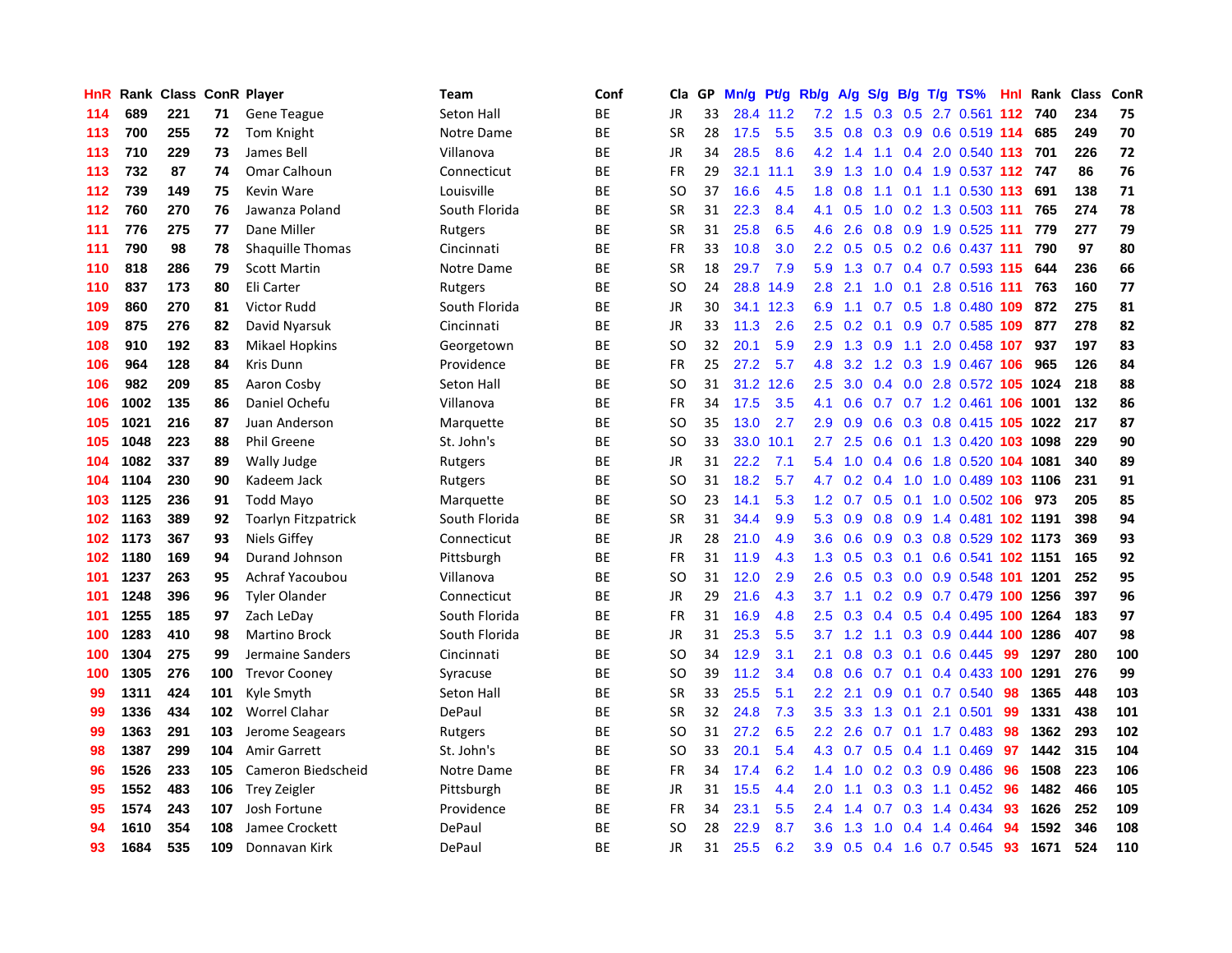| HnR |      | Rank Class |     | <b>ConR Player</b>      | Team               | Conf        | Cla       | GP | Mn/g | <b>Pt/g</b> | Rb/g             | A/g | S/g |     | B/g T/g TS%                       | Hnl | Rank | <b>Class</b> | <b>ConR</b>             |
|-----|------|------------|-----|-------------------------|--------------------|-------------|-----------|----|------|-------------|------------------|-----|-----|-----|-----------------------------------|-----|------|--------------|-------------------------|
| 91  | 1768 | 536        | 110 | R.J. Evans              | Connecticut        | <b>BE</b>   | <b>SR</b> | 27 | 15.1 | 3.1         | 1.7 <sub>z</sub> | 0.7 | 0.9 |     | $0.2$ 0.8 0.462                   | -92 | 1719 | 529          | 112                     |
| 91  | 1772 | 540        |     | 111 Austin Johnson      | Rutgers            | <b>BE</b>   | <b>SR</b> | 31 | 17.5 | 5.7         | 2.5              |     |     |     | 0.7 0.3 0.2 1.2 0.527 91          |     | 1770 | 539          | 114                     |
| 91  | 1779 | 391        | 112 | <b>Charles McKinney</b> | DePaul             | <b>BE</b>   | SO        | 30 | 20.0 | 5.3         | 2.5              | 1.5 |     |     | $1.1$ 0.2 1.5 0.537               | -91 | 1753 | 389          | 113                     |
| 91  | 1792 | 397        | 113 | Derrick Wilson          | Marquette          | <b>BE</b>   | <b>SO</b> | 35 | 13.1 | 1.1         | 0.9              | 1.6 |     |     | $0.7$ 0.0 0.5 0.308               | -91 | 1783 | 397          | 115                     |
| 90  | 1842 | 406        | 114 | Jamal Branch            | St. John's         | <b>BE</b>   | <b>SO</b> | 17 | 23.2 | 6.1         | $2.4^{\circ}$    | 2.7 | 1.1 |     | $0.1$ 1.9 0.414                   | 95  | 1523 | 330          | 107                     |
| 90  | 1850 | 566        | 115 | Kore White              | South Florida      | ВE          | <b>SR</b> | 25 | 14.2 | 2.7         | 2.6              | 0.4 |     |     | $0.4$ 0.5 0.7 0.441               | 90  | 1791 | 545          | 116                     |
| 89  | 1895 | 592        | 116 | <b>Brian Oliver</b>     | Seton Hall         | <b>BE</b>   | JR        | 26 | 23.9 | 7.7         | 3.7              | 1.0 | 0.6 |     | 0.3 1.8 0.477                     | 92  | 1697 | 533          | 111                     |
| 88  | 1943 | 612        | 117 | Mike Poole              | Rutgers            | <b>BE</b>   | JR        | 31 | 18.6 | 4.4         | 3.0 <sub>2</sub> | 0.9 | 0.9 |     | 0.3 1.0 0.387                     | 88  | 1933 | 609          | 117                     |
| 86  | 2036 | 343        | 118 | Javontae Hawkins        | South Florida      | <b>BE</b>   | <b>FR</b> | 26 | 14.4 | 4.5         | 1.6              | 0.4 | 0.3 | 0.1 | $0.9$ $0.513$                     | -87 | 1967 | 329          | 118                     |
| 86  | 2058 | 643        | 119 | <b>Tony Chennault</b>   | Villanova          | <b>BE</b>   | JR        | 34 | 18.5 | 3.6         | 1.8              | 1.5 | 0.9 |     | $0.0$ 1.4 0.417 86                |     | 2033 | 637          | 119                     |
| 83  | 2201 | 368        | 120 | Tom Maayan              | Seton Hall         | <b>BE</b>   | FR.       | 33 | 21.5 | 1.8         | 1.7 <sub>z</sub> | 3.1 |     |     | 1.4 0.1 2.8 0.417 82              |     | 2229 | 375          | 121                     |
| 81  | 2295 | 718        | 121 | Moses Morgan            | DePaul             | <b>BE</b>   | <b>JR</b> | 29 | 18.9 | 5.9         | 2.3              | 1.0 |     |     | 0.6 0.3 1.2 0.437 82              |     | 2227 | 701          | 120                     |
| 81  | 2315 | 528        | 122 | Malick Kone             | Rutgers            | <b>BE</b>   | <b>SO</b> | 28 | 10.4 | 2.3         | 2.0 <sub>1</sub> | 0.2 | 0.6 |     | $0.2$ 0.7 0.442                   | -81 | 2278 | 522          | 122                     |
| 79  | 2383 | 548        | 123 | Haralds Karlis          | Seton Hall         | ВE          | <b>SO</b> | 31 | 17.4 | 2.8         | $2.2\phantom{0}$ | 1.0 |     |     | $0.4$ 0.2 0.7 0.432               | 80  | 2356 | 543          | 123                     |
| 77  | 2498 | 584        | 124 | Ge'Lawn Guyn            | Cincinnati         | <b>BE</b>   | <b>SO</b> | 33 | 10.2 | 2.4         | 0.8              | 0.4 | 0.3 |     | $0.2$ 0.5 0.488                   | 77  | 2477 | 577          | 124                     |
| 76  | 2537 | 784        | 125 | Moses Ayegba            | Georgetown         | ВE          | JR        | 28 | 9.4  | 1.3         | $2.5\,$          | 0.4 | 0.1 |     | $0.3$ 0.8 0.463                   | 77  | 2491 | 773          | 125                     |
| 74  | 2574 | 595        | 126 | <b>Brice Kofane</b>     | Providence         | <b>BE</b>   | <b>SO</b> | 28 | 11.5 | 0.9         | $2.4^{\circ}$    | 0.3 | 0.3 |     | 0.8 0.6 0.433                     | 76  | 2535 | 591          | 126                     |
| 73  | 2610 | 479        | 127 | <b>Phillip Nolan</b>    | Connecticut        | <b>BE</b>   | <b>FR</b> | 23 | 10.8 | 1.4         | 2.1              | 0.3 |     |     | 0.0 0.5 0.4 0.452 75              |     | 2542 | 458          | 127                     |
| 71  | 2655 | 818        | 128 | Marc-Antoine Bourgault  | St. John's         | BE          | JR        | 29 | 10.3 | 2.9         |                  |     |     |     | 1.0 0.3 0.2 0.1 0.4 0.435 72      |     | 2651 | 821          | 129                     |
| 71  | 2659 | 820        | 129 | Lee Goldsbrough         | Providence         | <b>BE</b>   | JR        | 30 | 12.8 | 1.8         | 2.5              | 0.4 |     |     | 0.4 0.1 1.0 0.515 72              |     | 2635 | 817          | 128                     |
| 68  | 2727 | 632        | 130 | Derrell Robertson       | DePaul             | BE          | <b>SO</b> | 32 | 13.0 | 1.9         | 2.6              | 0.1 |     |     | 0.2 0.5 0.6 0.541                 | 68  | 2745 | 636          | 130                     |
| 63  | 2804 | 538        | 131 | <b>Durrell McDonald</b> | DePaul             | BE          | <b>FR</b> | 32 | 11.1 | 2.9         | 0.9              | 0.7 | 0.6 |     | 0.0 1.2 0.495                     | 63  | 2826 | 549          | 131                     |
| 58  | 2876 | 879        | 132 | <b>Ted Bancroft</b>     | Providence         | ВE          | JR        | 30 | 9.3  | 0.7         | 1.4              | 0.3 |     |     | 0.5 0.1 0.5 0.317                 | 59  | 2872 | 876          | 132                     |
| 132 | 212  | 73         | 1   | Davion Berry            | Weber St.          | <b>BSky</b> | JR        | 37 |      | 32.1 15.2   | 4.2              | 3.8 | 1.2 |     | 0.3 2.0 0.597 131                 |     | 220  | 75           | $\mathbf{1}$            |
| 125 | 331  | 126        | 2   | Scott Bamforth          | Weber St.          | BSky        | <b>SR</b> | 37 |      | 31.1 14.0   | 3.8              | 2.4 | 1.0 |     | 0.1 1.3 0.666 125                 |     | 337  | 131          | 3                       |
| 125 | 335  | 116        | 3   | Kareem Jamar            | Montana            | BSky        | <b>JR</b> | 32 |      | 35.0 14.2   | 5.9              | 4.0 | 0.9 |     | 0.7 2.9 0.583 124                 |     | 371  | 128          | 4                       |
| 121 | 423  | 142        | 4   | Kyle Tresnak            | Weber St.          | BSky        | JR        | 36 |      | 24.2 11.8   |                  |     |     |     | 5.5 0.4 0.6 1.2 1.2 0.593 122 422 |     |      | 139          | 5                       |
| 120 | 445  | 165        | 5   | <b>Frank Otis</b>       | Weber St.          | BSkv        | <b>SR</b> | 37 | 23.8 | 8.9         | 6.0              | 1.6 |     |     | 0.8 0.6 1.5 0.632 120 457         |     |      | 172          | 6                       |
| 118 | 523  | 173        | 6   | <b>Troy Huff</b>        | North Dakota       | BSkv        | JR        | 25 |      | 32.2 19.2   | 6.9              | 1.2 |     |     | 2.4 0.3 2.2 0.522 127             |     | 292  | 101          | $\overline{2}$          |
| 117 | 579  | 217        | 7   | Jackson Stevenett       | Southern Utah      | BSkv        | <b>SR</b> | 30 |      | 33.8 17.6   | 6.1              | 1.8 | 0.8 |     | 0.7 2.1 0.540 117                 |     | 566  | 215          | 8                       |
| 116 | 594  | 196        | 8   | Derrick Barden          | Northern Colorado  | BSkv        | JR        | 31 | 31.9 | 13.5        | 8.8              | 0.9 |     |     | 1.2 0.5 1.5 0.587 115             |     | 615  | 200          | 9                       |
| 114 | 662  | 75         | 9   | Joel Bolomboy           | Weber St.          | <b>BSky</b> | <b>FR</b> | 37 | 21.7 | 7.0         | 7.1              | 0.4 | 0.4 |     | 1.7 1.6 0.614 114                 |     | 666  | 74           | 10                      |
| 114 | 688  | 220        | 10  | Aaron Anderson          | North Dakota       | <b>BSky</b> | JR        | 33 | 32.0 | 13.3        | 3.3 <sub>2</sub> | 3.3 | 1.4 |     | $0.1$ 1.7 0.597 111               |     | 798  | 255          | 11                      |
| 113 | 695  | 254        | 11  | <b>Will Cherry</b>      | Montana            | <b>BSky</b> | <b>SR</b> | 22 |      | 32.9 13.3   | 4.3              | 3.9 | 1.9 |     | 0.4 2.6 0.519 120                 |     | 470  | 178          | $\overline{\mathbf{z}}$ |
| 106 | 1001 | 134        | 12  | Venky Jois              | Eastern Washington | <b>BSky</b> | <b>FR</b> | 28 |      | 32.7 12.3   | 9.0 <sub>1</sub> | 2.0 | 0.9 |     | 2.4 2.5 0.533 105 1012            |     |      | 134          | 14                      |
| 105 | 1016 | 214        | 13  | Dylan Garrity           | Sacramento St.     | <b>BSky</b> | SO        | 28 |      | 33.8 11.6   | 2.6              | 5.1 |     |     | 0.9 0.0 2.3 0.599 106 978         |     |      | 208          | 13                      |
| 102 | 1161 | 387        | 14  | <b>Mathias Ward</b>     | Montana            | <b>BSky</b> | <b>SR</b> | 24 | 31.5 | 14.8        | 3.9 <sup>°</sup> | 0.8 |     |     | 0.5 0.2 1.8 0.594 102 1169        |     |      | 390          | 15                      |
| 102 | 1182 | 368        | 15  | Jordan Richardson       | Weber St.          | <b>BSky</b> | <b>JR</b> | 37 | 26.0 | 7.2         | 1.6              | 2.8 | 0.5 |     | 0.1 1.4 0.577 102 1188            |     |      | 376          | 17                      |
| 101 | 1204 | 376        | 16  | <b>Tomas Sanchez</b>    | Idaho St.          | <b>BSkv</b> | <b>JR</b> | 29 |      | 33.4 10.3   | 3.3 <sub>2</sub> | 3.9 |     |     | 1.6 0.0 2.7 0.571 102 1176        |     |      | 372          | 16                      |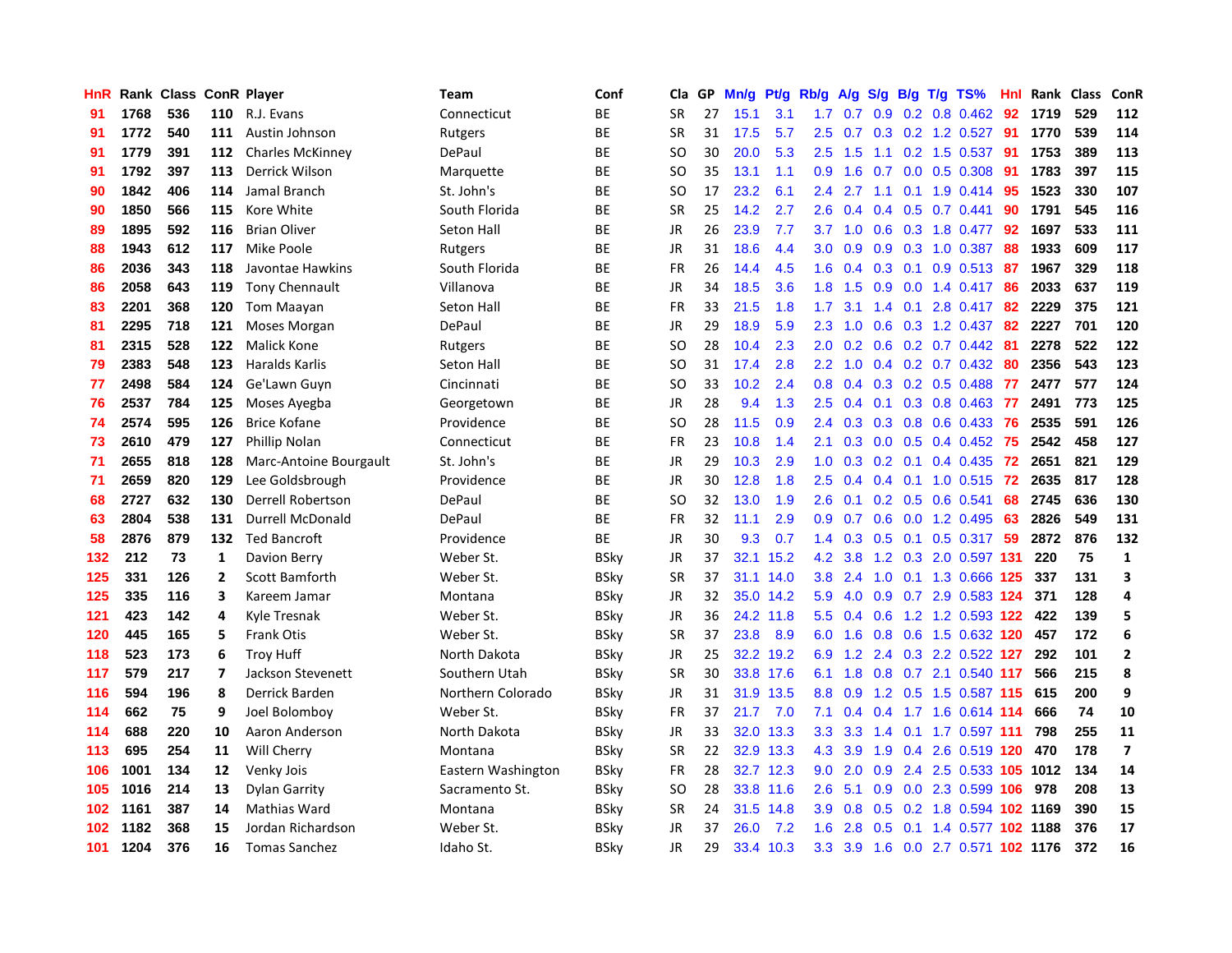| HnR |      | Rank Class ConR Player |    |                         | Team               | Conf        | Cla.          | <b>GP</b> | Mn/g | <b>Pt/g</b> | Rb/g          | A/g             | S/g              |     | B/g T/g TS%                |     | Hnl Rank | Class | <b>ConR</b> |
|-----|------|------------------------|----|-------------------------|--------------------|-------------|---------------|-----------|------|-------------|---------------|-----------------|------------------|-----|----------------------------|-----|----------|-------|-------------|
| 101 | 1216 | 383                    | 17 | Spencer Coleman         | Montana            | BSky        | <b>JR</b>     | 32        | 21.4 | 7.6         |               | $3.7 \quad 0.8$ |                  |     | 0.8 0.3 1.2 0.600 100 1268 |     |          | 401   | 19          |
| 101 | 1231 | 390                    | 18 | <b>Tate Unruh</b>       | Northern Colorado  | BSky        | <b>JR</b>     | 31        |      | 32.1 13.5   |               | 4.3 1.6         |                  |     | 1.3 0.1 1.5 0.603 100 1252 |     |          | 394   | 18          |
| 100 | 1272 | 268                    | 19 | <b>Martin Seiferth</b>  | Eastern Washington | BSky        | SO            | 31        | 22.9 | 8.2         | 6.3           | 0.3             |                  |     | $0.4$ 2.2 1.2 0.592        | 97  | 1418     | 311   | 23          |
| 100 | 1287 | 418                    | 20 | Aaron Moore             | Portland St.       | <b>BSky</b> | <b>SR</b>     | 28        | 30.4 | 13.2        | 7.1           | 1.5             |                  |     | 0.6 0.9 2.1 0.559 100 1283 |     |          | 423   | 20          |
| 99  | 1352 | 288                    | 21 | Jordan Gregory          | Montana            | BSky        | <sub>SO</sub> | 30        | 26.9 | 8.2         | 3.2           | 1.3             | 0.7              |     | 0.1 1.0 0.636              | 98  | 1400     | 302   | 22          |
| 99  | 1357 | 440                    | 22 | John Dickson            | Sacramento St.     | BSky        | SR            | 29        | 27.4 | 12.8        | 5.7           | 0.8             |                  |     | $0.8$ 0.9 1.6 0.491        | 98  | 1359     | 446   | 21          |
| 98  | 1409 | 443                    | 23 | <b>Paul Garnica</b>     | Northern Colorado  | <b>BSky</b> | JR            | 31        | 17.3 | 7.2         | 1.7           | 2.0             | 0.9 <sub>0</sub> |     | $0.0$ 1.2 0.583            | 97  | 1426     | 446   | 24          |
| 97  | 1425 | 449                    | 24 | Max Jacobsen            | Northern Arizona   | BSky        | JR            | 32        | 22.6 | 9.0         | 4.6           | 0.9             | 0.8              |     | $0.5$ 1.5 0.594            | 97  | 1431     | 447   | 26          |
| 97  | 1467 | 475                    | 25 | Damon Heuir             | Southern Utah      | <b>BSky</b> | <b>SR</b>     | 30        | 31.1 | 15.5        | 4.0           | 3.2             |                  |     | 0.8 0.2 3.3 0.494          | 96  | 1465     | 475   | 27          |
| 96  | 1515 | 473                    | 26 | Jamal Webb              | North Dakota       | BSky        | JR            | 32        | 33.3 | 9.7         | 4.5           |                 |                  |     | 4.2 2.3 0.3 3.2 0.511      | -94 | 1604     | 505   | 30          |
| 96  | 1524 | 329                    | 27 | Michael Weisner         | Montana            | <b>BSky</b> | <sub>SO</sub> | 32        | 20.6 | 6.0         | 2.5           | 0.8             |                  |     | 0.4 0.4 1.0 0.673 94       |     | 1570     | 343   | 29          |
| 94  | 1607 | 247                    | 28 | <b>Tyler Harvey</b>     | Eastern Washington | BSky        | FR            | 21        | 14.0 | 7.1         | 2.3           | 1.5             |                  |     | $0.7$ 0.1 1.0 0.608        | 97  | 1428     | 209   | 25          |
| 93  | 1639 | 362                    | 29 | Mikh McKinney           | Sacramento St.     | BSky        | <b>SO</b>     | 29        | 30.5 | 12.3        | 3.3           | 2.6             | 1.2              | 0.1 | 2.1 0.509                  | 93  | 1637     | 359   | 32          |
| 93  | 1648 | 508                    | 30 | Christian Moon          | Montana St.        | BSky        | <b>SR</b>     | 22        | 32.6 | 13.9        | 3.0           | 1.0             |                  |     | 1.2 0.0 1.1 0.633          | -96 | 1494     | 484   | 28          |
| 93  | 1669 | 529                    | 31 | Antonio Biglow          | Montana St.        | <b>BSky</b> | JR            | 25        | 27.0 | 11.0        | 2.0           | 3.1             | 1.8              |     | 0.1 2.1 0.512 94           |     | 1613     | 508   | 31          |
| 93  | 1683 | 534                    | 32 | Justin Crosgile         | Eastern Washington | BSky        | JR            | 12        | 36.0 | 14.7        | 5.9           | 5.5             | 1.7              |     | 0.0 3.4 0.494 107          |     | 946      | 300   | 12          |
| 92  | 1717 | 376                    | 33 | <b>Chris Hansen</b>     | Idaho St.          | BSky        | <sub>SO</sub> | 30        | 32.1 | 11.4        | 3.5           | $-1.1$          | 1.3              |     | $0.3$ 1.0 $0.525$          | -91 | 1729     | 382   | 33          |
| 92  | 1719 | 377                    | 34 | Keron DeShields         | Montana            | BSky        | <sub>SO</sub> | 31        | 21.4 | 6.6         | 1.9           | 1.8             | 0.8              |     | 0.1 1.2 0.488              | -91 | 1750     | 388   | 34          |
| 91  | 1781 | 559                    | 35 | <b>Flavien Davis</b>    | Montana St.        | BSky        | JR            | 28        |      | 25.8 11.2   | 4.6           | 1.4             |                  |     | $0.8$ 0.2 1.7 0.541        | -90 | 1811     | 566   | 37          |
| 91  | 1783 | 289                    | 36 | Dewayne Russell         | Northern Arizona   | BSkv        | <b>FR</b>     | 32        |      | 33.3 14.4   | 2.4           | 3.2             |                  |     | 1.5 0.1 3.1 0.504          | -91 | 1785     | 288   | 35          |
| 91  | 1810 | 399                    | 37 | Gelaun Wheelwright      | Weber St.          | BSkv        | SO            | 37        | 21.7 | 6.3         | $2.2^{\circ}$ | 1.6             |                  |     | $0.4$ 0.1 1.8 0.533        | -90 | 1797     | 400   | 36          |
| 90  | 1855 | 409                    | 38 | <b>Tevin Svihovec</b>   | Northern Colorado  | <b>BSky</b> | <b>SO</b>     | 30        | 30.1 | 11.9        | 3.5           | 3.2             | 0.9              | 0.1 | 2.8 0.531                  | 89  | 1881     | 414   | 39          |
| 89  | 1864 | 568                    | 39 | <b>Stallon Saldivar</b> | Northern Arizona   | BSkv        | SR            | 29        | 32.7 | 6.6         | 5.6           | 4.6             |                  |     | 1.4 0.1 2.3 0.499          | -90 | 1822     | 555   | 38          |
| 88  | 1928 | 604                    | 40 | Jayson Cheesman         | Southern Utah      | <b>BSky</b> | JR            | 31        | 21.1 | 6.8         | 6.0           | 0.9             | 0.2              |     | 1.9 1.6 0.441              | 88  | 1939     | 612   | 40          |
| 88  | 1975 | 589                    | 41 | Colin Chiverton         | Eastern Washington | BSky        | <b>SR</b>     | 24        | 17.3 | 10.8        | 2.0           | 0.4             | 0.5              |     | $0.5$ 1.4 $0.520$          | 86  | 2022     | 597   | 41          |
| 86  | 2024 | 603                    | 42 | Gabe Rogers             | Northern Arizona   | BSky        | <b>SR</b>     | 32        | 34.8 | 17.9        | 2.0           | 1.8             | 1.0              | 0.1 | 2.8 0.509                  | 86  | 2024     | 598   | 42          |
| 86  | 2028 | 634                    | 43 | <b>Connor Osborne</b>   | Northern Colorado  | BSky        | JR            | 31        | 22.6 | 6.1         | 4.8           | 1.1             |                  |     | 0.5 0.9 1.5 0.540          | 86  | 2041     | 638   | 43          |
| 86  | 2043 | 637                    | 44 | Paul Egwuonwu           | Montana St.        | <b>BSky</b> | JR            | 27        | 28.9 | 9.3         | 6.7           | 1.3             |                  |     | 1.0 0.9 1.7 0.496 85       |     | 2094     | 653   | 46          |
| 86  | 2044 | 457                    | 45 | Tim Huskisson           | Northern Colorado  | BSky        | SO            | 31        | 24.4 | 7.6         | 3.7           |                 |                  |     | 1.7 1.0 0.6 1.7 0.498      | -86 | 2058     | 466   | 44          |
| 86  | 2076 | 612                    | 46 | Konner Veteto           | Sacramento St.     | BSky        | <b>SR</b>     | 28        | 23.4 | 10.2        | 5.9           | 0.2             |                  |     | 0.3 0.3 1.9 0.515          | -85 | 2069     | 608   | 45          |
| 84  | 2176 | 632                    | 47 | Joe Eberhard            | Sacramento St.     | BSky        | <b>SR</b>     | 29        | 32.1 | 6.9         | 5.2           | 1.3             | 0.5              |     | 0.2 0.8 0.512 83           |     | 2166     | 633   | 48          |
| 84  | 2179 | 633                    | 48 | Renado Parker           | Portland St.       | BSky        | SR            | 27        | 27.6 | 11.4        | 5.1           | 0.8             |                  |     | $0.9$ 0.4 1.4 0.495        | 84  | 2163     | 632   | 47          |
| 84  | 2180 | 634                    | 49 | Lateef McMullan         | Portland St.       | BSky        | <b>SR</b>     | 28        | 32.4 | 10.3        | 2.6           | 3.6             | 0.9              |     | $0.0$ 1.5 $0.528$          | -83 | 2175     | 636   | 49          |
| 83  | 2230 | 644                    | 50 | Michael Harthun         | Portland St.       | BSkv        | <b>SR</b>     | 26        | 30.7 | 11.3        | $2.4^{\circ}$ | 1.8             | 0.5              |     | 0.0 1.3 0.613              | -82 | 2221     | 644   | 50          |
| 83  | 2234 | 645                    | 51 | Mitch Wilmer            | North Dakota       | BSky        | <b>SR</b>     | 33        | 19.9 | 5.7         | 4.9           | 0.2             | 0.6              |     | 1.4 1.5 0.478              | -81 | 2314     | 664   | 55          |
| 82  | 2246 | 706                    | 52 | Josh Schuler            | North Dakota       | BSky        | JR            | 25        | 27.9 | 9.2         | 1.8           | 1.2             |                  |     | 0.8 0.0 0.7 0.532 82       |     | 2222     | 699   | 51          |
| 82  | 2264 | 390                    | 53 | <b>Marcus Colbert</b>   | Montana St.        | BSkv        | <b>FR</b>     | 30        | 20.5 | 5.5         | 2.1           | 2.0             |                  |     | $0.9$ $0.0$ 1.2 $0.532$    | -80 | 2317     | 398   | 56          |
| 82  | 2276 | 517                    | 54 | Gaellen Bewernick       | Northern Arizona   | BSkv        | SO            | 31        | 27.9 | 6.0         | 5.9           | 1.0             |                  |     | $0.7$ 0.4 1.3 0.547        | 82  | 2268     | 520   | 52          |
| 81  | 2304 | 663                    | 55 | Michael Dunn            | Northern Arizona   | <b>BSkv</b> | <b>SR</b>     | 32        | 23.6 | 5.8         | 3.1           | 1.5             |                  |     | 1.1 0.3 1.3 0.524 81       |     | 2309     | 662   | 54          |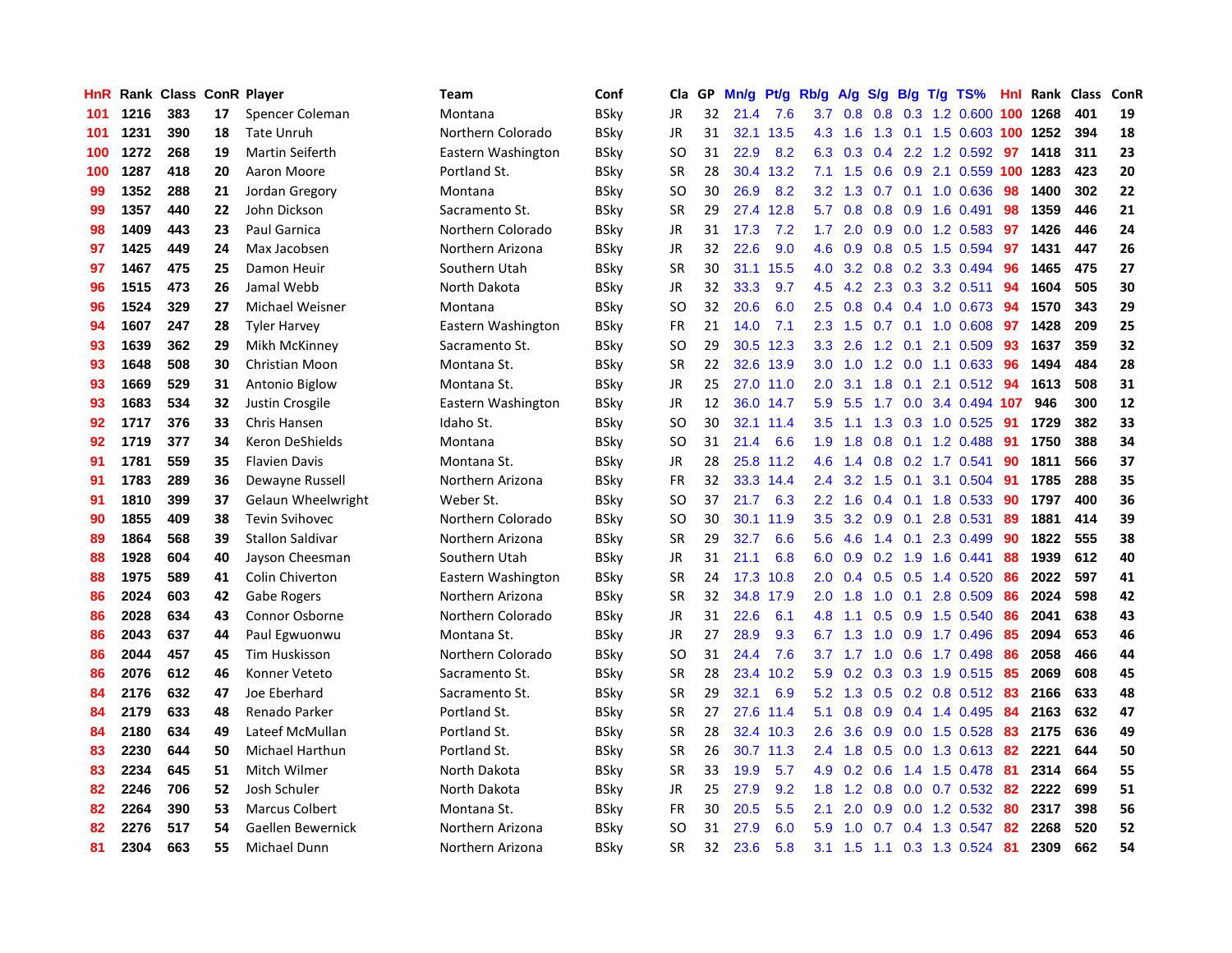| HnR |      | Rank Class ConR Player |    |                        | Team               | Conf        | Cla           | <b>GP</b> | Mn/g | <b>Pt/g</b> | Rb/g             | A/g            |               |                 | S/g B/g T/g TS%           | Hnl | Rank | Class | <b>ConR</b> |
|-----|------|------------------------|----|------------------------|--------------------|-------------|---------------|-----------|------|-------------|------------------|----------------|---------------|-----------------|---------------------------|-----|------|-------|-------------|
| 81  | 2318 | 666                    | 56 | Neveij Walters         | Idaho St.          | BSky        | <b>SR</b>     | 30        | 18.9 | 5.1         | 3.6              | $0.2\quad 0.7$ |               |                 | 1.1 1.2 0.497             | 80  | 2327 | 668   | 57          |
| 80  | 2326 | 727                    | 57 | Calen Coleman          | Montana St.        | BSkv        | <b>JR</b>     | 30        | 19.4 | 6.9         | $2.5^{\circ}$    | 0.7            |               |                 | 0.6 0.0 0.8 0.519 79      |     | 2379 | 741   | 59          |
| 80  | 2329 | 533                    | 58 | Parker Kelly           | Eastern Washington | BSky        | SO            | 30        | 28.1 | 9.5         | 2.6              | 1.0            |               |                 | $0.3$ $0.3$ 1.1 $0.588$   | 78  | 2419 | 557   | 61          |
| 80  | 2331 | 669                    | 59 | Xavier Johnson-Blount  | Montana St.        | <b>BSky</b> | <b>SR</b>     | 24        | 30.7 | 10.5        |                  | 4.2 1.3        | 1.2           |                 | 0.1 1.8 0.505             | -81 | 2306 | 661   | 53          |
| 79  | 2368 | 542                    | 60 | Dre' Winston           | Portland St.       | BSky        | <sub>SO</sub> | 25        | 24.1 | 7.0         | 3.2              | 2.3            | 1.1           |                 | $0.0$ 1.8 $0.482$         | 80  | 2357 | 544   | 58          |
| 79  | 2412 | 685                    | 61 | Melvin Morgan          | Idaho St.          | BSky        | SR            | 30        | 32.0 | 12.0        | $3.4^{\circ}$    | 2.4            |               |                 | 1.3 0.0 3.2 0.459         | 78  | 2427 | 687   | 62          |
| 78  | 2424 | 758                    | 62 | Andre Hatchett         | Idaho St.          | <b>BSky</b> | JR            | 28        | 31.4 | 9.2         | 4.7              | 1.6            | 0.9           |                 | $0.1$ 1.9 $0.481$         | 78  | 2434 | 760   | 63          |
| 78  | 2428 | 563                    | 63 | Cal Hanks              | Southern Utah      | BSky        | <sub>SO</sub> | 31        | 13.5 | 3.6         | 3.0 <sub>2</sub> | 0.3            |               |                 | $0.2$ 1.2 1.0 0.483       | 78  | 2449 | 565   | 64          |
| 78  | 2431 | 759                    | 64 | <b>Wade Collie</b>     | Southern Utah      | <b>BSky</b> | JR            | 23        | 22.3 | 7.0         | 3.6              | 1.5            | 0.8           |                 | $0.2$ 2.1 $0.514$         | 79  | 2406 | 750   | 60          |
| 77  | 2462 | 436                    | 65 | A.J. Hess              | Southern Utah      | BSky        | FR            | 31        | 20.7 | 5.8         | 2.6              | 1.0            |               |                 | $0.5$ 0.2 0.9 0.525       | -77 | 2486 | 441   | 65          |
| 77  | 2473 | 765                    | 66 | Kevin Winford          | Eastern Washington | BSky        | JR            | 25        | 20.6 | 6.1         | 1.9              | 2.4            |               |                 | 0.6 0.0 1.4 0.471 76      |     | 2512 | 780   | 67          |
| 77  | 2480 | 579                    | 67 | Gary Winston           | Portland St.       | BSky        | SO            | 28        | 26.6 | 7.9         | 2.1              | 2.3            |               |                 | $0.8$ 0.0 2.1 0.538       | -77 | 2487 | 580   | 66          |
| 77  | 2502 | 698                    | 68 | Jeffrey Forbes         | Eastern Washington | BSky        | <b>SR</b>     | 29        | 25.3 | 6.0         | 2.4              | 2.0            | 0.8           |                 | $0.0$ 1.1 $0.489$         | 75  | 2548 | 708   | 70          |
| 75  | 2548 | 792                    | 69 | Eric Hutchison         | Montana            | BSky        | JR            | 29        | 15.8 | 3.3         | 2.1              | 0.3            |               |                 | $0.3$ 0.6 0.7 0.537       | -76 | 2523 | 782   | 68          |
| 75  | 2556 | 708                    | 70 | Jordan Johnson         | Southern Utah      | <b>BSky</b> | <b>SR</b>     | 31        | 20.5 | 3.6         | 3.3              | 1.5            | 1.0           |                 | $0.3$ 1.5 $0.512$         | -74 | 2574 | 714   | 72          |
| 74  | 2567 | 711                    | 71 | Ephraim Ekanem         | Northern Arizona   | BSky        | <b>SR</b>     | 31        | 10.2 | 3.1         | 2.2              | 0.1            | 0.3           |                 | $0.4$ 0.5 0.471           | 74  | 2577 | 715   | 73          |
| 74  | 2568 | 798                    | 72 | <b>Brandon Brekke</b>  | North Dakota       | BSky        | JR            | 19        | 15.9 | 5.3         | 4.1              | 0.2            |               |                 | $0.2$ $0.2$ 1.0 $0.526$   | 75  | 2540 | 786   | 69          |
| 74  | 2581 | 596                    | 73 | Royce Williams         | Weber St.          | BSky        | <sub>SO</sub> | 33        | 9.7  | 2.5         | 1.0              | 0.6            |               | $0.2 \quad 0.1$ | $0.7$ 0.587               | 75  | 2553 | 594   | 71          |
| 71  | 2652 | 618                    | 74 | <b>Michael Dison</b>   | Montana St.        | BSky        | SO            | 29        | 13.7 | 3.4         | 1.8              | 0.9            |               |                 | $0.9$ $0.0$ $0.9$ $0.444$ | -70 | 2682 | 626   | 75          |
| 71  | 2658 | 619                    | 75 | Kevin Henderson        | Montana            | BSkv        | SO            | 29        | 11.7 | 2.6         | 1.9              | 0.4            |               |                 | 0.3 0.0 0.7 0.503 71      |     | 2662 | 619   | 74          |
| 71  | 2670 | 824                    | 76 | Avibakuro Preh         | Idaho St.          | BSkv        | JR            | 29        | 16.2 | 2.0         | 2.3              | 0.2            |               |                 | $0.3$ 1.2 0.5 0.648       | 70  | 2683 | 827   | 76          |
| 70  | 2673 | 499                    | 77 | <b>Thomas Reuter</b>   | Eastern Washington | BSky        | <b>FR</b>     | 31        | 22.2 | 5.4         | 3.1              | 1.5            |               |                 | $0.7$ 0.4 1.8 0.427       | 68  | 2727 | 512   | 79          |
| 70  | 2686 | 731                    | 78 | Michael Harvey         | Portland St.       | BSkv        | <b>SR</b>     | 28        | 11.3 | 3.3         | 1.8              | 0.3            |               |                 | $0.3$ 0.2 0.6 0.511       | 70  | 2705 | 736   | 78          |
| 69  | 2706 | 837                    | 79 | Jackson Carbajal       | Sacramento St.     | <b>BSky</b> | JR            | 24        | 10.8 | 3.3         | 1.9              | 0.6            |               |                 | $0.4$ 0.0 0.5 0.379       | 70  | 2701 | 835   | 77          |
| 68  | 2725 | 843                    | 80 | <b>Emmanuel Addo</b>   | Northern Colorado  | BSky        | JR            | 30        | 15.1 | 4.9         | $2.0^{\circ}$    | 0.7            |               |                 | $0.1$ 0.1 1.0 0.510       | 68  | 2741 | 845   | 80          |
| 67  | 2747 | 848                    | 81 | Jordan Allard          | North Dakota       | BSky        | JR            | 33        | 14.1 | 3.0         | 3.2              | 0.4            |               |                 | 0.4 0.5 0.8 0.387         | 65  | 2801 | 865   | 87          |
| 66  | 2759 | 744                    | 82 | <b>Sherrod Baldwin</b> | Idaho St.          | BSky        | <b>SR</b>     | 20        | 13.2 | 3.9         | 1.1              | 0.5            |               |                 | 0.4 0.1 0.5 0.470         | 68  | 2743 | 745   | 81          |
| 66  | 2765 | 856                    | 83 | Jaren Jeffery          | Southern Utah      | <b>BSky</b> | JR            | 30        | 16.3 | 3.5         | 3.3 <sub>2</sub> | 0.5            |               |                 | $0.5$ 0.2 1.2 0.475       | -66 | 2778 | 859   | 83          |
| 66  | 2768 | 857                    | 84 | Joey Quigley           | Sacramento St.     | BSky        | JR            | 29        | 10.8 | 2.1         | 1.9              | 0.3            |               |                 | $0.3$ 0.5 0.4 0.384       | 66  | 2791 | 862   | 85          |
| 66  | 2773 | 643                    | 85 | James Hajek            | Weber St.          | BSky        | SO            | 34        | 10.2 | 2.1         | $2.2^{\circ}$    | 0.1            |               |                 | $0.2$ 0.5 0.7 0.440       | 67  | 2760 | 641   | 82          |
| 66  | 2776 | 527                    | 86 | Jordyn Martin          | Northern Arizona   | BSky        | FR            | 32        | 13.4 | 2.0         | 2.8              | 0.6            |               |                 | $0.2$ 0.4 0.8 0.460       | 65  | 2797 | 535   | 86          |
| 65  | 2778 | 749                    | 87 | Doug Archer            | North Dakota       | BSky        | SR            | 28        | 14.7 | 2.5         | 1.9              | 0.7            |               |                 | 0.2 1.2 0.8 0.479         | 66  | 2788 | 752   | 84          |
| 65  | 2789 | 646                    | 88 | Lenny Antwi            | North Dakota       | BSky        | SO.           | 33        | 20.1 | 4.7         | 1.5              | 0.7            |               |                 | $0.2$ 0.0 1.1 0.475       | 63  | 2828 | 654   | 88          |
| 62  | 2819 | 545                    | 89 | Cody Demps             | Sacramento St.     | BSkv        | <b>FR</b>     | 29        | 13.8 | 3.0         | 1.8              | 0.6            | 0.2           | 0.1             | $0.7$ 0.478               | 62  | 2836 | 554   | 89          |
| 62  | 2826 | 756                    | 90 | Jordan Hickert         | Eastern Washington | BSky        | <b>SR</b>     | 30        | 9.7  | 2.9         | 2.1              | 0.4            | 0.0           | 0.1             | $0.5$ 0.444               | 60  | 2859 | 762   | 91          |
| 60  | 2846 | 557                    | 91 | <b>Daniel Hill</b>     | Eastern Washington | BSkv        | <b>FR</b>     | 22        | 11.9 | 1.8         | 1.3              | 1.5            |               |                 | $0.4$ 0.0 0.9 0.406       | -61 | 2852 | 562   | 90          |
| 58  | 2872 | 877                    | 92 | Nnamdi Ezenwa          | Idaho St.          | BSky        | JR            | 30        | 18.0 | 2.3         | 2.6              | 0.4            |               |                 | $0.6$ $0.2$ $0.9$ $0.405$ | -58 | 2881 | 878   | 93          |
| 58  | 2873 | 763                    | 93 | Julian Demalleville    | Sacramento St.     | BSkv        | SR            | 29        | 11.3 | 1.1         | 1.0              | 0.9            | $0.4^{\circ}$ | 0.1             | $0.5$ 0.457               | -58 | 2879 | 765   | 92          |
| 57  | 2877 | 569                    | 94 | <b>Shane Benton</b>    | North Dakota       | <b>BSkv</b> | <b>FR</b>     | 30        | 11.8 | 2.9         | 1.5              | 0.5            |               |                 | 0.3 0.0 0.7 0.442 57      |     | 2886 | 573   | 94          |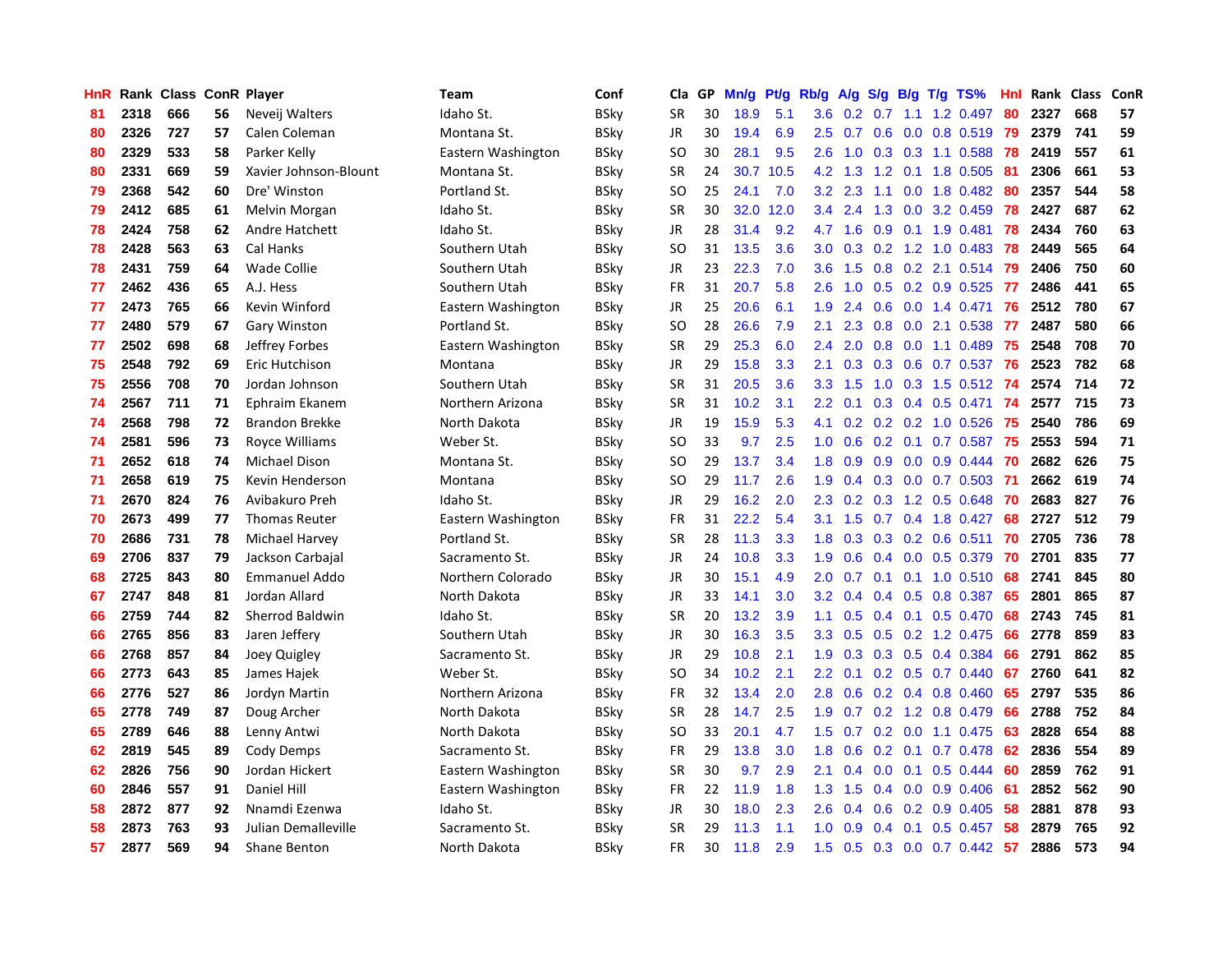| HnR |      | Rank Class ConR Player |                          |                       | <b>Team</b>                | Conf        | Cla       | <b>GP</b> | Mn/g | <b>Pt/g</b> | Rb/g             | A/g     |     |     | S/g B/g T/g TS%            | Hnl | Rank | <b>Class</b> | ConR                    |
|-----|------|------------------------|--------------------------|-----------------------|----------------------------|-------------|-----------|-----------|------|-------------|------------------|---------|-----|-----|----------------------------|-----|------|--------------|-------------------------|
| 54  | 2911 | 675                    | 95                       | Chris Nsenki          | Southern Utah              | <b>BSky</b> | <b>SO</b> | 31        | 13.0 | 2.3         | 0.4              | 1.2     |     |     | 0.2 0.0 0.7 0.455          | 54  | 2922 | 676          | 95                      |
| 51  | 2934 | 590                    | 96                       | <b>Greg Tucker</b>    | Northern Colorado          | <b>BSky</b> | <b>FR</b> | 27        | 11.7 | 2.0         | 0.8              |         |     |     | 0.9 0.5 0.0 0.8 0.401      | 53  | 2932 | 589          | 96                      |
| 127 | 296  | 48                     | 1                        | Javonte Green         | Radford                    | BSou        | SO        | 32        |      | 27.7 14.6   | 8.1              |         |     |     | 1.3 2.1 0.7 2.1 0.528 126  |     | -311 | 54           | $\overline{\mathbf{3}}$ |
| 126 | 318  | 123                    | $\mathbf{2}$             | Anthony Raffa         | Coastal Carolina           | BSou        | <b>SR</b> | 29        | 32.6 | 19.1        | 3.6 <sup>°</sup> | 1.4     |     |     | 1.9 0.2 2.0 0.566 125      |     | 333  | 129          | $\overline{a}$          |
| 125 | 343  | 34                     | 3                        | John Brown            | High Point                 | BSou        | <b>FR</b> | 28        |      | 25.9 16.4   | 6.1              |         |     |     | 0.7 1.7 1.2 1.3 0.544 128  |     | 282  | 21           | $\overline{2}$          |
| 121 | 427  | 81                     | 4                        | <b>Arlon Harper</b>   | <b>Charleston Southern</b> | <b>BSou</b> | <b>SO</b> | 32        |      | 28.3 15.3   | 4.4              | 2.1     | 2.0 |     | 0.1 2.1 0.570 120          |     | 458  | 85           | 5                       |
| 120 | 448  | 166                    | 5                        | Allan Chaney          | High Point                 | <b>BSou</b> | <b>SR</b> | 30        |      | 26.3 14.5   | 8.0              | 1.4     | 0.5 |     | 1.2 1.8 0.575 120          |     | 463  | 174          | 6                       |
| 119 | 477  | 178                    | 6                        | Jeremy Atkinson       | NC-Asheville               | <b>BSou</b> | <b>SR</b> | 32        |      | 34.4 17.8   | 7.1              | 2.5     | 1.6 |     | 0.1 2.7 0.568 119          |     | 501  | 190          | $\overline{\mathbf{z}}$ |
| 115 | 618  | 121                    | $\overline{\phantom{a}}$ | Saah Nimley           | <b>Charleston Southern</b> | BSou        | <b>SO</b> | 30        |      | 33.2 15.9   | 5.3              | 5.0     | 1.3 |     | 0.1 2.8 0.497 116          |     | 598  | 118          | 8                       |
| 114 | 649  | 237                    | 8                        | Stan Okove            | VMI                        | <b>BSou</b> | <b>SR</b> | 31        |      | 32.6 21.5   | 9.4              | 2.6     |     |     | 1.5 0.4 3.2 0.534 114      |     | 670  | 246          | 10                      |
| 112 | 740  | 266                    | 9                        | <b>Tashan Newsome</b> | Gardner-Webb               | <b>BSou</b> | <b>SR</b> | 30        |      | 27.9 14.1   | 5.1              | 2.6     |     |     | 0.6 0.1 1.9 0.506 115 637  |     |      | 232          | 9                       |
| 112 | 755  | 269                    | 10                       | Kevin Hartley         | Gardner-Webb               | <b>BSou</b> | <b>SR</b> | 34        | 28.9 | 9.6         | 6.4              | 0.9     |     |     | 1.7 0.4 1.6 0.644 111      |     | 764  | 273          | 11                      |
| 108 | 904  | 190                    | 11                       | Donta Harper          | Gardner-Webb               | <b>BSou</b> | SO        | 34        | 28.1 | 12.7        | 4.9              | 2.1     |     |     | 1.4 1.0 3.1 0.504 108      |     | 923  | 193          | 12                      |
| 107 | 953  | 297                    | 12                       | D.J. Covington        | VMI                        | <b>BSou</b> | <b>JR</b> | 31        | 29.2 | 15.0        | 7.2              | 0.8     | 1.3 |     | 3.0 2.1 0.576 106          |     | 970  | 305          | 14                      |
| 107 | 963  | 300                    | 13                       | John Caleb Sanders    | Liberty                    | <b>BSou</b> | <b>JR</b> | 36        |      | 30.2 14.4   | 3.9              | 3.6     | 0.9 |     | 0.1 2.6 0.542 106          |     | 996  | 311          | 16                      |
| 106 | 1007 | 347                    | 14                       | Kierre Greenwood      | Coastal Carolina           | <b>BSou</b> | <b>SR</b> | 28        | 32.0 | 12.9        | 3.1              | 4.1     | 1.9 |     | 0.1 2.8 0.506 106          |     | 985  | 341          | 15                      |
| 105 | 1036 | 219                    | 15                       | Keith Hornsby         | NC-Asheville               | BSou        | <b>SO</b> | 30        | 33.6 | 15.0        | 4.2              | 3.1     | 1.4 |     | 0.2 2.2 0.562 106 1004     |     |      | 214          | 17                      |
| 104 | 1067 | 226                    | 16                       | Cedrick Bowen         | <b>Charleston Southern</b> | <b>BSou</b> | <b>SO</b> | 26        | 18.1 | 7.5         | 4.0              | 0.5     | 0.6 |     | 0.5 0.6 0.612 106          |     | 968  | 203          | 13                      |
| 103 | 1131 | 238                    | 17                       | <b>Trey Freeman</b>   | Campbell                   | <b>BSou</b> | <b>SO</b> | 33        |      | 37.2 14.3   | 3.2              | 5.8     |     |     | 1.4 0.1 2.7 0.522 100 1284 |     |      | 271          | 18                      |
| 100 | 1273 | 405                    | 18                       | Davon Marshall        | Liberty                    | <b>BSou</b> | <b>JR</b> | 36        |      | 32.2 13.6   | 2.1              | 2.8     |     |     | 0.8 0.1 2.0 0.628 100 1294 |     |      | 408          | 19                      |
| 99  | 1328 | 432                    | 19                       | Darren White          | Campbell                   | BSou        | <b>SR</b> | 11        | 33.7 | 21.8        | 7.2              | 1.8     |     |     | 2.0 0.5 2.5 0.549 134      |     | 196  | 85           | $\mathbf{1}$            |
| 99  | 1361 | 442                    | 20                       | Corey Law             | High Point                 | <b>BSou</b> | <b>SR</b> | 28        | 14.6 | 5.9         | 4.2              | 0.3     | 0.5 |     | 0.4 0.7 0.592              | 98  | 1354 | 444          | 20                      |
| 97  | 1445 | 452                    | 21                       | Joab Jerome           | Winthrop                   | BSou        | JR        | 30        | 30.8 | 10.7        | 4.9              | 2.2     |     |     | 0.7 0.3 3.2 0.548          | 97  | 1438 | 449          | 21                      |
| 96  | 1484 | 461                    | 22                       | T.T. Carey            | Longwood                   | <b>BSou</b> | JR        | 33        | 34.1 | 15.6        | 5.1              | 1.8     | 2.2 |     | 0.6 1.9 0.531              | 95  | 1531 | 483          | 22                      |
| 96  | 1523 | 232                    | 23                       | Michael Kessens       | Longwood                   | BSou        | FR        | 33        | 32.7 | 13.7        | 8.8              | 1.4     | 1.2 | 1.3 | 2.9 0.571                  | 95  | 1566 | 240          | 23                      |
| 95  | 1557 | 485                    | 24                       | D.J. Cunningham       | NC-Asheville               | <b>BSou</b> | JR        | 31        | 23.1 | 7.6         | 5.7              | 1.1     | 0.7 |     | 3.0 2.1 0.461              | 94  | 1568 | 488          | 24                      |
| 95  | 1566 | 497                    | 25                       | Gideon Gamble         | Winthrop                   | <b>BSou</b> | <b>SR</b> | 31        | 27.0 | 9.5         | 4.0              | 1.5     |     |     | 0.5 0.6 1.5 0.482 94       |     | 1578 | 501          | 25                      |
| 93  | 1670 | 367                    | 26                       | <b>Tyler Strange</b>  | Gardner-Webb               | <b>BSou</b> | <b>SO</b> | 34        | 30.4 | 5.6         | $2.6^{\circ}$    | 4.1     |     |     | 1.6 0.0 2.1 0.465 92       |     | 1681 | 374          | 27                      |
| 92  | 1687 | 537                    | 27                       | Allie Fullah          | <b>Charleston Southern</b> | <b>BSou</b> | Jr        | 32        | 16.2 | 4.0         | 3.8 <sub>2</sub> | 0.2     |     |     | $0.5$ 1.3 0.7 0.570        | 92  | 1720 | 541          | 30                      |
| 92  | 1718 | 545                    | 28                       | <b>Trent Meyer</b>    | NC-Asheville               | <b>BSou</b> | <b>JR</b> | 32        | 32.8 | 9.7         | 3.0 <sub>2</sub> | 3.9     |     |     | 2.0 0.3 2.3 0.494          | -91 | 1731 | 543          | 31                      |
| 92  | 1744 | 384                    | 29                       | Devante Wallace       | <b>High Point</b>          | <b>BSou</b> | <b>SO</b> | 21        | 16.0 | 5.0         | $2.7^{\circ}$    | 1.5     | 0.3 |     | 0.3 0.7 0.515              | -91 | 1784 | 398          | 33                      |
| 91  | 1751 | 281                    | 30                       | Adam Weary            | High Point                 | <b>BSou</b> | FR        | 31        | 26.6 | 10.2        | $3.4^{\circ}$    | 2.3     |     |     | 1.4 0.3 1.9 0.522          | 90  | 1794 | 289          | 35                      |
| 91  | 1765 | 286                    | 31                       | Will Weeks            | NC-Asheville               | <b>BSou</b> | <b>FR</b> | 32        | 30.1 | 9.0         | 5.4              | 1.8     | 0.9 |     | 0.3 2.0 0.578              | -91 | 1776 | 286          | 32                      |
| 91  | 1770 | 538                    | 32                       | <b>Mathiang Muo</b>   | <b>Charleston Southern</b> | BSou        | <b>SR</b> | 28        | 29.8 | 11.2        | 5.1              | 0.7     | 0.7 |     | $0.1$ 1.5 0.537            | 92  | 1712 | 526          | 29                      |
| 91  | 1791 | 396                    | 33                       | Larry Brown           | Winthrop                   | <b>BSou</b> | SO        | 24        | 23.2 | 5.7         | 5.7              | 0.5     | 1.1 |     | $0.8$ 1.6 0.487            | 92  | 1694 | 376          | 28                      |
| 91  | 1805 | 296                    | 34                       | Jerome Hill           | Gardner-Webb               | BSou        | FR        | 33        | 20.2 | 6.1         |                  | 4.7 0.2 |     |     | 0.5 0.2 1.1 0.532 90       |     | 1805 | 290          | 36                      |
| 90  | 1827 | 557                    | 35                       | Jeremy Sexton         | <b>Charleston Southern</b> | BSou        | <b>SR</b> | 31        | 29.0 | 9.9         | $2.7^{\circ}$    | 1.4     |     |     | $0.8$ 0.1 1.6 0.514        | -90 | 1820 | 554          | 37                      |
| 90  | 1845 | 573                    | 36                       | Rodney Glasgow        | VMI                        | BSou        | JR        | 28        | 30.4 | 11.7        | $2.5^{\circ}$    | 4.8     | 1.3 |     | $0.0$ 1.9 0.574            | -90 | 1793 | 560          | 34                      |
| 90  | 1846 | 564                    | 37                       | Jon Nwannunu          | NC-Asheville               | <b>BSou</b> | <b>SR</b> | 32        | 19.3 | 7.3         | 3.9              | 0.6     |     |     | 0.4 0.6 1.2 0.554          | 89  | 1859 | 565          | 38                      |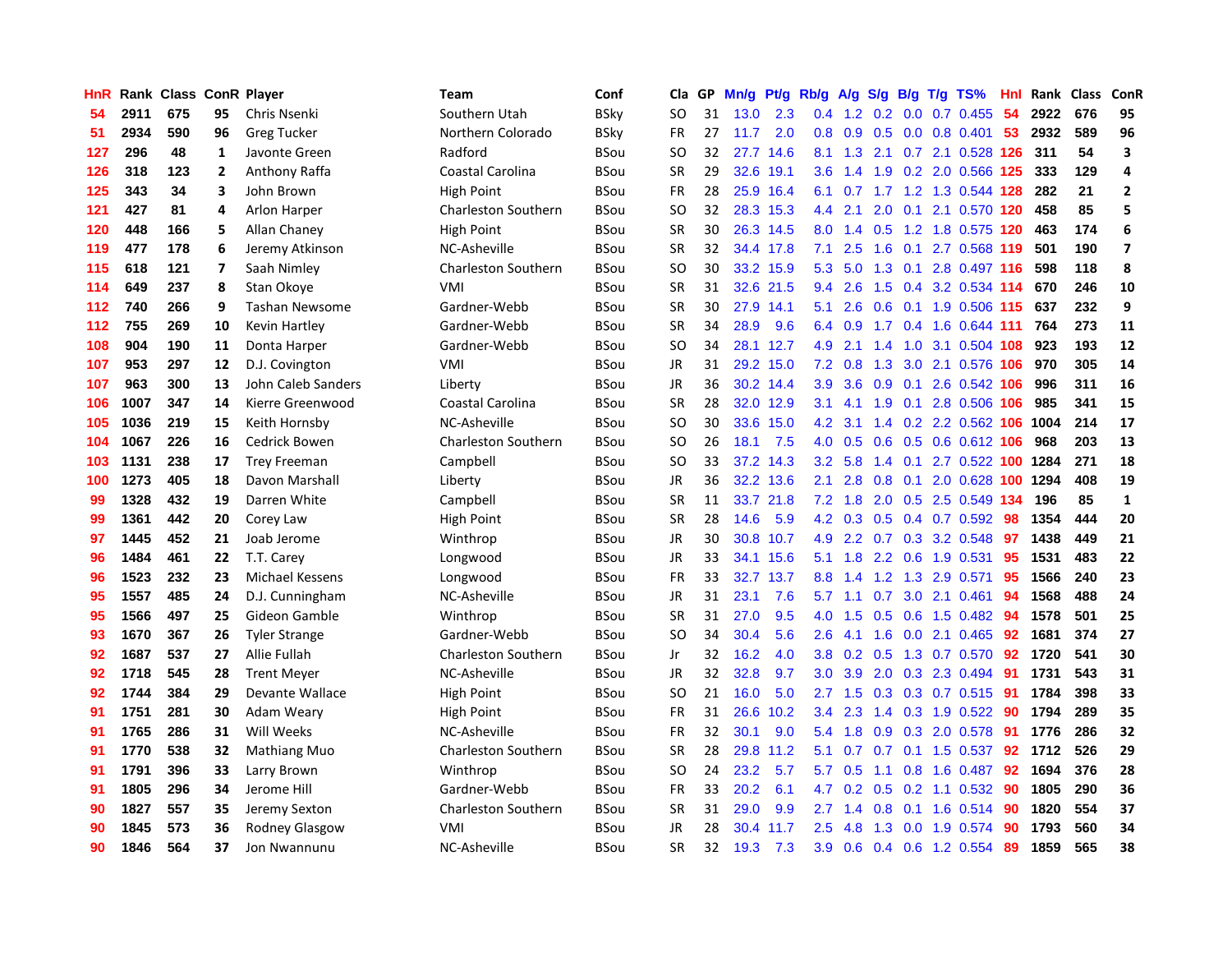| HnR |      | Rank Class ConR Player |    |                        | Team                       | Conf        | Cla           | <b>GP</b> | Mn/g | <b>Pt/g</b> | Rb/g             | A/g           | S/g           |                 | B/g T/g TS%             | Hnl | Rank | <b>Class</b> | ConR |
|-----|------|------------------------|----|------------------------|----------------------------|-------------|---------------|-----------|------|-------------|------------------|---------------|---------------|-----------------|-------------------------|-----|------|--------------|------|
| 89  | 1885 | 585                    | 38 | Marvelle Harris        | Campbell                   | BSou        | JR            | 32        | 26.0 | 8.2         | 6.4              | 0.9           | 1.1           | 1.1             | 1.6 0.519               | -87 | 1994 | 629          | 43   |
| 89  | 1915 | 422                    | 39 | Jarvis Davis           | Gardner-Webb               | BSou        | SO            | 32        | 9.2  | 3.2         |                  | $1.0 \t0.7$   |               |                 | $0.5$ 0.0 0.9 0.551     | -88 | 1924 | 424          | 41   |
| 88  | 1927 | 427                    | 40 | R.J. Price             | Radford                    | BSou        | SO            | 30        | 30.8 | 13.6        | 2.5              | 2.5           |               |                 | 1.1 0.1 2.3 0.501       | -88 | 1906 | 421          | 40   |
| 88  | 1933 | 607                    | 41 | Joel Vander Pol        | Liberty                    | BSou        | <b>JR</b>     | 26        | 14.0 | 4.5         | 4.8              | 0.3           |               |                 | 0.3 0.7 1.1 0.537       | 89  | 1883 | 586          | 39   |
| 88  | 1957 | 432                    | 42 | Eric Washington        | Presbyterian               | BSou        | <sub>SO</sub> | 24        | 33.7 | 8.5         | 2.8              | 6.5           |               |                 | 1.4 0.0 3.5 0.556       | 93  | 1673 | 373          | 26   |
| 88  | 1962 | 433                    | 43 | <b>Warren Gillis</b>   | Coastal Carolina           | BSou        | <b>SO</b>     | 27        | 28.9 | 10.5        | 4.0              | 1.4           | 1.6           |                 | $0.1$ 2.2 0.508         | 87  | 1965 | 434          | 42   |
| 87  | 1994 | 440                    | 44 | Max Landis             | Gardner-Webb               | BSou        | SO            | 34        | 23.6 | 7.9         | 1.4              | 1.4           | 0.6           |                 | $0.0$ $0.9$ $0.474$     | 87  | 1999 | 443          | 44   |
| 87  | 2012 | 336                    | 45 | Michel Enanga          | Coastal Carolina           | BSou        | <b>FR</b>     | 29        | 25.2 | 6.0         | 6.0              | 1.3           |               |                 | 1.4 0.6 1.9 0.447       | 86  | 2017 | 337          | 45   |
| 86  | 2039 | 455                    | 46 | Paul Gombwer           | <b>Charleston Southern</b> | BSou        | SO            | 32        | 24.4 | 5.5         | 6.3              | 0.8           | 0.6           |                 | 0.0 1.8 0.524           | 85  | 2073 | 468          | 47   |
| 86  | 2047 | 459                    | 47 | Andre Smith            | Winthrop                   | BSou        | SO            | 31        | 32.1 | 9.1         | 2.9 <sup>°</sup> | 2.2           |               |                 | 1.0 0.1 1.9 0.504       | -86 | 2049 | 462          | 46   |
| 85  | 2093 | 472                    | 48 | Derrick Henry          | Winthrop                   | <b>BSou</b> | <b>SO</b>     | 25        | 29.0 | 11.4        | 2.6              | 1.6           |               |                 | 0.5 0.0 1.7 0.463 85    |     | 2074 | 469          | 48   |
| 85  | 2105 | 477                    | 49 | Jalen Carethers        | Radford                    | BSou        | SO            | 31        | 13.7 | 3.6         | 3.6              | 0.5           |               |                 | $0.5$ 1.1 0.5 0.408     | -85 | 2096 | 476          | 49   |
| 85  | 2133 | 485                    | 50 | Reco McCarter          | Campbell                   | BSou        | <sub>SO</sub> | 32        | 24.0 | 8.0         | 3.9 <sup>°</sup> | 1.6           |               |                 | 1.2 0.4 2.3 0.539       | 82  | 2236 | 511          | 58   |
| 85  | 2142 | 625                    | 51 | <b>Tavares Speaks</b>  | Liberty                    | BSou        | <b>SR</b>     | 36        | 31.2 | 13.2        | 3.4              | 1.2           | 1.2           |                 | $0.1$ 2.1 0.517         | -84 | 2154 | 629          | 50   |
| 84  | 2145 | 626                    | 52 | Khalid Mutakabbir      | Presbyterian               | BSou        | <b>SR</b>     | 32        | 37.3 | 15.7        | 3.1              | 2.5           |               | $1.1 \quad 0.1$ | 3.0 0.542               | 83  | 2171 | 634          | 53   |
| 84  | 2160 | 682                    | 53 | Onzie Branch           | Gardner-Webb               | BSou        | JR            | 34        | 15.0 | 3.1         | 3.8 <sub>2</sub> | 0.5           | 0.6           |                 | $0.3$ 0.7 0.410         | -84 | 2161 | 680          | 52   |
| 84  | 2184 | 687                    | 54 | JR Coronado            | Liberty                    | BSou        | JR            | 36        | 24.4 | 4.9         | 8.2              | 0.6           |               |                 | 0.4 0.7 1.3 0.497       | 83  | 2196 | 690          | 55   |
| 84  | 2185 | 688                    | 55 | El Hadji Ndieguene     | Coastal Carolina           | BSou        | <b>JR</b>     | 28        | 28.1 | 6.1         | 6.9              | 0.6           | 0.7           |                 | $0.3$ 1.6 0.480         | 84  | 2158 | 678          | 51   |
| 83  | 2191 | 365                    | 56 | Ya Ya Anderson         | Radford                    | BSou        | <b>FR</b>     | 30        | 23.1 | 8.8         | $2.4^{\circ}$    | 1.3           |               |                 | $0.7$ 0.1 1.1 0.489     | -83 | 2185 | 363          | 54   |
| 83  | 2198 | 693                    | 57 | Dejuan McGaughy        | High Point                 | BSou        | <b>JR</b>     | 31        | 22.8 | 6.9         | 1.6              | 2.5           |               |                 | $0.7$ $0.3$ 1.6 $0.494$ | -82 | 2225 | 700          | 57   |
| 83  | 2222 | 641                    | 58 | Branimir Mikulic       | High Point                 | BSou        | SR            | 31        | 12.2 | 3.4         | 2.9              | 0.3           |               |                 | $0.3$ 0.3 0.6 0.601     | 82  | 2252 | 650          | 60   |
| 83  | 2224 | 376                    | 59 | Malcolm Bernard        | <b>Charleston Southern</b> | BSou        | <b>FR</b>     | 30        | 10.1 | 2.2         | 2.0              | 0.6           | 0.6           |                 | 0.3 0.6 0.475           | 82  | 2237 | 377          | 59   |
| 83  | 2232 | 508                    | 60 | James Bourne           | Winthrop                   | BSou        | SO            | 30        | 25.1 | 5.9         | 3.8              | 0.2           |               |                 | $0.5$ 0.1 1.3 0.634     | 82  | 2219 | 506          | 56   |
| 82  | 2259 | 711                    | 61 | Steve Johnson          | Winthrop                   | BSou        | JR            | 29        | 14.4 | 3.9         | 3.2              | 0.3           | 0.3           |                 | $0.1$ 0.5 0.454         | 82  | 2257 | 706          | 61   |
| 82  | 2261 | 388                    | 62 | Lorenzo Cugini         | High Point                 | BSou        | <b>FR</b>     | 31        | 14.0 | 4.1         | 2.6              | 0.8           | 0.3           |                 | $0.2$ 0.7 0.490         | 81  | 2292 | 391          | 64   |
| 82  | 2273 | 392                    | 63 | Rashun Davis           | Radford                    | BSou        | <b>FR</b>     | 32        | 21.1 | 8.1         | $2.5^{\circ}$    | 2.3           |               |                 | 1.2 0.0 2.5 0.467       | -81 | 2272 | 387          | 62   |
| 81  | 2290 | 523                    | 64 | <b>William Truss</b>   | Presbyterian               | BSou        | SO            | 32        | 20.4 | 6.8         | 4.6              | $0.4^{\circ}$ |               |                 | 0.5 0.5 1.1 0.618 80    |     | 2322 | 533          | 66   |
| 81  | 2293 | 524                    | 65 | Andrew Smith           | Liberty                    | BSou        | SO            | 36        | 14.5 | 3.5         | 3.1              | 0.6           |               |                 | 0.4 0.6 0.6 0.514 81    |     | 2308 | 529          | 65   |
| 81  | 2299 | 720                    | 66 | Darian Hooker          | Campbell                   | <b>BSou</b> | JR            | 32        | 29.5 | 10.2        | 1.9              | 1.8           | 1.3           |                 | 0.1 1.8 0.501 79        |     | 2384 | 743          | 69   |
| 81  | 2300 | 660                    | 67 | Reggie King            | Winthrop                   | BSou        | <b>SR</b>     | 24        | 15.5 | 1.7         | $2.2^{\circ}$    | 1.4           | $0.4^{\circ}$ | 0.1             | $0.6$ 0.513             | -81 | 2276 | 654          | 63   |
| 79  | 2369 | 543                    | 68 | Kyle Noreen            | Radford                    | BSou        | SO.           | 32        | 25.9 | 3.8         | 4.3              | 1.5           | 0.8           |                 | $0.1$ 0.5 0.480         | 79  | 2376 | 546          | 68   |
| 79  | 2372 | 741                    | 69 | Antwon Oliver          | Campbell                   | <b>BSou</b> | JR            | 30        | 15.4 | 3.8         | 3.2              | 0.6           | 0.5           |                 | 0.8 1.0 0.516           | -77 | 2467 | 769          | 72   |
| 79  | 2390 | 412                    | 70 | <b>Tristian Curtis</b> | Coastal Carolina           | <b>BSou</b> | <b>FR</b>     | 22        | 13.7 | 2.9         | 3.0 <sub>2</sub> | 0.5           | 0.1           | 0.1             | $0.5$ 0.573             | 80  | 2345 | 407          | 67   |
| 79  | 2396 | 552                    | 71 | Andrew Ryan            | Campbell                   | <b>BSou</b> | SO            | 31        | 25.1 | 7.1         | 2.9              | 1.7           | 0.6           |                 | 0.1 1.2 0.524           | 77  | 2470 | 574          | 73   |
| 79  | 2411 | 752                    | 72 | <b>Derrell Edwards</b> | <b>High Point</b>          | <b>BSou</b> | <b>JR</b>     | 31        | 25.4 | 5.1         | 1.9              | 1.9           | 1.0           |                 | $0.2$ 1.3 0.403         | -78 | 2448 | 765          | 71   |
| 79  | 2415 | 754                    | 73 | Casey Roberts          | Liberty                    | <b>BSou</b> | JR            | 36        | 16.6 | 5.4         | 1.7              | 0.9           |               |                 | 0.4 0.0 0.6 0.514 78    |     | 2438 | 762          | 70   |
| 78  | 2435 | 566                    | 74 | Darius Leonard         | Campbell                   | BSou        | <sub>SO</sub> | 33        | 18.5 | 5.6         | 3.7              | 0.5           |               |                 | $0.6$ 0.2 0.8 0.481     | -76 | 2531 | 590          | 81   |
| 78  | 2445 | 567                    | 75 | Jevani Dubin           | Longwood                   | BSou        | SO            | 33        | 24.4 | 10.0        | 5.7              | 0.5           | 0.5           |                 | $0.6$ 1.8 0.531         | 77  | 2483 | 578          | 76   |
| 77  | 2464 | 438                    | 76 | <b>Badou Diagne</b>    | Coastal Carolina           | BSou        | FR            | 29        | 21.4 | 5.4         | 4.3              | 0.7           |               |                 | $0.6$ 0.6 1.2 0.411     | 77  | 2480 | 439          | 75   |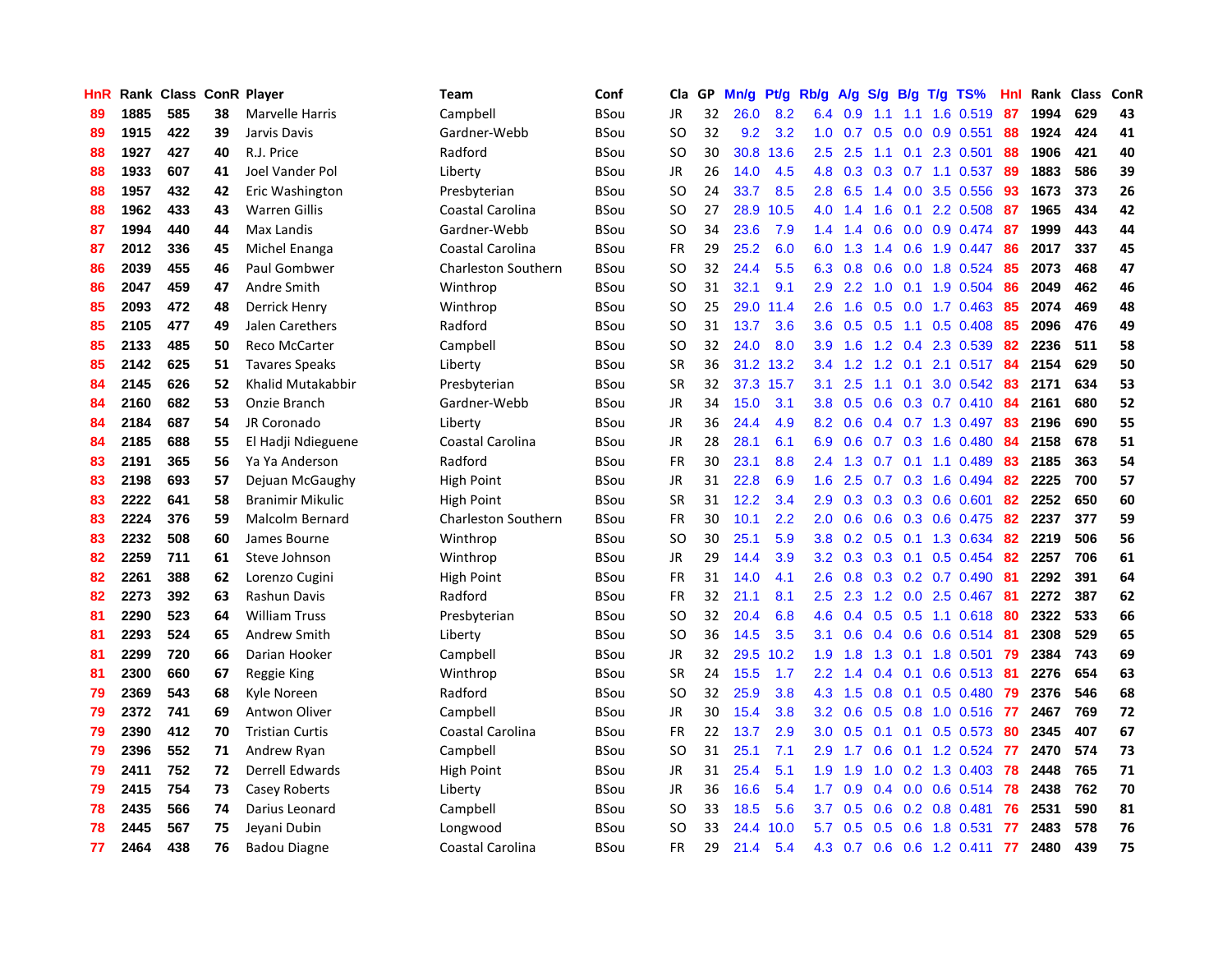| HnR |      | Rank Class ConR Player |                |                          | <b>Team</b>                | Conf        | Cla           | <b>GP</b> | Mn/g | Pt/g      | Rb/g             | A/g       |                  |     | S/g B/g T/g TS%           | Hnl | Rank Class |     | ConR           |
|-----|------|------------------------|----------------|--------------------------|----------------------------|-------------|---------------|-----------|------|-----------|------------------|-----------|------------------|-----|---------------------------|-----|------------|-----|----------------|
| 77  | 2492 | 771                    | 77             | Joshua Clyburn           | Presbyterian               | BSou        | JR            | 29        | 28.4 | 10.0      | 5.8              | 0.6       | 0.6              |     | 0.8 2.4 0.548             | 76  | 2507       | 779 | 77             |
| 76  | 2519 | 587                    | 78             | <b>Brian Brown</b>       | VMI                        | BSou        | SO            | 31        | 26.0 | 8.5       | 2.1              | 1.0       |                  |     | $0.6$ $0.0$ $0.8$ $0.546$ | -76 | 2528       | 589 | 79             |
| 76  | 2527 | 703                    | 79             | <b>Blake Smith</b>       | Radford                    | BSou        | <b>SR</b>     | 31        | 18.5 | 4.7       | 2.2              | 1.2       |                  |     | 1.0 0.3 1.2 0.452         | -76 | 2516       | 702 | 78             |
| 76  | 2528 | 704                    | 80             | Nick Gore                | VMI                        | BSou        | <b>SR</b>     | 31        | 23.5 | 4.9       | 4.4              | 2.4       | 1.0              |     | $0.1$ 1.2 0.465           | 76  | 2533       | 707 | 82             |
| 76  | 2535 | 590                    | 81             | <b>Tomasz Gielo</b>      | Liberty                    | BSou        | <sub>SO</sub> | 30        | 23.3 | 7.3       | 4.5              | 1.0       | 0.3              |     | $0.5$ 1.7 0.481           | 77  | 2472       | 575 | 74             |
| 75  | 2543 | 706                    | 82             | Jairus Simms             | High Point                 | BSou        | <b>SR</b>     | 28        | 16.8 | 1.9       | 1.4              | 3.2       | 0.6              |     | $0.0$ 1.4 $0.402$         | -76 | 2529       | 706 | 80             |
| 75  | 2561 | 463                    | 83             | Sam Hughes               | NC-Asheville               | BSou        | <b>FR</b>     | 32        | 9.6  | 2.9       | 1.7              | 0.5       |                  |     | $0.5$ $0.3$ $0.7$ $0.442$ | -74 | 2576       | 467 | 85             |
| 74  | 2569 | 799                    | 84             | <b>Christian Farmer</b>  | Winthrop                   | BSou        | <b>JR</b>     | 26        | 13.9 | 5.7       | 0.8              | 0.4       |                  |     | $0.2$ 0.1 0.7 0.476       | 75  | 2556       | 791 | 83             |
| 74  | 2573 | 594                    | 85             | Corey Hensley            | Gardner-Webb               | BSou        | <sub>SO</sub> | 29        | 9.8  | 2.8       | 1.5              | 0.2       |                  |     | $0.1$ 0.2 0.4 0.526       | 75  | 2566       | 597 | 84             |
| 73  | 2598 | 600                    | 86             | Jordan Downing           | Presbyterian               | BSou        | SO            | 29        | 34.3 | 12.8      | 3.8 <sub>2</sub> | 1.2       |                  |     | $0.4$ $0.2$ 1.7 $0.539$   | 72  | 2630       | 609 | 86             |
| 72  | 2636 | 489                    | 87             | Lucas Woodhouse          | Longwood                   | BSou        | <b>FR</b>     | 33        | 26.1 | 5.2       | 2.2              | 5.5       |                  |     | 0.7 0.1 3.0 0.494 71      |     | 2670       | 494 | 87             |
| 70  | 2674 | 827                    | 88             | Sheldon Strickland       | <b>Charleston Southern</b> | <b>BSou</b> | <b>JR</b>     | 31        | 12.7 | 4.0       | 1.3              | 1.0       |                  |     | 0.4 0.0 0.7 0.418 70      |     | 2690       | 829 | 88             |
| 70  | 2675 | 500                    | 89             | Phillip Anglade          | VMI                        | <b>BSou</b> | <b>FR</b>     | 31        | 13.0 | 2.9       | 2.9              | 0.0       |                  |     | 0.5 0.6 0.3 0.532 70      |     | 2691       | 503 | 89             |
| 70  | 2684 | 503                    | 90             | <b>Brandon Holcomb</b>   | Radford                    | <b>BSou</b> | <b>FR</b>     | 32        | 16.0 | 2.8       | 2.9              | 0.4       | 0.4              |     | $1.0$ 0.9 0.448           | 70  | 2704       | 505 | 90             |
| 69  | 2704 | 626                    | 91             | Ryan McTavish            | Presbyterian               | <b>BSou</b> | SO            | 32        | 28.2 | 6.4       | 3.8              | 0.7       |                  |     | 0.4 0.1 1.1 0.535         | 68  | 2738       | 635 | 91             |
| 68  | 2720 | 842                    | 92             | David Robinson           | Longwood                   | <b>BSou</b> | <b>JR</b>     | 33        | 27.9 | 8.8       |                  | $1.7$ 1.3 | 0.6              |     | $0.0$ 1.7 $0.540$         | 67  | 2752       | 849 | 93             |
| 67  | 2738 | 517                    | 93             | Karl Ziegler             | Longwood                   | <b>BSou</b> | <b>FR</b>     | 33        | 21.3 | 7.1       | 2.9              | 1.0       | 0.6              |     | $0.1$ 1.7 0.527           | 67  | 2765       | 523 | 94             |
| 66  | 2757 | 853                    | 94             | Leek Leek                | Campbell                   | <b>BSou</b> | <b>JR</b>     | 27        | 15.5 | 5.1       | 2.4              | 0.4       | 0.3              |     | 0.4 1.1 0.477             | 66  | 2771       | 855 | 95             |
| 66  | 2760 | 854                    | 95             | Michael Byron            | Gardner-Webb               | BSou        | JR            | 27        | 11.0 | 2.1       | 1.6              | 0.2       |                  |     | $0.1$ $0.6$ $0.5$ $0.455$ | 68  | 2739       | 844 | 92             |
| 66  | 2766 | 746                    | 96             | Shola Diop               | Winthrop                   | BSou        | <b>SR</b>     | 31        | 8.3  | 1.9       | 1.5              | 0.0       |                  |     | $0.1$ 0.1 0.7 0.608       | 66  | 2790       | 753 | 97             |
| 65  | 2786 | 531                    | 97             | <b>Tim Marshall</b>      | VMI                        | BSou        | FR            | 31        | 15.3 | 6.5       | 1.4              | 0.5       |                  |     | $0.5$ 0.0 0.8 0.471       | 64  | 2807       | 538 | 98             |
| 63  | 2806 | 755                    | 98             | Joe Carr                 | VMI                        | BSou        | <b>SR</b>     | 29        | 12.3 | 1.8       | 1.8              | 1.7       | 0.8              |     | $0.0$ 1.3 0.481           | 64  | 2816       | 755 | 99             |
| 62  | 2821 | 547                    | 99             | Kion Brown               | Radford                    | BSou        | FR            | 29        | 15.4 | 5.2       | 2.8              | 0.4       | 0.3              |     | $0.1$ 1.5 0.455           | 63  | 2827       | 550 | 100            |
| 59  | 2851 | 761                    | 100            | Ryan Hargrave            | Presbyterian               | BSou        | <b>SR</b>     | 22        | 13.3 | 3.7       | 2.1              | 0.5       | 0.0 <sub>1</sub> |     | $0.0$ 0.3 0.469           | 61  | 2854       | 760 | 101            |
| 59  | 2865 | 565                    | 101            | Nik Brown                | Longwood                   | BSou        | FR            | 17        | 27.9 | 9.7       | 2.9              | 3.6       | 1.2              | 0.1 | 3.9 0.415                 | 66  | 2776       | 527 | 96             |
| 55  | 2909 | 580                    | 102            | <b>Austin Anderson</b>   | Presbyterian               | <b>BSou</b> | FR            | 32        | 19.4 | 2.4       | 1.5              | 1.2       | 0.5              |     | $0.0$ 0.8 0.383           | 54  | 2921       | 585 | 103            |
| 54  | 2915 | 583                    | 103            | Uros Ljeskovic           | Coastal Carolina           | BSou        | FR            | 26        | 12.7 | 2.3       | 2.7              | 0.3       |                  |     | $0.3$ 0.1 1.3 0.480       | -56 | 2906       | 578 | 102            |
| 50  | 2939 | 594                    | 104            | Dorian Albritton         | VMI                        | <b>BSou</b> | <b>FR</b>     | 25        | 11.1 | 3.9       | 1.4              | 0.6       |                  |     | $0.2$ 0.0 0.7 0.419 52    |     | 2939       | 592 | 104            |
| 44  | 2968 | 605                    | 105            | <b>Marcus Neely</b>      | NC-Asheville               | BSou        | <b>FR</b>     | 27        | 13.2 | 1.4       | $1.5^{\circ}$    | 0.6       |                  |     | $0.4$ 0.3 0.7 0.320       | 47  | 2957       | 599 | 105            |
| 30  | 2991 | 908                    | 106            | Jeff Havenstein          | Longwood                   | BSou        | <b>JR</b>     | 31        | 9.6  | 0.7       | 1.5              | 0.2       |                  |     | $0.1$ 0.2 0.4 0.377       | 31  | 2992       | 908 | 106            |
| 147 | 72   | 32                     | $\mathbf{1}$   | James Ennis              | Long Beach St.             | <b>BWst</b> | <b>SR</b>     | 33        | 33.1 | 16.5      | 6.7              | 2.1       | 1.8              |     | 1.3 3.0 0.610             | 145 | 85         | 39  | $\overline{2}$ |
| 145 | 85   | 13                     | $\overline{2}$ | Alan Williams            | <b>UC Santa Barbara</b>    | <b>BWst</b> | <sub>SO</sub> | 28        |      | 28.3 17.1 | 10.7             | 0.9       | 1.0              |     | 2.3 2.4 0.519             | 149 | 60         | 11  | $\mathbf{1}$   |
| 133 | 195  | 65                     | 3              | Corey Hawkins            | <b>UC Davis</b>            | <b>BWst</b> | <b>JR</b>     | 28        |      | 34.0 20.3 | 5.6              | 3.3       | 1.5              |     | 0.3 2.6 0.595             | 136 | 159        | 46  | 3              |
| 127 | 297  | 105                    | 4              | Christian Standhardinger | Hawaii                     | <b>BWst</b> | <b>JR</b>     | 32        |      | 30.1 15.8 | 7.9              | 1.3       | $1.4^{\circ}$    |     | 0.5 1.9 0.554 126         |     | 317        | 109 | 4              |
| 121 | 430  | 157                    | 5              | D.J. Seeley              | Cal St. Fullerton          | <b>BWst</b> | <b>SR</b>     | 28        |      | 32.8 17.9 | 4.3              | 3.9       | 2.0              |     | $0.3$ 2.7 $0.600$         | 124 | 350        | 136 | 5              |
| 119 | 490  | 167                    | 6              | Chris Eversley           | Cal Poly                   | <b>BWst</b> | <b>JR</b>     | 30        |      | 32.9 15.4 | 7.0              | 2.0       |                  |     | 0.7 0.1 1.8 0.516 120     |     | 450        | 150 | 6              |
| 119 | 502  | 188                    | 7              | Lorenzo McCloud          | Pacific                    | BWst        | <b>SR</b>     | 35        |      | 28.5 11.1 | 3.0 <sub>2</sub> | 4.0       |                  |     | 0.7 0.1 2.1 0.552 118     |     | 516        | 196 | $\overline{7}$ |
| 118 | 526  | 96                     | 8              | <b>Stephen Maxwell</b>   | Cal St. Northridge         | BWst        | SO            | 31        | 27.9 | 14.6      | 8.3              | 0.5       | 1.0              |     | 0.3 1.7 0.589 117         |     | 575        | 111 | 10             |
| 118 | 533  | 201                    | 9              | <b>Travis Fulton</b>     | Pacific                    | <b>BWst</b> | <b>SR</b>     | 35        | 24.5 | 9.4       | 4.0              | 1.6       |                  |     | 0.8 0.1 1.1 0.583 118     |     | 542        | 204 | 9              |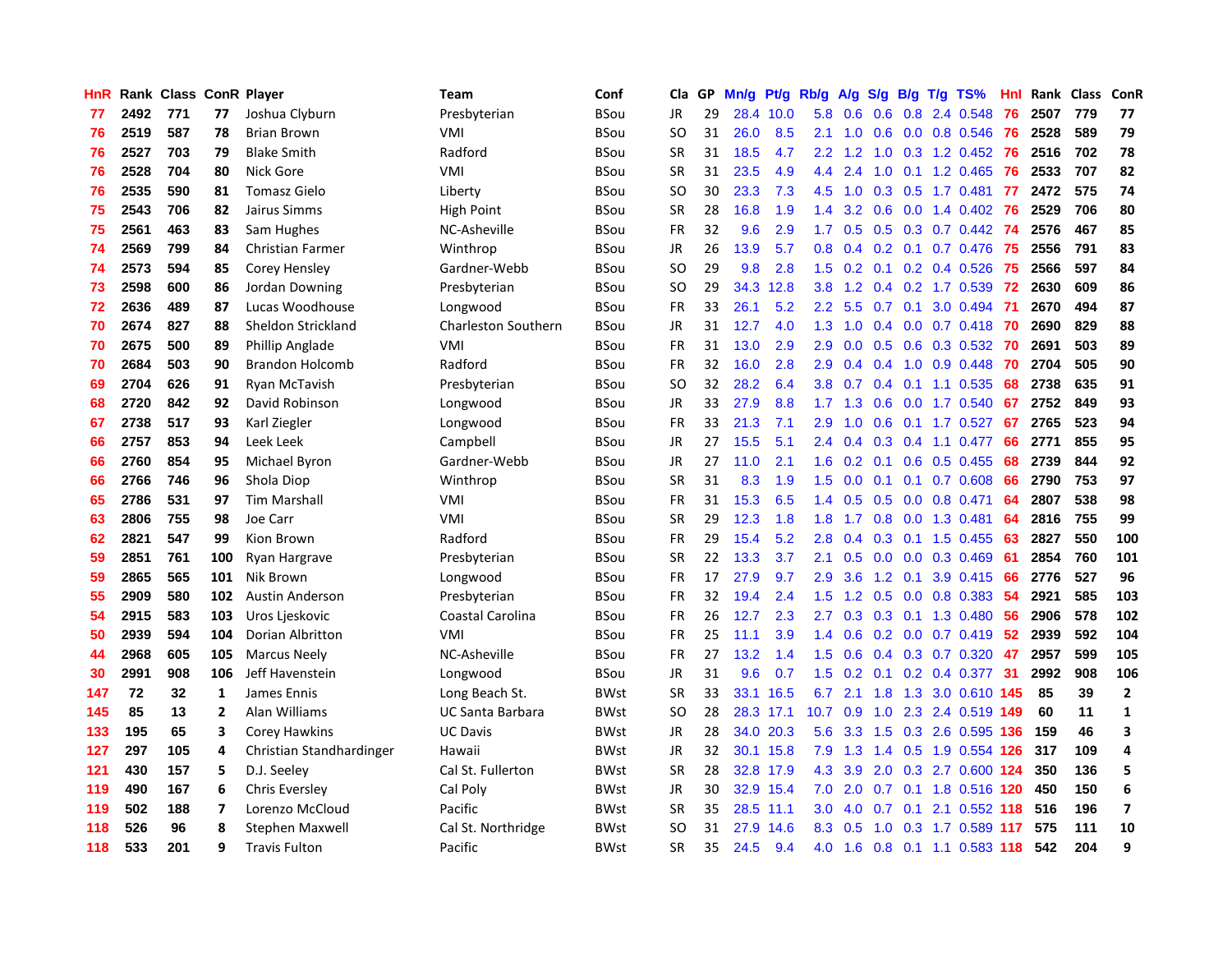| HnR | Rank |     |    | <b>Class ConR Player</b> | <b>Team</b>             | Conf        | Cla       | <b>GP</b> | Mn/g | Pt/g Rb/g |                  | A/g |                  |  | S/g B/g T/g TS%                | Hnl | Rank | Class | <b>ConR</b> |
|-----|------|-----|----|--------------------------|-------------------------|-------------|-----------|-----------|------|-----------|------------------|-----|------------------|--|--------------------------------|-----|------|-------|-------------|
| 118 | 548  | 105 | 10 | <b>Will Davis</b>        | <b>UC</b> Irvine        | <b>BWst</b> | <b>SO</b> | 36        | 25.3 | 9.7       | 6.8              | 0.6 | 0.5              |  | 2.4 1.6 0.555 118              |     | 536  | 100   | 8           |
| 114 | 653  | 240 | 11 | Kwame Vaughn             | Cal St. Fullerton       | <b>BWst</b> | <b>SR</b> | 32        |      | 34.9 18.4 | 4.6              |     |                  |  | 3.7 1.5 0.2 3.1 0.580 113 720  |     |      | 260   | 12          |
| 113 | 705  | 143 | 12 | <b>Stephen Hicks</b>     | Cal St. Northridge      | <b>BWst</b> | SO        | 27        |      | 30.7 15.7 | 7.0              |     |                  |  | 1.0 2.0 0.3 2.0 0.564 116      |     | 603  | 121   | 11          |
| 111 | 785  | 277 | 13 | Vander Joaquim           | Hawaii                  | BWst        | <b>SR</b> | 32        |      | 26.3 13.8 | 8.1              | 0.9 |                  |  | $0.4$ 1.0 2.3 0.540 111        |     | 810  | 287   | 13          |
| 111 | 791  | 162 | 14 | John Adenrele            | <b>UC Davis</b>         | <b>BWst</b> | <b>SO</b> | 31        |      | 24.7 12.6 | 5.9              | 1.1 | 0.6              |  | 1.5 2.2 0.583 109              |     | 852  | 174   | 15          |
| 111 | 812  | 261 | 15 | <b>Tony Gill</b>         | Pacific                 | BWst        | <b>JR</b> | 35        | 17.4 | 7.2       | 3.3              | 0.7 |                  |  | $0.4$ 0.1 0.8 0.607 110        |     | 820  | 263   | 14          |
| 107 | 936  | 122 | 16 | Isaac Fotu               | Hawaii                  | BWst        | <b>FR</b> | 32        | 25.1 | 10.1      | 6.2              | 1.0 |                  |  | 0.2 0.8 1.6 0.631 107          |     | 953  | 123   | 17          |
| 106 | 989  | 132 | 17 | Alex Young               | UC Irvine               | <b>BWst</b> | <b>FR</b> | 37        | 28.4 | 9.2       | 3.3              | 3.9 | 0.8              |  | 0.2 1.5 0.495 106              |     | 995  | 130   | 18          |
| 106 | 993  | 306 | 18 | Josh Greene              | Cal St. Northridge      | BWst        | JR        | 30        | 32.3 | 14.5      | 2.8              |     |                  |  | 3.7 1.7 0.1 2.1 0.547 105 1014 |     |      | 315   | 20          |
| 106 | 994  | 344 | 19 | Rodrigo De Souza         | Pacific                 | BWst        | <b>SR</b> | 35        | 18.0 | 4.5       | 2.3              | 1.9 |                  |  | 0.9 0.0 0.8 0.579 106 1000     |     |      | 346   | 19          |
| 105 | 1019 | 313 | 20 | <b>Chris Patton</b>      | <b>UC Riverside</b>     | BWst        | JR        | 30        | 28.0 | 13.5      | $5.4^{\circ}$    |     |                  |  | 1.5 0.6 0.5 2.8 0.557 105 1039 |     |      | 322   | 21          |
| 105 | 1052 | 147 | 21 | <b>Brian Bennett</b>     | Cal Poly                | <b>BWst</b> | FR        | 32        | 23.9 | 9.3       | 4.6              | 0.8 |                  |  | 0.4 0.3 0.7 0.542 104 1055     |     |      | 142   | 23          |
| 105 | 1053 | 323 | 22 | <b>Trevin Harris</b>     | Pacific                 | BWst        | <b>JR</b> | 35        | 11.0 | 3.2       | 1.7 <sub>2</sub> | 1.0 |                  |  | 0.3 0.1 0.6 0.563 104 1052     |     |      | 328   | 22          |
| 104 | 1075 | 335 | 23 | <b>Tony Freeland</b>     | Long Beach St.          | BWst        | <b>JR</b> | 22        | 27.6 | 11.0      | 4.9              | 1.5 | 1.0              |  | 0.2 2.2 0.593 107              |     | 930  | 297   | 16          |
| 104 | 1086 | 340 | 24 | Chris McNealy            | <b>UC</b> Irvine        | BWst        | <b>JR</b> | 37        | 25.4 | 9.2       | 4.2              | 2.0 |                  |  | 0.7 0.2 1.1 0.502 104 1084     |     |      | 342   | 24          |
| 103 | 1109 | 371 | 25 | Adam Folker              | UC Irvine               | <b>BWst</b> | <b>SR</b> | 32        | 25.3 | 9.3       | 6.3              | 1.1 |                  |  | 0.4 0.3 1.8 0.552 104 1087     |     |      | 368   | 25          |
| 103 | 1133 | 378 | 26 | <b>Daman Starring</b>    | <b>UC</b> Irvine        | <b>BWst</b> | <b>SR</b> | 36        | 30.4 | 12.9      | 3.9              | 2.0 | 0.9 <sub>0</sub> |  | 0.1 1.9 0.542 103 1138         |     |      | 380   | 26          |
| 102 | 1159 | 244 | 27 | <b>Travis Souza</b>      | UC Irvine               | <b>BWst</b> | <b>SO</b> | 31        | 10.3 | 3.5       | 1.3              | 0.6 | 0.1              |  | 0.0 0.3 0.690 102 1156         |     |      | 241   | 27          |
| 100 | 1275 | 415 | 28 | Mike Wilder              | <b>UC</b> Irvine        | BWst        | <b>SR</b> | 37        | 31.1 | 8.6       | 5.4              | 3.0 |                  |  | 0.9 0.1 1.4 0.470 100 1260     |     |      | 415   | 29          |
| 100 | 1288 | 412 | 29 | Dan Jennings             | Long Beach St.          | <b>BWst</b> | JR        | 32        | 24.8 | 8.4       | 6.4              | 0.8 |                  |  | 0.4 0.9 1.7 0.507 99           |     | 1313 | 413   | 31          |
| 100 | 1290 | 272 | 30 | <b>Michael Caffey</b>    | Long Beach St.          | <b>BWst</b> | <b>SO</b> | 33        | 32.8 | 12.0      | 4.0              | 3.8 |                  |  | 1.4 0.2 2.8 0.467              | -99 | 1326 | 283   | 33          |
| 99  | 1318 | 427 | 31 | <b>Colin Beatty</b>      | Pacific                 | <b>BWst</b> | <b>SR</b> | 35        | 23.0 | 5.9       | 3.5              | 1.4 |                  |  | 0.4 0.3 0.9 0.539              | 99  | 1315 | 432   | 32          |
| 99  | 1319 | 419 | 32 | Keala King               | Long Beach St.          | BWst        | JR        | 22        | 28.1 | 9.8       | 4.8              | 2.9 |                  |  | 0.9 0.0 2.5 0.500              | 99  | 1301 | 409   | 30          |
| 99  | 1335 | 433 | 33 | Sammy Yeager             | Cal St. Fullerton       | <b>BWst</b> | <b>SR</b> | 25        | 31.8 | 15.8      | 4.4              | 2.2 | 0.8              |  | 0.4 2.3 0.589 100              |     | 1257 | 413   | 28          |
| 99  | 1343 | 428 | 34 | Kyle Boswell             | <b>UC Santa Barbara</b> | BWst        | JR        | 29        | 30.7 | 13.0      | 2.0              | 1.4 | 0.6              |  | $0.0$ 1.4 $0.612$              | 98  | 1393 | 437   | 35          |
| 99  | 1350 | 429 | 35 | Ryan Sypkens             | <b>UC Davis</b>         | <b>BWst</b> | JR        | 29        | 30.9 | 14.1      | 3.3              | 1.6 |                  |  | 0.4 0.2 1.5 0.629              | 98  | 1383 | 432   | 34          |
| 98  | 1399 | 439 | 36 | Sama Taku                | Pacific                 | BWst        | JR        | 35        | 25.2 | 8.1       | 3.5              | 1.9 |                  |  | $0.9$ 0.0 1.8 0.481            | 98  | 1398 | 440   | 36          |
| 97  | 1421 | 207 | 37 | Reese Morgan             | Cal Poly                | <b>BWst</b> | <b>FR</b> | 32        | 19.1 | 5.9       | 2.3              | 1.1 |                  |  | 0.8 0.1 0.4 0.528 97           |     | 1429 | 210   | 37          |
| 97  | 1424 | 461 | 38 | Dylan Royer              | Cal Poly                | <b>BWst</b> | <b>SR</b> | 32        | 28.1 | 10.1      | $2.4^{\circ}$    | 1.1 |                  |  | 0.8 0.1 1.1 0.582 97           |     | 1435 | 463   | 38          |
| 97  | 1465 | 474 | 39 | Nate Garth               | UC Santa Barbara        | <b>BWst</b> | <b>SR</b> | 21        | 19.3 | 4.9       | 1.8              | 3.8 |                  |  | $0.5$ 0.0 1.7 0.498            | 97  | 1447 | 467   | 39          |
| 96  | 1477 | 479 | 40 | Chris O'Brien            | Cal Poly                | <b>BWst</b> | <b>SR</b> | 31        | 20.7 | 5.1       | 2.5              | 1.8 | 0.5              |  | $0.3$ 1.0 0.604                | 96  | 1484 | 482   | 40          |
| 96  | 1502 | 469 | 41 | Jamal Johnson            | Cal Poly                | BWst        | <b>JR</b> | 32        | 23.5 | 4.4       | 2.2              | 3.8 | 0.9              |  | $0.1$ 1.4 0.468                | 96  | 1511 | 476   | 41          |
| 95  | 1534 | 480 | 42 | Ross Rivera              | Pacific                 | <b>BWst</b> | <b>JR</b> | 33        | 17.9 | 7.6       | 2.7              | 0.3 |                  |  | $0.2$ 0.1 1.0 0.522            | -96 | 1514 | 477   | 42          |
| 95  | 1540 | 235 | 43 | Tre Hale-Edmerson        | Cal St. Northridge      | BWst        | <b>FR</b> | 31        | 17.2 | 4.8       | 4.2              | 1.6 | 0.8              |  | 0.9 1.5 0.524                  | -94 | 1581 | 244   | 43          |
| 94  | 1601 | 503 | 44 | Khalil Kelley            | Pacific                 | BWst        | JR        | 35        | 17.1 | 5.3       | 3.7              | 0.7 | 0.3              |  | $0.5$ 0.9 0.457                | 94  | 1599 | 502   | 44          |
| 94  | 1614 | 249 | 45 | Zach Gordon              | Cal Poly                | BWst        | FR        | 31        | 8.7  | 2.2       | 2.3              | 0.1 |                  |  | 0.3 0.2 0.3 0.519 93           |     | 1622 | 251   | 45          |
| 94  | 1618 | 251 | 46 | <b>Taran Brown</b>       | <b>UC Santa Barbara</b> | BWst        | <b>FR</b> | 31        | 30.0 | 11.1      | 5.3              | 2.0 |                  |  | $0.8$ 1.0 2.4 0.471            | 92  | 1685 | 265   | 47          |
| 92  | 1698 | 519 | 47 | Drake U'u                | Cal Poly                | BWst        | SR        | 32        | 21.8 | 5.3       | 3.2              | 2.5 |                  |  | $0.6$ $0.0$ 1.2 $0.435$        | -92 | 1703 | 523   | 48          |
| 92  | 1731 | 548 | 48 | Brandon Spearman         | Hawaii                  | <b>BWst</b> | <b>JR</b> | 27        | 26.0 | 9.6       | 2.9              |     |                  |  | 1.4 1.1 0.1 1.3 0.514 92       |     | 1704 | 536   | 49          |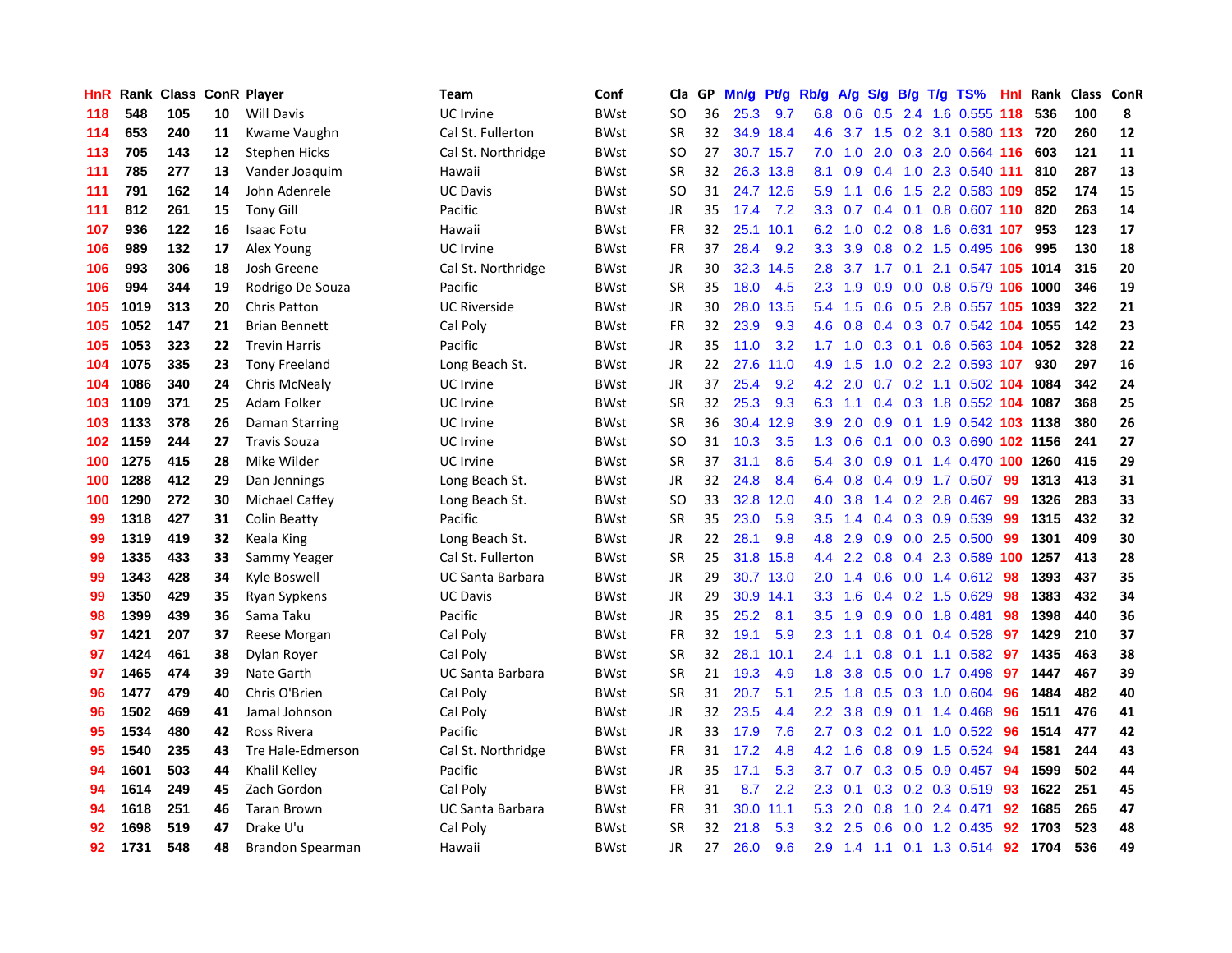| HnR |      | Rank Class ConR Player |                |                         | Team                    | Conf        | Cla       | GP | Mn/g | Pt/g      | Rb/g             | A/g           |               |  | $S/g$ B/g T/g TS%              | Hnl | Rank | Class | ConR           |
|-----|------|------------------------|----------------|-------------------------|-------------------------|-------------|-----------|----|------|-----------|------------------|---------------|---------------|--|--------------------------------|-----|------|-------|----------------|
| 92  | 1732 | 277                    | 49             | <b>Brandon Perry</b>    | Cal St. Northridge      | BWst        | FR        | 29 | 14.6 | 6.3       | 3.5              | 0.4           | $0.4^{\circ}$ |  | $0.7$ 1.0 0.496                | 91  | 1764 | 283   | 50             |
| 92  | 1739 | 383                    | 50             | <b>Alex Harris</b>      | Cal St. Fullerton       | <b>BWst</b> | SO        | 32 | 32.9 | 10.5      |                  | 4.3 2.5       |               |  | 1.7 0.2 1.3 0.530              | 90  | 1799 | 401   | 52             |
| 92  | 1742 | 531                    | 51             | Peter Pappageorge       | Long Beach St.          | <b>BWst</b> | <b>SR</b> | 33 | 26.5 | 6.9       | 1.9              | 1.5           |               |  | $0.7$ 0.0 0.8 0.546            | -91 | 1774 | 540   | 51             |
| 91  | 1759 | 390                    | 52             | T.J. Taylor             | UC Santa Barbara        | <b>BWst</b> | SO        | 31 | 25.2 | 4.8       | 1.6              | 4.1           |               |  | 0.5 0.0 1.8 0.576              | 90  | 1825 | 403   | 53             |
| 91  | 1811 | 298                    | 53             | Taylor Johns            | <b>UC Riverside</b>     | <b>BWst</b> | <b>FR</b> | 24 | 20.9 | 6.9       | 4.6              | 0.7           | 0.8           |  | 1.1 1.5 0.524                  | 93  | 1672 | 261   | 46             |
| 90  | 1831 | 301                    | 54             | Landon Drew             | Cal St. Northridge      | BWst        | <b>FR</b> | 30 | 19.2 | 5.8       | 1.6              | 3.8           |               |  | $0.3$ 0.1 1.7 0.493            | -89 | 1854 | 303   | 54             |
| 90  | 1859 | 577                    | 55             | Josh Ritchart           | <b>UC Davis</b>         | <b>BWst</b> | <b>JR</b> | 30 | 21.2 | 7.8       | 3.6              | 1.2           |               |  | $0.4$ 0.3 1.2 0.562            | 88  | 1923 | 605   | 57             |
| 89  | 1870 | 569                    | 56             | <b>Hauns Brereton</b>   | Hawaii                  | <b>BWst</b> | <b>SR</b> | 31 | 24.7 | 10.0      | 3.7              | 1.1           |               |  | 0.3 0.1 1.3 0.500              | -89 | 1861 | 566   | 55             |
| 89  | 1887 | 312                    | 57             | Josh Fox                | <b>UC Riverside</b>     | BWst        | <b>FR</b> | 28 | 26.8 | 9.3       | 6.5              | 1.3           | 0.3           |  | 0.4 2.0 0.496                  | -89 | 1886 | 310   | 56             |
| 88  | 1919 | 320                    | 58             | Michael Bryson          | <b>UC Santa Barbara</b> | BWst        | <b>FR</b> | 30 | 25.8 | 8.4       | $3.5^{\circ}$    | 1.3           |               |  | 0.8 0.6 2.1 0.524 87           |     | 1951 | 326   | 58             |
| 88  | 1941 | 579                    | 59             | Ryan Howley             | <b>UC Davis</b>         | BWst        | <b>SR</b> | 30 | 24.7 | 6.1       | 7.5              |               |               |  | 1.0 0.4 0.3 1.3 0.526 87       |     | 1991 | 592   | 62             |
| 88  | 1942 | 611                    | 60             | <b>Chris Harriel</b>    | <b>UC Riverside</b>     | <b>BWst</b> | JR        | 29 | 27.8 | 10.6      | $3.5^{\circ}$    | 1.8           |               |  | 1.3 0.5 1.6 0.438 87           |     | 1960 | 616   | 60             |
| 88  | 1950 | 325                    | 61             | Jared Brandon           | Cal St. Fullerton       | BWst        | <b>FR</b> | 32 | 28.4 | 6.9       | 4.1              | 1.5           | 0.8           |  | $0.1$ 1.3 0.594                | 86  | 2010 | 335   | 63             |
| 88  | 1969 | 586                    | 62             | Jace Tavita             | Hawaii                  | <b>BWst</b> | <b>SR</b> | 32 | 25.9 | 3.2       | 1.5              | 5.7           | 0.5           |  | 0.1 2.6 0.518 87               |     | 1975 | 586   | 61             |
| 87  | 1995 | 441                    | 63             | Kyle Odister            | Cal Poly                | BWst        | <b>SO</b> | 30 | 17.9 | 6.5       | 1.1              | 0.8           | 0.5           |  | $0.1$ 0.8 0.509                | 87  | 1959 | 432   | 59             |
| 86  | 2045 | 346                    | 64             | Deng Deng               | Long Beach St.          | <b>BWst</b> | <b>FR</b> | 32 | 15.1 | 5.3       | 2.3              | 0.2           |               |  | 0.3 0.4 0.8 0.496              | 86  | 2062 | 346   | 64             |
| 84  | 2183 | 635                    | 65             | Paolo Mancasola         | <b>UC Davis</b>         | <b>BWst</b> | <b>SR</b> | 31 | 28.9 | 5.2       | 1.7              | 3.9           | 0.5           |  | $0.0$ 2.6 $0.478$              | 82  | 2235 | 646   | 65             |
| 83  | 2213 | 698                    | 66             | <b>Tyler Lee</b>        | <b>UC Davis</b>         | <b>BWst</b> | <b>JR</b> | 31 | 23.5 | 5.1       | 1.5              | 1.6           | 0.5           |  | $0.0$ 0.8 0.660                | 82  | 2269 | 711   | 67             |
| 82  | 2239 | 510                    | 67             | <b>Trevone Williams</b> | Cal St. Northridge      | BWst        | <b>SO</b> | 31 | 18.8 | 5.8       | 3.5              | 1.4           |               |  | $0.5$ 0.4 1.2 0.444            | 82  | 2261 | 518   | 66             |
| 82  | 2281 | 519                    | 68             | <b>Allan Guei</b>       | Cal St. Northridge      | BWst        | <b>SO</b> | 30 | 20.1 | 5.2       | 1.6              | $2.2^{\circ}$ |               |  | 0.9 0.1 1.2 0.464              | -81 | 2281 | 524   | 68             |
| 80  | 2355 | 736                    | 69             | James Johnson           | Cal St. Fullerton       | <b>BWst</b> | JR        | 32 | 21.3 | 6.3       | 3.0              | 0.1           |               |  | 0.3 0.3 0.8 0.639              | 79  | 2400 | 747   | 71             |
| 80  | 2364 | 677                    | 70             | <b>Robert Smith</b>     | <b>UC Riverside</b>     | <b>BWst</b> | <b>SR</b> | 30 | 32.4 | 6.4       | 3.5              | 3.1           |               |  | 1.1 0.0 2.7 0.448              | 79  | 2381 | 677   | 70             |
| 78  | 2437 | 426                    | 71             | Brandon Jawato          | Hawaii                  | <b>BWst</b> | FR        | 27 | 17.1 | 6.1       | 1.0              | 0.4           | 0.6           |  | $0.0$ 0.7 0.560                | 79  | 2365 | 411   | 69             |
| 75  | 2565 | 797                    | 72             | Lucas Devenny           | <b>UC Riverside</b>     | <b>BWst</b> | JR        | 30 | 14.9 | 1.8       | 3.8              | 0.6           |               |  | 0.2 0.3 0.6 0.427              | -74 | 2592 | 803   | 72             |
| 73  | 2615 | 483                    | 73             | Sam Beeler              | <b>UC Santa Barbara</b> | BWst        | FR        | 31 | 10.0 | 2.7       | 2.1              | 0.1           |               |  | $0.1$ $0.3$ $0.7$ $0.532$      | -71 | 2659 | 490   | 74             |
| 72  | 2623 | 608                    | 74             | Kris Gulley             | Long Beach St.          | <b>BWst</b> | <b>SO</b> | 31 | 15.0 | 3.9       | 2.5              | 0.3           | 0.3           |  | $0.1$ 1.2 0.524                | 73  | 2619 | 608   | 73             |
| 72  | 2635 | 612                    | 75             | <b>Austin Quick</b>     | <b>UC Riverside</b>     | <b>BWst</b> | SO        | 31 | 19.1 | 4.1       | 1.6              | 1.6           |               |  | 0.8 0.0 1.5 0.474 71           |     | 2673 | 623   | 76             |
| 71  | 2654 | 725                    | 76             | <b>Derick Flowers</b>   | UC Irvine               | <b>BWst</b> | <b>SR</b> | 37 | 12.5 | 2.8       | 1.5              | 1.5           |               |  | 0.4 0.1 1.0 0.400 71           |     | 2665 | 730   | 75             |
| 69  | 2707 | 627                    | 77             | Lewis Thomas            | <b>UC Santa Barbara</b> | <b>BWst</b> | SO        | 31 | 13.7 | 1.8       | $2.7^{\circ}$    | 0.7           |               |  | $0.3$ 0.3 0.8 0.412 68         |     | 2749 | 639   | $77$           |
| 67  | 2735 | 635                    | 78             | James Douglas           | Cal St. Fullerton       | <b>BWst</b> | SO        | 32 | 13.3 | 2.9       | 1.7 <sub>2</sub> | 1.1           |               |  | $0.5$ 0.1 1.0 0.485            | -66 | 2767 | 643   | 78             |
| 63  | 2812 | 543                    | 79             | Steven Jones            | <b>UC Riverside</b>     | <b>BWst</b> | <b>FR</b> | 28 | 12.9 | 2.6       | 1.0              | 1.0           | $0.4^{\circ}$ |  | $0.1$ 0.6 0.416                | -63 | 2831 | 551   | 80             |
| 62  | 2827 | 549                    | 80             | Davin Guinn             | <b>UC Riverside</b>     | BWst        | FR        | 20 | 18.7 | 4.4       | 3.3 <sub>2</sub> | 0.4           |               |  | 0.4 0.2 1.3 0.429              | 66  | 2787 | 530   | 79             |
| 55  | 2906 | 884                    | 81             | Garrett Jefferson       | Hawaii                  | <b>BWst</b> | <b>JR</b> | 31 | 9.8  | 1.5       | 0.8              | 1.0           |               |  | $0.6$ $0.2$ 1.0 $0.371$        | -55 | 2910 | 886   | 82             |
| 54  | 2914 | 582                    | 82             | Manroop Clair           | Hawaii                  | BWst        | FR        | 25 | 11.5 | 2.4       | 1.0              | 1.2           |               |  | 0.2 0.0 1.2 0.449              | -57 | 2885 | 572   | 81             |
| 53  | 2918 | 585                    | 83             | Donovan Johnson         | Cal St. Northridge      | <b>BWst</b> | <b>FR</b> | 29 | 13.4 | 3.4       | 0.8              | 0.6           | 0.7           |  | $0.1$ 0.9 0.393                | -54 | 2917 | 584   | 83             |
| 53  | 2922 | 887                    | 84             | Kyle Richardson         | Long Beach St.          | BWst        | <b>JR</b> | 31 | 10.5 | 2.2       | 1.4              | 0.3           |               |  | 0.3 0.2 0.8 0.437              | -53 | 2929 | 888   | 84             |
| 41  | 2977 | 609                    | 85             | Duke DaRe               | UC Santa Barbara        | <b>BWst</b> | <b>FR</b> | 26 | 11.8 | 1.0       | 1.2              | 1.2           |               |  | $0.5$ 0.0 1.0 0.273            | -44 | 2975 | 606   | 85             |
| 147 | 69   | 29                     | 1              | Jerrelle Benimon        | Towson                  | CAA         | SR        | 31 |      | 36.0 17.1 | 11.2             | 2.5           |               |  | 0.7 1.9 3.9 0.582 147          |     | 74   | 32    | $\mathbf{1}$   |
| 143 | 97   | 43                     | $\overline{2}$ | Keith Rendelman         | NC-Wilmington           | CAA         | <b>SR</b> | 30 |      | 33.9 17.0 |                  |               |               |  | 10.5 0.7 1.8 1.6 2.1 0.560 143 |     | 105  | 48    | $\overline{2}$ |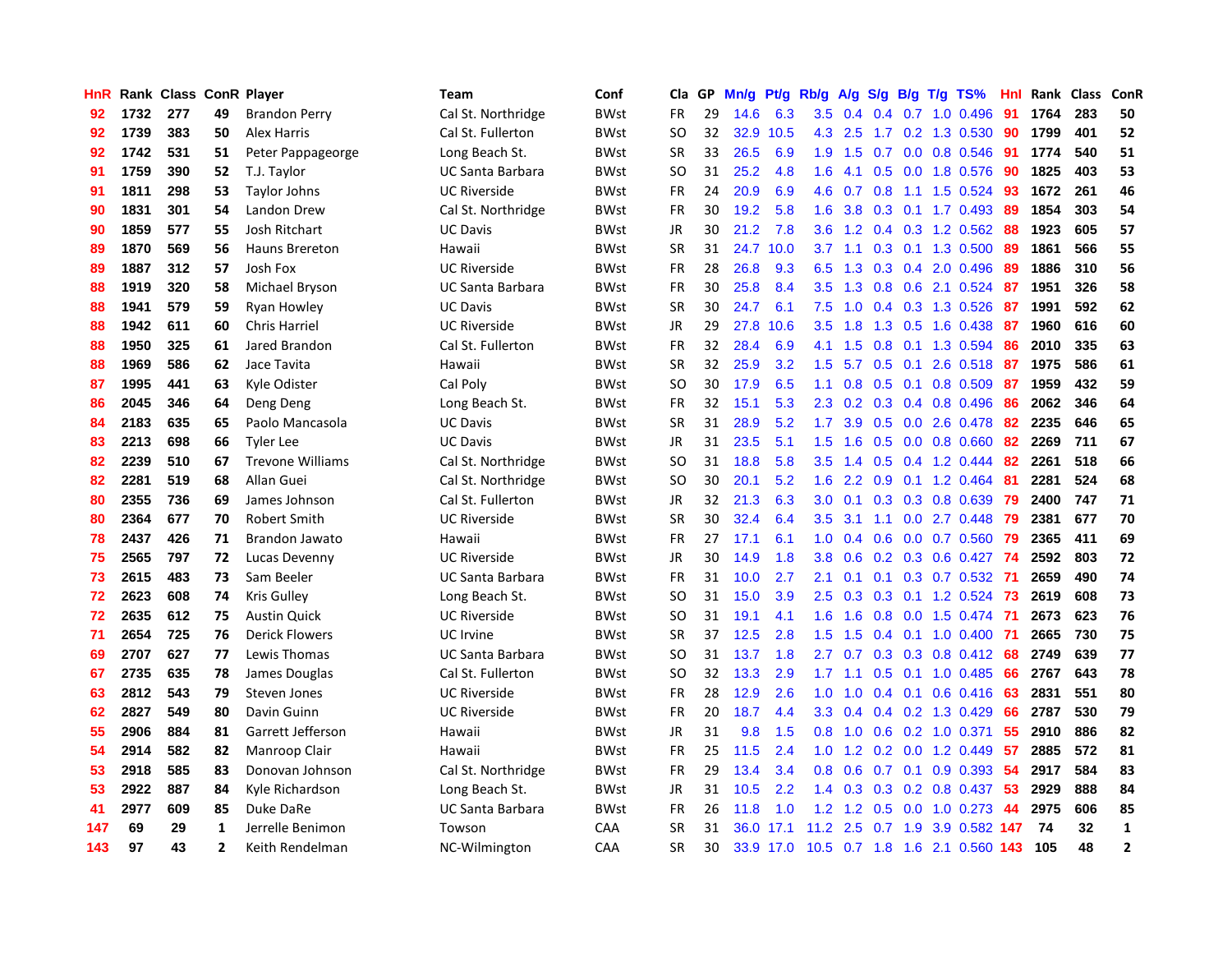| HnR | Rank |     |    | <b>Class ConR Player</b> | <b>Team</b>    | Conf | Cla           | <b>GP</b> | Mn/g      | <b>Pt/g</b> | Rb/g             | A/g    |     |  | S/g B/g T/g TS%            | <b>Hnl</b> | Rank | Class | ConR                    |
|-----|------|-----|----|--------------------------|----------------|------|---------------|-----------|-----------|-------------|------------------|--------|-----|--|----------------------------|------------|------|-------|-------------------------|
| 130 | 246  | 105 | 3  | Jamelle Hagins           | Delaware       | CAA  | <b>SR</b>     | 33        |           | 33.1 11.6   | 10.7             | $-1.1$ | 0.9 |  | 2.4 2.3 0.581 129          |            | 265  | 110   | 4                       |
| 129 | 250  | 87  | 4  | Sherrod Wright           | George Mason   | CAA  | JR            | 38        |           | 32.3 16.6   | 4.9              | 1.5    |     |  | 1.0 0.3 2.6 0.574 128 275  |            |      | 95    | 5                       |
| 128 | 266  | 20  | 5  | R.J. Hunter              | Georgia St.    | CAA  | <b>FR</b>     | 31        |           | 33.5 17.0   | 5.1              | 1.8    |     |  | 1.7 0.8 1.7 0.565 128 278  |            |      | 20    | 6                       |
| 126 | 310  | 51  | 6  | Damion Lee               | Drexel         | CAA  | <b>SO</b>     | 27        |           | 33.0 17.1   | 5.1              | 1.8    | 0.8 |  | 0.1 1.9 0.556 129          |            | 256  | 44    | 3                       |
| 121 | 422  | 141 | 7  | <b>Tim Rusthoven</b>     | William & Mary | CAA  | <b>JR</b>     | 30        |           | 28.5 14.4   | 7.0              | 2.0    | 0.5 |  | 0.9 1.8 0.581 121          |            | 432  | 144   | $\overline{\mathbf{z}}$ |
| 121 | 438  | 161 | 8  | Joel Smith               | Northeastern   | CAA  | <b>SR</b>     | 31        | 34.9      | 16.1        | 3.9              | 2.8    |     |  | 1.0 0.3 2.4 0.646 121      |            | 438  | 166   | 8                       |
| 120 | 455  | 154 | 9  | Jonathan Arledge         | George Mason   | CAA  | JR            | 38        | 19.4      | 9.0         | 4.8              | 0.8    | 0.5 |  | 0.6 1.3 0.560 119          |            | 502  | 169   | 9                       |
| 120 | 463  | 155 | 10 | Bryon Allen              | George Mason   | CAA  | JR            | 38        | 27.0      | 8.3         | 3.0 <sub>2</sub> | 4.0    | 1.3 |  | 0.1 1.9 0.530 119          |            | 513  | 172   | 10                      |
| 118 | 536  | 203 | 11 | Devon Moore              | James Madison  | CAA  | <b>SR</b>     | 35        | 33.9      | 11.1        | 3.7              | 4.9    | 1.3 |  | 0.4 2.4 0.566 117          |            | 571  | 217   | 11                      |
| 118 | 544  | 206 | 12 | A.J. Davis               | James Madison  | CAA  | <b>SR</b>     | 35        |           | 23.5 12.2   | 3.6              |        |     |  | 0.7 1.3 0.4 1.7 0.602 117  |            | 581  | 220   | 12                      |
| 118 | 545  | 178 | 13 | Devon Saddler            | Delaware       | CAA  | JR            | 33        |           | 37.8 19.9   | 4.5              | 2.8    |     |  | 1.0 0.2 3.2 0.540 117      |            | 582  | 189   | 13                      |
| 112 | 753  | 242 | 14 | Frank Massenat           | Drexel         | CAA  | JR            | 31        |           | 35.5 14.7   | $2.4^{\circ}$    | 4.2    |     |  | $0.8$ 0.4 2.3 0.491 110    |            | 824  | 265   | 15                      |
| 109 | 846  | 297 | 15 | Stevie Mejia             | Hofstra        | CAA  | <b>SR</b>     | 32        |           | 34.3 11.9   | 3.8              | 4.1    | 2.0 |  | 0.1 3.3 0.477 105 1010     |            |      | 349   | 19                      |
| 109 | 850  | 267 | 16 | <b>Manny Atkins</b>      | Georgia St.    | CAA  | JR            | 31        |           | 35.8 14.2   | 6.7              | 2.2    | 1.5 |  | 0.3 2.2 0.541 109          |            | 876  | 277   | 18                      |
| 109 | 857  | 178 | 17 | <b>Marcus Thornton</b>   | William & Mary | CAA  | <b>SO</b>     | 30        | 36.3      | 18.8        | 2.8              | 2.8    | 0.9 |  | 0.5 3.1 0.592 109          |            | 865  | 179   | 17                      |
| 109 | 869  | 182 | 18 | Jarvis Threatt           | Delaware       | CAA  | <b>SO</b>     | 30        | 33.6      | 13.0        | 5.7              | 3.2    | 1.8 |  | 0.2 2.5 0.477 110          |            | 834  | 168   | 16                      |
| 109 | 872  | 302 | 19 | Jonathan Lee             | Northeastern   | CAA  | <b>SR</b>     | 24        | 35.6      | 13.8        | 4.4              | 4.0    | 1.8 |  | 0.0 2.5 0.528 113          |            | 709  | 257   | 14                      |
| 106 | 973  | 205 | 20 | Corey Edwards            | George Mason   | CAA  | <sub>SO</sub> | 38        | 20.4      | 4.9         | 1.7              | 2.8    | 1.3 |  | 0.0 1.7 0.589 105 1025     |            |      | 219   | 20                      |
| 104 | 1081 | 153 | 21 | <b>Andre Nation</b>      | James Madison  | CAA  | FR            | 35        | 27.3      | 9.3         | 3.1              | 1.5    |     |  | 1.5 1.3 1.3 0.505 103 1128 |            |      | 160   | 21                      |
| 102 | 1158 | 386 | 22 | Rayshawn Goins           | James Madison  | CAA  | <b>SR</b>     | 35        | 27.8 12.1 |             | 7.3              | 0.8    |     |  | 0.6 0.3 1.7 0.476 101 1218 |            |      | 407   | 22                      |
| 101 | 1213 | 381 | 23 | Devonta White            | Georgia St.    | CAA  | <b>JR</b>     | 31        |           | 36.2 14.8   | 2.8              | 3.9    |     |  | 1.7 0.0 3.0 0.528 101 1233 |            |      | 389   | 23                      |
| 101 | 1232 | 261 | 24 | <b>Quincy Ford</b>       | Northeastern   | CAA  | <b>SO</b>     | 33        |           | 32.3 12.2   | 5.8              | 1.5    | 1.2 |  | 0.6 2.1 0.537 100 1293     |            |      | 278   | 26                      |
| 100 | 1263 | 266 | 25 | <b>Richard Ross</b>      | Old Dominion   | CAA  | <b>SO</b>     | 30        | 24.9      | 7.3         | 5.7              | 0.7    | 0.9 |  | 1.9 1.1 0.572 100 1292     |            |      | 277   | 25                      |
| 100 | 1277 | 407 | 26 | <b>Marcus Damas</b>      | Towson         | CAA  | JR            | 30        | 31.1      | 11.4        | 5.3              | 1.6    |     |  | 0.7 1.0 1.9 0.524 100 1247 |            |      | 393   | 24                      |
| 98  | 1383 | 297 | 27 | <b>Erik Copes</b>        | George Mason   | CAA  | <b>SO</b>     | 34        | 25.0      | 5.9         | 6.0              | 0.5    | 0.4 |  | 1.1 1.1 0.487              | 98         | 1370 | 297   | 27                      |
| 98  | 1384 | 450 | 28 | DeShawn Painter          | Old Dominion   | CAA  | <b>SR</b>     | 30        | 29.0      | 13.0        | 8.4              | 0.8    |     |  | 0.4 1.0 2.0 0.474 97       |            | 1416 | 457   | 30                      |
| 98  | 1386 | 437 | 29 | <b>Brandon Britt</b>     | William & Mary | CAA  | JR            | 30        | 30.6      | 13.9        | 2.5              | 2.0    |     |  | 1.1 0.1 2.0 0.582 98       |            | 1387 | 435   | 29                      |
| 98  | 1389 | 451 | 30 | <b>Bilal Dixon</b>       | Towson         | CAA  | <b>SR</b>     | 31        | 24.7      | 6.9         | 7.3              | 0.3    |     |  | 0.3 1.2 1.3 0.527          | 98         | 1385 | 452   | 28                      |
| 97  | 1431 | 211 | 31 | <b>Tavon Allen</b>       | Drexel         | CAA  | FR            | 29        | 14.8      | 6.6         | 1.7              | 0.9    |     |  | 0.6 0.1 1.2 0.487          | -96        | 1512 | 225   | 32                      |
| 97  | 1451 | 315 | 32 | Reggie Spencer           | Northeastern   | CAA  | <b>SO</b>     | 33        | 30.3      | 9.8         | 6.0              | 1.5    |     |  | 0.7 0.7 1.6 0.537          | 96         | 1518 | 329   | 33                      |
| 96  | 1485 | 222 | 33 | Keenan Palmore           | Old Dominion   | CAA  | FR            | 29        | 26.4      | 8.2         | 4.3              | 3.0    | 1.9 |  | $0.1$ 1.8 0.474            | 96         | 1487 | 218   | 31                      |
| 96  | 1489 | 223 | 34 | Patrick Holloway         | George Mason   | CAA  | <b>FR</b>     | 38        | 13.1      | 5.3         | 0.9              | 0.6    | 0.6 |  | $0.0$ 0.5 0.481            | 95         | 1527 | 231   | 34                      |
| 95  | 1550 | 495 | 35 | <b>Derrick Thomas</b>    | Drexel         | CAA  | <b>SR</b>     | 31        | 34.6      | 9.2         | 2.5              | 2.3    | 0.8 |  | $0.1$ 1.5 0.469            | 93         | 1627 | 507   | 37                      |
| 95  | 1564 | 241 | 36 | David Walker             | Northeastern   | CAA  | <b>FR</b>     | 33        | 29.8      | 6.2         | 2.2              | 2.4    | 1.3 |  | 0.4 1.3 0.568              | 94         | 1615 | 246   | 35                      |
| 95  | 1572 | 343 | 37 | Moussa Kone              | Hofstra        | CAA  | <b>SO</b>     | 32        | 22.2      | 6.5         | $4.4^{\circ}$    | 0.4    |     |  | 0.6 0.8 1.0 0.521          | 91         | 1749 | 387   | 43                      |
| 94  | 1595 | 349 | 38 | Kyle Anderson            | Delaware       | CAA  | <b>SO</b>     | 33        | 33.2      | 9.1         | 3.1              | 1.1    |     |  | 0.7 0.5 1.3 0.514          | 93         | 1620 | 356   | 36                      |
| 93  | 1649 | 520 | 39 | Dartaye Ruffin           | Drexel         | CAA  | JR            | 30        | 30.8      | 6.9         | 6.8              | 0.5    | 1.0 |  | $0.7$ 1.4 0.480            | 92         | 1714 | 538   | 41                      |
| 93  | 1660 | 511 | 40 | Daryl McCoy              | Drexel         | CAA  | <b>SR</b>     | 29        | 27.9      | 4.4         | 8.6              | 1.0    | 0.6 |  | 0.2 1.7 0.545              | 92         | 1725 | 530   | 42                      |
| 93  | 1665 | 527 | 41 | Rafriel Guthrie          | Towson         | CAA  | <b>JR</b>     | 31        | 20.9      | 8.1         | 2.6              |        |     |  | 1.0 0.8 0.1 1.4 0.510      | 93         | 1661 | 521   | 38                      |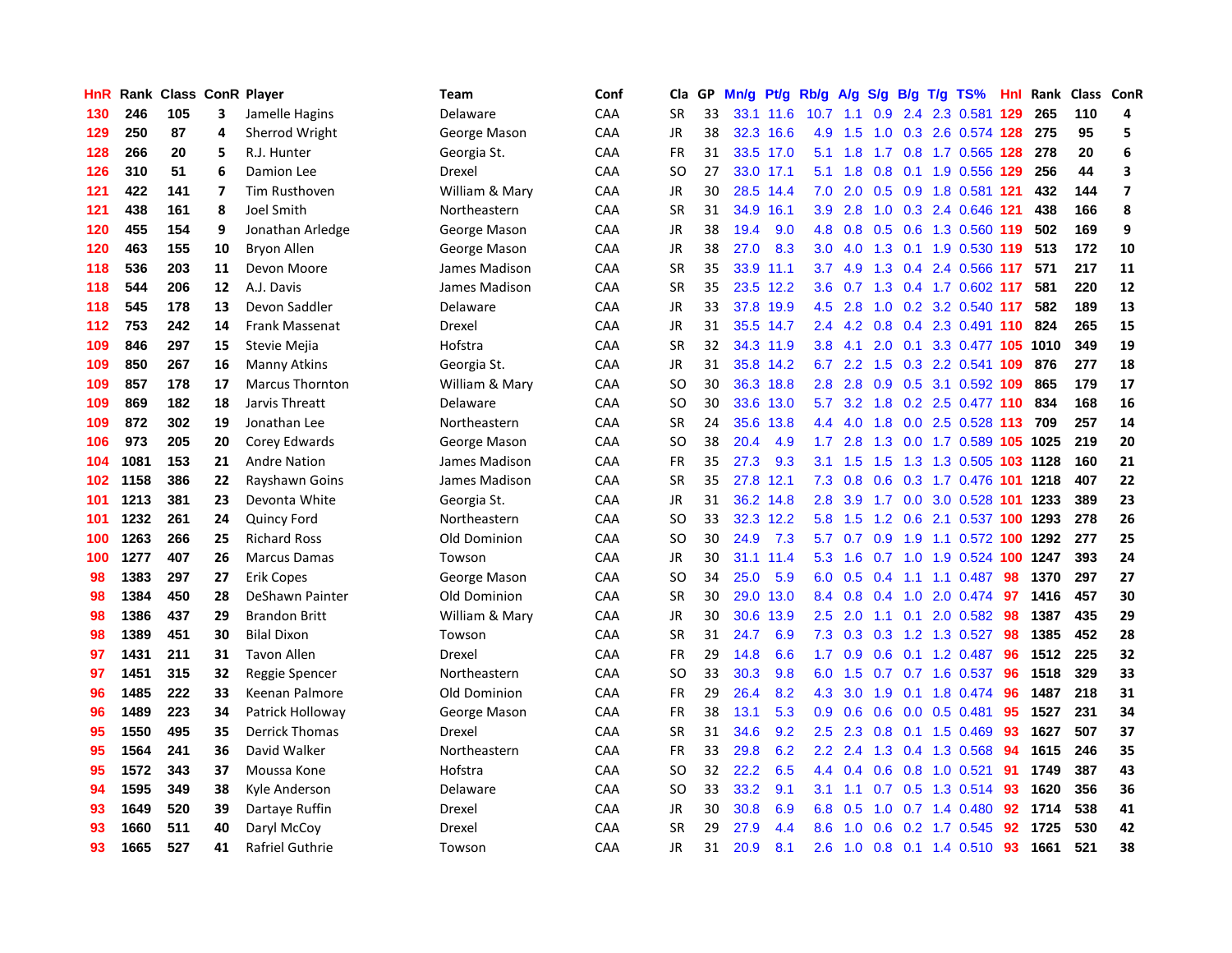| <b>HnR</b> |      | Rank Class ConR Player |    |                             | Team           | Conf | Cla       | GP | Mn/g | <b>Pt/g</b> | Rb/g             | A/g             | S/g |     | B/g T/g TS%               | Hnl | Rank | Class | ConR |
|------------|------|------------------------|----|-----------------------------|----------------|------|-----------|----|------|-------------|------------------|-----------------|-----|-----|---------------------------|-----|------|-------|------|
| 92         | 1700 | 270                    | 42 | <b>Charles Cooke</b>        | James Madison  | CAA  | FR.       | 32 | 22.8 | 5.8         | 2.8              | 0.9             | 0.7 |     | $0.6$ 0.5 0.504           | 92  | 1711 | 271   | 40   |
| 91         | 1790 | 560                    | 43 | Kyle Gaillard               | William & Mary | CAA  | <b>JR</b> | 30 | 33.6 | 8.5         |                  | $5.3$ 2.1       |     |     | 0.6 0.4 1.4 0.612 91      |     | 1778 | 556   | 44   |
| 90         | 1824 | 556                    | 44 | James Vincent               | Georgia St.    | CAA  | <b>SR</b> | 31 | 23.5 | 4.8         | 4.9              | 0.5             |     |     | $0.4$ 2.3 1.0 0.527       | -90 | 1830 | 559   | 46   |
| 90         | 1828 | 300                    | 45 | Jerome Hairston             | Towson         | CAA  | <b>FR</b> | 31 | 29.2 | 9.9         | 2.0 <sub>1</sub> | 2.5             |     |     | 1.1 0.0 2.6 0.478         | -90 | 1817 | 294   | 45   |
| 90         | 1860 | 411                    | 46 | Demetrius Pollard           | Northeastern   | CAA  | <b>SO</b> | 33 | 16.4 | 5.6         | 1.5              | 1.0             | 0.9 |     | $0.0$ 1.2 0.523           | 88  | 1913 | 422   | 51   |
| 89         | 1869 | 307                    | 47 | Marko Gujanicic             | George Mason   | CAA  | <b>FR</b> | 37 | 19.8 | 5.3         | 3.7              | 1.3             | 0.7 |     | $0.1$ 1.8 $0.466$         | 89  | 1889 | 311   | 48   |
| 89         | 1873 | 580                    | 48 | Rashaad Richardson          | Georgia St.    | CAA  | <b>JR</b> | 31 | 27.0 | 7.3         | $2.7^{\circ}$    | 1.1             | 1.2 |     | $0.0$ 0.7 0.543           | 89  | 1887 | 587   | 47   |
| 89         | 1900 | 574                    | 49 | Josh Brinkley               | Delaware       | CAA  | <b>SR</b> | 31 | 23.3 | 7.3         | 3.9 <sup>°</sup> | 0.3             |     |     | $0.1$ $0.5$ $1.0$ $0.549$ | 89  | 1892 | 576   | 49   |
| 89         | 1909 | 597                    | 50 | Mike Burwell                | Towson         | CAA  | <b>JR</b> | 31 | 27.3 | 9.0         | 3.2              | 0.7             |     |     | $0.5$ 0.4 1.4 0.502       | -88 | 1905 | 595   | 50   |
| 88         | 1954 | 583                    | 51 | Matt Rum                    | William & Mary | CAA  | <b>SR</b> | 30 | 30.2 | 5.3         |                  | 4.8 2.7         |     |     | 1.0 0.1 1.6 0.486         | -88 | 1944 | 582   | 53   |
| 88         | 1965 | 618                    | 52 | Stephen Nwaukoni            | Hofstra        | CAA  | <b>JR</b> | 25 | 23.4 | 6.8         | 7.9              |                 |     |     | $0.4$ 0.3 0.1 2.0 0.469   | -86 | 2068 | 647   | 57   |
| 88         | 1968 | 585                    | 53 | Alioune Diouf               | James Madison  | CAA  | <b>SR</b> | 35 | 20.0 | 4.9         | $3.5^{\circ}$    | 0.7             |     |     | $0.9$ 0.4 1.3 0.475       | -87 | 1998 | 594   | 54   |
| 87         | 1993 | 334                    | 54 | Ron Curry                   | James Madison  | CAA  | <b>FR</b> | 34 | 27.4 | 5.7         | 2.1              | 1.8             |     |     | 0.9 0.2 1.0 0.435         | 88  | 1943 | 323   | 52   |
| 87         | 2019 | 338                    | 55 | Zach Stahl                  | Northeastern   | CAA  | <b>FR</b> | 29 | 16.7 | 5.7         | 1.8              | 0.7             | 0.5 |     | $0.3$ 1.1 $0.552$         | 86  | 2020 | 339   | 55   |
| 86         | 2046 | 458                    | 56 | <b>Cedrick Williams</b>     | NC-Wilmington  | CAA  | <b>SO</b> | 30 | 25.7 | 6.5         | 6.0              | 0.5             | 0.6 |     | 1.4 0.9 0.484             | 86  | 2044 | 460   | 56   |
| 86         | 2089 | 352                    | 57 | Jordan Allen                | Hofstra        | CAA  | <b>FR</b> | 32 | 22.4 | 5.0         | 2.9 <sup>°</sup> | 0.7             | 0.9 |     | $0.5$ 0.9 0.525           | 82  | 2226 | 374   | 62   |
| 85         | 2095 | 473                    | 58 | Dimitri Batten              | Old Dominion   | CAA  | <b>SO</b> | 30 | 24.0 | 10.3        | $2.7^{\circ}$    | 1.3             | 0.8 |     | 0.4 1.4 0.496             | 85  | 2119 | 480   | 59   |
| 85         | 2109 | 660                    | 59 | Vertrail Vaughns            | George Mason   | CAA  | <b>JR</b> | 36 | 15.3 | 5.0         | 1.1              | 0.4             | 0.5 |     | $0.0$ 0.6 0.511           | 85  | 2101 | 657   | 58   |
| 83         | 2187 | 636                    | 60 | David Imes                  | Hofstra        | CAA  | <b>SR</b> | 31 | 29.2 | 7.6         |                  | $5.2 \quad 0.9$ |     |     | 0.7 0.9 1.6 0.452         | -80 | 2316 | 665   | 65   |
| 83         | 2192 | 690                    | 61 | Donte Hill                  | Old Dominion   | CAA  | <b>JR</b> | 30 | 30.8 | 8.2         | 4.0              | 2.9             |     |     | 1.3 0.5 2.5 0.467         | -83 | 2207 | 695   | 61   |
| 83         | 2193 | 691                    | 62 | Johnny Williams             | George Mason   | CAA  | JR        | 20 | 24.8 | 7.0         | 4.1              | 0.7             |     |     | $0.9$ 0.7 1.4 0.442       | -92 | 1690 | 530   | 39   |
| 83         | 2203 | 369                    | 63 | <b>Terry Tarpey</b>         | William & Mary | CAA  | <b>FR</b> | 30 | 14.8 | 2.7         |                  | $3.7 \quad 1.2$ |     |     | $0.5$ $0.5$ 1.0 $0.415$   | 83  | 2194 | 365   | 60   |
| 82         | 2254 | 709                    | 64 | Carl Baptiste               | Delaware       | CAA  | JR        | 33 | 18.7 | 4.0         | 4.2              | 0.3             |     |     | $0.4$ 0.4 1.1 0.564       | -81 | 2274 | 713   | 63   |
| 82         | 2279 | 518                    | 65 | <b>Taran Buie</b>           | Hofstra        | CAA  | <b>SO</b> | 30 | 32.1 | 12.4        | 3.6 <sup>°</sup> | 1.6             | 0.9 |     | $0.2$ 3.0 0.418           | -80 | 2350 | 540   | 69   |
| 81         | 2309 | 398                    | 66 | Chris Dixon                 | NC-Wilmington  | CAA  | FR        | 29 | 27.8 | 9.8         | 3.3              | 3.3             | 0.5 | 0.1 | 2.8 0.479                 | 81  | 2310 | 396   | 64   |
| 80         | 2346 | 407                    | 67 | Aaron Bacote                | Old Dominion   | CAA  | FR        | 29 | 27.3 | 7.8         | $2.5\,$          | 2.6             | 1.0 |     | $0.2$ 2.7 $0.500$         | 80  | 2344 | 406   | 67   |
| 80         | 2353 | 538                    | 68 | Anali Okoloji               | George Mason   | CAA  | SO        | 33 | 12.4 | 2.9         | 2.6              | 0.3             |     |     | $0.5$ 0.2 0.8 0.453       | -80 | 2320 | 532   | 66   |
| 79         | 2376 | 742                    | 69 | Julian Boatner              | William & Mary | CAA  | <b>JR</b> | 29 | 11.2 | 2.9         | 0.9 <sup>°</sup> | 0.6             |     |     | 0.2 0.0 0.4 0.680 79      |     | 2369 | 739   | 70   |
| 79         | 2392 | 551                    | 70 | Kazembe Abif                | Drexel         | CAA  | SO        | 27 | 20.6 | 4.4         | $3.4^{\circ}$    | 0.3             |     |     | $0.2$ 0.2 0.9 0.545       | -80 | 2349 | 539   | 68   |
| 79         | 2400 | 416                    | 71 | Markus Crider               | Georgia St.    | CAA  | <b>FR</b> | 31 | 17.1 | 3.7         | 3.2 <sub>2</sub> | 0.8             |     |     | 0.6 0.2 1.2 0.537 78      |     | 2412 | 423   | 71   |
| 78         | 2425 | 560                    | 72 | Freddie Jackson             | NC-Wilmington  | CAA  | <b>SO</b> | 29 | 26.3 | 5.9         | 3.6              | 1.4             | 1.1 |     | $0.4$ 1.7 0.489           | 78  | 2417 | 555   | 72   |
| 77         | 2477 | 691                    | 73 | Nick Wright                 | Old Dominion   | CAA  | <b>SR</b> | 28 | 20.3 | 6.7         | 4.1              | 0.5             |     |     | $0.4$ 0.5 1.0 0.432       | -77 | 2479 | 693   | 73   |
| 77         | 2504 | 448                    | 74 | Craig Ponder                | NC-Wilmington  | CAA  | <b>FR</b> | 30 | 25.8 | 8.5         | 2.1              | 1.9             | 0.7 |     | 0.2 2.3 0.492             | 76  | 2504 | 444   | 74   |
| 76         | 2517 | 450                    | 75 | Timajh Parker-Rivera        | Towson         | CAA  | FR        | 31 | 15.3 | 2.8         | 3.1              | 0.2             | 0.2 |     | 0.5 0.8 0.506             | 76  | 2513 | 448   | 75   |
| 74         | 2583 | 803                    | 76 | Shane Reybold               | NC-Wilmington  | CAA  | <b>JR</b> | 27 | 9.9  | 1.9         | 2.1              | 0.2             |     |     | $0.4$ 0.4 0.3 0.451       | -74 | 2584 | 801   | 76   |
| 72         | 2639 | 490                    | 77 | Taylor Bessick              | James Madison  | CAA  | <b>FR</b> | 34 | 11.5 | 2.3         | 2.1              |                 |     |     | $0.2$ 0.4 0.5 0.4 0.414   | -71 | 2656 | 489   | 77   |
| 71         | 2669 | 823                    | 78 | <b>Tanner Milson</b>        | NC-Wilmington  | CAA  | JR        | 30 | 23.4 | 6.4         | 1.2 <sub>1</sub> | 1.9             |     |     | $0.3$ 0.0 1.8 0.490       | -70 | 2685 | 828   | 79   |
| 70         | 2676 | 622                    | 79 | Kris Walden                 | Towson         | CAA  | SO        | 31 | 16.7 | 3.1         | $1.4^{\circ}$    | 1.3             |     |     | $0.7$ 0.1 1.0 0.408       | 70  | 2695 | 627   | 80   |
| 69         | 2697 | 625                    | 80 | <b>Marco Banegas-Flores</b> | Northeastern   | CAA  | <b>SO</b> | 25 | 12.4 | 2.2         | 1.0              |                 |     |     | 1.2 0.8 0.2 1.0 0.430     | 71  | 2671 | 622   | 78   |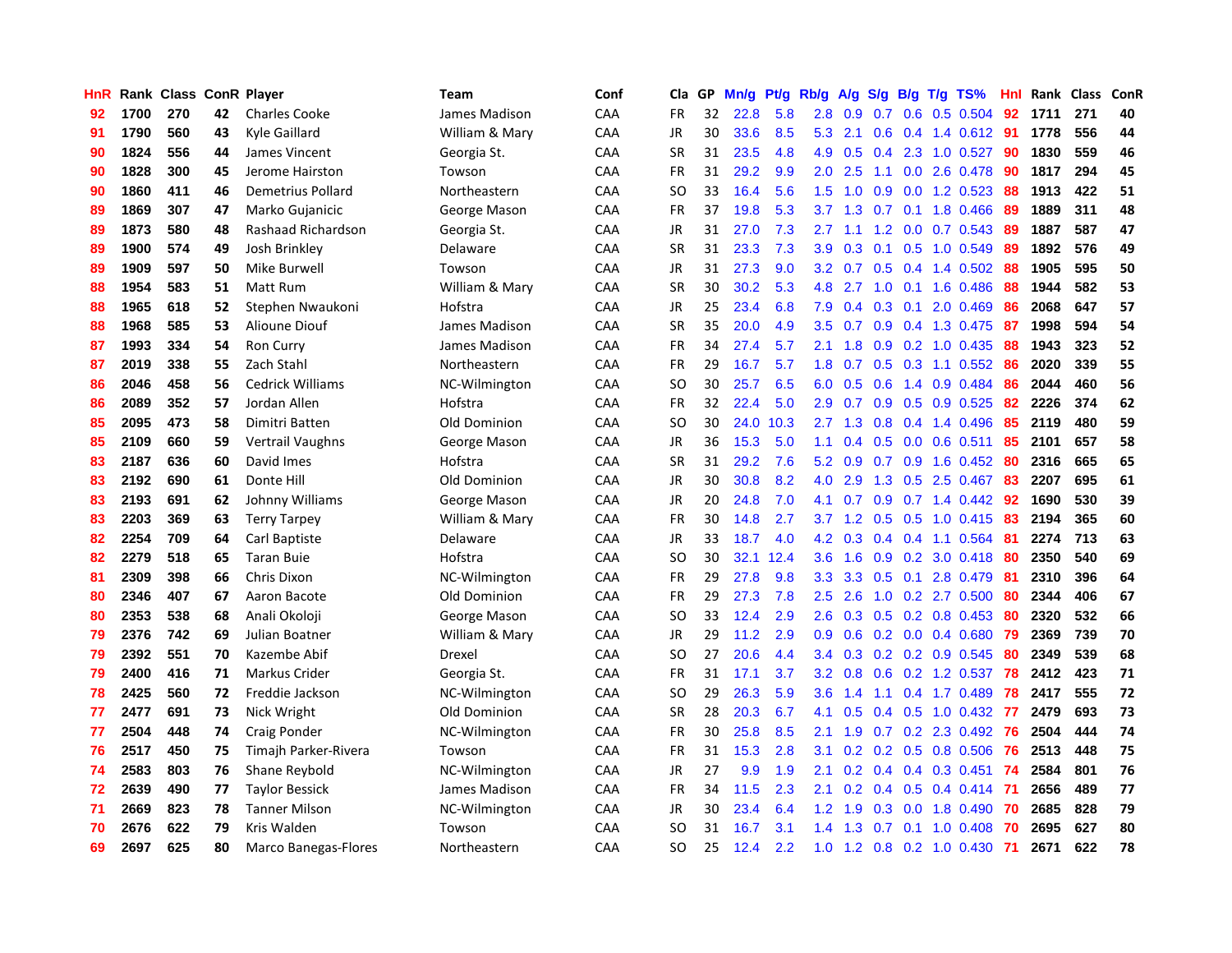| HnR |      | <b>Rank Class</b> |                | <b>ConR Player</b>    | Team            | Conf        | Cla       | <b>GP</b> | Mn/g | <b>Pt/g</b> | Rb/g             | A/g           |                  |  | S/g B/g T/g TS%                   | Hnl | Rank | Class | <b>ConR</b>             |
|-----|------|-------------------|----------------|-----------------------|-----------------|-------------|-----------|-----------|------|-------------|------------------|---------------|------------------|--|-----------------------------------|-----|------|-------|-------------------------|
| 64  | 2796 | 647               | 81             | Aquil Younger         | Drexel          | CAA         | <b>SO</b> | 31        | 8.3  | 1.4         | 1.0              | 0.7           | 0.5              |  | $0.0$ 0.9 0.462                   | 63  | 2830 | 655   | 82                      |
| 61  | 2840 | 554               | 82             | Deion Clark           | Old Dominion    | CAA         | <b>FR</b> | 18        | 20.4 | 4.9         | 1.5              |               |                  |  | 1.1 0.6 0.1 1.2 0.486             | -68 | 2733 | 515   | 81                      |
| 54  | 2913 | 581               | 83             | <b>Terrell Rogers</b> | Delaware        | CAA         | <b>FR</b> | 27        | 14.8 | 3.6         | 1.3              | 1.2           |                  |  | 0.3 0.0 1.1 0.374 58              |     | 2878 | 570   | 83                      |
| 52  | 2926 | 774               | 84             | Matt Grogan           | Hofstra         | CAA         | <b>SR</b> | 28        | 10.3 | 1.9         | 0.9 <sub>0</sub> | 0.3           |                  |  | $0.3$ 0.1 0.5 0.417               | -52 | 2941 | 777   | 85                      |
| 52  | 2928 | 889               | 85             | Fred Heldring         | William & Mary  | CAA         | JR        | 29        | 9.9  | 1.0         | 1.7              | 0.6           |                  |  | $0.2$ 0.3 0.6 0.387               | 52  | 2937 | 892   | 84                      |
| 47  | 2954 | 599               | 86             | Luke Hager            | NC-Wilmington   | CAA         | <b>FR</b> | 30        | 12.4 | 2.3         | 1.9              | 0.6           |                  |  | $0.4$ 0.1 1.0 0.340               | 47  | 2958 | 600   | 86                      |
| 142 | 108  | 47                | $\mathbf{1}$   | Maurice Kemp          | East Carolina   | CUSA        | <b>SR</b> | 35        | 34.3 | 18.9        | 8.0              | 2.4           |                  |  | 1.7 1.1 1.9 0.571 141             |     | 123  | 58    | $\mathbf 2$             |
| 141 | 117  | 52                | $\overline{2}$ | D.J. Stephens         | Memphis         | <b>CUSA</b> | <b>SR</b> | 36        | 23.6 | 7.6         | 6.6              | 0.7           | 0.9              |  | 2.6 0.7 0.667 141                 |     | 122  | 57    | 1                       |
| 141 | 121  | 37                | 3              | <b>Josh Davis</b>     | Tulane          | <b>CUSA</b> | JR        | 35        |      | 35.7 17.6   | 10.7             | $-1.7$        |                  |  | 0.8 0.9 2.6 0.549 140             |     | 128  | 37    | 3                       |
| 136 | 159  | 49                | 4              | John Bohannon         | <b>UTEP</b>     | <b>CUSA</b> | JR        | 29        |      | 24.8 10.2   |                  |               |                  |  | 6.3 1.4 0.7 1.7 1.9 0.599 138 145 |     |      | 44    | 5                       |
| 135 | 168  | 53                | 5              | Joe Jackson           | Memphis         | <b>CUSA</b> | JR        | 36        |      | 32.6 13.6   | 3.3 <sub>2</sub> | 4.8           |                  |  | 1.7 0.2 2.8 0.607 135 179         |     |      | 56    | 6                       |
| 135 | 178  | 31                | 6              | <b>TaShawn Thomas</b> | Houston         | <b>CUSA</b> | SO        | 33        | 32.4 | 16.9        | 9.8              | 2.4           |                  |  | 1.0 1.7 2.1 0.565 134             |     | 197  | 34    | $\overline{\mathbf{z}}$ |
| 132 | 201  | 69                | 7              | <b>Isaiah Sykes</b>   | Central Florida | <b>CUSA</b> | JR        | 31        | 34.8 | 16.0        | 7.5              | 4.5           |                  |  | 2.3 0.5 3.5 0.504 131             |     | 221  | 76    | 8                       |
| 129 | 262  | 92                | 8              | <b>Michael Craig</b>  | Southern Miss.  | <b>CUSA</b> | JR        | 24        | 19.7 | 9.0         | 5.0              | $2.2^{\circ}$ | 1.5              |  | 0.2 1.9 0.614 138                 |     | 144  | 43    | $\overline{a}$          |
| 128 | 267  | 95                | 9              | <b>Chris Crawford</b> | <b>Memphis</b>  | <b>CUSA</b> | JR        | 36        | 27.3 | 10.4        | 3.8              | 3.2           | 1.5              |  | 0.4 1.7 0.565 128                 |     | 274  | 94    | 9                       |
| 126 | 321  | 124               | 10             | Keith Clanton         | Central Florida | <b>CUSA</b> | <b>SR</b> | 31        | 35.4 | 14.8        | 8.5              | 2.5           | 1.1              |  | 2.0 3.1 0.572 125                 |     | 348  | 135   | 12                      |
| 125 | 330  | 115               | 11             | Jordan Swing          | <b>UAB</b>      | <b>CUSA</b> | JR        | 33        | 30.5 | 14.0        | 5.8              | 2.7           | 1.3              |  | 0.4 1.8 0.584 125                 |     | 345  | 119   | 11                      |
| 125 | 342  | 130               | 12             | Dwayne Davis          | Southern Miss.  | <b>CUSA</b> | <b>SR</b> | 34        |      | 30.2 16.0   |                  | $4.5$ 2.6     |                  |  | 1.1 0.2 3.4 0.594 125             |     | 342  | 133   | 10                      |
| 123 | 388  | 71                | 13             | Jalen Jones           | <b>SMU</b>      | <b>CUSA</b> | SO        | 32        | 32.4 | 14.0        |                  |               |                  |  | 7.7 1.0 1.2 0.7 2.2 0.558 122 401 |     |      | 71    | 14                      |
| 122 | 402  | 135               | 14             | Daveon Boardingham    | Southern Miss.  | <b>CUSA</b> | JR        | 36        | 20.5 | 8.6         | 4.0              | 0.3           |                  |  | 0.9 1.3 1.1 0.595 121             |     | 424  | 141   | 15                      |
| 121 | 441  | 149               | 15             | Geron Johnson         | Memphis         | <b>CUSA</b> | JR        | 33        | 28.8 | 10.4        | 4.6              | 3.5           |                  |  | 1.8 0.4 2.9 0.537 120             |     | 455  | 154   | 16                      |
| 120 | 454  | 83                | 16             | <b>McKenzie Moore</b> | <b>UTEP</b>     | <b>CUSA</b> | SO.       | 25        | 24.4 | 8.6         | 5.2              | 2.0           |                  |  | 1.4 0.8 2.3 0.551 123             |     | 378  | 67    | 13                      |
| 119 | 489  | 166               | 17             | Neil Watson           | Southern Miss.  | <b>CUSA</b> | JR        | 36        | 32.4 | 9.8         | 2.8              | 4.9           | 1.8              |  | 0.0 2.5 0.624 118                 |     | 521  | 174   | 17                      |
| 118 | 546  | 59                | 18             | Shag Goodwin          | <b>Memphis</b>  | <b>CUSA</b> | <b>FR</b> | 36        | 20.7 | 7.4         | 4.4              | 1.3           |                  |  | 1.1 1.1 1.8 0.503 117             |     | 563  | 60    | 18                      |
| 117 | 558  | 107               | 19             | <b>Adonis Thomas</b>  | <b>Memphis</b>  | <b>CUSA</b> | SO        | 36        |      | 29.3 11.7   | 4.5              | 1.9           |                  |  | 0.7 0.7 1.6 0.479 117             |     | 573  | 109   | 19                      |
| 117 | 569  | 185               | 20             | Elijah Pittman        | Marshall        | <b>CUSA</b> | JR        | 32        |      | 32.3 16.1   | 4.2              | 1.6           |                  |  | 0.8 0.8 2.4 0.602 115 625         |     |      | 205   | 20                      |
| 114 | 666  | 77                | 21             | Norville Carey        | Southern Miss.  | <b>CUSA</b> | <b>FR</b> | 37        | 10.9 | 4.2         | $2.2^{\circ}$    |               |                  |  | 0.2 0.6 0.4 0.8 0.548 113         |     | 699  | 80    | 25                      |
| 114 | 671  | 246               | 22             | Johnathan Mills       | Southern Miss.  | <b>CUSA</b> | <b>SR</b> | 37        | 29.1 | 9.3         | 8.1              | 1.5           |                  |  | 1.0 0.4 1.9 0.528 113 703         |     |      | 255   | 26                      |
| 114 | 680  | 137               | 23             | Joseph Young          | Houston         | <b>CUSA</b> | <b>SO</b> | 32        | 32.8 | 18.0        | 3.5              | 2.5           |                  |  | 0.6 0.0 1.3 0.595 114             |     | 684  | 136   | 24                      |
| 113 | 708  | 227               | 24             | <b>Tarik Black</b>    | <b>Memphis</b>  | <b>CUSA</b> | <b>JR</b> | 32        | 20.8 | 8.1         | 4.8              | 0.4           |                  |  | 0.7 0.6 1.3 0.554 114             |     | 677  | 221   | 23                      |
| 113 | 712  | 231               | 25             | <b>Miguel Paul</b>    | East Carolina   | <b>CUSA</b> | JR        | 33        | 33.1 | 13.3        | $2.2^{\circ}$    | 7.2           | 1.5              |  | 0.2 3.6 0.546 113                 |     | 712  | 228   | 27                      |
| 113 | 713  | 232               | 26             | DeAndre Kane          | Marshall        | <b>CUSA</b> | JR        | 28        | 37.1 | 15.1        | 4.4              | 7.0           | 1.8              |  | 0.2 4.2 0.457 115                 |     | 646  | 211   | 21                      |
| 113 | 728  | 264               | 27             | Jacques Streeter      | <b>UTEP</b>     | <b>CUSA</b> | <b>SR</b> | 32        | 34.3 | 7.9         | 2.0              | 5.3           | 0.9 <sub>0</sub> |  | 0.0 1.7 0.554 111                 |     | 789  | 283   | 31                      |
| 113 | 731  | 86                | 28             | James Woodard         | Tulsa           | <b>CUSA</b> | <b>FR</b> | 32        | 29.4 | 12.0        | 5.9              | 2.0           | 1.0              |  | 0.2 2.3 0.517 112 762             |     |      | 89    | 28                      |
| 112 | 746  | 240               | 29             | Jerrold Brooks        | Southern Miss.  | <b>CUSA</b> | JR        | 37        |      | 30.5 10.9   | 2.5              | 2.3           |                  |  | 1.4 0.0 1.3 0.530 111             |     | 771  | 244   | 29                      |
| 111 | 779  | 250               | 30             | <b>Rod Rucker</b>     | <b>UAB</b>      | <b>CUSA</b> | <b>JR</b> | 33        |      | 33.1 14.5   | 8.2              | 2.3           |                  |  | 1.1 0.7 2.6 0.492 111             |     | 781  | 248   | 30                      |
| 111 | 805  | 258               | 31             | Akeem Richmond        | East Carolina   | <b>CUSA</b> | JR        | 35        | 20.1 | 10.9        | 1.8              | 1.2           |                  |  | $0.7$ 0.1 0.9 0.598 110           |     | 835  | 269   | 32                      |
| 110 | 817  | 101               | 32             | D'Andre Wright        | Tulsa           | <b>CUSA</b> | <b>FR</b> | 24        | 16.8 | 8.5         | 5.1              | 0.3           | 0.0              |  | 1.0 1.3 0.564 114                 |     | 658  | 72    | 22                      |
| 109 | 862  | 179               | 33             | <b>Ricky Tarrant</b>  | Tulane          | <b>CUSA</b> | SO        | 35        |      | 35.3 15.7   | 2.8              |               |                  |  | 3.6 1.3 0.1 2.5 0.526 109         |     | 878  | 183   | 33                      |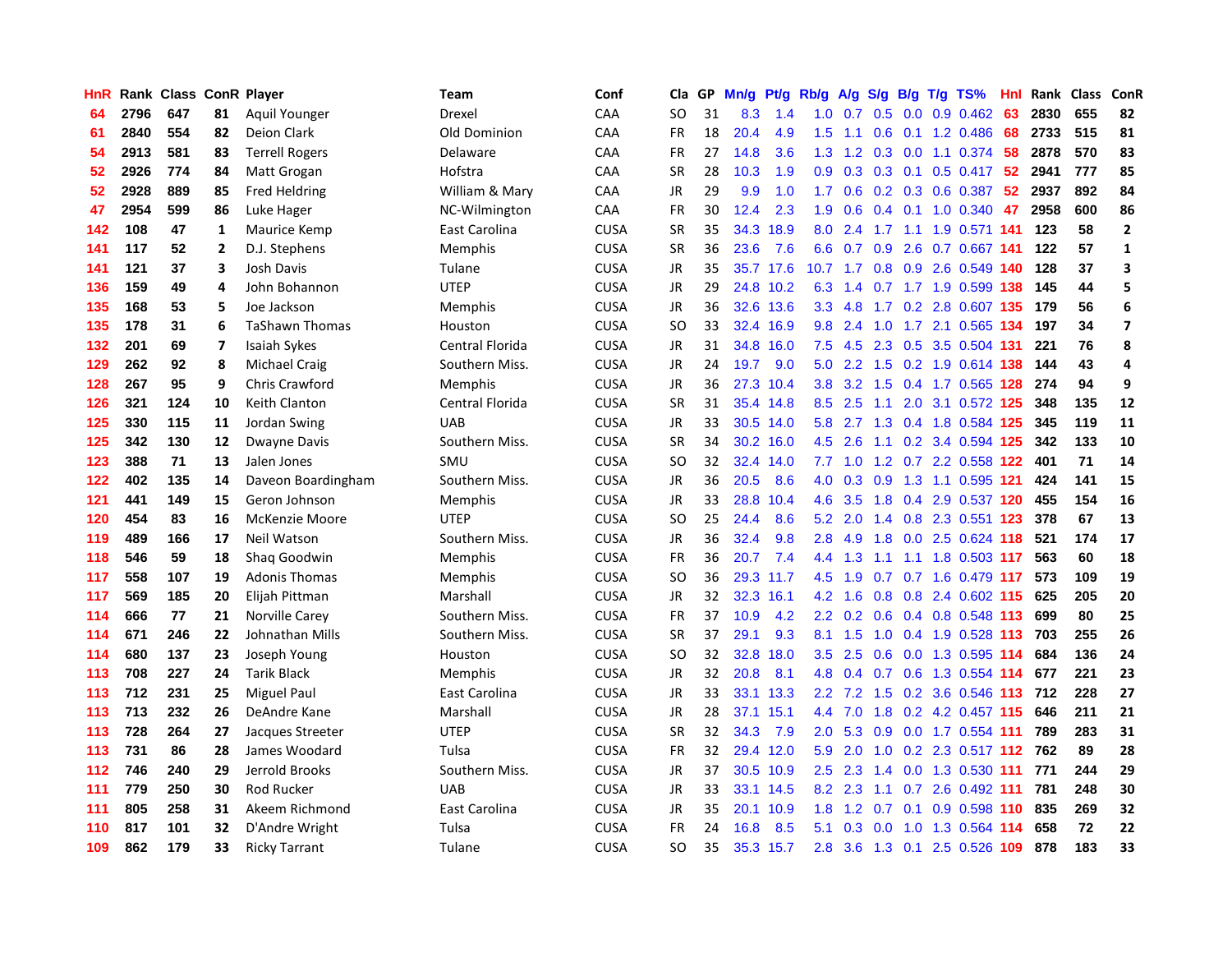| <b>HnR</b> |      | Rank Class ConR Player |    |                         | Team            | Conf        | Cla       | GP. | Mn/g | Pt/g      | Rb/g             | A/g             |     |     | S/g B/g T/g TS%                    | Hnl | Rank                       | <b>Class</b> | ConR |
|------------|------|------------------------|----|-------------------------|-----------------|-------------|-----------|-----|------|-----------|------------------|-----------------|-----|-----|------------------------------------|-----|----------------------------|--------------|------|
| 108        | 923  | 294                    | 34 | Cedric Jenkins          | Southern Miss.  | <b>CUSA</b> | JR        | 35  | 13.6 | 4.7       | 1.4              | 0.8             | 1.0 | 0.1 | $0.7$ $0.502$ 107                  |     | 947                        | 301          | 34   |
| 107        | 942  | 329                    | 35 | Tamir Jackson           | Rice            | <b>CUSA</b> | <b>SR</b> | 31  |      | 35.2 17.7 |                  | 6.0 2.5         |     |     | 1.4 0.1 2.9 0.469 107 954          |     |                            | 331          | 35   |
| 107        | 962  | 336                    | 36 | Kauri Black             | Tulsa           | CUSA        | <b>SR</b> | 33  | 21.3 | 7.1       |                  |                 |     |     | 4.4 0.7 0.8 0.6 1.3 0.607 105 1038 |     |                            | 358          | 37   |
| 106        | 1000 | 213                    | 37 | Julian Washburn         | <b>UTEP</b>     | CUSA        | <b>SO</b> | 32  |      | 34.6 12.3 |                  |                 |     |     | 4.2 1.7 0.9 0.3 1.8 0.488 104 1072 |     |                            | 227          | 40   |
| 105        | 1027 | 354                    | 38 | Dennis Tinnon           | Marshall        | CUSA        | <b>SR</b> | 32  |      | 30.6 10.5 | 9.1              | 1.4             |     |     | 0.9 0.3 2.2 0.523 103 1093         |     |                            | 370          | 41   |
| 105        | 1038 | 319                    | 39 | Robert Sampson          | East Carolina   | <b>CUSA</b> | JR        | 33  | 29.9 | 9.1       | 9.2              | 0.9             | 1.0 |     | 1.8 1.4 0.525 104 1062             |     |                            | 332          | 38   |
| 104        | 1076 | 336                    | 40 | <b>Tristan Spurlock</b> | Central Florida | <b>CUSA</b> | JR        | 28  | 32.8 | 11.4      | 5.8              | 1.8             | 1.0 |     | 0.8 1.3 0.545 104 1068             |     |                            | 335          | 39   |
| 103        | 1110 | 348                    | 41 | Ty Armstrong            | East Carolina   | <b>CUSA</b> | JR        | 35  | 20.3 | 9.3       | 4.5              | 0.6             | 0.5 |     | 0.6 1.3 0.575 103 1140             |     |                            | 358          | 42   |
| 103        | 1132 | 239                    | 42 | <b>Cedrick Lang</b>     | <b>UTEP</b>     | <b>CUSA</b> | <b>SO</b> | 32  | 21.3 | 5.7       | 5.3              | 0.4             |     |     | 0.4 0.4 1.0 0.567 101 1212         |     |                            | 255          | 45   |
| 103        | 1136 | 354                    | 43 | Antonio Barton          | Memphis         | <b>CUSA</b> | JR        | 26  | 16.7 | 5.6       |                  | $1.3 \quad 1.1$ |     |     | 0.8 0.2 0.8 0.522 105 1007         |     |                            | 313          | 36   |
| 102        | 1176 | 249                    | 44 | Cannen Cunningham       | SMU             | <b>CUSA</b> | <b>SO</b> | 32  | 32.3 | 9.3       | 6.2              | 1.6             |     |     |                                    |     | 1.1 1.8 2.4 0.546 102 1187 | 247          | 43   |
| 102        | 1178 | 393                    | 45 | Leon Gibson             | Houston         | <b>CUSA</b> | <b>SR</b> | 32  | 16.2 | 6.3       | 5.6              | 0.5             |     |     | 0.3 0.6 0.9 0.543 101 1199         |     |                            | 399          | 44   |
| 100        | 1300 | 274                    | 46 | <b>Ryan Manuel</b>      | SMU             | CUSA        | <b>SO</b> | 32  | 34.1 | 12.1      |                  | 4.2 2.3         |     |     | 1.2 0.2 2.4 0.568                  | -99 | 1298                       | 281          | 47   |
| 99         | 1351 | 287                    | 47 | Kasey Wilson            | Central Florida | <b>CUSA</b> | <b>SO</b> | 31  | 24.6 | 9.1       |                  | 4.5 0.5         |     |     | 0.6 0.6 1.2 0.598 98               |     | 1376                       | 298          | 49   |
| 99         | 1355 | 432                    | 48 | Fahro Alihodzic         | <b>UAB</b>      | <b>CUSA</b> | <b>JR</b> | 33  | 25.5 | 9.7       | 4.5              | 0.8             |     |     | 1.1 0.6 1.2 0.516                  | -99 | 1351                       | 423          | 48   |
| 98         | 1394 | 452                    | 49 | <b>Nigel Spikes</b>     | Marshall        | <b>CUSA</b> | SR        | 32  | 24.8 | 5.7       | 7.3              | 0.6             |     |     | 0.7 1.9 1.4 0.485                  | 96  | 1464                       | 474          | 53   |
| 98         | 1396 | 454                    | 50 | <b>Scottie Haralson</b> | Tulsa           | <b>CUSA</b> | SR        | 33  |      | 33.1 11.3 | 3.9 <sup>°</sup> | 1.4             | 0.5 |     | 0.2 1.3 0.512 96                   |     | 1462                       | 473          | 52   |
| 97         | 1429 | 462                    | 51 | Konner Tucker           | <b>UTEP</b>     | <b>CUSA</b> | <b>SR</b> | 25  |      | 30.5 10.1 |                  | $1.7 \quad 1.4$ |     |     | 0.4 0.0 1.7 0.580 100 1262         |     |                            | 416          | 46   |
| 97         | 1436 | 466                    | 52 | Jordan Callahan         | Tulane          | <b>CUSA</b> | <b>SR</b> | 35  |      | 30.2 10.6 | 2.6              | 1.9             |     |     | 1.3 0.0 1.2 0.521                  | 97  | 1444                       | 465          | 51   |
| 97         | 1442 | 213                    | 53 | Shaquille Harrison      | Tulsa           | <b>CUSA</b> | <b>FR</b> | 33  | 26.9 | 6.8       | 3.8 <sub>1</sub> | 2.8             |     |     | 1.7 0.4 2.4 0.445                  | -95 | 1519                       | 227          | 58   |
| 97         | 1459 | 217                    | 54 | Danuel House            | Houston         | <b>CUSA</b> | <b>FR</b> | 33  | 28.6 | 12.4      |                  | 4.9 1.8         | 0.9 |     | $0.2$ 1.9 $0.541$                  | 96  | 1495                       | 220          | 55   |
| 97         | 1460 | 471                    | 55 | <b>Kendall Timmons</b>  | Tulane          | <b>CUSA</b> | <b>SR</b> | 35  | 29.7 | 8.6       | 4.5              | 2.2             |     |     | 1.3 0.3 1.9 0.493                  | -96 | 1468                       | 477          | 54   |
| 96         | 1487 | 322                    | 56 | C.J. Cooper             | <b>UTEP</b>     | <b>CUSA</b> | <b>SO</b> | 32  | 15.8 | 5.1       | 0.8              | 1.0             |     |     | $0.3$ 0.0 0.8 0.568                | -95 | 1555                       | 340          | 60   |
| 96         | 1504 | 470                    | 57 | <b>Nick Russell</b>     | <b>SMU</b>      | <b>CUSA</b> | JR        | 32  | 36.2 | 14.0      | 3.6 <sup>°</sup> | 4.3             | 1.5 |     | $0.3$ 3.8 $0.465$                  | -96 | 1505                       | 473          | 56   |
| 96         | 1507 | 471                    | 58 | Shawn Williams          | SMU             | <b>CUSA</b> | JR        | 32  | 33.8 | 8.5       | 5.2              | 1.7             | 0.9 |     | 0.8 1.5 0.542 96                   |     | 1507                       | 474          | 57   |
| 96         | 1513 | 227                    | 59 | Rashad Ray              | Tulsa           | <b>CUSA</b> | <b>FR</b> | 31  | 21.8 | 7.2       | 2.5              |                 |     |     | 1.7 1.0 0.1 1.9 0.519 95           |     | 1565                       | 239          | 61   |
| 95         | 1530 | 478                    | 60 | <b>Robert Williams</b>  | <b>UAB</b>      | <b>CUSA</b> | <b>JR</b> | 33  | 26.6 | 8.5       | 6.0              |                 |     |     | 1.4 0.9 0.3 2.1 0.532 95           |     | 1535                       | 486          | 59   |
| 95         | 1575 | 491                    | 61 | Calvin Newell           | Central Florida | <b>CUSA</b> | <b>JR</b> | 25  | 32.4 | 11.1      | $2.0^{\circ}$    | 2.6             |     |     | 1.4 0.1 2.2 0.503 97 1412          |     |                            | 442          | 50   |
| 95         | 1578 | 244                    | 62 | Chris Washburn          | <b>UTEP</b>     | CUSA        | <b>FR</b> | 32  | 14.9 | 4.4       | 2.9 <sup>°</sup> | 0.6             |     |     | $0.8$ 0.5 1.5 0.481                | 93  | 1636                       | 254          | 64   |
| 95         | 1581 | 344                    | 63 | Paris Roberts-Campbell  | East Carolina   | CUSA        | <b>SO</b> | 35  | 25.6 | 5.6       | 2.1              | 1.8             |     |     | 1.3 0.3 1.0 0.537                  | -94 | 1605                       | 352          | 63   |
| 94         | 1585 | 496                    | 64 | <b>Patrick Swilling</b> | Tulsa           | CUSA        | JR        | 26  | 25.8 | 10.7      | $2.2\phantom{0}$ | 1.6             |     |     | 0.4 0.0 1.9 0.538 94               |     | 1587                       | 497          | 62   |
| 94         | 1613 | 508                    | 65 | <b>Rashard McGill</b>   | Southern Miss.  | CUSA        | <b>JR</b> | 37  | 20.1 | 5.0       | 3.2              | 0.8             |     |     | 0.6 0.2 1.2 0.512 93               |     | 1639                       | 516          | 65   |
| 92         | 1690 | 538                    | 66 | D.D. Scarver            | Marshall        | CUSA        | JR        | 32  |      | 26.4 11.9 | 2.0              | 1.6             |     |     | $0.7$ 0.2 1.8 0.501                | 91  | 1771                       | 553          | 68   |
| 92         | 1695 | 268                    | 67 | Kajon Mack              | Tulane          | <b>CUSA</b> | <b>FR</b> | 29  | 9.8  | 2.7       | 1.2              | 0.6             | 0.6 |     | 0.1 0.5 0.524 92                   |     | 1680                       | 263          | 66   |
| 92         | 1720 | 275                    | 68 | Max Guercy              | Rice            | <b>CUSA</b> | FR        | 31  | 31.5 | 9.5       | 2.6              | 2.5             |     |     | 1.5 0.0 1.8 0.543 92               |     | 1721                       | 272          | 67   |
| 90         | 1840 | 563                    | 69 | <b>Terence Jones</b>    | <b>UAB</b>      | <b>CUSA</b> | <b>SR</b> | 33  | 26.1 | 8.3       | 1.8              | 3.6             |     |     | 1.1 0.1 3.0 0.455                  | 90  | 1834                       | 561          | 69   |
| 89         | 1876 | 309                    | 70 | Jherrod Stiggers        | Houston         | CUSA        | FR        | 33  | 20.7 | 8.1       | $2.7^{\circ}$    | 0.8             | 0.8 |     | $0.1$ 1.4 $0.549$                  | -89 | 1894                       | 312          | 70   |
| 88         | 1926 | 603                    | 71 | <b>Preston Purifoy</b>  | <b>UAB</b>      | <b>CUSA</b> | JR        | 33  | 21.9 | 7.7       | 2.9              | 0.7             |     |     | 0.7 0.3 1.5 0.545                  | 88  | 1921                       | 603          | 71   |
| 88         | 1929 | 428                    | 72 | <b>Trevante Drye</b>    | Tulane          | <b>CUSA</b> | SO        | 35  | 22.7 | 4.6       |                  |                 |     |     | 5.0 0.4 0.5 0.2 1.0 0.550          | 88  | 1930                       | 426          | 72   |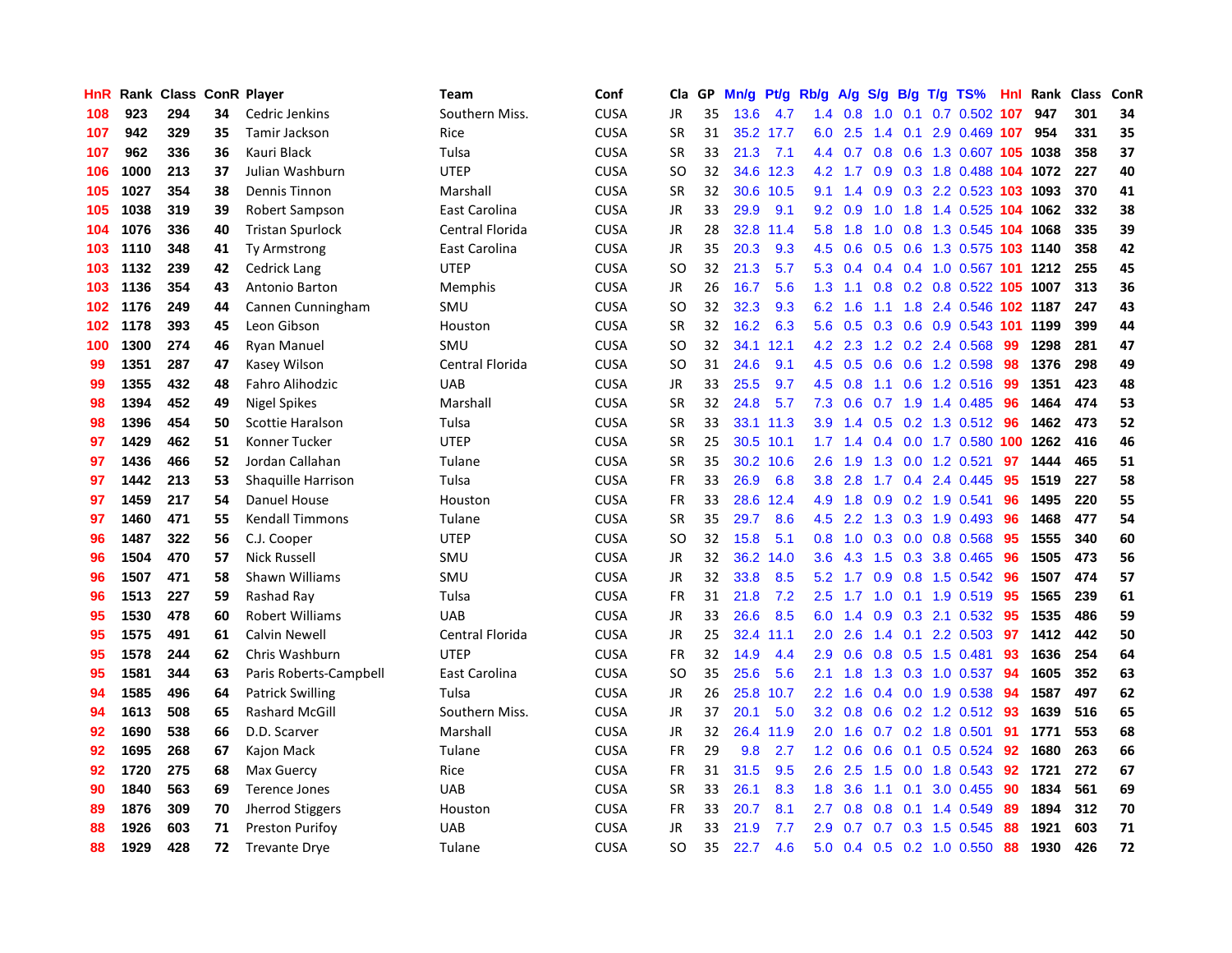| HnR |      | Rank Class ConR Player |              |                           | Team                   | Conf        | Cla       | GP | Mn/g      | <b>Pt/g</b> | Rb/g             | A/g             | S/g              |  | B/g T/g TS%                | Hnl | Rank Class |     | ConR                    |
|-----|------|------------------------|--------------|---------------------------|------------------------|-------------|-----------|----|-----------|-------------|------------------|-----------------|------------------|--|----------------------------|-----|------------|-----|-------------------------|
| 87  | 1984 | 624                    | 73           | <b>Quincy Taylor</b>      | <b>UAB</b>             | <b>CUSA</b> | <b>JR</b> | 33 | 21.8      | 4.0         | 1.8              | 3.0             | $-1.1$           |  | 0.1 1.8 0.514 87           |     | 1977       | 624 | 73                      |
| 85  | 2130 | 670                    | 74           | Tim Peete                 | Tulsa                  | <b>CUSA</b> | <b>JR</b> | 33 | 18.5      | 3.0         | 2.9 <sup>°</sup> |                 |                  |  | 1.4 0.8 0.1 1.0 0.415 83   |     | 2172       | 683 | 77                      |
| 84  | 2169 | 497                    | 75           | Julian DeBose             | Rice                   | <b>CUSA</b> | SO        | 31 | 32.4      | 10.4        | 4.3              | 1.3             |                  |  | 1.2 0.3 1.7 0.524 84       |     | 2162       | 492 | 75                      |
| 83  | 2227 | 643                    | 76           | Ben Cherry                | Tulane                 | <b>CUSA</b> | SR        | 34 | 14.4      | 4.4         | 0.9 <sup>°</sup> | 0.5             |                  |  | $0.3$ 0.0 0.6 0.622        | -83 | 2209       | 641 | 79                      |
| 82  | 2245 | 381                    | 77           | Matt Williams             | Central Florida        | <b>CUSA</b> | <b>FR</b> | 26 | 15.6      | 5.0         | 1.2              | 0.5             |                  |  | $0.4$ 0.0 0.4 0.553        | -83 | 2168       | 360 | 76                      |
| 82  | 2265 | 515                    | 78           | J.J. Thompson             | Houston                | <b>CUSA</b> | SO.       | 29 | 21.0      | 6.0         | 1.1              | 2.9             | 0.9              |  | 0.0 2.0 0.516              | 83  | 2189       | 499 | 78                      |
| 82  | 2274 | 393                    | 79           | <b>Marshall Guilmette</b> | East Carolina          | <b>CUSA</b> | FR        | 31 | 13.3      | 4.0         | $2.3^{\circ}$    | 0.7             |                  |  | 0.2 0.3 0.9 0.532          | -82 | 2234       | 376 | 80                      |
| 81  | 2303 | 662                    | 80           | Shamarr Bowden            | East Carolina          | <b>CUSA</b> | <b>SR</b> | 25 | 15.2      | 4.6         |                  | $0.7$ 1.5       | 0.5              |  | $0.0$ 0.6 0.511            | 84  | 2153       | 628 | 74                      |
| 81  | 2316 | 529                    | 81           | Seth Gearhart             | Rice                   | <b>CUSA</b> | <b>SO</b> | 20 | 29.2      | 7.0         | 3.0              | 1.7             | 1.1              |  | $0.5$ 0.7 0.541            | 82  | 2254       | 515 | 81                      |
| 80  | 2332 | 670                    | 82           | Robert Goff               | Marshall               | <b>CUSA</b> | <b>SR</b> | 29 | 17.6      | 4.8         | 3.6              | 0.5             |                  |  | $0.4$ 0.7 1.2 0.481        | 80  | 2331       | 669 | 82                      |
| 80  | 2349 | 734                    | 83           | <b>Brandon Morris</b>     | Houston                | <b>CUSA</b> | <b>JR</b> | 32 | 12.2      | 2.6         |                  | $1.9$ 1.3       |                  |  | 0.6 0.2 0.8 0.486 80       |     | 2358       | 735 | 83                      |
| 80  | 2359 | 738                    | 84           | <b>Tione Womack</b>       | Houston                | <b>CUSA</b> | JR        | 33 | 18.8      | 2.7         | 1.8              | 2.5             |                  |  | $0.9$ 0.2 1.3 0.469        | -79 | 2382       | 742 | 85                      |
| 78  | 2421 | 756                    | 85           | Austin Ramljak            | Rice                   | CUSA        | <b>JR</b> | 31 | 27.7      | 9.0         | 2.0 <sub>1</sub> | 0.8             |                  |  | 0.5 0.2 0.7 0.554 78       |     | 2428       | 757 | 86                      |
| 77  | 2470 | 441                    | 86           | Daiguan Walker            | Central Florida        | <b>CUSA</b> | FR        | 31 | 20.9      | 4.0         | 1.9              | 1.6             |                  |  | $0.4$ 0.0 1.5 0.490        | 77  | 2492       | 442 | 87                      |
| 74  | 2577 | 469                    | 87           | Brian Bernardi            | SMU                    | CUSA        | <b>FR</b> | 31 | 11.2      | 3.5         | 1.0              | 0.3             |                  |  | $0.2$ 0.0 0.7 0.591        | 74  | 2580       | 468 | 89                      |
| 73  | 2614 | 718                    | 88           | <b>Corvonn Gaines</b>     | East Carolina          | <b>CUSA</b> | <b>SR</b> | 22 | 17.0      | 2.1         | 2.5              | 2.0             |                  |  | $0.5$ 0.2 0.9 0.393        | 79  | 2378       | 676 | 84                      |
| 72  | 2644 | 617                    | 89           | Jalen Ragland             | <b>UTEP</b>            | CUSA        | <b>SO</b> | 24 | 13.7      | 3.8         | 0.9 <sub>0</sub> | 0.4             | 0.1              |  | $0.1$ 0.2 0.438            | -74 | 2572       | 598 | 88                      |
| 65  | 2784 | 752                    | 90           | <b>London Giles</b>       | SMU                    | <b>CUSA</b> | <b>SR</b> | 26 | 13.8      | 2.8         | 1.2              | 0.7             | 0.7              |  | $0.0$ 0.9 0.468            | 68  | 2747       | 746 | 90                      |
| 65  | 2790 | 532                    | 91           | Keith Washington          | Rice                   | <b>CUSA</b> | <b>FR</b> | 29 | 20.7      | 4.3         | 1.9 <sup>°</sup> | 2.1             |                  |  | $0.8$ 0.0 1.9 0.383        | -65 | 2793       | 532 | 91                      |
| 62  | 2831 | 657                    | 92           | Mikhail McLean            | Houston                | <b>CUSA</b> | <b>SO</b> | 26 | 13.3      | 2.4         | 2.6              | 0.3             |                  |  | 0.3 0.2 0.7 0.492 65       |     | 2805       | 649 | 92                      |
| 59  | 2856 | 562                    | 93           | Ross Wilson               | Rice                   | <b>CUSA</b> | <b>FR</b> | 31 | 18.0      | 3.1         | $2.3^{\circ}$    | 0.7             |                  |  | 0.3 0.1 1.3 0.516 59       |     | 2868       | 568 | 94                      |
| 57  | 2892 | 574                    | 94           | Zeldric King              | Tulsa                  | <b>CUSA</b> | <b>FR</b> | 21 | 16.2      | 3.7         | 2.3              | 0.3             | 0.5              |  | $0.0$ 1.9 $0.616$          | -64 | 2808       | 539 | 93                      |
| 51  | 2933 | 589                    | 95           | <b>Tamron Manning</b>     | Marshall               | <b>CUSA</b> | FR        | 28 | 11.0      | 1.3         | 0.8              | 1.1             |                  |  | $0.3$ 0.1 1.0 0.440        | -53 | 2935       | 590 | 95                      |
| 49  | 2950 | 895                    | 96           | <b>Bahrom Firozgary</b>   | Rice                   | <b>CUSA</b> | <b>JR</b> | 31 | 8.6       | 1.5         | 1.2              | 0.1             | 0.1              |  | $0.1$ 0.4 0.584            | 48  | 2955       | 897 | 97                      |
| 44  | 2965 | 683                    | 97           | Chris Martin              | Marshall               | <b>CUSA</b> | <b>SO</b> | 23 | 15.1      | 3.1         | 1.0              | 0.8             |                  |  | 0.7 0.0 1.3 0.375          | 51  | 2944       | 680 | 96                      |
| 118 | 540  | 176                    | $\mathbf{1}$ | <b>Ben Aird</b>           | <b>Utah Valley</b>     | GWC         | JR        | 30 | 33.6      | 15.1        | 9.0 <sub>1</sub> | 0.9             |                  |  | 0.8 1.9 1.2 0.611 119      |     | 486        | 161 | $\mathbf{1}$            |
| 114 | 682  | 250                    | $\mathbf{2}$ | Art Bernardi              | <b>Houston Baptist</b> | GWC         | <b>SR</b> | 31 | 29.7 14.7 |             |                  | $7.0$ 1.3       |                  |  | 1.2 0.9 2.6 0.508 112 737  |     |            | 266 | $\mathbf{2}$            |
| 109 | 879  | 304                    | 3            | <b>Brandon Provost</b>    | Texas-Pan American     | GWC         | <b>SR</b> | 31 |           | 34.0 15.0   |                  | 4.2 2.2         |                  |  | 1.0 0.3 2.0 0.615 109      |     | 850        | 298 | 3                       |
| 107 | 950  | 332                    | 4            | <b>Chris Flores</b>       | New Jersey Tech        | GWC         | <b>SR</b> | 29 |           | 33.3 16.9   | 3.9 <sub>2</sub> | 2.9             |                  |  | 2.4 0.2 2.8 0.516 106 972  |     |            | 337 | 4                       |
| 100 | 1269 | 403                    | 5            | <b>Quinton Pippen</b>     | Chicago St.            | GWC         | <b>JR</b> | 32 | 28.5      | 10.4        | 4.2              | 2.1             |                  |  | 1.8 0.3 1.5 0.512 100 1275 |     |            | 404 | 5                       |
| 95  | 1546 | 493                    | 6            | Ryan Woods                | New Jersey Tech        | GWC         | <b>SR</b> | 28 | 35.3      | 14.4        | 4.8              | 1.6             | 1.1              |  | 0.6 1.4 0.554              | -95 | 1540       | 488 | 6                       |
| 94  | 1597 | 350                    | 7            | Daquan Holiday            | New Jersey Tech        | GWC         | <b>SO</b> | 29 | 18.7      | 5.4         | 4.9              | 0.4             | 0.8              |  | 1.5 1.1 0.586              | -94 | 1608       | 354 | $\overline{\mathbf{z}}$ |
| 94  | 1629 | 512                    | 8            | Matt Ross                 | Chicago St.            | GWC         | <b>JR</b> | 33 | 30.4      | 10.1        | 6.3              | 0.9             | 0.9 <sup>°</sup> |  | 1.0 1.8 0.542              | -92 | 1676       | 526 | 9                       |
| 93  | 1646 | 519                    | 9            | Jamere Dismukes           | Chicago St.            | GWC         | JR        | 31 | 25.3      | 9.4         | 2.2 <sub>2</sub> | 3.4             | 1.6              |  | 0.0 2.5 0.470              | -93 | 1657       | 520 | 8                       |
| 93  | 1666 | 512                    | 10           | Jeremy Robinson           | Chicago St.            | GWC         | <b>SR</b> | 33 | 20.6      | 8.5         | 5.3              | 1.2             | 0.8              |  | $0.7$ 2.1 $0.467$          | -92 | 1705       | 524 | 10                      |
| 92  | 1714 | 522                    | 11           | Nick Thompson             | Utah Valley            | GWC         | <b>SR</b> | 32 | 32.1      | 9.9         | 7.9              | $4.2 \quad 1.0$ |                  |  | 0.1 3.3 0.517 91           |     | 1766       | 538 | 12                      |
| 91  | 1755 | 552                    | 12           | Nate Duhon                | Chicago St.            | GWC         | <b>JR</b> | 29 | 25.0      | 9.1         | 3.0 <sub>1</sub> | 1.4             | 1.8              |  | $0.1$ 1.7 0.505            | -91 | 1730       | 542 | 11                      |
| 88  | 1944 | 580                    | 13           | Jesus M. Delgado          | Texas-Pan American     | GWC         | <b>SR</b> | 32 | 27.7      | 9.9         | 3.3 <sub>2</sub> | 2.0             | 1.1              |  | $0.1$ 1.7 $0.515$          | -88 | 1940       | 581 | 14                      |
| 88  | 1952 | 431                    | 14           | <b>Clarke Rosenberg</b>   | Chicago St.            | GWC         | <b>SO</b> | 33 | 22.8      | 7.7         |                  | $2.7$ 1.6       | 1.1              |  | 0.2 1.7 0.513 87           |     | 1992       | 439 | 15                      |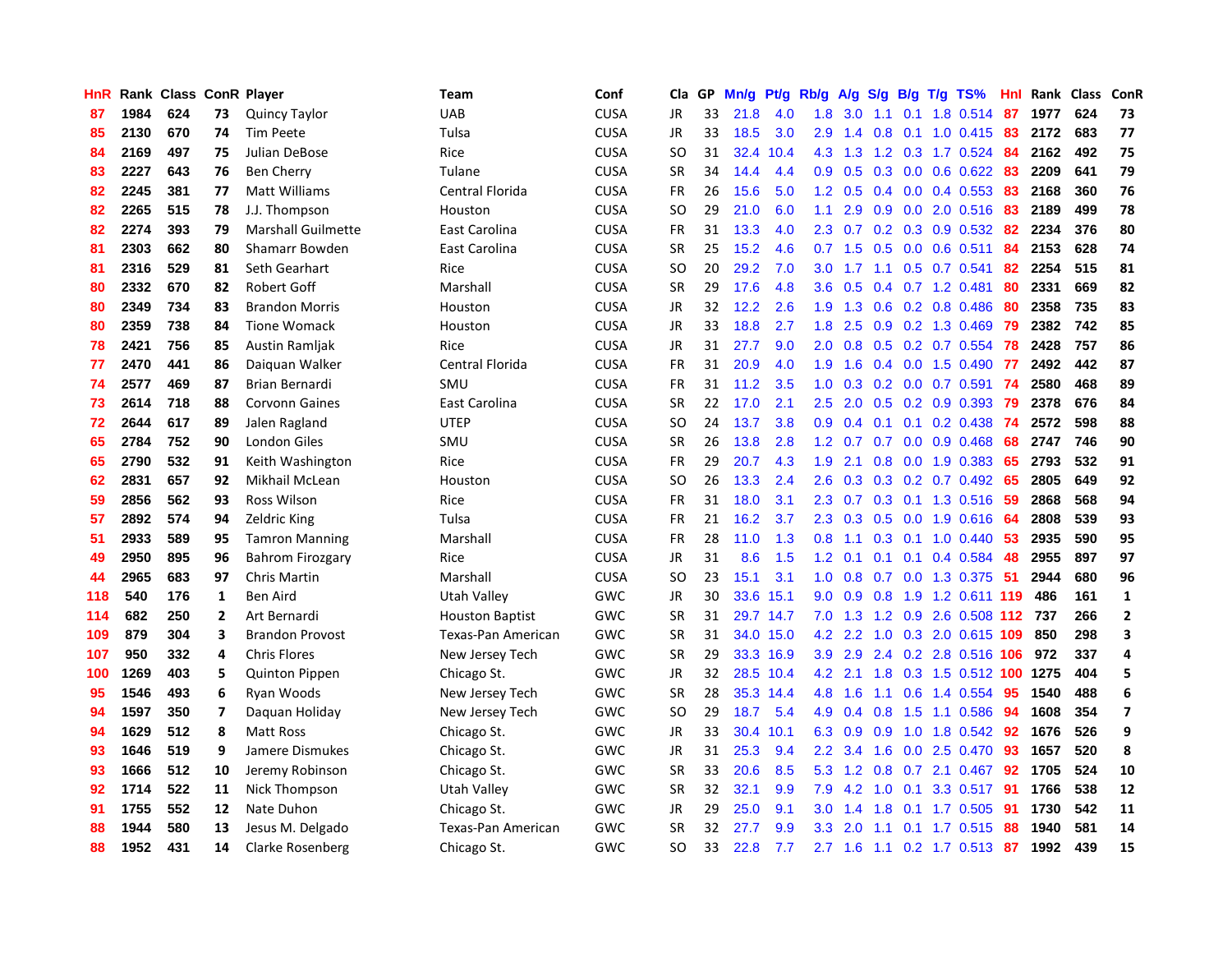| <b>HnR</b> | Rank | <b>Class ConR Player</b> |    |                        | <b>Team</b>            | Conf       | Cla       | <b>GP</b> | Mn/g | Pt/g Rb/g |                  | A/g |     |     | S/g B/g T/g TS%                 | Hnl | Rank | <b>Class</b> | <b>ConR</b>    |
|------------|------|--------------------------|----|------------------------|------------------------|------------|-----------|-----------|------|-----------|------------------|-----|-----|-----|---------------------------------|-----|------|--------------|----------------|
| 87         | 2003 | 595                      | 15 | Aaron Urbanus          | Texas-Pan American     | GWC        | <b>SR</b> | 32        | 31.6 | 10.7      | 3.1              | 3.8 | 1.1 | 0.1 | 2.7 0.503                       | 87  | 2000 | 595          | 16             |
| 87         | 2022 | 602                      | 16 | P.J. Miller            | New Jersey Tech        | GWC        | SR        | 29        |      | 28.9 10.1 | 2.1              | 3.5 |     |     | 1.7 0.2 2.4 0.473 86            |     | 2027 | 599          | 17             |
| 86         | 2052 | 606                      | 17 | Alfonzo Hubbard        | Utah Valley            | GWC        | <b>SR</b> | 19        |      | 28.9 11.6 | 4.7              | 1.8 |     |     | 0.8 0.3 1.6 0.529               | -88 | 1926 | 580          | 13             |
| 86         | 2064 | 348                      | 18 | Ky Howard              | New Jersey Tech        | <b>GWC</b> | <b>FR</b> | 29        | 22.4 | 7.2       | 4.6              | 2.3 |     |     | $0.8$ 0.1 2.2 0.491             | 86  | 2067 | 348          | 19             |
| 86         | 2077 | 647                      | 19 | <b>Holton Hunsaker</b> | <b>Utah Valley</b>     | GWC        | JR        | 32        |      | 33.4 13.2 | $2.2\phantom{0}$ | 3.1 |     |     | 1.4 0.0 2.3 0.558               | 85  | 2116 | 664          | 20             |
| 83         | 2214 | 505                      | 20 | <b>Tyler Russell</b>   | <b>Houston Baptist</b> | GWC        | <b>SO</b> | 15        | 27.0 | 11.4      | 2.5              | 2.6 | 0.9 |     | 0.2 2.8 0.479                   | 86  | 2034 | 456          | 18             |
| 82         | 2247 | 382                      | 21 | Dauson Womack          | <b>Houston Baptist</b> | GWC        | FR        | 31        | 20.7 | 5.2       | 5.2              | 0.7 |     |     | 0.8 0.5 1.4 0.467               | 81  | 2279 | 388          | 22             |
| 82         | 2249 | 707                      | 22 | Justin Leathers        | Texas-Pan American     | GWC        | <b>JR</b> | 32        | 22.5 | 7.3       | 4.6              | 1.0 | 1.0 |     | 0.3 1.8 0.475                   | -82 | 2249 | 705          | 21             |
| 82         | 2283 | 394                      | 23 | Rob Lewis              | <b>Houston Baptist</b> | <b>GWC</b> | <b>FR</b> | 29        | 21.0 | 8.2       | 2.3              | 1.8 | 0.8 |     | 0.1 2.8 0.519                   | -81 | 2303 | 395          | 24             |
| 81         | 2307 | 722                      | 24 | Jason Johnson          | Utah Valley            | GWC        | <b>JR</b> | 31        | 28.7 | 9.7       | 2.7              | 2.0 |     |     | $0.9$ 0.1 1.5 0.521             | -80 | 2330 | 728          | 25             |
| 80         | 2335 | 403                      | 25 | Cody Joyce             | <b>Houston Baptist</b> | <b>GWC</b> | <b>FR</b> | 29        | 15.0 | 3.9       | 2.6              |     |     |     | 0.2 0.3 0.4 0.6 0.577 79        |     | 2368 | 412          | 26             |
| 79         | 2374 | 544                      | 26 | Marcel Smith           | <b>Houston Baptist</b> | GWC        | SO        | 31        | 27.0 | 7.0       | 2.0 <sub>2</sub> | 2.5 |     |     | 1.0 0.0 2.1 0.536               | 78  | 2413 | 554          | 28             |
| 79         | 2403 | 417                      | 27 | <b>Shaquille Hines</b> | Texas-Pan American     | GWC        | <b>FR</b> | 31        | 14.9 | 4.0       | 2.8              | 0.4 | 0.6 |     | $0.7$ 0.9 0.519                 | -79 | 2397 | 420          | 27             |
| 78         | 2432 | 565                      | 28 | Odera Nweke            | New Jersey Tech        | GWC        | <b>SO</b> | 27        | 18.5 | 4.3       | 4.3              | 0.7 |     |     | $0.9$ 0.8 1.3 0.443             | 78  | 2418 | 556          | 29             |
| 78         | 2438 | 687                      | 29 | Zach Jones             | Utah Valley            | <b>GWC</b> | <b>SR</b> | 31        | 13.4 | 3.6       | 2.3              | 0.5 |     |     | $0.4$ 0.5 0.4 0.500             | 77  | 2471 | 691          | 30             |
| 77         | 2474 | 577                      | 30 | Lauri Toivonen         | Texas-Pan American     | GWC        | SO        | 32        | 19.6 | 3.6       | $3.4^{\circ}$    | 1.0 |     |     | $0.7$ 0.1 0.8 0.550             | 77  | 2484 | 579          | 31             |
| 77         | 2484 | 445                      | 31 | <b>Terrence Smith</b>  | New Jersey Tech        | GWC        | <b>FR</b> | 12        | 21.3 | 4.9       | 5.8              | 0.4 | 0.6 |     | 0.8 0.8 0.454                   | 81  | 2296 | 393          | 23             |
| 77         | 2491 | 695                      | 32 | Ruben Cabrera          | Texas-Pan American     | <b>GWC</b> | <b>SR</b> | 32        | 14.2 | 5.9       | 2.8              | 0.3 | 0.1 |     | $0.1$ 1.2 0.537                 | -77 | 2497 | 698          | 32             |
| 75         | 2547 | 791                      | 33 | <b>Quentin Bastian</b> | New Jersey Tech        | GWC        | <b>JR</b> | 20        | 12.8 | 3.0       |                  |     |     |     | 3.3 0.2 0.4 0.7 0.8 0.472 76    |     | 2500 | 776          | 33             |
| 75         | 2564 | 466                      | 34 | James Harper           | <b>Houston Baptist</b> | GWC        | <b>FR</b> | 30        | 13.6 | 4.4       | 1.9              | 0.6 |     |     | 0.5 0.2 1.2 0.470 74            |     | 2587 | 470          | 35             |
| 74         | 2575 | 468                      | 35 | Nigel Sydnor           | New Jersey Tech        | GWC        | FR        | 29        | 14.4 | 4.6       | 1.6              | 0.9 |     |     | $0.4$ 0.0 0.9 0.520             | -74 | 2586 | 469          | 34             |
| 73         | 2617 | 810                      | 36 | Josh Cleveland         | Texas-Pan American     | GWC        | JR        | 28        | 11.7 | 4.0       | 2.3              | 0.2 |     |     | $0.3$ $0.3$ $0.7$ $0.463$       | -73 | 2620 | 812          | 36             |
| 71         | 2662 | 821                      | 37 | Corey Gray             | Chicago St.            | GWC        | <b>JR</b> | 32        | 18.4 | 5.0       | 1.5              | 1.2 |     |     | $0.5$ 0.0 1.2 0.486             | -71 | 2679 | 826          | 37             |
| 70         | 2691 | 505                      | 38 | Caleb Crayton          | <b>Houston Baptist</b> | GWC        | <b>FR</b> | 27        | 22.1 | 6.4       | 4.1              | 0.8 | 0.6 |     | $0.0$ 2.1 $0.460$               | 70  | 2684 | 499          | 38             |
| 67         | 2743 | 741                      | 39 | Sean McCarthy          | New Jersey Tech        | GWC        | <b>SR</b> | 28        | 15.8 | 2.9       | 4.5              | 0.3 |     |     | 0.1 0.8 1.2 0.458               | -67 | 2755 | 747          | 39             |
| 67         | 2754 | 852                      | 40 | Anthony Hill           | <b>Houston Baptist</b> | GWC        | JR        | 29        | 23.9 | 4.9       | 2.1              | 1.2 |     |     | 0.5 0.0 1.3 0.436               | 67  | 2756 | 850          | 40             |
| 66         | 2777 | 858                      | 41 | Jamal Dantzler         | Texas-Pan American     | GWC        | JR        | 32        | 12.2 | 2.5       | 1.8              | 0.5 |     |     | 0.4 0.1 0.6 0.435 65            |     | 2800 | 864          | 41             |
| 62         | 2823 | 865                      | 42 | <b>Kaewe Enos</b>      | <b>Utah Valley</b>     | <b>GWC</b> | JR        | 30        | 13.1 | 2.8       | 0.7              |     |     |     | $0.9$ $0.3$ $0.0$ $0.7$ $0.560$ | -62 | 2839 | 870          | 43             |
| 62         | 2833 | 868                      | 43 | <b>Antoine Hosley</b>  | Utah Valley            | GWC        | JR        | 28        | 18.0 | 6.1       | 1.2              | 0.8 |     |     | $0.6$ 0.0 1.3 0.453             | -63 | 2829 | 869          | 42             |
| 61         | 2843 | 871                      | 44 | <b>Taylor Brown</b>    | Utah Valley            | GWC        | JR        | 32        | 17.0 | 2.1       | 1.5              | 1.0 |     |     | $0.6$ $0.2$ $0.5$ $0.429$       | -60 | 2860 | 874          | 44             |
| 45         | 2964 | 901                      | 45 | Hurley Johnson         | Texas-Pan American     | GWC        | JR        | 29        | 10.2 | 2.8       | 0.8              | 0.3 |     |     | $0.3$ 0.0 0.9 0.465             | 45  | 2967 | 900          | 45             |
| 43         | 2969 | 902                      | 46 | <b>Markus Starks</b>   | Chicago St.            | GWC        | <b>JR</b> | 30        | 13.6 | 1.9       | $2.4^{\circ}$    | 0.2 |     |     | $0.1$ 0.2 0.8 0.380             | 45  | 2972 | 903          | 46             |
| 41         | 2979 | 905                      | 47 | DeMarko Nash           | Texas-Pan American     | GWC        | JR        | 29        | 10.8 | 1.3       | 0.5              | 1.4 |     |     | 0.4 0.0 1.2 0.317               | 42  | 2981 | 905          | 47             |
| 149        | 59   | 23                       | 1  | Ryan Broekhoff         | Valparaiso             | Hor.       | <b>SR</b> | 33        | 32.2 | 15.7      | 7.3              | 2.3 | 1.0 |     | 0.8 1.9 0.615 149               |     | 63   | 26           | $\mathbf{1}$   |
| 147        | 75   | 27                       | 2  | Ray McCallum           | Detroit                | Hor.       | <b>JR</b> | 33        | 36.6 | 18.7      | 5.1              | 4.5 | 1.9 |     | 0.6 2.1 0.573 146               |     | 78   | 27           | $\overline{2}$ |
| 132        | 206  | 88                       | 3  | Kevin Van Wijk         | Valparaiso             | Hor.       | <b>SR</b> | 34        |      | 23.0 12.4 | 5.5              | 0.6 |     |     | 0.6 0.6 2.1 0.666 131           |     | 223  | 96           | 4              |
| 131        | 231  | 80                       | 4  | Jerran Young           | Wright St.             | Hor.       | JR        | 36        | 19.2 | 8.8       | 4.1              | 0.8 |     |     | 1.4 0.5 1.7 0.588 130           |     | 251  | 86           | 5              |
| 130        | 241  | 83                       | 5  | Kendrick Perry         | Youngstown St.         | Hor.       | <b>JR</b> | 30        | 35.4 | 17.3      | 5.5              | 4.1 | 1.9 | 0.4 | 2.0 0.577 134                   |     | 190  | 62           | 3              |
| 126        | 316  | 55                       | 6  | Keifer Sykes           | Green Bay              | Hor.       | SO        | 34        | 34.6 | 15.9      | 3.3              |     |     |     | 4.3 1.1 0.1 2.5 0.539 124       |     | 349  | 61           | 8              |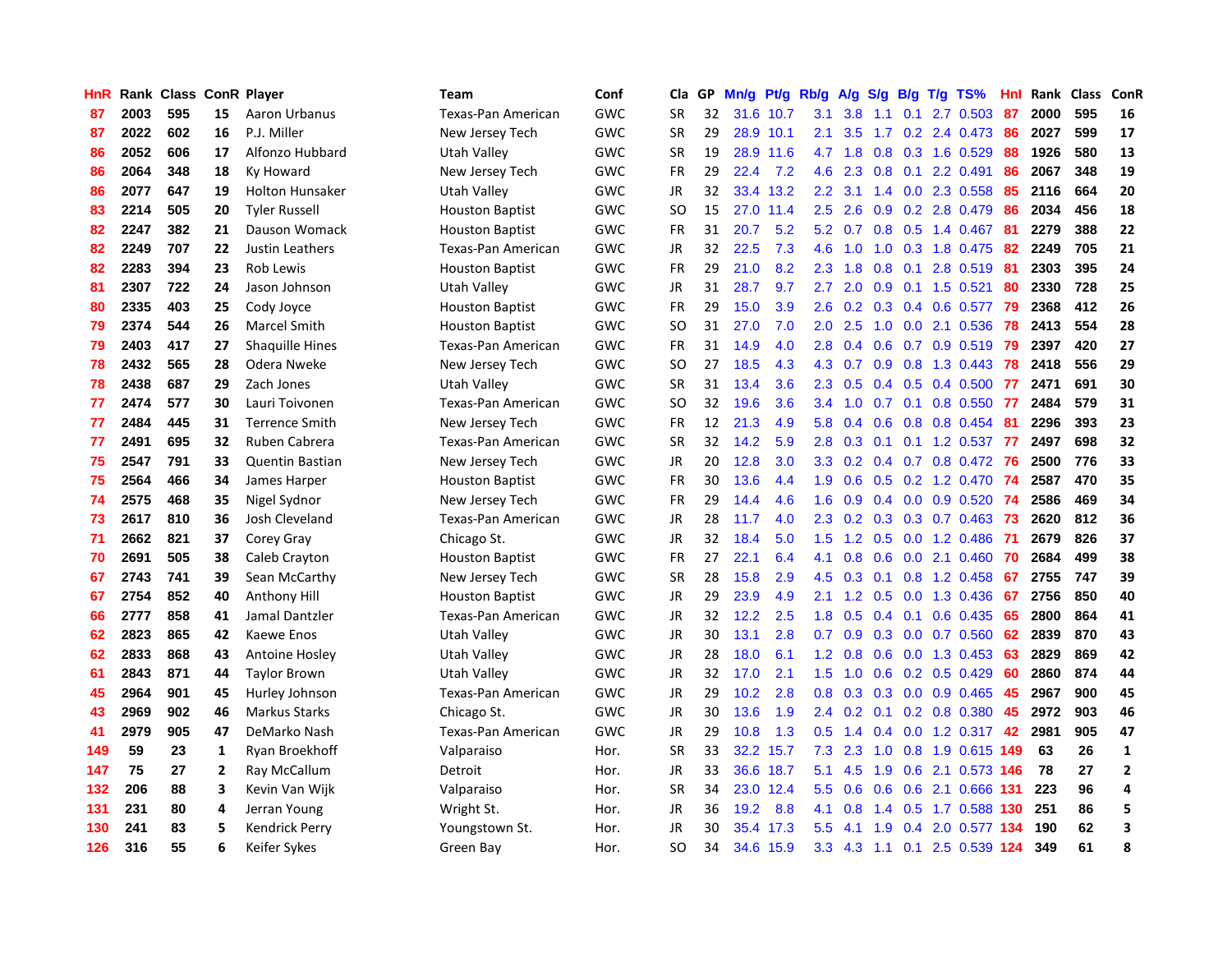| HnR |      | Rank Class ConR Player |                          |                         | <b>Team</b>      | Conf | Cla       | <b>GP</b> | Mn/g | Pt/g      | Rb/g          | A/g              | S/g |     | $B/g$ T/g TS%              | Hnl | Rank | <b>Class</b> | <b>ConR</b>             |
|-----|------|------------------------|--------------------------|-------------------------|------------------|------|-----------|-----------|------|-----------|---------------|------------------|-----|-----|----------------------------|-----|------|--------------|-------------------------|
| 125 | 337  | 59                     | $\overline{\phantom{a}}$ | <b>Christian Thomas</b> | Loyola (IL)      | Hor. | SO        | 31        |      | 27.1 12.1 | 6.5           | 0.8              |     |     | 0.7 0.1 1.2 0.589 123      |     | 399  | 70           | 9                       |
| 122 | 410  | 153                    | 8                        | Ben Averkamp            | Loyola (IL)      | Hor. | SR        | 25        |      | 32.0 14.8 | 6.5           |                  |     |     | 1.7 0.7 1.2 2.2 0.556 127  |     | 303  | 119          | 6                       |
| 119 | 512  | 195                    | 9                        | <b>Gary Talton</b>      | Illinois-Chicago | Hor. | SR        | 34        |      | 34.4 12.3 | 4.0           | 4.4              |     |     | 1.4 0.2 2.7 0.501 118      |     | 528  | 199          | 10                      |
| 118 | 514  | 55                     | 10                       | Jordan Fouse            | Green Bay        | Hor. | FR        | 34        | 29.3 | 6.8       | 7.9           | 2.0              | 1.6 |     | 1.4 1.6 0.498 117          |     | 556  | 58           | 11                      |
| 117 | 557  | 210                    | 11                       | Doug Anderson           | Detroit          | Hor. | <b>SR</b> | 33        | 26.7 | 12.1      | 4.6           | 1.4              | 1.3 |     | 0.6 1.0 0.546 117          |     | 561  | 212          | 12                      |
| 116 | 580  | 189                    | 12                       | <b>Cole Darling</b>     | Wright St.       | Hor. | JR        | 22        | 24.4 | 11.3      | 4.6           | 0.6              | 1.3 |     | 0.4 1.7 0.552 125          |     | 343  | 118          | $\overline{\mathbf{z}}$ |
| 115 | 615  | 204                    | 13                       | Alec Brown              | Green Bay        | Hor. | <b>JR</b> | 34        | 30.6 | 14.1      | 6.0           | 1.2              | 0.6 |     | 1.7 2.6 0.530 114          |     | 661  | 217          | 14                      |
| 115 | 638  | 234                    | 14                       | <b>Bobby Capobianco</b> | Valparaiso       | Hor. | <b>SR</b> | 30        | 16.2 | 5.9       | 4.5           | 0.7              | 0.5 |     | 0.4 1.0 0.584 115          |     | 636  | 231          | 13                      |
| 114 | 659  | 243                    | 15                       | Nick Minnerath          | Detroit          | Hor. | <b>SR</b> | 33        | 29.6 | 14.6      | 5.9           | 1.0              |     |     | 0.8 0.4 1.3 0.558 114      |     | 665  | 244          | 15                      |
| 114 | 669  | 245                    | 16                       | Matt Kenney             | Valparaiso       | Hor. | <b>SR</b> | 33        | 25.2 | 8.3       | 3.1           | 3.0 <sub>2</sub> |     |     | 0.6 0.5 1.8 0.597 113      |     | 688  | 251          | 16                      |
| 113 | 724  | 263                    | 17                       | Josh Crittle            | Illinois-Chicago | Hor. | <b>SR</b> | 34        | 27.1 | 10.5      | $5.5^{\circ}$ | 2.1              |     |     | 0.9 0.9 2.2 0.514 113 727  |     |      | 263          | 17                      |
| 113 | 729  | 235                    | 18                       | Matt Vest               | Wright St.       | Hor. | <b>JR</b> | 36        | 23.8 | 5.5       | 3.7           | $2.2^{\circ}$    | 1.1 |     | 0.1 1.1 0.529 112 756      |     |      | 241          | 18                      |
| 111 | 804  | 283                    | 19                       | <b>Brennan Cougill</b>  | Green Bay        | Hor. | <b>SR</b> | 30        | 21.6 | 9.0       | 5.3           | 1.6              | 0.5 |     | 0.6 2.1 0.526 111          |     | 786  | 281          | 19                      |
| 108 | 893  | 280                    | 20                       | A.J. Pacher             | Wright St.       | Hor. | JR        | 33        | 14.1 | 5.4       | 2.8           | 0.8              |     |     | 0.3 0.2 0.8 0.513 108      |     | 914  | 291          | 20                      |
| 108 | 918  | 316                    | 21                       | <b>Erik Buggs</b>       | Valparaiso       | Hor. | <b>SR</b> | 34        | 28.2 | 7.0       | 2.6           | 3.7              | 1.6 |     | 0.3 2.5 0.551 107          |     | 939  | 323          | 22                      |
| 108 | 921  | 293                    | 22                       | Jason Calliste          | Detroit          | Hor. | <b>JR</b> | 33        | 35.2 | 14.4      | 3.1           | 3.3              | 1.3 |     | 0.2 2.2 0.561 108          |     | 921  | 294          | 21                      |
| 107 | 948  | 124                    | 23                       | JT Yoho                 | Wright St.       | Hor. | <b>FR</b> | 36        | 16.8 | 6.5       | 2.4           | 0.6              | 0.3 |     | $0.1$ 0.9 0.571 106        |     | 988  | 128          | 23                      |
| 106 | 979  | 338                    | 24                       | Damian Eargle           | Youngstown St.   | Hor. | <b>SR</b> | 32        |      | 29.7 11.8 | 6.6           | 0.6              | 1.1 |     | 3.2 1.5 0.490 106          |     | 997  | 344          | 24                      |
| 105 | 1023 | 353                    | 25                       | Daniel Barnes           | Illinois-Chicago | Hor. | <b>SR</b> | 32        |      | 31.9 12.1 | $4.4^{\circ}$ | 0.8              |     |     | 1.5 0.3 1.5 0.541 106      |     | 998  | 345          | 25                      |
| 105 | 1037 | 142                    | 26                       | <b>Bryn Forbes</b>      | Cleveland St.    | Hor. | <b>FR</b> | 32        |      | 28.3 12.7 | 3.5           | 1.2              |     |     | 0.8 0.0 1.7 0.565 104 1091 |     |      | 151          | 26                      |
| 104 | 1071 | 362                    | 27                       | Jordan Hicks            | Loyola (IL)      | Hor. | SR        | 31        | 28.3 | 9.0       | 4.6           | 1.5              | 0.8 |     | 0.4 1.9 0.612 102 1149     |     |      | 384          | 28                      |
| 104 | 1079 | 227                    | 28                       | Marlin Mason            | Cleveland St.    | Hor. | SO.       | 32        | 22.3 | 8.0       | 5.3           | 0.9              | 1.1 |     | 1.0 1.7 0.507 103 1135     |     |      | 239          | 27                      |
| 103 | 1145 | 242                    | 29                       | Kendall Griffin         | Wright St.       | Hor. | SO        | 36        | 29.0 | 6.3       | 2.3           | 2.0              | 1.0 |     | 0.3 1.5 0.597 102 1194     |     |      | 248          | 29                      |
| 101 | 1230 | 389                    | 30                       | Hayden Humes            | Illinois-Chicago | Hor. | <b>JR</b> | 34        | 33.2 | 10.3      | 5.2           | 1.3              | 0.6 |     | 0.4 1.4 0.580 101 1235     |     |      | 390          | 31                      |
| 101 | 1233 | 262                    | 31                       | <b>Greg Mays</b>        | Green Bay        | Hor. | SO        | 31        | 20.3 | 6.5       | 4.7           | 0.5              | 0.3 |     | 0.6 1.0 0.554 100 1272     |     |      | 269          | 33                      |
| 101 | 1243 | 395                    | 32                       | <b>Miles Dixon</b>      | Wright St.       | Hor. | <b>JR</b> | 36        | 23.0 | 8.5       | 1.5           | 1.3              |     |     | 0.8 0.2 1.4 0.485 100 1280 |     |      | 405          | 35                      |
| 101 | 1258 | 399                    | 33                       | Evan Bruinsma           | Detroit          | Hor. | <b>JR</b> | 32        | 21.5 | 5.6       | 4.3           | $-1.1$           |     |     | 0.8 0.5 1.1 0.603 101 1230 |     |      | 388          | 30                      |
| 101 | 1260 | 410                    | 34                       | Will Bogan              | Valparaiso       | Hor. | <b>SR</b> | 34        | 26.6 | 6.4       | 1.1           | 1.4              |     |     | 0.9 0.1 1.2 0.590 100 1279 |     |      | 421          | 34                      |
| 100 | 1265 | 267                    | 35                       | Reggie Arceneaux        | Wright St.       | Hor. | SO        | 34        | 29.4 | 8.9       | 2.3           | 2.5              | 0.8 |     | 0.0 2.2 0.472 100 1249     |     |      | 264          | 32                      |
| 100 | 1282 | 270                    | 36                       | <b>Charles Lee</b>      | Cleveland St.    | Hor. | <b>SO</b> | 32        | 34.4 | 11.5      | 2.9           | 4.8              | 1.2 |     | $0.2$ 3.5 0.535            | -99 | 1338 | 285          | 37                      |
| 100 | 1301 | 414                    | 37                       | Jordan Aaron            | Milwaukee        | Hor. | <b>JR</b> | 32        | 35.6 | 14.4      | 3.6           | 4.0              | 1.3 |     | $0.0$ 3.8 $0.503$          | -99 | 1334 | 418          | 36                      |
| 98  | 1411 | 305                    | 38                       | Juwan Howard            | Detroit          | Hor. | SO        | 32        | 25.1 | 7.6       | 3.2           | 1.5              | 0.7 |     | 0.3 1.2 0.494              | 98  | 1366 | 295          | 38                      |
| 97  | 1423 | 209                    | 39                       | <b>Bobby Hain</b>       | Youngstown St.   | Hor. | FR        | 33        | 15.3 | 6.2       | 3.4           | 0.6              | 0.3 |     | 0.4 0.9 0.564              | 96  | 1474 | 215          | 41                      |
| 97  | 1448 | 469                    | 40                       | Ben Boggs               | Valparaiso       | Hor. | <b>SR</b> | 33        | 17.9 | 5.6       | 2.3           | 0.5              | 0.5 |     | $0.0$ $0.8$ $0.589$        | 97  | 1460 | 471          | 40                      |
| 96  | 1521 | 488                    | 41                       | <b>Blake Allen</b>      | Youngstown St.   | Hor. | SR        | 34        | 34.9 | 12.4      | 4.4           | 3.1              | 0.8 |     | 0.1 1.2 0.515 95           |     | 1562 | 496          | 43                      |
| 96  | 1525 | 476                    | 42                       | Devon Long              | Cleveland St.    | Hor. | <b>JR</b> | 26        | 19.9 | 6.7       | 3.5           | 0.4              |     |     | 0.6 0.5 1.0 0.596          | 96  | 1516 | 478          | 42                      |
| 95  | 1531 | 479                    | 43                       | Kamren Belin            | Youngstown St.   | Hor. | JR        | 34        | 30.6 | 11.1      | 5.4           | 1.5              | 0.9 |     | 0.8 1.8 0.542              | 94  | 1585 | 495          | 45                      |
| 95  | 1576 | 492                    | 44                       | LaVonte Dority          | Valparaiso       | Hor. | <b>JR</b> | 25        | 21.3 | 8.6       | 1.2           | 1.9              | 0.7 | 0.1 | 2.1 0.506                  | 98  | 1384 | 433          | 39                      |
| 94  | 1602 | 504                    | 45                       | <b>Cully Payne</b>      | Loyola (IL)      | Hor. | <b>JR</b> | 25        | 28.8 | 7.9       | 1.9           | 4.2              |     |     | 1.0 0.0 3.0 0.495          | 94  | 1582 | 492          | 44                      |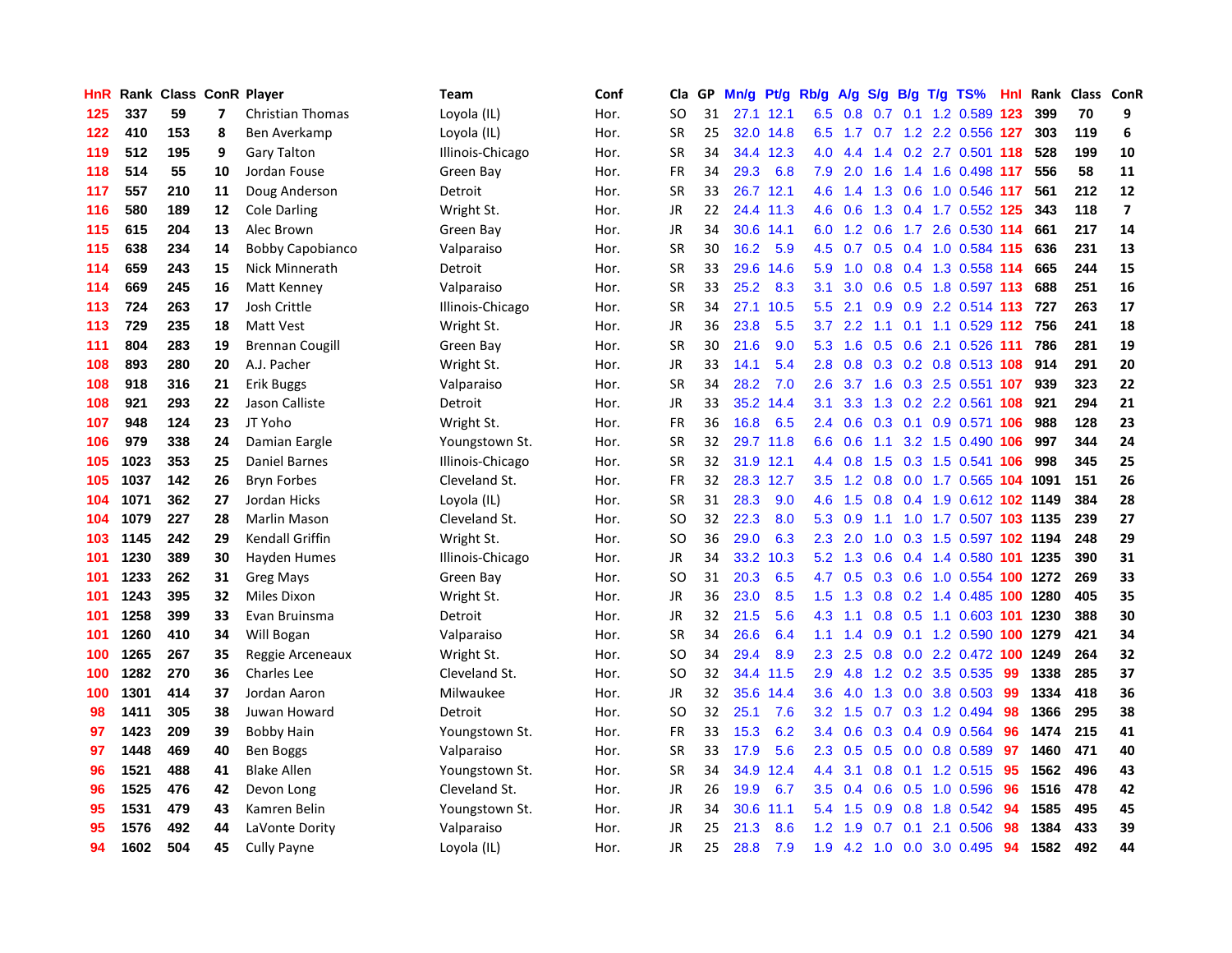| HnR |      | Rank Class ConR Player |                         |                         | Team                | Conf | Cla           | <b>GP</b> | Mn/g | <b>Pt/g</b> | Rb/g             | A/g    | S/g |                 | B/g T/g TS%               | Hnl | Rank | <b>Class</b> | <b>ConR</b>             |
|-----|------|------------------------|-------------------------|-------------------------|---------------------|------|---------------|-----------|------|-------------|------------------|--------|-----|-----------------|---------------------------|-----|------|--------------|-------------------------|
| 93  | 1647 | 257                    | 46                      | Devon Turk              | Loyola (IL)         | Hor. | <b>FR</b>     | 31        | 22.4 | 8.7         | 1.8              | 0.7    |     |                 | 0.4 0.3 1.3 0.561         | 91  | 1727 | 276          | 50                      |
| 93  | 1664 | 526                    | 47                      | Sultan Muhammad         | Green Bay           | Hor. | <b>JR</b>     | 34        | 23.5 | 5.8         | 2.3              | 1.3    |     |                 | $0.5$ 0.1 1.1 0.566       | 92  | 1699 | 534          | 47                      |
| 92  | 1713 | 375                    | 48                      | DJ Cole                 | Youngstown St.      | Hor. | SO            | 34        | 29.3 | 6.9         | 2.8              | 3.4    |     |                 | $1.1$ 0.1 2.0 0.491       | 91  | 1769 | 394          | 51                      |
| 91  | 1773 | 555                    | 49                      | Jordan Coleman          | Valparaiso          | Hor. | JR            | 29        | 14.9 | 4.4         | 2.5              | 0.4    | 0.6 |                 | 0.3 0.9 0.490             | 92  | 1691 | 531          | 46                      |
| 91  | 1787 | 394                    | 50                      | Joe Crisman             | Lovola (IL)         | Hor. | <b>SO</b>     | 26        | 26.7 | 4.9         | 3.1              | 1.8    |     |                 | $0.7$ $0.3$ $0.9$ $0.536$ | 92  | 1722 | 380          | 49                      |
| 91  | 1788 | 395                    | 51                      | <b>Tavares Sledge</b>   | Wright St.          | Hor. | SO            | 34        | 17.4 | 4.1         | 4.1              | 0.4    |     |                 | $0.7$ $0.3$ $1.0$ $0.435$ | -91 | 1782 | 396          | 52                      |
| 91  | 1793 | 545                    | 52                      | Anthony Kelley          | Illinois-Chicago    | Hor. | <b>SR</b>     | 20        | 16.8 | 4.1         | 3.3              | 0.8    |     |                 | $0.4$ 0.3 1.0 0.526       | 92  | 1700 | 521          | 48                      |
| 91  | 1801 | 293                    | 53                      | Matt O'Leary            | Loyola (IL)         | Hor. | <b>FR</b>     | 30        | 14.7 | 3.8         | 2.3              | 1.3    | 0.3 |                 | $0.4$ 0.9 0.456           | 89  | 1871 | 306          | 54                      |
| 90  | 1833 | 559                    | 54                      | Tim Kamczyc             | Cleveland St.       | Hor. | <b>SR</b>     | 32        | 30.4 | 8.1         | 3.6              | 1.5    | 1.0 |                 | $0.4$ 1.2 0.501           | 89  | 1890 | 575          | 56                      |
| 90  | 1849 | 565                    | 55                      | <b>Demetrius Harris</b> | Milwaukee           | Hor. | <b>SR</b>     | 32        | 25.2 | 9.1         | 5.3              | 0.7    |     |                 | 0.9 1.0 2.3 0.464         | -89 | 1888 | 574          | 55                      |
| 90  | 1854 | 305                    | 56                      | <b>Austin Arians</b>    | Milwaukee           | Hor. | <b>FR</b>     | 29        | 20.8 | 6.6         | 2.9              | 0.9    |     |                 | $0.5$ 0.1 0.7 0.521       | -89 | 1853 | 302          | 53                      |
| 88  | 1938 | 323                    | 57                      | J.J. Panoske            | Milwaukee           | Hor. | FR            | 29        | 17.5 | 5.0         | 3.7              | 0.6    |     |                 | $0.3$ 1.4 1.4 0.475       | -88 | 1935 | 320          | 57                      |
| 88  | 1956 | 327                    | 58                      | Jeff White              | Loyola (IL)         | Hor. | <b>FR</b>     | 28        | 22.2 | 5.3         | 2.4              | 2.7    | 0.6 |                 | $0.1$ 1.8 0.431           | 87  | 1948 | 325          | 58                      |
| 87  | 1997 | 442                    | 59                      | Marc Brown              | Illinois-Chicago    | Hor. | SO.           | 33        | 25.2 | 5.7         | 3.0              | 1.0    | 0.6 |                 | $0.1$ 1.1 0.480           | 87  | 1953 | 429          | 59                      |
| 87  | 1998 | 592                    | 60                      | Paris Gulley            | Milwaukee           | Hor. | <b>SR</b>     | 26        | 37.0 | 14.7        | 3.5              | 1.5    | 0.8 |                 | 0.0 1.9 0.497             | 87  | 1986 | 589          | 60                      |
| 85  | 2115 | 480                    | 61                      | Sebastian Douglas       | Cleveland St.       | Hor. | SO.           | 31        | 27.9 | 6.8         | $3.4^{\circ}$    | 1.7    |     | $1.2 \quad 0.1$ | 2.4 0.467                 | 85  | 2131 | 484          | 62                      |
| 85  | 2137 | 623                    | 62                      | James Haarsma           | Milwaukee           | Hor. | <b>SR</b>     | 26        | 23.3 | 6.5         | 4.5              | 1.0    | 0.9 |                 | 0.4 1.6 0.466             | 84  | 2151 | 627          | 63                      |
| 84  | 2159 | 681                    | 63                      | Kyle Kelm               | Milwaukee           | Hor. | JR            | 25        | 21.0 | 5.1         | 3.6              | 0.8    |     |                 | $0.2$ 0.4 0.8 0.510       | -84 | 2164 | 681          | 64                      |
| 81  | 2308 | 723                    | 64                      | Ken Cerroni             | Green Bay           | Hor. | <b>JR</b>     | 24        | 21.0 | 5.8         | 1.1              | 0.7    |     |                 | $0.5$ 0.0 0.9 0.596       | -86 | 2055 | 642          | 61                      |
| 80  | 2340 | 405                    | 65                      | Junior Lomomba          | Cleveland St.       | Hor. | <b>FR</b>     | 25        | 18.5 | 5.8         | 2.3              | 1.2    |     |                 | $0.8$ 0.0 1.6 0.450       | -81 | 2294 | 392          | 65                      |
| 79  | 2380 | 546                    | 66                      | Shawn Amiker            | Youngstown St.      | Hor. | SO            | 33        | 19.2 | 5.4         | 2.8              | 1.1    |     |                 | $0.4$ 0.1 1.5 0.530       | 79  | 2388 | 549          | 66                      |
| 78  | 2451 | 569                    | 67                      | <b>Joey Miller</b>      | Illinois-Chicago    | Hor. | <b>SO</b>     | 33        | 14.1 | 3.9         | 1.2              | 0.8    | 0.6 |                 | 0.1 1.0 0.438             | 78  | 2444 | 563          | 67                      |
| 74  | 2578 | 470                    | 68                      | Carrington Love         | Green Bay           | Hor. | <b>FR</b>     | 34        | 15.8 | 2.6         | 1.4              | 1.4    | 0.6 |                 | $0.1$ 1.1 0.425           | 73  | 2600 | 474          | 70                      |
| 73  | 2601 | 477                    | 69                      | Nick Osborne            | Loyola (IL)         | Hor. | <b>FR</b>     | 31        | 10.6 | 2.7         | 2.2              | 0.3    |     |                 | $0.2$ $0.3$ $0.6$ $0.437$ | 72  | 2648 | 487          | 71                      |
| 73  | 2604 | 603                    | 70                      | P.J. Boutte             | Detroit             | Hor. | <sub>SO</sub> | 32        | 8.8  | 1.4         | 0.9              | 1.3    |     |                 | 0.7 0.0 0.8 0.351         | 73  | 2598 | 605          | 69                      |
| 73  | 2607 | 808                    | 71                      | Ludovic Ndaye           | Cleveland St.       | Hor. | <b>JR</b>     | 24        | 12.6 | 3.0         | 2.0              | 0.1    |     |                 | 0.3 0.7 0.3 0.445         | -74 | 2585 | 802          | 68                      |
| 71  | 2651 | 723                    | 72                      | <b>Ryan Haggerty</b>    | Milwaukee           | Hor. | <b>SR</b>     | 31        | 19.4 | 2.5         | 2.0              | 1.1    |     |                 | $0.4$ 0.4 0.8 0.479       | -71 | 2663 | 729          | 72                      |
| 70  | 2682 | 623                    | 73                      | Will Simonton           | Illinois-Chicago    | Hor. | <b>SO</b>     | 34        | 13.1 | 2.4         | 2.2              | 0.3    |     |                 | 0.3 0.6 0.6 0.420 70      |     | 2703 | 629          | 73                      |
| 69  | 2703 | 507                    | 74                      | Joe Bramanti            | Wright St.          | Hor. | FR            | 35        | 14.4 | 1.6         | 1.7 <sub>z</sub> | $-1.1$ |     |                 | 0.4 0.0 1.2 0.514 69      |     | 2717 | 509          | 74                      |
| 47  | 2956 | 601                    | 75                      | Josh Ivory              | Cleveland St.       | Hor. | FR            | 30        | 8.9  | 1.3         | 1.0              | 0.4    |     |                 | $0.2$ 0.1 0.6 0.443       | 47  | 2962 | 602          | 75                      |
| 124 | 355  | 134                    | $\mathbf{1}$            | <b>Stephon Carter</b>   | Cal St. Bakersfield | Ind. | <b>SR</b>     | 30        | 31.8 | 15.9        | 5.2              | 2.7    |     |                 | 2.3 0.3 3.1 0.532 124     |     | 369  | 142          | $\mathbf{1}$            |
| 94  | 1627 | 506                    | $\mathbf{2}$            | <b>Tyrone White</b>     | Cal St. Bakersfield | Ind. | <b>SR</b>     | 27        | 28.1 | 10.7        | 4.2              | 2.0    |     |                 | 0.7 0.1 2.2 0.565         | -94 | 1606 | 504          | $\overline{2}$          |
| 94  | 1630 | 513                    | 3                       | <b>Brandon Barnes</b>   | Cal St. Bakersfield | Ind. | <b>JR</b>     | 30        | 30.0 | 12.1        | 5.3              | 1.3    | 1.0 |                 | 0.2 2.2 0.504             | -93 | 1641 | 517          | 3                       |
| 89  | 1891 | 588                    | 4                       | Adam Young              | Cal St. Bakersfield | Ind. | JR            | 30        | 26.1 | 7.5         | 5.1              | 1.5    | 0.8 |                 | 0.7 1.3 0.466             | -89 | 1896 | 591          | 4                       |
| 88  | 1953 | 614                    | 5                       | Javonte Maynor          | Cal St. Bakersfield | Ind. | JR            | 30        | 31.1 | 10.5        | 1.8              | 1.1    | 1.1 |                 | $0.1$ 1.1 $0.540$         | -87 | 1964 | 619          | 5                       |
| 88  | 1973 | 588                    | 6                       | Rarlensee Nelson        | New Orleans         | Ind. | <b>SR</b>     | 26        |      | 30.4 10.1   | 3.1              | 6.6    |     |                 | 1.3 0.0 4.0 0.483 87      |     | 2004 | 596          | 6                       |
| 87  | 2021 | 601                    | $\overline{\mathbf{z}}$ | Lovell Cook             | <b>New Orleans</b>  | Ind. | <b>SR</b>     | 26        | 27.6 | 14.2        | 3.2              | 0.3    |     |                 | 1.0 0.3 1.5 0.574         | -86 | 2060 | 607          | $\overline{\mathbf{z}}$ |
| 84  | 2154 | 679                    | 8                       | Cory Dixon              | <b>New Orleans</b>  | Ind. | JR            | 26        | 21.5 | 8.7         | 5.1              | 0.8    | 0.9 |                 | 0.9 2.1 0.547             | 83  | 2176 | 685          | 8                       |
| 84  | 2175 | 362                    | q                       | <b>Kevin Hill</b>       | <b>New Orleans</b>  | Ind. | <b>FR</b>     | 26        | 12.0 | 4.9         | 4.8              | 0.2    |     |                 | $0.4$ 0.6 1.1 0.559       | 83  | 2198 | 366          | 9                       |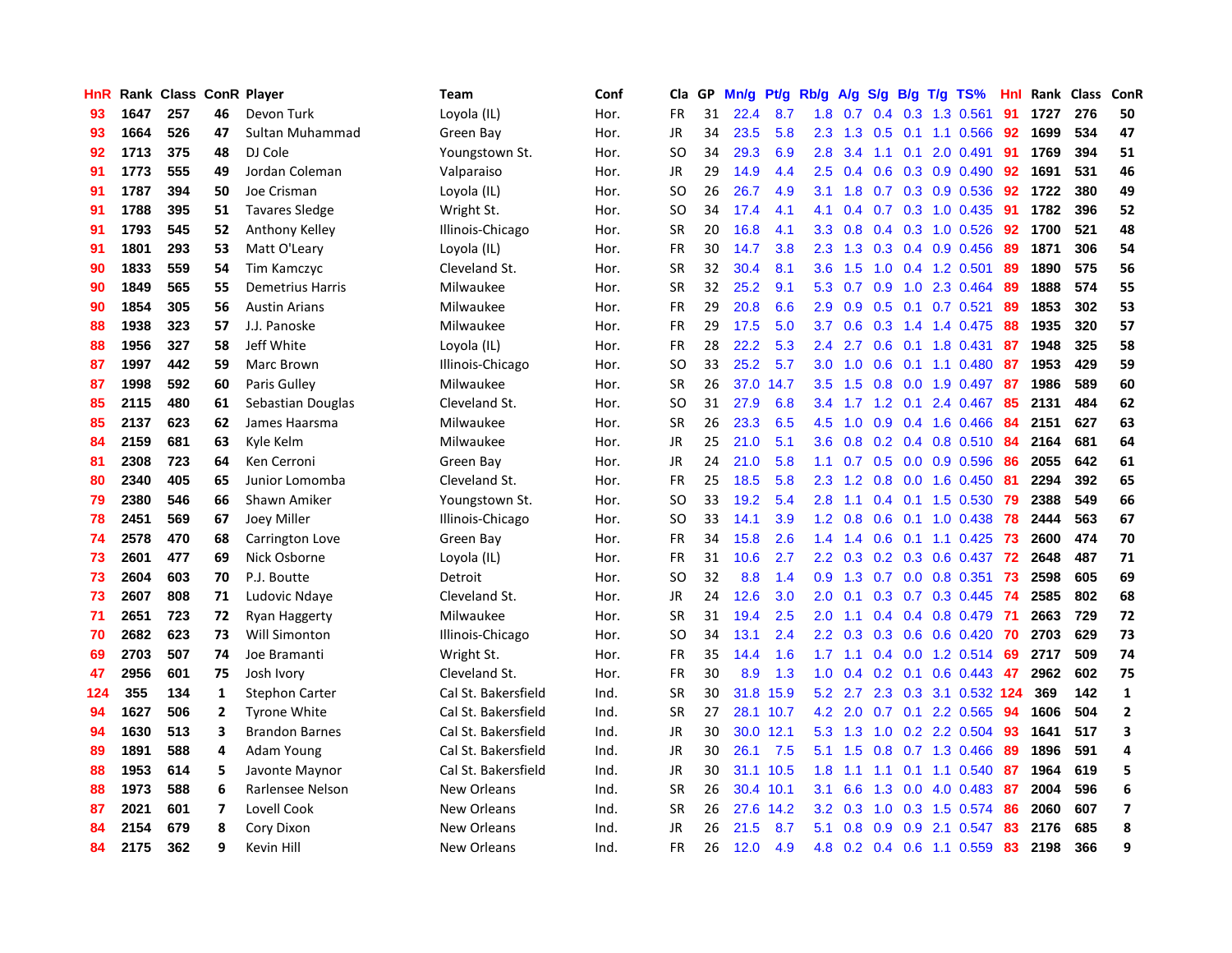| HnR |      | Rank Class ConR Player |                |                              | Team                | Conf | Cla           | <b>GP</b> | Mn/g | <b>Pt/g</b> | Rb/g             | A/g             | S/g |     | B/g T/g TS%                | Hnl | Rank     | <b>Class</b> | <b>ConR</b>             |
|-----|------|------------------------|----------------|------------------------------|---------------------|------|---------------|-----------|------|-------------|------------------|-----------------|-----|-----|----------------------------|-----|----------|--------------|-------------------------|
| 80  | 2348 | 408                    | 10             | <b>Britton Williams</b>      | Cal St. Bakersfield | Ind. | <b>FR</b>     | 29        | 21.5 | 3.7         | 1.1              | 3.2             | 0.7 |     | $0.0$ 1.5 $0.469$          | 80  | 2339     | 405          | 10                      |
| 77  | 2486 | 768                    | 11             | Corey Hall                   | Cal St. Bakersfield | Ind. | JR            | 30        | 16.8 | 4.1         | 4.5              | 0.3             |     |     | 0.4 0.0 1.2 0.496 77       |     | 2498     | 775          | 11                      |
| 75  | 2545 | 789                    | 12             | <b>Eddie Denard</b>          | New Orleans         | Ind. | JR            | 26        | 17.1 | 5.4         | 3.8 <sub>2</sub> | 0.9             |     |     | $0.9$ 0.2 1.1 0.504        | -75 | 2570     | 797          | 12                      |
| 67  | 2753 | 851                    | 13             | <b>Maurice County</b>        | New Orleans         | Ind. | JR            | 25        | 9.0  | 1.8         | 0.9 <sub>0</sub> | 0.8             |     |     | $0.4$ 0.2 0.5 0.458        | 66  | 2781     | 860          | 14                      |
| 65  | 2787 | 859                    | 14             | <b>Tradarrius McPhearson</b> | New Orleans         | Ind. | JR            | 24        | 25.1 | 6.2         | 2.9              | 1.5             | 1.1 |     | $0.0$ 2.0 $0.466$          | 65  | 2799     | 863          | 15                      |
| 62  | 2824 | 866                    | 15             | Corey Blake                  | New Orleans         | Ind. | JR            | 14        | 26.6 | 7.7         | 3.9              | 1.2             | 1.9 |     | 0.4 2.9 0.420              | 67  | 2757     | 851          | 13                      |
| 58  | 2870 | 876                    | 16             | <b>Isaac Mack</b>            | New Orleans         | Ind. | JR            | 26        | 17.3 | 5.2         | 1.9              | 0.8             | 0.7 |     | $0.0$ 1.5 0.431            | 58  | 2882     | 879          | 16                      |
| 55  | 2907 | 578                    | 17             | Evans Ganapamo               | New Orleans         | Ind. | <b>FR</b>     | 25        | 11.6 | 4.1         | 1.3              | 0.4             |     |     | $0.2$ $0.3$ $0.9$ $0.438$  | 54  | 2915     | 582          | 17                      |
| 45  | 2963 | 900                    | 18             | Max Banchy                   | <b>New Orleans</b>  | Ind. | <b>JR</b>     | 25        | 14.2 | 2.7         | 1.1              | 0.4             |     |     | $0.4$ 0.0 1.1 0.511        | 45  | 2973     | 904          | 18                      |
| 149 | 56   | 21                     | 1              | lan Hummer                   | Princeton           | Ivy  | <b>SR</b>     | 28        |      | 34.0 16.3   | 6.4              | 4.1             |     |     | 1.3 0.8 2.8 0.562 149      |     | 62       | 25           | $\mathbf{1}$            |
| 125 | 334  | 58                     | $\mathbf{2}$   | <b>Wesley Saunders</b>       | Harvard             | Ivy  | <sub>SO</sub> | 30        |      | 37.3 16.2   | 4.2              | 3.5             |     |     | 1.8 0.4 3.0 0.587 125      |     | 339      | 59           | 3                       |
| 120 | 462  | 174                    | 3              | <b>Brian Barbour</b>         | Columbia            | Ivy  | <b>SR</b>     | 27        | 32.6 | 12.1        | 2.3              | 4.0             | 1.6 |     | 0.1 1.4 0.513 120          |     | 460      | 173          | 5                       |
| 118 | 519  | 95                     | 4              | <b>Shonn Miller</b>          | Cornell             | Ivy  | <sub>SO</sub> | 27        |      | 28.8 11.5   | 6.8              | 0.9             | 1.9 |     | 1.9 1.7 0.552 122          |     | 413      | 76           | 4                       |
| 117 | 563  | 108                    | 5              | <b>Gabas Maldunas</b>        | Dartmouth           | Ivy  | SO.           | 28        | 27.3 | 11.4        | 6.9              | 1.4             | 1.1 |     | 1.4 2.0 0.497 117          |     | 577      | 112          | 6                       |
| 115 | 636  | 207                    | 6              | <b>Will Barrett</b>          | Princeton           | Ivy  | JR            | 27        | 27.1 | 9.3         | 4.7              | 1.6             | 0.9 |     | 0.7 1.6 0.645 115          |     | 618      | 203          | $\overline{\mathbf{z}}$ |
| 113 | 711  | 230                    | $\overline{7}$ | T.J. Bray                    | Princeton           | Ivy  | JR            | 28        | 34.8 | 9.9         | 3.8              | 3.6             | 1.8 |     | 0.1 1.6 0.563 113          |     | 706      | 227          | 8                       |
| 112 | 749  | 152                    | 8              | Steve Moundou-Missi          | Harvard             | Ivy  | <sub>SO</sub> | 30        | 20.6 | 7.9         | 5.1              | 0.5             | 0.9 |     | 0.9 1.2 0.570 112 748      |     |          | 154          | 10                      |
| 112 | 762  | 157                    | 9              | Kenyatta Smith               | Harvard             | Ivy  | <sub>SO</sub> | 28        | 14.5 | 5.8         | 4.3              | 0.3             | 0.3 |     | 2.1 1.4 0.590 113 719      |     |          | 147          | 9                       |
| 109 | 866  | 113                    | 10             | Siyani Chambers              | Harvard             | Ivy  | <b>FR</b>     | 30        | 37.8 | 12.4        | 2.6              | 5.7             |     |     | 1.5 0.0 3.4 0.575 109 870  |     |          | 111          | 11                      |
| 107 | 935  | 121                    | 11             | <b>Justin Sears</b>          | Yale                | Ivy  | <b>FR</b>     | 29        | 22.3 | 9.5         | 5.3              | 0.9             |     |     | 1.0 0.6 2.0 0.507 107      |     | 928      | 119          | 12                      |
| 106 | 980  | 339                    | 12             | <b>Matt Sullivan</b>         | Brown               | Ivy  | SR            | 28        |      | 36.7 14.1   | 4.3              | 2.2             |     |     | 1.7 0.1 1.8 0.535 105 1020 |     |          | 352          | 14                      |
| 106 | 987  | 305                    | 13             | Fran Dougherty               | Pennsylvania        | Ivy  | JR            | 13        | 26.2 | 12.8        | 7.5              | 1.0             | 0.6 |     | 1.1 1.9 0.553 129          |     | 255      | 87           | $\overline{2}$          |
| 106 | 988  | 212                    | 14             | Jonah Travis                 | Harvard             | Ivy  | SO            | 29        | 16.5 | 6.2         | 3.1              | 0.5             | 0.7 |     | 0.3 1.1 0.606 106          |     | 982      | 211          | 13                      |
| 105 | 1058 | 325                    | 15             | <b>Miles Cartwright</b>      | Pennsylvania        | Ivy  | JR            | 30        | 33.8 | 13.5        | 3.4              | 3.8             | 1.0 | 0.1 | $3.5 \quad 0.525$          |     | 103 1145 | 361          | 16                      |
| 104 | 1090 | 342                    | 16             | Laurent Rivard               | Harvard             | Ivy  | JR            | 30        |      | 35.4 10.3   | 3.6              | 0.8             | 1.0 |     | 0.0 0.7 0.621 104 1080     |     |          | 339          | 15                      |
| 103 | 1137 | 240                    | 17             | Denton Koon                  | Princeton           | Ivy  | <sub>SO</sub> | 28        | 29.4 | 10.5        | 3.0 <sub>2</sub> | 1.4             | 0.6 |     | 0.4 2.0 0.606 102 1146     |     |          | 240          | 17                      |
| 103 | 1140 | 241                    | 18             | Rafael Maia                  | Brown               | Ivy  | <sub>SO</sub> | 28        |      | 27.2 10.5   | 7.5              | 1.2             |     |     | 0.8 0.4 2.5 0.502 102 1184 |     |          | 245          | 19                      |
| 103 | 1141 | 380                    | 19             | Christian Webster            | Harvard             | Ivy  | <b>SR</b>     | 30        | 33.6 | 8.4         | 2.9              | 1.6             |     |     | 0.9 0.4 1.6 0.526 102 1148 |     |          | 383          | 18                      |
| 101 | 1202 | 375                    | 20             | Sean McGonagill              | Brown               | Ivy  | JR            | 28        | 37.5 | 14.0        | 4.5              | 3.9             |     |     | 1.3 0.1 3.0 0.503 101 1236 |     |          | 391          | 21                      |
| 101 | 1203 | 255                    | 21             | Armani Cotton                | Yale                | Ivy  | <sub>SO</sub> | 31        | 21.1 | 6.2         | 5.3              | 0.8             |     |     | 0.7 0.3 1.1 0.537 101 1232 |     |          | 258          | 20                      |
| 101 | 1214 | 258                    | 22             | Javier Duren                 | Yale                | Ivy  | <b>SO</b>     | 31        | 21.9 | 7.7         | 3.5              | 2.6             | 1.2 |     | 0.2 2.6 0.529 100 1245     |     |          | 263          | 22                      |
| 101 | 1251 | 183                    | 23             | Darien Nelson-Henry          | Pennsylvania        | Ivy  | FR            | 29        | 17.7 | 7.6         | 4.1              | 0.6             | 0.6 |     | 0.9 2.0 0.546              | 99  | 1327     | 194          | 24                      |
| 100 | 1298 | 190                    | 24             | <b>Grant Mullins</b>         | Columbia            | Ivy  | <b>FR</b>     | 26        | 27.0 | 9.3         | 3.1              | 1.5             | 1.0 |     | 0.2 1.4 0.564 100          |     | 1295     | 185          | 23                      |
| 99  | 1320 | 428                    | 25             | <b>Mark Cisco</b>            | Columbia            | Ivy  | <b>SR</b>     | 28        | 23.6 | 8.1         | 5.7              | 0.8             | 0.4 |     | $0.7$ 1.1 0.486            | -99 | 1344     | 441          | 25                      |
| 98  | 1379 | 201                    | 26             | Hans Brase                   | Princeton           | Ivy  | <b>FR</b>     | 28        | 17.9 | 5.4         | 4.2              | 0.9             | 0.3 |     | $0.6$ 1.4 $0.514$          | -98 | 1371     | 199          | 26                      |
| 98  | 1398 | 302                    | 27             | Cory Osetkowski              | Columbia            | Ivv  | SO            | 25        | 15.6 | 3.9         |                  | $3.3 \quad 0.7$ |     |     | $0.6$ 0.7 0.5 0.471        | -98 | 1403     | 305          | 27                      |
| 98  | 1407 | 304                    | 28             | <b>Matt Townsend</b>         | Yale                | Ivy  | SO            | 26        | 22.2 | 7.7         | 4.0              | 1.0             |     |     | $0.3$ $0.3$ $1.3$ $0.567$  | -98 | 1410     | 309          | 28                      |
| 97  | 1437 | 212                    | 29             | Nolan Cressler               | Cornell             | Ivv  | FR            | 31        | 23.1 | 9.3         | 3.7              | 0.8             | 0.6 |     | 0.0 1.0 0.564              | 96  | 1499     | 221          | 30                      |
| 97  | 1450 | 314                    | 30             | <b>Brandon Sherrod</b>       | Yale                | Ivv  | <b>SO</b>     | 22        | 17.9 | 5.8         | 3.6              | 0.5             |     |     | 0.3 1.0 1.0 0.523          | 96  | 1469     | 319          | 29                      |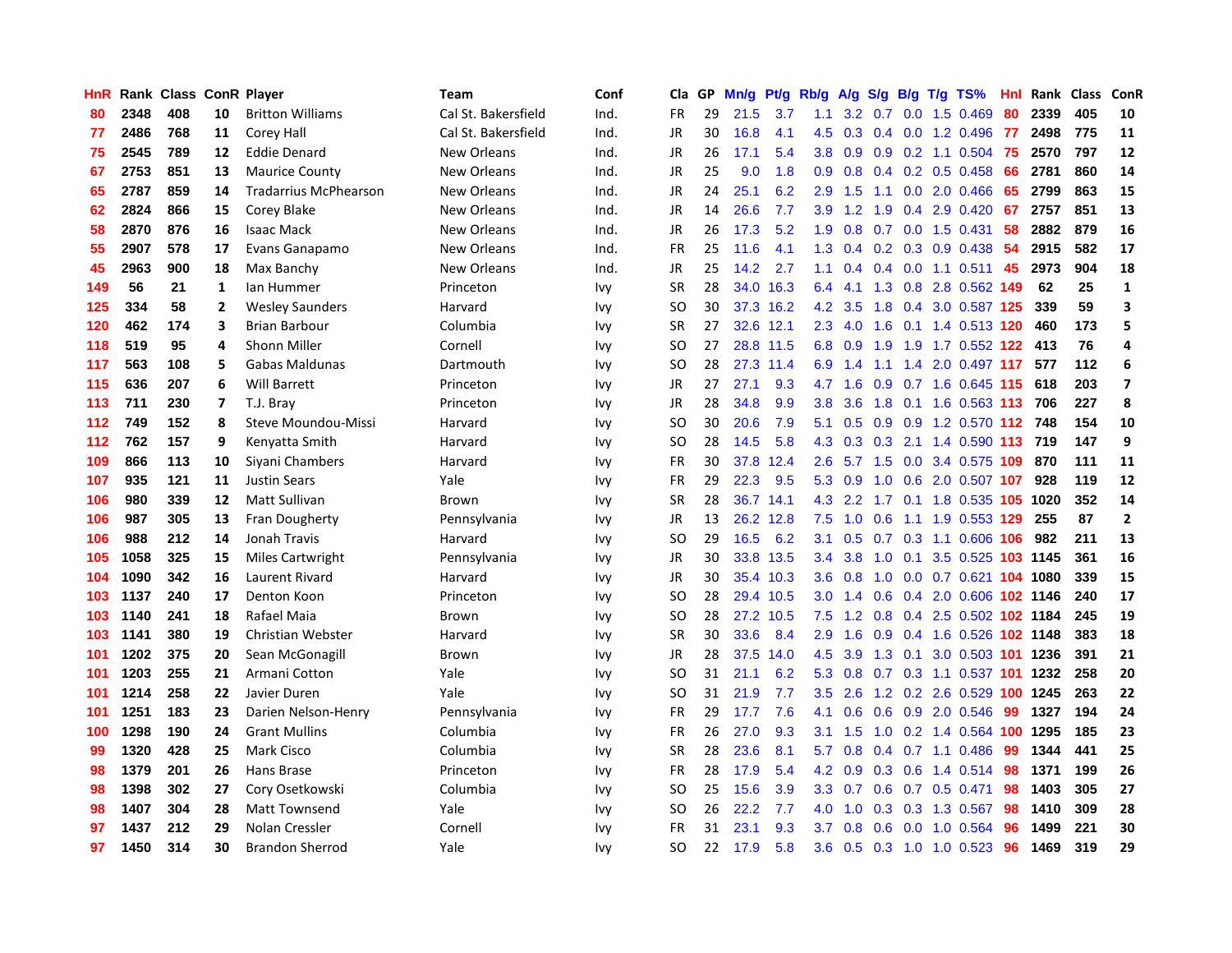| HnR |      | Rank Class ConR Player |    |                         | Team         | Conf | Cla       | <b>GP</b> | Mn/g | Pt/g      | Rb/g             | A/g    | S/g           |     | B/g T/g TS%              | Hnl | Rank | <b>Class</b> | ConR |
|-----|------|------------------------|----|-------------------------|--------------|------|-----------|-----------|------|-----------|------------------|--------|---------------|-----|--------------------------|-----|------|--------------|------|
| 95  | 1538 | 491                    | 31 | Austin Morgan           | Yale         | Ivy  | <b>SR</b> | 31        |      | 30.2 10.9 | 1.5              | 1.9    | 1.1           |     | $0.0$ 2.0 $0.554$        | 95  | 1563 | 497          | 33   |
| 95  | 1541 | 334                    | 32 | Alex Rosenberg          | Columbia     | Ivy  | SO.       | 28        | 27.0 | 9.5       | 4.3              | $-1.9$ |               |     | 0.7 0.1 1.9 0.503 95     |     | 1560 | 341          | 32   |
| 95  | 1561 | 239                    | 33 | Malik Gill              | Dartmouth    | Ivy  | <b>FR</b> | 26        | 16.5 | 5.1       | 1.5              | 1.8    | 1.9           |     | $0.1$ 1.6 $0.442$        | -95 | 1534 | 232          | 31   |
| 95  | 1565 | 340                    | 34 | Patrick Lucas-Perry     | Pennsylvania | Ivy  | SO        | 30        | 16.3 | 5.0       | $1.4^{\circ}$    | 0.7    |               |     | $0.5$ 0.0 0.3 0.594      | -93 | 1670 | 372          | 38   |
| 94  | 1590 | 498                    | 35 | <b>Tyler Melville</b>   | Dartmouth    | Ivy  | JR        | 27        | 19.7 | 7.5       | 1.5              | 1.5    | 0.4           |     | $0.1$ 1.3 0.610          | -94 | 1588 | 498          | 34   |
| 94  | 1600 | 502                    | 36 | Eitan Chemerinski       | Cornell      | Ivy  | <b>SR</b> | 31        | 19.5 | 5.9       | 3.2 <sub>2</sub> | 0.6    |               |     | $0.8$ 0.4 1.2 0.641      | 93  | 1642 | 511          | 35   |
| 93  | 1635 | 255                    | 37 | Cedric Kuakumensah      | Brown        | Ivy  | <b>FR</b> | 28        | 25.8 | 6.9       | 7.5              | 1.3    | 0.4           |     | 2.4 2.3 0.439            | 93  | 1666 | 260          | 37   |
| 93  | 1661 | 261                    | 38 | Maodo Lo                | Columbia     | Ivy  | <b>FR</b> | 24        | 20.0 | 6.2       | 1.8              | 1.2    | 0.8           |     | 0.4 1.0 0.528            | 93  | 1662 | 259          | 36   |
| 93  | 1685 | 264                    | 39 | <b>Tony Hicks</b>       | Pennsylvania | Ivy  | <b>FR</b> | 30        | 23.3 | 10.4      | 2.5              | 2.0    | 0.7           |     | $0.0$ 2.4 0.483          | 90  | 1807 | 291          | 48   |
| 92  | 1697 | 518                    | 40 | <b>Michael Grace</b>    | Yale         | Ivy  | <b>SR</b> | 30        | 17.7 | 5.1       | $1.4^{\circ}$    | 2.2    |               |     | 0.7 0.1 1.4 0.487 92     |     | 1716 | 528          | 41   |
| 92  | 1703 | 272                    | 41 | Connor Boehm            | Dartmouth    | Ivy  | <b>FR</b> | 28        | 24.7 | 8.7       | 5.4              | 0.8    |               |     | $0.3$ 0.2 1.6 0.525      | 92  | 1710 | 270          | 40   |
| 92  | 1707 | 520                    | 42 | <b>Errick Peck</b>      | Cornell      | Ivy  | <b>SR</b> | 29        | 24.5 | 9.7       | 4.8              | 1.6    |               |     | $0.5$ 0.4 2.2 0.496      | -91 | 1752 | 535          | 45   |
| 92  | 1721 | 524                    | 43 | Sam Martin              | Yale         | Ivy  | <b>SR</b> | 31        | 13.3 | 4.6       | 0.8              | 0.7    |               |     | $0.2$ 0.0 0.5 0.607      | 91  | 1744 | 534          | 44   |
| 91  | 1749 | 387                    | 44 | Steve Frankoski         | Columbia     | Ivy  | SO        | 27        | 21.6 | 8.9       | 1.1              | 0.6    |               |     | $0.3$ 0.0 1.1 0.587      | -91 | 1755 | 390          | 46   |
| 91  | 1753 | 533                    | 45 | <b>Brendan Connolly</b> | Princeton    | Ivy  | <b>SR</b> | 28        | 15.8 | 3.7       | $2.5\,$          | 0.9    | 0.3           |     | $0.3$ 0.5 0.510          | -91 | 1743 | 533          | 43   |
| 91  | 1756 | 534                    | 46 | Stephen Albrecht        | Brown        | Ivy  | <b>SR</b> | 15        | 17.8 | 6.3       | 1.9 <sup>°</sup> | 0.7    | 0.6           |     | $0.2$ 0.7 0.547          | 92  | 1707 | 525          | 39   |
| 91  | 1762 | 285                    | 47 | <b>Nick Victor</b>      | Yale         | Ivy  | <b>FR</b> | 23        | 15.6 | 2.9       | 2.5              | 1.4    | 0.6           |     | 0.4 0.8 0.475            | -91 | 1740 | 278          | 42   |
| 91  | 1800 | 550                    | 48 | Johnathan Gray          | Cornell      | Ivy  | <b>SR</b> | 25        | 24.8 | 10.0      | 3.1              | 1.0    | 0.5           |     | $0.3$ 1.5 0.540          | -90 | 1829 | 558          | 49   |
| 90  | 1836 | 404                    | 49 | Jvonte Brooks           | Dartmouth    | Ivy  | SO        | 20        | 23.6 | 7.0       | 5.6              |        |               |     | 1.2 0.6 0.1 1.8 0.505 91 |     | 1762 | 392          | 47   |
| 89  | 1883 | 572                    | 50 | <b>Mack Darrow</b>      | Princeton    | Ivy  | <b>SR</b> | 28        | 15.3 | 3.6       | 1.8              | 1.0    |               |     | $0.3$ 0.1 0.4 0.510      | -89 | 1867 | 569          | 50   |
| 89  | 1899 | 593                    | 51 | Greg Kelley             | Yale         | Ivy  | JR        | 30        | 14.1 | 4.4       | $2.7^{\circ}$    | 0.6    |               |     | $0.2$ 0.2 0.6 0.492      | -88 | 1909 | 597          | 52   |
| 89  | 1912 | 599                    | 52 | <b>Tucker Halpern</b>   | Brown        | Ivy  | JR        | 25        | 29.4 | 9.1       | $2.7^{\circ}$    | 1.3    | 1.3           |     | 0.4 1.4 0.501            | 88  | 1908 | 596          | 51   |
| 88  | 1947 | 582                    | 53 | Josh Figini             | Cornell      | Ivy  | <b>SR</b> | 31        | 11.5 | 3.6       | 1.6              | 0.2    |               |     | $0.5$ 0.4 0.4 0.516      | -87 | 1990 | 591          | 54   |
| 88  | 1966 | 619                    | 54 | Dau Jok                 | Pennsylvania | Ivy  | JR        | 29        | 12.6 | 3.7       | $2.2^{\circ}$    | 0.3    | 0.0           |     | $0.1$ $0.3$ $0.538$      | 85  | 2076 | 648          | 55   |
| 88  | 1971 | 332                    | 55 | Alex Mitola             | Dartmouth    | Ivy  | FR        | 28        | 32.6 | 11.3      | $2.5\,$          | 2.0    | 1.1           |     | $0.0$ 2.2 $0.539$        | 87  | 1973 | 331          | 53   |
| 86  | 2088 | 471                    | 56 | John Golden             | Dartmouth    | Ivy  | <b>SO</b> | 28        | 30.8 | 7.5       | 2.8              | 1.4    | 1.1           |     | $0.2$ 1.2 0.473          | 85  | 2091 | 474          | 56   |
| 85  | 2108 | 659                    | 57 | Dominick Scelfo         | Cornell      | Ivy  | JR        | 28        | 14.9 | 5.1       | 1.1              | 1.0    |               |     | 0.5 0.0 0.9 0.507 84     |     | 2135 | 672          | 58   |
| 85  | 2131 | 484                    | 58 | <b>Henry Brooks</b>     | Pennsylvania | Ivy  | <b>SO</b> | 30        | 21.9 | 6.5       | $3.4^{\circ}$    | 0.5    |               |     | 0.8 0.4 1.5 0.523 83     |     | 2201 | 503          | 60   |
| 85  | 2136 | 671                    | 59 | Jeremiah Kreisberg      | Yale         | Ivy  | JR        | 27        | 16.2 | 5.6       | 2.8              | 0.7    |               |     | 0.3 0.2 1.3 0.515 85     |     | 2098 | 655          | 57   |
| 84  | 2147 | 489                    | 60 | Greg Louis              | Pennsylvania | Ivy  | <b>SO</b> | 31        | 13.7 | 3.9       | 3.2              | 0.3    |               |     | $0.5$ 0.2 0.9 0.469      | 82  | 2232 | 509          | 62   |
| 84  | 2161 | 493                    | 61 | <b>Galal Cancer</b>     | Cornell      | Ivy  | <b>SO</b> | 28        | 22.1 | 5.7       | 2.5              | 2.7    | 1.0           |     | $0.1$ 1.8 $0.429$        | -84 | 2155 | 491          | 59   |
| 83  | 2215 | 640                    | 62 | John Daniels            | Columbia     | Ivy  | SR        | 27        | 16.5 | 2.7       | 4.6              | 0.6    |               |     | $0.4$ 0.2 1.1 0.503      | -83 | 2212 | 642          | 61   |
| 79  | 2373 | 409                    | 63 | <b>Isaac Cohen</b>      | Columbia     | Ivy  | <b>FR</b> | 24        | 13.7 | 2.0       | 2.3              | 1.0    | 0.3           | 0.1 | $0.6$ 0.522              | -80 | 2334 | 402          | 64   |
| 79  | 2384 | 411                    | 64 | Jamal Lewis             | Pennsylvania | Ivy  | <b>FR</b> | 28        | 21.9 | 3.5       | 2.0              | 2.4    | $1.4^{\circ}$ |     | $0.1$ 1.9 0.402          | -79 | 2399 | 421          | 65   |
| 78  | 2434 | 686                    | 65 | <b>Tyler Ponticelli</b> | <b>Brown</b> | Ivy  | <b>SR</b> | 28        | 20.9 | 3.0       | $3.4^{\circ}$    | 1.5    | $0.4^{\circ}$ |     | $0.1$ 1.4 $0.579$        | -77 | 2459 | 690          | 66   |
| 77  | 2465 | 764                    | 66 | <b>Steve Rennard</b>    | Pennsylvania | Ivy  | JR        | 19        | 22.6 | 4.2       | 1.9 <sup>°</sup> | 1.6    |               |     | 1.0 0.0 1.3 0.564        | -80 | 2329 | 727          | 63   |
| 73  | 2592 | 716                    | 67 | Miles Asafo-Adjei       | Cornell      | lvy  | <b>SR</b> | 30        | 20.5 | 2.8       | 1.6              | 2.6    |               |     | $0.4$ 0.0 1.2 0.390      | -73 | 2603 | 717          | 69   |
| 73  | 2602 | 602                    | 68 | Devin Cherry            | Cornell      | lvy  | SO        | 27        | 15.9 | 6.2       | $2.2^{\circ}$    | 1.1    |               |     | $0.4$ 0.0 1.9 0.470      | -74 | 2589 | 600          | 67   |
| 73  | 2618 | 606                    | 69 | Clay Wilson             | Princeton    | Ivv  | <b>SO</b> | 26        | 13.2 | 4.0       | 0.8              | 0.4    |               |     | $0.3$ 0.0 0.7 0.505      | 74  | 2594 | 602          | 68   |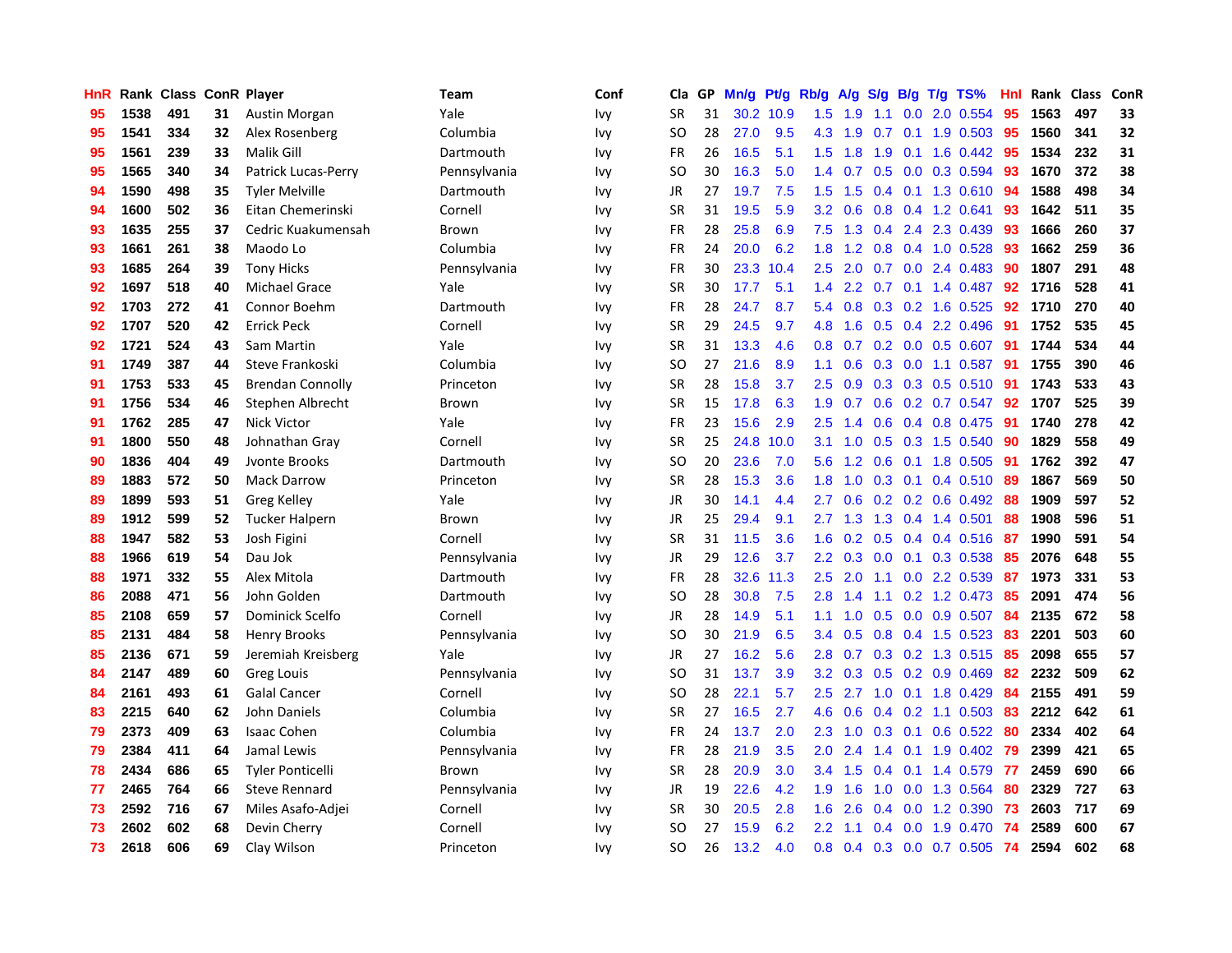| HnR | Rank | <b>Class</b> |                          | <b>ConR Player</b>    | Team          | Conf        | Cla       | <b>GP</b> | Mn/g | <b>Pt/g</b> | Rb/g             | A/g | S/g           | B/g | T/g TS%                        | Hnl | Rank | <b>Class</b> | <b>ConR</b>             |
|-----|------|--------------|--------------------------|-----------------------|---------------|-------------|-----------|-----------|------|-------------|------------------|-----|---------------|-----|--------------------------------|-----|------|--------------|-------------------------|
| 72  | 2638 | 613          | 70                       | Camryn Crocker        | Pennsylvania  | Ivy         | SO.       | 27        | 15.9 | 2.2         | 1.6              | 2.3 | $0.4^{\circ}$ |     | $0.1$ 1.7 $0.437$              | -72 | 2653 | 617          | 70                      |
| 64  | 2798 | 861          | 71                       | <b>Chris Clement</b>  | Princeton     | Ivy         | <b>JR</b> | 28        | 12.3 | 1.8         | 1.1              |     |               |     | 0.5 0.5 0.0 0.5 0.477          | -64 | 2815 | 868          | 71                      |
| 54  | 2917 | 676          | 72                       | Joe Sharkey           | <b>Brown</b>  | lvy         | SO        | 27        | 12.3 | 1.4         | 1.5              | 0.6 |               |     | $0.4$ 0.0 0.7 0.411            | -54 | 2926 | 677          | 72                      |
| 46  | 2957 | 602          | 73                       | Kevin Crescenzi       | Dartmouth     | lvy         | FR        | 27        | 11.7 | 2.1         | 1.7 <sub>2</sub> | 0.3 |               |     | $0.4$ 0.2 0.9 0.363            | 47  | 2961 | 601          | 73                      |
| 156 | 30   | 11           | 1                        | <b>Rhamel Brown</b>   | Manhattan     | <b>MAAC</b> | JR        | 32        | 26.5 | 11.4        | 7.2              | 0.6 | 1.0           |     | 3.0 2.0 0.517 154              |     | 39   | 15           | $\mathbf{1}$            |
| 141 | 112  | 49           | $\overline{2}$           | Jonathan Thompson     | Rider         | <b>MAAC</b> | <b>SR</b> | 34        |      | 33.9 13.1   | 3.9              | 3.1 | 1.5           |     | 0.6 2.1 0.616 141              |     | 116  | 52           | $\mathbf 2$             |
| 138 | 137  | 41           | 3                        | <b>Billy Baron</b>    | Canisius      | <b>MAAC</b> | JR        | 34        |      | 34.8 17.2   | 4.1              | 5.0 | 1.0           |     | 0.0 2.8 0.566 138              |     | 146  | 45           | $\overline{\mathbf{3}}$ |
| 133 | 198  | 66           | 4                        | <b>Dylon Cormier</b>  | Loyola (MD)   | <b>MAAC</b> | JR        | 34        | 35.1 | 16.4        | 4.6              | 2.5 | 1.8           |     | 0.3 1.8 0.507 132              |     | 217  | 73           | 4                       |
| 126 | 314  | 54           | 5                        | Juan'ya Green         | Niagara       | <b>MAAC</b> | <b>SO</b> | 33        |      | 38.0 16.5   | 4.0              | 4.9 | 1.9           |     | 0.4 2.7 0.521 125              |     | 331  | 57           | 6                       |
| 125 | 340  | 60           | 6                        | David Laury           | Iona          | <b>MAAC</b> | SO        | 25        |      | 30.9 13.1   | 10.3             | 2.0 |               |     | 1.1 1.6 2.1 0.553 131          |     | 226  | 39           | 5                       |
| 124 | 350  | 132          | $\overline{\phantom{a}}$ | Lamont Jones          | Iona          | <b>MAAC</b> | <b>SR</b> | 34        |      | 36.6 22.6   | 3.0              | 3.4 |               |     | 1.2 0.1 3.4 0.561 122          |     | 402  | 153          | 8                       |
| 124 | 367  | 138          | 8                        | O.D. Anosike          | Siena         | <b>MAAC</b> | <b>SR</b> | 32        |      | 37.1 13.3   | 11.4             | 1.6 |               |     | 0.9 0.8 2.7 0.511 122 412      |     |      | 158          | 9                       |
| 122 | 420  | 156          | 9                        | Erik Etherly          | Loyola (MD)   | <b>MAAC</b> | <b>SR</b> | 30        | 33.9 | 15.7        | 6.5              | 1.6 | 1.5           |     | 1.0 2.3 0.492 123              |     | 383  | 146          | $\overline{7}$          |
| 121 | 431  | 146          | 10                       | Sean Armand           | Iona          | <b>MAAC</b> | JR        | 34        | 36.3 | 16.6        | 5.1              | 3.0 |               |     | 1.2 0.5 2.0 0.585 119          |     | 487  | 162          | 10                      |
| 119 | 488  | 183          | 11                       | Derek Needham         | Fairfield     | <b>MAAC</b> | <b>SR</b> | 35        | 33.1 | 14.6        | 3.4              | 3.1 | 1.4           | 0.1 | 2.7 0.517 119                  |     | 506  | 192          | 12                      |
| 118 | 538  | 175          | 12                       | Jordan Heath          | Canisius      | <b>MAAC</b> | JR        | 31        | 27.1 | 9.2         | 5.9              | 0.7 | 1.0           |     | 1.7 0.9 0.585 119              |     | 498  | 166          | 11                      |
| 113 | 735  | 236          | 13                       | Adam Kemp             | Marist        | <b>MAAC</b> | <b>JR</b> | 31        | 29.9 | 10.4        | 8.6              | 0.4 | 0.7           |     | 2.2 1.9 0.557 111              |     | 795  | 253          | 13                      |
| 111 | 793  | 253          | 14                       | Danny Stewart         | Rider         | <b>MAAC</b> | JR        | 34        |      | 28.9 10.6   | 7.2              | 1.0 |               |     | $0.7$ 0.7 2.2 0.538 111        |     | 800  | 256          | 14                      |
| 110 | 827  | 290          | 15                       | Yvon Raymond          | Saint Peter's | <b>MAAC</b> | <b>SR</b> | 30        |      | 29.7 10.4   | 5.1              | 2.5 |               |     | 1.5 0.8 2.2 0.497 109          |     | 858  | 302          | 16                      |
| 109 | 878  | 184          | 16                       | Chavaughn Lewis       | Marist        | <b>MAAC</b> | SO        | 31        |      | 35.2 16.7   | 5.7              | 2.7 |               |     | 2.0 0.5 3.5 0.477 107          |     | 936  | 196          | 19                      |
| 109 | 885  | 186          | 17                       | <b>Antoine Mason</b>  | Niagara       | MAAC        | <b>SO</b> | 29        |      | 36.3 18.7   | 4.1              | 1.5 |               |     | 1.1 0.2 2.2 0.554 110          |     | 845  | 171          | 15                      |
| 108 | 890  | 309          | 18                       | <b>Isaac Sosa</b>     | Canisius      | <b>MAAC</b> | <b>SR</b> | 34        |      | 25.3 11.6   | 2.0              | 1.1 | 0.5           |     | 0.1 1.0 0.601 108              |     | 907  | 315          | 17                      |
| 108 | 903  | 285          | 19                       | <b>Chris Manhertz</b> | Canisius      | MAAC        | JR        | 34        | 28.2 | 7.6         | 8.7              | 0.6 |               |     | 0.7 0.9 1.4 0.584 108          |     | 915  | 292          | 18                      |
| 107 | 937  | 325          | 20                       | Colin Nickerson       | Fairfield     | <b>MAAC</b> | <b>SR</b> | 35        | 27.3 | 5.6         | 4.5              | 2.5 | 1.6           |     | 0.1 1.3 0.506 107              |     | 951  | 329          | 21                      |
| 107 | 960  | 335          | 21                       | <b>Robert Olson</b>   | Loyola (MD)   | <b>MAAC</b> | <b>SR</b> | 35        | 32.6 | 12.7        | 4.4              | 2.1 | 1.1           |     | 0.2 1.6 0.494 105 1030         |     |      | 353          | 22                      |
| 106 | 986  | 211          | 22                       | Emmy Andujar          | Manhattan     | <b>MAAC</b> | SO        | 32        | 26.6 | 8.0         | 5.0              | 2.4 | 0.9           |     | 0.2 2.8 0.479 104 1053         |     |      | 224          | 23                      |
| 105 | 1014 | 137          | 23                       | Jarred Jones          | Loyola (MD)   | MAAC        | <b>FR</b> | 33        | 11.0 | 2.6         | $2.2^{\circ}$    |     |               |     | 0.5 0.5 0.5 0.7 0.597 104 1076 |     |      | 147          | 25                      |
| 105 | 1044 | 144          | 24                       | T.J. Cline            | Niagara       | <b>MAAC</b> | <b>FR</b> | 33        | 20.2 | 7.9         | 4.6              | 0.7 |               |     | 0.5 0.1 0.7 0.573 104 1056     |     |      | 143          | 24                      |
| 104 | 1093 | 156          | 25                       | Amadou Sidibe         | Fairfield     | <b>MAAC</b> | <b>FR</b> | 34        | 21.7 | 5.7         | 6.2              | 0.5 | 0.5           |     | 0.4 1.2 0.549 104 1090         |     |      | 150          | 26                      |
| 104 | 1096 | 366          | 26                       | Harold Washington     | Canisius      | <b>MAAC</b> | <b>SR</b> | 34        | 32.0 | 13.8        | 2.6              | 2.3 | 0.9           | 0.1 | 2.9 0.566 103 1104             |     |      | 374          | 27                      |
| 104 | 1101 | 158          | 27                       | <b>Shane Richards</b> | Manhattan     | MAAC        | FR        | 32        | 20.5 | 7.2         | 1.9              | 0.6 | $0.4^{\circ}$ |     | 0.1 1.0 0.593 102 1167         |     |      | 168          | 28                      |
| 103 | 1135 | 379          | 28                       | Anthony Winbush       | Loyola (MD)   | <b>MAAC</b> | <b>SR</b> | 32        | 31.7 | 7.0         | 6.2              | 2.4 | 0.8           |     | 0.5 1.7 0.520 102 1182         |     |      | 396          | 30                      |
| 102 | 1155 | 361          | 29                       | <b>Maurice Barrow</b> | Fairfield     | <b>MAAC</b> | <b>JR</b> | 35        | 26.9 | 8.9         | 3.9              | 1.1 | 0.9           |     | 0.6 1.5 0.503 102 1174         |     |      | 370          | 29                      |
| 102 | 1156 | 362          | 30                       | Tre Bowman            | Iona          | <b>MAAC</b> | <b>JR</b> | 32        | 23.5 | 8.3         | 3.8              | 0.8 | 0.6           |     | 0.2 1.0 0.611 101 1211         |     |      | 382          | 33                      |
| 102 | 1165 | 246          | 31                       | <b>Tavon Sledge</b>   | Iona          | <b>MAAC</b> | <b>SO</b> | 34        | 25.3 | 6.1         | 2.9              |     |               |     | 3.2 1.2 0.2 1.7 0.532 101 1240 |     |      | 261          | 35                      |
| 102 | 1183 | 369          | 32                       | <b>Anthony Myles</b>  | Rider         | <b>MAAC</b> | <b>JR</b> | 34        |      | 30.7 12.4   | 4.6              | 1.6 |               |     | 0.8 0.5 2.4 0.500 102 1193     |     |      | 378          | 31                      |
| 102 | 1184 | 251          | 33                       | Ameen Tanksley        | Niagara       | <b>MAAC</b> | SO        | 33        | 30.3 | 11.3        | 6.0              | 1.2 |               |     | 1.1 0.5 1.3 0.510 101 1205     |     |      | 254          | 32                      |
| 102 | 1195 | 372          | 34                       | Michael Alvarado      | Manhattan     | <b>MAAC</b> | <b>JR</b> | 29        | 24.7 | 8.4         | 2.4              | 2.1 | 1.2           |     | 0.0 2.6 0.497 100 1255         |     |      | 396          | 37                      |
| 101 | 1225 | 180          | 35                       | Coleman Johnson       | Fairfield     | <b>MAAC</b> | FR        | 29        | 11.7 | 3.4         | 2.0              | 0.3 |               |     | 0.4 0.7 0.7 0.536 101 1223     |     |      | 174          | 34                      |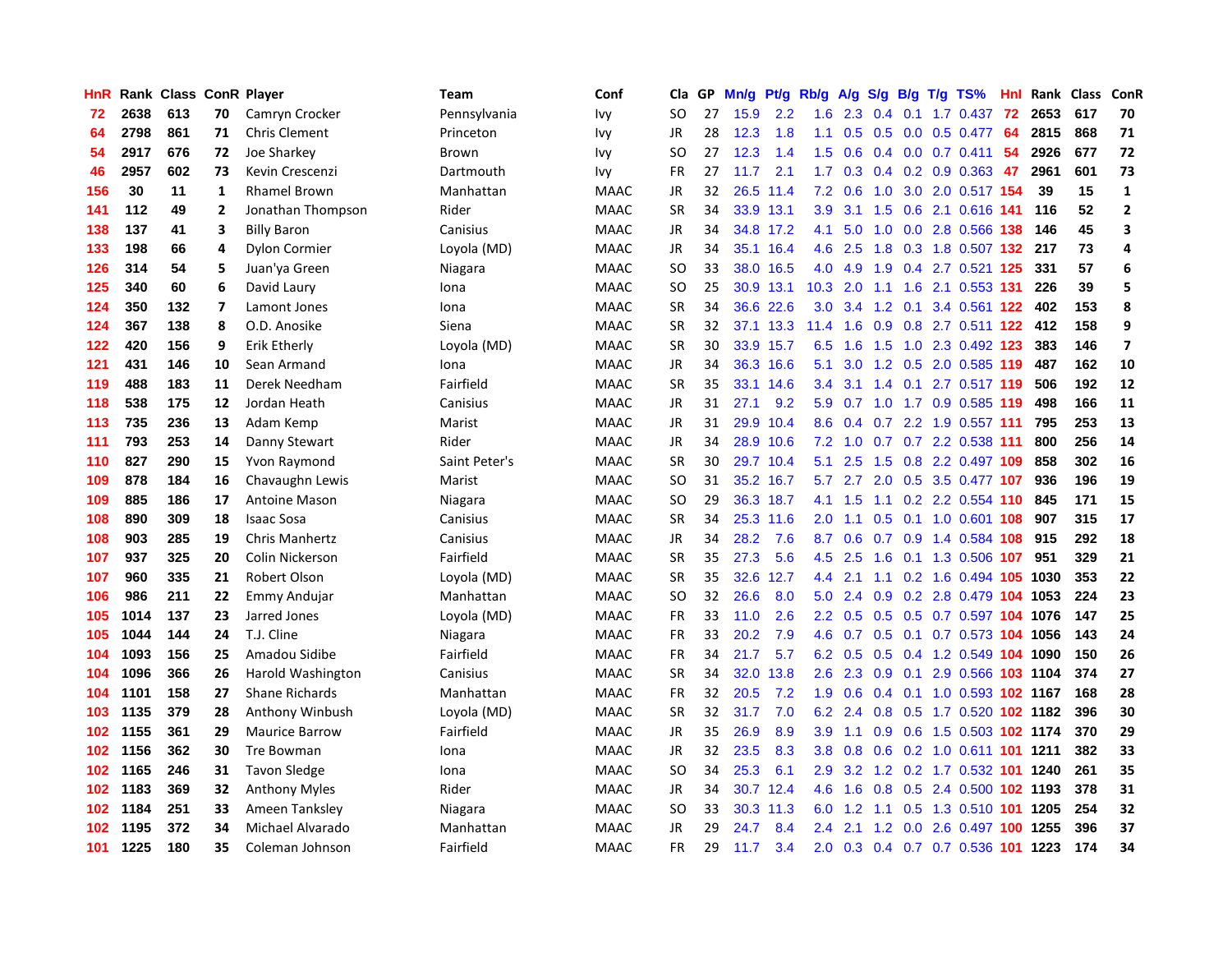| HnR. |      | Rank Class ConR Player |    |                        | Team          | Conf        | Cla       | GP | Mn/g      | Pt/g      | Rb/g             | A/g       | S/g |     | B/g T/g TS%                  | Hnl | Rank | <b>Class</b> | ConR |
|------|------|------------------------|----|------------------------|---------------|-------------|-----------|----|-----------|-----------|------------------|-----------|-----|-----|------------------------------|-----|------|--------------|------|
| 100  | 1297 | 422                    | 36 | Taaj Ridley            | Iona          | <b>MAAC</b> | <b>SR</b> | 32 | 24.4      | 8.2       | 5.6              | 0.9       |     |     | $0.4$ 0.3 1.4 0.539          | 99  | 1323 | 435          | 39   |
| 100  | 1303 | 416                    | 37 | Jay Bowie              | Marist        | <b>MAAC</b> | JR        | 18 | 26.5      | 9.4       |                  | $4.9$ 1.3 |     |     | 0.8 0.2 0.9 0.669 107        |     | 938  | 299          | 20   |
| 99   | 1334 | 285                    | 38 | Desmond Washington     | Saint Peter's | <b>MAAC</b> | <b>SO</b> | 30 | 34.4      | 14.6      | $3.4^{\circ}$    | 1.0       |     |     | 1.4 0.1 1.6 0.511            | 98  | 1357 | 291          | 40   |
| 99   | 1345 | 196                    | 39 | A.J. English           | Iona          | <b>MAAC</b> | <b>FR</b> | 17 | 21.8      | 7.0       | 2.5              | 1.3       | 0.8 |     | 0.4 0.5 0.561 100 1248       |     |      | 180          | 36   |
| 99   | 1356 | 439                    | 40 | Julius Brooks          | Loyola (MD)   | <b>MAAC</b> | <b>SR</b> | 34 | 15.7      | 4.5       | $3.4^{\circ}$    | 0.2       |     |     | $0.2$ 0.7 0.9 0.575          | 97  | 1419 | 459          | 42   |
| 99   | 1364 | 433                    | 41 | <b>Keith Matthews</b>  | Fairfield     | <b>MAAC</b> | JR        | 35 | 17.0      | 5.1       | 3.0 <sub>2</sub> | 0.5       |     |     | $0.5$ 0.7 0.9 0.496          | 98  | 1373 | 428          | 41   |
| 97   | 1444 | 312                    | 42 | <b>RaShawn Stores</b>  | Manhattan     | <b>MAAC</b> | <b>SO</b> | 32 | 23.7      | 5.8       | 2.3              | 2.3       | 0.8 |     | $0.0$ 1.9 $0.508$            | 96  | 1515 | 328          | 46   |
| 97   | 1461 | 455                    | 43 | Chris Burke            | Saint Peter's | <b>MAAC</b> | JR        | 30 | 23.5      | 5.5       | 4.2              | 1.1       | 0.8 |     | 0.9 1.3 0.573                | -96 | 1490 | 469          | 45   |
| 96   | 1478 | 480                    | 44 | Devon White            | Niagara       | <b>MAAC</b> | <b>SR</b> | 25 | 18.6      | 5.6       | 5.1              | 0.3       | 0.8 |     | 1.0 1.0 0.475                | -96 | 1467 | 476          | 44   |
| 96   | 1499 | 483                    | 45 | Desmond Wade           | Fairfield     | <b>MAAC</b> | <b>SR</b> | 31 | 26.8      | 6.4       | $2.3^{\circ}$    | 3.5       |     |     | 1.0 0.3 2.2 0.427 97         |     | 1451 | 469          | 43   |
| 93   | 1638 | 256                    | 46 | <b>Marcus Gilbert</b>  | Fairfield     | <b>MAAC</b> | FR.       | 33 | 20.7      | 5.8       | 3.2 <sub>2</sub> | 0.6       |     |     | 0.5 0.5 1.4 0.543 94         |     | 1619 | 249          | 48   |
| 93   | 1653 | 523                    | 47 | Marvin Jordan          | Niagara       | <b>MAAC</b> | JR        | 31 | 28.5      | 8.2       | 1.8              | 1.5       |     |     | 1.2 0.0 0.9 0.529            | -94 | 1601 | 504          | 47   |
| 93   | 1668 | 528                    | 48 | <b>Tommy Pereira</b>   | Rider         | <b>MAAC</b> | JR        | 34 | 13.9      | 3.9       | 1.1              | 0.5       | 0.5 |     | $0.0$ 0.4 0.550              | -93 | 1668 | 523          | 49   |
| 93   | 1679 | 370                    | 49 | R.J. Williams          | Loyola (MD)   | <b>MAAC</b> | SO.       | 17 | 31.7      | 4.9       | 2.5              | 4.0       | 1.6 |     | 0.2 2.2 0.519 100 1288       |     |      | 273          | 38   |
| 91   | 1778 | 542                    | 50 | Alshwan Hymes          | Canisius      | <b>MAAC</b> | <b>SR</b> | 30 | 19.2      | 7.1       | 2.1              | 1.0       | 0.5 |     | $0.0$ 1.8 $0.562$            | 92  | 1693 | 520          | 50   |
| 91   | 1785 | 393                    | 51 | Junior Fortunat        | Rider         | <b>MAAC</b> | SO        | 32 | 15.6      | 4.7       | 3.5              | 0.3       |     |     | 0.4 0.6 1.2 0.490            | -91 | 1765 | 393          | 51   |
| 90   | 1813 | 400                    | 52 | Donovan Kates          | Manhattan     | <b>MAAC</b> | <b>SO</b> | 32 | 25.8      | 6.7       | 3.0 <sub>1</sub> | 0.8       | 0.3 |     | 0.1 1.8 0.514 89             |     | 1872 | 411          | 53   |
| 90   | 1816 | 552                    | 53 | Roberto Colonette      | Manhattan     | <b>MAAC</b> | <b>SR</b> | 32 | 17.8      | 3.6       | 2.8              | 0.3       |     |     | 0.4 0.5 0.9 0.516 89         |     | 1875 | 572          | 55   |
| 90   | 1825 | 568                    | 54 | Nurideen Lindsey       | Rider         | <b>MAAC</b> | JR        | 32 | 22.8      | 8.0       | 2.8              | 1.6       |     |     | 1.3 0.2 3.2 0.500 91         |     | 1779 | 557          | 52   |
| 89   | 1894 | 591                    | 55 | DaShawn Gomez          | Iona          | <b>MAAC</b> | JR        | 31 | 9.9       | 1.7       | 0.7              | 1.7       |     |     | $0.3$ 0.0 0.4 0.454          | -88 | 1920 | 602          | 59   |
| 89   | 1904 | 575                    | 56 | <b>Blaise Ffrench</b>  | Saint Peter's | <b>MAAC</b> | SR        | 30 | 32.1      | 7.2       | 3.7              | 4.5       |     |     | 1.4 0.2 2.6 0.421            | 88  | 1919 | 579          | 58   |
| 89   | 1908 | 421                    | 57 | <b>Isaiah Morton</b>   | Marist        | <b>MAAC</b> | SO        | 31 | 31.7      | 7.4       | $2.2^{\circ}$    | 3.9       | 1.0 |     | $0.0$ 2.6 $0.502$            | -87 | 1957 | 431          | 61   |
| 89   | 1914 | 319                    | 58 | Zedric Sadler          | Rider         | <b>MAAC</b> | <b>FR</b> | 32 | 22.3      | 5.1       | 2.8              | 1.2       |     |     | $0.6$ $0.3$ 1.6 $0.506$      | -89 | 1874 | 307          | 54   |
| 88   | 1923 | 426                    | 59 | Rob Poole              | Siena         | <b>MAAC</b> | SO        | 28 |           | 35.1 11.8 |                  | 4.7 1.3   | 1.0 |     | 0.2 1.8 0.518                | -88 | 1917 | 423          | 57   |
| 88   | 1945 | 581                    | 60 | Devin Price            | Marist        | <b>MAAC</b> | <b>SR</b> | 25 | 35.2 13.7 |           | $2.4^{\circ}$    | 2.0       | 1.0 | 0.1 | 2.2 0.501                    | 89  | 1900 | 577          | 56   |
| 88   | 1972 | 587                    | 61 | Mohamed Koita          | Manhattan     | <b>MAAC</b> | <b>SR</b> | 28 | 13.3      | 3.4       | $1.4^{\circ}$    | 0.3       |     |     | $0.5$ 0.1 0.7 0.580          | -87 | 1981 | 587          | 63   |
| 87   | 1980 | 623                    | 62 | Jordan Latham          | Loyola (MD)   | <b>MAAC</b> | JR        | 32 | 16.6      | 4.1       |                  |           |     |     | 2.2 0.7 0.3 1.2 1.1 0.526 87 |     | 1974 | 623          | 62   |
| 87   | 2006 | 444                    | 63 | Markese Tucker         | Saint Peter's | <b>MAAC</b> | <b>SO</b> | 28 | 13.0      | 5.1       | 2.0 <sub>1</sub> | 0.1       |     |     | $0.2$ 0.2 0.5 0.500          | -86 | 2019 | 450          | 65   |
| 87   | 2016 | 448                    | 64 | <b>Trenity Burdine</b> | Siena         | <b>MAAC</b> | <b>SO</b> | 23 | 28.5      | 8.2       | 4.0              | 0.9       |     |     | 0.8 0.4 1.3 0.568            | 87  | 1956 | 430          | 60   |
| 86   | 2030 | 341                    | 65 | Josip Mikulic          | Fairfield     | <b>MAAC</b> | <b>FR</b> | 33 | 14.3      | 4.3       | 1.9 <sup>°</sup> | 0.5       |     |     | 0.3 0.6 1.0 0.495            | -87 | 2005 | 334          | 64   |
| 85   | 2096 | 354                    | 66 | Tahjere McCall         | Niagara       | <b>MAAC</b> | FR.       | 32 | 19.8      | 4.0       | 3.3 <sub>2</sub> | 2.4       |     |     | 1.2 0.0 2.1 0.380            | -85 | 2078 | 350          | 66   |
| 85   | 2132 | 621                    | 67 | Darius Conley          | Saint Peter's | <b>MAAC</b> | <b>SR</b> | 30 | 23.8      | 8.4       | 4.6              | 0.7       |     |     | $0.4$ 0.7 1.9 0.459          | -84 | 2142 | 623          | 67   |
| 83   | 2195 | 692                    | 68 | Davis Martens          | Siena         | <b>MAAC</b> | JR        | 31 | 10.1      | 3.0       | 2.3              | 0.4       |     |     | $0.1$ $0.3$ $0.6$ $0.452$    | 82  | 2231 | 703          | 69   |
| 82   | 2241 | 705                    | 69 | Reggie Groves          | Canisius      | <b>MAAC</b> | <b>JR</b> | 31 | 13.8      | 3.5       | 1.3              | 1.6       |     |     | $0.7$ $0.2$ 1.4 $0.431$      | 83  | 2187 | 688          | 68   |
| 82   | 2242 | 511                    | 70 | Josiah Heath           | Canisius      | <b>MAAC</b> | <b>SO</b> | 34 | 16.1      | 3.1       | 3.5              | 0.5       |     |     | 0.3 0.2 0.6 0.463 82         |     | 2241 | 513          | 70   |
| 82   | 2252 | 513                    | 71 | Evan Hymes             | Siena         | <b>MAAC</b> | <b>SO</b> | 31 | 33.7      | 10.6      | 1.7 <sub>z</sub> | 3.7       |     |     | 0.9 0.0 3.9 0.472 81         |     | 2270 | 521          | 72   |
| 82   | 2271 | 653                    | 72 | <b>Curtis Dennis</b>   | Iona          | <b>MAAC</b> | <b>SR</b> | 29 | 12.0      | 3.8       | $1.4^{\circ}$    | 0.3       |     |     | $0.3$ 0.2 0.4 0.502          | -82 | 2243 | 647          | 71   |
| 81   | 2301 | 396                    | 73 | <b>Brett Bisping</b>   | Siena         | <b>MAAC</b> | <b>FR</b> | 25 | 14.0      | 3.2       | 2.6              | 0.4       | 0.5 | 0.1 | 0.8 0.506                    | 80  | 2335 | 403          | 74   |
| 79   | 2370 | 679                    | 74 | Dera Nd-Ezuma          | Rider         | <b>MAAC</b> | <b>SR</b> | 32 | 12.7      | 2.5       | 1.8              |           |     |     | $0.4$ 0.3 1.1 0.9 0.494      | 80  | 2348 | 670          | 75   |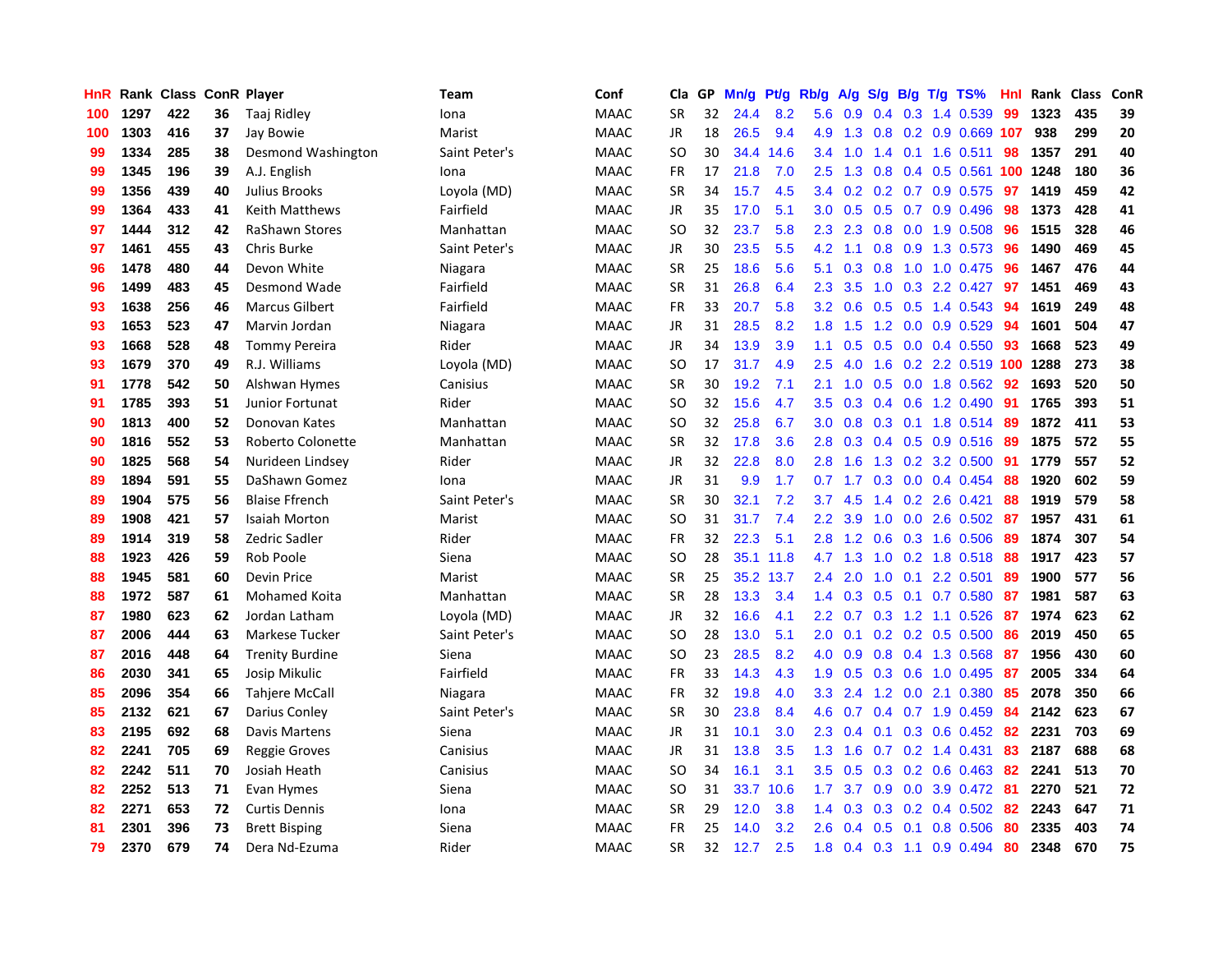| HnR |      | Rank Class ConR Player |                          |                        | Team                 | Conf        | Cla       | <b>GP</b> | Mn/g | <b>Pt/g</b> | Rb/g          | A/g       |               |                 | $S/g$ B/g T/g TS%                   | Hnl | Rank | Class | ConR                    |
|-----|------|------------------------|--------------------------|------------------------|----------------------|-------------|-----------|-----------|------|-------------|---------------|-----------|---------------|-----------------|-------------------------------------|-----|------|-------|-------------------------|
| 78  | 2420 | 558                    | 75                       | Imoh Silas             | Siena                | <b>MAAC</b> | <b>SO</b> | 30        | 16.8 | 3.6         | 3.0           | 0.3       | 0.3           | 1.0             | 1.4 0.581                           | 78  | 2452 | 567   | 76                      |
| 78  | 2422 | 559                    | 76                       | T.J. Curry             | Marist               | <b>MAAC</b> | SO        | 30        | 16.6 | 3.3         | 1.9           | 1.7       |               |                 | 0.4 0.0 1.0 0.498 78                |     | 2453 | 568   | 77                      |
| 78  | 2455 | 571                    | 77                       | Rakeem Brookins        | Siena                | <b>MAAC</b> | <b>SO</b> | 20        | 33.1 | 11.3        | $2.0^{\circ}$ | 2.3       | 2.0           |                 | $0.1$ 3.1 0.438                     | -81 | 2313 | 531   | 73                      |
| 75  | 2559 | 462                    | 78                       | Shawn Valentine        | Rider                | <b>MAAC</b> | <b>FR</b> | 34        | 16.0 | 2.8         | $2.7^{\circ}$ | 0.5       |               |                 | $0.6$ $0.3$ 1.1 $0.434$             | -75 | 2569 | 464   | 78                      |
| 73  | 2619 | 811                    | 79                       | Malcolm Lemmons        | Niagara              | <b>MAAC</b> | <b>JR</b> | 31        | 13.5 | 3.3         | 1.8           | 0.5       |               |                 | $0.4$ 0.1 0.7 0.454                 | 73  | 2610 | 809   | 79                      |
| 72  | 2621 | 607                    | 80                       | <b>Manny Thomas</b>    | Marist               | <b>MAAC</b> | <b>SO</b> | 30        | 17.7 | 4.5         | 2.6           | 0.9       |               |                 | $0.4$ 0.2 1.4 0.482                 | 72  | 2644 | 614   | 80                      |
| 66  | 2763 | 745                    | 81                       | Freddy Asprilla        | Canisius             | <b>MAAC</b> | <b>SR</b> | 29        | 11.4 | 2.3         | 2.3           | 0.3       |               |                 | $0.3$ 0.2 0.6 0.421                 | 68  | 2737 | 744   | 81                      |
| 57  | 2895 | 575                    | 82                       | <b>Chazz Patterson</b> | Saint Peter's        | <b>MAAC</b> | <b>FR</b> | 28        | 14.2 | 2.1         | 1.2           | 0.5       |               |                 | $0.7$ $0.2$ $0.9$ $0.408$           | -57 | 2884 | 571   | 82                      |
| 52  | 2927 | 775                    | 83                       | <b>Chris Prescott</b>  | Saint Peter's        | <b>MAAC</b> | <b>SR</b> | 28        | 11.6 | 2.8         | 0.8           | 0.3       |               |                 | $0.2$ 0.1 0.5 0.410                 | -53 | 2933 | 776   | 83                      |
| 42  | 2971 | 606                    | 84                       | <b>Rich Audu</b>       | Siena                | <b>MAAC</b> | <b>FR</b> | 30        | 13.8 | 2.8         | 0.7           | 0.4       |               |                 | $0.2$ 0.0 0.9 0.431                 | -43 | 2977 | 608   | 84                      |
| 42  | 2972 | 607                    | 85                       | CJ Jones               | Manhattan            | <b>MAAC</b> | <b>FR</b> | 32        | 10.6 | 1.7         | 1.0           | 0.8       |               |                 | 0.4 0.0 1.0 0.318 41                |     | 2982 | 611   | 85                      |
| 39  | 2981 | 685                    | 86                       | <b>Ryan McCov</b>      | Manhattan            | <b>MAAC</b> | SO        | 29        | 9.2  | 0.9         | 1.1           | 0.6       |               |                 | $0.3$ $0.3$ $0.9$ $0.316$ <b>40</b> |     | 2984 | 686   | 86                      |
| 157 | 29   | 11                     | 1                        | Zeke Marshall          | Akron                | MAC         | <b>SR</b> | 33        | 28.2 | 13.0        | 7.0           | 0.8       | 0.6           |                 | 3.7 1.4 0.651 156                   |     | 30   | 12    | $\mathbf{1}$            |
| 154 | 35   | 15                     | $\overline{2}$           | Javon McCrea           | <b>Buffalo</b>       | MAC         | JR        | 34        |      | 30.0 18.0   | 7.9           | 2.0       | 1.3           |                 | 2.6 2.9 0.584 153                   |     | 41   | 16    | $\overline{2}$          |
| 146 | 79   | 35                     | 3                        | <b>Chris Evans</b>     | Kent St.             | MAC         | <b>SR</b> | 35        | 32.7 | 16.2        | 7.7           | 2.1       |               |                 | 1.9 0.7 2.7 0.568                   | 145 | 84   | 38    | 3                       |
| 144 | 93   | 41                     | 4                        | D.J. Cooper            | Ohio                 | <b>MAC</b>  | <b>SR</b> | 34        |      | 31.6 14.1   | 3.2           | 7.1       | 2.0           |                 | 0.2 3.5 0.561 144                   |     | 94   | 45    | 4                       |
| 142 | 110  | 34                     | 5                        | Shayne Whittington     | Western Michigan     | MAC         | JR        | 35        |      | 29.7 13.2   | 8.8           | 1.1       |               |                 | 0.7 1.7 1.9 0.561 141               |     | 114  | 34    | 5                       |
| 125 | 344  | 131                    | 6                        | Reggie Keely           | Ohio                 | <b>MAC</b>  | <b>SR</b> | 34        |      | 23.2 12.1   | 4.5           | 0.7       | 0.8           |                 | 0.8 1.2 0.616 124                   |     | 352  | 137   | $\overline{\mathbf{z}}$ |
| 124 | 358  | 126                    | $\overline{\phantom{a}}$ | Alex Abreu             | Akron                | <b>MAC</b>  | JR        | 29        |      | 30.2 10.3   | 2.5           |           |               |                 | 6.0 1.2 0.1 2.9 0.561 125           |     | 326  | 114   | 6                       |
| 120 | 450  | 153                    | 8                        | Rian Pearson           | Toledo               | <b>MAC</b>  | JR        | 28        |      | 33.3 17.9   |               |           |               |                 | 6.7 1.7 1.7 0.1 2.8 0.519 120       |     | 462  | 158   | 8                       |
| 120 | 470  | 87                     | 9                        | <b>Richaun Holmes</b>  | <b>Bowling Green</b> | MAC         | SO        | 32        | 18.8 | 6.5         | 5.0           | 0.2       |               |                 | 0.5 2.3 0.8 0.631 119               |     | 483  | 89    | 9                       |
| 118 | 521  | 172                    | 10                       | Demetrius Treadwell    | Akron                | <b>MAC</b>  | JR        | 30        | 28.9 | 11.5        | 7.9           | 1.6       | 0.9           |                 | $0.4$ 2.2 0.509 118                 |     | 522  | 175   | 10                      |
| 114 | 667  | 213                    | 11                       | Jon Smith              | Ohio                 | MAC         | JR        | 34        | 16.3 | 4.8         | 3.6           | 0.3       | 0.7           |                 | 1.4 0.3 0.625 114                   |     | 669  | 219   | 11                      |
| 114 | 691  | 252                    | 12                       | Kyle Randall           | Central Michigan     | <b>MAC</b>  | <b>SR</b> | 31        | 34.5 | 18.7        | 3.5           | 2.5       | 0.8           |                 | $0.0$ 2.9 $0.569$ 113               |     | 694  | 253   | 12                      |
| 113 | 698  | 81                     | 13                       | Darius Paul            | Western Michigan     | MAC         | <b>FR</b> | 35        | 24.8 | 10.5        |               | $5.7$ 1.7 | 0.5           |                 | 0.4 2.1 0.513 113                   |     | 704  | 82    | 13                      |
| 113 | 703  | 224                    | 14                       | <b>Nick Harney</b>     | Akron                | <b>MAC</b>  | JR        | 30        | 20.4 | 9.5         | 3.8           | 1.2       | 0.8           |                 | 0.3 1.9 0.529 113 716               |     |      | 230   | 14                      |
| 113 | 707  | 226                    | 15                       | Will Felder            | Miami (OH)           | MAC         | JR        | 31        | 27.5 | 11.6        | 5.3           | 0.9       |               |                 | 0.8 1.0 1.7 0.585 113 728           |     |      | 231   | 15                      |
| 112 | 767  | 271                    | 16                       | <b>Brian Walsh</b>     | Akron                | <b>MAC</b>  | <b>SR</b> | 32        | 23.7 | 7.2         | 3.5           | 1.6       |               |                 | 1.2 0.1 0.7 0.521 111               |     | 777  | 276   | 16                      |
| 111 | 788  | 278                    | 17                       | <b>Randal Holt</b>     | Kent St.             | <b>MAC</b>  | SR        | 35        |      | 32.3 14.7   | 3.2           | 2.4       |               |                 | 1.3 0.1 2.2 0.524 111               |     | 793  | 284   | 17                      |
| 110 | 813  | 285                    | 18                       | Jauwan Scaife          | Ball St.             | MAC         | <b>SR</b> | 30        | 33.1 | 16.6        | $2.6^{\circ}$ | 2.6       | 1.0           |                 | 0.2 2.4 0.548 109                   |     | 849  | 297   | 19                      |
| 110 | 835  | 107                    | 19                       | Reggie McAdams         | Akron                | MAC         | <b>FR</b> | 32        | 12.3 | 4.6         | 1.3           | 0.4       |               |                 | $0.4$ 0.2 0.3 0.544 109             |     | 853  | 108   | 20                      |
| 110 | 840  | 174                    | 20                       | <b>Julius Brown</b>    | Toledo               | <b>MAC</b>  | SO.       | 28        | 33.6 | 13.1        | 3.1           | 6.0       |               | $1.1 \quad 0.1$ | 3.1 0.489 109                       |     | 846  | 172   | 18                      |
| 107 | 940  | 123                    | 21                       | <b>Chris Fowler</b>    | Central Michigan     | <b>MAC</b>  | <b>FR</b> | 31        | 27.9 | 8.1         | 2.6           | 5.6       | $1.4^{\circ}$ |                 | 0.0 2.6 0.548 107                   |     | 950  | 122   | 23                      |
| 107 | 946  | 331                    | 22                       | <b>Walter Offutt</b>   | Ohio                 | <b>MAC</b>  | <b>SR</b> | 34        | 30.7 | 10.6        | 4.2           | 2.1       | 1.3           |                 | 0.1 1.6 0.554 107                   |     | 949  | 328   | 22                      |
| 106 | 970  | 301                    | 23                       | Chris Bond             | Ball St.             | <b>MAC</b>  | <b>JR</b> | 30        | 29.1 | 8.9         | 6.0           | 1.4       | 2.0           |                 | 0.5 2.0 0.564 105 1015              |     |      | 316   | 24                      |
| 105 | 1055 | 324                    | 24                       | Darren Goodson         | Kent St.             | <b>MAC</b>  | <b>JR</b> | 34        | 20.2 | 8.4         | 3.8           | 1.6       |               |                 | 0.3 0.1 1.2 0.509 105 1045          |     |      | 324   | 25                      |
| 104 | 1074 | 334                    | 25                       | David Brown            | Western Michigan     | <b>MAC</b>  | <b>JR</b> | 22        | 23.8 | 11.0        | 2.4           | 1.1       |               |                 | 1.5 0.2 2.0 0.527 107               |     | 948  | 302   | 21                      |
| 104 | 1094 | 157                    | 26                       | <b>Jake Kretzer</b>    | Akron                | <b>MAC</b>  | <b>FR</b> | 33        | 21.0 | 5.7         | 3.2           | 1.0       | 0.9           | 0.1             | 0.9 0.537 103 1100                  |     |      | 153   | 26                      |
| 103 | 1123 | 235                    | 27                       | Devareaux Manley       | Kent St.             | <b>MAC</b>  | SO.       | 32        | 11.3 | 4.6         | 1.0           |           |               |                 | 0.3 0.3 0.1 0.2 0.617 103 1117      |     |      | 234   | 27                      |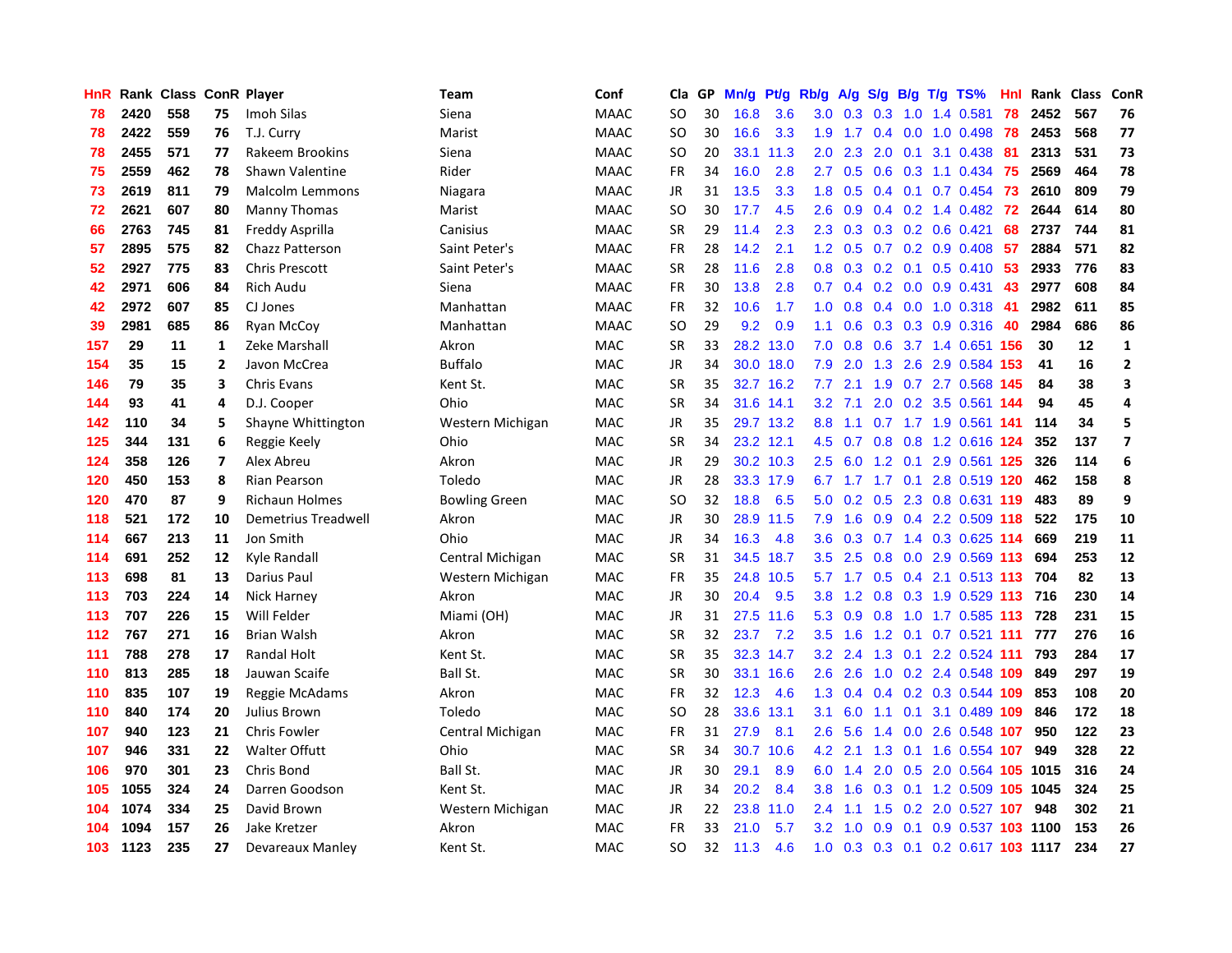| HnR |      | Rank Class ConR Player |    |                        | Team                 | Conf       | Cla       | <b>GP</b> | Mn/g | <b>Pt/g</b> | Rb/g          | A/g |                  |     | S/g B/g T/g TS%                | Hnl | Rank | <b>Class</b> | ConR |
|-----|------|------------------------|----|------------------------|----------------------|------------|-----------|-----------|------|-------------|---------------|-----|------------------|-----|--------------------------------|-----|------|--------------|------|
| 102 | 1148 | 358                    | 28 | Askel Bolin            | Northern Illinois    | MAC        | JR        | 30        | 26.7 | 7.4         | 4.2           | 1.5 | 0.9              |     | 0.3 1.4 0.519 101 1206         |     |      | 381          | 32   |
| 102 | 1162 | 388                    | 29 | Ivo Baltic             | Ohio                 | <b>MAC</b> | <b>SR</b> | 34        | 25.3 | 7.0         | 5.0           | 2.1 |                  |     | 1.1 0.6 2.1 0.487 102 1166     |     |      | 389          | 29   |
| 102 | 1168 | 390                    | 30 | Jordon Crawford        | <b>Bowling Green</b> | <b>MAC</b> | <b>SR</b> | 32        |      | 34.9 15.0   | 2.6           |     |                  |     | 4.3 1.7 0.0 3.6 0.477 102 1178 |     |      | 394          | 30   |
| 102 | 1170 | 391                    | 31 | A'uston Calhoun        | <b>Bowling Green</b> | MAC        | <b>SR</b> | 32        | 34.1 | 15.1        | 7.1           | 0.8 |                  |     | 0.4 0.5 2.2 0.511 102 1181     |     |      | 395          | 31   |
| 102 | 1171 | 366                    | 32 | Derek Thompson         | Eastern Michigan     | <b>MAC</b> | JR        | 33        | 23.7 | 11.1        | 1.8           | 1.3 | 0.8              |     | 0.1 1.4 0.503 102 1164         |     |      | 368          | 28   |
| 101 | 1211 | 379                    | 33 | Jon Harris             | Miami (OH)           | <b>MAC</b> | JR        | 31        | 25.7 | 8.5         | 4.2           | 1.1 |                  |     | 0.7 0.4 1.0 0.575 101 1227     |     |      | 386          | 33   |
| 101 | 1221 | 384                    | 34 | Majok Majok            | Ball St.             | <b>MAC</b> | JR        | 30        | 31.1 | 10.7        | 9.8           | 0.6 |                  |     | 0.6 0.8 2.3 0.503 100 1259     |     |      | 398          | 36   |
| 101 | 1227 | 386                    | 35 | DaShonte Riley         | Eastern Michigan     | <b>MAC</b> | JR        | 34        | 23.4 | 4.0         | 6.1           | 0.7 | 1.0              |     | 2.0 1.4 0.489 101 1228         |     |      | 387          | 34   |
| 101 | 1254 | 398                    | 36 | Nick Kellogg           | Ohio                 | <b>MAC</b> | JR        | 34        | 25.6 | 8.0         | 2.1           | 1.4 | 1.0              |     | 0.1 1.2 0.563 100 1244         |     |      | 392          | 35   |
| 100 | 1293 | 420                    | 37 | <b>Tony Watson</b>     | <b>Buffalo</b>       | <b>MAC</b> | <b>SR</b> | 31        | 34.8 | 11.3        | 3.1           | 3.6 |                  |     | 0.8 0.0 1.5 0.619 100 1269     |     |      | 418          | 37   |
| 100 | 1306 | 423                    | 38 | Nate Hutcheson         | Western Michigan     | <b>MAC</b> | <b>SR</b> | 35        |      | 29.9 10.1   | 4.7           |     |                  |     | 1.7 0.8 0.6 2.0 0.494          | -99 | 1305 | 428          | 39   |
| 100 | 1307 | 277                    | 39 | Kris Brewer            | Kent St.             | <b>MAC</b> | SO.       | 35        | 30.1 | 9.1         | 2.8           | 2.7 |                  |     | 0.9 0.3 2.7 0.591              | -99 | 1300 | 282          | 38   |
| 99  | 1312 | 280                    | 40 | Will Regan             | <b>Buffalo</b>       | MAC        | <b>SO</b> | 34        | 27.4 | 11.1        | 4.4           | 1.0 |                  |     | 0.4 0.5 1.4 0.592 99           |     | 1342 | 286          | 42   |
| 99  | 1337 | 424                    | 41 | Glenn Bryant           | Eastern Michigan     | MAC        | JR        | 34        | 27.4 | 10.6        | 4.5           | 0.6 | 0.9              |     | 1.3 1.7 0.463                  | -99 | 1332 | 416          | 40   |
| 99  | 1358 | 289                    | 42 | Matt Smith             | Toledo               | MAC        | <b>SO</b> | 28        | 26.3 | 9.8         | 3.6           | 0.6 |                  |     | 0.4 0.9 1.3 0.650              | 99  | 1347 | 288          | 43   |
| 98  | 1400 | 455                    | 43 | Chauncey Gilliam       | Akron                | <b>MAC</b> | <b>SR</b> | 29        | 15.7 | 5.6         | 1.7           | 0.7 | 0.6              |     | $0.0$ 0.6 0.508                | 99  | 1340 | 440          | 41   |
| 97  | 1462 | 472                    | 44 | <b>Brandon Pokley</b>  | Western Michigan     | MAC        | <b>SR</b> | 35        | 28.3 | 8.9         | 2.7           | 1.0 | 0.3              |     | $0.1$ 1.5 0.585                | 96  | 1473 | 479          | 47   |
| 96  | 1481 | 459                    | 45 | <b>Allen Roberts</b>   | Miami (OH)           | <b>MAC</b> | <b>JR</b> | 29        | 27.4 | 12.3        | 2.6           | 1.6 | 1.0              | 0.1 | 2.1 0.533                      | 96  | 1470 | 460          | 46   |
| 96  | 1482 | 460                    | 46 | Matt Kamieniecki       | Ball St.             | MAC        | JR        | 27        | 20.9 | 4.6         | 5.9           | 1.1 |                  |     | 0.9 0.4 0.9 0.515 96           |     | 1466 | 459          | 45   |
| 96  | 1497 | 467                    | 47 | Reese Holliday         | Toledo               | MAC        | JR        | 28        | 22.9 | 7.8         | 4.6           | 1.0 |                  |     | $0.4$ 0.1 1.0 0.565            | -96 | 1493 | 470          | 48   |
| 96  | 1518 | 229                    | 48 | <b>Connar Tava</b>     | Western Michigan     | MAC        | FR        | 35        | 17.0 | 4.5         | $3.4^{\circ}$ | 1.1 |                  |     | $0.7$ $0.2$ $1.3$ $0.506$      | -95 | 1520 | 228          | 49   |
| 96  | 1520 | 230                    | 49 | Pat Forsythe           | Akron                | MAC        | <b>FR</b> | 33        | 11.2 | 3.4         | 2.7           | 0.3 |                  |     | $0.2$ 0.8 1.1 0.511            | 95  | 1526 | 230          | 50   |
| 95  | 1571 | 498                    | 50 | Olivier Mbaigoto       | Central Michigan     | MAC        | <b>SR</b> | 31        | 17.3 | 7.0         | 3.8           | 0.5 |                  |     | 0.3 0.5 0.8 0.535              | 94  | 1571 | 499          | 54   |
| 95  | 1579 | 499                    | 51 | Dominique Buckley      | Toledo               | MAC        | <b>SR</b> | 28        | 32.2 | 9.7         | 2.7           | 1.9 |                  |     | 1.4 0.2 1.3 0.549              | 95  | 1564 | 498          | 53   |
| 95  | 1583 | 245                    | 52 | Nathan Boothe          | Toledo               | MAC        | FR        | 28        | 24.6 | 8.3         | 5.2           | 0.7 | 0.6              |     | 1.5 1.1 0.486                  | 94  | 1576 | 242          | 55   |
| 94  | 1586 | 345                    | 53 | <b>Stevie Taylor</b>   | Ohio                 | <b>MAC</b> | <b>SO</b> | 34        | 10.0 | 3.1         | 0.6           | 1.2 | 0.6              | 0.1 | $0.6$ 0.475                    | 94  | 1580 | 345          | 56   |
| 94  | 1587 | 346                    | 54 | <b>Austin Richie</b>   | Western Michigan     | MAC        | <b>SO</b> | 35        | 26.6 | 6.1         | 1.5           | 3.0 |                  |     | 0.6 0.1 1.8 0.527 94           |     | 1593 | 347          | 57   |
| 94  | 1589 | 497                    | 55 | Drew McGhee            | Miami (OH)           | <b>MAC</b> | JR        | 25        | 12.2 | 5.2         | 2.3           | 0.3 |                  |     | $0.1$ 0.2 0.8 0.590            | -95 | 1532 | 484          | 51   |
| 94  | 1620 | 510                    | 56 | Daylen Harrison        | Eastern Michigan     | <b>MAC</b> | JR        | 34        | 28.1 | 8.9         | 4.8           | 1.4 |                  |     | 1.1 0.4 2.3 0.499              | -93 | 1625 | 511          | 60   |
| 94  | 1622 | 511                    | 57 | Jarod Oldham           | <b>Buffalo</b>       | <b>MAC</b> | JR        | 11        | 33.2 | 10.1        | 5.3           | 4.4 | 1.5              |     | 0.5 3.2 0.483                  | -95 | 1552 | 487          | 52   |
| 94  | 1625 | 357                    | 58 | Chauncey Orr           | <b>Bowling Green</b> | <b>MAC</b> | <b>SO</b> | 32        | 27.3 | 7.5         | 3.7           | 1.6 | 1.0              |     | 0.1 1.3 0.559                  | 93  | 1623 | 357          | 58   |
| 93  | 1640 | 516                    | 59 | Ricardo Johnson        | Ohio                 | MAC        | JR        | 33        | 12.5 | 3.5         | 2.2           | 1.1 |                  |     | $0.4$ 0.2 0.8 0.502            | -93 | 1624 | 510          | 59   |
| 93  | 1644 | 517                    | 60 | <b>Cameron Downing</b> | <b>Buffalo</b>       | <b>MAC</b> | JR        | 34        | 13.8 | 5.6         | 2.2           | 0.6 |                  |     | 0.2 0.3 1.3 0.686              | 93  | 1674 | 525          | 61   |
| 93  | 1676 | 514                    | 61 | <b>Jamell Harris</b>   | Eastern Michigan     | <b>MAC</b> | <b>SR</b> | 34        | 20.3 | 4.3         | 4.1           | 0.5 |                  |     | 0.7 1.0 1.0 0.512              | 92  | 1678 | 517          | 62   |
| 92  | 1734 | 279                    | 62 | John Simons            | Central Michigan     | <b>MAC</b> | <b>FR</b> | 31        | 27.2 | 7.4         | 4.9           | 1.2 | 0.9 <sub>0</sub> |     | $0.2$ 1.1 0.594                | 92  | 1726 | 275          | 63   |
| 92  | 1736 | 381                    | 63 | Abdel Nader            | Northern Illinois    | <b>MAC</b> | SO        | 19        | 25.4 | 13.1        | 5.6           | 0.9 |                  |     | 1.3 0.5 3.2 0.424              | 98  | 1361 | 292          | 44   |
| 91  | 1767 | 288                    | 64 | <b>Blake Hibbitts</b>  | Central Michigan     | <b>MAC</b> | <b>FR</b> | 31        | 24.6 | 8.8         | 3.7           | 0.6 |                  |     | $0.5$ 0.6 0.9 0.559            | -91 | 1767 | 284          | 64   |
| 91  | 1776 | 558                    | 65 | Melvin Tabb            | Kent St.             | <b>MAC</b> | JR        | 35        | 13.6 | 3.9         | 3.1           | 0.4 |                  |     | $0.2$ 0.2 0.7 0.517            | -91 | 1772 | 554          | 65   |
| 90  | 1818 | 566                    | 66 | <b>Cameron Black</b>   | <b>Bowling Green</b> | <b>MAC</b> | <b>JR</b> | 32        | 19.4 | 3.4         | 4.3           |     |                  |     | 0.7 0.7 1.0 0.6 0.464          | 90  | 1806 | 565          | 66   |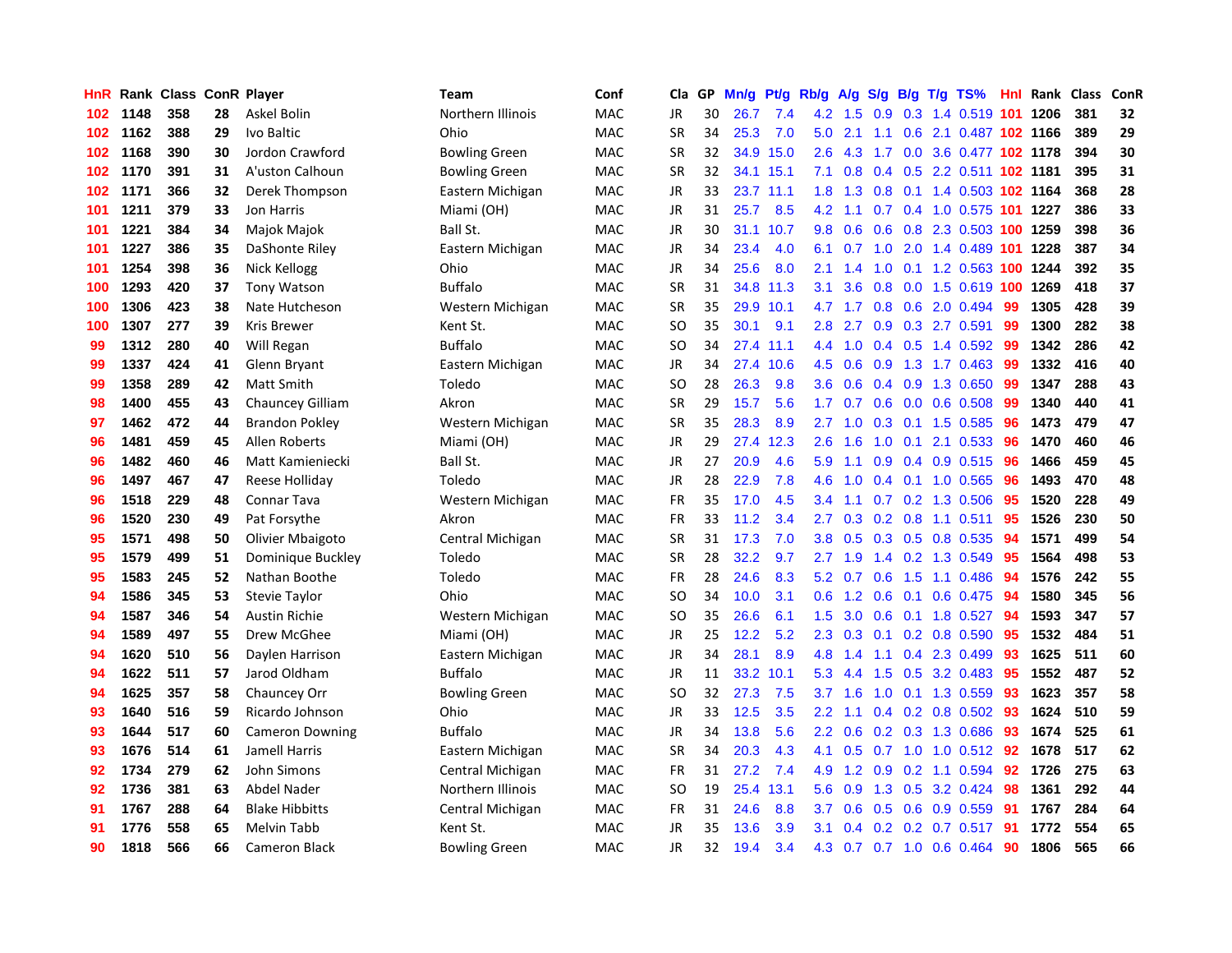| HnR |      | Rank Class ConR Player |     |                        | Team                 | Conf       | Cla       | GP | Mn/g | <b>Pt/g</b> | Rb/g             | A/g | S/g              |     | B/g T/g TS%               | Hnl | Rank | <b>Class</b> | ConR |
|-----|------|------------------------|-----|------------------------|----------------------|------------|-----------|----|------|-------------|------------------|-----|------------------|-----|---------------------------|-----|------|--------------|------|
| 90  | 1830 | 570                    | 67  | Jesse Berry            | Ball St.             | <b>MAC</b> | JR        | 27 | 29.1 | 12.8        | 2.1              | 2.5 | 0.6              | 0.1 | 3.1 0.549                 | 89  | 1851 | 581          | 67   |
| 89  | 1872 | 308                    | 68  | <b>Austin Stewart</b>  | Central Michigan     | MAC        | FR        | 26 | 9.6  | 3.0         | 2.0              | 0.4 |                  |     | 0.4 0.0 0.7 0.510 89      |     | 1863 | 305          | 68   |
| 89  | 1892 | 589                    | 69  | <b>Quinten Rollins</b> | Miami (OH)           | MAC        | JR        | 31 | 28.9 | 5.2         | 3.0 <sub>2</sub> | 3.9 |                  |     | 1.9 0.2 2.3 0.438         | -89 | 1897 | 592          | 71   |
| 89  | 1903 | 595                    | 70  | <b>Bryson Pope</b>     | Kent St.             | <b>MAC</b> | JR        | 35 | 18.7 | 4.8         | 3.6              | 0.6 |                  |     | 0.7 0.3 0.9 0.446         | -89 | 1895 | 590          | 70   |
| 88  | 1931 | 605                    | 71  | <b>Travis Wilkins</b>  | Ohio                 | MAC        | <b>JR</b> | 30 | 12.2 | 3.4         | 0.7              | 0.7 |                  |     | $0.4$ 0.0 0.2 0.579       | 89  | 1866 | 584          | 69   |
| 88  | 1939 | 609                    | 72  | Mark Henniger          | Kent St.             | MAC        | JR        | 35 | 20.5 | 4.7         | 3.6              | 0.4 |                  |     | $0.4$ 0.4 0.8 0.531       | 88  | 1932 | 608          | 72   |
| 87  | 1990 | 628                    | 73  | Auraum Nuiriankh       | <b>Buffalo</b>       | MAC        | JR        | 34 | 28.5 | 5.8         | 5.1              | 2.4 |                  |     | 0.7 0.4 2.0 0.425         | 87  | 2007 | 631          | 74   |
| 87  | 2000 | 335                    | 74  | Jarryn Skeete          | <b>Buffalo</b>       | <b>MAC</b> | <b>FR</b> | 33 | 28.1 | 7.1         | 3.5              | 2.5 | 0.9              |     | 0.2 2.2 0.459             | 87  | 1980 | 332          | 73   |
| 86  | 2050 | 639                    | 75  | J.R. Sims              | Eastern Michigan     | <b>MAC</b> | JR        | 34 | 22.3 | 5.8         | 1.5              | 1.2 |                  |     | 1.4 0.0 1.3 0.468         | 86  | 2045 | 639          | 75   |
| 84  | 2153 | 678                    | 76  | T.J. Hall              | Ohio                 | <b>MAC</b> | JR        | 32 | 13.5 | 4.8         | 1.6              | 0.9 |                  |     | $0.4$ 0.1 1.0 0.524       | -85 | 2105 | 658          | 77   |
| 84  | 2164 | 494                    | 77  | Anthony Henderson      | <b>Bowling Green</b> | <b>MAC</b> | <b>SO</b> | 29 | 14.4 | 3.5         | 2.1              | 0.8 |                  |     | $0.7$ 0.0 0.4 0.429       | -84 | 2138 | 487          | 78   |
| 84  | 2172 | 361                    | 78  | Akeem Springs          | Northern Illinois    | <b>MAC</b> | <b>FR</b> | 18 | 19.8 | 7.7         | 2.9              | 0.8 |                  |     | $0.7$ 0.1 1.4 0.424 85    |     | 2089 | 353          | 76   |
| 83  | 2199 | 367                    | 79  | <b>Marcus Posley</b>   | Ball St.             | <b>MAC</b> | <b>FR</b> | 30 | 22.5 | 6.5         | 2.0              | 2.9 | 0.8              |     | $0.0$ 1.9 0.433           | -82 | 2218 | 372          | 79   |
| 83  | 2207 | 370                    | 80  | Reggie Johnson         | Miami (OH)           | <b>MAC</b> | <b>FR</b> | 31 | 25.4 | 8.4         | 2.3              | 1.1 | 1.3              |     | $0.1$ 2.1 0.467           | 82  | 2220 | 373          | 80   |
| 82  | 2257 | 649                    | 81  | Luke Kraus             | <b>Bowling Green</b> | <b>MAC</b> | Sr        | 32 | 24.2 | 4.1         | 2.2              | 1.6 | 1.2              |     | $0.1$ 0.9 0.428           | 82  | 2253 | 651          | 81   |
| 82  | 2275 | 713                    | 82  | Antone Christian       | Northern Illinois    | <b>MAC</b> | JR        | 23 | 12.0 | 3.6         | 1.5              | 0.4 | 0.3              |     | $0.0\quad 0.6\quad 0.451$ | -81 | 2291 | 717          | 82   |
| 81  | 2305 | 397                    | 83  | Geovonie McKnight      | Miami (OH)           | <b>MAC</b> | <b>FR</b> | 31 | 18.9 | 5.4         | $2.5^{\circ}$    | 1.6 |                  |     | 1.2 0.2 2.0 0.423         | 80  | 2318 | 399          | 83   |
| 81  | 2319 | 401                    | 84  | Darrell Bowie          | Northern Illinois    | <b>MAC</b> | <b>FR</b> | 30 | 20.6 | 5.9         | 3.8              | 0.3 | 0.9 <sub>0</sub> |     | 0.2 1.9 0.455             | -80 | 2352 | 408          | 84   |
| 80  | 2357 | 674                    | 85  | Matt Balkema           | Eastern Michigan     | <b>MAC</b> | <b>SR</b> | 33 | 11.6 | 2.1         | 2.6              |     |                  |     | $0.2$ 0.3 0.1 0.4 0.459   | -80 | 2354 | 671          | 85   |
| 78  | 2426 | 561                    | 86  | Will Sullivan          | Miami (OH)           | <b>MAC</b> | <b>SO</b> | 31 | 17.7 | 3.5         | 2.2              | 0.8 |                  |     | $0.9$ 0.0 0.9 0.495       | 78  | 2442 | 562          | 87   |
| 77  | 2463 | 437                    | 87  | Sam Mader              | Northern Illinois    | MAC        | <b>FR</b> | 25 | 15.4 | 3.6         | 1.8              | 0.4 |                  |     | $0.4$ 0.5 0.8 0.459       | 77  | 2485 | 440          | 90   |
| 77  | 2469 | 440                    | 88  | Jalen Ross             | Eastern Michigan     | <b>MAC</b> | <b>FR</b> | 34 | 21.8 | 4.6         | 1.6              | 2.3 | 0.8              |     | $0.0$ 2.3 $0.440$         | 77  | 2478 | 438          | 89   |
| 77  | 2472 | 576                    | 89  | Kevin Gray             | Northern Illinois    | MAC        | SO        | 30 | 20.4 | 4.5         | 3.7              | 0.5 |                  |     | $0.3$ 0.2 0.8 0.435       | 76  | 2508 | 584          | 91   |
| 77  | 2478 | 443                    | 90  | Jared Klein            | Western Michigan     | <b>MAC</b> | <b>FR</b> | 32 | 12.8 | 3.2         | 1.6              | 1.0 | 0.5              |     | 0.0 1.2 0.479             | 78  | 2443 | 429          | 88   |
| 77  | 2494 | 446                    | 91  | <b>Travon Baker</b>    | Northern Illinois    | <b>MAC</b> | <b>FR</b> | 30 | 22.3 | 3.8         | 2.0              | 1.9 | $1.4^{\circ}$    |     | 0.0 2.0 0.422             | 76  | 2519 | 449          | 92   |
| 77  | 2505 | 585                    | 92  | Adedeji Ibitayo        | Akron                | <b>MAC</b> | <b>SO</b> | 29 | 11.0 | 3.0         | 1.8              | 0.7 | 0.3              | 0.1 | $0.6$ 0.422               | 78  | 2440 | 561          | 86   |
| 76  | 2529 | 456                    | 93  | <b>Kellon Thomas</b>   | Kent St.             | <b>MAC</b> | <b>FR</b> | 35 | 12.5 | 2.7         | 1.0 <sub>1</sub> | 1.0 |                  |     | 0.5 0.1 0.8 0.480         | -76 | 2526 | 451          | 93   |
| 75  | 2554 | 592                    | 94  | Keith Gray             | Northern Illinois    | <b>MAC</b> | SO        | 30 | 15.9 | 4.1         | $2.6^{\circ}$    | 0.2 |                  |     | 0.3 0.1 1.0 0.498 74      |     | 2581 | 599          | 94   |
| 74  | 2588 | 473                    | 95  | Mike Davis             | Northern Illinois    | MAC        | FR        | 29 | 13.8 | 3.8         | 2.1              | 0.2 |                  |     | $0.5$ 0.1 0.7 0.399       | -73 | 2615 | 478          | 96   |
| 73  | 2606 | 717                    | 96  | Vince Legarza          | Miami (OH)           | MAC        | <b>SR</b> | 29 | 10.5 | 1.6         | 1.6              | 0.6 |                  |     | $0.2$ 0.1 0.5 0.511       | 73  | 2609 | 720          | 95   |
| 73  | 2612 | 481                    | 97  | Derrick Richardson     | Central Michigan     | <b>MAC</b> | <b>FR</b> | 31 | 17.6 | 4.0         | 2.6              | 0.7 | 0.8 <sub>0</sub> |     | $0.0$ 1.3 0.490           | 73  | 2624 | 480          | 97   |
| 72  | 2633 | 611                    | 98  | Austin Keel            | Central Michigan     | MAC        | SO        | 31 | 17.2 | 4.6         | 1.8              | 0.7 | 0.5              |     | $0.1$ 0.7 0.429           | 72  | 2647 | 616          | 98   |
| 71  | 2653 | 724                    | 99  | James Erger            | <b>Bowling Green</b> | <b>MAC</b> | <b>SR</b> | 31 | 10.3 | 1.5         | 0.9 <sup>°</sup> | 0.6 | $0.4^{\circ}$    | 0.1 | $0.4$ 0.522               | 71  | 2658 | 727          | 99   |
| 69  | 2694 | 832                    | 100 | <b>Craig Sealey</b>    | <b>Bowling Green</b> | <b>MAC</b> | <b>JR</b> | 29 | 10.2 | 3.1         | 2.0              | 0.3 | 0.3              | 0.1 | $0.9$ 0.438               | 70  | 2692 | 830          | 101  |
| 69  | 2712 | 508                    | 101 | Daveon Balls           | Northern Illinois    | <b>MAC</b> | <b>FR</b> | 29 | 20.0 | 3.3         | 2.0              | 1.8 | 0.8              |     | 0.0 1.6 0.358             | 68  | 2729 | 514          | 102  |
| 69  | 2713 | 509                    | 102 | J.J. Cravatta          | Northern Illinois    | MAC        | <b>FR</b> | 28 | 11.2 | 2.7         | 1.1              | 0.3 |                  |     | $0.4$ 0.0 0.5 0.432       | 68  | 2735 | 516          | 103  |
| 68  | 2715 | 629                    | 103 | Jehvon Clarke          | <b>Bowling Green</b> | <b>MAC</b> | <b>SO</b> | 25 | 11.9 | 3.4         | 1.7              | 1.2 | 0.5              |     | $0.1$ 1.5 0.406           | -70 | 2681 | 625          | 100  |
| 66  | 2764 | 855                    | 104 | <b>Richard Wonnell</b> | Toledo               | <b>MAC</b> | <b>JR</b> | 28 | 12.4 | 1.0         | 2.1              | 0.3 | 0.3              |     | 0.3 0.2 0.540             | 66  | 2775 | 857          | 105  |
| 66  | 2774 | 644                    | 105 | Xavier Ford            | <b>Buffalo</b>       | <b>MAC</b> | SO        | 28 | 10.2 | 3.3         | 2.1              | 0.4 |                  |     | $0.4$ 0.1 1.4 0.446       | 67  | 2761 | 642          | 104  |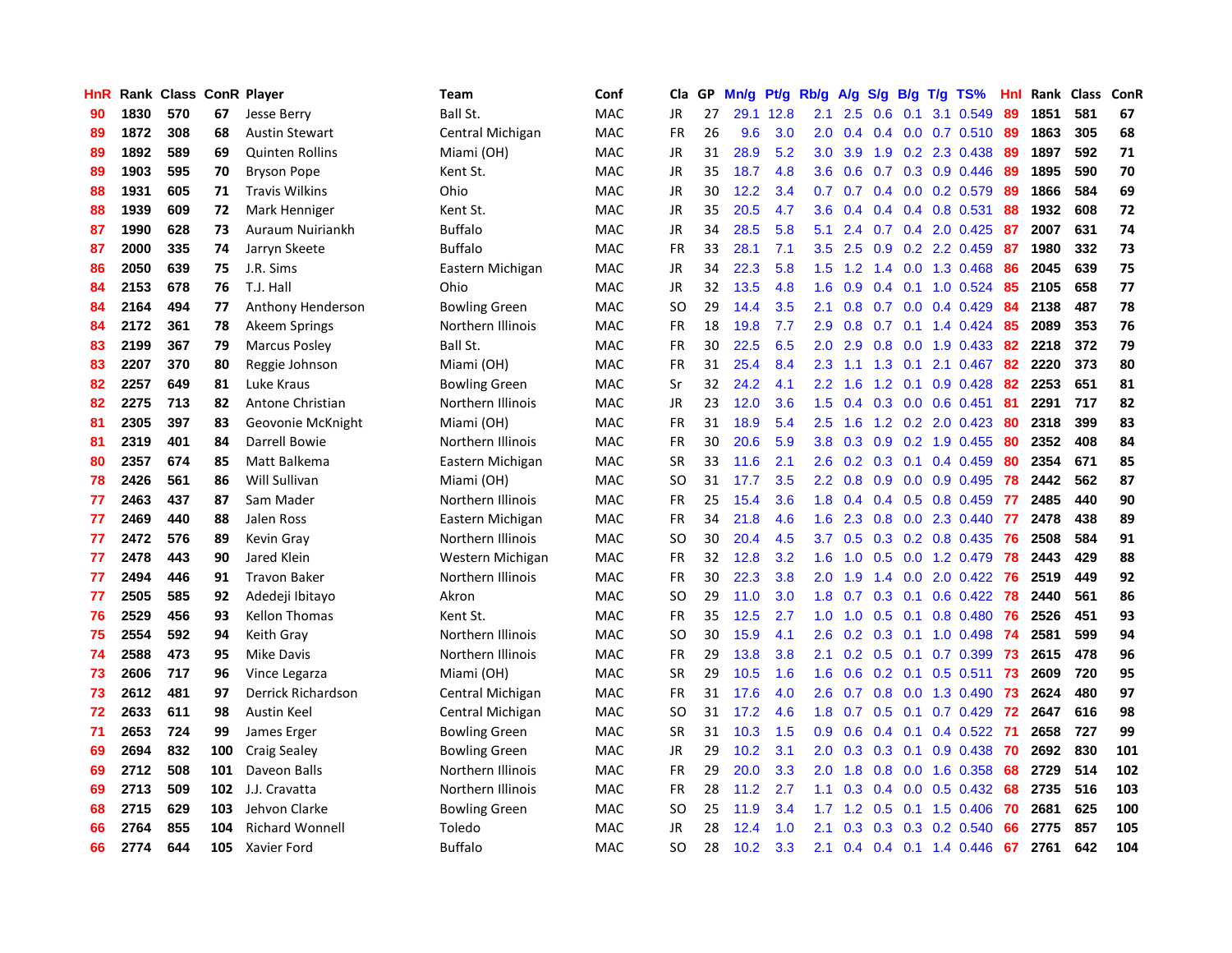| HnR |      | Rank Class ConR Player |                         |                        | <b>Team</b>        | Conf        | Cla       | <b>GP</b> | Mn/g | <b>Pt/g</b> | Rb/g | A/g             |     |  | S/g B/g T/g TS%                | Hnl | Rank | Class | ConR           |
|-----|------|------------------------|-------------------------|------------------------|--------------------|-------------|-----------|-----------|------|-------------|------|-----------------|-----|--|--------------------------------|-----|------|-------|----------------|
| 62  | 2828 | 757                    | 106                     | <b>Finis Craddock</b>  | Central Michigan   | <b>MAC</b>  | <b>SR</b> | 31        | 13.7 | 3.2         | 1.3  | 0.5             | 0.8 |  | $0.0$ $0.9$ $0.440$            | 62  | 2845 | 759   | 106            |
| 61  | 2844 | 555                    | 107                     | <b>Bo Calhoun</b>      | Ball St.           | MAC         | FR        | 27        | 9.7  | 1.7         |      | $1.7 \quad 0.1$ |     |  | 0.4 0.2 0.7 0.517 61           |     | 2851 | 561   | 108            |
| 60  | 2845 | 556                    | 108                     | Josh Lemons            | Toledo             | <b>MAC</b>  | <b>FR</b> | 27        | 14.1 | 1.0         | 0.6  | 0.9             |     |  | 1.1 0.2 0.6 0.326              | -61 | 2850 | 560   | 107            |
| 57  | 2885 | 765                    | 109                     | Zach Fields            | Ball St.           | MAC         | <b>SR</b> | 29        | 15.2 | 3.1         | 2.3  | 0.3             |     |  | 0.2 0.2 1.3 0.481              | -57 | 2887 | 767   | 109            |
| 57  | 2886 | 572                    | 110                     | Carmelo Betancourt     | Akron              | MAC         | <b>FR</b> | 33        | 11.5 | 2.0         | 0.9  | 1.6             |     |  | 0.4 0.0 1.8 0.415              | -57 | 2898 | 575   | 110            |
| 52  | 2925 | 678                    | 111                     | Raphell Thomas-Edwards | <b>Buffalo</b>     | MAC         | <b>SO</b> | 30        | 12.0 | 1.8         | 2.4  | 0.5             |     |  | $0.2$ 0.1 1.0 0.474            | -54 | 2918 | 675   | 111            |
| 129 | 259  | 107                    | 1                       | Rashad Hassan          | Savannah St.       | <b>MEAC</b> | <b>SR</b> | 34        | 25.6 | 12.6        | 5.8  | 0.7             |     |  | 0.6 0.7 2.3 0.562 128          |     | 271  | 112   | $\mathbf{1}$   |
| 124 | 347  | 120                    | $\overline{2}$          | Pendarvis Williams     | Norfolk St.        | <b>MEAC</b> | JR        | 31        | 33.1 | 14.3        | 4.5  | 1.7             |     |  | 1.1 0.6 1.2 0.595 126          |     | 323  | 111   | $\overline{2}$ |
| 123 | 377  | 132                    | 3                       | Adrien Coleman         | Bethune-Cookman    | <b>MEAC</b> | <b>JR</b> | 34        |      | 35.9 17.8   | 7.4  | 2.9             |     |  | 1.4 0.4 2.9 0.538 122 421      |     |      | 138   | 3              |
| 119 | 481  | 162                    | 4                       | Stanton Kidd           | <b>NC Central</b>  | <b>MEAC</b> | JR        | 31        |      | 32.2 14.5   | 6.9  | 1.0             |     |  | 1.0 0.6 2.1 0.601 119 512      |     |      | 171   | 4              |
| 117 | 568  | 214                    | 5                       | <b>Arnold Louis</b>    | Savannah St.       | <b>MEAC</b> | <b>SR</b> | 33        | 25.8 | 8.3         | 7.8  | 0.8             |     |  | 1.4 0.3 2.2 0.500 117          |     | 562  | 213   | 5              |
| 115 | 622  | 229                    | 6                       | DeWayne Jackson        | Morgan St.         | <b>MEAC</b> | <b>SR</b> | 32        | 32.1 | 13.8        | 5.6  | 2.5             |     |  | 1.7 0.9 2.4 0.523 115          |     | 631  | 230   | 6              |
| 114 | 687  | 251                    | $\overline{\mathbf{z}}$ | Marques Oliver         | Delaware St.       | <b>MEAC</b> | <b>SR</b> | 32        | 28.8 | 9.2         | 7.0  | 0.9             | 1.8 |  | 1.9 2.3 0.564 114              |     | 667  | 245   | $\overline{7}$ |
| 113 | 706  | 225                    | 8                       | <b>Brandon Goode</b>   | Norfolk St.        | <b>MEAC</b> | JR        | 33        | 20.6 | 7.7         | 5.3  | 0.2             | 0.4 |  | 2.0 1.3 0.594 112 743          |     |      | 237   | 9              |
| 112 | 738  | 238                    | 9                       | Ian Chiles             | Morgan St.         | <b>MEAC</b> | JR        | 32        | 21.7 | 9.3         | 5.2  | 0.8             |     |  | 0.4 1.7 1.1 0.541 112          |     | 744  | 238   | 10             |
| 111 | 784  | 252                    | 10                      | Du'Vaughn Maxwell      | Hampton            | <b>MEAC</b> | JR        | 31        | 30.4 | 10.4        | 7.2  | 0.8             | 1.0 |  | 2.5 2.1 0.503 110              |     | 830  | 267   | 12             |
| 111 | 800  | 280                    | 11                      | Adrian Powell          | <b>NCA&amp;T</b>   | <b>MEAC</b> | <b>SR</b> | 37        | 31.3 | 12.3        | 4.9  | 1.9             | 1.8 |  | 0.3 2.1 0.487 110 816          |     |      | 289   | 11             |
| 109 | 865  | 272                    | 12                      | Jyles Smith            | Savannah St.       | <b>MEAC</b> | <b>JR</b> | 34        | 20.3 | 2.9         | 5.1  | 0.6             |     |  | 1.0 2.6 1.1 0.429 108          |     | 886  | 280   | 13             |
| 109 | 877  | 277                    | 13                      | Jeremy Ingram          | <b>NC Central</b>  | <b>MEAC</b> | <b>JR</b> | 31        |      | 33.3 15.7   |      | $3.7 \quad 1.4$ |     |  | 1.4 0.6 2.5 0.587 108          |     | 898  | 285   | 14             |
| 107 | 933  | 295                    | 14                      | Matthew Hezekiah       | South Carolina St. | <b>MEAC</b> | JR        | 30        |      | 31.7 12.9   | 7.4  | 0.6             |     |  | 0.9 1.2 1.7 0.567 106          |     | 994  | 310   | 16             |
| 106 | 972  | 129                    | 15                      | <b>Rashid Gaston</b>   | Norfolk St.        | <b>MEAC</b> | <b>FR</b> | 30        | 22.0 | 8.3         | 6.3  | 0.4             |     |  | 0.3 0.7 1.5 0.551 107          |     | 955  | 124   | 15             |
| 105 | 1035 | 318                    | 16                      | Michael Murray         | Coppin St.         | <b>MEAC</b> | JR        | 31        |      | 35.6 12.4   | 8.9  | 1.3             | 1.1 |  | 0.4 2.0 0.471 104              |     | 1088 | 343   | 18             |
| 103 | 1119 | 350                    | 17                      | <b>Troy Snyder</b>     | Md.-Eastern Shore  | <b>MEAC</b> | JR        | 27        | 34.4 | 11.9        | 6.8  | 1.7             | 1.9 |  | $0.7$ 2.7 $0.451$              | 99  | 1336 | 419   | 26             |
| 102 | 1172 | 392                    | 18                      | Alex Smith             | Bethune-Cookman    | <b>MEAC</b> | <b>SR</b> | 34        | 22.2 | 6.6         | 6.0  | 0.7             | 0.8 |  | 1.9 1.2 0.583 101 1241         |     |      | 411   | 22             |
| 102 | 1194 | 397                    | 19                      | <b>Austin Witter</b>   | <b>NCA&amp;T</b>   | <b>MEAC</b> | <b>SR</b> | 37        | 31.1 | 6.2         | 7.0  | 2.1             | 0.9 |  | 2.9 2.0 0.454 101 1210         |     |      | 405   | 20             |
| 102 | 1196 | 398                    | 20                      | Preston Blackmon       | Savannah St.       | <b>MEAC</b> | <b>SR</b> | 34        | 29.6 | 11.8        | 1.9  | 3.6             |     |  | 1.0 0.1 3.6 0.476 101 1215     |     |      | 406   | 21             |
| 101 | 1252 | 397                    | 21                      | Deven Williams         | Savannah St.       | <b>MEAC</b> | JR        | 26        | 16.3 | 7.9         | 0.8  | 0.6             |     |  | 0.5 0.0 1.0 0.524 102 1161     |     |      | 367   | 19             |
| 100 | 1274 | 414                    | 22                      | <b>Mike Phillips</b>   | Howard             | <b>MEAC</b> | <b>SR</b> | 31        |      | 34.8 12.0   | 6.9  | 1.0             |     |  | 0.8 0.7 2.3 0.467              | 99  | 1307 | 429   | 24             |
| 100 | 1285 | 411                    | 23                      | <b>Justin Black</b>    | Morgan St.         | <b>MEAC</b> | JR        | 32        |      | 33.3 14.2   |      | 4.2 2.9         |     |  | 1.2 0.0 2.9 0.507 100 1274     |     |      | 403   | 23             |
| 99  | 1316 | 418                    | 24                      | Drimir Ferguson        | <b>NC Central</b>  | <b>MEAC</b> | <b>JR</b> | 30        | 12.5 | 3.5         | 1.0  | 1.8             | 0.9 |  | 0.0 1.1 0.541                  | 99  | 1337 | 420   | 27             |
| 98  | 1388 | 202                    | 25                      | <b>Deron Powers</b>    | Hampton            | <b>MEAC</b> | FR        | 31        | 33.9 | 11.9        | 2.7  | 4.6             | 1.3 |  | $0.0$ 3.5 0.491                | 97  | 1437 | 212   | 30             |
| 98  | 1404 | 205                    | 26                      | <b>Bruce Beckford</b>  | <b>NCA&amp;T</b>   | <b>MEAC</b> | <b>FR</b> | 35        | 22.5 | 8.2         | 4.5  | 0.3             | 0.5 |  | 0.4 1.4 0.565                  | 98  | 1389 | 202   | 28             |
| 98  | 1406 | 456                    | 27                      | Ray Willis             | <b>NC Central</b>  | <b>MEAC</b> | <b>SR</b> | 31        | 31.2 | 12.0        | 4.5  | 1.5             | 1.0 |  | 0.5 1.8 0.535                  | 97  | 1422 | 461   | 29             |
| 97  | 1427 | 450                    | 28                      | <b>Emanuel Chapman</b> | <b>NC Central</b>  | <b>MEAC</b> | <b>JR</b> | 31        | 28.3 | 4.4         | 2.8  | 5.8             | 1.4 |  | $0.2$ 2.7 $0.481$              | 97  | 1455 | 456   | 31             |
| 97  | 1476 | 458                    | 29                      | Lamont Middleton       | <b>NCA&amp;T</b>   | <b>MEAC</b> | <b>JR</b> | 37        |      | 30.9 12.4   | 4.1  | $2.2^{\circ}$   |     |  | $0.9$ 0.2 2.8 0.488            | 96  | 1488 | 467   | 32             |
| 95  | 1543 | 336                    | 30                      | Jamel Fuentes          | Norfolk St.        | <b>MEAC</b> | <b>SO</b> | 30        | 26.0 | 4.9         | 3.6  | 4.9             |     |  | 1.8 0.1 3.0 0.379              | -94 | 1577 | 344   | 34             |
| 95  | 1547 | 494                    | 31                      | Anthony Hubbard        | Morgan St.         | <b>MEAC</b> | <b>SR</b> | 32        | 28.2 | 11.4        | 6.5  | 1.4             |     |  | 0.8 0.3 2.8 0.510              | -95 | 1548 | 490   | 33             |
| 94  | 1619 | 505                    | 32                      | Rob Johnson            | Norfolk St.        | <b>MEAC</b> | <b>SR</b> | 33        | 28.9 | 9.5         | 5.1  | 1.8             | 1.0 |  | 0.3 1.8 0.446                  | 93  | 1654 | 514   | 37             |
| 93  | 1642 | 507                    | 33                      | <b>Troy Franklin</b>   | Coppin St.         | <b>MEAC</b> | SR        | 15        |      | 24.3 11.8   | 1.8  |                 |     |  | 2.7 2.4 0.0 3.3 0.488 105 1036 |     |      | 356   | 17             |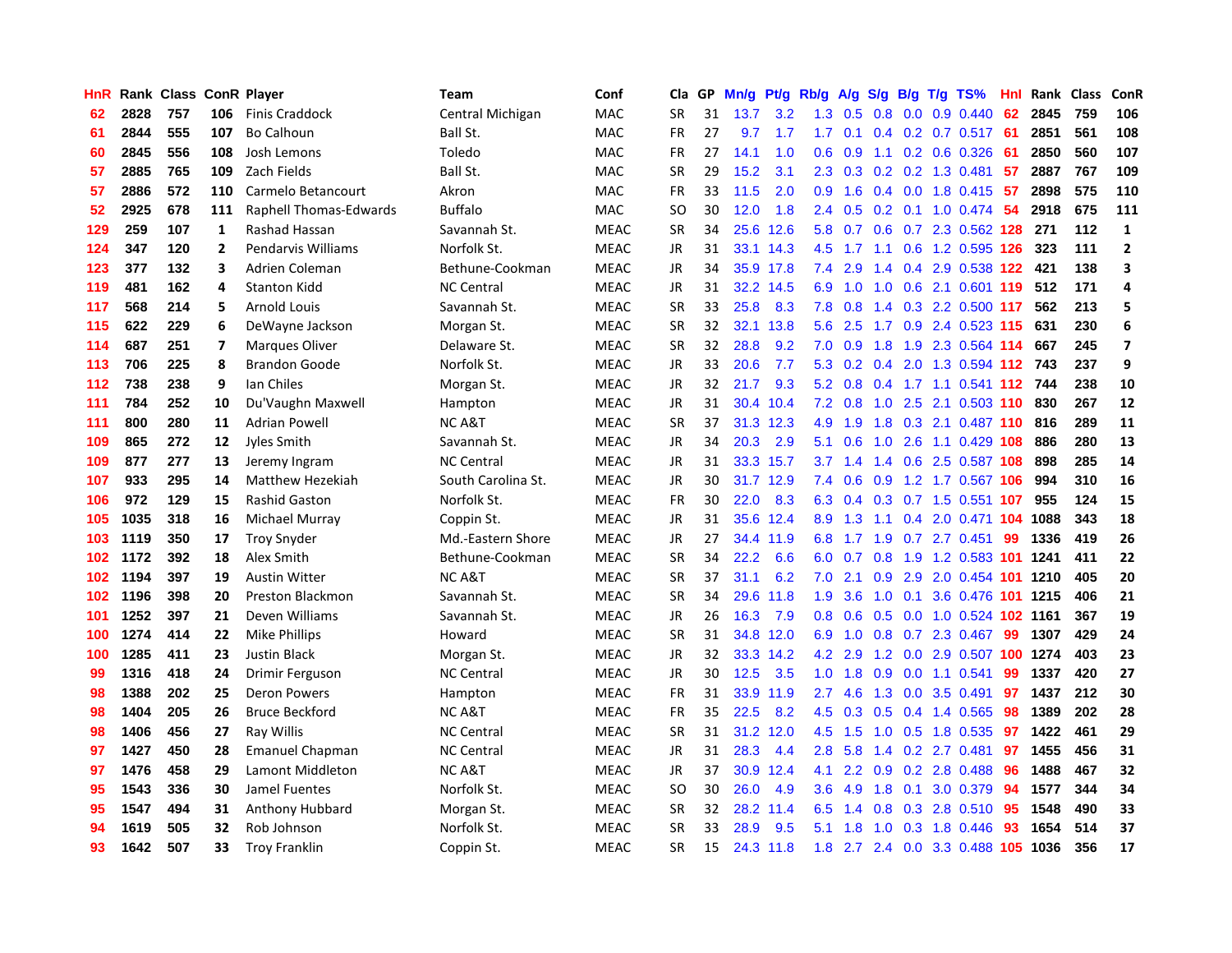| <b>HnR</b> |      | Rank Class ConR Player |    |                        | <b>Team</b>        | Conf        | Cla       | GP | Mn/g | Pt/g      | Rb/g             | A/g             |     |     | S/g B/g T/g TS%         | Hnl |      | Rank Class | ConR |
|------------|------|------------------------|----|------------------------|--------------------|-------------|-----------|----|------|-----------|------------------|-----------------|-----|-----|-------------------------|-----|------|------------|------|
| 93         | 1652 | 258                    | 34 | <b>Kevin Mays</b>      | Md.-Eastern Shore  | <b>MEAC</b> | <b>FR</b> | 19 |      | 31.8 13.3 | 6.7              | 1.3             | 1.5 | 0.1 | 2.8 0.465               | 99  | 1324 | 192        | 25   |
| 93         | 1677 | 369                    | 35 | Shaquille Duncan       | Morgan St.         | <b>MEAC</b> | <b>SO</b> | 28 | 25.0 | 7.3       | 4.1              | 0.7             |     |     | 0.4 2.2 1.4 0.560 93    |     | 1660 | 367        | 38   |
| 93         | 1680 | 371                    | 36 | Tyshawn Bell           | Delaware St.       | <b>MEAC</b> | <b>SO</b> | 31 | 21.2 | 8.0       | $2.7^{\circ}$    | 0.5             |     |     | 0.5 0.3 0.6 0.570       | -93 | 1667 | 370        | 39   |
| 93         | 1682 | 372                    | 37 | Jay Copeland           | <b>NC Central</b>  | <b>MEAC</b> | <b>SO</b> | 27 | 22.0 | 7.3       | 4.4              | 0.2             |     |     | $0.6$ 0.7 1.6 0.582     | -93 | 1652 | 365        | 36   |
| 92         | 1711 | 542                    | 38 | Jamari Bradshaw        | Florida A&M        | <b>MEAC</b> | <b>JR</b> | 31 | 21.5 | 9.2       | 3.5              | 1.1             |     |     | 1.5 0.0 1.9 0.497       | 91  | 1737 | 544        | 40   |
| 91         | 1750 | 551                    | 39 | <b>Malcolm Hawkins</b> | Norfolk St.        | <b>MEAC</b> | JR        | 33 | 27.1 | 11.5      | 2.9              | 1.1             |     |     | 1.2 0.3 2.5 0.477       | -91 | 1781 | 558        | 41   |
| 91         | 1769 | 537                    | 40 | <b>Khalif Toombs</b>   | South Carolina St. | <b>MEAC</b> | <b>SR</b> | 30 | 36.0 | 12.3      | 3.3              | 5.3             | 1.6 |     | 0.0 3.1 0.478           | 90  | 1827 | 557        | 43   |
| 91         | 1794 | 546                    | 41 | Jean Louisme           | <b>NCA&amp;T</b>   | <b>MEAC</b> | <b>SR</b> | 37 | 27.1 | 9.3       |                  | $3.3 \quad 1.6$ | 1.1 |     | $0.1$ 1.9 0.496         | -90 | 1798 | 547        | 42   |
| 89         | 1866 | 414                    | 42 | Kyree Jones            | Md.-Eastern Shore  | <b>MEAC</b> | <b>SO</b> | 11 | 31.5 | 13.6      | 2.5              | 2.5             | 1.2 |     | 0.2 1.6 0.523 114       |     | 680  | 133        | 8    |
| 89         | 1878 | 582                    | 43 | <b>Andre Armstrong</b> | Coppin St.         | <b>MEAC</b> | JR        | 31 | 26.1 | 12.0      | 1.5              | 0.5             |     |     | 0.7 0.1 1.5 0.542 88    |     | 1941 | 613        | 44   |
| 88         | 1948 | 324                    | 44 | <b>Sterling Smith</b>  | Coppin St.         | <b>MEAC</b> | <b>FR</b> | 30 | 23.7 | 5.2       | 4.1              | 0.9             |     |     | 0.9 0.1 0.8 0.515 86    |     | 2018 | 338        | 49   |
| 88         | 1964 | 330                    | 45 | Miles Bowman           | Delaware St.       | <b>MEAC</b> | <b>FR</b> | 32 | 12.7 | 4.2       | 3.3 <sub>1</sub> | 0.2             |     |     | $0.3$ 0.2 0.8 0.500 87  |     | 1972 | 330        | 46   |
| 87         | 1979 | 435                    | 46 | <b>Blake Bozeman</b>   | Morgan St.         | MEAC        | <b>SO</b> | 32 | 31.7 | 5.8       | 2.6              | 2.8             |     |     | $0.7$ 0.1 2.0 0.414 87  |     | 1970 | 435        | 45   |
| 87         | 1981 | 590                    | 47 | Cedric Smith           | Savannah St.       | <b>MEAC</b> | <b>SR</b> | 34 | 26.2 | 4.0       | 3.6 <sup>°</sup> | 1.4             | 1.4 |     | $0.1$ 1.9 $0.386$       | -87 | 1987 | 590        | 47   |
| 87         | 1988 | 591                    | 48 | Paul Scotland          | Bethune-Cookman    | <b>MEAC</b> | <b>SR</b> | 34 | 21.8 | 8.1       | 2.1              | 2.2             | 1.3 |     | $0.0$ 1.7 $0.488$       | -86 | 2038 | 601        | 50   |
| 87         | 2008 | 632                    | 49 | Jamie Adams            | Florida A&M        | <b>MEAC</b> | JR        | 30 | 30.6 | 14.0      | $2.2^{\circ}$    | 3.1             | 1.9 |     | $0.0$ 3.5 $0.460$       | -87 | 2006 | 630        | 48   |
| 87         | 2015 | 599                    | 50 | <b>Kevin Dukes</b>     | Bethune-Cookman    | <b>MEAC</b> | <b>SR</b> | 34 |      | 34.7 11.1 | 2.2 <sub>2</sub> | 3.1             | 1.6 |     | $0.1$ 1.6 0.514         | -85 | 2072 | 609        | 51   |
| 87         | 2018 | 337                    | 51 | Darryl Palmer          | South Carolina St. | <b>MEAC</b> | <b>FR</b> | 30 | 27.4 | 9.5       | 5.9              | 0.9             | 0.6 |     | 1.5 1.5 0.486           | 85  | 2080 | 351        | 52   |
| 87         | 2020 | 339                    | 52 | Patrick Cole           | Coppin St.         | <b>MEAC</b> | <b>FR</b> | 31 | 22.4 | 10.3      | 2.8 <sub>1</sub> |                 |     |     | 2.2 1.2 0.1 3.1 0.440   | -85 | 2112 | 357        | 55   |
| 86         | 2034 | 451                    | 53 | Emmanuel Okoroba       | Hampton            | <b>MEAC</b> | <b>SO</b> | 31 | 22.1 | 8.3       | 5.1              | 0.3             |     |     | $0.4$ 0.5 1.6 0.489     | -85 | 2081 | 471        | 53   |
| 86         | 2081 | 649                    | 54 | Albert Thomas          | Delaware St.       | <b>MEAC</b> | JR        | 30 | 22.3 | 4.9       | 2.1              | 2.8             |     |     | 0.7 0.0 1.7 0.557       | -85 | 2088 | 652        | 54   |
| 85         | 2099 | 617                    | 55 | Calvin Thompson        | Howard             | <b>MEAC</b> | <b>SR</b> | 16 |      | 26.4 11.3 | 3.5              | 1.6             | 0.9 |     | $0.2$ 2.1 $0.444$       | 93  | 1634 | 510        | 35   |
| 85         | 2117 | 481                    | 56 | Tahj Tate              | Delaware St.       | <b>MEAC</b> | SO        | 32 |      | 34.8 12.8 | 3.1              | 2.3             |     |     | 1.3 0.2 2.9 0.488       | 85  | 2129 | 483        | 56   |
| 85         | 2123 | 483                    | 57 | <b>Taarig Cephas</b>   | Coppin St.         | <b>MEAC</b> | <b>SO</b> | 32 | 30.1 | 7.7       | 3.2              | 3.0             | 1.3 |     | $0.0$ 2.6 $0.490$       | 83  | 2192 | 502        | 63   |
| 84         | 2144 | 358                    | 58 | Dwight Meikle          | Hampton            | <b>MEAC</b> | FR.       | 31 | 18.8 | 5.8       | 4.5              | 0.8             |     |     | 0.5 0.4 2.2 0.522       | 83  | 2170 | 361        | 60   |
| 84         | 2148 | 675                    | 59 | Alphonso Leary         | Howard             | <b>MEAC</b> | JR        | 31 | 27.3 | 5.2       | 5.9              | 0.2             |     |     | 0.7 1.2 1.3 0.480       | -83 | 2167 | 682        | 59   |
| 84         | 2151 | 677                    | 60 | Alfonzo Houston        | <b>NC Central</b>  | <b>MEAC</b> | JR        | 31 | 12.0 | 3.5       | $1.4^{\circ}$    | 0.6             |     |     | 0.4 0.1 0.5 0.527 84    |     | 2156 | 677        | 57   |
| 84         | 2157 | 360                    | 61 | Ke'Ron Brown           | Hampton            | <b>MEAC</b> | <b>FR</b> | 31 | 22.7 | 5.7       | 4.3              | 1.1             |     |     | 1.7 0.3 2.0 0.424 83    |     | 2186 | 364        | 62   |
| 84         | 2168 | 628                    | 62 | DaMetrius Upchurch     | NC A&T             | <b>MEAC</b> | SR.       | 36 | 15.1 | 4.3       | 3.5              | 0.3             |     |     | $0.3$ 0.3 1.1 0.500     | -84 | 2160 | 631        | 58   |
| 83         | 2188 | 500                    | 63 | Kendall Gray           | Delaware St.       | <b>MEAC</b> | <b>SO</b> | 29 | 23.5 | 5.5       | $3.5^{\circ}$    | 0.4             | 0.3 |     | 2.6 1.4 0.511           | 83  | 2184 | 497        | 61   |
| 83         | 2223 | 700                    | 64 | Ramon Mercado          | Hampton            | <b>MEAC</b> | JR        | 31 | 22.9 | 7.9       | 3.2              | 1.0             |     |     | $0.7$ $0.3$ 1.5 $0.456$ | 82  | 2258 | 707        | 66   |
| 83         | 2231 | 701                    | 65 | Muhammad Abdul-Aleem   | Florida A&M        | <b>MEAC</b> | <b>JR</b> | 31 | 22.0 | 9.2       | 4.1              | 1.3             |     |     | 1.1 0.2 2.3 0.444       | 82  | 2242 | 704        | 64   |
| 82         | 2267 | 516                    | 66 | Amere May              | Delaware St.       | <b>MEAC</b> | SO        | 26 | 16.9 | 6.0       | 2.0 <sub>1</sub> | 0.8             |     |     | 0.7 0.3 1.3 0.456       | -82 | 2256 | 517        | 65   |
| 82         | 2269 | 651                    | 67 | Kris Brown             | Norfolk St.        | <b>MEAC</b> | SR        | 33 | 19.8 | 4.6       | $2.2\phantom{0}$ | 1.1             | 0.6 |     | 0.2 1.2 0.490           | 81  | 2289 | 660        | 68   |
| 81         | 2289 | 716                    | 68 | Casey Walker           | Delaware St.       | <b>MEAC</b> | <b>JR</b> | 33 | 30.7 | 8.6       | $3.4^{\circ}$    | 0.7             |     |     | $0.7$ 0.4 1.2 0.411     | -81 | 2300 | 720        | 69   |
| 81         | 2296 | 658                    | 69 | Javoris Bryant         | Bethune-Cookman    | <b>MEAC</b> | <b>SR</b> | 28 | 25.9 | 8.6       |                  | 5.8 0.9         |     |     | 0.9 0.8 1.4 0.432 81    |     | 2284 | 656        | 67   |
| 81         | 2314 | 400                    | 70 | <b>Trey Kellum</b>     | Florida A&M        | <b>MEAC</b> | <b>FR</b> | 31 | 21.7 | 6.3       | 4.4              | 0.6             |     |     | $0.6$ $0.5$ 1.4 $0.494$ | -80 | 2332 | 401        | 72   |
| 80         | 2338 | 671                    | 71 | <b>Wesley Dunning</b>  | Hampton            | <b>MEAC</b> | <b>SR</b> | 28 | 13.1 | 2.6       | 3.0 <sub>2</sub> | 0.3             |     |     | 0.3 0.4 0.8 0.525       | -79 | 2364 | 673        | 73   |
| 80         | 2341 | 731                    | 72 | Jeremy Underwood       | <b>NCA&amp;T</b>   | <b>MEAC</b> | <b>JR</b> | 36 | 23.2 | 6.4       | 1.6              | 1.8             |     |     | 0.9 0.0 2.6 0.554       | 80  | 2323 | 725        | 70   |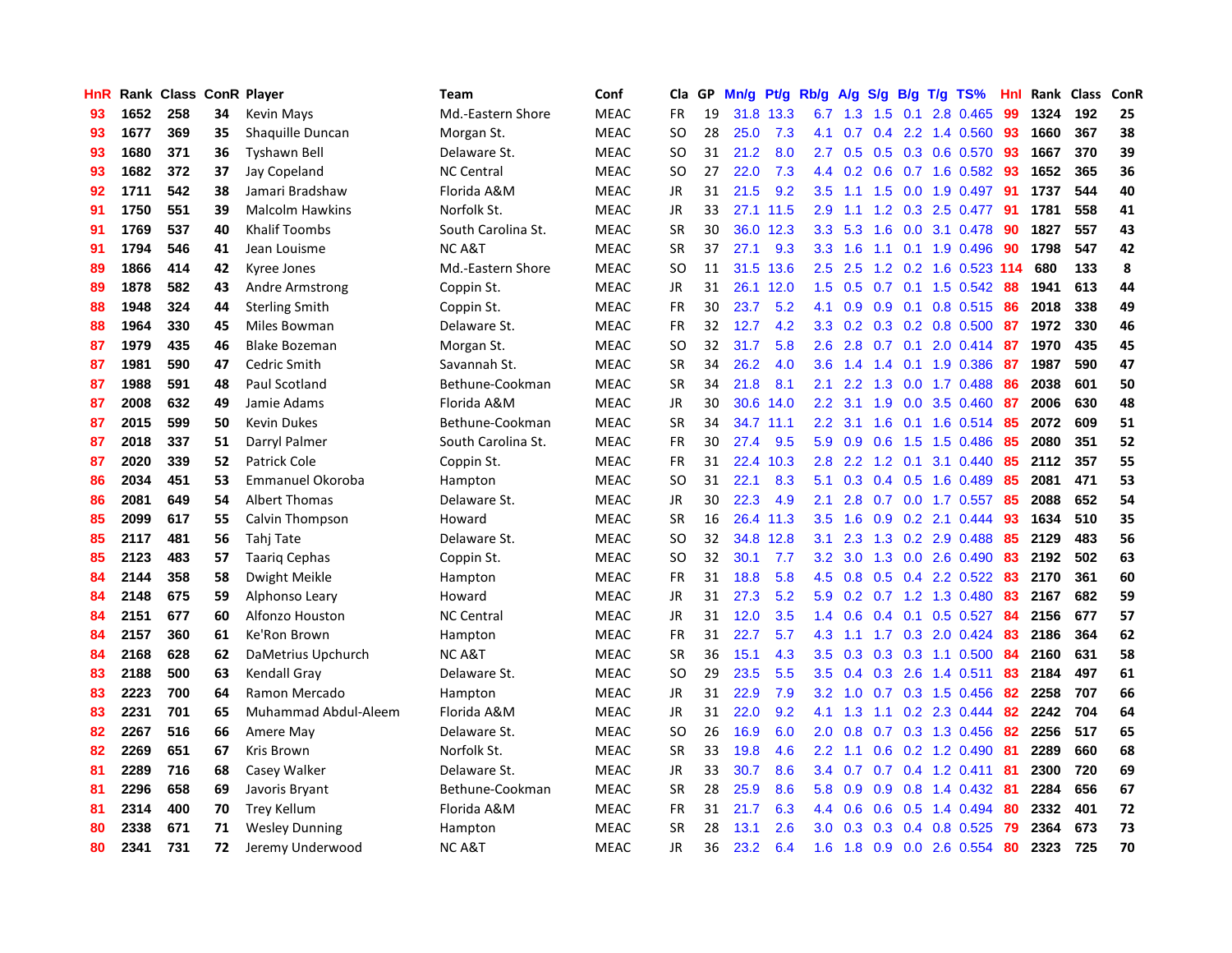| HnR |                | Rank Class ConR Player |              |                           | Team               | Conf        | Cla           | GP | Mn/g | Pt/g      | Rb/g             | A/g             | S/g              |                 | $B/g$ T/g TS%                   | Hnl | Rank Class |              | ConR         |
|-----|----------------|------------------------|--------------|---------------------------|--------------------|-------------|---------------|----|------|-----------|------------------|-----------------|------------------|-----------------|---------------------------------|-----|------------|--------------|--------------|
| 79  | 2377           | 743                    | 73           | Collin Johnson            | Coppin St.         | <b>MEAC</b> | <b>JR</b>     | 24 | 17.8 | 4.5       | 2.1              | 0.4             | 1.1              | 0.1             | 0.9 0.509                       | 78  | 2421       | 754          | 75           |
| 79  | 2389           | 682                    | 74           | Markee Teal               | Florida A&M        | <b>MEAC</b> | <b>SR</b>     | 31 | 23.0 | 7.1       |                  | $5.2 \quad 0.4$ |                  |                 | 0.6 0.4 1.6 0.533 79            |     | 2398       | 681          | 74           |
| 79  | 2416           | 755                    | 75           | Reggie Lewis              | Florida A&M        | <b>MEAC</b> | <b>JR</b>     | 30 | 30.9 | 10.5      | 1.8              | 2.1             |                  |                 | 0.8 0.2 1.5 0.465 78            |     | 2433       | 759          | 76           |
| 77  | 2467           | 574                    | 76           | Simuel Frazier            | Howard             | <b>MEAC</b> | <sub>SO</sub> | 28 | 31.0 | 8.0       | 2.8              | 3.8             |                  |                 | 1.6 0.1 3.7 0.409               | 77  | 2490       | 581          | 79           |
| 77  | 2468           | 575                    | 77           | Prince Okoroh             | Howard             | <b>MEAC</b> | <sub>SO</sub> | 31 | 29.3 | 6.9       | 4.6              | 0.9             |                  |                 | 1.2 0.8 1.9 0.416 76            |     | 2499       | 583          | 80           |
| 77  | 2475           | 766                    | 78           | <b>Ronald Spencer</b>     | Md.-Eastern Shore  | <b>MEAC</b> | <b>JR</b>     | 13 | 25.9 | 6.5       | 5.5              | 0.5             |                  |                 | $0.2$ 0.8 1.2 0.462             | 78  | 2439       | 763          | 77           |
| 77  | 2490           | 581                    | 79           | Karamo Jawara             | <b>NC Central</b>  | <b>MEAC</b> | <b>SO</b>     | 25 | 19.6 | 2.8       | 3.2              | 1.6             |                  |                 | 0.6 0.2 1.0 0.480               | 80  | 2328       | 534          | 71           |
| 75  | 2541           | 786                    | 80           | <b>Walter Davis</b>       | Florida A&M        | <b>MEAC</b> | JR            | 31 | 20.3 | 2.5       | 3.9 <sup>°</sup> | 0.7             |                  |                 | 0.7 0.8 0.7 0.443               | 75  | 2560       | 793          | 81           |
| 75  | 2549           | 591                    | 81           | Ishaq Pitt                | Md.-Eastern Shore  | <b>MEAC</b> | <b>SO</b>     | 28 | 20.5 | 5.4       |                  | $3.7 \quad 1.6$ |                  | $0.4 \quad 0.1$ | 2.0 0.434                       | -71 | 2667       | 621          | 86           |
| 75  | 2553           | 707                    | 82           | Anton Dickerson           | Howard             | <b>MEAC</b> | <b>SR</b>     | 30 | 16.6 | 6.4       | 1.6              | 0.5             |                  |                 | 0.3 0.0 1.2 0.462 74            |     | 2578       | 716          | 83           |
| 75  | 2558           | 593                    | 83           | Ricky Johnson             | Bethune-Cookman    | <b>MEAC</b> | <b>SO</b>     | 28 | 27.1 | 6.8       | 2.6              | 2.6             |                  |                 | 0.8 0.0 2.0 0.439 77            |     | 2465       | 573          | 78           |
| 74  | 2576           | 801                    | 84           | Malik Jackson             | Bethune-Cookman    | <b>MEAC</b> | JR            | 34 | 13.2 | 4.5       | 2.5              | 0.4             |                  |                 | 0.3 0.3 0.6 0.475 73            |     | 2606       | 808          | 85           |
| 73  | 2620           | 484                    | 85           | Khiry White               | Savannah St.       | <b>MEAC</b> | <b>FR</b>     | 32 | 20.7 | 3.0       | 2.1              | 1.0             | 1.3              |                 | $0.1$ 2.1 0.444 74              |     | 2590       | 472          | 84           |
| 72  | 2649           | 722                    | 86           | Jasper Williams           | Hampton            | <b>MEAC</b> | <b>SR</b>     | 23 | 22.1 | 5.7       | 2.3              | 1.8             | 1.0              |                 | 0.0 1.7 0.394 75                |     | 2571       | 713          | 82           |
| 70  | 2688           | 830                    | 87           | Stephen Wilson            | Savannah St.       | <b>MEAC</b> | JR            | 33 | 12.5 | 2.5       | 0.7              | 1.0             | 0.5              |                 | $0.0$ 0.8 0.413                 | -70 | 2699       | 834          | 87           |
| 69  | 2699           | 835                    | 88           | Adama "Louie" Adams       | South Carolina St. | <b>MEAC</b> | JR            | 25 | 29.0 | 9.6       | $2.2^{\circ}$    | 2.6             | 0.8              |                 | 0.3 3.2 0.509                   | 69  | 2706       | 836          | 88           |
| 69  | 2700           | 734                    | 89           | Tre Lee                   | Howard             | <b>MEAC</b> | <b>SR</b>     | 30 | 24.2 | 5.0       | 3.0 <sub>2</sub> | 1.2             |                  |                 | $0.5$ 0.2 1.7 0.402             | -69 | 2716       | 739          | 89           |
| 68  | 2731           | 845                    | 90           | <b>Charles leans</b>      | Coppin St.         | <b>MEAC</b> | <b>JR</b>     | 32 | 15.0 | 3.8       | 2.3              | 0.4             |                  |                 | 0.3 0.6 0.9 0.420               | 66  | 2772       | 856          | 93           |
| 68  | 2732           | 846                    | 91           | Louis Bell                | Md.-Eastern Shore  | <b>MEAC</b> | JR            | 28 | 24.4 | 6.5       | 1.3              | 0.8             |                  |                 | 0.5 0.1 1.2 0.468               | -64 | 2812       | 867          | 95           |
| 68  | 2733           | 634                    | 92           | Devin Joint               | South Carolina St. | <b>MEAC</b> | <b>SO</b>     | 16 | 22.9 | 4.8       | 5.3              | 0.6             |                  |                 | $0.9$ 0.6 1.0 0.393             | 68  | 2724       | 632          | 90           |
| 67  | 2739           | 636                    | 93           | Dominique Cowell          | Md.-Eastern Shore  | <b>MEAC</b> | <b>SO</b>     | 28 | 26.4 | 3.8       | 1.0              | 2.1             |                  |                 | 1.1 0.0 1.8 0.405               | 64  | 2819       | 652          | 96           |
| 67  | 2740           | 637                    | 94           | Theodore Boyomo           | Howard             | <b>MEAC</b> | <b>SO</b>     | 29 | 13.0 | 1.3       | 2.7              | 0.2             | 0.3              |                 | $0.2$ 0.6 0.561                 | 67  | 2758       | 640          | 92           |
| 66  | 2775           | 748                    | 95           | Olatunji Kosile           | Md.-Eastern Shore  | <b>MEAC</b> | <b>SR</b>     | 28 | 19.4 | 4.3       | 4.1              | 0.2             |                  |                 | $0.3$ 0.8 1.6 0.440             | 62  | 2838       | 758          | 98           |
| 63  | 2805           | 651                    | 96           | D'Andre Bullard           | Florida A&M        | <b>MEAC</b> | <b>SO</b>     | 20 | 20.7 | 4.5       | 2.5              | 1.6             | 1.0              |                 | $0.1$ 1.9 $0.421$               | 68  | 2748       | 638          | 91           |
| 62  | 2829           | 550                    | 97           | Zach Burnham              | Coppin St.         | <b>MEAC</b> | <b>FR</b>     | 27 | 19.1 | 3.7       | 3.5              | 0.2             |                  |                 | 0.4 0.3 1.0 0.385               | 63  | 2824       | 548          | 97           |
| 61  | 2838           | 869                    | 98           | Robert Burger             | Savannah St.       | <b>MEAC</b> | <b>JR</b>     | 34 | 12.9 | 1.7       | 0.9 <sub>0</sub> | 0.4             | 0.9 <sup>°</sup> |                 | $0.0$ 0.8 0.411                 | 61  | 2848       | 873          | 99           |
| 59  | 2854           | 662                    | 99           | Luka Radovic              | South Carolina St. | <b>MEAC</b> | <sub>SO</sub> | 30 | 15.1 | 3.2       | 3.1              |                 |                  |                 | $0.2$ $0.2$ $0.2$ $0.8$ $0.444$ | -58 | 2876       | 667          | 103          |
| 59  | 2863           | 564                    | 100          | <b>Shaquille Mitchell</b> | South Carolina St. | <b>MEAC</b> | <b>FR</b>     | 28 | 22.8 | 5.5       | 4.3              | $-1.1$          |                  |                 | $0.8$ 0.1 1.9 0.346             | -59 | 2865       | 566          | 100          |
| 59  | 2864           | 664                    | 101          | <b>Brandon Ford</b>       | Howard             | <b>MEAC</b> | <b>SO</b>     | 28 | 13.4 | 2.8       | 1.2              | 0.8             |                  |                 | $0.5$ 0.0 0.9 0.371             | 59  | 2867       | 663          | 101          |
| 58  | 2874           | 878                    | 102          | Onyekachukwu Odi          | Florida A&M        | <b>MEAC</b> | <b>JR</b>     | 31 | 12.4 | 2.1       | 2.8              | 0.1             |                  |                 | 0.3 1.2 1.0 0.367               | 57  | 2883       | 880          | 104          |
| 57  | 2880           | 764                    | 103          | R.J. Buck                 | <b>NCA&amp;T</b>   | <b>MEAC</b> | <b>SR</b>     | 33 | 10.4 | 1.6       | 1.3              | 0.3             |                  | $0.4 \quad 0.1$ | $0.5$ 0.425                     | 58  | 2875       | 764          | 102          |
| 57  | 2881           | 669                    | 104          | <b>Marc Mack</b>          | Bethune-Cookman    | <b>MEAC</b> | <b>SO</b>     | 34 | 16.7 | 3.1       | 2.7              | 0.4             |                  |                 | $0.4$ 0.2 1.0 0.409             | 56  | 2901       | 671          | 107          |
| 57  | 2882           | 570                    | 105          | <b>Travis Trim</b>        | Md.-Eastern Shore  | <b>MEAC</b> | <b>FR</b>     | 24 | 10.6 | 0.8       | 1.6              | 0.7             |                  | $0.4 \quad 0.1$ | $0.5$ 0.274                     | 55  | 2911       | 579          | 109          |
| 57  | 2883           | 571                    | 106          | Patrick Myers             | South Carolina St. | <b>MEAC</b> | <b>FR</b>     | 30 | 20.1 | 3.9       | 2.6              | 1.1             |                  |                 | $0.7$ 0.1 1.4 0.368             | 56  | 2902       | 577          | 108          |
| 57  | 2894           | 768                    | 107          | Aaron Austin              | Hampton            | <b>MEAC</b> | <b>SR</b>     | 17 | 21.0 | 3.9       | 2.4              | 1.9             | 0.6              |                 | 0.4 1.9 0.370                   | 66  | 2773       | 748          | 94           |
| 56  | 2898           | 576                    | 108          | <b>Donte Pretlow</b>      | Morgan St.         | <b>MEAC</b> | <b>FR</b>     | 30 | 14.1 | 2.1       | 1.2              | 1.4             |                  |                 | $0.7$ 0.0 1.6 0.400 57          |     | 2897       | 574          | 106          |
| 53  | 2920           | 886                    | 109          | <b>Francis Ezeiru</b>     | Md.-Eastern Shore  | <b>MEAC</b> | JR            | 13 | 19.6 | 3.7       | 5.8              | 0.0             |                  |                 | $0.2$ $0.5$ 1.2 $0.345$ 57      |     | 2888       | 881          | 105          |
| 13  | 2994           | 909                    | 110          | Donald Williams           | Md.-Eastern Shore  | <b>MEAC</b> | <b>JR</b>     | 27 | 11.9 | 3.4       | 0.8              | 0.2             | 0.5              |                 | $0.0$ 1.2 0.294                 | -13 | 2994       | 909          | 110          |
| 174 | $\overline{7}$ | $\mathbf{2}$           | $\mathbf{1}$ | Doug McDermott            | Creighton          | <b>MVC</b>  | JR.           | 36 |      | 31.6 23.2 |                  |                 |                  |                 | 7.7 1.6 0.2 0.1 2.6 0.666 174   |     | 8          | $\mathbf{2}$ | $\mathbf{1}$ |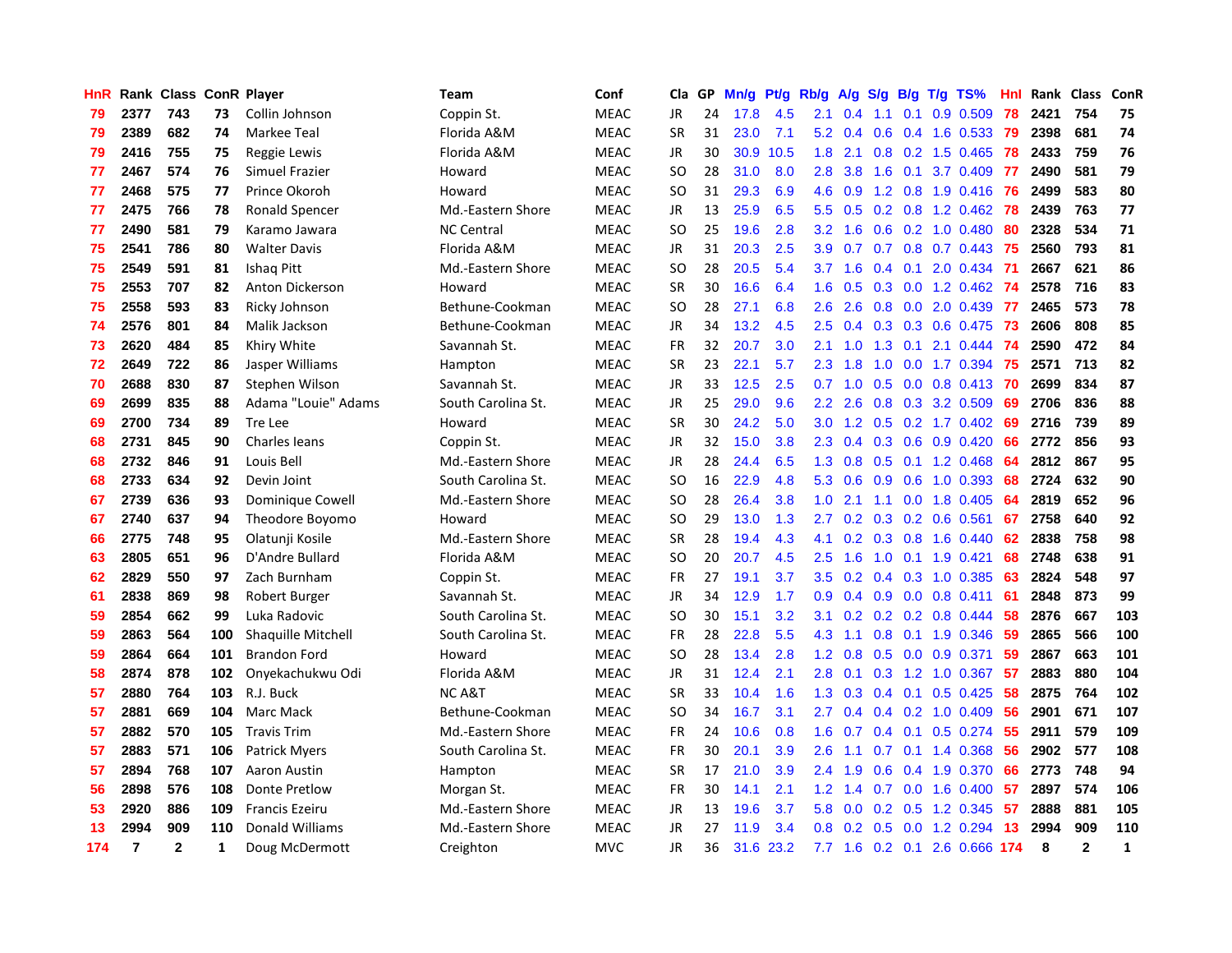| HnR | Rank | <b>Class ConR Player</b> |                         |                              | Team              | Conf       | Cla       | <b>GP</b> | Mn/g |           | Pt/g Rb/g | A/g             |     |  | S/g B/g T/g TS%               | Hnl | Rank | Class | ConR           |
|-----|------|--------------------------|-------------------------|------------------------------|-------------------|------------|-----------|-----------|------|-----------|-----------|-----------------|-----|--|-------------------------------|-----|------|-------|----------------|
| 154 | 33   | 14                       | 2                       | Jake Odum                    | Indiana St.       | <b>MVC</b> | JR        | 33        |      | 32.4 13.6 | 4.5       | 4.6             | 1.5 |  | 0.3 2.7 0.589                 | 154 | 35   | 12    | 3              |
| 154 | 37   | 13                       | 3                       | Colt Ryan                    | Evansville        | <b>MVC</b> | <b>SR</b> | 34        |      | 33.0 20.1 | 3.6       |                 |     |  | 4.0 1.5 0.1 2.2 0.552 156     |     | 31   | 13    | $\mathbf 2$    |
| 150 | 51   | 22                       | 4                       | Cleanthony Early             | Wichita St.       | <b>MVC</b> | JR        | 39        |      | 25.1 13.9 | 5.4       | 0.6             |     |  | 0.7 0.9 1.6 0.560 149         |     | 65   | 23    | 5              |
| 147 | 66   | 28                       | 5                       | Jackie Carmichael            | Illinois St.      | <b>MVC</b> | <b>SR</b> | 33        |      | 30.6 17.4 |           | $9.3 \quad 0.8$ | 1.0 |  | 2.1 2.3 0.562 146             |     | 77   | 33    | $\overline{7}$ |
| 147 | 67   | 10                       | 6                       | Seth Tuttle                  | Northern Iowa     | <b>MVC</b> | <b>SO</b> | 36        |      | 25.9 11.4 | 6.6       |                 |     |  | 1.7 1.0 0.7 1.9 0.617 147     |     | 71   | 12    | 6              |
| 146 | 80   | 36                       | $\overline{\mathbf{z}}$ | Carl Hall                    | Wichita St.       | <b>MVC</b> | <b>SR</b> | 32        |      | 28.6 12.6 | 6.8       | 0.7             |     |  | 0.5 1.7 1.3 0.575 150         |     | 53   | 21    | $\overline{a}$ |
| 140 | 124  | 56                       | 8                       | Malcolm Armstead             | Wichita St.       | <b>MVC</b> | <b>SR</b> | 39        | 28.6 | 10.6      | 3.8       | 4.0             |     |  | 1.9 0.1 2.3 0.505 139         |     | 135  | 64    | 9              |
| 140 | 127  | 58                       | 9                       | <b>Tyler Brown</b>           | Illinois St.      | <b>MVC</b> | <b>SR</b> | 32        | 29.6 | 18.1      | 4.4       |                 |     |  | 2.7 1.4 0.2 2.9 0.584 140     |     | 131  | 61    | 8              |
| 137 | 146  | 69                       | 10                      | Gregory Echenique            | Creighton         | <b>MVC</b> | <b>SR</b> | 36        | 22.9 | 9.7       | 6.6       | 0.4             | 0.6 |  | 1.7 1.3 0.655 137             |     | 154  | 72    | 10             |
| 132 | 203  | 85                       | 11                      | Jake Koch                    | Northern Iowa     | <b>MVC</b> | <b>SR</b> | 36        | 28.7 | 10.4      | 6.5       | 2.1             |     |  | 1.2 1.2 2.1 0.543 132 214     |     |      | 94    | 11             |
| 131 | 230  | 98                       | 12                      | Jeff Early                   | Southern Illinois | <b>MVC</b> | <b>SR</b> | 30        |      | 30.4 13.0 | 7.2       |                 |     |  | 1.1 1.7 0.1 1.6 0.552 131     |     | 222  | 95    | 12             |
| 130 | 238  | 101                      | 13                      | Desmar Jackson               | Southern Illinois | <b>MVC</b> | <b>SR</b> | 31        | 29.8 | 15.1      | 5.4       | 2.0             |     |  | 1.9 0.5 2.7 0.518 129 261     |     |      | 109   | 13             |
| 128 | 280  | 110                      | 14                      | <b>Grant Gibbs</b>           | Creighton         | <b>MVC</b> | <b>SR</b> | 36        | 30.8 | 8.5       | 4.1       | 5.8             |     |  | 0.9 0.2 2.2 0.607 127         |     | 291  | 115   | 14             |
| 125 | 323  | 112                      | 15                      | Ethan Wragge                 | Creighton         | <b>MVC</b> | JR        | 36        | 16.2 | 7.7       | 2.6       | 0.4             |     |  | 0.3 0.2 0.3 0.680 125         |     | 328  | 115   | 16             |
| 125 | 332  | 127                      | 16                      | Jordan Clarke                | Drake             | <b>MVC</b> | <b>SR</b> | 30        | 28.3 | 9.3       | 8.6       | 1.1             |     |  | 1.3 0.5 1.5 0.565 126         |     | 316  | 124   | 15             |
| 124 | 352  | 133                      | 17                      | <b>Anthony Downing</b>       | Missouri St.      | <b>MVC</b> | <b>SR</b> | 33        | 34.3 | 13.7      | 4.4       | 2.7             |     |  | 1.1 0.1 1.7 0.504 123         |     | 382  | 145   | 18             |
| 122 | 403  | 44                       | 18                      | Ron Baker                    | Wichita St.       | <b>MVC</b> | FR        | 18        | 26.1 | 8.7       |           | $3.2 \quad 1.8$ | 0.8 |  | 0.3 1.3 0.579 123             |     | 373  | 38    | 17             |
| 122 | 407  | 45                       | 19                      | <b>Fred Van Vleet</b>        | Wichita St.       | <b>MVC</b> | <b>FR</b> | 39        | 16.2 | 4.3       | 1.8       | 2.3             | 0.9 |  | 0.1 1.2 0.483 121             |     | 431  | 45    | 19             |
| 122 | 421  | 80                       | 20                      | <b>Tekele Cotton</b>         | Wichita St.       | <b>MVC</b> | <b>SO</b> | 39        | 23.7 | 6.5       |           |                 |     |  | 3.9 1.7 1.0 0.2 1.1 0.504 121 |     | 446  | 83    | 20             |
| 120 | 465  | 86                       | 21                      | R.J. Mahurin                 | Indiana St.       | <b>MVC</b> | <b>SO</b> | 33        | 24.2 | 10.1      |           | $4.2\quad0.5$   |     |  | 0.6 0.8 1.0 0.553 120 472     |     |      | 87    | 21             |
| 119 | 486  | 164                      | 22                      | Seth VanDeest                | Drake             | <b>MVC</b> | <b>JR</b> | 32        | 22.4 | 9.5       | 4.8       | 1.1             |     |  | 0.4 0.9 1.5 0.596 118         |     | 514  | 173   | 23             |
| 119 | 494  | 169                      | 23                      | Walt Lemon                   | <b>Bradley</b>    | <b>MVC</b> | JR        | 35        | 34.3 | 15.6      | 4.2       | 3.8             | 2.1 |  | 0.4 3.7 0.527 119             |     | 503  | 170   | 22             |
| 118 | 531  | 99                       | 24                      | Austin Chatman               | Creighton         | <b>MVC</b> | <b>SO</b> | 36        | 32.0 | 7.4       | 2.6       |                 |     |  | 4.2 0.8 0.0 2.1 0.503 118     |     | 537  | 101   | 24             |
| 118 | 537  | 204                      | 25                      | <b>Demetric Williams</b>     | Wichita St.       | <b>MVC</b> | <b>SR</b> | 39        | 24.9 | 7.4       | 2.5       | 2.2             |     |  | 1.1 0.0 1.6 0.492 117         |     | 572  | 218   | 25             |
| 117 | 556  | 60                       | 26                      | Egidijus Mockevicius         | Evansville        | <b>MVC</b> | FR        | 36        | 18.4 | 5.8       | 5.0       | 0.2             |     |  | 0.4 1.8 1.1 0.648 116         |     | 592  | 61    | 26             |
| 115 | 610  | 202                      | 27                      | Nick Wiggins                 | Wichita St.       | <b>MVC</b> | JR        | 36        | 12.8 | 4.9       | 1.8       | 0.3             |     |  | 0.3 0.2 0.6 0.573 115 627     |     |      | 206   | 27             |
| 115 | 642  | 235                      | 28                      | <b>Troy Taylor</b>           | Evansville        | <b>MVC</b> | <b>SR</b> | 36        | 29.4 | 6.9       | 6.9       | 3.9             |     |  | 1.3 0.1 2.1 0.491 113         |     | 686  | 250   | 29             |
| 114 | 647  | 129                      | 29                      | Deon Mitchell                | Northern Iowa     | <b>MVC</b> | <b>SO</b> | 35        | 27.3 | 9.3       | 2.3       | 3.6             |     |  | 1.3 0.0 2.4 0.516 114         |     | 651  | 129   | 28             |
| 111 | 773  | 249                      | 30                      | <b>Tyshon Pickett</b>        | <b>Bradley</b>    | <b>MVC</b> | JR        | 35        | 26.2 | 11.0      | 5.5       | 0.8             |     |  | $0.8$ 0.4 1.3 0.544 111       |     | 778  | 247   | 31             |
| 111 | 777  | 276                      | 31                      | <b>Dyricus Simms-Edwards</b> | <b>Bradley</b>    | <b>MVC</b> | <b>SR</b> | 35        | 33.9 | 12.3      | 3.7       | 2.7             | 2.5 |  | 0.2 1.8 0.494 111             |     | 782  | 279   | 32             |
| 111 | 780  | 95                       | 32                      | Micah Mason                  | Drake             | <b>MVC</b> | FR        | 30        | 15.6 | 5.4       | 1.2       | 2.2             | 0.5 |  | 0.0 1.3 0.661 111             |     | 772  | 93    | 30             |
| 111 | 781  | 96                       | 33                      | <b>Marcus Marshall</b>       | Missouri St.      | <b>MVC</b> | <b>FR</b> | 32        | 30.9 | 11.5      | 3.0       | 2.1             | 0.6 |  | 0.1 1.4 0.559 111             |     | 787  | 96    | 33             |
| 111 | 810  | 166                      | 34                      | Johnny Hill                  | Illinois St.      | <b>MVC</b> | <b>SO</b> | 33        | 25.3 | 7.7       | 3.9       | 3.1             | 1.3 |  | 0.0 1.9 0.567 110             |     | 836  | 169   | 34             |
| 110 | 831  | 264                      | 35                      | Jahenns Manigat              | Creighton         | <b>MVC</b> | <b>JR</b> | 36        | 27.9 | 5.9       | 2.1       | 2.3             | 0.8 |  | 0.1 1.4 0.548 110             |     | 839  | 271   | 35             |
| 110 | 834  | 292                      | 36                      | Marc Sonnen                  | Northern Iowa     | <b>MVC</b> | <b>SR</b> | 36        | 33.1 | 10.5      | 2.4       | 1.3             |     |  | 0.8 0.2 0.8 0.627 109 847     |     |      | 296   | 36             |
| 109 | 881  | 306                      | 37                      | <b>Ben Simons</b>            | <b>Drake</b>      | <b>MVC</b> | <b>SR</b> | 32        |      | 34.6 14.1 | 3.6       | 1.8             |     |  | 0.9 0.3 1.8 0.579 108         |     | 901  | 311   | 39             |
| 108 | 895  | 311                      | 38                      | Anthony James                | Northern Iowa     | <b>MVC</b> | <b>SR</b> | 32        | 32.0 | 13.2      | 3.7       | 2.1             | 0.9 |  | 0.0 2.5 0.514 109             |     | 866  | 304   | 37             |
| 108 | 905  | 286                      | 39                      | Jon Ekey                     | Illinois St.      | <b>MVC</b> | <b>JR</b> | 33        | 22.9 | 6.4       | 4.2       | 0.9             | 0.8 |  | 1.0 0.7 0.555 107             |     | 932  | 298   | 40             |
| 107 | 927  | 320                      | 40                      | Ned Cox                      | Evansville        | <b>MVC</b> | SR        | 35        |      | 29.9 10.8 | 1.9       |                 |     |  | 3.0 0.7 0.2 1.2 0.532 106     |     | 967  | 335   | 41             |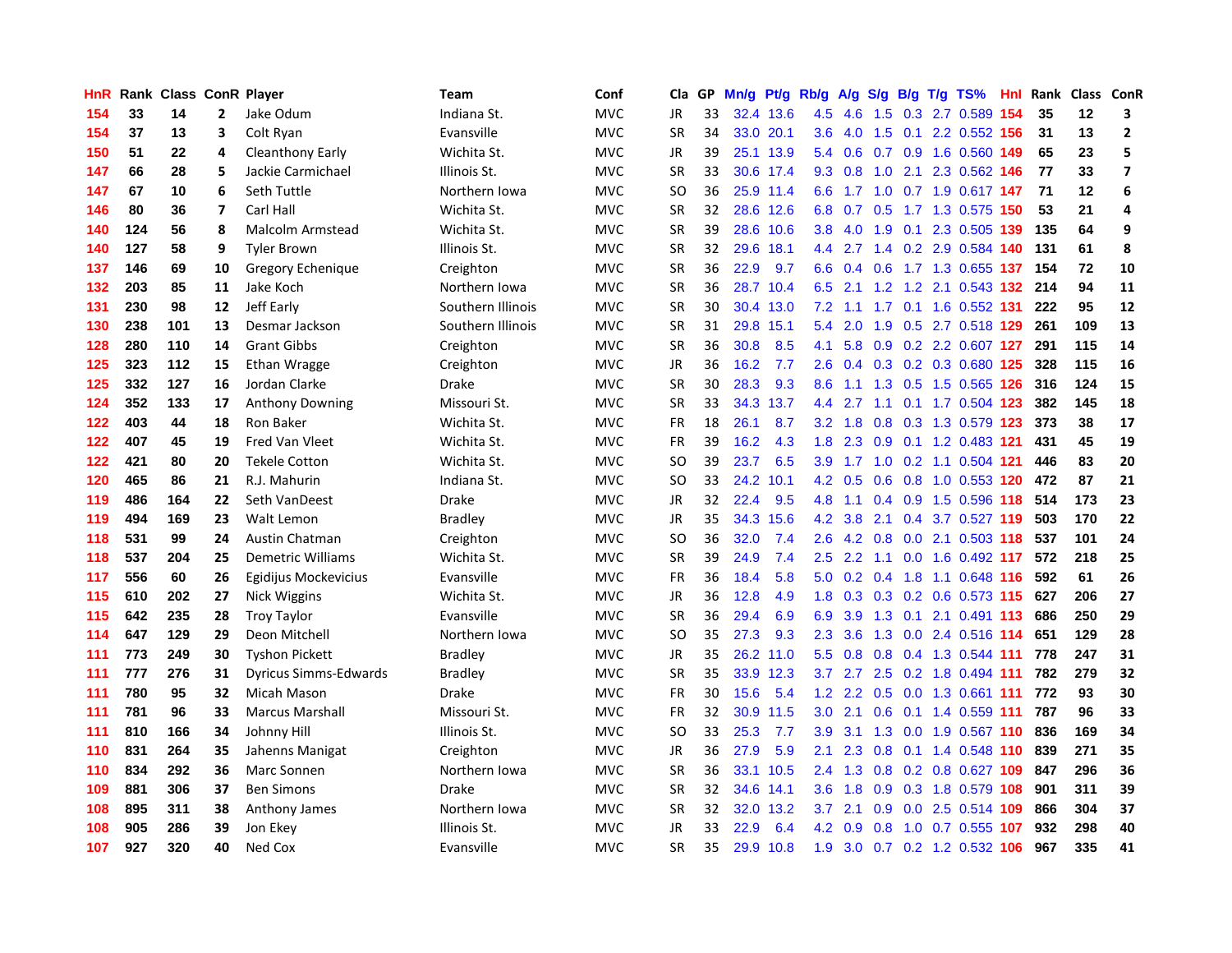| <b>HnR</b> | Rank | Class |    | <b>ConR Player</b>     | Team              | Conf       | Cla       | <b>GP</b> | Mn/g | Pt/g | Rb/g             | A/g          |     |  | S/g B/g T/g TS%                | Hnl | Rank | <b>Class</b> | <b>ConR</b> |
|------------|------|-------|----|------------------------|-------------------|------------|-----------|-----------|------|------|------------------|--------------|-----|--|--------------------------------|-----|------|--------------|-------------|
| 107        | 939  | 327   | 41 | Will Egolf             | <b>Bradley</b>    | <b>MVC</b> | <b>SR</b> | 30        | 26.5 | 10.0 | 5.5              |              |     |  | 1.2 1.2 0.9 1.4 0.522 108      |     | 889  | 309          | 38          |
| 106        | 990  | 341   | 42 | <b>Richard Carter</b>  | Drake             | <b>MVC</b> | <b>SR</b> | 32        | 25.7 | 9.2  | 2.2              |              |     |  | 3.4 1.2 0.1 2.2 0.495 105 1013 |     |      | 350          | 42          |
| 105        | 1041 | 221   | 43 | Jake White             | Wichita St.       | <b>MVC</b> | SO        | 37        | 10.9 | 3.6  | 2.9              | 0.3          |     |  | 0.2 0.0 0.8 0.518 105 1048     |     |      | 223          | 43          |
| 105        | 1051 | 360   | 44 | John Wilkins           | Illinois St.      | <b>MVC</b> | <b>SR</b> | 33        | 20.0 | 6.7  | 3.3 <sub>2</sub> | 0.8          |     |  | 0.4 0.7 1.1 0.600 104 1070     |     |      | 364          | 45          |
| 104        | 1070 | 331   | 45 | <b>Mangisto Arop</b>   | Indiana St.       | <b>MVC</b> | JR        | 31        | 29.1 | 12.0 | 5.1              | 0.8          |     |  | 0.7 0.2 2.3 0.517 105 1050     |     |      | 326          | 44          |
| 103        | 1127 | 352   | 46 | Dawon Cummings         | Indiana St.       | <b>MVC</b> | JR        | 33        | 22.2 | 6.4  | 3.2              | 1.8          |     |  | 0.9 0.2 1.4 0.487 103 1125     |     |      | 354          | 47          |
| 103        | 1142 | 357   | 47 | <b>Bryant Allen</b>    | Illinois St.      | <b>MVC</b> | JR        | 32        | 28.4 | 8.6  | 1.8              | 1.9          |     |  | 1.1 0.1 1.1 0.475 103 1132     |     |      | 355          | 48          |
| 103        | 1147 | 382   | 48 | Ehimen Orukpe          | Wichita St.       | <b>MVC</b> | <b>SR</b> | 36        | 15.1 | 2.6  | $4.4^{\circ}$    | 0.2          |     |  | 0.3 1.4 1.3 0.452 103 1121     |     |      | 376          | 46          |
| 101        | 1200 | 173   | 49 | D.J. Balentine         | Evansville        | <b>MVC</b> | <b>FR</b> | 36        | 22.8 | 8.1  | $1.7^{\circ}$    | 1.9          |     |  | 0.4 0.2 1.1 0.503 100 1243     |     |      | 179          | 51          |
| 101        | 1209 | 257   | 50 | <b>Justin Gant</b>     | Indiana St.       | <b>MVC</b> | SO        | 33        | 24.9 | 7.5  | $4.4^{\circ}$    | 0.8          |     |  | 0.4 0.7 1.3 0.483 101 1203     |     |      | 253          | 49          |
| 101        | 1257 | 265   | 51 | <b>Dantiel Daniels</b> | Southern Illinois | <b>MVC</b> | <b>SO</b> | 27        | 22.7 | 7.7  | 3.2              | 0.5          |     |  | 0.8 0.9 1.3 0.573 101 1237     |     |      | 260          | 50          |
| 100        | 1295 | 189   | 52 | Joey King              | Drake             | <b>MVC</b> | <b>FR</b> | 32        | 19.0 | 6.9  | 2.9              | 0.9          |     |  | 0.3 0.4 1.4 0.559 99           |     | 1306 | 186          | 52          |
| 100        | 1299 | 191   | 53 | Jalen Pendleton        | Southern Illinois | <b>MVC</b> | <b>FR</b> | 30        | 12.5 | 4.4  | 2.1              | 1.0          | 0.6 |  | 0.0 1.1 0.528                  | -99 | 1316 | 188          | 54          |
| 99         | 1317 | 426   | 54 | <b>Chris Hines</b>     | Drake             | <b>MVC</b> | <b>SR</b> | 31        | 26.8 | 9.7  | 2.1              | 1.1          |     |  | 0.6 0.1 1.5 0.570 99           |     | 1309 | 430          | 53          |
| 98         | 1377 | 447   | 55 | Jake Eastman           | <b>Bradley</b>    | <b>MVC</b> | <b>SR</b> | 35        | 30.9 | 6.4  | 4.2              | 2.6          |     |  | 1.1 0.2 1.2 0.506              | 98  | 1377 | 450          | 55          |
| 98         | 1392 | 300   | 56 | <b>Christian Kirk</b>  | Missouri St.      | <b>MVC</b> | SO        | 32        | 24.9 | 8.7  | 4.2              | 0.7          |     |  | 0.4 0.1 1.3 0.521              | 98  | 1409 | 308          | 57          |
| 98         | 1402 | 440   | 57 | <b>Keith Pickens</b>   | Missouri St.      | <b>MVC</b> | JR        | 30        | 23.4 | 6.1  |                  | 4.7 1.0      |     |  | 0.7 0.5 1.2 0.492 98           |     | 1397 | 439          | 56          |
| 97         | 1455 | 316   | 58 | <b>Ryan Sawvell</b>    | Evansville        | <b>MVC</b> | <b>SO</b> | 35        | 12.4 | 3.5  | 2.9              | 0.3          |     |  | $0.3$ 0.0 0.5 0.530            | -96 | 1492 | 321          | 59          |
| 97         | 1464 | 218   | 59 | Drew Wilson            | Missouri St.      | <b>MVC</b> | <b>FR</b> | 31        | 13.0 | 2.5  | 3.4              |              |     |  | 0.3 0.4 0.3 0.4 0.487 96       |     | 1485 | 217          | 58          |
| 96         | 1506 | 325   | 60 | Avery Dingman          | Creighton         | <b>MVC</b> | SO.       | 36        | 13.8 | 3.7  | 2.3              | 0.6          |     |  | 0.3 0.0 0.6 0.568              | -96 | 1502 | 325          | 60          |
| 94         | 1605 | 506   | 61 | Lucas Eitel            | Indiana St.       | <b>MVC</b> | JR        | 33        | 17.8 | 4.1  | 1.6              | 0.9          |     |  | $0.4$ 0.2 0.6 0.554            | -94 | 1598 | 501          | 61          |
| 94         | 1621 | 355   | 62 | Jaylon Moore           | Evansville        | <b>MVC</b> | SO.       | 35        | 11.1 | 3.5  | 1.9              | 0.1          |     |  | $0.2$ 0.5 0.6 0.552 93         |     | 1647 | 363          | 63          |
| 92         | 1701 | 271   | 63 | <b>Anthony Beane</b>   | Southern Illinois | <b>MVC</b> | <b>FR</b> | 31        | 29.1 | 9.1  | 2.5              | 1.5          |     |  | 1.0 0.1 1.6 0.474              | 91  | 1732 | 277          | 65          |
| 92         | 1733 | 278   | 64 | Khristian Smith        | Indiana St.       | <b>MVC</b> | <b>FR</b> | 33        | 21.3 | 5.1  | 2.9              | 0.9          |     |  | $0.5$ 0.4 1.0 0.425            | 92  | 1709 | 269          | 64          |
| 92         | 1740 | 280   | 65 | Nick Zeisloft          | Illinois St.      | <b>MVC</b> | <b>FR</b> | 25        | 15.2 | 4.5  | 1.4              | 0.8          |     |  | 0.3 0.0 0.3 0.602 94           |     | 1617 | 247          | 62          |
| 91         | 1752 | 388   | 66 | Jake Kitchell          | Indiana St.       | <b>MVC</b> | SO.       | 33        | 11.9 | 2.7  | 2.3              | 0.4          |     |  | 0.2 0.3 0.7 0.563 91           |     | 1733 | 383          | 66          |
| 91         | 1782 | 392   | 67 | Jordan Prosser         | <b>Bradley</b>    | <b>MVC</b> | SO.       | 35        | 18.5 | 5.5  | 3.5              |              |     |  | 0.2 0.3 0.1 0.6 0.533 91       |     | 1775 | 395          | 68          |
| 91         | 1784 | 544   | 68 | Kendal Brown-Surles    | Southern Illinois | <b>MVC</b> | <b>SR</b> | 30        | 30.0 | 5.7  | 1.8              | 2.4          |     |  | 1.2 0.1 1.5 0.465 91           |     | 1761 | 537          | 67          |
| 89         | 1881 | 311   | 69 | Matt Bohannon          | Northern Iowa     | <b>MVC</b> | <b>FR</b> | 36        | 20.9 | 4.7  | 2.1              | 0.3          |     |  | 0.4 0.0 0.6 0.565 89           |     | 1880 | 309          | 70          |
| 89         | 1882 | 571   | 70 | Lewis Jones            | Evansville        | <b>MVC</b> | <b>SR</b> | 35        | 21.5 | 6.1  | 2.4              | 1.1          | 0.5 |  | $0.1$ 1.1 0.459                | -89 | 1869 | 570          | 69          |
| 85         | 2092 | 616   | 71 | T.J. Lindsay           | Southern Illinois | <b>MVC</b> | <b>SR</b> | 31        | 19.5 | 3.7  | 1.7              | 1.2          |     |  | 0.7 0.1 0.6 0.492 85           |     | 2117 | 617          | 72          |
| 85         | 2118 | 662   | 72 | Nathan Scheer          | Missouri St.      | <b>MVC</b> | JR        | 33        | 22.5 | 5.1  | 2.4              | 0.8          | 0.6 |  | $0.2$ 0.9 0.506                | 84  | 2139 | 673          | 73          |
| 84         | 2150 | 359   | 73 | Kaza Keane             | Illinois St.      | <b>MVC</b> | FR        | 31        | 18.4 | 2.7  | 2.1              | 3.2          |     |  | $0.5$ 0.1 1.9 0.401            | 85  | 2090 | 354          | 71          |
| 83         | 2190 | 689   | 74 | Chip Rank              | Northern Iowa     | <b>MVC</b> | <b>JR</b> | 36        | 15.6 | 3.0  | 2.5              | 0.5          |     |  | $0.4$ 0.0 0.6 0.435            | -83 | 2182 | 686          | 74          |
| 83         | 2209 | 696   | 75 | <b>Gary Ricks</b>      | Drake             | <b>MVC</b> | JR        | 31        | 14.2 | 3.2  | 1.5              | 1.0          |     |  | 0.3 0.0 0.5 0.493 83           |     | 2199 | 692          | 75          |
| 80         | 2352 | 537   | 76 | Josh Swan              | Southern Illinois | <b>MVC</b> | <b>SO</b> | 22        | 17.4 | 4.5  |                  | $2.3 \t 0.7$ |     |  | 0.6 0.1 0.9 0.476 82           |     | 2233 | 510          | 76          |
| 79         | 2379 | 410   | 77 | Devonte Brown          | Indiana St.       | <b>MVC</b> | FR        | 33        | 17.6 | 3.8  | 1.9              | $-1.1$       |     |  | 0.5 0.1 1.7 0.518 79           |     | 2372 | 414          | 78          |
| 79         | 2404 | 553   | 78 | Jeremy Jeffers         | Drake             | <b>MVC</b> | <b>SO</b> | 30        | 11.6 | 3.3  | 1.3              | 0.7          |     |  | $0.2$ 0.0 0.9 0.527            | 79  | 2380 | 547          | 80          |
| 79         | 2417 | 421   | 79 | Adam Wing              | Evansville        | <b>MVC</b> | FR        | 30        | 15.6 | 2.7  |                  |              |     |  | 2.7 1.0 0.5 0.1 0.9 0.438 81   |     | 2298 | 394          | 77          |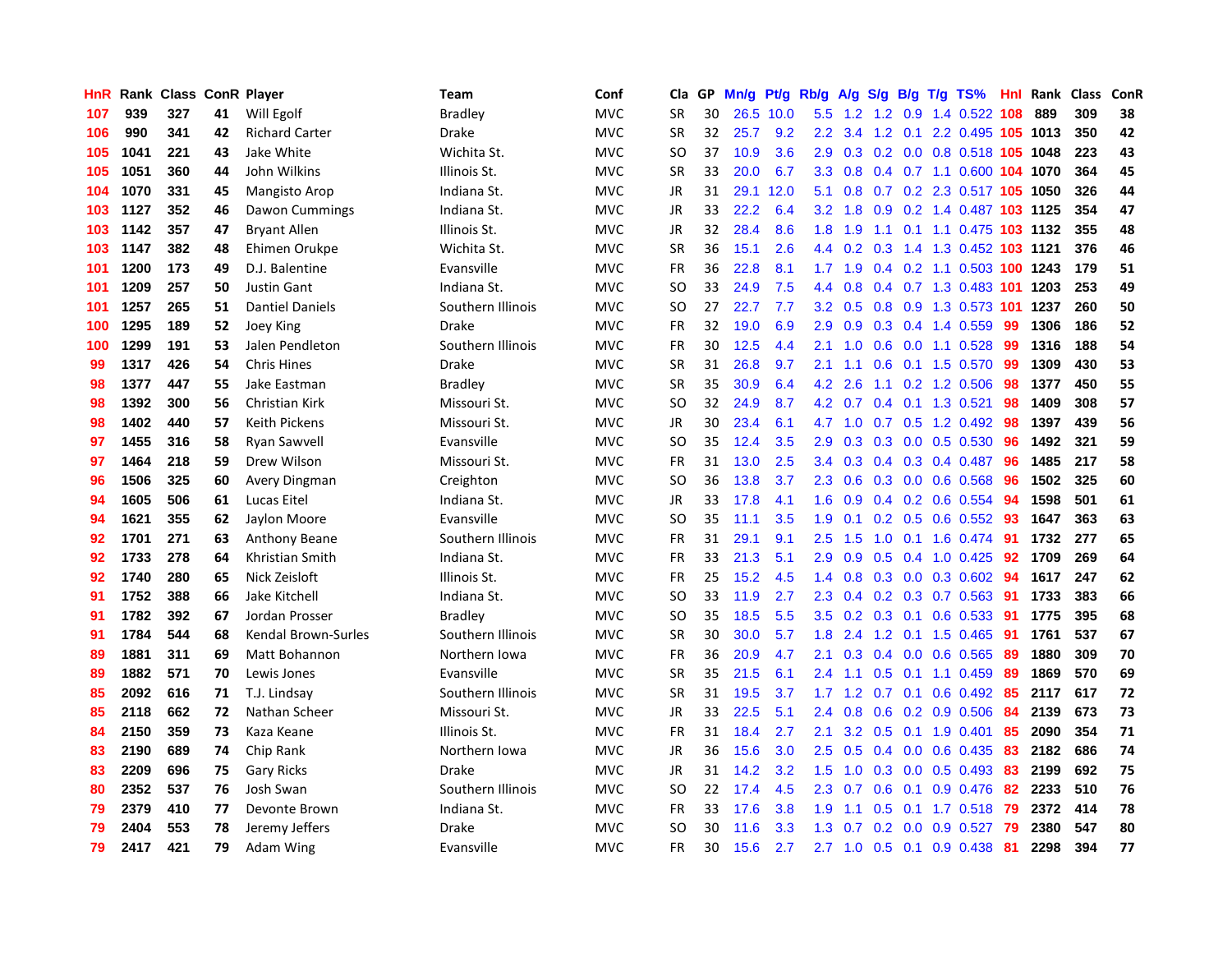| HnR |      | Rank Class ConR Player |                         |                         | <b>Team</b>       | Conf       | Cla       | <b>GP</b> | Mn/g | <b>Pt/g</b> | Rb/g             | A/g     |                  |                 | S/g B/g T/g TS%               | Hnl |      | Rank Class     | ConR                    |
|-----|------|------------------------|-------------------------|-------------------------|-------------------|------------|-----------|-----------|------|-------------|------------------|---------|------------------|-----------------|-------------------------------|-----|------|----------------|-------------------------|
| 78  | 2433 | 424                    | 80                      | Gavin Thurman           | Missouri St.      | <b>MVC</b> | <b>FR</b> | 31        | 21.2 | 6.9         | 2.8              | 0.7     |                  | $0.2 \quad 0.1$ | 1.4 0.419                     | 79  | 2396 | 419            | 81                      |
| 78  | 2444 | 429                    | 81                      | <b>Dorrian Williams</b> | Missouri St.      | <b>MVC</b> | FR        | 30        | 22.9 | 4.3         | 2.2              | 1.9     |                  |                 | 0.6 0.1 1.6 0.411             | 79  | 2374 | 415            | 79                      |
| 73  | 2600 | 601                    | 82                      | Jalen Crawford          | <b>Bradley</b>    | <b>MVC</b> | <b>SO</b> | 35        | 14.6 | 3.9         | 1.1              | 0.9     |                  |                 | $0.4$ 0.1 0.9 0.450           | -73 | 2608 | 606            | 82                      |
| 63  | 2817 | 544                    | 83                      | Ka'Darryl Bell          | <b>Bradley</b>    | <b>MVC</b> | FR        | 31        | 9.1  | 2.0         | 0.9 <sub>0</sub> | 0.5     |                  |                 | $0.5$ 0.1 0.7 0.462           | 64  | 2820 | 544            | 83                      |
| 56  | 2896 | 881                    | 84                      | Davante Drinkard        | Southern Illinois | <b>MVC</b> | <b>JR</b> | 29        | 12.6 | 1.9         | 1.9              | 0.2     |                  |                 | $0.0$ 0.4 0.8 0.437           | 57  | 2892 | 883            | 84                      |
| 159 | 23   | 8                      | $\mathbf{1}$            | Jamaal Franklin         | San Diego St.     | <b>MWC</b> | JR        | 32        | 33.1 | 16.9        | 9.5              | 3.3     |                  |                 | 1.6 0.8 3.4 0.530 160         |     | 23   | $\overline{7}$ | $\mathbf{1}$            |
| 158 | 24   | $\mathbf{2}$           | $\overline{2}$          | Anthony Bennett         | <b>UNLV</b>       | <b>MWC</b> | <b>FR</b> | 35        | 27.1 | 16.1        | 8.1              | 1.0     |                  |                 | 0.7 1.2 1.9 0.603 157         |     | 28   | 3              | $\overline{2}$          |
| 157 | 27   | 10                     | 3                       | Colton Iverson          | Colorado St.      | <b>MWC</b> | <b>SR</b> | 35        | 29.5 | 14.2        | 9.8              | 1.3     |                  |                 | 0.6 0.7 2.0 0.594 157         |     | 29   | 11             | 3                       |
| 146 | 78   | 28                     | 4                       | <b>Kendall Williams</b> | <b>New Mexico</b> | <b>MWC</b> | <b>JR</b> | 34        |      | 34.4 13.3   | 3.5              | 4.9     |                  |                 | 1.1 0.1 2.1 0.552 146         |     | 80   | 28             | 4                       |
| 144 | 90   | 15                     | 5                       | Alex Kirk               | <b>New Mexico</b> | <b>MWC</b> | <b>SO</b> | 35        |      | 29.1 12.1   | 8.1              | 0.5     |                  |                 | 0.4 1.8 1.5 0.550 143         |     | 99   | 18             | 5                       |
| 143 | 99   | 19                     | 6                       | <b>Derrick Marks</b>    | Boise St.         | <b>MWC</b> | <b>SO</b> | 31        |      | 30.1 16.3   | 3.8              | 3.9     |                  |                 | 1.8 0.5 3.4 0.561 143         |     | 100  | 19             | 6                       |
| 141 | 119  | 53                     | $\overline{\mathbf{z}}$ | Leonard Washington      | Wyoming           | <b>MWC</b> | <b>SR</b> | 32        |      | 30.4 12.5   |                  |         |                  |                 | 8.2 1.7 1.3 1.7 2.1 0.531 140 |     | 125  | 59             | 9                       |
| 140 | 131  | 60                     | 8                       | Pierce Hornung          | Colorado St.      | <b>MWC</b> | <b>SR</b> | 33        | 31.1 | 8.4         | 8.9              | 2.2     |                  |                 | 1.2 0.5 1.3 0.584 141         |     | 119  | 55             | 8                       |
| 139 | 134  | 25                     | 9                       | <b>Anthony Drmic</b>    | Boise St.         | <b>MWC</b> | <b>SO</b> | 32        | 32.1 | 17.7        | 4.6              | 2.3     |                  |                 | 0.6 0.3 2.1 0.597 137         |     | 148  | 27             | ${\bf 10}$              |
| 138 | 141  | 66                     | 10                      | Chase Tapley            | San Diego St.     | <b>MWC</b> | <b>SR</b> | 33        | 30.8 | 13.5        | 3.2              | 2.7     |                  |                 | 1.4 0.5 1.3 0.544 137         |     | 155  | 73             | 11                      |
| 135 | 172  | 55                     | 11                      | Tyler Johnson           | Fresno St.        | <b>MWC</b> | <b>JR</b> | 29        | 29.6 | 12.1        | 4.1              | 2.0     | 0.9 <sup>°</sup> |                 | 0.2 1.4 0.546 135             |     | 177  | 55             | 12                      |
| 134 | 190  | 62                     | 12                      | <b>Cameron Bairstow</b> | <b>New Mexico</b> | <b>MWC</b> | JR        | 35        | 24.1 | 9.7         | 5.9              | 0.9     |                  |                 | 0.7 0.6 1.2 0.530 133         |     | 204  | 68             | 14                      |
| 132 | 205  | 87                     | 13                      | Michael Lyons           | Air Force         | <b>MWC</b> | <b>SR</b> | 30        |      | 31.6 17.7   | 3.9 <sup>°</sup> | 2.3     |                  |                 | 1.0 0.1 1.9 0.562 134         |     | 198  | 86             | 13                      |
| 131 | 223  | 77                     | 14                      | Deonte Burton           | Nevada            | <b>MWC</b> | JR        | 31        |      | 34.1 16.3   | $2.4^{\circ}$    | 3.6     |                  |                 | 1.4 0.5 2.4 0.548 131         |     | 237  | 82             | 16                      |
| 129 | 248  | 85                     | 15                      | <b>Ryan Watkins</b>     | Boise St.         | <b>MWC</b> | JR        | 32        | 21.3 | 8.4         | 6.8              | 0.4     |                  |                 | 0.6 0.4 1.0 0.634 128 270     |     |      | 92             | 17                      |
| 129 | 264  | 93                     | 16                      | <b>Tony Snell</b>       | New Mexico        | <b>MWC</b> | JR        | 35        |      | 31.2 12.5   | 2.6              | 2.9     |                  |                 | 0.8 0.5 2.1 0.559 128 279     |     |      | 96             | 18                      |
| 127 | 287  | 47                     | 17                      | Khem Birch              | <b>UNLV</b>       | <b>MWC</b> | <b>SO</b> | 26        | 21.8 | 7.2         | 5.7              | 0.6     |                  |                 | 0.7 2.6 1.2 0.583 131         |     | 224  | 37             | 15                      |
| 127 | 291  | 113                    | 18                      | <b>Anthony Marshall</b> | <b>UNLV</b>       | <b>MWC</b> | <b>SR</b> | 35        |      | 33.9 10.4   | 4.1              | 5.8     |                  |                 | 1.3 0.3 2.7 0.573 126         |     | 308  | 122            | 19                      |
| 126 | 306  | 50                     | 19                      | Larry Nance             | Wyoming           | <b>MWC</b> | SO.       | 33        | 32.0 | 10.7        | 6.9              | 1.2     | 1.3              |                 | 0.7 1.5 0.591 124             |     | 359  | 63             | 20                      |
| 124 | 362  | 137                    | 20                      | Dorian Green            | Colorado St.      | <b>MWC</b> | <b>SR</b> | 34        | 32.8 | 13.0        | 2.6              | 3.6     | 0.8              |                 | 0.1 1.8 0.551 124             |     | 366  | 141            | 21                      |
| 122 | 406  | 76                     | 21                      | Hugh Greenwood          | <b>New Mexico</b> | <b>MWC</b> | <b>SO</b> | 35        | 28.5 | 7.0         | 5.0              | 2.4     |                  |                 | 1.3 0.5 1.3 0.521 <b>121</b>  |     | 427  | 79             | 23                      |
| 122 | 415  | 154                    | 22                      | Greg Smith              | Colorado St.      | <b>MWC</b> | <b>SR</b> | 35        |      | 25.1 11.2   | 5.1              |         |                  |                 | 1.1 0.4 0.4 1.8 0.537 121     |     | 426  | 162            | 22                      |
| 116 | 590  | 219                    | 23                      | Wes Eikmeier            | Colorado St.      | <b>MWC</b> | <b>SR</b> | 35        |      | 31.0 12.6   | 1.7 <sub>z</sub> | 2.1     |                  |                 | 0.5 0.1 1.7 0.506 116         |     | 601  | 224            | 24                      |
| 115 | 611  | 222                    | 24                      | <b>Malik Story</b>      | Nevada            | <b>MWC</b> | <b>SR</b> | 31        | 33.1 | 16.7        | $3.4^{\circ}$    | 2.2     |                  |                 | 1.2 0.1 2.4 0.534 115         |     | 626  | 229            | 25                      |
| 115 | 619  | 227                    | 25                      | Kenny Buckner           | Boise St.         | <b>MWC</b> | <b>SR</b> | 29        | 18.1 | 5.1         | 5.2              | 0.4     | 0.5              |                 | 0.2 0.6 0.621 114             |     | 648  | 238            | 27                      |
| 115 | 620  | 228                    | 26                      | Kevin Foster            | Fresno St.        | <b>MWC</b> | <b>SR</b> | 29        | 21.5 | 8.6         |                  | 6.3 0.2 |                  |                 | 0.5 0.6 1.5 0.471 115         |     | 645  | 237            | 26                      |
| 115 | 623  | 69                     | 27                      | Skylar Spencer          | San Diego St.     | <b>MWC</b> | <b>FR</b> | 34        | 14.2 | 2.9         | 2.9              | 0.2     |                  |                 | 0.3 1.5 0.5 0.610 114         |     | 681  | 77             | 28                      |
| 115 | 630  | 231                    | 28                      | Luke Martinez           | Wyoming           | <b>MWC</b> | <b>SR</b> | 12        | 30.5 | 14.5        | 3.0              | 1.5     |                  |                 | 2.1 0.2 1.8 0.635 143         |     | 104  | 47             | $\overline{\mathbf{z}}$ |
| 114 | 652  | 239                    | 29                      | Deshawn Stephens        | San Diego St.     | <b>MWC</b> | <b>SR</b> | 34        | 21.7 | 6.1         | 5.1              | 0.2     | 0.6              |                 | 0.5 0.8 0.577 113 708         |     |      | 256            | 30                      |
| 114 | 663  | 132                    | 30                      | <b>Bryce Jones</b>      | UNLV              | <b>MWC</b> | <b>SO</b> | 35        |      | 26.0 10.3   | 4.4              | 2.3     |                  |                 | $0.9$ $0.3$ 2.3 $0.509$ 114   |     | 683  | 135            | 29                      |
| 114 | 665  | 133                    | 31                      | J.J. O'Brien            | San Diego St.     | <b>MWC</b> | <b>SO</b> | 34        | 27.0 | 7.2         | 4.5              | 1.5     | 0.9              |                 | 0.4 1.4 0.520 113 723         |     |      | 149            | 32                      |
| 113 | 716  | 144                    | 32                      | Daniel Bejarano         | Colorado St.      | <b>MWC</b> | <b>SO</b> | 35        | 22.1 | 6.3         | 5.5              | 0.9     | 0.6              |                 | 0.1 0.9 0.488 113 718         |     |      | 146            | 31                      |
| 112 | 747  | 89                     | 33                      | Katin Reinhardt         | <b>UNLV</b>       | <b>MWC</b> | FR        | 35        | 29.2 | 10.1        | 2.0              | 2.5     | 0.9              |                 | 0.2 1.9 0.498 112             |     | 761  | 88             | 35                      |
| 112 | 748  | 268                    | 34                      | <b>Todd Fletcher</b>    | Air Force         | <b>MWC</b> | <b>SR</b> | 32        | 32.0 | 9.5         | 2.9              |         |                  |                 | 3.7 1.1 0.0 1.2 0.604 112     |     | 760  | 272            | 34                      |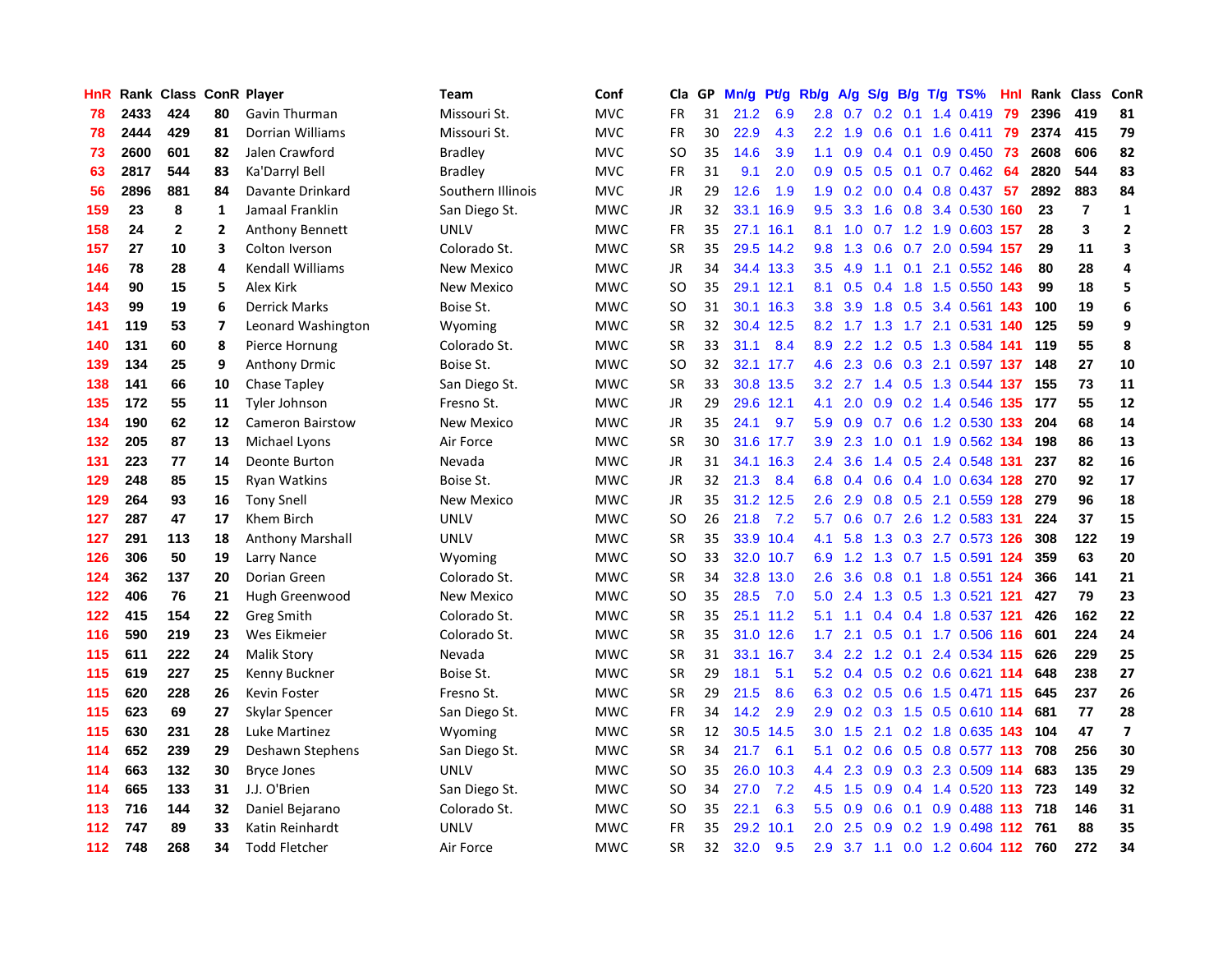| HnR. | Rank | <b>Class</b> |    | <b>ConR Player</b>      | Team              | Conf       | Cla.      | <b>GP</b> | Mn/g | <b>Pt/g</b> | Rb/g             | A/g               | S/g |     | B/g T/g TS%                    | Hnl | Rank | <b>Class</b> | ConR |
|------|------|--------------|----|-------------------------|-------------------|------------|-----------|-----------|------|-------------|------------------|-------------------|-----|-----|--------------------------------|-----|------|--------------|------|
| 112  | 759  | 244          | 35 | Jeff Elorriaga          | Boise St.         | <b>MWC</b> | <b>JR</b> | 29        |      | 33.9 10.2   |                  | $3.4$ $2.2$ $1.3$ |     |     | $0.0$ 0.7 0.635 111            |     | 791  | 251          | 36   |
| 112  | 765  | 246          | 36 | Xavier Thames           | San Diego St.     | <b>MWC</b> | <b>JR</b> | 30        | 28.7 | 9.5         | $2.7^{\circ}$    |                   |     |     | 2.4 1.0 0.3 1.8 0.486 112 749  |     |      | 239          | 33   |
| 110  | 836  | 265          | 37 | Mike Moser              | <b>UNLV</b>       | <b>MWC</b> | JR        | 28        | 21.3 | 7.1         | 6.1              | 1.4               |     |     | 0.8 0.7 1.7 0.448 111          |     | 804  | 257          | 37   |
| 110  | 838  | 266          | 38 | Allen Huddleston        | Fresno St.        | <b>MWC</b> | <b>JR</b> | 30        | 26.4 | 9.7         | 2.1              |                   |     |     | 1.7 1.3 0.1 1.9 0.497 109      |     | 879  | 279          | 38   |
| 109  | 884  | 185          | 39 | Kamryn Williams         | Air Force         | <b>MWC</b> | <b>SO</b> | 30        | 11.5 | 3.3         | 2.4              | 0.9               | 0.5 |     | 0.3 0.7 0.538 108              |     | 895  | 187          | 39   |
| 108  | 907  | 314          | 40 | <b>Quintrell Thomas</b> | <b>UNLV</b>       | <b>MWC</b> | <b>SR</b> | 32        | 12.4 | 3.7         | 3.5              | 0.3               |     |     | 0.3 0.4 0.7 0.546 108          |     | 909  | 316          | 40   |
| 107  | 926  | 319          | 41 | Mike Fitzgerald         | Air Force         | <b>MWC</b> | <b>SR</b> | 32        | 29.3 | 9.9         | 4.0              | 1.7               |     |     | 0.8 0.1 1.4 0.617 107          |     | 944  | 326          | 41   |
| 107  | 929  | 321          | 42 | <b>Taylor Broekhuis</b> | Air Force         | <b>MWC</b> | <b>SR</b> | 32        | 25.2 | 8.3         | 3.9 <sup>°</sup> | 1.3               | 0.6 |     | 0.9 1.5 0.608 107              |     | 945  | 327          | 42   |
| 106  | 981  | 130          | 43 | <b>Marvelle Harris</b>  | Fresno St.        | <b>MWC</b> | <b>FR</b> | 30        | 24.1 | 7.4         | 2.5              | 1.5               |     |     | 0.9 0.2 1.5 0.508 105 1023     |     |      | 135          | 44   |
| 106  | 1005 | 311          | 44 | Kevin Olekaibe          | Fresno St.        | <b>MWC</b> | JR        | 30        | 24.9 | 8.3         | 2.1              | 1.3               |     |     | 1.1 0.1 1.4 0.481 105 1046     |     |      | 325          | 45   |
| 106  | 1010 | 350          | 45 | <b>Chad Adams</b>       | New Mexico        | <b>MWC</b> | <b>SR</b> | 34        | 19.7 | 4.5         | 3.2              | 0.7               |     |     | 0.6 0.1 0.7 0.558 105 1006     |     |      | 347          | 43   |
| 105  | 1030 | 356          | 46 | Justin Hawkins          | <b>UNLV</b>       | <b>MWC</b> | <b>SR</b> | 35        | 22.4 | 4.9         | $2.5^{\circ}$    |                   |     |     | 1.7 1.4 0.4 0.9 0.425 105 1047 |     |      | 360          | 46   |
| 104  | 1103 | 346          | 47 | Jerry Brown             | Fresno St.        | <b>MWC</b> | JR        | 30        | 24.8 | 5.3         | 4.3              | 0.7               | 1.2 |     | 0.6 1.0 0.451 103 1136         |     |      | 356          | 48   |
| 103  | 1126 | 377          | 48 | Jamal Fenton            | <b>New Mexico</b> | <b>MWC</b> | <b>SR</b> | 32        | 14.5 | 3.8         | 1.2              | 1.3               | 0.9 |     | 0.0 0.7 0.432 103 1107         |     |      | 375          | 47   |
| 102  | 1150 | 167          | 49 | <b>Winston Shepard</b>  | San Diego St.     | <b>MWC</b> | <b>FR</b> | 31        | 20.3 | 5.7         | 3.5              | 2.0               |     |     | 0.4 0.4 2.0 0.458 102 1147     |     |      | 164          | 49   |
| 102  | 1169 | 247          | 50 | Derek Cooke             | Wyoming           | <b>MWC</b> | SO        | 34        | 13.0 | 3.1         |                  | $3.8 \quad 0.2$   |     |     | 0.2 0.3 0.6 0.488 100 1296     |     |      | 279          | 50   |
| 101  | 1208 | 400          | 51 | <b>Derrious Gilmore</b> | Wyoming           | <b>MWC</b> | SR        | 34        | 34.2 | 12.4        | $1.7^{\circ}$    | 2.9               | 1.2 | 0.1 | 2.8 0.510                      | -99 | 1328 | 436          | 52   |
| 99   | 1346 | 197          | 52 | Robert Upshaw           | Fresno St.        | <b>MWC</b> | <b>FR</b> | 22        | 16.4 | 4.1         | 3.8 <sub>1</sub> | 0.3               |     |     | $0.3$ 1.8 1.0 0.391            | -99 | 1318 | 189          | 51   |
| 98   | 1380 | 448          | 53 | James Rahon             | San Diego St.     | <b>MWC</b> | <b>SR</b> | 32        | 22.8 | 7.0         |                  | $1.8\quad0.6$     |     |     | 0.6 0.1 0.5 0.462 99           |     | 1339 | 439          | 53   |
| 98   | 1410 | 458          | 54 | Kyle Green              | Air Force         | <b>MWC</b> | <b>SR</b> | 32        | 17.0 | 5.4         | 1.6              | 1.6               |     |     | $0.6$ $0.0$ 1.2 $0.530$        | 97  | 1415 | 456          | 57   |
| 98   | 1414 | 444          | 55 | Jerry Evans             | Nevada            | <b>MWC</b> | <b>JR</b> | 29        | 27.0 | 7.5         | 5.4              | 1.2               |     |     | $0.9$ 0.2 1.4 0.530            | 97  | 1413 | 443          | 56   |
| 97   | 1446 | 214          | 56 | Mikey Thompson          | Boise St.         | <b>MWC</b> | <b>FR</b> | 30        | 25.9 | 7.9         | 2.4              | 1.4               |     |     | $0.6$ 0.0 1.8 0.477            | 98  | 1374 | 200          | 54   |
| 97   | 1456 | 317          | 57 | <b>DeLovell Earls</b>   | Air Force         | <b>MWC</b> | SO.       | 32        | 14.2 | 3.9         | 3.1              | 1.5               |     |     | 0.5 0.1 1.3 0.467              | 96  | 1475 | 320          | 58   |
| 95   | 1529 | 330          | 58 | Jonathan Octeus         | Colorado St.      | <b>MWC</b> | SO.       | 35        | 19.6 | 4.7         | 2.6              | 1.3               |     |     | $0.4$ 0.1 1.1 0.470            | 95  | 1537 | 332          | 59   |
| 95   | 1532 | 331          | 59 | Igor Hadziomerovic      | Boise St.         | <b>MWC</b> | SO.       | 29        | 25.8 | 5.2         | 3.0 <sub>2</sub> | 2.0               | 0.8 |     | $0.2$ 1.5 0.438                | 98  | 1401 | 303          | 55   |
| 95   | 1569 | 342          | 60 | <b>Riley Grabau</b>     | Wyoming           | <b>MWC</b> | SO.       | 32        | 30.8 | 6.0         |                  | $1.0$ 2.5         |     |     | $0.3$ 0.0 1.2 0.511            | -95 | 1567 | 342          | 60   |
| 94   | 1612 | 248          | 61 | Josh Adams              | Wyoming           | <b>MWC</b> | <b>FR</b> | 34        | 28.9 | 6.6         | 1.4              | 1.6               |     |     | 0.8 0.2 1.3 0.439 92           |     | 1724 | 274          | 62   |
| 93   | 1651 | 522          | 62 | <b>Jordan Burris</b>    | Nevada            | <b>MWC</b> | JR        | 31        | 24.2 | 6.7         | 4.0              | 1.4               |     |     | 0.5 0.8 1.3 0.477 93           |     | 1655 | 519          | 61   |
| 92   | 1747 | 386          | 63 | Marek Olesinski         | Air Force         | <b>MWC</b> | <b>SO</b> | 31        | 10.9 | 3.5         | 1.6              | 0.5               |     |     | 0.2 0.0 0.6 0.622 91           |     | 1735 | 384          | 63   |
| 91   | 1786 | 290          | 64 | Tre' Coggins            | Air Force         | <b>MWC</b> | <b>FR</b> | 31        | 10.1 | 2.4         | 1.4              | 1.1               | 0.6 |     | $0.0$ $0.9$ $0.497$            | -91 | 1777 | 287          | 64   |
| 90   | 1838 | 571          | 65 | Devonte Elliott         | Nevada            | <b>MWC</b> | JR        | 31        | 16.5 | 4.9         | 3.6              | 0.3               |     |     | 0.4 0.7 1.0 0.507              | 90  | 1837 | 573          | 65   |
| 87   | 1976 | 621          | 66 | Nathan Sobey            | Wyoming           | <b>MWC</b> | <b>JR</b> | 33        | 13.3 | 3.5         | 1.0              | 0.7               |     |     | $0.3$ 0.1 0.7 0.565            | 86  | 2066 | 646          | 68   |
| 86   | 2083 | 351          | 67 | Cole Huff               | Nevada            | <b>MWC</b> | <b>FR</b> | 30        | 17.4 | 4.3         | 3.3 <sub>2</sub> | 0.5               |     |     | $0.4$ 0.3 0.9 0.489            | 86  | 2063 | 347          | 67   |
| 85   | 2119 | 663          | 68 | Kevin Panzer            | Nevada            | <b>MWC</b> | <b>JR</b> | 31        | 22.4 | 4.8         | 4.3              | 0.5               |     |     | 0.3 0.5 1.3 0.521              | 85  | 2118 | 665          | 69   |
| 85   | 2140 | 673          | 69 | Thomas Bropleh          | Boise St.         | <b>MWC</b> | JR        | 30        | 12.8 | 3.5         | 1.9 <sup>°</sup> | 0.7               |     |     | 0.3 0.0 0.6 0.475              | -85 | 2122 | 667          | 70   |
| 78   | 2423 | 757          | 70 | Demetrius Walker        | <b>New Mexico</b> | <b>MWC</b> | <b>JR</b> | 23        | 15.4 | 5.0         | 1.2              | 0.7               |     |     | 0.5 0.2 1.3 0.479 86           |     | 2025 | 636          | 66   |
| 78   | 2447 | 430          | 71 | Marqueze Coleman        | Nevada            | <b>MWC</b> | <b>FR</b> | 31        | 14.0 | 4.5         | 1.2              | 0.9               |     |     | $0.5$ 0.1 1.4 0.513            | 78  | 2456 | 433          | 71   |
| 75   | 2563 | 465          | 72 | <b>Tanner Giddings</b>  | Fresno St.        | <b>MWC</b> | <b>FR</b> | 29        | 14.2 | 2.1         | 1.9              | 0.2               | 0.2 |     | $0.4$ 0.4 0.432                | -75 | 2568 | 463          | 72   |
| 68   | 2717 | 511          | 73 | Aaron Anderson          | Fresno St.        | <b>MWC</b> | FR        | 27        | 15.0 | 1.7         |                  |                   |     |     | 1.3 1.2 0.5 0.0 1.1 0.422 70   |     | 2694 | 504          | 73   |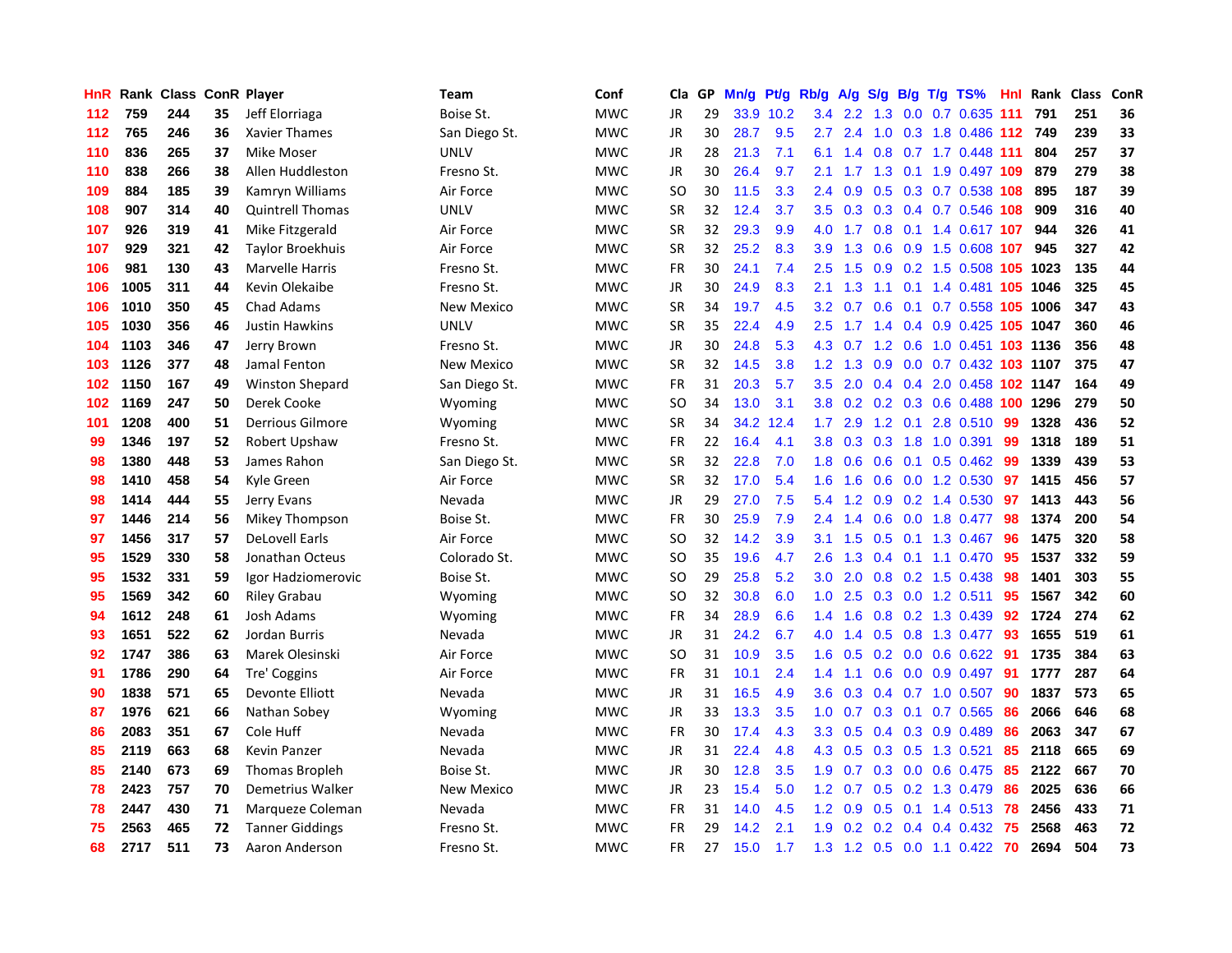| <b>HnR</b> | Rank | <b>Class ConR Player</b> |                          |                        | <b>Team</b>          | Conf       | Cla       | GP. | Mn/g | Pt/g Rb/g |                  | A/g         |     |  | $S/g$ B/g T/g TS%              | Hnl | Rank | Class ConR |                |
|------------|------|--------------------------|--------------------------|------------------------|----------------------|------------|-----------|-----|------|-----------|------------------|-------------|-----|--|--------------------------------|-----|------|------------|----------------|
| 131        | 221  | 38                       | 1                        | Jalen Cannon           | St. Francis (NY)     | <b>NEC</b> | SO        | 30  |      | 30.3 14.7 | 8.8              | 0.7         | 1.0 |  | 0.4 1.4 0.587 131              |     | 240  | 42         | 1              |
| 122        | 399  | 149                      | $\overline{2}$           | Kinu Rochford          | Fairleigh Dickinson  | <b>NEC</b> | <b>SR</b> | 27  |      | 29.0 14.7 | 8.9              |             |     |  | 2.0 0.7 1.3 2.7 0.605 128      |     | 280  | 113        | $\overline{2}$ |
| 121        | 425  | 144                      | 3                        | Ike Azotam             | Quinnipiac           | <b>NEC</b> | JR        | 31  |      | 27.6 13.6 | 7.9              |             |     |  | 0.8 0.5 0.6 1.5 0.534 120      |     | 453  | 152        | $\overline{a}$ |
| 121        | 428  | 82                       | 4                        | Lucky Jones            | <b>Robert Morris</b> | <b>NEC</b> | SO        | 34  |      | 28.1 11.6 | 6.0              | 1.5         |     |  | 1.3 0.1 1.7 0.613 120          |     | 469  | 86         | 6              |
| 120        | 452  | 169                      | 5                        | Jonathon Williams      | Wagner               | <b>NEC</b> | <b>SR</b> | 27  |      | 30.4 15.6 | 6.4              | 1.0         | 1.1 |  | 0.4 2.5 0.595 123              |     | 388  | 147        | 3              |
| 120        | 459  | 173                      | 6                        | Jamal Olasewere        | Long Island U.       | NEC        | <b>SR</b> | 32  |      | 30.3 18.9 | 8.6              | 1.3         | 1.5 |  | 0.6 3.4 0.579 120              |     | 468  | 177        | 5              |
| 119        | 484  | 182                      | $\overline{\phantom{a}}$ | <b>Velton Jones</b>    | <b>Robert Morris</b> | <b>NEC</b> | <b>SR</b> | 31  | 25.2 | 10.6      | 1.7              | 5.1         | 1.6 |  | 0.1 2.5 0.497 120              |     | 471  | 179        | $\overline{7}$ |
| 119        | 509  | 193                      | 8                        | Russell Johnson        | <b>Robert Morris</b> | NEC        | SR        | 31  | 27.0 | 10.9      | 5.8              | 2.0         | 2.0 |  | 0.5 2.0 0.535 119              |     | 495  | 188        | 8              |
| 118        | 547  | 104                      | 9                        | Mario Moody            | Wagner               | <b>NEC</b> | SO        | 30  | 16.7 | 6.9       | 5.3              | 0.4         | 1.0 |  | 1.3 1.0 0.542 117              |     | 559  | 105        | 9              |
| 117        | 564  | 182                      | 10                       | Karvel Anderson        | <b>Robert Morris</b> | <b>NEC</b> | JR        | 33  |      | 25.0 12.5 | 2.6              | 1.1         |     |  | $0.8$ 0.2 1.2 0.631 116        |     | 587  | 193        | 10             |
| 116        | 585  | 192                      | 11                       | <b>Rashad Whack</b>    | Mount St. Mary's     | <b>NEC</b> | JR        | 32  |      | 29.9 13.9 | 3.7              |             |     |  | 1.6 2.1 0.2 1.7 0.542 115 610  |     |      | 199        | 11             |
| 116        | 597  | 221                      | 12                       | Shane Gibson           | Sacred Heart         | <b>NEC</b> | <b>SR</b> | 29  |      | 32.8 21.6 | 4.2              | 1.4         |     |  | 1.1 0.3 3.3 0.579 115          |     | 643  | 235        | 12             |
| 113        | 697  | 222                      | 13                       | <b>Alex Francis</b>    | Bryant               | <b>NEC</b> | <b>JR</b> | 31  |      | 34.9 17.4 | 8.6              | 1.8         |     |  | $0.7$ 0.2 3.4 0.576 113        |     | 698  | 225        | 13             |
| 112        | 756  | 243                      | 14                       | Kenneth Ortiz          | Wagner               | <b>NEC</b> | JR        | 31  |      | 33.9 11.8 | 4.3              | 5.4         | 2.0 |  | 0.1 3.9 0.494 111              |     | 792  | 252        | 14             |
| 110        | 828  | 291                      | 15                       | <b>Frankie Dobbs</b>   | Bryant               | <b>NEC</b> | <b>SR</b> | 30  |      | 35.8 13.4 | 3.2              | 5.3         |     |  | 1.2 0.1 2.4 0.573 110          |     | 818  | 290        | 15             |
| 110        | 830  | 171                      | 16                       | <b>Ousmane Drame</b>   | Quinnipiac           | <b>NEC</b> | SO        | 31  | 21.6 | 9.6       | 7.3              | 0.3         |     |  | 0.3 1.2 2.0 0.546 109          |     | 862  | 177        | 16             |
| 106        | 975  | 303                      | 17                       | Sam Prescott           | Mount St. Mary's     | <b>NEC</b> | <b>JR</b> | 32  | 26.2 | 11.1      | 4.2              | 1.5         | 1.1 |  | 0.2 1.3 0.520 105 1019         |     |      | 319        | 19             |
| 106        | 992  | 343                      | 18                       | <b>Travis Nichols</b>  | St. Francis (NY)     | <b>NEC</b> | <b>SR</b> | 28  | 17.8 | 9.6       | 4.1              | 0.4         | 0.3 |  | 0.1 0.8 0.552 107              |     | 960  | 333        | 17             |
| 105        | 1029 | 140                      | 19                       | Shivaughn Wiggins      | Mount St. Mary's     | <b>NEC</b> | FR        | 30  | 25.8 | 9.7       | 2.1              | 2.2         |     |  | 1.2 0.1 1.3 0.574 105 1028     |     |      | 137        | 20             |
| 105        | 1031 | 357                      | 20                       | C.J. Garner            | Long Island U.       | <b>NEC</b> | <b>SR</b> | 32  | 35.0 | 16.1      | 4.1              | 2.5         |     |  | 1.6 0.3 2.1 0.577 104 1067     |     |      | 363        | 21             |
| 105        | 1034 | 358                      | 21                       | <b>Ed Waite</b>        | Monmouth             | <b>NEC</b> | SR        | 31  | 19.6 | 8.4       | 4.8              | 0.8         |     |  | 1.2 0.2 1.9 0.551 104 1086     |     |      | 367        | 22             |
| 104        | 1098 | 368                      | 22                       | Akeem Johnson          | St. Francis (NY)     | <b>NEC</b> | <b>SR</b> | 30  | 25.5 | 10.0      | 5.8              | 1.6         | 0.6 |  | 0.7 2.0 0.516 103 1102         |     |      | 373        | 23             |
| 102        | 1177 | 250                      | 23                       | Dyami Starks           | <b>Bryant</b>        | <b>NEC</b> | SO        | 31  |      | 33.3 17.7 | 2.8              | 1.6         | 0.5 |  | 0.2 2.2 0.585 102 1185         |     |      | 246        | 24             |
| 101        | 1223 | 260                      | 24                       | <b>Kyle Vinales</b>    | C. Connecticut St.   | <b>NEC</b> | SO        | 30  |      | 38.2 21.6 | 2.0              | 3.8         | 1.4 |  | 0.1 3.3 0.518 101              |     | 1242 | 262        | 25             |
| 101        | 1228 | 387                      | 25                       | Coron Williams         | <b>Robert Morris</b> | <b>NEC</b> | JR        | 35  | 24.7 | 9.1       | 2.2              | 1.2         | 0.8 |  | $0.1$ 0.9 0.580                | 99  | 1302 | 410        | 29             |
| 100        | 1262 | 400                      | 26                       | <b>Matt Hunter</b>     | C. Connecticut St.   | <b>NEC</b> | JR        | 30  | 37.2 | 15.7      | 7.7              | 2.6         | 2.6 |  | 0.9 3.4 0.480 100 1273         |     |      | 402        | 27             |
| 100        | 1270 | 404                      | 27                       | Mike McFadden          | <b>Robert Morris</b> | <b>NEC</b> | JR        | 33  | 25.4 | 8.5       | 3.5              | 0.8         |     |  | 1.1 0.4 1.6 0.586              | -99 | 1312 | 412        | 30             |
| 100        | 1280 | 409                      | 28                       | Jason Brickman         | Long Island U.       | <b>NEC</b> | JR        | 34  | 36.5 | 9.5       | 2.6              |             |     |  | 8.5 1.0 0.0 3.9 0.618 99       |     | 1348 | 422        | 33             |
| 100        | 1289 | 271                      | 29                       | <b>Marcus Burton</b>   | Wagner               | <b>NEC</b> | SO        | 25  | 23.9 | 8.6       | 1.9              |             |     |  | 2.2 1.2 0.2 1.1 0.476 100 1287 |     |      | 272        | 28             |
| 100        | 1310 | 279                      | 30                       | Earl Brown             | Saint Francis (PA)   | <b>NEC</b> | SO        | 26  | 29.6 | 10.1      | 8.1              | 1.5         |     |  | 0.7 1.0 2.6 0.539 100 1254     |     |      | 266        | 26             |
| 99         | 1314 | 282                      | 31                       | Zaid Hearst            | Quinnipiac           | <b>NEC</b> | <b>SO</b> | 31  | 26.4 | 10.8      | 3.8              | 1.4         | 0.5 |  | $0.5$ 1.5 0.529                | 99  | 1345 | 287        | 32             |
| 99         | 1321 | 420                      | 32                       | Louis Montes           | Sacred Heart         | <b>NEC</b> | JR        | 29  |      | 30.9 14.4 | 6.2              | 1.1         | 1.1 |  | 0.5 2.2 0.536                  | 98  | 1372 | 427        | 35             |
| 99         | 1331 | 421                      | 33                       | Julian Norfleet        | Mount St. Mary's     | <b>NEC</b> | JR        | 32  | 31.3 | 10.8      | 2.4              | 3.2         | 1.3 |  | 0.4 1.7 0.506                  | 98  | 1367 | 426        | 34             |
| 99         | 1339 | 426                      | 34                       | Corey Maynard          | Bryant               | <b>NEC</b> | JR        | 30  | 33.0 | 9.3       | 5.2              | 3.5         | 1.1 |  | $0.0$ 1.8 $0.580$              | -99 | 1317 | 415        | 31             |
| 99         | 1368 | 444                      | 35                       | Jesse Steele           | Monmouth             | <b>NEC</b> | <b>SR</b> | 31  | 31.5 | 12.2      | 2.0              | 3.6         | 1.8 |  | $0.0$ 2.5 $0.463$              | 97  | 1420 | 460        | 37             |
| 98         | 1420 | 460                      | 36                       | <b>Booker Hucks</b>    | Long Island U.       | NEC        | <b>SR</b> | 28  | 12.3 | 5.6       | 2.2 <sub>2</sub> | 0.2         |     |  | $0.1$ 0.4 0.7 0.667            | 96  | 1476 | 480        | 39             |
| 97         | 1438 | 310                      | 37                       | <b>Andrew Nicholas</b> | Monmouth             | <b>NEC</b> | SO        | 18  |      | 29.4 13.9 | 3.6              | 2.1         |     |  | 1.8 0.3 2.3 0.473 106 1005     |     |      | 215        | 18             |
| 97         | 1452 | 453                      | 38                       | <b>Latif Rivers</b>    | Wagner               | <b>NEC</b> | JR        | 20  | 29.2 | 13.0      | 2.6              | 1.7         |     |  | 0.8 0.2 2.0 0.537              | -96 | 1471 | 461        | 38             |
| 97         | 1468 | 456                      | 39                       | <b>Anthony Myers</b>   | <b>Robert Morris</b> | <b>NEC</b> | <b>JR</b> | 32  | 23.5 | 5.9       |                  | $2.2$ $2.8$ |     |  | 0.9 0.0 1.5 0.496              | 96  | 1498 | 471        | 40             |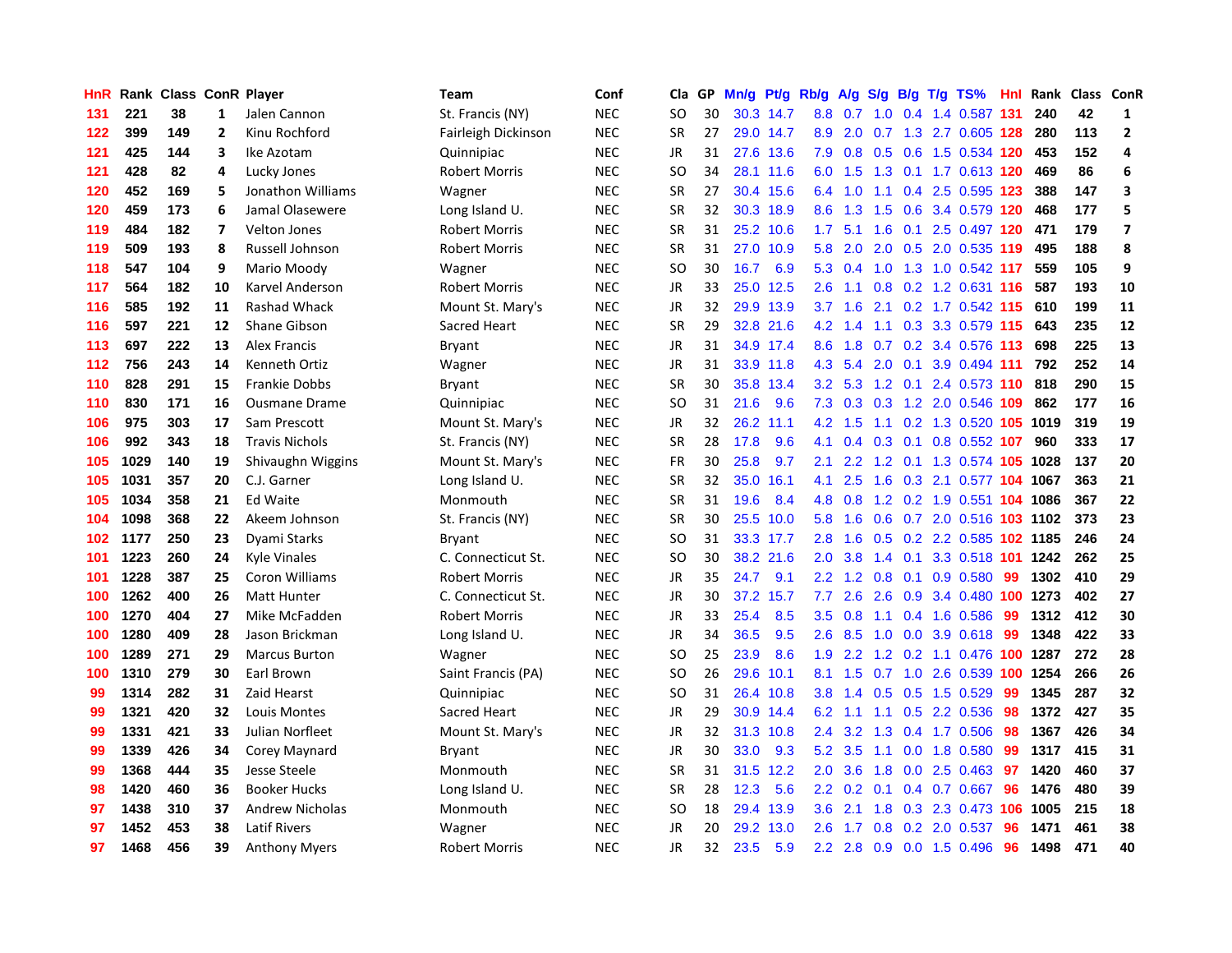| HnR |      | Rank Class ConR Player |    |                         | Team                | Conf       | Cla.          | <b>GP</b> | Mn/g | <b>Pt/g</b> | Rb/g             | A/g | S/g |     | B/g T/g TS%                     | Hnl | Rank | <b>Class</b> | ConR |
|-----|------|------------------------|----|-------------------------|---------------------|------------|---------------|-----------|------|-------------|------------------|-----|-----|-----|---------------------------------|-----|------|--------------|------|
| 96  | 1492 | 463                    | 40 | Kristijan Krajina       | Mount St. Mary's    | <b>NEC</b> | <b>JR</b>     | 32        | 16.3 | 5.9         | 3.5              |     |     |     | $0.4$ $0.5$ $0.3$ $1.3$ $0.610$ | 95  | 1522 | 480          | 41   |
| 96  | 1510 | 327                    | 41 | <b>Kelvin Parker</b>    | Mount St. Mary's    | <b>NEC</b> | <b>SO</b>     | 28        | 15.8 | 5.3         | $2.5^{\circ}$    | 0.7 |     |     | $0.9$ 0.2 0.9 0.498             | -95 | 1542 | 334          | 42   |
| 95  | 1544 | 481                    | 42 | Orlando Parker          | Wagner              | <b>NEC</b> | JR            | 31        | 20.9 | 5.5         | 4.3              | 0.5 |     |     | $0.8$ 0.7 0.8 0.509             | 94  | 1583 | 493          | 43   |
| 94  | 1588 | 347                    | 43 | Evan Conti              | Quinnipiac          | <b>NEC</b> | <sub>SO</sub> | 30        | 26.4 | 8.5         | $4.4^{\circ}$    | 2.3 |     |     | $0.6$ 0.2 1.8 0.501             | 94  | 1607 | 353          | 45   |
| 94  | 1606 | 352                    | 44 | Joe O'Shea              | Bryant              | <b>NEC</b> | <b>SO</b>     | 31        | 25.1 | 8.3         | 3.7              | 1.4 |     |     | $0.7$ $0.2$ $1.0$ $0.572$       | -94 | 1603 | 351          | 44   |
| 93  | 1659 | 260                    | 45 | Ben Millaud-Meunier     | Saint Francis (PA)  | <b>NEC</b> | <b>FR</b>     | 20        | 17.0 | 9.3         | 1.7              | 0.8 |     |     | 0.5 0.0 1.7 0.670               | 98  | 1381 | 201          | 36   |
| 92  | 1692 | 515                    | 46 | Darien Johnson          | Quinnipiac          | <b>NEC</b> | <b>SR</b>     | 29        | 27.0 | 7.8         | 2.6              | 3.9 | 0.7 | 0.1 | 2.3 0.479                       | 92  | 1689 | 519          | 46   |
| 92  | 1705 | 540                    | 47 | <b>Ben Mockford</b>     | St. Francis (NY)    | <b>NEC</b> | JR            | 30        | 28.6 | 11.1        | 1.6              | 1.0 | 0.6 |     | $0.0$ $0.8$ $0.562$             | 92  | 1713 | 537          | 47   |
| 92  | 1709 | 521                    | 48 | <b>Brandon Thompson</b> | Long Island U.      | <b>NEC</b> | <b>SR</b>     | 34        | 26.4 | 8.1         | 3.1              | 1.3 | 1.1 |     | 0.3 0.8 0.544                   | -91 | 1788 | 543          | 50   |
| 92  | 1738 | 382                    | 49 | <b>Brent Jones</b>      | St. Francis (NY)    | <b>NEC</b> | <sub>SO</sub> | 30        | 20.9 | 6.0         | 2.3              | 4.2 | 1.0 |     | 0.1 2.7 0.418 91                |     | 1741 | 385          | 48   |
| 91  | 1789 | 291                    | 50 | <b>Eric Fanning</b>     | Wagner              | <b>NEC</b> | <b>FR</b>     | 22        | 16.7 | 6.4         | 2.9              | 0.4 |     |     | 0.5 0.1 1.5 0.557 91            |     | 1745 | 279          | 49   |
| 91  | 1798 | 548                    | 51 | Kenny Onyechi           | Long Island U.      | <b>NEC</b> | <b>SR</b>     | 28        | 12.9 | 4.3         | 2.6              | 0.3 |     |     | $0.3$ 0.5 0.5 0.598             | 90  | 1838 | 562          | 54   |
| 91  | 1806 | 297                    | 52 | Christian White         | Monmouth            | <b>NEC</b> | FR            | 28        | 11.2 | 3.5         | 0.9              | 1.0 | 0.5 |     | $0.0$ 0.7 0.602                 | 90  | 1815 | 293          | 52   |
| 90  | 1826 | 569                    | 53 | Shaq Shannon            | Quinnipiac          | <b>NEC</b> | JR            | 29        | 24.2 | 6.7         | 3.6              | 2.2 | 0.6 |     | 0.1 1.8 0.495                   | 90  | 1812 | 567          | 51   |
| 90  | 1857 | 567                    | 54 | Joe Efese               | C. Connecticut St.  | <b>NEC</b> | <b>SR</b>     | 30        | 20.8 | 7.2         | 3.9              | 0.4 | 0.5 |     | 1.6 1.2 0.591                   | 89  | 1879 | 573          | 55   |
| 89  | 1871 | 570                    | 55 | Jamee Jackson           | Quinnipiac          | <b>NEC</b> | <b>SR</b>     | 29        | 27.7 | 7.9         | 5.7              | 0.3 |     |     | $0.5$ 0.9 1.5 0.476             | -90 | 1831 | 560          | 53   |
| 88  | 1959 | 329                    | 56 | E.J. Reed               | Long Island U.      | <b>NEC</b> | <b>FR</b>     | 34        | 19.4 | 7.7         | 4.0              | 0.1 |     |     | $0.4$ 0.9 1.4 0.556             | 86  | 2023 | 340          | 61   |
| 88  | 1963 | 584                    | 57 | Vlad Kondratyev         | <b>Bryant</b>       | <b>NEC</b> | <b>SR</b>     | 31        | 18.8 | 5.4         | 4.3              | 0.4 |     |     | $0.2$ 0.4 0.7 0.589             | -87 | 1949 | 583          | 57   |
| 87  | 1992 | 439                    | 58 | Malcolm McMillan        | C. Connecticut St.  | <b>NEC</b> | SO            | 30        | 36.4 | 8.2         | 4.3              | 3.5 |     |     | 1.5 0.3 1.4 0.510 87            |     | 1997 | 442          | 60   |
| 87  | 1999 | 443                    | 59 | Max DiLeo               | Monmouth            | <b>NEC</b> | <sub>SO</sub> | 30        | 10.8 | 2.1         | 1.4              | 0.6 |     |     | $0.8$ 0.2 0.4 0.477             | -86 | 2037 | 458          | 62   |
| 87  | 2001 | 593                    | 60 | <b>Anthony Ervin</b>    | Saint Francis (PA)  | <b>NEC</b> | <b>SR</b>     | 24        | 13.6 | 4.5         | $2.4^{\circ}$    | 0.8 |     |     | $0.4$ 0.1 0.6 0.554             | -87 | 1982 | 588          | 58   |
| 87  | 2005 | 596                    | 61 | Dre Calloway            | St. Francis (NY)    | <b>NEC</b> | <b>SR</b>     | 29        | 19.1 | 5.2         | 1.4              | 2.8 | 1.0 |     | $0.1$ 1.8 0.454                 | 87  | 1993 | 593          | 59   |
| 86  | 2033 | 605                    | 62 | Stephen Spinella        | Monmouth            | <b>NEC</b> | <b>SR</b>     | 31        | 24.6 | 7.5         | 4.1              | 1.1 | 0.5 |     | 0.2 1.3 0.515                   | 85  | 2083 | 611          | 65   |
| 86  | 2051 | 461                    | 63 | Phil Gaetano            | Sacred Heart        | <b>NEC</b> | <b>SO</b>     | 28        | 35.4 | 4.8         | 2.7              | 7.9 | 0.9 |     | 0.0 3.5 0.479                   | 85  | 2070 | 467          | 64   |
| 86  | 2053 | 640                    | 64 | <b>Terrell Allen</b>    | C. Connecticut St.  | <b>NEC</b> | JR            | 30        | 19.8 | 6.2         | 3.9              | 0.8 |     |     | 0.4 0.6 0.8 0.554               | 86  | 2059 | 643          | 63   |
| 86  | 2060 | 462                    | 65 | Kevin Douglas           | St. Francis (NY)    | <b>NEC</b> | <sub>SO</sub> | 16        | 19.6 | 7.4         | 3.4              | 0.4 |     |     | 0.4 0.6 1.1 0.534               | 88  | 1929 | 425          | 56   |
| 86  | 2072 | 467                    | 66 | <b>Steve Glowiak</b>    | Sacred Heart        | <b>NEC</b> | <sub>SO</sub> | 28        | 30.1 | 10.4        | 3.0 <sub>2</sub> | 1.5 |     |     | 1.5 0.0 1.5 0.536               | -85 | 2104 | 478          | 67   |
| 86  | 2084 | 613                    | 67 | Dion Nesmith            | Monmouth            | <b>NEC</b> | <b>SR</b>     | 31        | 26.8 | 8.1         | 2.3              | 2.2 |     |     | 1.3 0.1 1.5 0.460               | -84 | 2134 | 620          | 68   |
| 86  | 2086 | 651                    | 68 | Naofall Folahan         | Wagner              | <b>NEC</b> | JR            | 29        | 14.6 | 3.0         | 3.3              | 0.0 |     |     | $0.0$ 1.5 0.8 0.531             | -85 | 2086 | 651          | 66   |
| 84  | 2171 | 630                    | 69 | Melquan Bolding         | Fairleigh Dickinson | <b>NEC</b> | <b>SR</b>     | 31        | 33.8 | 13.5        | 4.4              | 1.7 |     |     | 1.1 0.3 2.3 0.495               | 82  | 2245 | 648          | 75   |
| 84  | 2182 | 364                    | 70 | De'Aires Tate           | Sacred Heart        | <b>NEC</b> | FR            | 27        | 12.0 | 3.7         | 2.9              | 0.2 | 0.4 |     | 0.6 1.0 0.537                   | 83  | 2203 | 368          | 70   |
| 84  | 2186 | 499                    | 71 | <b>Gerrell Martin</b>   | Long Island U.      | <b>NEC</b> | SO            | 32        | 10.4 | 3.7         | 1.6              | 0.4 | 0.3 |     | 0.0 0.5 0.584                   | 82  | 2223 | 507          | 73   |
| 83  | 2208 | 371                    | 72 | <b>Brandon Peel</b>     | C. Connecticut St.  | <b>NEC</b> | <b>FR</b>     | 28        | 19.5 | 4.4         | 5.5              | 0.5 | 0.5 |     | $0.6$ 1.1 0.532                 | -83 | 2208 | 370          | 72   |
| 83  | 2225 | 642                    | 73 | Raven Barber            | Mount St. Mary's    | <b>NEC</b> | <b>SR</b>     | 32        | 16.1 | 5.0         | 2.9              | 0.3 | 0.1 |     | 0.4 1.3 0.595                   | 82  | 2247 | 649          | 76   |
| 82  | 2240 | 646                    | 74 | Justin Swidowski        | Sacred Heart        | <b>NEC</b> | <b>SR</b>     | 15        | 19.2 | 7.3         | 3.6              | 0.2 | 0.5 |     | $0.6$ 1.0 0.529                 | 83  | 2205 | 640          | 71   |
| 82  | 2244 | 647                    | 75 | Josh Thompson           | Wagner              | <b>NEC</b> | <b>SR</b>     | 30        | 24.1 | 3.7         | 2.9              | 1.3 |     |     | $0.9$ $0.5$ 1.4 $0.464$         | 82  | 2224 | 645          | 74   |
| 81  | 2285 | 521                    | 76 | Adonis Burbage          | C. Connecticut St.  | <b>NEC</b> | SO            | 26        | 32.2 | 10.3        | 3.1              | 1.0 | 0.6 |     | $0.2$ 1.2 0.530                 | -84 | 2152 | 490          | 69   |
| 80  | 2358 | 737                    | 77 | Mathias Seilund         | Fairleigh Dickinson | <b>NEC</b> | JR            | 28        | 19.3 | 5.9         | 2.4              | 0.7 | 0.6 |     | $0.5$ 0.7 0.552                 | 78  | 2432 | 758          | 81   |
| 80  | 2367 | 541                    | 78 | Ollie Jackson           | Saint Francis (PA)  | <b>NEC</b> | <b>SO</b>     | 26        | 22.5 | 7.9         | 2.3              |     |     |     | 1.2 0.9 0.3 1.7 0.490           | 78  | 2429 | 560          | 80   |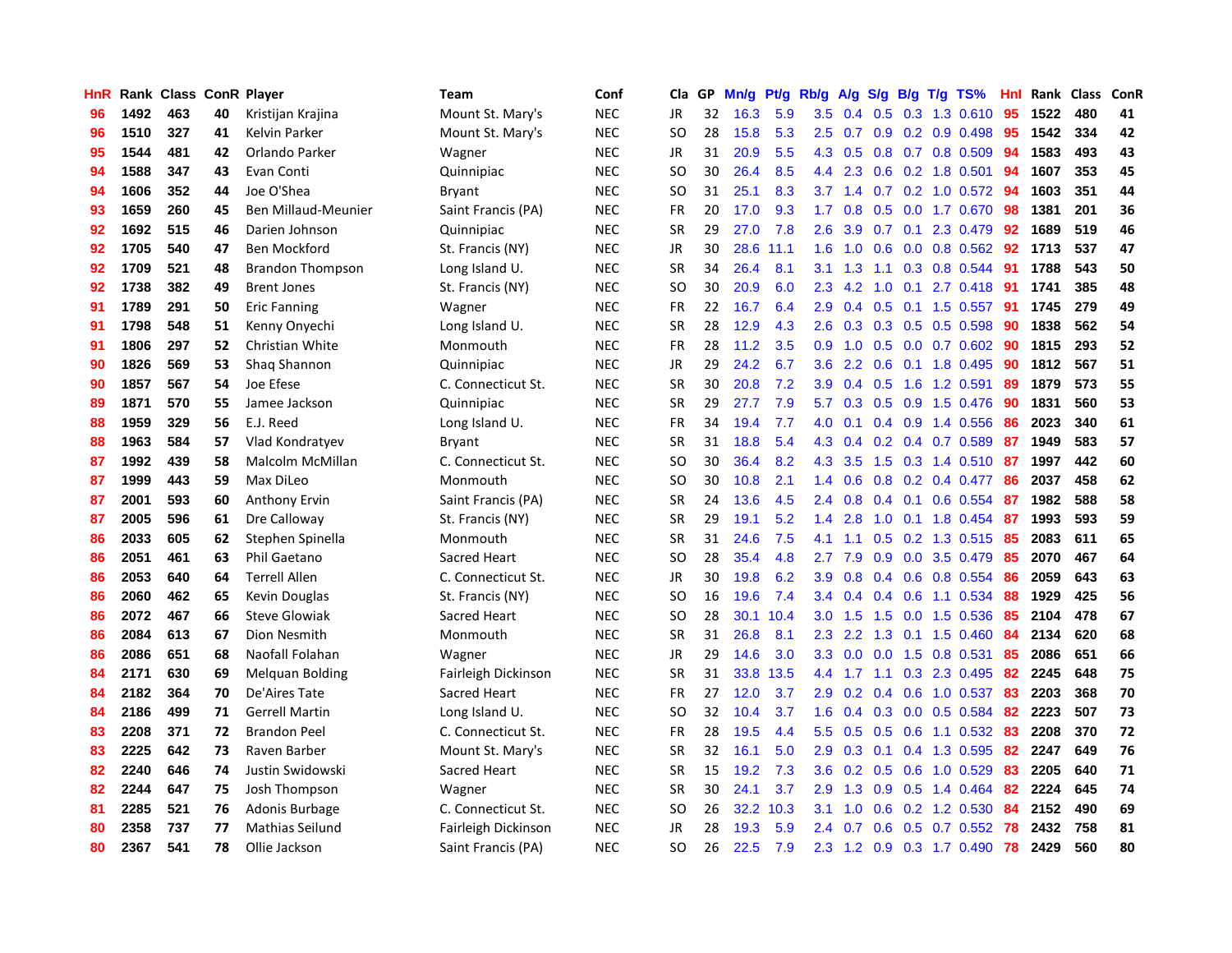| HnR |      | Rank Class ConR Player |                |                        | <b>Team</b>           | Conf       | Cla       | <b>GP</b> | Mn/g | <b>Pt/g</b> | Rb/g             | A/g             |                  |     | S/g B/g T/g TS%          | Hnl | Rank | Class | ConR                    |
|-----|------|------------------------|----------------|------------------------|-----------------------|------------|-----------|-----------|------|-------------|------------------|-----------------|------------------|-----|--------------------------|-----|------|-------|-------------------------|
| 79  | 2375 | 545                    | 79             | Stephon Whyatt         | Saint Francis (PA)    | <b>NEC</b> | <b>SO</b> | 21        | 22.5 | 6.7         | 1.9              | 2.2             | 0.9              | 0.1 | 2.1 0.500                | 78  | 2424 | 559   | 79                      |
| 79  | 2406 | 751                    | 80             | <b>Umar Shannon</b>    | Saint Francis (PA)    | <b>NEC</b> | JR        | 23        |      | 32.0 11.2   | 2.3              |                 |                  |     | 3.3 0.4 0.1 2.3 0.457    | 79  | 2402 | 748   | 78                      |
| 79  | 2408 | 555                    | 81             | Dominique Major        | Saint Francis (PA)    | <b>NEC</b> | SO.       | 27        | 21.1 | 6.4         | 1.1              |                 |                  |     | 1.0 0.6 0.0 0.7 0.536    | -77 | 2458 | 570   | 83                      |
| 79  | 2414 | 420                    | 82             | Ronnie Drinnon         | Saint Francis (PA)    | <b>NEC</b> | <b>FR</b> | 29        | 18.4 | 4.8         | 3.3 <sub>2</sub> | 0.4             |                  |     | 0.3 0.1 1.0 0.585        | 77  | 2475 | 437   | 85                      |
| 78  | 2448 | 431                    | 83             | Stephon Mosley         | Saint Francis (PA)    | <b>NEC</b> | <b>FR</b> | 18        | 24.2 | 8.3         | 4.6              | 0.4             |                  |     | 0.2 0.3 2.0 0.538        | 78  | 2457 | 434   | 82                      |
| 78  | 2452 | 689                    | 84             | Lonnie Robinson        | Fairleigh Dickinson   | <b>NEC</b> | <b>SR</b> | 31        | 30.6 | 8.6         | 3.2              | 1.9             |                  |     | $0.5$ 0.2 1.9 0.533      | 76  | 2511 | 701   | 87                      |
| 78  | 2460 | 435                    | 85             | <b>Stephan Hawkins</b> | <b>Robert Morris</b>  | <b>NEC</b> | <b>FR</b> | 35        | 11.9 | 2.5         | 2.2              | 0.2             |                  |     | $0.2$ 0.7 0.7 0.512      | 76  | 2509 | 446   | 86                      |
| 77  | 2461 | 573                    | 86             | Troy Joseph            | Long Island U.        | <b>NEC</b> | SO.       | 29        | 12.2 | 3.2         | 2.0 <sub>2</sub> | 0.3             |                  |     | $0.3$ 0.2 0.4 0.560      | 77  | 2461 | 571   | 84                      |
| 77  | 2506 | 699                    | 87             | Nick Greenbacker       | Sacred Heart          | <b>NEC</b> | <b>SR</b> | 29        | 19.0 | 4.0         | $2.7^{\circ}$    | 0.9             |                  |     | 0.7 1.0 1.2 0.523        | 76  | 2527 | 705   | 89                      |
| 77  | 2508 | 700                    | 88             | Marcus Ware            | Monmouth              | <b>NEC</b> | <b>SR</b> | 30        | 17.8 | 6.4         | 4.0              | 0.5             |                  |     | 0.5 0.1 1.6 0.434 76     |     | 2525 | 704   | 88                      |
| 74  | 2570 | 800                    | 89             | <b>Sidney Sanders</b>  | Fairleigh Dickinson   | <b>NEC</b> | JR        | 27        | 23.5 | 4.6         | 1.8              | 3.4             |                  |     | 1.1 0.1 1.9 0.430 74     |     | 2596 | 804   | 92                      |
| 74  | 2589 | 474                    | 90             | <b>Taylor Danaher</b>  | Mount St. Mary's      | <b>NEC</b> | <b>FR</b> | 32        | 12.4 | 2.8         | 2.1              | 0.2             |                  |     | 0.3 0.3 0.6 0.511 73     |     | 2612 | 476   | 93                      |
| 73  | 2603 | 478                    | 91             | Tyrone O'Garro         | Monmouth              | <b>NEC</b> | <b>FR</b> | 31        | 15.8 | 2.5         | 3.8              | 0.5             |                  |     | $0.5$ 0.1 0.9 0.490      | 72  | 2632 | 482   | 94                      |
| 72  | 2631 | 610                    | 92             | Mustafaa Jones         | Fairleigh Dickinson   | <b>NEC</b> | <b>SO</b> | 31        | 21.8 | 5.3         | 1.8              | 1.1             | 0.9 <sub>0</sub> |     | 0.1 1.2 0.505            | -71 | 2678 | 624   | 96                      |
| 72  | 2632 | 488                    | 93             | <b>Tevin Falzon</b>    | Sacred Heart          | <b>NEC</b> | <b>FR</b> | 21        | 16.0 | 5.2         | 3.6              | 0.4             |                  |     | $0.2$ 0.2 1.0 0.441      | -74 | 2593 | 473   | 91                      |
| 72  | 2634 | 814                    | 94             | Josh Castellanos       | Mount St. Mary's      | <b>NEC</b> | JR        | 20        | 21.6 | 4.3         | 1.2              | 3.2             | 0.6              | 0.1 | 2.0 0.429                | 79  | 2366 | 738   | 77                      |
| 72  | 2640 | 614                    | 95             | Xavier Owens           | Mount St. Mary's      | <b>NEC</b> | <b>SO</b> | 22        | 14.6 | 4.3         | 2.1              | 0.2             | 0.6              |     | $0.0$ 0.8 0.508          | 75  | 2554 | 595   | 90                      |
| 70  | 2679 | 501                    | 96             | <b>Greg Brown</b>      | Saint Francis (PA)    | <b>NEC</b> | <b>FR</b> | 29        | 22.4 | 3.7         | 2.0              | 2.2             | 1.0              |     | 0.2 1.4 0.358            | 69  | 2722 | 511   | 97                      |
| 69  | 2709 | 838                    | 97             | Aleksandar Isailovic   | St. Francis (NY)      | <b>NEC</b> | JR        | 30        | 17.7 | 3.4         | 1.3              | 0.6             |                  |     | 0.6 0.1 0.4 0.432        | 68  | 2725 | 841   | 98                      |
| 67  | 2742 | 519                    | 98             | Dwaun Anderson         | Wagner                | <b>NEC</b> | FR        | 31        | 15.5 | 4.2         | 2.5              | 0.5             |                  |     | $0.6$ $0.5$ 1.7 $0.404$  | 66  | 2766 | 524   | 101                     |
| 67  | 2745 | 639                    | 99             | PJ Santavenere         | St. Francis (NY)      | <b>NEC</b> | <b>SO</b> | 27        | 11.0 | 3.0         | 1.0              | 0.3             |                  |     | $0.5$ 0.0 0.4 0.463      | 68  | 2746 | 637   | 100                     |
| 67  | 2749 | 521                    | 100            | Anthony White          | St. Francis (NY)      | <b>NEC</b> | <b>FR</b> | 26        | 12.6 | 2.0         | 1.7              | 1.0             | 0.6              |     | $0.2$ 0.7 0.338          | 68  | 2740 | 517   | 99                      |
| 65  | 2788 | 753                    | 101            | <b>Garvey Young</b>    | Quinnipiac            | <b>NEC</b> | <b>SR</b> | 18        | 17.4 | 5.4         | 2.4              | 0.5             |                  |     | $0.4$ 0.1 1.2 0.449      | 72  | 2649 | 726   | 95                      |
| 63  | 2807 | 652                    | 102            | <b>Khalil Brown</b>    | Monmouth              | <b>NEC</b> | <b>SO</b> | 24        | 15.9 | 3.9         | 1.8              | 0.4             | 0.3              |     | $0.4$ 1.2 0.474          | 66  | 2783 | 645   | 102                     |
| 63  | 2808 | 539                    | 103            | Kendrick Ray           | Quinnipiac            | <b>NEC</b> | FR        | 30        | 11.7 | 2.9         | 1.2              | 1.2             | 0.2              | 0.1 | $0.9$ $0.392$            | 63  | 2823 | 547   | 104                     |
| 62  | 2825 | 656                    | 104            | David Appolon          | <b>Robert Morris</b>  | <b>NEC</b> | <b>SO</b> | 29        | 13.7 | 2.8         | 1.7              | 0.7             | 0.6              |     | $0.0$ 1.0 $0.415$        | 64  | 2806 | 650   | 103                     |
| 62  | 2832 | 551                    | 105            | <b>Xavier Harris</b>   | Fairleigh Dickinson   | <b>NEC</b> | FR        | 29        | 16.6 | 4.1         | 3.3              | 0.4             |                  |     | $0.2$ 0.4 1.4 0.488      | -61 | 2849 | 559   | 106                     |
| 60  | 2849 | 559                    | 106            | Shane McLaughlin       | Bryant                | <b>NEC</b> | <b>FR</b> | 31        | 12.5 | 1.0         | 1.1              |                 |                  |     | 1.3 0.5 0.0 0.9 0.413 60 |     | 2863 | 565   | 107                     |
| 59  | 2852 | 560                    | 107            | Sekou Harris           | Fairleigh Dickinson   | <b>NEC</b> | <b>FR</b> | 22        | 16.9 | 5.5         | 1.5              | 2.4             |                  |     | $0.4$ 0.3 2.6 0.415 62   |     | 2842 | 555   | 105                     |
| 59  | 2862 | 875                    | 108            | Mostafa Abdel Latif    | Sacred Heart          | <b>NEC</b> | JR        | 27        | 11.2 | 1.6         | 3.0 <sub>2</sub> | 0.1             |                  |     | 0.1 0.6 0.7 0.427 59     |     | 2869 | 875   | 108                     |
| 144 | 89   | 40                     | $\mathbf{1}$   | Isaiah Canaan          | Murray St.            | OVC        | <b>SR</b> | 31        | 36.5 | 21.8        | 3.5              | 4.3             | 1.5              |     | 0.1 3.2 0.571 143        |     | 107  | 49    | $\overline{2}$          |
| 141 | 114  | 50                     | $\overline{2}$ | Ian Clark              | <b>Belmont</b>        | OVC        | <b>SR</b> | 33        |      | 33.4 18.2   | 3.3              | 2.4             | 1.6              |     | 0.2 2.7 0.685 141        |     | 118  | 54    | $\overline{\mathbf{3}}$ |
| 138 | 136  | 62                     | 3              | <b>Edward Daniel</b>   | Murray St.            | OVC        | <b>SR</b> | 31        | 29.6 | 13.2        | 10.0             | 1.1             | 1.2              |     | 1.6 2.0 0.578            | 137 | 153  | 71    | $\overline{a}$          |
| 136 | 167  | 73                     | 4              | <b>Jud Dillard</b>     | <b>Tennessee Tech</b> | OVC        | <b>SR</b> | 29        |      | 33.9 19.3   | 7.8              | 2.3             | 1.1              |     | 0.3 3.0 0.557 135        |     | 171  | 77    | 5                       |
| 131 | 224  | 94                     | 5              | Robert Covington       | Tennessee St.         | OVC        | <b>SR</b> | 23        |      | 31.0 17.0   | 8.0              | 1.3             | 2.2              |     | 1.7 2.4 0.559            | 144 | 92   | 44    | 1                       |
| 130 | 240  | 102                    | 6              | Kerron Johnson         | Belmont               | OVC        | <b>SR</b> | 33        |      | 30.0 14.0   |                  | $3.2 \quad 4.8$ |                  |     | 1.7 0.0 3.2 0.564 130    |     | 247  | 105   | $\boldsymbol{6}$        |
| 127 | 292  | 114                    | 7              | <b>Kellen Thornton</b> | Tennessee St.         | OVC        | <b>SR</b> | 33        | 31.1 | 15.8        | 8.0              | 1.1             | 0.9 <sup>°</sup> |     | 0.7 2.3 0.582 123        |     | 394  | 151   | 8                       |
| 125 | 325  | 113                    | 8              | <b>Patrick Miller</b>  | Tennessee St.         | OVC        | JR        | 33        | 35.9 | 14.8        | 4.3              | 5.8             |                  |     | 1.7 0.3 3.4 0.545 121    |     | 425  | 142   | 9                       |
| 123 | 385  | 133                    | 9              | <b>Blake Jenkins</b>   | <b>Belmont</b>        | OVC        | <b>JR</b> | 32        | 24.2 | 9.6         | 4.6              | 1.1             |                  |     | 0.7 1.2 1.2 0.617 123    |     | 392  | 132   | $\overline{\mathbf{z}}$ |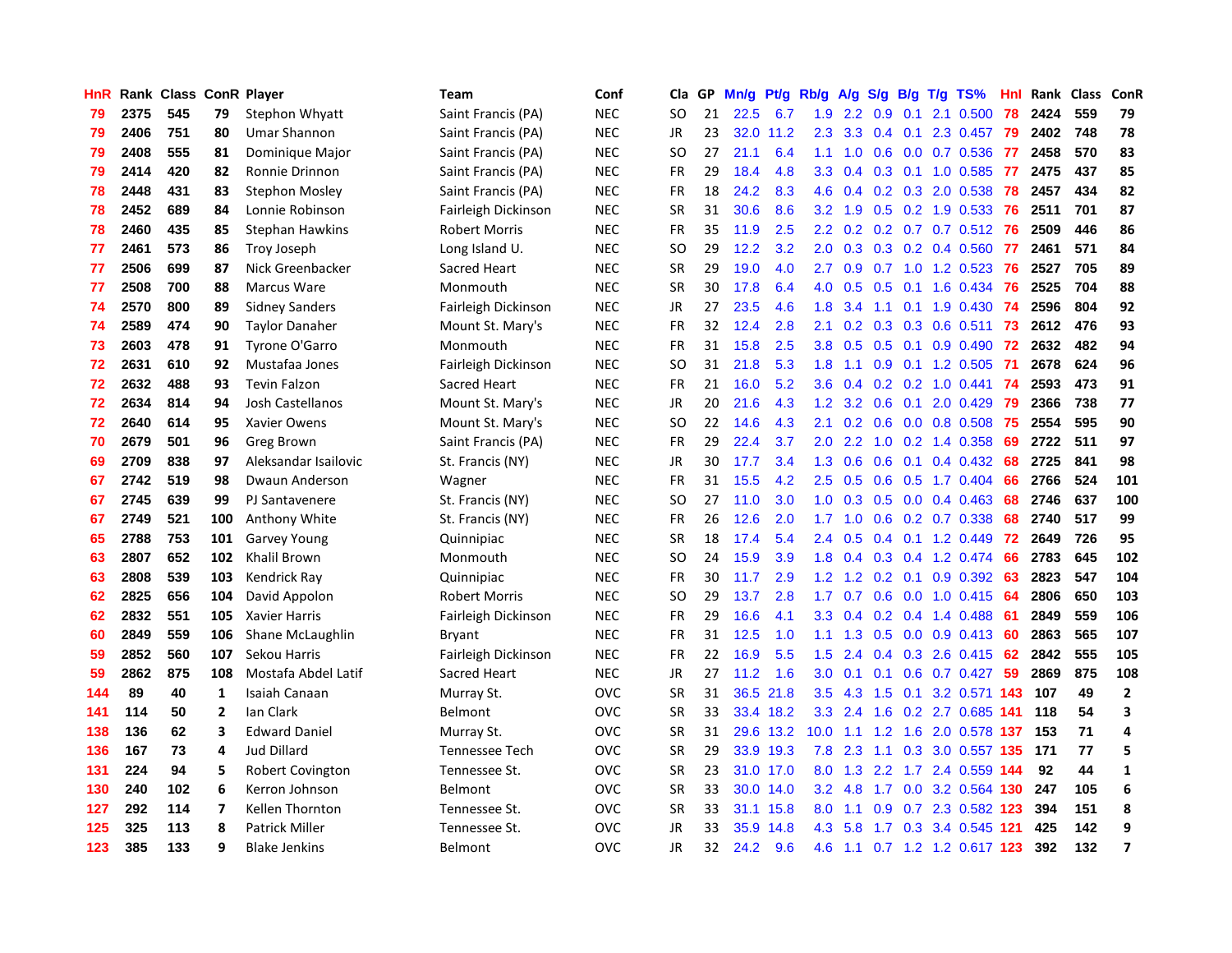| HnR | Rank |     |    | <b>Class ConR Player</b>    | Team                  | Conf       | Cla       | GP | Mn/g | Pt/g Rb/g |               | A/g           |                  |  | S/g B/g T/g TS%                   | Hnl | Rank | <b>Class</b> | <b>ConR</b> |
|-----|------|-----|----|-----------------------------|-----------------------|------------|-----------|----|------|-----------|---------------|---------------|------------------|--|-----------------------------------|-----|------|--------------|-------------|
| 121 | 434  | 147 | 10 | JJ Mann                     | Belmont               | OVC        | JR        | 33 |      | 30.2 10.5 |               | 4.7 2.5       | 1.9              |  | 0.0 1.5 0.577 121                 |     | 445  | 149          | 11          |
| 121 | 435  | 159 | 11 | <b>Tarvin Gaines</b>        | Jacksonville St.      | <b>OVC</b> | Sr        | 27 |      | 31.7 16.4 |               |               |                  |  | 5.2 0.9 1.0 0.7 1.5 0.591 121     |     | 437  | 165          | 10          |
| 118 | 541  | 103 | 12 | Corey Walden                | Eastern Kentucky      | OVC        | SO.       | 35 |      | 29.1 13.0 | 3.5           |               |                  |  | 1.9 1.7 0.1 1.6 0.633 117 574     |     |      | 110          | 13          |
| 116 | 595  | 197 | 13 | Glenn Cosey                 | Eastern Kentucky      | OVC        | JR        | 29 |      | 35.4 15.2 |               |               |                  |  | 3.3 3.2 1.6 0.0 1.3 0.582 118     |     | 527  | 177          | 12          |
| 115 | 617  | 226 | 14 | <b>Trevor Noack</b>         | <b>Belmont</b>        | OVC        | <b>SR</b> | 33 | 27.9 | 12.1      | 5.5           | 0.6           |                  |  | $0.7$ 0.4 1.2 0.561 115           |     | 622  | 228          | 14          |
| 115 | 637  | 208 | 15 | Dennis Ogbe                 | <b>Tennessee Tech</b> | OVC        | JR        | 29 | 25.5 | 10.8      | 5.4           | 0.8           | 0.5              |  | 1.0 1.4 0.681 114                 |     | 647  | 212          | 15          |
| 114 | 670  | 214 | 16 | <b>Chad Posthumus</b>       | Morehead St.          | OVC        | JR        | 33 | 18.5 | 7.5       | 6.8           | 0.4           |                  |  | 0.8 0.9 1.0 0.506 112             |     | 733  | 233          | 18          |
| 113 | 720  | 261 | 17 | Mike DiNunno                | Eastern Kentucky      | OVC        | <b>SR</b> | 34 | 35.3 | 14.8      | 2.1           | 4.3           | 1.9              |  | 0.0 2.7 0.577 113                 |     | 726  | 262          | 17          |
| 112 | 771  | 158 | 18 | Myles Taylor                | Tennessee-Martin      | OVC        | SO        | 29 | 27.8 | 16.2      | 7.2           | 0.7           | 0.9 <sup>°</sup> |  | 0.5 2.1 0.544 112 758             |     |      | 159          | 19          |
| 111 | 792  | 163 | 19 | Angelo Warner               | Morehead St.          | OVC        | SO.       | 31 | 26.8 | 10.9      |               | 4.4 2.5       |                  |  | 1.7 0.0 2.3 0.557 111             |     | 803  | 163          | 20          |
| 111 | 811  | 167 | 20 | <b>Eric Stutz</b>           | Eastern Kentucky      | OVC        | SO        | 35 | 23.6 | 8.3       |               |               |                  |  | 4.7 1.3 0.8 0.7 1.6 0.664 110 832 |     |      | 167          | 21          |
| 110 | 821  | 288 | 21 | Ronnie Boggs                | Jacksonville St.      | OVC        | <b>SR</b> | 28 |      | 34.4 11.3 | 5.9           |               |                  |  | 2.3 1.9 0.6 1.8 0.537 109         |     | 859  | 303          | 23          |
| 110 | 843  | 294 | 22 | <b>Brandon Baker</b>        | Belmont               | OVC        | <b>SR</b> | 33 | 14.1 | 3.3       | 2.9           |               |                  |  | 0.7 0.9 0.2 0.5 0.626 109         |     | 851  | 299          | 22          |
| 109 | 886  | 278 | 23 | Sherman Blanford            | Eastern Illinois      | OVC        | <b>JR</b> | 32 | 25.9 | 10.5      | 6.4           | 2.3           |                  |  | 1.2 0.5 1.8 0.478 108             |     | 896  | 284          | 24          |
| 108 | 924  | 317 | 24 | <b>Milton Chavis</b>        | Morehead St.          | OVC        | <b>SR</b> | 30 |      | 22.5 11.1 | 3.8           | 0.8           |                  |  | 1.3 0.4 1.6 0.533 107             |     | 927  | 320          | 25          |
| 107 | 951  | 333 | 25 | Jerome Jones                | SIU-Edwardsville      | OVC        | <b>SR</b> | 20 | 31.9 | 16.2      | 5.3           | 0.9           |                  |  | 1.3 0.4 2.4 0.561 114             |     | 674  | 247          | 16          |
| 106 | 999  | 309 | 26 | <b>Tyler Stone</b>          | SE Missouri St.       | OVC        | JR        | 33 | 32.2 | 15.5      | 7.8           | 1.2           |                  |  | 0.8 1.3 1.5 0.540 105 1017        |     |      | 318          | 27          |
| 105 | 1054 | 361 | 27 | Kahlil Owens                | Morehead St.          | <b>OVC</b> | <b>SR</b> | 24 | 14.0 | 6.1       | 4.9           | 0.3           | 0.6              |  | 0.5 1.1 0.546 107                 |     | 942  | 324          | 26          |
| 105 | 1064 | 225 | 28 | Nino Johnson                | SE Missouri St.       | <b>OVC</b> | <b>SO</b> | 33 | 27.7 | 11.1      | 8.8           | 1.1           |                  |  | 0.6 2.5 2.3 0.560 104 1066        |     |      | 226          | 29          |
| 104 | 1108 | 232 | 29 | Reece Chamberlain           | Belmont               | OVC        | <b>SO</b> | 33 | 16.7 | 3.6       | 1.6           | $2.2^{\circ}$ |                  |  | 1.1 0.2 1.2 0.529 103 1101        |     |      | 230          | 30          |
| 103 | 1114 | 160 | 30 | Craig Bradshaw              | Belmont               | OVC        | FR        | 33 | 9.3  | 2.2       | 1.3           | 0.6           |                  |  | 0.7 0.2 0.5 0.603 103 1116        |     |      | 157          | 31          |
| 101 | 1240 | 393 | 31 | <b>Maurice Lewis-Briggs</b> | Morehead St.          | OVC        | <b>JR</b> | 17 | 17.9 | 8.3       | 5.1           | 0.8           |                  |  | 1.1 0.2 1.9 0.509 104 1059        |     |      | 329          | 28          |
| 101 | 1241 | 404 | 32 | Corey Wilford               | SE Missouri St.       | OVC        | <b>SR</b> | 31 | 28.7 | 14.4      | 3.6           | $2.2^{\circ}$ |                  |  | 0.8 0.3 1.8 0.588 101 1209        |     |      | 404          | 32          |
| 100 | 1278 | 416 | 33 | <b>Stacy Wilson</b>         | Murray St.            | OVC        | <b>SR</b> | 31 | 30.2 | 13.5      | 3.7           | 2.5           |                  |  | 1.1 0.4 2.8 0.519                 | -99 | 1310 | 431          | 33          |
| 100 | 1302 | 415 | 34 | <b>Brian Williams</b>       | Jacksonville St.      | OVC        | JR        | 28 | 35.8 | 13.1      | 2.4           | 4.3           | 1.6              |  | $0.2$ 2.4 0.488                   | 99  | 1333 | 417          | 34          |
| 98  | 1391 | 438 | 35 | <b>Bruce Reed</b>           | Morehead St.          | OVC        | JR        | 31 | 13.0 | 3.6       | 2.5           | 0.9           |                  |  | 0.7 0.4 1.1 0.595                 | 97  | 1439 | 450          | 37          |
| 98  | 1395 | 453 | 36 | <b>Brandon Garrett</b>      | Murray St.            | OVC        | <b>SR</b> | 31 | 24.6 | 6.6       | 5.0           | 0.8           |                  |  | 0.7 0.6 1.5 0.628 97              |     | 1432 | 462          | 36          |
| 97  | 1430 | 308 | 37 | Darion Rackley              | Jacksonville St.      | OVC        | SO        | 18 |      | 29.6 13.7 | 2.2           | 1.5           |                  |  | 1.6 0.4 3.0 0.572 98              |     | 1378 | 299          | 35          |
| 97  | 1474 | 478 | 38 | Jordan Cyphers              | Tennessee St.         | OVC        | <b>SR</b> | 32 | 28.9 | 12.1      | $2.3^{\circ}$ | 1.0           |                  |  | $0.6$ 0.4 1.4 0.555               | -94 | 1610 | 505          | 45          |
| 96  | 1495 | 225 | 39 | Chris Horton                | <b>Austin Peay</b>    | OVC        | <b>FR</b> | 31 | 24.7 | 8.2       | 6.8           | 0.8           |                  |  | 0.7 3.0 2.0 0.542 95              |     | 1536 | 233          | 40          |
| 96  | 1503 | 485 | 40 | Devon Atkinson              | Morehead St.          | OVC        | <b>SR</b> | 33 | 28.5 | 7.6       | 1.5           | 5.1           | 1.2              |  | $0.0$ 2.9 $0.537$                 | 95  | 1558 | 493          | 41          |
| 96  | 1508 | 487 | 41 | Mark Yelovich               | SIU-Edwardsville      | OVC        | <b>SR</b> | 22 | 27.0 | 11.6      | 5.9           | 1.4           |                  |  | $0.9$ 0.4 1.9 0.479               | 97  | 1445 | 466          | 38          |
| 96  | 1516 | 474 | 42 | <b>Marcus Lewis</b>         | Eastern Kentucky      | OVC        | JR        | 35 | 21.6 | 6.0       | $2.4^{\circ}$ | 0.9           |                  |  | 1.2 0.5 0.8 0.526                 | 95  | 1533 | 485          | 39          |
| 95  | 1549 | 482 | 43 | Nick Cook                   | Jacksonville St.      | <b>OVC</b> | JR        | 28 | 25.4 | 5.4       | 4.8           | 1.7           |                  |  | $1.1$ $1.7$ $1.7$ $0.495$         | 94  | 1586 | 496          | 42          |
| 95  | 1560 | 487 | 44 | <b>Travis Betran</b>        | <b>Austin Peav</b>    | OVC        | JR        | 31 |      | 34.5 17.2 |               | $2.2$ 2.7     | 1.3              |  | 0.3 2.6 0.568                     | -94 | 1596 | 500          | 44          |
| 95  | 1577 | 493 | 45 | Mike Liabo                  | Tennessee-Martin      | OVC        | <b>JR</b> | 30 | 27.1 | 13.4      |               |               |                  |  | 3.2 2.2 0.6 0.1 1.9 0.508 94      |     | 1614 | 509          | 46          |
| 95  | 1580 | 500 | 46 | Anthony Campbell            | <b>Austin Peay</b>    | OVC        | <b>SR</b> | 30 | 31.0 | 14.6      | 4.9           |               |                  |  | 1.9 0.8 0.0 2.4 0.595             | -94 | 1590 | 502          | 43          |
| 94  | 1604 | 351 | 47 | M.J. Rhett                  | Tennessee St.         | OVC        | SO        | 32 | 21.5 | 5.3       | 6.1           | 0.5           |                  |  | 0.8 1.0 1.9 0.547                 | -91 | 1747 | 386          | 52          |
| 94  | 1631 | 359 | 48 | Josh Piper                  | Eastern Illinois      | OVC        | <b>SO</b> | 32 |      | 29.4 10.2 |               |               |                  |  | 4.4 1.3 0.6 0.7 1.4 0.574         | 93  | 1635 | 358          | 47          |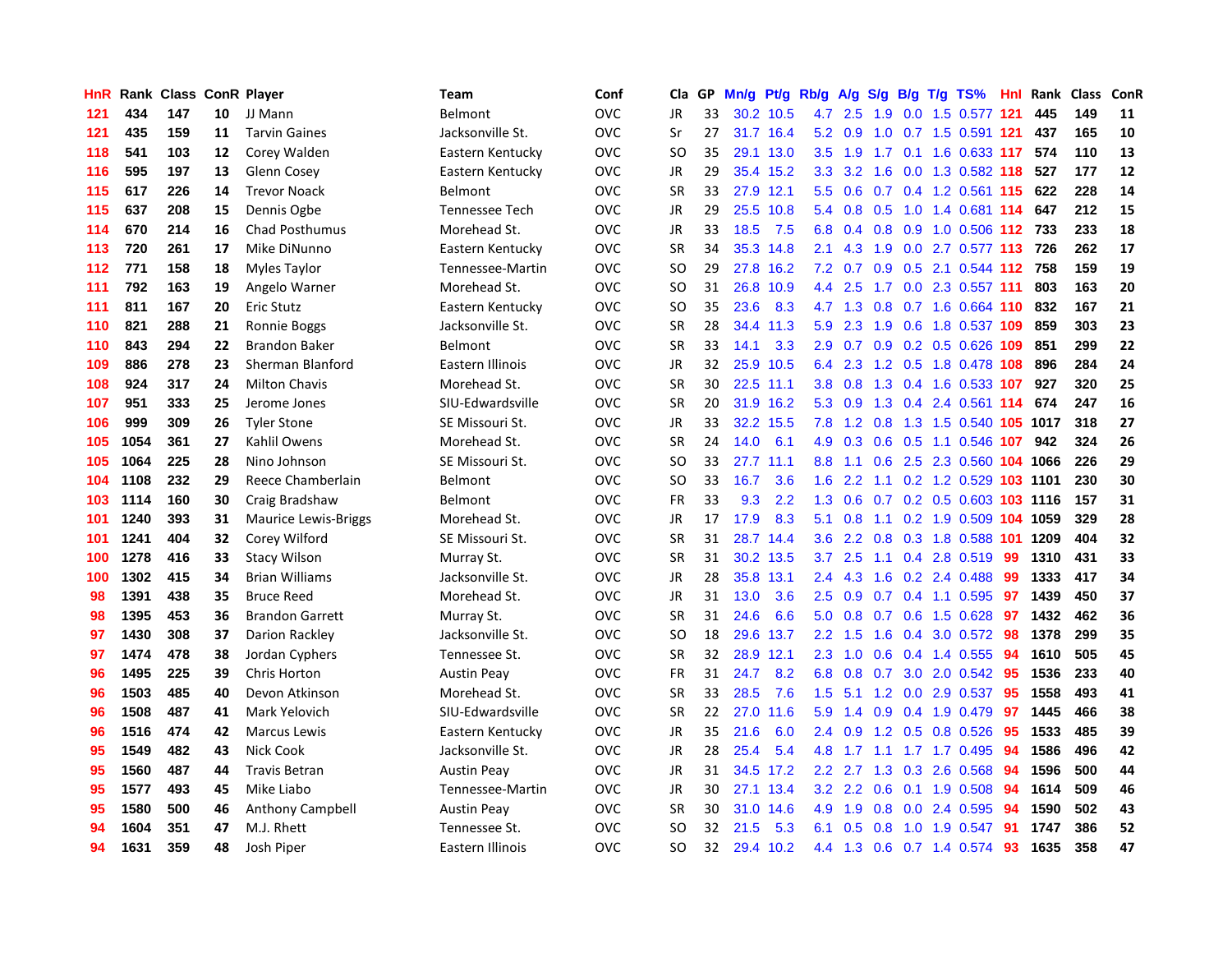| HnR |      | Rank Class ConR Player |    |                       | Team                  | Conf       | Cla       | GP | Mn/g | <b>Pt/g</b> | Rb/g             | A/g             | S/g           |     | B/g T/g TS%                  | Hnl | Rank | <b>Class</b> | ConR |
|-----|------|------------------------|----|-----------------------|-----------------------|------------|-----------|----|------|-------------|------------------|-----------------|---------------|-----|------------------------------|-----|------|--------------|------|
| 93  | 1662 | 524                    | 49 | Dexter Fields         | Murray St.            | <b>OVC</b> | JR        | 31 | 26.8 | 6.5         | 2.5              | 1.5             |               |     | $0.9$ $0.2$ 1.1 $0.521$      | 92  | 1696 | 532          | 50   |
| 93  | 1672 | 530                    | 50 | Tarius Johnson        | Eastern Kentucky      | <b>OVC</b> | JR        | 35 | 22.3 | 6.6         |                  |                 |               |     | 4.2 1.1 0.5 0.1 1.2 0.499    | 92  | 1684 | 529          | 49   |
| 93  | 1675 | 531                    | 51 | Morris Woods          | Eastern Illinois      | <b>OVC</b> | JR        | 31 | 24.4 | 11.0        |                  | $4.3 \quad 1.4$ |               |     | $0.8$ 0.4 2.6 0.531          | -93 | 1663 | 522          | 48   |
| 92  | 1722 | 546                    | 52 | Jeff Johnson          | Eastern Kentucky      | <b>OVC</b> | <b>JR</b> | 35 | 15.1 | 3.9         | 1.9              | 1.4             |               |     | $0.5$ 0.2 1.0 0.626          | -91 | 1739 | 546          | 51   |
| 91  | 1799 | 549                    | 53 | <b>Marland Smith</b>  | SE Missouri St.       | <b>OVC</b> | <b>SR</b> | 33 | 29.2 | 10.1        | 3.9              | 2.2             |               |     | $0.8$ 0.2 1.3 0.585          | 90  | 1800 | 548          | 53   |
| 90  | 1848 | 408                    | 54 | Alex Austin           | Eastern Illinois      | <b>OVC</b> | SO        | 32 | 23.8 | 9.3         | $2.5\,$          | 1.1             |               |     | $0.8$ 0.0 1.2 0.573          | -89 | 1852 | 407          | 54   |
| 89  | 1875 | 581                    | 55 | <b>Will Triggs</b>    | <b>Austin Peay</b>    | <b>OVC</b> | JR        | 30 |      | 29.3 12.2   | 5.3              | 2.0             | 0.9           |     | 0.6 2.3 0.544                | 89  | 1891 | 588          | 55   |
| 89  | 1888 | 586                    | 56 | Drew Kelly            | Morehead St.          | <b>OVC</b> | JR        | 31 | 20.8 | 7.1         | 3.5              | 0.9             | 0.6           |     | 0.2 1.7 0.528                | 88  | 1902 | 593          | 57   |
| 89  | 1890 | 587                    | 57 | Lucas Nutt            | SE Missouri St.       | <b>OVC</b> | <b>JR</b> | 33 | 28.5 | 5.6         | $2.2^{\circ}$    | 5.4             | 0.8           | 0.1 | 2.2 0.603                    | -89 | 1893 | 589          | 56   |
| 89  | 1905 | 420                    | 58 | <b>Kris Davis</b>     | SIU-Edwardsville      | <b>OVC</b> | <b>SO</b> | 27 |      | 35.6 11.7   | 2.7              | 3.6             |               |     | 1.1 0.1 2.3 0.488 87         |     | 1996 | 441          | 59   |
| 87  | 1986 | 626                    | 59 | A.J. Jones            | SE Missouri St.       | <b>OVC</b> | JR        | 33 | 20.2 | 8.6         | 3.3 <sub>2</sub> | 1.6             |               |     | 0.6 0.3 2.1 0.536 87         |     | 1989 | 628          | 58   |
| 86  | 2054 | 641                    | 60 | Bakari Turner         | Morehead St.          | <b>OVC</b> | JR        | 33 | 18.8 | 8.2         | 1.7 <sub>2</sub> | 1.0             |               |     | $0.4$ 0.1 1.6 0.505          | -85 | 2099 | 656          | 63   |
| 86  | 2061 | 609                    | 61 | Malcolm Herron        | Eastern Illinois      | <b>OVC</b> | <b>SR</b> | 31 | 16.0 | 6.3         | $2.4^{\circ}$    | 0.7             |               |     | 0.5 0.1 0.9 0.510            | 86  | 2050 | 605          | 61   |
| 86  | 2075 | 350                    | 62 | Jeffrey Moss          | Murray St.            | <b>OVC</b> | FR        | 29 | 21.4 | 4.4         | 2.0              | 1.3             |               |     | $0.6$ $0.2$ $1.0$ $0.597$    | -86 | 2032 | 342          | 60   |
| 86  | 2087 | 652                    | 63 | Matt Marseille        | Tennessee Tech        | <b>OVC</b> | JR        | 27 | 15.6 | 5.2         | 3.5              | 0.5             |               |     | 0.4 0.3 1.1 0.516            | -85 | 2077 | 649          | 62   |
| 85  | 2097 | 474                    | 64 | <b>Michael Messer</b> | SIU-Edwardsville      | <b>OVC</b> | SO        | 27 | 28.7 | 8.9         |                  | 4.4 1.6         |               |     | $0.6$ $0.1$ 1.6 $0.540$      | 83  | 2177 | 495          | 68   |
| 85  | 2100 | 618                    | 65 | Rinaldo Mafra         | Jacksonville St.      | <b>OVC</b> | <b>SR</b> | 28 | 14.2 | 4.0         | 2.6              | 0.4             | 0.1           |     | $0.4$ 0.7 0.602              | -85 | 2123 | 618          | 64   |
| 85  | 2127 | 668                    | 66 | Tim Johnson           | SIU-Edwardsville      | <b>OVC</b> | JR        | 27 | 22.1 | 7.3         | 2.8              | 1.4             | 0.6           |     | 0.4 1.7 0.513 83             |     | 2204 | 694          | 69   |
| 85  | 2129 | 669                    | 67 | Jeremiah Samarrippas  | Tennessee Tech        | <b>OVC</b> | JR        | 29 | 30.7 | 9.5         |                  |                 |               |     | 1.7 4.2 1.8 0.1 3.3 0.474 85 |     | 2126 | 670          | 65   |
| 84  | 2173 | 631                    | 68 | Nick Niernczyk        | SE Missouri St.       | <b>OVC</b> | <b>SR</b> | 31 | 23.1 | 7.5         | 2.1              | 1.5             |               |     | 0.8 0.1 0.7 0.532 84         |     | 2143 | 624          | 66   |
| 83  | 2189 | 637                    | 69 | <b>Austin Akers</b>   | Eastern Illinois      | <b>OVC</b> | <b>SR</b> | 31 | 33.8 | 5.0         | 2.5              | 4.0             | 1.0           |     | $0.0$ 1.3 0.438              | -84 | 2157 | 630          | 67   |
| 83  | 2220 | 374                    | 70 | Corey Arentsen        | <b>Austin Peay</b>    | <b>OVC</b> | <b>FR</b> | 31 | 12.7 | 3.9         | 1.7 <sub>z</sub> | 0.8             | 0.5           |     | $0.0$ 0.6 0.632              | -82 | 2246 | 381          | 70   |
| 82  | 2262 | 389                    | 71 | <b>Anthony Morse</b>  | Tennessee Tech        | <b>OVC</b> | <b>FR</b> | 29 | 11.9 | 2.6         | 2.6              | 0.1             |               |     | 0.3 1.1 0.9 0.514            | -82 | 2260 | 384          | 71   |
| 81  | 2317 | 665                    | 72 | Derian Shaffer        | SIU-Edwardsville      | <b>OVC</b> | <b>SR</b> | 27 | 21.9 | 6.2         | 4.6              | 0.4             |               |     | $0.3$ 0.7 1.6 0.506          | 79  | 2394 | 680          | 75   |
| 81  | 2321 | 667                    | 73 | Jeremy Washington     | Tennessee-Martin      | <b>OVC</b> | <b>SR</b> | 24 | 24.5 | 7.0         | 4.8              | 1.4             |               |     | $0.5$ 0.7 1.1 0.467          | -80 | 2326 | 667          | 73   |
| 80  | 2327 | 531                    | 74 | <b>Terence Smith</b>  | Tennessee-Martin      | <b>OVC</b> | <b>SO</b> | 20 | 27.8 | 10.6        | 3.1              | 2.3             |               |     | $0.7$ $0.2$ $2.6$ $0.541$    | 81  | 2302 | 527          | 72   |
| 80  | 2354 | 673                    | 75 | <b>Taylor Jones</b>   | Eastern Illinois      | <b>OVC</b> | <b>SR</b> | 32 | 29.0 | 5.6         | $2.5\,$          | 1.6             |               |     | 1.0 0.1 1.5 0.563 79         |     | 2361 | 672          | 74   |
| 79  | 2387 | 746                    | 76 | Michael Green         | Tennessee St.         | <b>OVC</b> | JR        | 29 | 13.8 | 3.6         | $2.2\phantom{0}$ | 0.1             |               |     | 0.2 0.8 0.7 0.507 78         |     | 2441 | 764          | 77   |
| 79  | 2419 | 557                    | 77 | <b>Tobias Dowdell</b> | Tennessee-Martin      | <b>OVC</b> | <b>SO</b> | 29 | 11.1 | 2.5         | 2.8              | 0.2             |               |     | 0.3 0.2 0.4 0.500 78         |     | 2451 | 566          | 79   |
| 78  | 2430 | 564                    | 78 | Chris Freeman         | <b>Austin Peay</b>    | <b>OVC</b> | <b>SO</b> | 28 | 16.3 | 5.2         | 4.0              | 0.5             |               |     | 0.3 0.6 0.9 0.498 78         |     | 2447 | 564          | 78   |
| 78  | 2459 | 690                    | 79 | Jason Holmes          | Morehead St.          | <b>OVC</b> | <b>SR</b> | 32 | 10.0 | 2.7         | 1.8              | 0.2             |               |     | $0.3$ $0.5$ $0.6$ $0.497$    | -77 | 2489 | 696          | 81   |
| 77  | 2497 | 696                    | 80 | Mason Leggett         | Jacksonville St.      | <b>OVC</b> | <b>SR</b> | 27 | 20.1 | 2.7         | 2.1              | 1.5             |               |     | 1.2 0.1 1.1 0.408            | -77 | 2488 | 695          | 80   |
| 77  | 2499 | 773                    | 81 | <b>Justin Childs</b>  | Tennessee-Martin      | <b>OVC</b> | <b>JR</b> | 29 | 24.7 | 8.4         | 3.8 <sub>2</sub> | 1.9             | 1.3           |     | $0.3$ 2.9 $0.453$            | -76 | 2515 | 781          | 82   |
| 73  | 2597 | 807                    | 82 | Jarrett Stokes        | Morehead St.          | <b>OVC</b> | JR        | 32 | 15.8 | 4.8         | 1.0              | 1.2             | $0.4^{\circ}$ |     | 0.0 0.8 0.451                | 73  | 2616 | 811          | 83   |
| 72  | 2624 | 486                    | 83 | Dee Oldham            | Tennessee-Martin      | <b>OVC</b> | <b>FR</b> | 28 | 18.9 | 3.3         | 2.6              | 1.3             | 1.0           |     | 0.1 0.9 0.442 72             |     | 2640 | 485          | 86   |
| 72  | 2626 | 609                    | 84 | Javon McKay           | <b>Tennessee Tech</b> | <b>OVC</b> | SO        | 29 | 20.7 | 3.6         |                  | $3.3 \quad 0.8$ |               |     | 0.6 0.4 1.3 0.464 72         |     | 2636 | 611          | 85   |
| 71  | 2666 | 497                    | 85 | Lanerryl Johnson      | <b>Tennessee Tech</b> | <b>OVC</b> | FR.       | 28 | 19.7 | 7.6         | $1.4^{\circ}$    | 1.4             | 0.6           |     | $0.1$ 2.4 0.454              | -71 | 2668 | 492          | 87   |
| 69  | 2692 | 831                    | 86 | Jeremy Purvis         | <b>Austin Peay</b>    | <b>OVC</b> | JR        | 21 | 21.1 | 3.2         | 1.9              | 2.3             | 0.9           |     | $0.1$ 1.1 0.519              | -72 | 2626 | 815          | 84   |
| 68  | 2716 | 737                    | 87 | Latreze Mushatt       | Murray St.            | <b>OVC</b> | <b>SR</b> | 17 | 20.6 | 4.4         | 3.9 <sup>°</sup> | 0.6             |               |     | 0.4 0.2 1.1 0.444 79         |     | 2404 | 682          | 76   |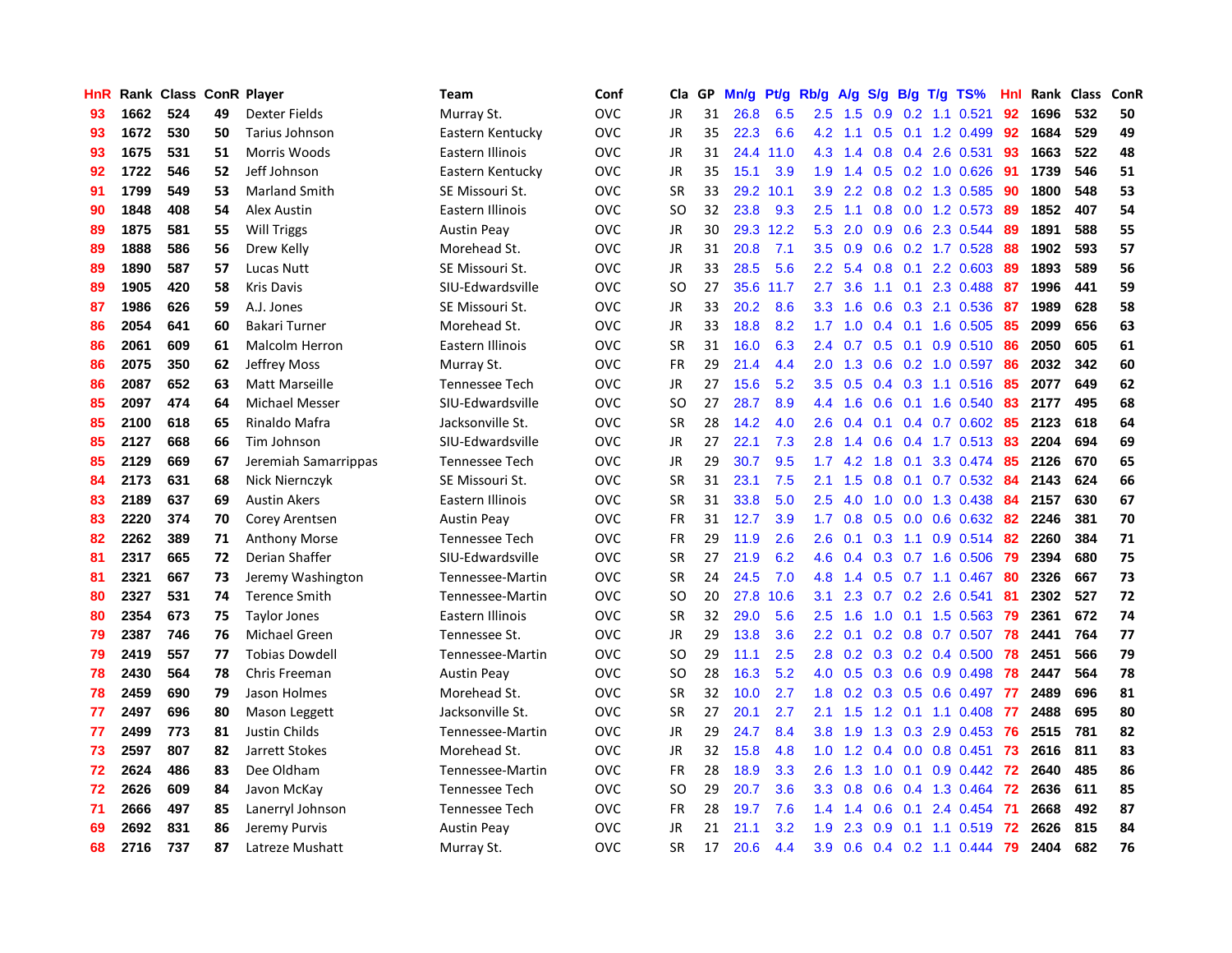| HnR |      | Rank Class ConR Player |                |                         | <b>Team</b>           | Conf            | Cla           | <b>GP</b> | Mn/g | <b>Pt/g</b> | Rb/g             | A/g         |               |     | S/g B/g T/g TS%           | Hnl | Rank | Class | <b>ConR</b>             |
|-----|------|------------------------|----------------|-------------------------|-----------------------|-----------------|---------------|-----------|------|-------------|------------------|-------------|---------------|-----|---------------------------|-----|------|-------|-------------------------|
| 67  | 2746 | 847                    | 88             | <b>Bobby Jones</b>      | Tennessee-Martin      | OVC             | JR            | 27        | 14.2 | 5.0         | 1.9              | 0.4         | 0.6           |     | $0.2$ 0.9 0.443           | 67  | 2762 | 852   | 88                      |
| 66  | 2762 | 640                    | 89             | Jay Harris              | Tennessee St.         | OVC             | SO            | 28        | 12.9 | 3.2         | 1.2              | 1.1         |               |     | $0.5$ 0.0 1.4 0.489       | 66  | 2770 | 644   | 89                      |
| 65  | 2781 | 528                    | 90             | <b>B.J. McLaughlin</b>  | Tennessee-Martin      | OVC             | FR            | 29        | 15.7 | 3.9         | 2.9              | 0.8         |               |     | $0.5$ 0.2 1.1 0.450       | -65 | 2803 | 537   | 92                      |
| 65  | 2782 | 751                    | 91             | Reggie Reed             | SIU-Edwardsville      | OVC             | <b>SR</b>     | 23        | 18.0 | 1.4         | 1.4              | 2.9         |               |     | $0.7$ $0.0$ $2.0$ $0.410$ | 66  | 2784 | 750   | 91                      |
| 64  | 2801 | 862                    | 92             | DeShawn Dockery         | Tennessee St.         | OVC             | JR            | 28        | 18.3 | 2.7         | 1.5              | 2.0         | 0.6           |     | $0.1$ 1.8 0.425           | 66  | 2777 | 858   | 90                      |
| 56  | 2900 | 769                    | 93             | <b>Tashon Fredrick</b>  | Tennessee St.         | OVC             | <b>SR</b>     | 28        | 13.6 | 1.9         | 1.3              | 0.5         |               |     | $0.4$ 0.1 0.5 0.412 57    |     | 2889 | 768   | 93                      |
| 56  | 2902 | 770                    | 94             | <b>Terrell Barnes</b>   | <b>Tennessee Tech</b> | OVC             | <b>SR</b>     | 28        | 18.8 | 2.0         | 3.5              | 0.6         |               |     | $0.4$ 0.1 1.4 0.364       | 56  | 2899 | 771   | 94                      |
| 54  | 2916 | 584                    | 95             | Cameron Harvey          | Eastern Illinois      | OVC             | <b>FR</b>     | 31        | 10.2 | 1.9         | 0.5              | 0.5         |               |     | $0.2$ 0.0 0.5 0.522       | -54 | 2925 | 587   | 95                      |
| 53  | 2921 | 677                    | 96             | Mitchell Hill           | Tennessee Tech        | OVC             | <sub>SO</sub> | 29        | 9.6  | 1.6         | $0.4^{\circ}$    | 0.4         |               |     | $0.2$ 0.0 0.3 0.517       | -53 | 2931 | 679   | 96                      |
| 52  | 2932 | 891                    | 97             | Ray Lester              | SIU-Edwardsville      | OVC             | JR            | 26        | 14.4 | 2.4         | 2.7              | 0.2         |               |     | 0.3 0.2 1.0 0.422 51      |     | 2945 | 894   | 97                      |
| 49  | 2947 | 894                    | 98             | Omari Minor             | Tennessee-Martin      | OVC             | JR            | 27        | 10.3 | 0.9         | 0.9 <sub>0</sub> | 0.8         |               |     | 0.5 0.1 0.6 0.407 50      |     | 2951 | 895   | 99                      |
| 48  | 2953 | 682                    | 99             | Khristian Taylor        | Tennessee-Martin      | OVC             | SO.           | 22        | 12.7 | 1.7         | 1.3              | 1.3         |               |     | $0.4$ 0.1 1.4 0.400       | -51 | 2947 | 681   | 98                      |
| 44  | 2966 | 603                    | 100            | A.J. Lynch              | <b>Austin Peay</b>    | OVC             | <b>FR</b>     | 29        | 13.3 | 2.3         | 1.0              | 1.7         | 0.3           |     | $0.1$ 1.6 0.346           | 45  | 2971 | 605   | 100                     |
| 41  | 2978 | 610                    | 101            | DeMarc Richardson       | Tennessee-Martin      | OVC             | <b>FR</b>     | 24        | 13.0 | 1.3         | 0.8              | 0.9         |               |     | $0.3$ 0.0 0.9 0.405       | 44  | 2976 | 607   | 101                     |
| 37  | 2985 | 613                    | 102            | <b>Ammanuel Diressa</b> | <b>Tennessee Tech</b> | OVC             | <b>FR</b>     | 28        | 9.2  | 1.8         | 0.8              | 0.3         |               |     | $0.3$ 0.0 0.5 0.395       | 37  | 2985 | 613   | 102                     |
| 30  | 2992 | 688                    | 103            | <b>Herdie Lawrence</b>  | <b>Austin Peay</b>    | OVC             | SO.           | 25        | 10.2 | 2.1         | 1.4              | 1.1         | 0.3           | 0.1 | 2.0 0.394                 | 33  | 2990 | 687   | 103                     |
| 159 | 22   | 9                      | $\mathbf{1}$   | Arsalan Kazemi          | Oregon                | P <sub>12</sub> | <b>SR</b>     | 35        | 29.0 | 9.4         | 10.0             | 1.4         | 2.0           |     | 0.7 1.5 0.618 161         |     | 22   | 10    | $\mathbf{1}$            |
| 152 | 41   | 17                     | $\overline{2}$ | Andre Roberson          | Colorado              | P <sub>12</sub> | JR            | 31        |      | 33.4 10.9   | 11.2             | 1.4         | 2.2           |     | 1.3 2.4 0.520             | 154 | 37   | 14    | $\overline{2}$          |
| 152 | 43   | 8                      | 3              | Spencer DinWiddie       | Colorado              | P12             | SO            | 33        |      | 32.5 15.3   | 3.2              |             |               |     | 3.0 1.3 0.5 2.2 0.583 151 |     | 48   | 9     | $\overline{\mathbf{3}}$ |
| 151 | 48   | 21                     | 4              | Dwight Powell           | Stanford              | P12             | JR            | 34        |      | 30.4 14.9   | 8.4              | 2.1         |               |     | 0.8 1.1 2.4 0.542 149     |     | 57   | 20    | $\overline{a}$          |
| 149 | 60   | 24                     | 5              | Allen Crabbe            | California            | P <sub>12</sub> | JR            | 33        |      | 36.2 18.4   | 6.1              | 2.6         |               |     | 1.1 0.7 2.5 0.565 148     |     | 70   | 25    | 5                       |
| 141 | 123  | 55                     | 6              | Solomon Hill            | Arizona               | P <sub>12</sub> | <b>SR</b>     | 35        |      | 33.0 13.4   | 5.3              | 2.7         | 1.1           |     | 0.6 2.2 0.575             | 140 | 126  | 60    | 6                       |
| 139 | 135  | 26                     | $\overline{7}$ | Nick Johnson            | Arizona               | P <sub>12</sub> | SO            | 35        | 31.4 | 11.5        | 3.6              | 3.2         | 1.9           |     | 0.6 1.9 0.549             | 139 | 140  | 26    | $\overline{\mathbf{z}}$ |
| 138 | 138  | 63                     | 8              | <b>Brock Motum</b>      | Washington St.        | P12             | <b>SR</b>     | 32        | 35.3 | 18.7        | 6.3              | 1.1         | 0.6           |     | 0.8 2.4 0.538 137         |     | 151  | 69    | 10                      |
| 138 | 140  | 65                     | 9              | Kevin Parrom            | Arizona               | P <sub>12</sub> | <b>SR</b>     | 35        | 23.6 | 8.3         | 4.9              | 1.9         | 0.6           |     | 0.2 1.1 0.612 138         |     | 143  | 67    | 8                       |
| 137 | 152  | 10                     | 10             | Jordan Adams            | <b>UCLA</b>           | P12             | <b>FR</b>     | 33        | 30.3 | 15.3        | 3.8 <sub>2</sub> | 1.8         |               |     | 2.2 0.4 1.2 0.567 137     |     | 149  | 9     | 9                       |
| 136 | 153  | 47                     | 11             | C.J. Wilcox             | Washington            | P <sub>12</sub> | JR            | 34        |      | 34.8 16.8   |                  | 4.3 1.9     |               |     | 1.1 1.1 1.9 0.531 136     |     | 165  | 50    | 11                      |
| 136 | 164  | 51                     | 12             | <b>Josh Huestis</b>     | Stanford              | P12             | JR            | 34        | 32.1 | 10.5        | 9.0              | 0.9         |               |     | 0.8 2.1 1.4 0.523 134     |     | 189  | 61    | 12                      |
| 134 | 189  | 81                     | 13             | Jason Washburn          | Utah                  | P12             | <b>SR</b>     | 33        | 25.8 | 11.9        | 6.8              | 0.7         |               |     | 0.3 1.5 1.6 0.583 132 207 |     |      | 90    | 13                      |
| 133 | 197  | 15                     | 14             | Kyle Anderson           | <b>UCLA</b>           | P12             | <b>FR</b>     | 35        | 29.9 | 9.7         | 8.6              | 3.5         | 1.8           |     | 0.9 2.1 0.481 132 211     |     |      | 15    | 15                      |
| 132 | 204  | 86                     | 15             | Mark Lyons              | Arizona               | P <sub>12</sub> | <b>SR</b>     | 35        | 30.3 | 15.6        | 1.9              | 2.8         | 1.1           |     | 0.1 2.7 0.569 132         |     | 209  | 91    | 14                      |
| 132 | 211  | 72                     | 16             | <b>Justin Cobbs</b>     | California            | P12             | <b>JR</b>     | 33        | 35.6 | 15.1        | 3.5              | 4.8         |               |     | 1.1 0.2 2.9 0.541 131     |     | 234  | 80    | 17                      |
| 131 | 229  | 97                     | 17             | <b>Carrick Felix</b>    | ASU                   | P12             | <b>SR</b>     | 35        | 35.3 | 14.6        | 8.1              | 1.6         | $1.4^{\circ}$ | 1.1 | 2.0 0.582 131             |     | 239  | 101   | 18                      |
| 129 | 255  | 91                     | 18             | Dewayne Dedmon          | <b>USC</b>            | P12             | <b>JR</b>     | 31        | 22.3 | 6.7         | 7.0              | 0.6         | 1.1           |     | 2.1 1.6 0.521 129         |     | 257  | 88    | 19                      |
| 129 | 256  | 42                     | 19             | <b>Eric Moreland</b>    | Oregon St.            | P12             | SO            | 29        | 30.7 | 9.4         | 10.6             | 1.6         | 0.9           |     | 2.5 2.2 0.585 131         |     | 225  | 38    | 16                      |
| 128 | 265  | 94                     | 20             | Roberto Nelson          | Oregon St.            | P12             | <b>JR</b>     | 32        |      | 31.3 17.8   |                  | $3.3$ $2.4$ |               |     | 1.0 0.3 2.3 0.563 127     |     | 286  | 99    | 20                      |
| 128 | 282  | 101                    | 21             | Devon Collier           | Oregon St.            | P12             | JR            | 32        |      | 25.5 12.6   | 6.0              | 1.6         | 0.9           |     | 0.9 2.2 0.547 126         |     | 307  | 105   | 22                      |
| 127 | 289  | 28                     | 22             | Jahii Carson            | ASU                   | P12             | FR            | 35        | 37.2 | 18.5        | 3.7              | 5.1         | 1.2           | 0.1 | 3.5 0.547 127             |     | 302  | 28    | 21                      |
| 126 | 320  | 111                    | 23             | Omar Oraby              | <b>USC</b>            | P <sub>12</sub> | <b>JR</b>     | 32        | 14.6 | 6.3         | 3.9              |             |               |     | 0.3 0.2 1.5 1.1 0.605 125 |     | 341  | 117   | 23                      |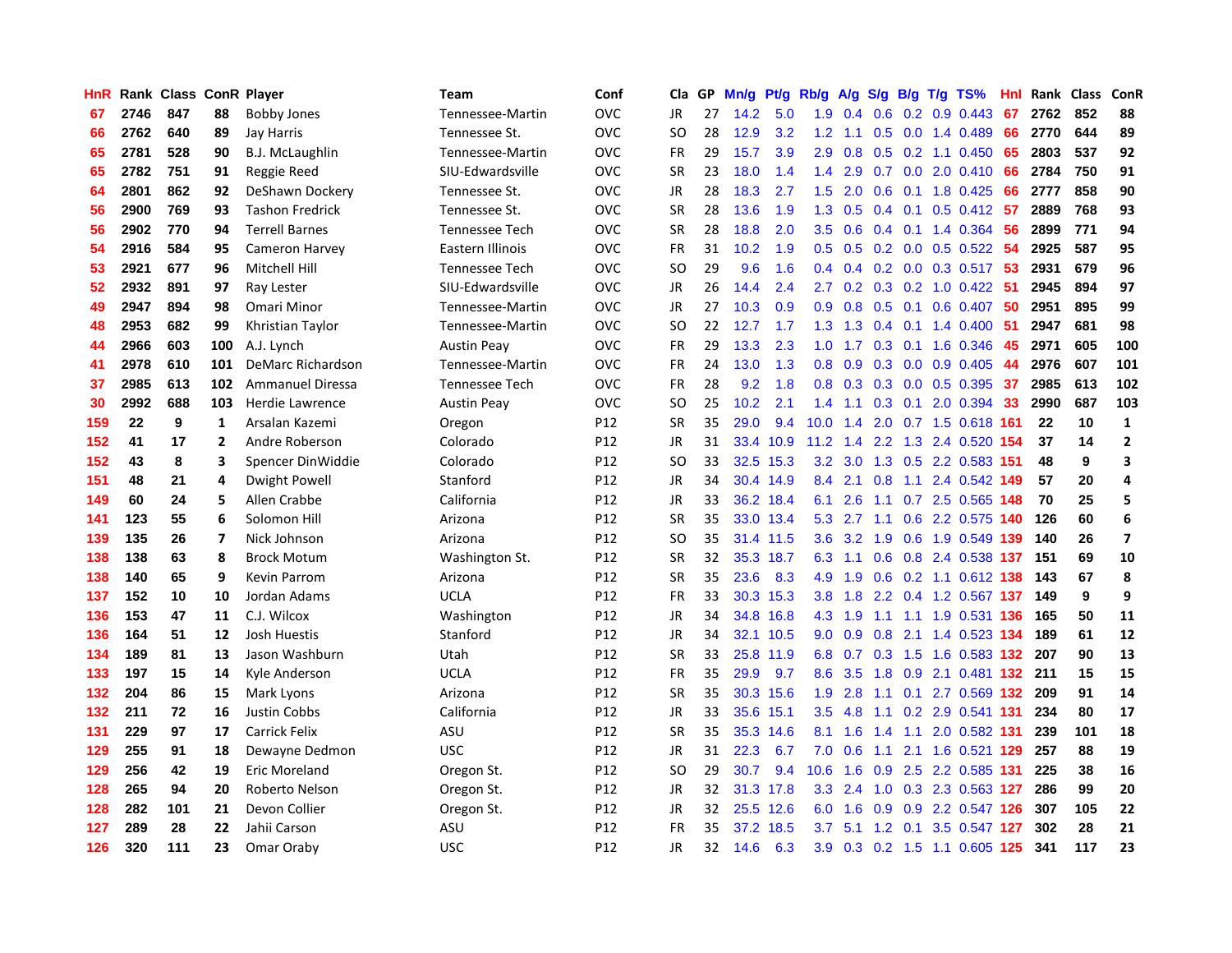| HnR |     | Rank Class ConR Player |    |                        | Team           | Conf            | Cla       | <b>GP</b> | Mn/g | Pt/g      | Rb/g          | A/g             |     |                 | S/g B/g T/g TS%           | Hnl | Rank | <b>Class</b> | ConR |
|-----|-----|------------------------|----|------------------------|----------------|-----------------|-----------|-----------|------|-----------|---------------|-----------------|-----|-----------------|---------------------------|-----|------|--------------|------|
| 125 | 345 | 35                     | 24 | <b>Brandon Ashley</b>  | Arizona        | P12             | <b>FR</b> | 35        | 20.5 | 7.5       | 5.3           | 0.7             |     |                 | 0.5 0.5 1.5 0.577 124     |     | 351  | 34           | 24   |
| 124 | 357 | 135                    | 25 | E.J. Singler           | Oregon         | P12             | <b>SR</b> | 37        |      | 31.0 11.7 | 4.9           | 2.8             |     |                 | 0.9 0.3 2.5 0.532 124     |     | 365  | 140          | 26   |
| 124 | 363 | 37                     | 26 | Shabazz Muhammad       | <b>UCLA</b>    | P12             | <b>FR</b> | 32        |      | 30.8 17.9 | 5.2           | 0.8             |     |                 | 0.7 0.1 1.6 0.524 124     |     | 355  | 35           | 25   |
| 123 | 378 | 39                     | 27 | <b>Josh Scott</b>      | Colorado       | P12             | <b>FR</b> | 31        |      | 28.2 10.3 | 5.7           | 0.6             | 0.5 |                 | 0.8 1.2 0.529 123         |     | 384  | 41           | 28   |
| 123 | 379 | 40                     | 28 | <b>Grant Jerrett</b>   | Arizona        | P12             | <b>FR</b> | 34        | 17.8 | 5.2       | 3.6           | 0.5             | 0.5 |                 | 1.0 0.6 0.533 123         |     | 379  | 40           | 27   |
| 123 | 390 | 143                    | 29 | Eric Wise              | <b>USC</b>     | P12             | <b>SR</b> | 32        | 30.7 | 11.9      | 5.7           | 1.7             |     |                 | 1.0 0.3 1.7 0.515 122     |     | 414  | 159          | 29   |
| 121 | 426 | 46                     | 30 | <b>Dominic Artis</b>   | Oregon         | P12             | <b>FR</b> | 28        | 23.8 | 8.5       | 2.2           | 3.2             | 1.5 |                 | 0.3 2.4 0.471 121         |     | 440  | 46           | 30   |
| 121 | 433 | 158                    | 31 | Carlos Emory           | Oregon         | P12             | <b>SR</b> | 37        | 26.3 | 11.1      | 4.4           | 1.0             | 0.8 |                 | 0.3 2.0 0.543 120         |     | 449  | 171          | 31   |
| 121 | 440 | 163                    | 32 | Joe Burton             | Oregon St.     | P12             | <b>SR</b> | 32        |      | 28.7 11.0 | 6.4           | 3.4             | 1.1 |                 | 0.3 2.5 0.508 120         |     | 473  | 180          | 33   |
| 121 | 442 | 150                    | 33 | Jordan Bachynski       | ASU            | P12             | <b>JR</b> | 35        | 25.4 | 9.8       | 5.9           | 0.1             |     |                 | 0.2 3.4 1.8 0.586 120     |     | 454  | 153          | 32   |
| 120 | 461 | 49                     | 34 | Damyean Dotson         | Oregon         | P12             | <b>FR</b> | 37        | 27.9 | 11.4      | 3.5           | 0.9             |     |                 | 0.9 0.1 1.4 0.520 119     |     | 481  | 49           | 34   |
| 120 | 468 | 159                    | 35 | John Gage              | Stanford       | P12             | <b>JR</b> | 34        | 13.1 | 5.8       | 2.1           | 0.3             |     |                 | 0.4 0.1 0.6 0.606 118 525 |     |      | 176          | 36   |
| 119 | 493 | 184                    | 36 | <b>Tony Woods</b>      | Oregon         | P12             | <b>SR</b> | 37        | 21.0 | 8.9       | 3.5           | 0.5             | 0.1 |                 | 1.1 1.6 0.550             | 119 | 511  | 194          | 35   |
| 119 | 507 | 192                    | 37 | Aziz N'Diaye           | Washington     | P12             | SR        | 34        | 28.7 | 8.9       | 9.1           | 0.3             | 0.5 |                 | 1.2 1.7 0.532 118         |     | 531  | 201          | 38   |
| 118 | 528 | 58                     | 38 | Kaleb Tarczewski       | Arizona        | P12             | <b>FR</b> | 35        | 22.0 | 6.6       | 6.1           | 0.4             |     |                 | 0.3 0.7 1.5 0.561 118     |     | 530  | 55           | 37   |
| 116 | 591 | 114                    | 39 | <b>Chasson Randle</b>  | Stanford       | P12             | SO        | 34        | 31.0 | 13.6      | 2.9           | 2.6             |     | $1.1 \quad 0.1$ | 2.3 0.517 115             |     | 639  | 127          | 42   |
| 116 | 603 | 201                    | 40 | <b>Richard Solomon</b> | California     | P12             | <b>JR</b> | 33        | 25.1 | 8.9       | 6.8           | 0.6             | 0.7 |                 | 1.1 1.6 0.511 115         |     | 633  | 208          | 41   |
| 116 | 605 | 66                     | 41 | <b>Ben Carter</b>      | Oregon         | P12             | <b>FR</b> | 37        | 10.4 | 2.4       | 2.3           | 0.5             |     |                 | 0.5 0.4 0.6 0.489 115 619 |     |      | 66           | 40   |
| 115 | 633 | 233                    | 42 | Larry Drew             | UCLA           | P12             | <b>SR</b> | 35        | 35.5 | 7.5       | $2.4^{\circ}$ | 7.3             |     |                 | 1.4 0.2 2.5 0.518 114     |     | 657  | 241          | 43   |
| 114 | 654 | 241                    | 43 | Abdul Gaddy            | Washington     | P12             | <b>SR</b> | 34        |      | 31.4 10.9 | 3.2           | 4.6             |     |                 | 1.0 0.3 3.0 0.494 114     |     | 676  | 248          | 44   |
| 114 | 661 | 74                     | 44 | Jordan Loveridge       | Utah           | P12             | <b>FR</b> | 32        |      | 31.7 12.1 | 7.0           | 2.0             | 0.8 |                 | 0.4 2.0 0.489 113         |     | 687  | 78           | 45   |
| 114 | 674 | 247                    | 45 | Mychal Ladd            | Washington St. | P12             | <b>SR</b> | 26        | 31.3 | 10.5      | 5.9           | 2.4             | 0.8 |                 | $0.1$ 1.7 0.492 116       |     | 602  | 225          | 39   |
| 114 | 676 | 136                    | 46 | David Kravish          | California     | P <sub>12</sub> | <b>SO</b> | 33        | 30.6 | 7.9       | 6.9           | 1.0             | 0.8 |                 | 1.7 1.0 0.514 113         |     | 702  | 141          | 46   |
| 113 | 701 | 142                    | 47 | Askia Booker           | Colorado       | P12             | SO.       | 33        | 31.8 | 12.4      | 3.5           | 2.2             | 1.2 |                 | $0.0$ 2.1 0.447 113       |     | 725  | 150          | 47   |
| 113 | 714 | 258                    | 48 | Jarred DuBois          | Utah           | P12             | <b>SR</b> | 32        | 30.5 | 12.4      | $2.7^{\circ}$ | 3.1             | 0.8 |                 | 0.0 2.2 0.565 112         |     | 739  | 268          | 48   |
| 112 | 758 | 91                     | 49 | Xavier Johnson         | Colorado       | P12             | <b>FR</b> | 33        | 24.0 | 8.9       | 4.8           | 0.4             |     |                 | 0.3 0.5 1.8 0.571 111     |     | 774  | 95           | 50   |
| 111 | 795 | 254                    | 50 | <b>Travis Wear</b>     | <b>UCLA</b>    | P12             | <b>JR</b> | 32        | 28.8 | 10.9      |               | $5.2 \quad 0.5$ |     |                 | 0.7 1.0 1.4 0.539 111     |     | 768  | 243          | 49   |
| 111 | 796 | 255                    | 51 | Johnathan Loyd         | Oregon         | P12             | JR        | 37        | 22.1 | 5.0       | 1.6           | 2.9             |     |                 | 1.4 0.1 1.9 0.471 111     |     | 813  | 259          | 51   |
| 109 | 844 | 295                    | 52 | Andy Brown             | Stanford       | P12             | <b>SR</b> | 32        | 23.1 | 6.4       | 2.7           | 1.1             |     |                 | 1.1 0.2 1.0 0.538 109     |     | 882  | 307          | 55   |
| 109 | 848 | 176                    | 53 | Jonathan Gilling       | ASU            | P12             | <b>SO</b> | 35        | 34.5 | 9.7       | 6.1           | 2.8             | 1.0 |                 | 0.4 1.7 0.550             | 109 | 860  | 176          | 53   |
| 109 | 863 | 180                    | 54 | Royce Woolridge        | Washington St. | P12             | SO        | 32        |      | 32.0 11.0 | 2.8           | 2.7             | 1.0 |                 | 0.1 2.1 0.548 108         |     | 887  | 186          | 56   |
| 108 | 887 | 187                    | 55 | DaVonte Lacy           | Washington St. | P12             | SO.       | 25        | 29.5 | 10.5      | 2.9           | 2.0             | 0.9 |                 | 0.0 1.8 0.555 109         |     | 868  | 181          | 54   |
| 108 | 892 | 310                    | 56 | Aaron Fuller           | <b>USC</b>     | P12             | <b>SR</b> | 32        | 14.7 | 4.1       | 3.6           | 0.2             |     |                 | 0.4 0.3 0.7 0.526 108     |     | 913  | 317          | 58   |
| 108 | 897 | 282                    | 57 | Evan Gordon            | ASU            | P12             | <b>JR</b> | 35        | 32.2 | 10.1      | 2.9           | 2.2             | 1.3 |                 | 0.2 1.3 0.524 108         |     | 899  | 286          | 57   |
| 108 | 917 | 291                    | 58 | Aaron Bright           | Stanford       | P12             | <b>JR</b> | 30        | 30.2 | 9.3       | 1.3           | 3.4             |     |                 | 0.5 0.0 1.6 0.479 109     |     | 856  | 273          | 52   |
| 108 | 925 | 318                    | 59 | <b>Robert Thurman</b>  | California     | P12             | <b>SR</b> | 33        | 16.9 | 4.9       | 3.5           | 0.3             |     |                 | 0.4 0.4 0.9 0.575 107     |     | 952  | 330          | 59   |
| 107 | 952 | 334                    | 60 | Jio Fontan             | <b>USC</b>     | P12             | <b>SR</b> | 32        | 33.0 | 9.3       | 1.7           | 5.3             | 0.8 |                 | 0.1 2.8 0.440 106         |     | 977  | 338          | 62   |
| 107 | 954 | 199                    | 61 | Dallin Bachynski       | Utah           | P12             | SO        | 27        | 11.1 | 3.7       | 3.4           | 0.6             | 0.3 |                 | 0.6 0.9 0.493 107         |     | 961  | 200          | 60   |
| 107 | 956 | 299                    | 62 | David Wear             | <b>UCLA</b>    | P12             | <b>JR</b> | 34        | 23.4 | 7.1       | 5.0           | 1.0             |     |                 | 0.5 0.3 0.9 0.490 106     |     | 962  | 304          | 61   |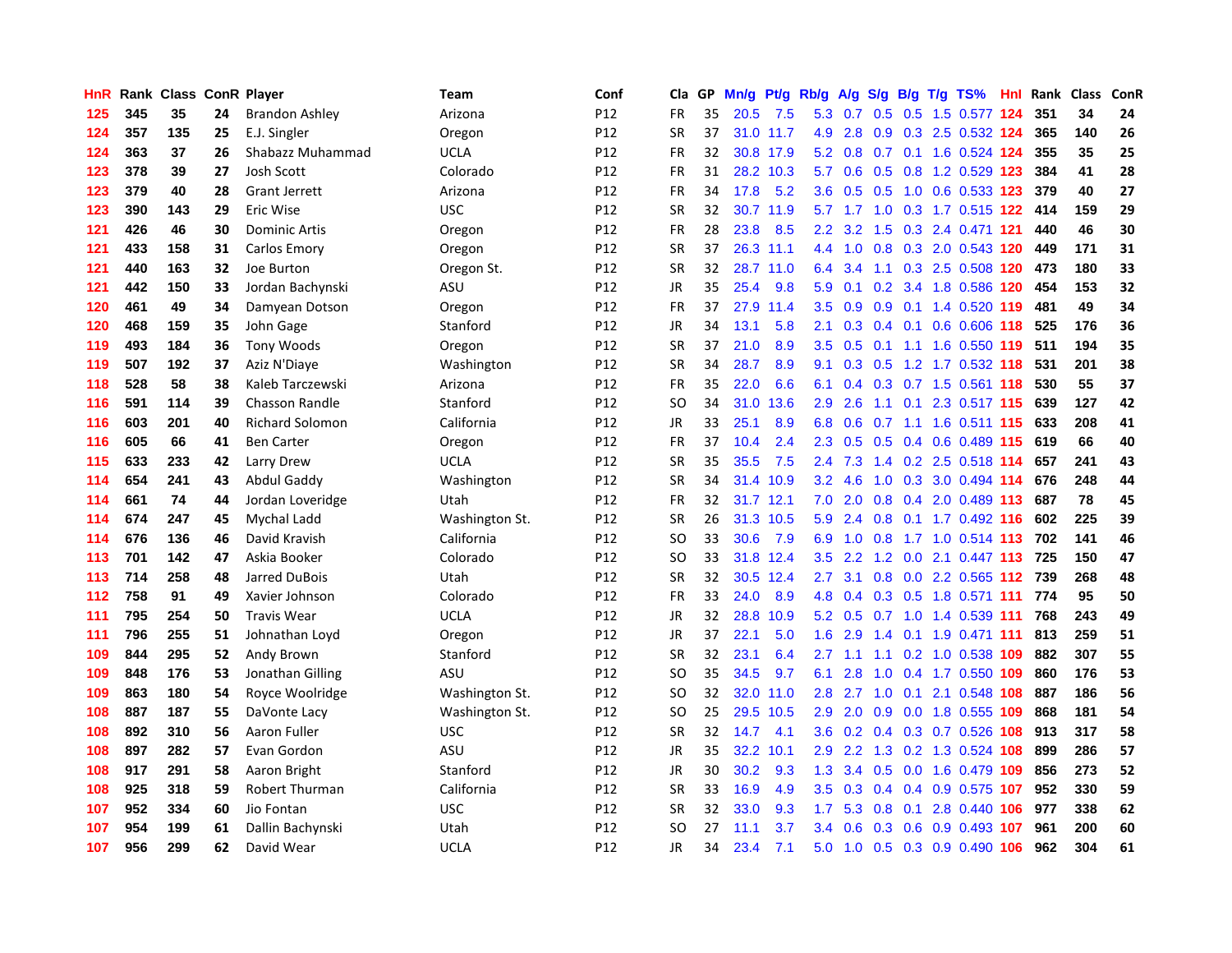| HnR | Rank         |              |                | <b>Class ConR Player</b>  | Team              | Conf            | Cla           | <b>GP</b> | Mn/g | <b>Pt/g</b> | Rb/g             | A/g    |                  |  | S/g B/g T/g TS%            | Hnl | Rank           | <b>Class</b> | ConR           |
|-----|--------------|--------------|----------------|---------------------------|-------------------|-----------------|---------------|-----------|------|-------------|------------------|--------|------------------|--|----------------------------|-----|----------------|--------------|----------------|
| 107 | 959          | 127          | 63             | <b>Tyrone Wallace</b>     | California        | P12             | <b>FR</b>     | 33        | 28.2 | 7.2         | 4.4              | 2.6    |                  |  | 0.8 0.5 1.7 0.404 106      |     | 987            | 127          | 65             |
| 107 | 961          | 200          | 64             | <b>Byron Wesley</b>       | <b>USC</b>        | P12             | SO            | 32        |      | 31.9 10.2   | 4.3              | $-1.9$ |                  |  | 0.7 0.3 2.0 0.522 106      |     | 981            | 210          | 64             |
| 106 | 968          | 204          | 65             | <b>Desmond Simmons</b>    | Washington        | P12             | SO            | 34        | 23.9 | 4.9         | 6.5              | 1.0    |                  |  | 0.8 0.4 1.1 0.470 106      |     | 992            | 212          | 66             |
| 106 | 1004         | 346          | 66             | <b>Scott Suggs</b>        | Washington        | P12             | <b>SR</b>     | 31        | 30.8 | 12.2        | 2.3              | 1.3    | 0.6              |  | 0.3 1.9 0.543 106          |     | 979            | 339          | 63             |
| 105 | 1020         | 314          | 67             | <b>Waverly Austin</b>     | Oregon            | P12             | JR            | 35        | 11.0 | 3.1         | 2.7              | 0.2    |                  |  | 0.4 0.8 1.0 0.466 105 1016 |     |                | 317          | 67             |
| 104 | 1089         | 341          | 68             | D.J. Shelton              | Washington St.    | P12             | JR            | 32        | 26.4 | 6.2         | 6.0              | 1.8    |                  |  | 0.6 0.5 1.7 0.478 103 1103 |     |                | 347          | 69             |
| 104 | 1091         | 155          | 69             | Dakarai Tucker            | Utah              | P12             | <b>FR</b>     | 25        | 11.1 | 3.1         | 1.2              | 0.4    |                  |  | 0.4 0.2 0.3 0.614 103 1118 |     |                | 158          | 70             |
| 104 | 1095         | 344          | 70             | <b>Ahmad Starks</b>       | Oregon St.        | P12             | JR            | 32        | 29.3 | 10.4        | 2.0              | 2.3    | 1.0              |  | 0.0 1.4 0.523 103 1119     |     |                | 352          | 71             |
| 104 | 1100         | 345          | 71             | JT Terrell                | <b>USC</b>        | P12             | JR            | 31        | 27.9 | 11.7        | 2.1              | 0.8    | 0.8              |  | 0.1 1.6 0.504 104 1092     |     |                | 344          | 68             |
| 103 | 1146         | 166          | 72             | <b>Andrew Andrews</b>     | Washington        | P12             | <b>FR</b>     | 31        | 24.7 | 7.8         | 3.0 <sub>1</sub> | 2.3    |                  |  | 0.7 0.2 1.8 0.475 103 1127 |     |                | 159          | 72             |
| 102 | 1181         | 170          | 73             | <b>Brandon Taylor</b>     | Utah              | P12             | <b>FR</b>     | 29        | 20.8 | 6.9         | 1.6              | 2.0    |                  |  | 0.9 0.0 1.7 0.561 101 1213 |     |                | 171          | 73             |
| 101 | 1261         | 411          | 74             | Sabatino Chen             | Colorado          | P12             | <b>SR</b>     | 33        | 23.4 | 4.4         | $2.2^{\circ}$    | 1.3    | 0.8              |  | 0.1 1.1 0.487 100 1277     |     |                | 420          | 74             |
| 99  | 1342         | 427          | 75             | Renan Lenz                | Utah              | P12             | <b>JR</b>     | 32        | 8.6  | 2.3         | 1.6              | 0.4    |                  |  | $0.3$ 0.4 0.5 0.522        | -98 | 1380           | 431          | 76             |
| 99  | 1370         | 294          | 76             | Shawn Kemp                | Washington        | P12             | SO            | 27        | 18.8 | 6.3         | 3.0 <sub>2</sub> | 0.2    |                  |  | 0.1 0.6 1.0 0.548 100 1290 |     |                | 275          | 75             |
| 99  | 1373         | 296          | 77             | Norman Powell             | UCLA              | P12             | <b>SO</b>     | 35        | 22.1 | 6.1         | 2.2              | 1.1    | 0.7              |  | $0.5$ 1.1 0.525            | 98  | 1388           | 300          | 77             |
| 97  | 1472         | 320          | 78             | Dexter Kernich-Drew       | Washington St.    | P12             | SO            | 32        | 23.3 | 6.4         | 2.4              | 1.3    | 0.2              |  | 0.2 1.1 0.535              | -96 | 1497           | 323          | 78             |
| 94  | 1584         | 495          | 79             | Will Dilorio              | Washington St.    | P12             | <b>JR</b>     | 30        | 16.3 | 3.2         | 2.1              | 0.7    | 0.6              |  | $0.0$ 0.6 0.597            | 94  | 1573           | 490          | 80             |
| 94  | 1617         | 504          | 80             | Chris Colvin              | ASU               | P12             | <b>SR</b>     | 32        | 21.6 | 5.1         | 3.3 <sub>2</sub> | 2.0    | 0.9 <sub>0</sub> |  | 0.1 1.5 0.442 95           |     | 1530           | 486          | 79             |
| 93  | 1681         | 533          | 81             | Glen Dean                 | Utah              | P12             | <b>JR</b>     | 33        | 25.4 | 5.5         | 2.1              | 2.1    |                  |  | 0.5 0.0 1.5 0.493 92       |     | 1717           | 539          | 82             |
| 92  | 1694         | 516          | 82             | <b>Cedric Martin</b>      | Utah              | P <sub>12</sub> | <b>SR</b>     | 30        | 27.2 | 3.7         | $2.3^{\circ}$    | 2.0    |                  |  | 1.1 0.3 1.0 0.487          | -94 | 1597           | 503          | 81             |
| 90  | 1822         | 555          | 83             | <b>Gabriel Harris</b>     | Stanford          | P12             | <b>SR</b>     | 31        | 10.6 | 2.5         | $1.4^{\circ}$    | 0.5    | 0.5              |  | $0.0$ 0.5 0.488            | -90 | 1813           | 552          | 83             |
| 89  | 1896         | 313          | 84             | Jernard Jarreau           | Washington        | P12             | <b>FR</b>     | 31        | 12.7 | 3.2         | 2.6              | 0.3    |                  |  | $0.4$ 0.4 0.8 0.464        | -89 | 1858           | 304          | 84             |
| 88  | 1937         | 322          | 85             | Rosco Allen               | Stanford          | P12             | <b>FR</b>     | 33        | 11.8 | 3.2         | 2.1              | 0.5    | 0.6              |  | $0.1$ 0.9 0.441            | 87  | 1955           | 327          | 85             |
| 87  | 2004         | 631          | 86             | Jordin Mayes              | Arizona           | P12             | JR            | 35        | 11.8 | 2.8         | 0.8              | 0.9    | 0.5              |  | $0.0$ 0.8 0.471            | 87  | 1988           | 627          | 86             |
| 82  | 2251         | 384          | 87             | Justin Seymour            | Utah              | P12             | <b>FR</b>     | 25        | 11.6 | 3.3         | 2.0              | 0.8    | 0.3              |  | 0.0 1.0 0.464              | -83 | 2178           | 362          | 87             |
| 80  | 2360         | 675          | 88             | <b>Brandon Smith</b>      | California        | P12             | <b>SR</b>     | 27        | 16.9 | 2.4         | 1.4              | 1.8    |                  |  | $0.7$ $0.0$ 1.1 $0.415$    | -83 | 2181           | 638          | 88             |
| 79  | 2418         | 422          | 89             | Chass Bryan               | <b>USC</b>        | P12             | <b>FR</b>     | 31        | 10.7 | 1.8         | 0.8              | 1.3    |                  |  | 0.3 0.0 0.8 0.483 78       |     | 2416           | 424          | 89             |
| 77  | 2503         | 774          | 90             | Jeremy Adams              | Colorado          | P12             | JR            | 30        | 11.0 | 2.6         | 1.4              | 0.2    |                  |  | 0.3 0.0 0.6 0.491 77       |     | 2460           | 766          | 90             |
| 76  | 2532         | 588          | 91             | Challe Barton             | Oregon St.        | P12             | <sub>SO</sub> | 32        | 16.9 | 2.9         | 1.1              | 1.4    |                  |  | 0.6 0.1 1.2 0.492 75       |     | 2550           | 593          | 91             |
| 76  | 2538         | 459          | 92             | <b>Junior Longrus</b>     | Washington St.    | P12             | <b>FR</b>     | 32        | 10.2 | 1.0         | 2.0              | 0.5    | 0.0 <sub>1</sub> |  | 0.6 0.6 0.378              | -75 | 2552           | 462          | 92             |
| 70  | 2680         | 502          | 93             | Olaf Schaftenaar          | Oregon St.        | P12             | <b>FR</b>     | 29        | 13.0 | 3.8         | $1.2^{\circ}$    | 0.4    |                  |  | $0.1$ $0.3$ $0.7$ $0.459$  | 71  | 2674           | 495          | 93             |
| 63  | 2809         | 540          | 94             | Jarmal Reid               | Oregon St.        | P12             | <b>FR</b>     | 32        | 13.7 | 1.5         | 1.7              | 0.8    |                  |  | $0.4$ 0.3 0.4 0.306        | 63  | 2832           | 552          | 94             |
| 45  | 2961         | 898          | 95             | <b>Shane Harris-Tunks</b> | Colorado          | P12             | <b>JR</b>     | 32        | 8.7  | 1.3         | 1.6              | 0.1    | 0.2              |  | $0.1$ 0.7 0.384            | 46  | 2966           | 899          | 95             |
| 193 | $\mathbf{1}$ | $\mathbf{1}$ | 1              | Mike Muscala              | <b>Bucknell</b>   | Pat.            | <b>SR</b>     | 34        | 31.7 | 18.7        | 11.1             | 2.3    | 0.5              |  | 2.4 1.7 0.569              | 192 | $\mathbf{1}$   | $\mathbf{1}$ | $\mathbf{1}$   |
| 137 | 144          | 68           | $\overline{2}$ | Tony Johnson              | Lafayette         | Pat.            | <b>SR</b>     | 34        |      | 31.2 13.3   | 3.8              | 4.8    |                  |  | 1.9 0.2 2.2 0.628 137      |     | 157            | 75           | 3              |
| 136 | 166          | 72           | 3              | Ella Ellis                | Army              | Pat.            | <b>SR</b>     | 31        |      | 27.1 17.7   | 3.8              | 1.4    |                  |  | 0.7 0.6 2.1 0.628 135      |     | 180            | 81           | 4              |
| 133 | 192          | 82           | 4              | C.J. McCollum             | Lehigh            | Pat.            | <b>SR</b>     | 12        | 31.0 | 23.9        | 5.0              | 2.9    |                  |  | 1.4 0.3 2.7 0.623 175      |     | $\overline{7}$ | 3            | $\overline{2}$ |
| 131 | 233          | 99           | 5              | <b>Holden Greiner</b>     | Lehigh            | Pat.            | <b>SR</b>     | 31        | 31.6 | 13.2        | 6.7              | 1.9    | 1.3              |  | 0.8 1.6 0.596              | 127 | 297            | 116          | 6              |
| 131 | 236          | 82           | 6              | Dave Dudzinski            | <b>Holy Cross</b> | Pat.            | JR            | 30        |      | 29.0 15.2   | 6.6              | 0.8    |                  |  | 0.6 0.9 1.5 0.558 130      |     | 249            | 84           | 5              |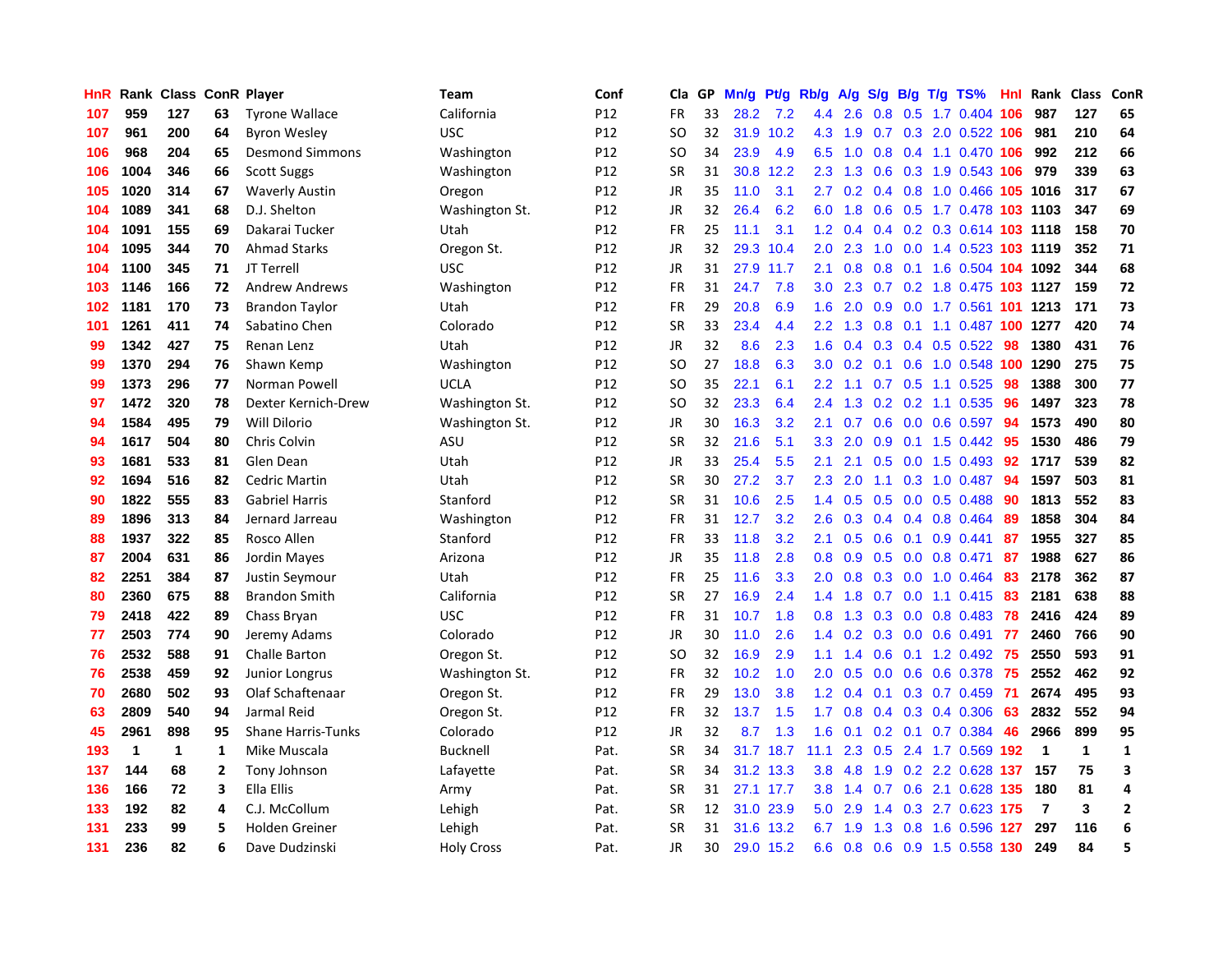| HnR | Rank |     |    | <b>Class ConR Player</b> | <b>Team</b>       | Conf | Cla           | <b>GP</b> | Mn/g | Pt/g      | Rb/g             | A/g       | S/g              |     | B/g T/g TS%                | Hnl | Rank | Class | <b>ConR</b>             |
|-----|------|-----|----|--------------------------|-------------------|------|---------------|-----------|------|-----------|------------------|-----------|------------------|-----|----------------------------|-----|------|-------|-------------------------|
| 126 | 303  | 119 | 7  | Stephen Lumpkins         | American          | Pat. | SR            | 30        |      | 33.3 14.2 | 9.4              | 1.5       | 0.6              |     | 1.0 2.4 0.525 124          |     | 353  | 138   | $\overline{\mathbf{z}}$ |
| 122 | 405  | 151 | 8  | Murphy Burnatowski       | Colgate           | Pat. | <b>SR</b>     | 32        |      | 30.4 17.4 | 5.1              | 1.3       |                  |     | 1.3 0.8 2.0 0.525 122 419  |     |      | 161   | 8                       |
| 119 | 487  | 165 | 9  | <b>Cameron Ayers</b>     | <b>Bucknell</b>   | Pat. | JR            | 34        |      | 31.9 12.4 | 4.0              | 2.0       | 0.6              |     | 0.1 1.0 0.570 119          |     | 497  | 165   | 9                       |
| 119 | 500  | 92  | 10 | Seth Hinrichs            | Lafayette         | Pat. | <sub>SO</sub> | 34        |      | 28.6 14.5 | 4.9              | 1.8       | 0.6              |     | 0.1 1.8 0.604 118          |     | 524  | 98    | 11                      |
| 119 | 503  | 189 | 11 | Joe Willman              | <b>Bucknell</b>   | Pat. | <b>SR</b>     | 34        |      | 28.9 10.6 | 5.9              | 1.5       | 0.6              |     | 0.8 1.3 0.525              | 118 | 517  | 197   | 10                      |
| 114 | 681  | 249 | 12 | Gabe Knutson             | Lehigh            | Pat. | <b>SR</b>     | 30        | 28.1 | 13.9      | 4.3              | 1.1       |                  |     | 0.4 0.4 1.3 0.564 110      |     | 814  | 288   | 13                      |
| 114 | 683  | 218 | 13 | Mackey McKnight          | Lehigh            | Pat. | JR            | 31        |      | 33.3 11.9 | 3.6              | 4.9       | 1.3              |     | 0.3 3.0 0.546              | 110 | 819  | 262   | 14                      |
| 111 | 803  | 282 | 14 | Bryson Johnson           | <b>Bucknell</b>   | Pat. | <b>SR</b>     | 34        | 32.5 | 11.1      | $2.7^{\circ}$    | 2.3       | 0.4              |     | $0.1$ 1.1 0.578 111        |     | 808  | 286   | 12                      |
| 109 | 853  | 111 | 15 | Dylan Cox                | Army              | Pat. | FR            | 31        | 23.5 | 5.8       | 5.0              | 3.2       |                  |     | 0.8 0.4 1.8 0.571 109 875  |     |      | 112   | 15                      |
| 105 | 1024 | 315 | 16 | Anthony D'Orazio         | Lehigh            | Pat. | JR            | 31        | 23.1 | 6.4       |                  | $3.7$ 1.5 |                  |     | 1.3 0.2 0.6 0.484 102 1159 |     |      | 366   | 18                      |
| 105 | 1045 | 320 | 17 | <b>Tony Wroblicky</b>    | American          | Pat. | JR            | 30        | 23.6 | 7.8       | 6.1              | 0.7       |                  |     | 0.5 1.0 1.4 0.541 103 1111 |     |      | 349   | 17                      |
| 102 | 1152 | 360 | 18 | <b>B.J. Bailey</b>       | Lehigh            | Pat. | JR            | 18        | 27.8 | 8.3       | 3.3 <sub>2</sub> | 1.4       |                  |     | 1.1 0.6 1.2 0.625 103 1097 |     |      | 346   | 16                      |
| 102 | 1186 | 252 | 19 | Corey Schaefer           | Lehigh            | Pat. | <sub>SO</sub> | 31        | 19.5 | 4.6       | 1.7              | 2.1       | 0.6              |     | $0.1$ 0.8 0.565            | 99  | 1335 | 284   | 25                      |
| 101 | 1210 | 175 | 20 | Kyle Wilson              | Army              | Pat. | FR            | 31        | 26.2 | 13.0      | 2.3              | 1.8       | 0.5              |     | 0.0 1.9 0.539 101 1224     |     |      | 175   | 19                      |
| 101 | 1217 | 259 | 21 | Worth Smith              | Navy              | Pat. | SO            | 31        | 29.5 | 10.2      | 5.4              | 0.6       |                  |     | 1.1 1.2 1.7 0.488 101 1234 |     |      | 259   | 21                      |
| 101 | 1218 | 176 | 22 | Larry Toomey             | Army              | Pat. | FR            | 31        | 17.4 | 6.2       | 3.7              | 1.6       |                  |     | 0.4 0.5 1.7 0.527 101 1229 |     |      | 176   | 20                      |
| 101 | 1259 | 186 | 23 | Kevin Ferguson           | Army              | Pat. | <b>FR</b>     | 31        | 12.4 | 3.5       | 3.1              | 0.5       | 0.2              |     | 1.1 1.0 0.583 100 1263     |     |      | 182   | 22                      |
| 99  | 1313 | 281 | 24 | Dan Trist                | Lafayette         | Pat. | <sub>SO</sub> | 29        | 25.8 | 12.4      | 3.7              | 1.6       |                  |     | 0.5 0.4 2.4 0.552 100 1289 |     |      | 274   | 23                      |
| 97  | 1453 | 470 | 25 | Eric Obeysekere          | <b>Holy Cross</b> | Pat. | <b>SR</b>     | 23        | 17.0 | 4.1       | 4.7              | 0.5       |                  |     | 0.3 1.0 0.7 0.586          | -99 | 1321 | 434   | 24                      |
| 97  | 1463 | 473 | 26 | <b>Phil Beans</b>        | <b>Holy Cross</b> | Pat. | SR            | 28        | 23.7 | 9.0       | 3.7              | 0.6       |                  |     | $0.2$ 0.4 1.0 0.589        | 97  | 1458 | 470   | 26                      |
| 95  | 1535 | 332 | 27 | Joey Ptasinksi           | Lafayette         | Pat. | SO            | 34        | 28.8 | 9.6       | 2.3              | 1.9       | 1.1              |     | $0.1$ 1.1 0.561            | 95  | 1547 | 336   | 27                      |
| 95  | 1568 | 341 | 28 | <b>Justin Burrell</b>    | <b>Holy Cross</b> | Pat. | SO            | 30        | 29.9 | 12.1      | 2.0              | 3.7       | 0.5              | 0.1 | 2.8 0.511                  | 94  | 1595 | 349   | 29                      |
| 94  | 1608 | 503 | 29 | Levi Giese               | Lafayette         | Pat. | <b>SR</b>     | 34        | 25.2 | 6.9       | 4.1              | 0.9       | 0.7              |     | 1.8 0.9 0.515              | 94  | 1616 | 506   | 30                      |
| 94  | 1615 | 250 | 30 | <b>Bryce Scott</b>       | Lafayette         | Pat. | FR            | 33        | 24.6 | 8.2       | 1.8              | 1.7       | 0.5              |     | $0.1$ 1.1 0.593            | 94  | 1618 | 248   | 31                      |
| 94  | 1632 | 254 | 31 | <b>Tilman Dunbar</b>     | Navy              | Pat. | FR            | 31        | 30.5 | 9.5       | 2.2              | 4.9       | 0.9              |     | $0.0$ 2.7 $0.428$          | 93  | 1640 | 255   | 32                      |
| 93  | 1667 | 513 | 32 | <b>Brandon James</b>     | Colgate           | Pat. | <b>SR</b>     | 26        | 18.6 | 8.1       | 5.0              | 1.0       |                  |     | $0.5$ 0.2 1.9 0.526        | -95 | 1557 | 492   | 28                      |
| 93  | 1674 | 368 | 33 | Steven Kaspar            | <b>Bucknell</b>   | Pat. | <sub>SO</sub> | 34        | 16.0 | 2.4       | 2.1              | 2.1       |                  |     | 0.4 0.2 1.1 0.464 93       |     | 1669 | 371   | 34                      |
| 92  | 1691 | 267 | 34 | Kyle Toth                | Army              | Pat. | FR            | 29        | 24.8 | 8.2       | 3.1              | 0.7       |                  |     | $0.4$ 0.0 0.7 0.547        | -93 | 1658 | 258   | 33                      |
| 92  | 1729 | 380 | 35 | Stefan Cvrkalj           | Lehigh            | Pat. | <b>SO</b>     | 31        | 14.2 | 4.7       | 1.1              | 0.5       |                  |     | 0.5 0.2 0.6 0.546          | 89  | 1868 | 410   | 37                      |
| 91  | 1766 | 287 | 36 | Kendall Knorr            | Navy              | Pat. | <b>FR</b>     | 27        | 20.4 | 5.8       | $2.6\,$          | 0.6       | 0.7              |     | $0.0$ 0.4 0.549            | 92  | 1692 | 267   | 35                      |
| 90  | 1847 | 574 | 37 | Josh Herbeck             | Army              | Pat. | JR            | 19        | 18.8 | 7.9       | 2.0              | 0.8       |                  |     | $0.4$ 0.0 1.0 0.508        | 92  | 1702 | 535   | 36                      |
| 89  | 1874 | 416 | 38 | Maxwell Lenox            | Army              | Pat. | <b>SO</b>     | 31        | 9.7  | 1.7       | 1.4              | 1.7       |                  |     | $0.4$ 0.0 0.8 0.505        | 89  | 1885 | 417   | 38                      |
| 88  | 1961 | 617 | 39 | Clayton Graham           | Colgate           | Pat. | <b>JR</b>     | 31        | 10.2 | 2.6       | 2.4              | 0.5       | 0.1              |     | $0.3$ 0.5 0.615            | 88  | 1945 | 614   | 39                      |
| 87  | 2010 | 446 | 40 | Luke Roh                 | Colgate           | Pat. | <sub>SO</sub> | 32        | 29.1 | 4.7       | 6.6              | 3.4       | 0.8              |     | 0.4 2.1 0.466              | -87 | 2001 | 444   | 40                      |
| 86  | 2026 | 450 | 41 | John Schoof              | American          | Pat. | SO            | 30        | 36.2 | 9.6       | 2.6              | 2.5       |                  |     | 0.4 0.1 1.8 0.650          | 85  | 2092 | 475   | 46                      |
| 86  | 2038 | 454 | 42 | <b>Brandon Venturini</b> | Navy              | Pat. | <sub>SO</sub> | 31        | 26.5 | 8.8       | 2.6              | 1.4       | 0.9 <sub>0</sub> |     | $0.1$ 1.0 0.460            | 86  | 2047 | 461   | 42                      |
| 86  | 2048 | 638 | 43 | Thurgood Wynn            | Navy              | Pat. | JR            | 30        | 16.7 | 3.9       | 2.8              | 1.1       | 0.6              |     | $0.0$ 1.0 $0.475$          | 86  | 2046 | 640   | 41                      |
| 86  | 2069 | 645 | 44 | Daniel Munoz             | American          | Pat. | JR            | 30        | 36.2 | 10.3      | 2.4              | 3.6       | 0.6              | 0.1 | 2.6 0.471                  | 84  | 2133 | 671   | 50                      |
| 86  | 2074 | 468 | 45 | Kevin Alter              | Navy              | Pat. | SO            | 27        | 10.5 | 4.0       | 0.8              | 0.4       |                  |     | $0.1$ 0.0 0.3 0.537        | 86  | 2052 | 463   | 43                      |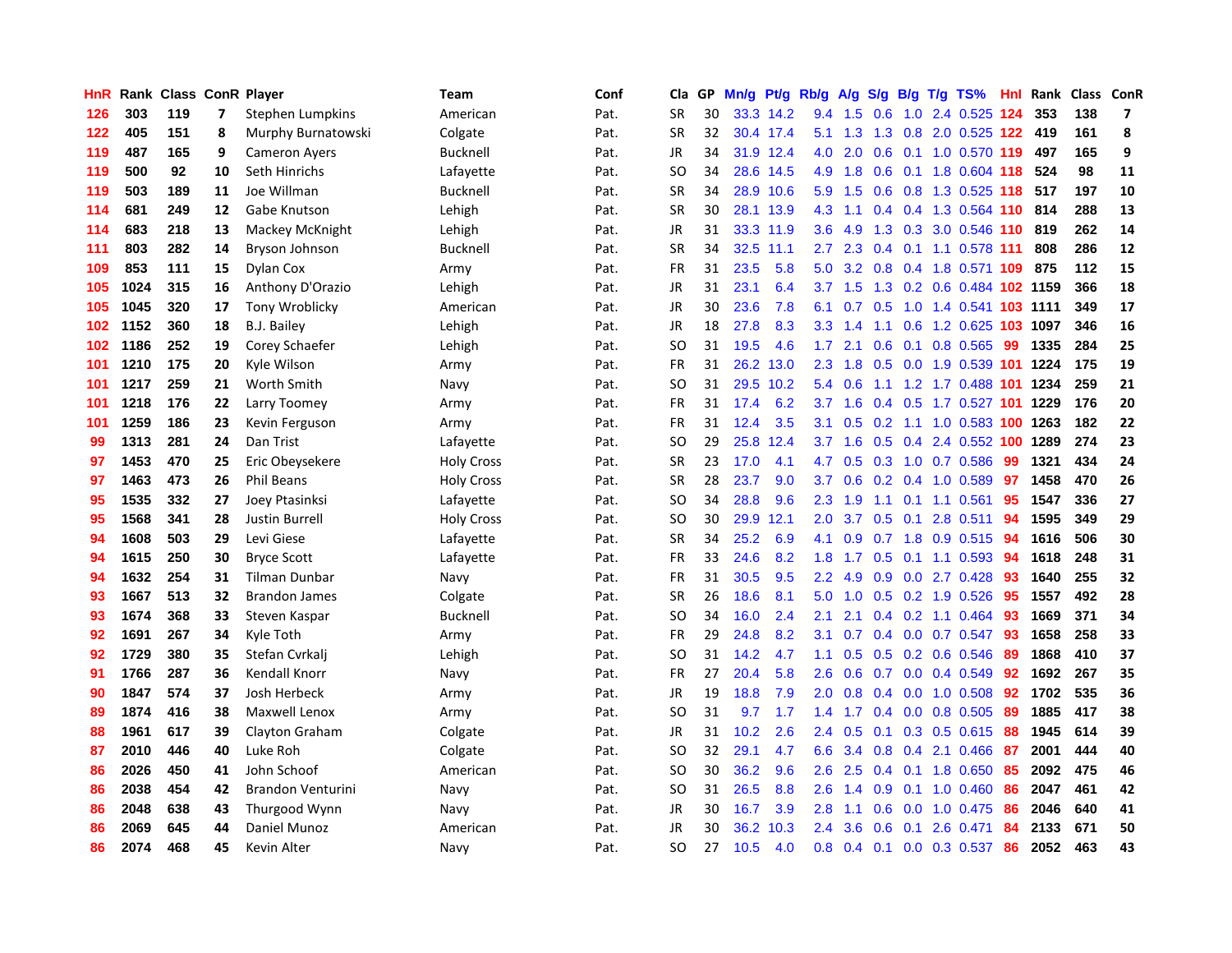| <b>HnR</b> |      | Rank Class ConR Player |    |                           | Team              | Conf       | Cla       | <b>GP</b> | Mn/g      | Pt/g      | Rb/g             | A/g             | S/g           |     | B/g T/g TS%               | Hnl  | Rank | <b>Class</b> | ConR                    |
|------------|------|------------------------|----|---------------------------|-------------------|------------|-----------|-----------|-----------|-----------|------------------|-----------------|---------------|-----|---------------------------|------|------|--------------|-------------------------|
| 86         | 2080 | 648                    | 46 | Brennan Wyatt             | Navy              | Pat.       | JR.       | 31        | 9.4       | 1.9       | 1.1              | 1.4             | 0.4           |     | $0.0$ 0.6 0.417           | -85  | 2085 | 650          | 45                      |
| 86         | 2085 | 614                    | 47 | Jordan Stevens            | <b>Holy Cross</b> | Pat.       | <b>SR</b> | 30        | 29.2      | 5.7       | $2.4^{\circ}$    | 2.5             |               |     | $0.8$ 0.2 1.8 0.480       | 85   | 2100 | 613          | 47                      |
| 85         | 2111 | 479                    | 48 | Malcolm Miller            | <b>Holy Cross</b> | Pat.       | SO        | 27        | 26.8      | 5.7       | 5.4              | 1.6             |               |     | $0.6$ $0.8$ 1.7 $0.489$   | 85   | 2075 | 470          | 44                      |
| 85         | 2125 | 666                    | 49 | Pat Moore                 | Colgate           | Pat.       | JR        | 31        | 27.5      | 9.8       | 2.5              | 1.5             |               |     | 0.3 0.0 1.3 0.553         | 85   | 2114 | 662          | 49                      |
| 85         | 2126 | 667                    | 50 | <b>Andrew Stire</b>       | Army              | Pat.       | JR        | 29        | 12.5      | 3.7       | 1.9              | 0.4             |               |     | $0.3$ 0.2 0.7 0.605       | 85   | 2109 | 661          | 48                      |
| 81         | 2287 | 656                    | 51 | Mitch Rolls               | Colgate           | Pat.       | <b>SR</b> | 32        | 28.1      | 7.2       | 1.8              | 2.8             | 0.5           |     | $0.1$ 1.9 0.480           | -81  | 2282 | 655          | 51                      |
| 81         | 2298 | 659                    | 52 | Jordan Springer           | Army              | Pat.       | <b>SR</b> | 30        | 15.6      | 3.4       | 3.9 <sup>°</sup> | 0.7             | 0.4           |     | $0.2$ 1.2 0.505           | -81  | 2286 | 658          | 52                      |
| 81         | 2306 | 721                    | 53 | Ryan Hill                 | <b>Bucknell</b>   | Pat.       | JR.       | 34        | 18.7      | 2.8       | $2.2^{\circ}$    | 1.4             | 0.4           |     | $0.1$ 1.3 0.464           | -81  | 2304 | 722          | 54                      |
| 81         | 2310 | 526                    | 54 | <b>Conroy Baltimore</b>   | Lehigh            | Pat.       | <b>SO</b> | 24        | 11.0      | 2.2       | 2.5              | 0.2             |               |     | $0.4$ 0.5 0.6 0.505       | -81  | 2297 | 526          | 53                      |
| 81         | 2311 | 664                    | 55 | John Brandenburg          | Colgate           | Pat.       | <b>SR</b> | 32        | 19.6      | 5.1       |                  | $3.3 \quad 0.6$ |               |     | 0.4 0.8 1.1 0.475 81      |      | 2312 | 663          | 56                      |
| 81         | 2313 | 527                    | 56 | <b>Matt McMullen</b>      | Colgate           | Pat.       | SO.       | 31        | 11.3      | 2.5       | $2.9^{\circ}$    | 0.6             |               |     | $0.1$ 0.1 0.5 0.472 81    |      | 2311 | 530          | 55                      |
| 78         | 2429 | 423                    | 57 | <b>Cullen Hamilton</b>    | <b>Holy Cross</b> | Pat.       | <b>FR</b> | 30        | 24.6      | 6.3       | 2.9              | 0.8             |               |     | $0.3$ 0.0 1.0 0.440       | -78  | 2450 | 431          | 57                      |
| 78         | 2436 | 425                    | 58 | Justin Goldsborough       | Lehigh            | Pat.       | <b>FR</b> | 31        | 11.7      | 2.4       | 2.1              | 0.2             |               |     | $0.2$ 0.6 0.5 0.521       | 76   | 2530 | 452          | 60                      |
| 78         | 2453 | 432                    | 59 | Damon Sherman-Newsome     | Colgate           | Pat.       | FR        | 32        | 21.3      | 6.1       | 2.6              | 1.2             | 0.5           |     | $0.2$ 1.5 0.489           | 78   | 2455 | 432          | 58                      |
| 76         | 2513 | 701                    | 60 | <b>Brian Fitzpatrick</b>  | <b>Bucknell</b>   | Pat.       | <b>SR</b> | 33        | 8.6       | 2.2       | 1.6              | 0.2             | 0.0           |     | $0.2$ 0.3 0.483           | 76   | 2502 | 699          | 59                      |
| 74         | 2580 | 471                    | 61 | <b>Jesse Reed</b>         | American          | Pat.       | FR        | 28        | 13.9      | 3.7       | 1.8              | 0.4             | $0.4^{\circ}$ |     | $0.1$ 0.5 0.466           | -73  | 2601 | 475          | 62                      |
| 74         | 2586 | 713                    | 62 | Dee Goens                 | <b>Holy Cross</b> | Pat.       | <b>SR</b> | 30        | 13.0      | 2.3       | 1.6              | 1.6             | $0.4^{\circ}$ |     | $0.0$ 1.0 0.405           | -73  | 2607 | 719          | 63                      |
| 72         | 2622 | 485                    | 63 | Will Kelly                | Navy              | Pat.       | <b>FR</b> | 31        | 17.4      | 2.7       | $3.4^{\circ}$    | 0.3             |               |     | 0.4 0.3 0.8 0.519 72      |      | 2633 | 483          | 64                      |
| 71         | 2660 | 495                    | 64 | Zach Rufer                | Lafayette         | Pat.       | <b>FR</b> | 34        | 12.6      | 2.1       | $2.3^{\circ}$    | 1.3             |               |     | 0.7 0.1 1.1 0.368 71      |      | 2676 | 496          | 65                      |
| 69         | 2693 | 733                    | 65 | Mike Bersch               | American          | Pat.       | <b>SR</b> | 26        | 19.1      | 4.0       | $2.3^{\circ}$    | 0.8             |               |     | 0.3 0.0 0.8 0.452 70      |      | 2688 | 733          | 66                      |
| 67         | 2736 | 516                    | 66 | <b>Ryan Frazier</b>       | Bucknell          | Pat.       | FR        | 33        | 16.0      | 2.7       | 1.2              | 0.9             |               |     | $0.4$ 0.0 0.7 0.392       | 68   | 2728 | 513          | 67                      |
| 67         | 2737 | 740                    | 67 | <b>Blake Jolivette</b>    | American          | Pat.       | <b>SR</b> | 20        | 27.6      | 6.6       | $2.4^{\circ}$    | 1.8             | 0.6           |     | $0.0$ 1.7 $0.420$         | 75   | 2563 | 711          | 61                      |
| 66         | 2772 | 642                    | 68 | Alan Flannigan            | Lafayette         | Pat.       | SO        | 29        | 15.3      | 2.6       | 2.9 <sup>°</sup> | 0.4             | 0.5           |     | $0.2$ 0.9 0.444           | 68   | 2732 | 634          | 68                      |
| 57         | 2891 | 880                    | 69 | James Loupos              | Navy              | Pat.       | JR        | 30        | 15.3      | 2.5       | 1.9 <sup>°</sup> | 0.2             | 0.3           |     | $0.2$ 0.6 0.425           | 57   | 2890 | 882          | 69                      |
| 50         | 2943 | 680                    | 70 | Taylor Abt                | <b>Holy Cross</b> | Pat.       | SO        | 22        | 11.7      | 2.0       | 2.0              | 0.1             | 0.1           |     | $0.5$ 0.6 0.406           | 53   | 2928 | 678          | 70                      |
| 46         | 2958 | 897                    | 71 | Chad Johnson              | Colgate           | Pat.       | <b>JR</b> | 31        | 8.3       | 1.8       | 1.1              | 0.4             |               |     | 0.3 0.1 0.6 0.432 47      |      | 2964 | 898          | 71                      |
| 42         | 2976 | 684                    | 72 | <b>Austin Carroll</b>     | American          | Pat.       | <b>SO</b> | 23        | 14.4      | 2.1       |                  |                 |               |     | 1.7 0.7 0.2 0.0 1.0 0.366 | -46  | 2965 | 685          | 72                      |
| 176        | 5    | 3                      | 1  | Kentavious Caldwell-Pope  | Georgia           | <b>SEC</b> | <b>SO</b> | 32        |           | 33.9 18.5 | 7.1              | 1.8             |               |     | 2.0 0.5 2.0 0.574 175     |      | 6    | 3            | $\mathbf{1}$            |
| 154        | 38   | 14                     | 2  | <b>Erik Murphy</b>        | Florida           | <b>SEC</b> | <b>SR</b> | 36        |           | 26.4 12.2 | 5.5              | 1.4             |               |     | $0.6$ 0.7 1.4 0.640       | 154  | 38   | 14           | 3                       |
| 153        | 39   | $\overline{7}$         | 3  | Jarnell Stokes            | Tennessee         | <b>SEC</b> | <b>SO</b> | 33        |           | 28.8 12.4 | 9.6              | 1.3             | 0.7           | 1.1 | 2.1 0.538                 | -153 | 42   | 8            | 4                       |
| 150        | 50   | 18                     | 4  | Alex Oriakhi              | Missouri          | <b>SEC</b> | <b>SR</b> | 34        |           | 25.8 11.2 | 8.4              | 0.4             | 0.6           |     | 1.6 1.4 0.666             | 148  | 69   | 29           | 6                       |
| 148        | 63   | 25                     | 5  | <b>Trevor Releford</b>    | Alabama           | <b>SEC</b> | <b>JR</b> | 34        |           | 33.2 14.9 | 2.7              | 2.5             | 2.1           |     | 0.1 1.8 0.594             | 149  | 58   | 21           | 5                       |
| 148        | 65   | 27                     | 6  | Murphy Holloway           | Mississippi       | <b>SEC</b> | <b>SR</b> | 36        |           | 31.4 14.5 | 9.7              | 1.3             | 1.6           |     | $0.7$ 2.1 $0.555$         | 147  | 72   | 30           | $\overline{\mathbf{z}}$ |
| 147        | 74   | 5                      | 7  | <b>Nerlens Noel</b>       | Kentucky          | <b>SEC</b> | <b>FR</b> | 24        |           | 31.9 10.5 | 9.5              | 1.6             | 2.1           |     | 4.4 1.9 0.576             | 159  | 26   | $\mathbf{2}$ | $\mathbf{2}$            |
| 146        | 81   | 29                     | 8  | Patric Young              | Florida           | <b>SEC</b> | JR        | 37        | 26.5 10.1 |           | 6.3              | 0.9             |               |     | 0.9 1.6 1.5 0.566 145     |      | 87   | 29           | 9                       |
| 143        | 102  | 46                     | 9  | Laurence Bowers           | Missouri          | <b>SEC</b> | <b>SR</b> | 29        | 27.1      | 14.1      | 6.1              | 1.1             |               |     | 0.6 1.2 1.3 0.588 146     |      | 81   | 35           | 8                       |
| 141        | 118  | 36                     | 10 | Casey Prather             | Florida           | <b>SEC</b> | JR        | 29        | 17.1      | 6.2       | 3.7              | 1.0             | 0.9           |     | 0.6 1.0 0.624 143         |      | 102  | 31           | 10                      |
| 141        | 122  | 38                     | 11 | <b>Marshall Henderson</b> | Mississippi       | <b>SEC</b> | <b>JR</b> | 36        | 31.5      | 20.1      | 3.1              | 1.8             | 1.3           | 0.1 | 2.1 0.561                 | 140  | 132  | 40           | 11                      |
| 137        | 150  | 45                     | 12 | <b>Marshawn Powell</b>    | Arkansas          | <b>SEC</b> | <b>JR</b> | 32        |           | 25.6 14.5 | 5.4              | 1.3             |               |     | 1.2 1.2 1.8 0.543 136     |      | 160  | 47           | 12                      |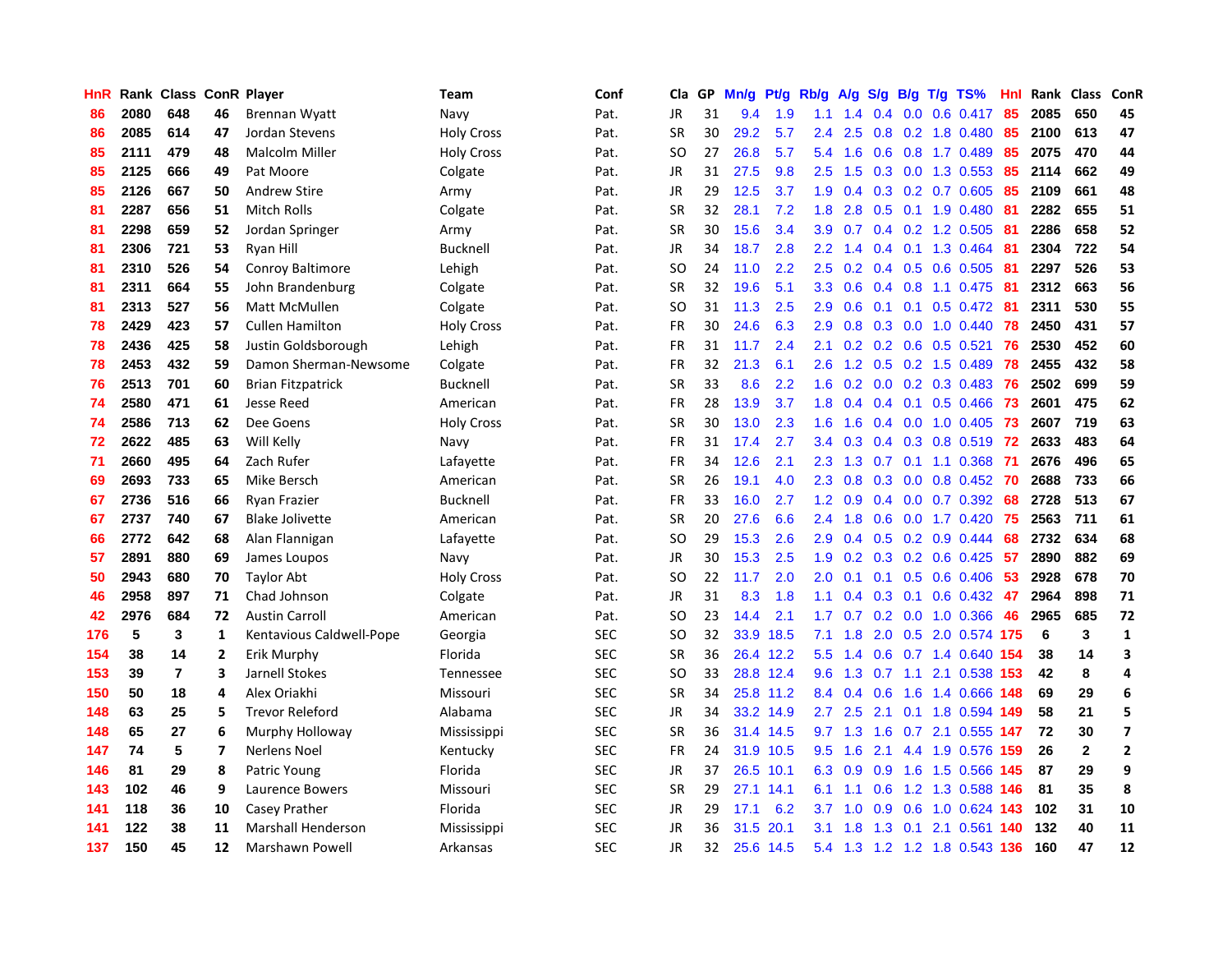| HnR |     | Rank Class ConR Player |    |                          | <b>Team</b>    | Conf       | Cla       | <b>GP</b> | Mn/g | <b>Pt/g</b> | Rb/g             | A/g     |                  |  | S/g B/g T/g TS%              | Hnl | Rank | Class | ConR |
|-----|-----|------------------------|----|--------------------------|----------------|------------|-----------|-----------|------|-------------|------------------|---------|------------------|--|------------------------------|-----|------|-------|------|
| 135 | 176 | 76                     | 13 | Reginald Buckner         | Mississippi    | <b>SEC</b> | <b>SR</b> | 36        | 28.4 | 9.4         | 7.5              | 0.8     | 1.1              |  | 2.7 1.4 0.573 134            |     | 188  | 83    | 15   |
| 135 | 177 | 77                     | 14 | <b>Elston Turner</b>     | Texas A&M      | <b>SEC</b> | <b>SR</b> | 32        |      | 35.6 17.5   | 3.0              | 2.3     |                  |  | 1.0 0.2 1.8 0.540 135 173    |     |      | 78    | 13   |
| 134 | 180 | 58                     | 15 | Scottie Wilbekin         | Florida        | <b>SEC</b> | JR        | 35        | 31.9 | 9.1         | 2.9              | 5.0     |                  |  | 1.5 0.1 2.1 0.549 134        |     | 191  | 63    | 16   |
| 134 | 183 | 78                     | 16 | <b>Charles Carmouche</b> | LSU            | <b>SEC</b> | <b>SR</b> | 30        | 26.7 | 10.7        | 3.9 <sup>°</sup> | 3.6     | 1.9              |  | 0.1 1.8 0.566 134            |     | 186  | 82    | 14   |
| 134 | 187 | 80                     | 17 | Kenny Boynton            | Florida        | <b>SEC</b> | <b>SR</b> | 37        | 31.6 | 12.0        | 3.0 <sub>2</sub> | 2.8     | 0.8              |  | 0.1 1.3 0.530                | 133 | 199  | 87    | 17   |
| 133 | 193 | 83                     | 18 | Mike Rosario             | Florida        | <b>SEC</b> | <b>SR</b> | 36        |      | 29.5 12.5   | 2.6              | 2.0     |                  |  | 0.9 0.0 1.8 0.565 133        |     | 202  | 88    | 18   |
| 132 | 202 | 34                     | 19 | Kedren Johnson           | Vanderbilt     | <b>SEC</b> | SO.       | 33        | 31.7 | 13.5        | 3.5              | 3.6     | 1.0              |  | 0.5 2.8 0.524 132            |     | 210  | 35    | 19   |
| 132 | 213 | 74                     | 20 | Will Yeguete             | Florida        | SEC        | JR        | 31        | 20.9 | 5.5         | 5.8              | 1.0     |                  |  | 1.2 0.3 1.3 0.545 132        |     | 215  | 71    | 20   |
| 129 | 251 | 88                     | 21 | <b>Phil Pressey</b>      | Missouri       | <b>SEC</b> | JR        | 34        | 33.9 | 11.9        | 3.3 <sub>2</sub> | 7.1     | 1.8              |  | 0.1 3.5 0.473 128            |     | 281  | 97    | 21   |
| 128 | 275 | 23                     | 22 | <b>Michael Frazier</b>   | Florida        | SEC        | <b>FR</b> | 36        | 17.9 | 5.6         | 3.1              | 0.9     |                  |  | 0.6 0.0 0.8 0.654 127        |     | 284  | 22    | 22   |
| 127 | 285 | 111                    | 23 | Keion Bell               | Missouri       | <b>SEC</b> | <b>SR</b> | 32        |      | 25.3 10.7   | 4.2              | 1.6     |                  |  | 1.2 0.1 1.8 0.601 126        |     | -312 | 123   | 25   |
| 127 | 295 | 104                    | 24 | <b>Coty Clarke</b>       | Arkansas       | <b>SEC</b> | JR        | 31        | 20.4 | 7.6         | 5.2              | 1.1     |                  |  | 1.4 0.6 1.2 0.594 <b>127</b> |     | 301  | 104   | 23   |
| 126 | 300 | 49                     | 25 | B.J. Young               | Arkansas       | <b>SEC</b> | <b>SO</b> | 31        | 27.9 | 15.2        | 3.5              | 3.4     |                  |  | 0.7 0.3 2.1 0.506 126        |     | 310  | 53    | 24   |
| 126 | 301 | 106                    | 26 | Jordan McRae             | Tennessee      | <b>SEC</b> | JR        | 33        | 33.5 | 15.7        | 4.1              | 2.0     |                  |  | 0.8 0.9 2.8 0.541 126        |     | 324  | 112   | 27   |
| 126 | 307 | 29                     | 27 | Willie Cauley-Stein      | Kentucky       | <b>SEC</b> | <b>FR</b> | 29        | 23.6 | 8.3         | 6.2              | 0.9     | 0.8              |  | 2.1 1.7 0.571 126            |     | 321  | 31    | 26   |
| 126 | 313 | 53                     | 28 | <b>Trevor Lacey</b>      | Alabama        | <b>SEC</b> | SO        | 36        | 31.3 | 11.3        | 3.8 <sub>2</sub> | 3.2     |                  |  | 1.4 0.4 2.3 0.513 125        |     | 347  | 60    | 28   |
| 124 | 370 | 66                     | 29 | Kourtney Roberson        | Texas A&M      | <b>SEC</b> | <b>SO</b> | 33        | 24.7 | 6.9         | 6.6              | 0.8     |                  |  | 0.7 0.8 1.2 0.610 123        |     | 385  | 69    | 29   |
| 120 | 447 | 152                    | 30 | <b>Earnest Ross</b>      | Missouri       | <b>SEC</b> | JR        | 34        |      | 25.3 10.3   | 5.0              | 1.1     |                  |  | 1.2 0.2 1.9 0.526 119        |     | 499  | 167   | 31   |
| 119 | 491 | 90                     | 31 | Anthony Hickey           | LSU            | <b>SEC</b> | <b>SO</b> | 29        |      | 33.0 11.2   | 3.5              | 3.8     |                  |  | 2.9 0.2 1.8 0.477 119        |     | 492  | 91    | 30   |
| 119 | 505 | 93                     | 32 | Aaron Jones              | Mississippi    | <b>SEC</b> | SO.       | 20        | 16.9 | 3.5         | 4.1              | 0.6     |                  |  | 0.6 1.6 0.5 0.556 118        |     | 519  | 96    | 33   |
| 119 | 510 | 170                    | 33 | <b>Trae Golden</b>       | Tennessee      | <b>SEC</b> | JR        | 31        | 30.3 | 12.1        | 2.9              | 3.9     |                  |  | 0.3 0.0 2.0 0.507 119        |     | 500  | 168   | 32   |
| 118 | 515 | 171                    | 34 | <b>Brenton Williams</b>  | South Carolina | <b>SEC</b> | JR        | 31        | 21.0 | 11.0        | 1.8              | 1.4     |                  |  | $0.7$ 0.1 1.2 0.595 117      |     | 551  | 182   | 36   |
| 118 | 530 | 98                     | 35 | Nick Jacobs              | Alabama        | <b>SEC</b> | SO.       | 36        | 21.0 | 7.6         | 4.1              | 0.1     | 0.6              |  | 1.1 1.1 0.547 117            |     | 568  | 108   | 37   |
| 118 | 535 | 101                    | 36 | Kyle Wiltjer             | Kentucky       | <b>SEC</b> | SO.       | 33        | 23.8 | 10.2        | 4.2              | 1.5     |                  |  | 0.4 0.4 1.3 0.547 116        |     | 600  | 120   | 39   |
| 117 | 566 | 62                     | 37 | Alex Poythress           | Kentucky       | <b>SEC</b> | <b>FR</b> | 33        |      | 25.8 11.2   | 6.0              | 0.7     |                  |  | 0.3 0.4 2.0 0.629 115        |     | 623  | 68    | 43   |
| 116 | 581 | 190                    | 38 | Fabyon Harris            | Texas A&M      | <b>SEC</b> | <b>JR</b> | 32        |      | 30.2 12.0   | 2.3              | 1.3     |                  |  | 1.2 0.0 1.6 0.586 116        |     | 589  | 195   | 38   |
| 116 | 602 | 65                     | 39 | Derrick Millinghaus      | Mississippi    | <b>SEC</b> | <b>FR</b> | 33        | 13.9 | 5.3         | 1.4              | 1.8     |                  |  | 0.8 0.0 0.9 0.459 115        |     | 608  | 63    | 40   |
| 115 | 607 | 119                    | 40 | Johnny O'Bryant          | LSU            | <b>SEC</b> | <b>SO</b> | 29        | 29.1 | 13.6        |                  | 8.7 1.7 |                  |  | 0.5 0.7 3.2 0.504 115 613    |     |      | 123   | 42   |
| 115 | 640 | 126                    | 41 | Jabari Brown             | Missouri       | <b>SEC</b> | <b>SO</b> | 25        | 32.7 | 13.7        | 3.4              | 1.4     |                  |  | 0.7 0.0 1.7 0.563 118        |     | 523  | 97    | 34   |
| 114 | 645 | 128                    | 42 | Jarvis Summers           | Mississippi    | <b>SEC</b> | SO        | 34        | 27.0 | 9.1         | 1.8              | 3.8     | 1.0 <sub>1</sub> |  | 0.2 1.7 0.490 115            |     | 640  | 128   | 44   |
| 114 | 677 | 78                     | 43 | Archie Goodwin           | Kentucky       | <b>SEC</b> | FR        | 33        | 31.8 | 14.1        | 4.6              | 2.7     |                  |  | 1.1 0.5 3.1 0.503 112        |     | 754  | 87    | 47   |
| 114 | 679 | 248                    | 44 | <b>Julius Mays</b>       | Kentucky       | <b>SEC</b> | <b>SR</b> | 33        | 33.0 | 9.3         | 2.9              | 2.9     | 0.4              |  | 0.0 1.2 0.547 112            |     | 757  | 271   | 48   |
| 113 | 702 | 256                    | 45 | Ray Turner               | Texas A&M      | SEC        | <b>SR</b> | 33        | 23.4 | 9.2         | 6.2              | 0.2     |                  |  | $0.4$ 0.7 1.7 0.537 113      |     | 714  | 258   | 45   |
| 113 | 709 | 228                    | 46 | Shavon Coleman           | LSU            | <b>SEC</b> | <b>JR</b> | 31        | 28.1 | 10.5        | 5.9              | 0.8     | 1.4              |  | 0.9 1.7 0.512 112 741        |     |      | 235   | 46   |
| 113 | 726 | 83                     | 47 | Michael Carrera          | South Carolina | <b>SEC</b> | <b>FR</b> | 27        | 21.1 | 9.9         | 7.2              | 0.6     |                  |  | 0.3 0.6 1.9 0.521 115 612    |     |      | 65    | 41   |
| 111 | 786 | 97                     | 48 | Alex Caruso              | Texas A&M      | <b>SEC</b> | <b>FR</b> | 33        | 24.7 | 5.5         | 3.2              | 3.4     |                  |  | 1.8 0.5 2.3 0.447 111        |     | 801  | 99    | 49   |
| 110 | 814 | 168                    | 49 | Levi Randolph            | Alabama        | <b>SEC</b> | SO        | 36        | 30.2 | 8.1         | 4.2              | 1.6     |                  |  | 1.1 0.2 1.3 0.522 109        |     | 848  | 173   | 52   |
| 110 | 822 | 102                    | 50 | Sheldon Jeter            | Vanderbilt     | <b>SEC</b> | <b>FR</b> | 33        | 17.5 | 5.5         | 3.4              | 0.4     | 0.5              |  | 0.5 0.8 0.573 110            |     | 825  | 103   | 50   |
| 110 | 824 | 170                    | 51 | <b>Hunter Mickelson</b>  | Arkansas       | <b>SEC</b> | SO        | 32        | 16.6 | 5.4         | 3.5              | 0.6     |                  |  | 0.7 1.2 0.9 0.491 110        |     | 844  | 170   | 51   |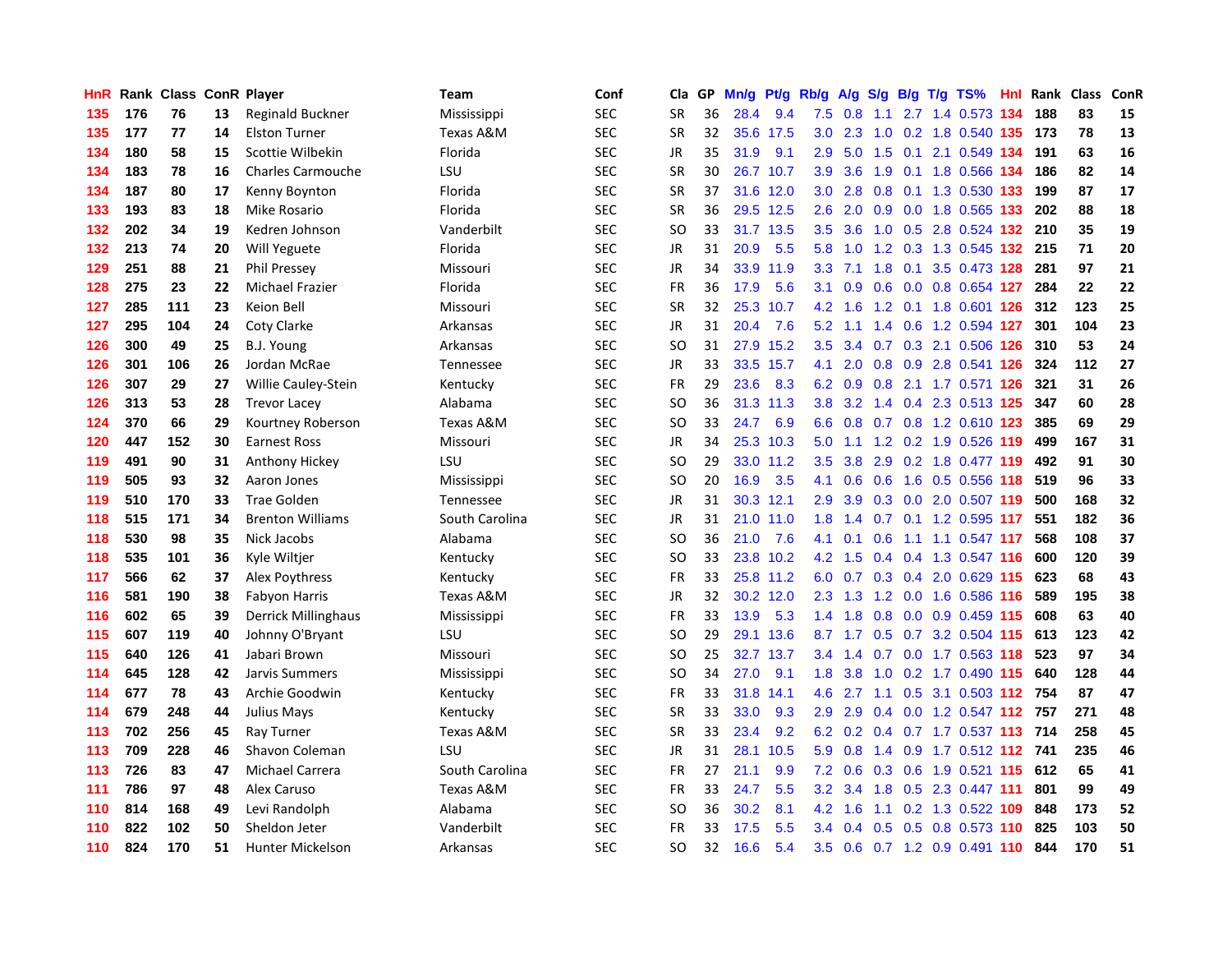| HnR | Rank | <b>Class</b> |    | <b>ConR Player</b>      | Team            | Conf       | Cla           | <b>GP</b> | Mn/g | <b>Pt/g</b> | Rb/g             | A/g |     |                 | S/g B/g T/g TS%             | Hnl | Rank | <b>Class</b> | <b>ConR</b> |
|-----|------|--------------|----|-------------------------|-----------------|------------|---------------|-----------|------|-------------|------------------|-----|-----|-----------------|-----------------------------|-----|------|--------------|-------------|
| 109 | 861  | 271          | 52 | Chris Denson            | Auburn          | SEC        | JR            | 20        |      | 24.9 11.9   | 3.0 <sub>2</sub> | 1.6 |     |                 | 1.0 0.2 1.1 0.534 118       |     | 532  | 178          | 35          |
| 108 | 891  | 188          | 53 | <b>Rodney Cooper</b>    | Alabama         | <b>SEC</b> | <b>SO</b>     | 35        | 28.8 | 10.2        | 4.5              | 0.9 |     |                 | 0.7 0.1 1.4 0.477 108 911   |     |      | 190          | 54          |
| 108 | 896  | 189          | 54 | Ryan Harrow             | Kentucky        | SEC        | SO            | 29        | 27.1 | 9.9         | 2.8              | 2.8 |     |                 | $0.7$ 0.1 1.7 0.481 108     |     | 905  | 188          | 53          |
| 108 | 920  | 119          | 55 | <b>Michael Qualls</b>   | Arkansas        | <b>SEC</b> | FR            | 31        | 15.6 | 4.6         | 3.4              |     |     |                 | $0.7$ 0.7 0.7 0.7 0.450 107 |     | 931  | 120          | 56          |
| 107 | 931  | 120          | 56 | Malik Morgan            | LSU             | <b>SEC</b> | FR            | 31        | 18.4 | 5.3         | 2.9              | 1.3 |     |                 | 1.2 0.3 0.9 0.516 107       |     | 959  | 125          | 58          |
| 107 | 947  | 198          | 57 | Josh Richardson         | Tennessee       | <b>SEC</b> | SO            | 33        | 30.7 | 7.9         | 4.3              | 1.5 |     |                 | 1.1 0.7 1.7 0.522 106       |     | 966  | 202          | 59          |
| 107 | 957  | 125          | 58 | Gavin Ware              | Mississippi St. | <b>SEC</b> | <b>FR</b>     | 32        | 25.8 | 8.4         | 6.4              | 0.3 |     |                 | 0.5 0.8 1.3 0.545 106       |     | 999  | 131          | 60          |
| 106 | 965  | 201          | 59 | Dai-Jon Parker          | Vanderbilt      | <b>SEC</b> | <b>SO</b>     | 25        | 28.5 | 7.2         | 4.4              | 2.4 |     |                 | 0.7 0.3 1.5 0.529 107       |     | 941  | 198          | 57          |
| 106 | 969  | 337          | 60 | Nick Williams           | Mississippi     | <b>SEC</b> | <b>SR</b>     | 34        | 25.4 | 8.0         | 2.7              | 1.4 |     |                 | 0.7 0.1 0.6 0.466 107       |     | 924  | 319          | 55          |
| 106 | 991  | 342          | 61 | Frankie Sullivan        | Auburn          | <b>SEC</b> | <b>SR</b>     | 32        | 31.2 | 14.5        | 3.9 <sub>2</sub> | 2.8 |     |                 | 1.0 0.3 3.1 0.490 105 1037  |     |      | 357          | 62          |
| 105 | 1015 | 138          | 62 | Jacorey Williams        | Arkansas        | <b>SEC</b> | <b>FR</b>     | 30        | 9.3  | 3.4         | 1.9              | 0.5 |     |                 | 0.3 0.3 0.7 0.500 105 1027  |     |      | 136          | 61          |
| 105 | 1028 | 355          | 63 | Andrew Del Piero        | LSU             | <b>SEC</b> | <b>SR</b>     | 31        | 13.6 | 4.3         | 3.1              | 0.1 |     |                 | 0.2 1.1 0.8 0.550 104 1054  |     |      | 361          | 64          |
| 105 | 1050 | 322          | 64 | Andre Stringer          | LSU             | <b>SEC</b> | JR            | 31        | 30.6 | 10.4        | 1.9              | 2.1 | 0.8 |                 | 0.2 1.7 0.541 104 1075      |     |      | 336          | 67          |
| 105 | 1059 | 326          | 65 | <b>Rickey Scott</b>     | Arkansas        | <b>SEC</b> | JR            | 32        | 14.4 | 4.3         | 2.0              | 1.4 |     |                 | 0.6 0.2 0.6 0.463 104 1065  |     |      | 334          | 66          |
| 105 | 1061 | 328          | 66 | <b>Anthony Criswell</b> | Missouri        | <b>SEC</b> | JR            | 31        | 18.8 | 5.2         | 4.8              | 0.7 |     |                 | 0.4 0.1 0.8 0.478 105 1044  |     |      | 323          | 63          |
| 104 | 1072 | 332          | 67 | Rod Odom                | Vanderbilt      | <b>SEC</b> | JR            | 33        | 30.3 | 10.4        | 4.5              | 0.8 | 0.5 |                 | 0.8 1.3 0.485 104 1060      |     |      | 330          | 65          |
| 104 | 1085 | 339          | 68 | Mardracus Wade          | Arkansas        | <b>SEC</b> | <b>JR</b>     | 32        | 23.6 | 6.5         | 1.5              | 1.7 |     |                 | 1.7 0.2 1.1 0.511 103 1095  |     |      | 345          | 68          |
| 104 | 1088 | 154          | 69 | <b>Charles Mann</b>     | Georgia         | SEC        | FR            | 32        | 21.5 | 6.7         | 3.1              | 2.9 | 0.8 |                 | 0.1 2.7 0.493 103 1115      |     |      | 156          | 70          |
| 104 | 1106 | 159          | 70 | Kevin Bright            | Vanderbilt      | <b>SEC</b> | FR            | 33        | 29.3 | 6.9         | 5.5              | 1.2 |     |                 | 0.6 0.4 1.5 0.556 103 1105  |     |      | 154          | 69          |
| 103 | 1117 | 234          | 71 | Rashad Madden           | Arkansas        | SEC        | SO            | 31        | 16.8 | 4.2         | $2.4^{\circ}$    | 1.8 |     |                 | 0.5 0.2 1.1 0.551 103 1126  |     |      | 236          | 71          |
| 103 | 1122 | 376          | 72 | Lakeem Jackson          | South Carolina  | <b>SEC</b> | <b>SR</b>     | 32        | 28.7 | 7.5         | 5.9              | 1.8 | 0.8 |                 | 0.7 1.9 0.531 101 1200      |     |      | 400          | 76          |
| 103 | 1139 | 356          | 73 | Kyle Fuller             | Vanderbilt      | SEC        | JR            | 33        | 26.2 | 8.7         | 2.3              | 2.0 | 0.6 |                 | 0.1 1.4 0.485 102 1150      |     |      | 362          | 72          |
| 102 | 1154 | 384          | 74 | Kenny Hall              | Tennessee       | <b>SEC</b> | <b>SR</b>     | 31        | 19.4 | 5.6         | 4.1              | 0.4 |     |                 | 0.2 0.4 1.2 0.574 102 1163  |     |      | 388          | 73          |
| 102 | 1179 | 394          | 75 | Rob Chubb               | Auburn          | <b>SEC</b> | <b>SR</b>     | 32        | 25.5 | 8.8         | 6.6              | 0.8 |     |                 | 0.5 1.2 2.1 0.505 101 1221  |     |      | 409          | 78          |
| 102 | 1187 | 253          | 76 | LaDarius White          | Mississippi     | <b>SEC</b> | <sub>SO</sub> | 36        | 20.9 | 6.4         | 3.0              | 1.2 | 0.6 |                 | 0.3 1.3 0.484 101 1198      |     |      | 251          | 75          |
| 102 | 1190 | 370          | 77 | Brian Richardson        | South Carolina  | SEC        | JR            | 31        | 18.2 | 7.5         | $2.2^{\circ}$    | 1.0 |     |                 | 0.5 0.4 1.0 0.523 100 1253  |     |      | 395          | 79          |
| 101 | 1206 | 377          | 78 | Colin Borchert          | Mississippi St. | <b>SEC</b> | JR            | 29        | 27.0 | 9.0         | 5.0              | 1.3 |     |                 | 1.1 1.2 2.3 0.495 102 1175  |     |      | 371          | 74          |
| 101 | 1219 | 177          | 79 | Retin Obasohan          | Alabama         | SEC        | FR            | 31        | 13.0 | 3.9         | 1.4              | 0.7 |     |                 | 0.9 0.3 1.1 0.492 101 1220  |     |      | 173          | 77          |
| 101 | 1229 | 388          | 80 | Asauhn Dixon-Tatum      | Auburn          | <b>SEC</b> | <b>JR</b>     | 32        | 14.0 | 3.7         | 3.3              | 0.2 |     |                 | 0.4 1.4 0.7 0.494 100 1265  |     |      | 400          | 80          |
| 100 | 1286 | 417          | 81 | Vincent Williams        | Georgia         | <b>SEC</b> | <b>SR</b>     | 32        | 19.3 | 5.0         | 1.6              | 2.1 | 0.6 |                 | $0.1$ 1.5 0.516             | -99 | 1303 | 426          | 81          |
| 99  | 1329 | 283          | 82 | <b>Tim Dixon</b>        | Georgia         | <b>SEC</b> | <b>SO</b>     | 32        | 10.9 | 1.8         | 2.2              | 0.4 |     |                 | 0.3 0.5 0.5 0.537           | -99 | 1353 | 290          | 82          |
| 99  | 1367 | 293          | 83 | Nemanja Djurisic        | Georgia         | <b>SEC</b> | <b>SO</b>     | 32        | 24.6 | 7.9         | 4.3              | 1.4 |     |                 | 0.5 0.3 2.2 0.484           | 98  | 1394 | 301          | 84          |
| 99  | 1371 | 199          | 84 | <b>Fred Thomas</b>      | Mississippi St. | <b>SEC</b> | FR            | 32        | 28.7 | 9.7         | 3.5              | 1.3 | 1.8 |                 | 0.8 1.5 0.438               | -98 | 1406 | 205          | 85          |
| 99  | 1372 | 295          | 85 | Josh Henderson          | Vanderbilt      | <b>SEC</b> | <b>SO</b>     | 33        | 20.5 | 5.4         | $3.4^{\circ}$    | 0.8 | 0.5 |                 | 0.9 1.5 0.473 98            |     | 1368 | 296          | 83          |
| 98  | 1412 | 206          | 86 | Shaquille Johnson       | Auburn          | <b>SEC</b> | FR            | 32        | 18.6 | 5.3         | 3.0 <sub>1</sub> | 1.3 |     |                 | 0.6 0.3 1.1 0.514 97        |     | 1443 | 213          | 86          |
| 97  | 1443 | 451          | 87 | Kikko Haydar            | Arkansas        | <b>SEC</b> | JR            | 31        | 13.3 | 3.3         | 1.6              | 0.9 |     |                 | $0.6$ 0.0 0.4 0.546         | 97  | 1449 | 452          | 87          |
| 96  | 1480 | 221          | 88 | Jordan Price            | Auburn          | <b>SEC</b> | FR            | 27        | 14.8 | 5.4         | 1.8              | 0.9 |     | $0.4 \quad 0.1$ | $0.9$ 0.523                 | -96 | 1513 | 226          | 88          |
| 96  | 1511 | 226          | 89 | Devonta Pollard         | Alabama         | <b>SEC</b> | <b>FR</b>     | 36        | 17.9 | 3.9         | 3.1              | 0.6 | 0.7 |                 | $0.6$ 1.1 0.418             | 95  | 1541 | 234          | 89          |
| 94  | 1596 | 500          | 90 | Allen Payne             | Auburn          | <b>SEC</b> | <b>JR</b>     | 32        | 27.0 | 7.7         | 4.6              |     |     |                 | 1.3 1.2 0.1 1.8 0.505       | 93  | 1628 | 512          | 91          |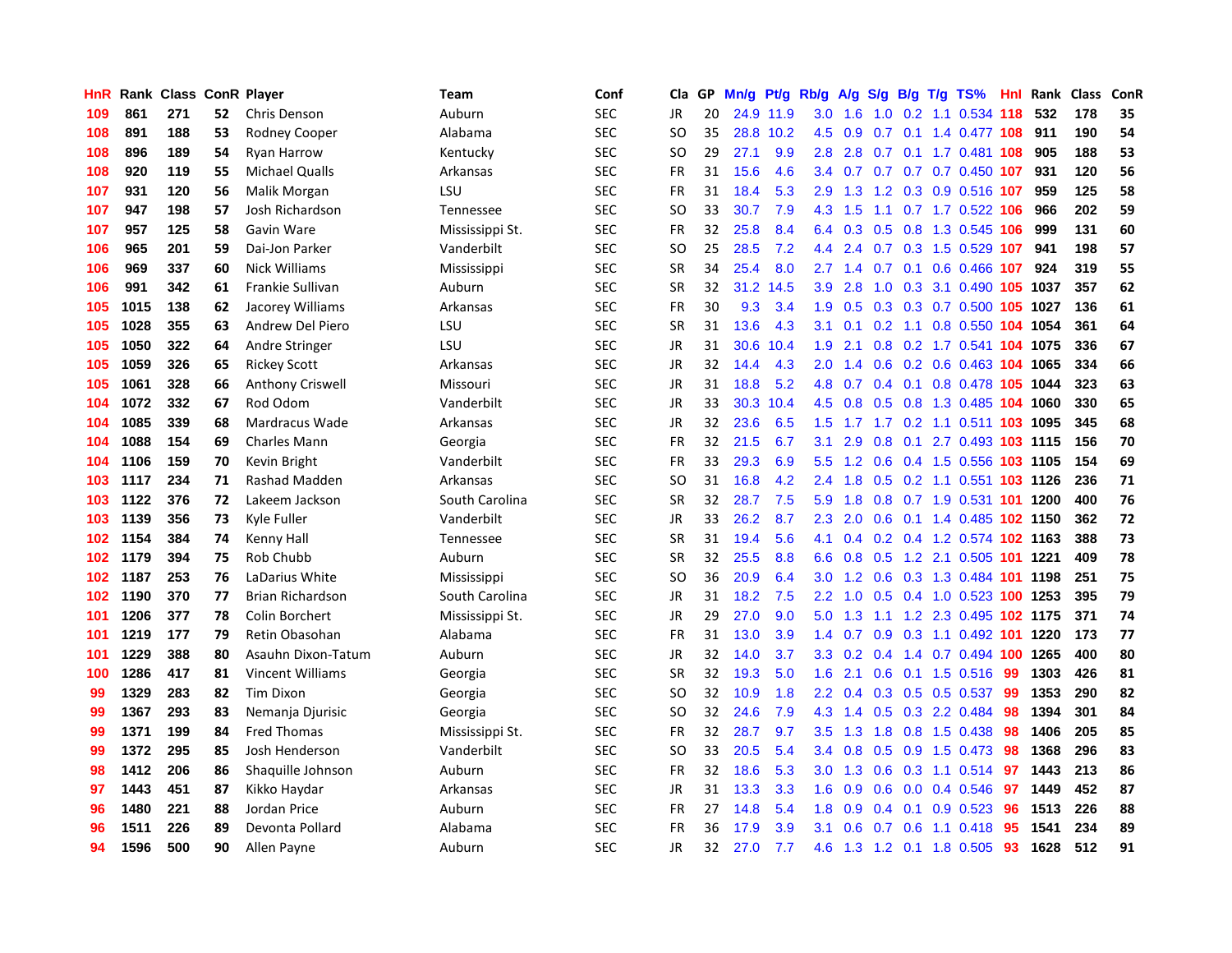| HnR |      | Rank Class |              | <b>ConR Player</b>       | Team                | Conf       | Cla.      | <b>GP</b> | Mn/g      | <b>Pt/g</b> | Rb/g             | A/g | S/g              |     | B/g T/g TS%               | Hnl | Rank | <b>Class</b> | <b>ConR</b>    |
|-----|------|------------|--------------|--------------------------|---------------------|------------|-----------|-----------|-----------|-------------|------------------|-----|------------------|-----|---------------------------|-----|------|--------------|----------------|
| 93  | 1645 | 518        | 91           | Donte Williams           | Georgia             | <b>SEC</b> | <b>JR</b> | 29        | 22.6      | 5.1         | 4.8              | 0.2 | 0.3              |     | $1.2$ 1.1 0.473           | -94 | 1609 | 506          | 90             |
| 92  | 1699 | 269        | 92           | J'Mychal Reese           | Texas A&M           | <b>SEC</b> | <b>FR</b> | 33        | 26.2      | 6.2         | 2.3              | 1.9 | 0.6              |     | $0.1$ 2.1 0.442 92        |     | 1706 | 268          | 93             |
| 92  | 1716 | 544        | 93           | Jarrod Polson            | Kentucky            | <b>SEC</b> | JR        | 33        | 13.8      | 3.1         | 1.7              | 1.1 |                  |     | $0.3$ 0.1 0.8 0.601       | 90  | 1804 | 564          | 96             |
| 91  | 1754 | 282        | 94           | Anthlon Bell             | Arkansas            | <b>SEC</b> | <b>FR</b> | 29        | 9.2       | 4.4         | 0.8              | 0.3 |                  |     | $0.1$ 0.1 0.3 0.469       | 92  | 1723 | 273          | 94             |
| 91  | 1771 | 539        | 95           | Skylar McBee             | Tennessee           | <b>SEC</b> | <b>SR</b> | 33        | 25.0      | 5.5         | 1.2              | 0.5 | 0.3              |     | $0.0$ 0.4 0.488           | 91  | 1780 | 541          | 95             |
| 91  | 1774 | 556        | 96           | <b>RJ Slawson</b>        | South Carolina      | <b>SEC</b> | JR        | 32        | 15.9      | 4.2         | 3.3 <sub>2</sub> | 0.5 | 0.5              |     | $0.6$ 1.1 0.516           | -90 | 1842 | 576          | 98             |
| 91  | 1812 | 299        | 97           | Laimonas Chatkevicius    | South Carolina      | <b>SEC</b> | <b>FR</b> | 23        | 13.2      | 4.4         | 3.2              | 0.5 | 0.1              |     | $0.6$ 1.4 0.490           | 90  | 1844 | 300          | 99             |
| 90  | 1835 | 560        | 98           | Josh Wallace             | Auburn              | <b>SEC</b> | <b>SR</b> | 32        | 25.3      | 4.1         | 2.1              | 2.8 | 1.2              |     | $0.1$ 1.3 0.442           | -89 | 1865 | 568          | 100            |
| 89  | 1867 | 306        | 99           | <b>Kenny Gaines</b>      | Georgia             | <b>SEC</b> | <b>FR</b> | 30        | 10.3      | 3.7         | 1.1              | 0.3 |                  |     | $0.2$ 0.3 0.5 0.465       | -89 | 1878 | 308          | 101            |
| 89  | 1877 | 310        | 100          | Mindaugas Kacinas        | South Carolina      | <b>SEC</b> | <b>FR</b> | 31        | 19.5      | 4.9         | 3.7              | 0.7 |                  |     | $0.3$ 0.5 1.5 0.563       | -88 | 1925 | 317          | 103            |
| 89  | 1898 | 315        | 101          | Craig Sword              | Mississippi St.     | <b>SEC</b> | <b>FR</b> | 32        | 26.7      | 10.5        | 2.9              | 2.3 |                  |     | 1.7 0.4 4.0 0.453         | -88 | 1931 | 318          | 105            |
| 89  | 1906 | 316        | 102          | <b>Brian Greene</b>      | Auburn              | <b>SEC</b> | <b>FR</b> | 28        | 11.6      | 2.9         | 0.8              | 1.1 |                  |     | $0.7$ 0.0 0.6 0.458       | -88 | 1916 | 315          | 102            |
| 88  | 1946 | 613        | 103          | Jalen Steele             | Mississippi St.     | <b>SEC</b> | JR        | 18        | 26.6      | 10.1        | 2.9              | 1.1 | 0.8              |     | $0.1$ 1.8 0.470           | 88  | 1928 | 607          | 104            |
| 87  | 2023 | 449        | 104          | Trivante Bloodman        | Mississippi St.     | <b>SEC</b> | SO        | 32        | 29.1      | 6.1         | 3.3 <sub>2</sub> | 2.3 |                  |     | 1.2 0.0 2.8 0.486         | 86  | 2057 | 465          | 110            |
| 86  | 2029 | 635        | 105          | Eric Smith               | South Carolina      | <b>SEC</b> | <b>JR</b> | 32        | 27.7      | 5.7         | 1.8              | 3.1 | 0.6              |     | 0.0 2.2 0.410             | 85  | 2095 | 654          | 112            |
| 86  | 2032 | 342        | 106          | Armani Moore             | Tennessee           | <b>SEC</b> | <b>FR</b> | 30        | 13.3      | 2.4         | 2.6              | 0.7 | 0.6              |     | 0.6 1.0 0.409             | -87 | 1983 | 333          | 106            |
| 86  | 2040 | 344        | 107          | <b>Brandon Morris</b>    | Georgia             | <b>SEC</b> | <b>FR</b> | 32        | 16.3      | 4.1         | 2.3              | 0.7 | $0.4^{\circ}$    |     | 0.2 1.1 0.478             | 86  | 2061 | 345          | 111            |
| 86  | 2042 | 456        | 108          | Roquez Johnson           | Mississippi St.     | <b>SEC</b> | SO        | 28        | 26.1      | 8.8         | 4.5              | 0.4 | 0.8              |     | $0.5$ 2.5 0.484           | 86  | 2021 | 451          | 108            |
| 86  | 2065 | 610        | 109          | Andrew Steele            | Alabama             | <b>SEC</b> | <b>SR</b> | 21        | 19.0      | 3.8         | 2.0              | 1.6 |                  |     | $1.0$ 0.0 1.5 0.440       | 92  | 1677 | 516          | 92             |
| 86  | 2066 | 464        | 110          | Jordan Green             | Texas A&M           | <b>SEC</b> | SO        | 31        | 12.4      | 2.8         | 1.5              | 1.1 |                  |     | $0.4$ 0.1 1.0 0.451       | 86  | 2031 | 455          | 109            |
| 86  | 2078 | 469        | 111          | <b>Shelby Moats</b>      | Vanderbilt          | <b>SEC</b> | SO        | 31        | 16.6      | 3.0         | 2.9              | 0.7 | 0.3              |     | $0.1$ 0.7 0.452           | 86  | 2015 | 449          | 107            |
| 84  | 2165 | 684        | 112          | <b>Bruce Ellington</b>   | South Carolina      | <b>SEC</b> | JR        | 23        | 32.2      | 9.9         | 2.6              | 2.7 |                  |     | 1.3 0.2 2.9 0.420         | 90  | 1826 | 571          | 97             |
| 80  | 2336 | 729        | 113          | Andrew Young             | Texas A&M           | <b>SEC</b> | JR        | 32        | 13.1      | 2.8         | 2.9              | 0.3 |                  |     | $0.2$ 0.4 0.8 0.417       | 80  | 2325 | 726          | 113            |
| 80  | 2345 | 733        | 114          | <b>Tyson Cunningham</b>  | Mississippi St.     | <b>SEC</b> | JR        | 32        | 20.8      | 2.4         | $2.4^{\circ}$    | 1.3 | 0.7              |     | $0.1$ 1.0 0.517           | 79  | 2375 | 740          | 114            |
| 80  | 2365 | 678        | 115          | <b>Sherrard Brantley</b> | Georgia             | <b>SEC</b> | <b>SR</b> | 32        | 17.5      | 3.3         | 1.2              | 1.0 | 0.2 <sub>0</sub> | 0.1 | $0.7$ 0.484               | 79  | 2385 | 678          | 115            |
| 79  | 2398 | 749        | 116          | Moussa Gueye             | Alabama             | <b>SEC</b> | JR        | 36        | 15.4      | 1.4         | 3.9 <sup>°</sup> | 0.1 |                  |     | $0.3$ 1.4 1.2 0.383       | 78  | 2426 | 756          | 116            |
| 77  | 2466 | 439        | 117          | Negus Webster-Chan       | Missouri            | <b>SEC</b> | <b>FR</b> | 32        | 15.5      | 2.5         | 2.0              | 0.8 |                  |     | 0.4 0.0 0.7 0.419 78      |     | 2430 | 426          | 117            |
| 77  | 2501 | 697        | 118          | Noel Johnson             | Auburn              | <b>SEC</b> | <b>SR</b> | 32        | 17.5      | 4.8         | $2.0^{\circ}$    | 0.5 |                  |     | $0.4$ 0.2 0.9 0.470       | -76 | 2517 | 703          | 118            |
| 72  | 2625 | 720        | 119          | John Florveus            | Georgia             | <b>SEC</b> | <b>SR</b> | 28        | 17.6      | 2.5         | 3.2              | 0.4 |                  |     | 0.3 0.6 1.2 0.473 75      |     | 2567 | 712          | 119            |
| 72  | 2629 | 721        | 120          | Jarod Jahns              | Texas A&M           | <b>SEC</b> | <b>SR</b> | 32        | 14.5      | 1.6         | 1.9              | 0.4 | 0.3              |     | 0.3 0.4 0.481             | 72  | 2629 | 724          | 120            |
| 68  | 2728 | 633        | 121          | Damien Leonard           | South Carolina      | <b>SEC</b> | SO        | 28        | 14.8      | 4.0         | 1.9              | 0.6 | 0.3              |     | $0.0$ 1.0 0.426           | 69  | 2721 | 631          | 123            |
| 68  | 2734 | 515        | 122          | Shane Hammink            | LSU                 | <b>SEC</b> | <b>FR</b> | 26        | 10.8      | 2.1         | 1.7              | 0.8 | 0.2              | 0.1 | 0.8 0.419                 | 69  | 2707 | 506          | 122            |
| 63  | 2813 | 863        | 123          | <b>Fred Gulley</b>       | Arkansas            | <b>SEC</b> | <b>JR</b> | 21        | 13.0      | 1.5         | 1.3              | 0.8 | 0.7              | 0.1 | $0.6$ 0.410               | 70  | 2696 | 832          | 121            |
| 146 | 76   | 33         | $\mathbf{1}$ | Jake Cohen               | Davidson            | Southern   | <b>SR</b> | 34        | 25.6      | 14.9        | 5.3              | 1.5 |                  |     | 0.7 1.6 1.7 0.603 145     |     | 83   | 37           | $\mathbf{1}$   |
| 125 | 326  | 114        | $\mathbf{2}$ | Lucas Troutman           | Elon                | Southern   | JR        | 31        | 26.4 15.1 |             | 5.3              | 0.6 |                  |     | 1.2 2.1 2.1 0.565 127     |     | 296  | 103          | $\overline{2}$ |
| 124 | 348  | 121        | 3            | De'Mon Brooks            | Davidson            | Southern   | <b>JR</b> | 34        | 27.0 13.7 |             | 6.2              | 0.8 |                  |     | 0.9 0.6 1.9 0.557 124     |     | 358  | 123          | 3              |
| 120 | 472  | 160        | 4            | Z Mason                  | Chattanooga         | Southern   | JR        | 32        | 27.3      | 14.9        | 7.6              | 0.7 |                  |     | 0.9 0.9 1.6 0.558 118     |     | 534  | 179          | 4              |
| 118 | 534  | 202        | 5            | Nathan Healy             | Appalachian St.     | Southern   | <b>SR</b> | 31        | 35.0      | 14.5        | 7.7              | 1.4 | 1.9              | 1.5 | 1.6 0.583                 | 117 | 557  | 211          | 6              |
| 117 | 571  | 215        | 6            | Andrew Lawrence          | Coll. of Charleston | Southern   | <b>SR</b> | 33        |           | 32.6 13.5   | 3.0              |     |                  |     | 3.7 1.3 0.3 2.6 0.545 117 |     | 548  | 207          | 5              |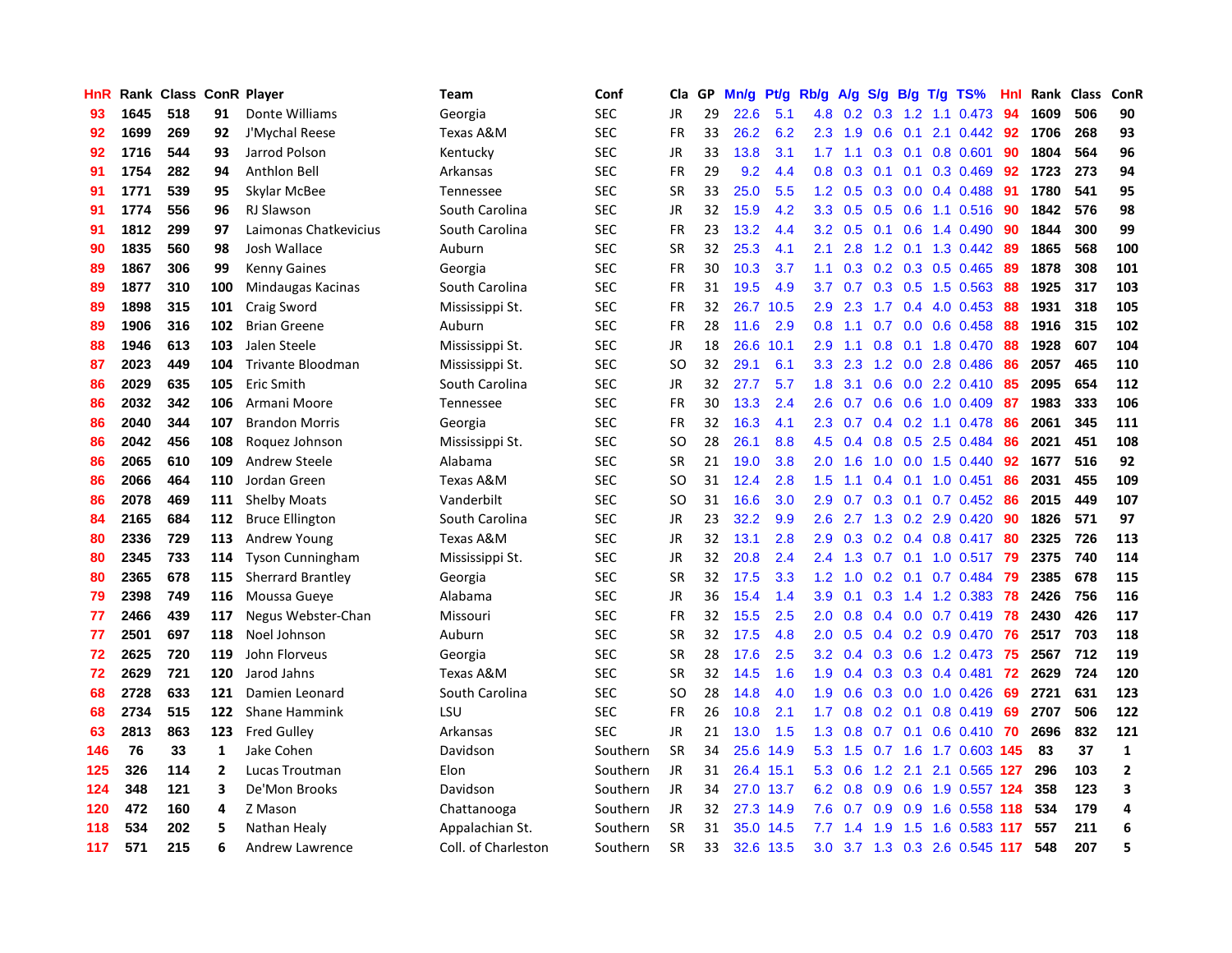| <b>HnR</b> |      | Rank Class ConR Player |    |                        | <b>Team</b>         | Conf     | Cla       | GP. | Mn/g | Pt/g      | Rb/g             | A/g              | S/g           |     | $B/g$ T/g TS%                  | Hnl | Rank     | <b>Class</b> | <b>ConR</b>             |
|------------|------|------------------------|----|------------------------|---------------------|----------|-----------|-----|------|-----------|------------------|------------------|---------------|-----|--------------------------------|-----|----------|--------------|-------------------------|
| 114        | 678  | 217                    | 7  | <b>Trey Sumler</b>     | Western Carolina    | Southern | <b>JR</b> | 32  | 37.7 | 18.4      | 4.5              | 3.6              | 1.9           | 0.1 | 3.6 0.551                      | 114 | 650      | 214          | $\overline{\mathbf{z}}$ |
| 114        | 685  | 219                    | 8  | Eric Ferguson          | Georgia Southern    | Southern | <b>JR</b> | 33  |      | 29.6 13.5 | 6.2              | 1.0              | 1.5           |     | 0.8 2.4 0.540 113 713          |     |          | 229          | 8                       |
| 113        | 734  | 148                    | 9  | Karl Cochran           | Wofford             | Southern | <b>SO</b> | 32  |      | 30.8 15.6 | 4.3              | $-1.7$           |               |     | 2.0 0.8 2.3 0.452 112 732      |     |          | 152          | 9                       |
| 112        | 750  | 90                     | 10 | <b>Tim Williams</b>    | Samford             | Southern | <b>FR</b> | 32  |      | 35.0 14.2 | 7.1              | 0.8              |               |     | 1.5 1.1 1.5 0.569 111 770      |     |          | 92           | ${\bf 10}$              |
| 112        | 772  | 273                    | 11 | Nik Cochran            | Davidson            | Southern | <b>SR</b> | 34  | 30.9 | 9.9       | 2.4              | 3.3              | 0.8           |     | 0.0 1.9 0.712 111              |     | 783      | 280          | 11                      |
| 111        | 808  | 284                    | 12 | Mike Groselle          | Citadel             | Southern | <b>SR</b> | 30  | 31.7 | 15.6      | 7.6              | 1.6              | 1.3           |     | 0.6 2.2 0.601 110              |     | 829      | 294          | 12                      |
| 109        | 856  | 269                    | 13 | <b>Willis Hall</b>     | Coll. of Charleston | Southern | JR        | 34  | 24.3 | 7.7       | 6.4              | 0.8              |               |     | 0.3 0.4 1.0 0.601 109          |     | 869      | 274          | 15                      |
| 109        | 876  | 303                    | 14 | J.P. Kuhlman           | Davidson            | Southern | <b>SR</b> | 31  | 29.5 | 8.0       | 2.7              | 3.6              | 0.9           |     | 0.0 1.5 0.546 109              |     | 855      | 300          | 14                      |
| 108        | 912  | 193                    | 15 | Tyler Kalinoski        | Davidson            | Southern | <b>SO</b> | 34  | 22.6 | 7.6       | 2.8              | 1.6              | 0.7           |     | 0.0 1.1 0.574 108              |     | 917      | 191          | 16                      |
| 108        | 919  | 292                    | 16 | Chris Czerapowicz      | Davidson            | Southern | <b>JR</b> | 34  | 25.7 | 9.1       | 5.0              | 0.5              |               |     | 0.4 0.2 0.5 0.554 107          |     | 926      | 296          | 17                      |
| 107        | 928  | 195                    | 17 | Lee Skinner            | Wofford             | Southern | <b>SO</b> | 32  |      | 34.5 10.3 | 7.4              |                  |               |     | 2.2 1.4 0.3 2.3 0.498 107      |     | 934      | 195          | 18                      |
| 107        | 941  | 328                    | 18 | Colin Reddick          | Furman              | Southern | <b>SR</b> | 31  |      | 28.5 12.6 | 6.2              |                  |               |     | 1.7 0.9 1.0 1.8 0.541 105 1018 |     |          | 351          | 20                      |
| 107        | 955  | 298                    | 19 | <b>Trent Weideman</b>  | Coll. of Charleston | Southern | <b>JR</b> | 26  | 21.0 | 8.5       | 5.5              | 0.7              |               |     | 0.4 0.5 1.2 0.541 110 842      |     |          | 272          | 13                      |
| 106        | 996  | 345                    | 20 | Derrell Armstrong      | NC-Greensboro       | Southern | <b>SR</b> | 30  | 27.2 | 14.7      | 4.9              | 2.1              | 1.3           |     | $0.1$ 2.5 0.546 106            |     | 993      | 343          | 19                      |
| 105        | 1042 | 222                    | 21 | Adjehi Baru            | Coll. of Charleston | Southern | <b>SO</b> | 35  | 30.7 | 9.8       | 8.3              | 0.6              | $0.4^{\circ}$ |     | 1.3 1.9 0.544 104 1057         |     |          | 225          | 21                      |
| 103        | 1111 | 233                    | 22 | Jay Canty              | Appalachian St.     | Southern | <b>SO</b> | 31  | 31.7 | 14.3      | 6.2              | 3.0              | 1.0           | 0.5 | 2.5 0.499                      |     | 103 1130 | 237          | 22                      |
| 103        | 1128 | 353                    | 23 | <b>Tom Droney</b>      | Davidson            | Southern | JR        | 34  | 21.5 | 4.2       | 2.9              | 2.1              | 0.6           |     | 0.1 0.8 0.548 103 1141         |     |          | 359          | 23                      |
| 102        | 1160 | 363                    | 24 | <b>Ryley Beaumont</b>  | Elon                | Southern | <b>JR</b> | 33  | 31.7 | 11.8      | 7.1              | 1.8              | 0.7           |     | 0.4 1.7 0.540 102 1192         |     |          | 377          | 25                      |
| 101        | 1212 | 380                    | 25 | Sebastian Koch         | Elon                | Southern | JR        | 32  | 30.8 | 9.6       | 4.6              | 2.5              |               |     | 0.9 0.3 1.5 0.602 101 1225     |     |          | 385          | 26                      |
| 99         | 1327 | 431                    | 26 | C.J. Reed              | Georgia Southern    | Southern | <b>SR</b> | 33  |      | 34.6 12.9 | 3.3 <sub>2</sub> | 3.8              |               |     | 1.2 0.0 2.1 0.481              | -99 | 1352     | 443          | 28                      |
| 99         | 1353 | 430                    | 27 | <b>Trevis Simpson</b>  | NC-Greensboro       | Southern | JR        | 29  | 29.6 | 18.7      | 4.2              | 1.4              |               |     | $0.7$ 0.1 2.0 0.515            | -99 | 1308     | 411          | 27                      |
| 99         | 1354 | 431                    | 28 | <b>Tevin Baskin</b>    | Appalachian St.     | Southern | <b>JR</b> | 31  | 20.3 | 9.9       | 4.1              | 0.3              | 0.9           |     | 1.1 0.9 0.544                  | 98  | 1375     | 429          | 29                      |
| 99         | 1359 | 441                    | 29 | <b>Clint Mann</b>      | Davidson            | Southern | <b>SR</b> | 18  | 18.8 | 6.9       | 2.8              | 0.9              | 0.9           |     | 0.5 1.2 0.486 102 1154         |     |          | 385          | 24                      |
| 98         | 1374 | 200                    | 30 | Gee McGhee             | Chattanooga         | Southern | <b>FR</b> | 32  | 29.0 | 12.1      | 3.8              | 2.3              | 1.3           |     | 0.2 1.5 0.501                  | 97  | 1434     | 211          | 31                      |
| 98         | 1413 | 306                    | 31 | <b>Anthony Stitt</b>   | Coll. of Charleston | Southern | <b>SO</b> | 34  | 32.9 | 11.0      | 2.4              | 3.2              | 0.5           | 0.1 | 2.5 0.531                      | 97  | 1414     | 310          | 30                      |
| 96         | 1494 | 465                    | 32 | <b>Anthony Thomas</b>  | Coll. of Charleston | Southern | <b>JR</b> | 35  | 29.1 | 8.5       | 4.8              | 1.5              | 0.7           |     | 0.6 2.2 0.498                  | 96  | 1517     | 479          | 32                      |
| 95         | 1562 | 488                    | 33 | <b>Preston Ross</b>    | Western Carolina    | Southern | JR        | 33  | 17.2 | 6.3       | 3.9              | 0.8              |               |     | $0.7$ 0.2 0.9 0.551            | 94  | 1569     | 489          | 33                      |
| 95         | 1570 | 490                    | 34 | Jack Isenbarger        | Elon                | Southern | JR        | 33  | 31.8 | 13.2      | $3.4^{\circ}$    | 2.6              |               |     | 0.8 0.1 2.1 0.518 94           |     | 1591     | 499          | 34                      |
| 92         | 1689 | 266                    | 35 | <b>Tanner Samson</b>   | Elon                | Southern | <b>FR</b> | 32  | 28.1 | 7.1       | $3.4^{\circ}$    | 1.7              |               |     | $0.9$ 0.2 0.6 0.551            | -92 | 1688     | 266          | 36                      |
| 92         | 1704 | 374                    | 36 | <b>Austin Hamilton</b> | Elon                | Southern | <b>SO</b> | 16  | 25.1 | 7.4       | 2.6              | 3.3 <sub>2</sub> | 1.5           |     | $0.2$ 1.8 0.439                | 93  | 1648     | 364          | 35                      |
| 91         | 1803 | 294                    | 37 | Clide Geffrard         | Samford             | Southern | <b>FR</b> | 32  | 28.0 | 11.1      | 4.4              | 0.9              | 0.7           |     | $0.5$ 1.5 0.560                | 90  | 1821     | 296          | 37                      |
| 90         | 1821 | 402                    | 38 | Ronrico White          | Chattanooga         | Southern | SO        | 32  |      | 27.5 10.2 | 3.5              | 3.0              | 1.1           |     | 0.0 2.2 0.513 89               |     | 1884     | 416          | 41                      |
| 90         | 1844 | 407                    | 39 | Raijon Kelly           | Samford             | Southern | <b>SO</b> | 32  | 36.9 | 14.1      | 2.3              | 4.7              | 0.8           | 0.1 | 3.2 0.523                      | -89 | 1873     | 412          | 40                      |
| 90         | 1856 | 576                    | 40 | Tawaski King           | Western Carolina    | Southern | JR        | 33  | 31.7 | 11.0      | 6.3              | 1.0              | 0.8           |     | $0.6$ 1.6 0.513                | -89 | 1864     | 583          | 39                      |
| 89         | 1907 | 596                    | 41 | <b>Tom Tankelewicz</b> | Western Carolina    | Southern | JR        | 32  | 26.1 | 9.7       | 2.9              | 1.0              | 0.7           |     | 0.3 1.0 0.569                  | -88 | 1910     | 598          | 43                      |
| 89         | 1913 | 318                    | 42 | <b>Spencer Collins</b> | Wofford             | Southern | <b>FR</b> | 32  | 28.7 | 12.4      | 3.2              | 1.0              |               |     | 0.8 0.2 1.6 0.467              | 88  | 1907     | 314          | 42                      |
| 88         | 1930 | 429                    | 43 | <b>Nicholas Paulos</b> | NC-Greensboro       | Southern | SO        | 31  | 20.0 | 8.0       | 2.7              | 0.5              |               |     | $0.7$ $0.3$ $0.8$ $0.603$      | -87 | 1952     | 428          | 44                      |
| 87         | 1977 | 434                    | 44 | James Sinclair         | Western Carolina    | Southern | SO        | 33  | 29.6 | 7.4       | 4.4              | $2.2^{\circ}$    |               |     | 1.2 0.4 1.3 0.492              | -87 | 1976     | 436          | 45                      |
| 87         | 1989 | 438                    | 45 | John Swinton           | Wofford             | Southern | <b>SO</b> | 23  | 18.0 | 3.3       | 1.8              | 2.1              |               |     | 0.7 0.1 1.3 0.567              | 87  | 1978     | 437          | 46                      |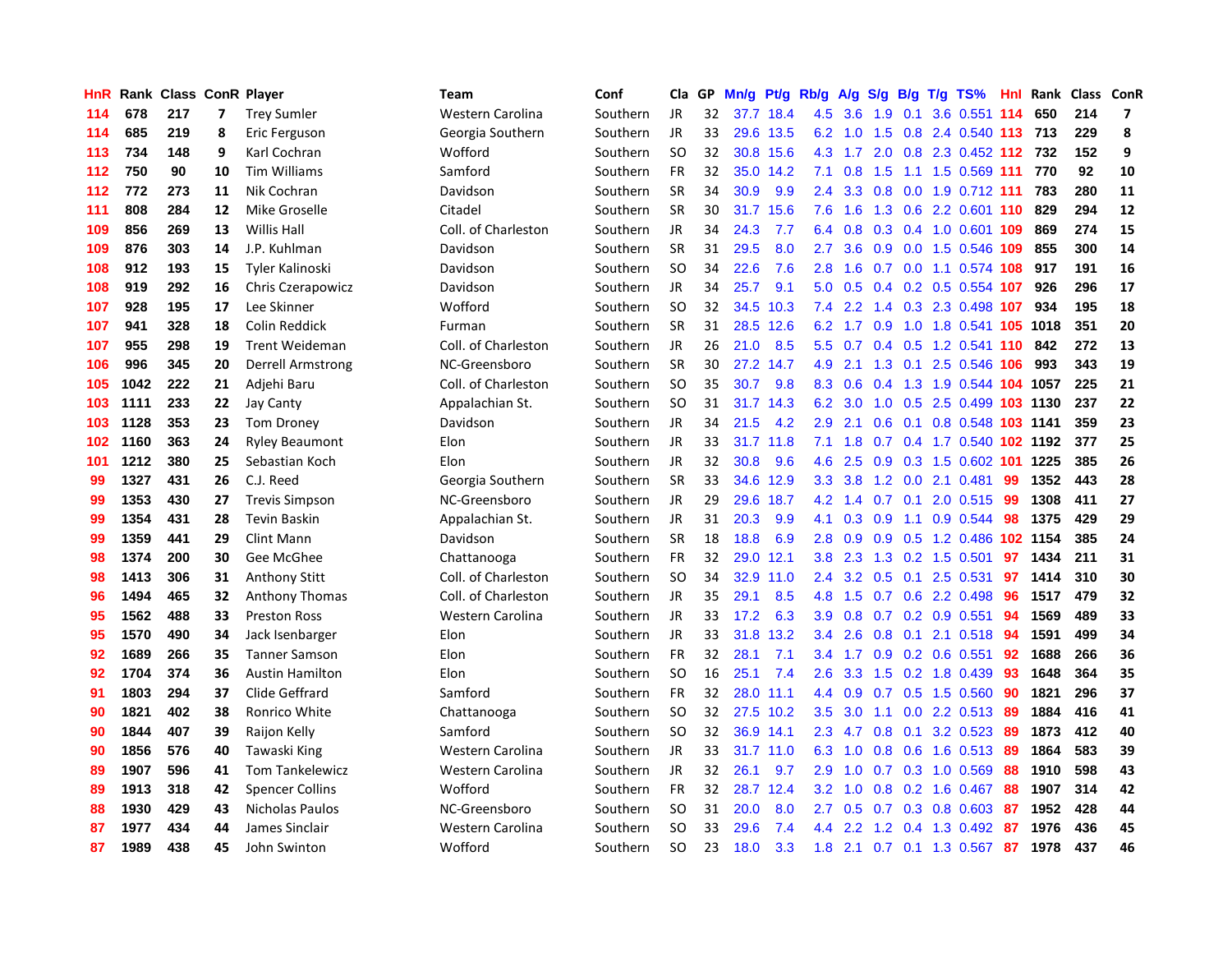| HnR |      | Rank Class ConR Player |    |                          | Team                | Conf     | Cla       | GP | Mn/g | Pt/g | Rb/g             | A/g | S/g |     | $B/g$ T/g TS%             | Hnl | Rank | Class | ConR |
|-----|------|------------------------|----|--------------------------|---------------------|----------|-----------|----|------|------|------------------|-----|-----|-----|---------------------------|-----|------|-------|------|
| 86  | 2037 | 453                    | 46 | Indiana Faithfull        | Wofford             | Southern | <b>SO</b> | 32 | 26.3 | 4.3  | 3.0              | 3.5 | 1.0 |     | 0.2 2.1 0.484             | 86  | 2029 | 454   | 47   |
| 86  | 2067 | 349                    | 47 | Mike Brown               | Western Carolina    | Southern | FR        | 33 | 16.6 | 3.5  | 3.2              | 1.1 |     |     | $0.7$ $0.3$ $0.7$ $0.485$ | 85  | 2071 | 349   | 48   |
| 85  | 2102 | 475                    | 48 | Jarell Byrd              | Wofford             | Southern | <b>SO</b> | 31 | 15.2 | 4.4  | $2.4^{\circ}$    | 0.7 |     |     | 0.4 0.2 1.1 0.519 85      |     | 2087 | 473   | 49   |
| 85  | 2106 | 657                    | 49 | <b>Brandon Boggs</b>     | Western Carolina    | Southern | JR        | 33 | 26.1 | 10.3 | 3.6              | 1.4 |     |     | 1.1 0.5 2.0 0.451         | 85  | 2106 | 659   | 50   |
| 85  | 2107 | 658                    | 50 | <b>Charlie Reddick</b>   | Furman              | Southern | <b>JR</b> | 23 | 26.7 | 9.5  | 5.3              | 1.6 | 0.8 |     | 0.6 1.7 0.556             | 89  | 1849 | 580   | 38   |
| 85  | 2113 | 356                    | 51 | Theo Johnson             | Coll. of Charleston | Southern | FR        | 33 | 10.5 | 2.8  | 1.5              | 0.2 | 0.1 |     | 0.8 0.6 0.487             | 85  | 2111 | 356   | 51   |
| 85  | 2121 | 357                    | 52 | Cleon Roberts            | Georgia Southern    | Southern | FR        | 33 | 27.3 | 8.6  | 2.5              | 1.0 |     |     | 1.1 0.2 1.4 0.557         | 84  | 2137 | 359   | 52   |
| 84  | 2163 | 627                    | 53 | Korey VanDussen          | NC-Greensboro       | Southern | <b>SR</b> | 19 | 24.1 | 6.5  | 2.4              | 2.7 | 1.2 |     | $0.1$ 1.2 0.534           | 84  | 2141 | 622   | 53   |
| 83  | 2205 | 639                    | 54 | Cameron Baskerville      | Georgia Southern    | Southern | <b>SR</b> | 33 | 19.2 | 5.5  | 3.9              | 0.3 | 0.6 |     | 0.3 1.2 0.550             | 83  | 2217 | 643   | 55   |
| 83  | 2211 | 697                    | 55 | Marvin Baynham           | Georgia Southern    | Southern | <b>JR</b> | 33 | 19.1 | 5.1  | 4.2              | 0.5 |     |     | $0.5$ 0.2 1.2 0.542       | -82 | 2228 | 702   | 56   |
| 83  | 2228 | 378                    | 56 | Kayel Locke              | NC-Greensboro       | Southern | FR        | 31 | 22.0 | 9.9  | $4.4^{\circ}$    | 0.7 |     |     | 0.5 0.2 1.2 0.472 82      |     | 2250 | 382   | 57   |
| 82  | 2248 | 383                    | 57 | Stephen Croone           | Furman              | Southern | <b>FR</b> | 27 | 28.0 | 9.9  | 2.9              | 4.0 |     |     | 1.4 0.3 3.6 0.499         | -83 | 2210 | 371   | 54   |
| 82  | 2258 | 710                    | 58 | Nori Johnson             | Coll. of Charleston | Southern | <b>JR</b> | 35 | 17.2 | 4.5  | 1.9              | 0.7 |     |     | $0.5$ 0.4 1.0 0.497       | -81 | 2273 | 712   | 59   |
| 81  | 2284 | 520                    | 59 | <b>Tyler Hood</b>        | Samford             | Southern | <b>SO</b> | 25 | 26.0 | 9.1  | 3.0              | 0.9 | 0.8 |     | $0.4$ 1.1 0.533           | 82  | 2264 | 519   | 58   |
| 80  | 2333 | 728                    | 60 | <b>Tre Bussey</b>        | Georgia Southern    | Southern | JR        | 33 | 29.8 | 8.7  | 3.4              | 1.2 | 0.7 |     | $0.1$ 1.7 0.448           | 80  | 2346 | 733   | 61   |
| 80  | 2342 | 672                    | 61 | Kelvin McNeil            | NC-Greensboro       | Southern | <b>SR</b> | 31 | 21.4 | 5.5  | 6.4              | 0.6 | 0.7 |     | $0.2$ 1.1 $0.462$         | 79  | 2371 | 675   | 63   |
| 80  | 2356 | 539                    | 62 | <b>Tabarris Hamilton</b> | Appalachian St.     | Southern | <b>SO</b> | 31 | 28.8 | 9.2  | 2.1              | 1.1 | 0.7 |     | $0.1$ 1.1 0.515           | 79  | 2373 | 545   | 64   |
| 80  | 2361 | 540                    | 63 | <b>Connor Miller</b>     | Samford             | Southern | <b>SO</b> | 32 | 34.4 | 6.3  | 3.5              | 2.4 | 1.0 |     | 0.2 2.1 0.475             | 79  | 2383 | 548   | 65   |
| 79  | 2378 | 744                    | 64 | David Williams           | NC-Greensboro       | Southern | JR.       | 30 | 23.6 | 5.2  | 4.9              | 1.1 |     |     | 1.6 0.3 1.5 0.477         | -79 | 2389 | 745   | 66   |
| 79  | 2381 | 547                    | 65 | <b>Brandon Hayman</b>    | Samford             | Southern | <b>SO</b> | 27 | 10.5 | 2.5  | 1.5              | 0.2 |     |     | $0.4$ 0.2 0.4 0.609       | -79 | 2395 | 551   | 67   |
| 79  | 2391 | 683                    | 66 | Drazen Zlovaric          | Chattanooga         | Southern | <b>SR</b> | 32 | 23.7 | 8.2  | 4.6              | 0.5 |     |     | $0.3$ 0.3 1.3 0.502       | 78  | 2437 | 688   | 68   |
| 78  | 2454 | 570                    | 67 | P.J. Horgan              | Citadel             | Southern | <b>SO</b> | 19 | 31.6 | 10.7 | 6.3              | 1.1 |     |     | 1.2 0.3 2.2 0.600         | 80  | 2355 | 542   | 62   |
| 78  | 2456 | 433                    | 68 | <b>Farad Cobb</b>        | Chattanooga         | Southern | <b>FR</b> | 26 | 18.2 | 5.7  | 2.3              | 1.7 | 0.9 |     | $0.0$ 1.1 $0.409$         | 77  | 2463 | 435   | 69   |
| 78  | 2458 | 572                    | 69 | <b>Michael Neal</b>      | Appalachian St.     | Southern | <b>SO</b> | 23 | 30.9 | 8.8  | 3.2              | 3.6 |     |     | 1.1 0.3 3.6 0.510         | -81 | 2307 | 528   | 60   |
| 77  | 2493 | 582                    | 70 | <b>Ryan Winters</b>      | Elon                | Southern | <b>SO</b> | 32 | 13.8 | 2.9  | 2.3              | 0.7 |     |     | $0.4$ 0.2 0.6 0.551       | 77  | 2495 | 582   | 71   |
| 76  | 2512 | 586                    | 71 | Dylen Setzekorn          | Citadel             | Southern | <b>SO</b> | 28 | 10.1 | 4.3  | 1.4              | 0.1 | 0.5 | 0.1 | $0.7$ 0.623               | 76  | 2514 | 585   | 72   |
| 76  | 2536 | 783                    | 72 | <b>Brian Holmes</b>      | Georgia Southern    | Southern | JR.       | 26 | 19.7 | 4.2  | 2.1              | 1.7 | 0.8 |     | $0.0$ 1.4 0.468           | -77 | 2494 | 774   | 70   |
| 76  | 2540 | 460                    | 73 | Michael Obacha           | Appalachian St.     | Southern | <b>FR</b> | 30 | 21.3 | 5.3  | 4.6              | 0.4 |     |     | $0.7$ 0.1 1.1 0.546       | -75 | 2544 | 460   | 73   |
| 75  | 2551 | 794                    | 74 | Aerris Smith             | Wofford             | Southern | JR        | 32 | 24.7 | 2.9  | 3.2              | 0.2 |     |     | $0.6$ 0.2 0.8 0.490       | -75 | 2559 | 792   | 74   |
| 74  | 2582 | 597                    | 75 | <b>Marshall Harris</b>   | Citadel             | Southern | <b>SO</b> | 30 | 30.0 | 6.3  | 2.1              | 5.2 |     |     | 1.4 0.0 2.5 0.478         | -73 | 2597 | 604   | 75   |
| 73  | 2596 | 475                    | 76 | Matt Van Scyoc           | Citadel             | Southern | <b>FR</b> | 30 | 30.9 | 11.1 | 3.1              | 1.1 | 0.6 |     | $0.7$ 2.3 $0.565$         | -73 | 2614 | 477   | 76   |
| 72  | 2627 | 487                    | 77 | Eric Robertson           | Chattanooga         | Southern | <b>FR</b> | 32 | 12.2 | 3.3  | 1.3              | 0.7 | 0.5 |     | $0.2$ 0.4 0.448           | -71 | 2666 | 491   | 80   |
| 72  | 2630 | 813                    | 78 | Drew Parker              | NC-Greensboro       | Southern | JR.       | 31 | 21.9 | 3.3  | 2.1              | 2.6 | 0.6 |     | $0.0$ 1.3 0.443           | -71 | 2657 | 824   | 78   |
| 72  | 2646 | 492                    | 79 | Kendrec Ferrara          | Furman              | Southern | <b>FR</b> | 31 | 27.7 | 6.9  | 5.5 <sub>1</sub> | 0.7 | 0.4 |     | 1.0 1.6 0.508             | 70  | 2686 | 500   | 81   |
| 72  | 2647 | 493                    | 80 | Raemond Robinson         | Citadel             | Southern | <b>FR</b> | 19 | 20.2 | 4.5  | 2.1              | 2.3 | 1.0 |     | $0.1$ 1.5 0.531           | 72  | 2642 | 486   | 77   |
| 71  | 2665 | 621                    | 81 | Lawrence Miller          | Citadel             | Southern | SO        | 16 | 15.7 | 6.1  | 0.6              | 1.8 | 0.6 |     | $0.1$ 1.5 0.492           | -71 | 2664 | 620   | 79   |
| 70  | 2677 | 728                    | 82 | Jamaal Trice             | Appalachian St.     | Southern | <b>SR</b> | 31 | 23.8 | 7.0  | 2.1              | 0.9 | 0.3 |     | $0.1$ 1.6 0.493           | -70 | 2702 | 735   | 82   |
| 70  | 2687 | 732                    | 83 | <b>Bobby Austin</b>      | Furman              | Southern | <b>SR</b> | 31 | 30.0 | 7.3  | 3.1              | 1.5 | 0.9 |     | 0.3 1.9 0.476             | 69  | 2723 | 741   | 83   |
| 68  | 2729 | 514                    | 84 | Janeil Jenkins           | Citadel             | Southern | <b>FR</b> | 30 | 9.1  | 2.5  | 0.7              | 1.3 |     |     | $0.4$ 0.0 1.1 0.573       | 67  | 2753 | 519   | 84   |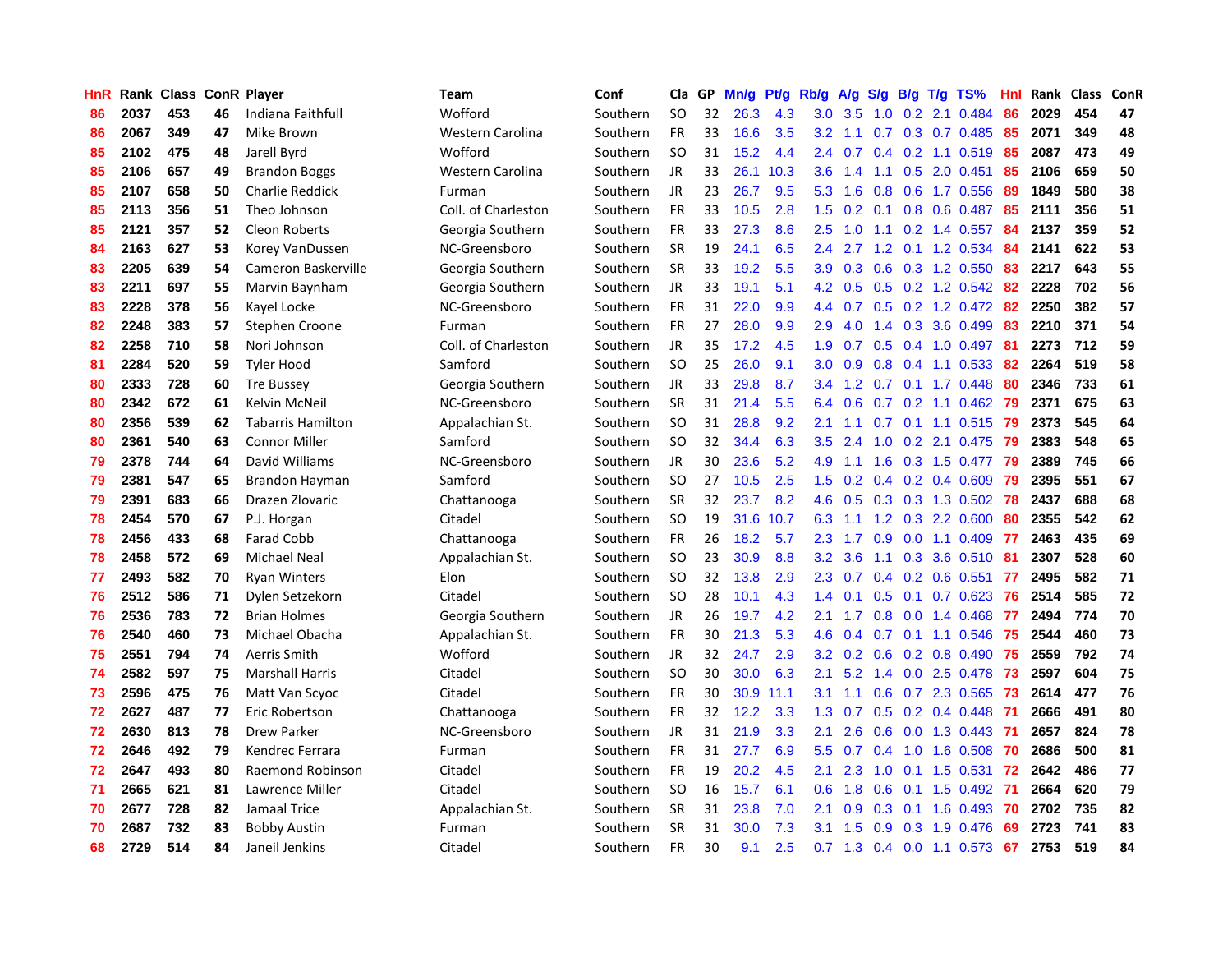| HnR |      | Rank Class ConR Player |                |                            | Team                 | Conf      | Cla       | GP. | Mn/g | <b>Pt/g</b> | Rb/g             | A/g       | S/g |     | $B/g$ T/g TS%                  | Hnl              |      | Rank Class | ConR                    |
|-----|------|------------------------|----------------|----------------------------|----------------------|-----------|-----------|-----|------|-------------|------------------|-----------|-----|-----|--------------------------------|------------------|------|------------|-------------------------|
| 67  | 2741 | 518                    | 85             | <b>Russell Wilson</b>      | Samford              | Southern  | <b>FR</b> | 32  | 20.9 | 2.8         | 2.4              | 2.0       | 0.9 | 0.1 | 1.9 0.506                      | 67               | 2763 | 522        | 86                      |
| 66  | 2769 | 641                    | 86             | <b>Ashton Moore</b>        | Citadel              | Southern  | <b>SO</b> | 30  | 20.2 | 5.7         | 1.3              | 1.5       | 0.6 |     | $0.1$ 1.0 0.448                | 65               | 2794 | 647        | 87                      |
| 65  | 2785 | 530                    | 87             | Larry Wideman              | Furman               | Southern  | FR        | 31  | 25.1 | 7.9         | 1.9              | 0.8       |     |     | $0.5$ 0.2 2.1 0.503            | -64              | 2817 | 543        | 89                      |
| 64  | 2793 | 534                    | 88             | C.J. Neumann               | Wofford              | Southern  | FR        | 29  | 12.1 | 2.4         | 1.8              | 0.2       |     |     | $0.3$ 0.1 0.7 0.542            | -65              | 2798 | 536        | 88                      |
| 64  | 2800 | 754                    | 89             | <b>Bryant Irwin</b>        | Furman               | Southern  | <b>SR</b> | 29  | 24.0 | 6.4         | $3.4^{\circ}$    | 0.3       |     |     | $0.3$ 0.4 0.8 0.439            | 64               | 2818 | 756        | 90                      |
| 64  | 2802 | 649                    | 90             | Kameron Dunnican           | Georgia Southern     | Southern  | <b>SO</b> | 32  | 10.9 | 1.5         | 2.0              | 0.3       |     |     | $0.3$ 0.7 0.7 0.462            | 63               | 2825 | 653        | 92                      |
| 63  | 2816 | 864                    | 91             | Sam Watson                 | Chattanooga          | Southern  | JR        | 32  | 14.8 | 2.5         | 2.9              | 0.4       |     |     | 0.2 0.3 0.8 0.547              | 62               | 2841 | 871        | 93                      |
| 62  | 2834 | 552                    | 92             | Jordan Potts               | NC-Greensboro        | Southern  | <b>FR</b> | 26  | 16.5 | 3.6         | 1.3              | 1.6       | 0.7 |     | $0.0$ 1.3 0.463                | 63               | 2822 | 546        | 91                      |
| 59  | 2853 | 661                    | 93             | Jared Bryant               | Chattanooga          | Southern  | <b>SO</b> | 31  | 10.5 | 2.4         | 2.2              | 0.3       | 0.3 |     | $0.0$ 0.8 0.514                | -59              | 2871 | 665        | 96                      |
| 59  | 2855 | 561                    | 94             | Casey Jones                | Chattanooga          | Southern  | FR        | 18  | 22.2 | 5.3         | 3.6              | 1.3       | 0.8 |     | 0.2 2.3 0.427                  | 67               | 2754 | 520        | 85                      |
| 59  | 2866 | 566                    | 95             | <b>Chris Burgess</b>       | Appalachian St.      | Southern  | FR        | 31  | 14.2 | 3.0         | 1.0              | 1.6       |     |     | 0.3 0.0 1.4 0.460              | -58              | 2877 | 569        | 97                      |
| 58  | 2869 | 665                    | 96             | Kevin Blake                | Elon                 | Southern  | <b>SO</b> | 28  | 10.0 | 1.8         | 1.1              | 0.4       |     |     | $0.4$ 0.0 0.4 0.410            | -60              | 2864 | 662        | 95                      |
| 58  | 2875 | 666                    | 97             | Martynas Bareika           | Chattanooga          | Southern  | <b>SO</b> | 32  | 14.3 | 3.2         | $2.4^{\circ}$    | 0.8       |     |     | $0.4$ 0.0 1.5 0.449            | -57              | 2891 | 668        | 98                      |
| 55  | 2905 | 674                    | 98             | Lance Stokes               | Chattanooga          | Southern  | <b>SO</b> | 19  | 15.3 | 2.8         | 1.9              | 0.8       | 0.8 |     | $0.1$ 1.1 0.417                | 60               | 2858 | 660        | 94                      |
| 55  | 2908 | 579                    | 99             | Justin Gordon              | Wofford              | Southern  | <b>FR</b> | 32  | 8.5  | 1.7         | 1.3              | 0.4       |     |     | $0.2$ 0.2 0.6 0.414            | -55              | 2912 | 580        | 100                     |
| 54  | 2912 | 773                    | 100            | Stephen Elmore             | Citadel              | Southern  | <b>SR</b> | 30  | 13.7 | 2.6         | $3.4^{\circ}$    | 0.7       |     |     | 0.3 0.2 1.2 0.448              | 54               | 2920 | 774        | 101                     |
| 50  | 2940 | 595                    | 101            | <b>Quinton Marshall</b>    | Citadel              | Southern  | <b>FR</b> | 23  | 11.0 | 2.8         | 1.3              | 0.5       | 0.3 |     | $0.2$ 0.9 0.455                | $52\phantom{.0}$ | 2940 | 593        | 102                     |
| 49  | 2944 | 893                    | 102            | Will Cook                  | Samford              | Southern  | <b>JR</b> | 23  | 19.1 | 3.4         | 2.7              | 0.5       | 0.3 |     | $0.0$ 1.0 $0.429$              | 56               | 2905 | 884        | 99                      |
| 47  | 2955 | 600                    | 103            | <b>Tony Sabato</b>         | Elon                 | Southern  | <b>FR</b> | 33  | 9.0  | 1.3         | 1.6              | 0.5       |     |     | $0.1$ 0.2 0.8 0.404 47         |                  | 2963 | 603        | 103                     |
| 170 | 10   | 3                      | 1              | <b>Taylor Smith</b>        | Stephen F. Austin    | Southland | <b>SR</b> | 32  | 33.8 | 15.7        | 9.2              | 1.8       |     |     | 1.0 2.8 1.9 0.646 170          |                  | -11  | 4          | $\mathbf{1}$            |
| 149 | 61   | 24                     | $\overline{2}$ | <b>Fred Hunter</b>         | Nicholls St.         | Southland | <b>SR</b> | 27  | 31.9 | 19.9        | 8.1              | 2.1       |     |     | 1.8 0.3 2.4 0.610 152          |                  | 47   | 18         | $\overline{2}$          |
| 137 | 148  | 43                     | 3              | DeQuan Hicks               | Northwestern St.     | Southland | <b>JR</b> | 29  | 20.2 | 14.0        | 5.9              | $1.7$ 1.6 |     |     | 0.6 2.3 0.604 140              |                  | 127  | 36         | $\overline{\mathbf{3}}$ |
| 135 | 173  | 75                     | 4              | Damen Bell-Holter          | Oral Roberts         | Southland | <b>SR</b> | 35  | 31.5 | 15.5        | 9.4              | 1.2       | 0.5 |     | 1.3 2.0 0.571 134              |                  | 192  | 84         | 4                       |
| 130 | 243  | 18                     | 5              | Jalan West                 | Northwestern St.     | Southland | <b>FR</b> | 32  | 25.2 | 10.2        | 2.5              | 5.2       | 2.3 |     | 0.1 1.9 0.559 129              |                  | 258  | 18         | 5                       |
| 123 | 391  | 144                    | 6              | James Hulbin               | Northwestern St.     | Southland | <b>SR</b> | 32  | 21.5 | 11.8        | 5.7              | 0.9       | 0.6 |     | 0.9 1.2 0.583 122              |                  | 418  | 160        | 6                       |
| 117 | 551  | 208                    | $\overline{7}$ | <b>Warren Niles</b>        | Oral Roberts         | Southland | <b>SR</b> | 35  |      | 36.4 18.9   | 4.1              | 1.6       |     |     | 1.2 0.2 2.0 0.567 117          |                  | 583  | 221        | $\overline{7}$          |
| 116 | 592  | 195                    | 8              | Shawn Glover               | Oral Roberts         | Southland | JR        | 33  |      | 32.7 14.4   | 5.1              | 1.9       |     |     | 1.2 1.3 2.1 0.531 116          |                  | 588  | 194        | 8                       |
| 114 | 658  | 131                    | 9              | Johnathan Jordan           | Tx.A&M-Corp. Christi | Southland | -SO       | 29  |      | 36.6 12.8   | 4.8              | 5.5       |     |     | 1.3 0.2 2.8 0.484 113          |                  | 690  | 137        | 9                       |
| 114 | 660  | 244                    | 10             | <b>Brandon Fortenberry</b> | SE Louisiana         | Southland | <b>SR</b> | 31  | 35.5 | 14.6        | 4.5              | 2.8       |     |     | 0.9 0.3 1.9 0.513 113          |                  | 697  | 254        | 11                      |
| 114 | 692  | 253                    | 11             | Hal Bateman                | Stephen F. Austin    | Southland | <b>SR</b> | 32  | 27.7 | 7.3         | 2.9 <sup>°</sup> |           |     |     | 5.7 1.6 0.2 2.7 0.457 113      |                  | 693  | 252        | 10                      |
| 110 | 842  | 175                    | 12             | Kevin Hardy                | McNeese St.          | Southland | -SO       | 31  | 35.0 | 9.7         | 6.2              | 4.5       | 2.2 |     | 1.2 2.1 0.470                  | 109              | 880  | 184        | 12                      |
| 108 | 894  | 281                    | 13             | Desmond Haymon             | Stephen F. Austin    | Southland | JR        | 32  | 30.5 | 10.6        | 4.9              | 1.2       | 0.6 |     | 0.0 1.3 0.539 108              |                  | 900  | 287        | 13                      |
| 108 | 901  | 312                    | 14             | Antonio Bostic             | Stephen F. Austin    | Southland | <b>SR</b> | 32  | 31.6 | 10.8        | $3.4^{\circ}$    | 1.6       | 1.4 |     | $0.3$ 1.5 0.485 108            |                  | 904  | 313        | 14                      |
| 108 | 908  | 288                    | 15             | <b>Brison White</b>        | Northwestern St.     | Southland | JR        | 32  | 18.6 | 8.0         | 1.7              | 2.2       | 1.6 |     | 0.1 1.3 0.504 107              |                  | 925  | 295        | 15                      |
| 106 | 967  | 203                    | 16             | Jacob Parker               | Stephen F. Austin    | Southland | -SO       | 32  | 23.5 | 7.2         | 4.3              | 1.4       | 0.7 |     | 0.3 1.3 0.543 106              |                  | 975  | 206        | 16                      |
| 105 | 1033 | 141                    | 17             | Thomas Walkup              | Stephen F. Austin    | Southland | <b>FR</b> | 32  | 18.5 | 4.4         | 3.6              | 1.3       | 0.8 |     | 0.1 0.9 0.538 105 1040         |                  |      | 139        | 20                      |
| 103 | 1112 | 372                    | 18             | Roosevelt Johnson          | SE Louisiana         | Southland | -SR       | 28  | 24.9 | 10.6        | 8.3              | 0.9       | 0.8 |     | 0.7 2.3 0.453 105 1035         |                  |      | 355        | 19                      |
| 103 | 1115 | 349                    | 19             | Steven Roundtree           | Oral Roberts         | Southland | JR        | 23  | 23.8 | 9.8         | 6.4              | 1.3       | 0.9 |     | 0.7 2.7 0.503 105 1032         |                  |      | 321        | 18                      |
| 103 | 1116 | 374                    | 20             | Robert Crawford            | Central Arkansas     | Southland | <b>SR</b> | 29  |      | 28.6 14.8   | 4.1              |           |     |     | 1.4 1.0 0.6 1.7 0.593 103 1129 |                  |      | 379        | 22                      |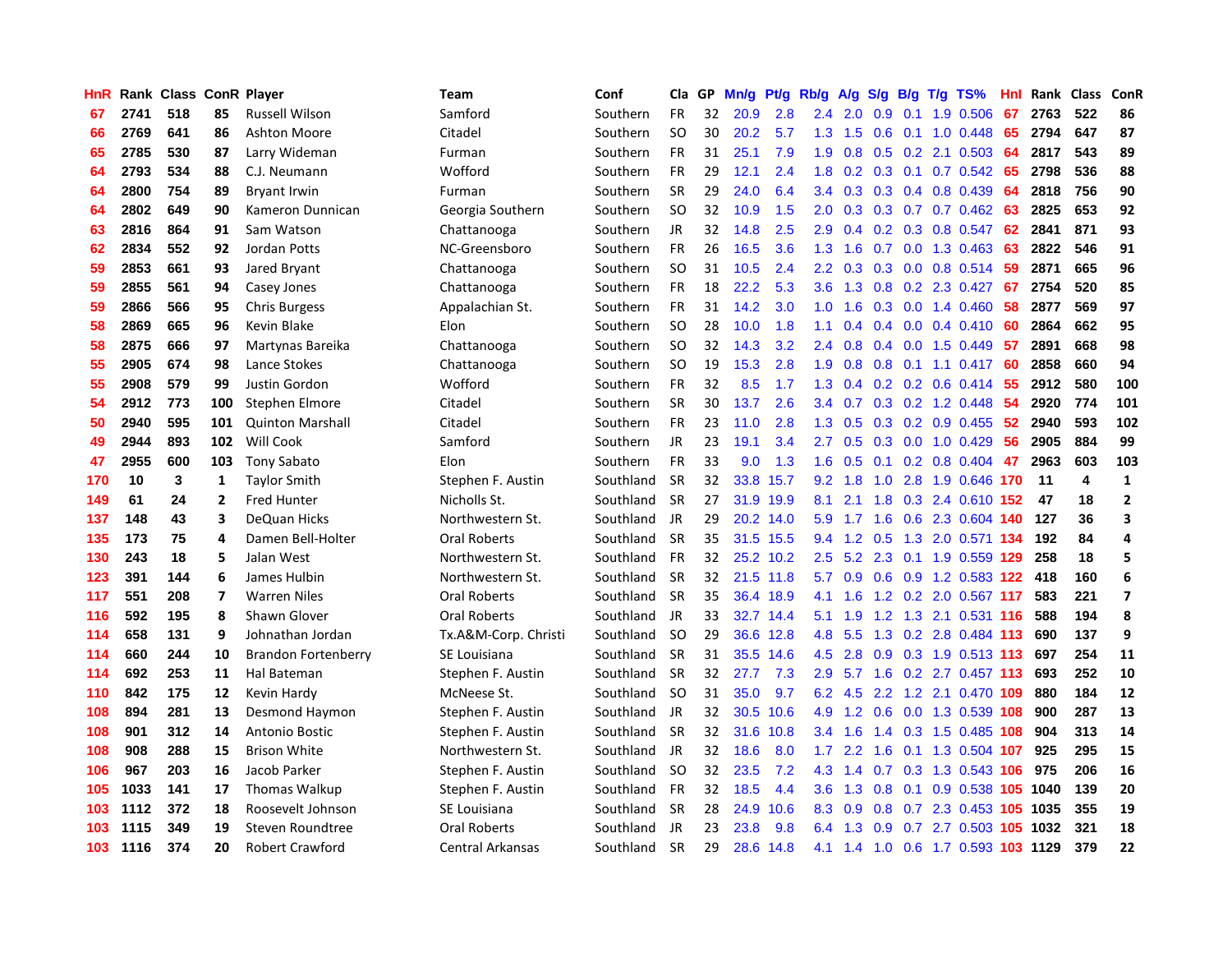| HnR |      | Rank Class ConR Player |    |                         | <b>Team</b>             | Conf      | Cla       | GP | Mn/g | <b>Pt/g</b> | Rb/g             | A/g             | S/g |                 | $B/g$ T/g TS%                  |     | <b>Hnl Rank Class</b> |     | ConR |
|-----|------|------------------------|----|-------------------------|-------------------------|-----------|-----------|----|------|-------------|------------------|-----------------|-----|-----------------|--------------------------------|-----|-----------------------|-----|------|
| 103 | 1129 | 237                    | 21 | <b>Marvin Fraizer</b>   | Northwestern St.        | Southland | <b>SO</b> | 32 | 15.9 | 4.9         | 4.1              | 0.3             | 0.6 |                 | 1.3 0.7 0.534 102 1157         |     |                       | 242 | 23   |
| 103 | 1143 | 381                    | 22 | <b>Shamir Davis</b>     | Northwestern St.        | Southland | <b>SR</b> | 32 | 25.3 | 12.3        | 2.0 <sub>1</sub> | 2.1             |     |                 | 0.8 0.0 1.8 0.528 102 1172     |     |                       | 392 | 24   |
| 102 | 1153 | 383                    | 23 | Darius Gatson           | Sam Houston St.         | Southland | <b>SR</b> | 33 | 27.5 | 8.6         | 3.4              |                 |     |                 | 3.4 1.2 0.1 1.9 0.507 102 1177 |     |                       | 393 | 25   |
| 102 | 1198 | 374                    | 24 | <b>DeMarcus Gatlin</b>  | Sam Houston St.         | Southland | JR        | 23 | 22.9 | 8.6         |                  | 4.0 1.9         |     |                 | 1.2 0.3 1.9 0.510 106          |     | 983                   | 307 | 17   |
| 100 | 1296 | 421                    | 25 | Stan Brown              | Lamar                   | Southland | <b>SR</b> | 31 | 28.9 | 11.6        | 7.6              | 0.5             |     |                 | 0.5 0.8 1.6 0.515 99           |     | 1329                  | 437 | 26   |
| 99  | 1341 | 286                    | 26 | Onochie Ochie           | SE Louisiana            | Southland | <b>SO</b> | 24 | 11.4 | 6.2         | 2.6              | 0.2             |     |                 | 0.4 0.5 0.7 0.611 103 1109     |     |                       | 233 | 21   |
| 98  | 1405 | 442                    | 27 | James Thomas            | Sam Houston St.         | Southland | JR        | 33 | 27.8 | 9.6         | 5.8              | 0.8             |     |                 | 0.7 0.2 1.3 0.496              | 97  | 1424                  | 444 | 28   |
| 98  | 1416 | 446                    | 28 | Will Bond               | Sam Houston St.         | Southland | JR.       | 34 | 16.7 | 6.0         | 2.6              | 0.7             |     |                 | $0.5$ 0.1 0.4 0.519            | 97  | 1450                  | 453 | 29   |
| 97  | 1466 | 319                    | 29 | <b>Desharick Guidry</b> | McNeese St.             | Southland | <b>SO</b> | 31 | 31.8 | 12.6        | 7.5              | 0.9             |     |                 | 1.1 0.5 1.8 0.529              | -96 | 1503                  | 326 | 32   |
| 97  | 1473 | 477                    | 30 | Jarvis Garner           | <b>Central Arkansas</b> | Southland | <b>SR</b> | 28 |      | 30.2 15.9   | 7.0              | 1.3             | 1.1 |                 | 0.4 2.4 0.518 96               |     | 1472                  | 478 | 31   |
| 96  | 1500 | 468                    | 31 | LaQuentin Miles         | Central Arkansas        | Southland | JR        | 25 |      | 28.6 15.4   | 5.2              |                 |     |                 | 3.1 1.5 0.4 3.1 0.463 98       |     | 1407                  | 441 | 27   |
| 96  | 1519 | 475                    | 32 | <b>Dantrell Thomas</b>  | Nicholls St.            | Southland | JR        | 23 | 30.4 | 13.8        | 4.9              |                 |     |                 | 2.7 1.1 0.8 2.6 0.482 97       |     | 1453                  | 454 | 30   |
| 95  | 1558 | 486                    | 33 | <b>Terrance Motley</b>  | Sam Houston St.         | Southland | JR        | 31 | 16.7 | 6.6         | 5.0              | 0.3             |     |                 | 0.7 0.4 1.3 0.447 94           |     | 1575                  | 491 | 33   |
| 95  | 1559 | 238                    | 34 | Korey Billbury          | Oral Roberts            | Southland | <b>FR</b> | 35 | 24.1 | 6.1         | 3.8 <sub>2</sub> | 2.5             | 1.2 |                 | 0.1 2.1 0.500 94               |     | 1589                  | 245 | 34   |
| 94  | 1623 | 252                    | 35 | Paul Baxter             | Sam Houston St.         | Southland | <b>FR</b> | 33 | 22.5 | 7.5         | 2.8              | 2.4             |     |                 | 0.8 0.2 1.6 0.464              | 93  | 1649                  | 257 | 36   |
| 93  | 1650 | 521                    | 36 | Nathaniel Mason         | Sam Houston St.         | Southland | JR        | 34 | 14.3 | 5.9         | 2.6              | 0.6             |     |                 | $0.3$ 0.0 1.1 0.495            | 92  | 1679                  | 527 | 38   |
| 93  | 1654 | 365                    | 37 | Nate Maxey              | Tx.A&M-Corp. Christi    | Southland | -SO       | 28 | 15.3 | 4.5         | 2.9              | 0.1             | 0.3 |                 | 2.0 0.6 0.681                  | 93  | 1646                  | 362 | 35   |
| 93  | 1655 | 509                    | 38 | Gary Roberson           | Northwestern St.        | Southland | <b>SR</b> | 31 | 16.1 | 6.3         | 2.9              | 0.6             |     |                 | $0.4$ 0.2 1.0 0.537            | 93  | 1651                  | 512 | 37   |
| 91  | 1802 | 562                    | 39 | Jordan Harks            | <b>Central Arkansas</b> | Southland | JR        | 30 | 19.9 | 7.9         | 4.2              | 0.7             |     |                 | 0.5 0.3 0.7 0.579 90           |     | 1841                  | 575 | 40   |
| 90  | 1837 | 561                    | 40 | Anthony Borden          | <b>Central Arkansas</b> | Southland | <b>SR</b> | 22 | 20.9 | 6.9         | 5.1              |                 |     |                 | 0.5 0.5 2.2 1.0 0.512 91       |     | 1760                  | 536 | 39   |
| 88  | 1935 | 321                    | 41 | D.J. Jackson            | Oral Roberts            | Southland | <b>FR</b> | 35 | 23.7 | 4.2         | $1.7^{\circ}$    | 2.6             |     |                 | $0.8$ 0.0 1.6 0.529            | 87  | 1947                  | 324 | 42   |
| 88  | 1955 | 615                    | 42 | <b>William Nelson</b>   | Tx.A&M-Corp. Christi    | Southland | JR        | 28 | 29.5 | 13.6        | 7.5              | 1.0             | 0.6 |                 | $0.1$ 2.9 $0.464$              | -87 | 1962                  | 618 | 43   |
| 88  | 1960 | 616                    | 43 | <b>Patrick Robinson</b> | Northwestern St.        | Southland | JR        | 31 | 18.3 | 3.7         | 3.2              | 1.0             |     |                 | 0.8 0.6 1.3 0.532 88           |     | 1937                  | 610 | 41   |
| 86  | 2031 | 636                    | 44 | Zane Knowles            | Tx.A&M-Corp. Christi    | Southland | JR        | 24 | 15.3 | 5.3         | 4.0              | 0.1             |     |                 | $0.3$ 0.8 0.8 0.527            | 87  | 1971                  | 622 | 44   |
| 85  | 2091 | 353                    | 45 | <b>Austin Lewis</b>     | McNeese St.             | Southland | <b>FR</b> | 27 | 13.3 | 2.8         | 3.0 <sub>2</sub> | 0.1             |     |                 | $0.3$ 1.4 0.4 0.493            | -85 | 2103                  | 355 | 45   |
| 85  | 2124 | 665                    | 46 | Dre Evans               | SE Louisiana            | Southland | JR        | 31 | 31.2 | 9.3         | 2.2              | 2.4             |     | $0.7 \quad 0.1$ | 2.0 0.527                      | -84 | 2144                  | 674 | 47   |
| 85  | 2128 | 620                    | 47 | Dontae Cannon           | McNeese St.             | Southland | <b>SR</b> | 31 | 35.0 | 12.4        | 3.3 <sub>2</sub> | 3.1             |     |                 | 1.3 0.1 2.0 0.484 84           |     | 2146                  | 625 | 48   |
| 85  | 2141 | 487                    | 48 | Marquel McKinney        | Sam Houston St.         | Southland | -SO       | 32 | 21.4 | 6.0         | 2.9              | 0.8             |     |                 | 0.7 0.0 1.0 0.491 84           |     | 2136                  | 486 | 46   |
| 84  | 2156 | 680                    | 49 | <b>Gary Stewart</b>     | Northwestern St.        | Southland | JR        | 32 | 18.0 | 5.4         | 2.8              | 0.9             |     |                 | 0.5 0.3 1.4 0.492 84           |     | 2159                  | 679 | 49   |
| 83  | 2212 | 372                    | 50 | Daouda Berete           | Central Arkansas        | Southland | <b>FR</b> | 28 | 16.8 | 4.4         | 2.6              | 2.0             |     |                 | $0.8$ 0.1 1.0 0.479 82         |     | 2240                  | 379 | 50   |
| 83  | 2218 | 373                    | 51 | T.J. Carpenter          | Nicholls St.            | Southland | <b>FR</b> | 26 | 30.3 | 10.0        | 4.4              | 1.7             | 1.0 |                 | $0.1$ 1.6 0.519                | 79  | 2360                  | 410 | 57   |
| 83  | 2229 | 379                    | 52 | <b>Amin Torres</b>      | Nicholls St.            | Southland | <b>FR</b> | 26 | 17.7 | 7.7         | 1.4              | 1.2             |     |                 | $0.7$ 0.0 1.7 0.530            | 79  | 2370                  | 413 | 59   |
| 82  | 2270 | 652                    | 53 | Jeremie Mitchell        | McNeese St.             | Southland | <b>SR</b> | 31 | 27.0 | 8.5         | 2.0              | 1.5             | 1.3 |                 | $0.1$ 1.4 0.513 81             |     | 2287                  | 659 | 53   |
| 82  | 2277 | 714                    | 54 | DeShone McClure         | Central Arkansas        | Southland | JR        | 29 | 22.4 | 5.9         | 1.8              | 2.3             | 1.0 |                 | $0.4$ 1.1 0.499                | -81 | 2295                  | 718 | 54   |
| 82  | 2278 | 654                    | 55 | O.J. Evans              | Northwestern St.        | Southland | <b>SR</b> | 32 | 15.7 | 3.5         | 3.7 <sub>2</sub> | 0.3             |     |                 | $0.3$ 0.6 0.7 0.456            | -81 | 2285                  | 657 | 52   |
| 81  | 2286 | 522                    | 56 | Craig McFerrin          | McNeese St.             | Southland | -SO       | 24 | 26.6 | 8.7         |                  | $6.5 \quad 0.7$ |     |                 | 0.3 1.3 2.5 0.515 82           |     | 2248                  | 514 | 51   |
| 81  | 2297 | 719                    | 57 | Antonnio Benton         | SE Louisiana            | Southland | JR        | 29 | 21.0 | 4.5         | 3.7              | 0.4             |     |                 | 0.4 0.8 0.9 0.518 81           |     | 2299                  | 719 | 55   |
| 81  | 2323 | 530                    | 58 | Michael Holyfield       | Sam Houston St.         | Southland | -SO       | 34 | 15.1 | 2.9         | 4.4              | 0.2             |     |                 | 0.3 0.8 1.2 0.481              | -80 | 2342                  | 536 | 56   |
| 80  | 2339 | 730                    | 59 | Jeffery Ricard          | <b>SE Louisiana</b>     | Southland | <b>JR</b> | 31 | 28.4 | 9.0         |                  |                 |     |                 | 2.5 1.5 0.6 0.2 2.2 0.451      | 79  | 2363                  | 737 | 58   |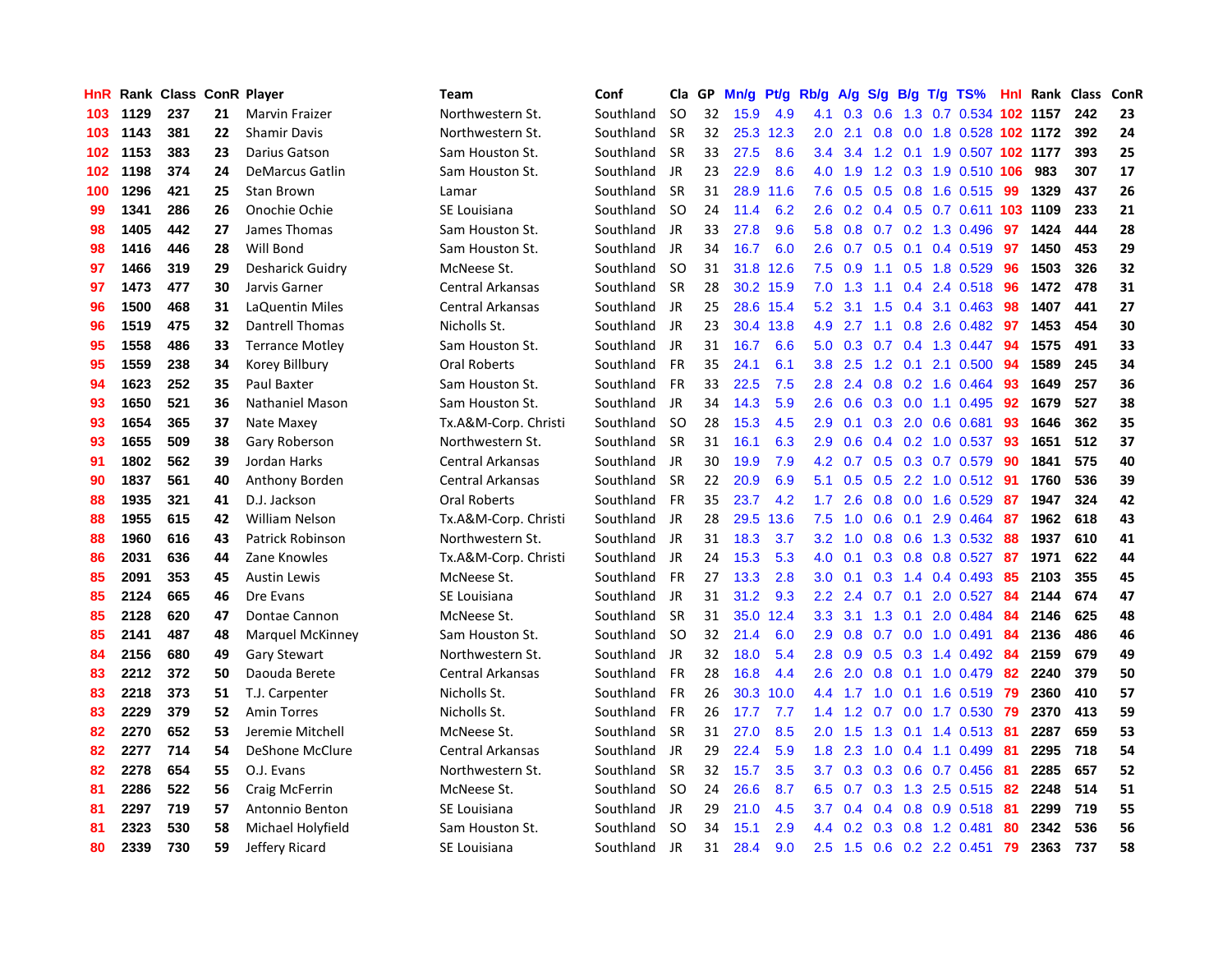| HnR |      | Rank Class ConR Player |                |                       | <b>Team</b>             | Conf      | Cla       | GP | Mn/g | Pt/g      | Rb/g             | A/g    | S/g           |  | $B/g$ T/g TS%                | Hnl | Rank | Class | ConR                    |
|-----|------|------------------------|----------------|-----------------------|-------------------------|-----------|-----------|----|------|-----------|------------------|--------|---------------|--|------------------------------|-----|------|-------|-------------------------|
| 79  | 2388 | 550                    | 60             | Hameed Ali            | Tx.A&M-Corp. Christi    | Southland | <b>SO</b> | 29 | 28.3 | 7.5       | 1.8              | 1.9    | 1.4           |  | 0.2 1.2 0.451                | 79  | 2405 | 553   | 61                      |
| 79  | 2397 | 414                    | 61             | Roger Woods           | SE Louisiana            | Southland | <b>FR</b> | 30 | 19.4 | 4.1       | 3.9 <sub>2</sub> | 1.0    |               |  | 0.4 0.2 1.4 0.517 79         |     | 2409 | 422   | 62                      |
| 79  | 2413 | 753                    | 62             | Joy Williamson        | Tx.A&M-Corp. Christi    | Southland | JR        | 26 | 29.2 | 8.3       | 4.0              |        |               |  | 1.2 1.3 0.2 1.9 0.469        | -79 | 2391 | 746   | 60                      |
| 78  | 2439 | 760                    | 63             | Jeremy McKay          | Sam Houston St.         | Southland | JR        | 31 | 13.8 | 3.9       | 1.3              | 1.1    |               |  | $0.4$ 0.1 0.5 0.408          | 78  | 2435 | 761   | 63                      |
| 78  | 2440 | 427                    | 64             | <b>Trey Pinkney</b>   | Stephen F. Austin       | Southland | <b>FR</b> | 32 | 9.1  | 1.3       | 0.6              | 1.4    | 0.6           |  | 0.0 0.8 0.396                | 78  | 2445 | 430   | 64                      |
| 78  | 2441 | 761                    | 65             | Aaron Harwell         | Sam Houston St.         | Southland | JR        | 34 | 16.1 | 2.1       | 2.1              | 2.7    | 0.7           |  | $0.1$ 1.7 0.366              | -77 | 2464 | 767   | 65                      |
| 77  | 2476 | 578                    | 66             | <b>Shane Rillieux</b> | Nicholls St.            | Southland | -SO       | 29 | 30.9 | 5.1       | $2.2\phantom{0}$ | 2.7    | 0.8           |  | 0.1 1.8 0.419                | 75  | 2549 | 592   | 70                      |
| 77  | 2481 | 692                    | 67             | <b>Todd Nelson</b>    | SE Louisiana            | Southland | <b>SR</b> | 30 | 16.3 | 5.6       | 1.2              | 0.4    | 0.3           |  | $0.1$ 0.7 0.505              | 77  | 2496 | 697   | 67                      |
| 77  | 2488 | 769                    | 68             | Jeremy Smith          | Nicholls St.            | Southland | JR        | 27 | 24.4 | 7.4       | 2.7              | $-1.0$ | 0.5           |  | $0.1$ 1.6 0.555              | 75  | 2565 | 796   | 71                      |
| 77  | 2495 | 772                    | 69             | Amos Wilson           | Lamar                   | Southland | JR        | 27 | 25.0 | 8.9       | 4.7              | 0.8    |               |  | 1.2 0.5 2.2 0.444            | -77 | 2481 | 772   | 66                      |
| 76  | 2523 | 452                    | 70             | <b>Terrell Brown</b>  | <b>Central Arkansas</b> | Southland | FR        | 26 | 9.7  | 2.7       | 2.8              | 0.3    |               |  | $0.3$ 0.2 0.9 0.561          | -76 | 2536 | 454   | 69                      |
| 75  | 2544 | 788                    | 71             | Mikey Manghum         | <b>Oral Roberts</b>     | Southland | JR        | 34 | 19.4 | 2.5       | 1.2 <sub>2</sub> | 1.4    |               |  | 0.4 0.1 0.8 0.612 76         |     | 2534 | 784   | 68                      |
| 73  | 2590 | 715                    | 72             | Donley Minor          | Lamar                   | Southland | <b>SR</b> | 31 | 33.0 | 9.6       | 3.3 <sub>2</sub> | 3.6    |               |  | $0.7$ $0.2$ $3.0$ $0.456$    | -73 | 2617 | 721   | 72                      |
| 73  | 2611 | 480                    | 73             | JaMarkus Horace       | Nicholls St.            | Southland | <b>FR</b> | 28 | 15.8 | 5.1       | 3.1              | 0.2    |               |  | 0.2 0.8 1.2 0.448            | 70  | 2687 | 501   | 74                      |
| 73  | 2613 | 482                    | 74             | Brandon Pye           | Tx.A&M-Corp. Christi    | Southland | FR        | 29 | 15.8 | 4.1       | 1.1              | 0.4    |               |  | $0.6$ 0.0 0.3 0.490          | 72  | 2634 | 484   | 73                      |
| 71  | 2664 | 496                    | 75             | <b>Rhon Mitchell</b>  | Lamar                   | Southland | <b>FR</b> | 31 | 29.0 | 10.3      | 4.9              | 1.2    |               |  | $0.2$ 0.8 2.5 0.431          | 70  | 2689 | 502   | 75                      |
| 69  | 2696 | 506                    | 76             | Keilan Blanks         | Lamar                   | Southland | <b>FR</b> | 25 | 21.1 | 6.6       | $2.2\phantom{0}$ | 1.8    | 0.3           |  | $0.0$ 2.2 0.494              | 69  | 2711 | 507   | 76                      |
| 69  | 2705 | 736                    | 77             | Nikko Acosta          | Lamar                   | Southland | <b>SR</b> | 30 | 12.7 | 2.9       | 2.5              | 0.4    | 0.2           |  | $0.7$ 0.9 0.440              | 68  | 2730 | 742   | 77                      |
| 69  | 2710 | 839                    | 78             | <b>Adrian Fields</b>  | McNeese St.             | Southland | JR        | 31 | 16.9 | 5.2       | 2.1              | 0.6    |               |  | $0.5$ $0.3$ $0.8$ $0.414$ 68 |     | 2734 | 843   | 78                      |
| 67  | 2750 | 849                    | 79             | <b>Ryan Williams</b>  | <b>Central Arkansas</b> | Southland | JR        | 30 | 13.5 | 3.8       | 1.9              | 1.3    |               |  | 0.7 0.0 1.3 0.413 66         |     | 2782 | 861   | 80                      |
| 66  | 2770 | 747                    | 80             | Linden Smith-Hyde     | Nicholls St.            | Southland | <b>SR</b> | 25 | 15.1 | 3.0       | 1.6              | 0.5    |               |  | $0.4$ 0.0 0.6 0.556          | -65 | 2802 | 754   | 81                      |
| 65  | 2792 | 533                    | 81             | <b>Brandon Conley</b> | <b>Oral Roberts</b>     | Southland | <b>FR</b> | 31 | 14.6 | 2.4       | $2.4^{\circ}$    | 0.4    |               |  | 0.3 0.3 0.9 0.514            | 66  | 2768 | 525   | 79                      |
| 64  | 2797 | 648                    | 82             | Hondo Webb            | Lamar                   | Southland | -SO       | 28 | 14.7 | 3.4       | 2.6              | 1.0    | $0.4^{\circ}$ |  | $0.1$ 1.9 $0.552$            | -64 | 2813 | 651   | 82                      |
| 62  | 2820 | 546                    | 83             | <b>Donnell Minton</b> | Lamar                   | Southland | <b>FR</b> | 31 | 24.1 | 5.4       | 2.7              | 1.8    | 0.5           |  | $0.2$ 2.7 $0.440$            | 62  | 2844 | 556   | 83                      |
| 60  | 2848 | 660                    | 84             | Oliver Wells          | <b>Central Arkansas</b> | Southland | -SO       | 29 | 14.1 | 2.4       | 1.3              | 1.2    | 0.4           |  | $0.0$ 0.8 0.500              | 60  | 2861 | 661   | 84                      |
| 56  | 2897 | 882                    | 85             | Pedro Maciel          | Nicholls St.            | Southland | <b>JR</b> | 26 | 13.8 | 1.8       | 0.9              | 1.2    |               |  | $0.4$ 0.0 0.8 0.529          | -55 | 2908 | 885   | 86                      |
| 56  | 2899 | 673                    | 86             | Lenell Brown          | Central Arkansas        | Southland | -SO       | 26 | 12.3 | 1.8       | 1.6              | 1.2    | 0.6           |  | $0.0$ 1.2 0.410 57           |     | 2896 | 670   | 85                      |
| 49  | 2945 | 596                    | 87             | Dale Francis          | Tx.A&M-Corp. Christi    | Southland | <b>FR</b> | 29 | 15.2 | 2.0       | 2.0              | 0.1    |               |  | $0.3$ 0.2 0.7 0.460          | -49 | 2953 | 597   | 87                      |
| 45  | 2962 | 899                    | 88             | Jeremy Campbell       | SE Louisiana            | Southland | JR        | 29 | 10.1 | 1.6       | 1.1              | 0.4    |               |  | $0.2$ 0.2 0.6 0.356          | -45 | 2969 | 901   | 88                      |
| 19  | 2993 | 616                    | 89             | <b>Matt Hancock</b>   | Lamar                   | Southland | <b>FR</b> | 26 | 10.4 | 1.0       | 0.7              | 0.3    |               |  | $0.0$ $0.0$ $0.7$ $0.347$    | -22 | 2993 | 616   | 89                      |
| 162 | 18   | 8                      | 1              | Nate Wolters          | South Dakota St.        | Summit    | <b>SR</b> | 33 | 38.1 | 22.3      | 5.6              | 5.8    | 1.7           |  | $0.1$ 2.3 0.599              | 164 | 18   | 9     | $\mathbf{1}$            |
| 131 | 215  | 90                     | $\overline{2}$ | <b>Terell Parks</b>   | Western Illinois        | Summit    | <b>SR</b> | 26 | 31.4 | 12.7      | 9.6              | 1.6    | 1.0           |  | 2.5 1.9 0.546 137            |     | 147  | 68    | 3                       |
| 129 | 249  | 86                     | 3              | Taylor Braun          | North Dakota St.        | Summit    | JR        | 24 | 31.0 | 15.4      | 5.2              | 3.0    | 1.5           |  | $0.3$ 2.7 $0.575$            | 139 | 139  | 42    | $\overline{2}$          |
| 126 | 302  | 107                    | 4              | Marshall Bjorklund    | North Dakota St.        | Summit    | JR        | 34 |      | 27.3 11.5 | 5.9              | 1.2    | $0.4^{\circ}$ |  | 0.5 1.7 0.653 125            |     | 346  | 120   | 5                       |
| 126 | 308  | 121                    | 5              | Ceola Clark           | Western Illinois        | Summit    | <b>SR</b> | 30 |      | 35.6 12.5 | 3.3              | 4.1    | 1.9           |  | 0.1 1.9 0.597 125            |     | 335  | 130   | 4                       |
| 122 | 419  | 140                    | 6              | TrayVonn Wright       | North Dakota St.        | Summit    | <b>JR</b> | 34 |      | 28.0 10.3 | 6.0              | 0.7    | 0.9           |  | 1.8 0.9 0.534 120            |     | 459  | 156   | $\boldsymbol{6}$        |
| 117 | 565  | 183                    | 7              | Duke Mondy            | Oakland                 | Summit    | JR        | 33 |      | 31.3 12.0 | 4.4              | 5.1    |               |  | 3.0 0.3 3.4 0.494 117        |     | 576  | 187   | $\overline{\mathbf{z}}$ |
| 112 | 768  | 272                    | 8              | <b>Frank Gaines</b>   | <b>IPFW</b>             | Summit    | <b>SR</b> | 32 | 34.0 | 19.8      | 4.0              | 1.2    | 1.4           |  | 0.5 2.5 0.545 111            |     | 788  | 282   | 9                       |
| 112 | 769  | 248                    | 9              | <b>Travis Bader</b>   | Oakland                 | Summit    | <b>JR</b> | 33 |      | 38.2 22.1 | 2.9              | 1.0    |               |  | 0.9 0.1 1.4 0.585 111        |     | 775  | 245   | 8                       |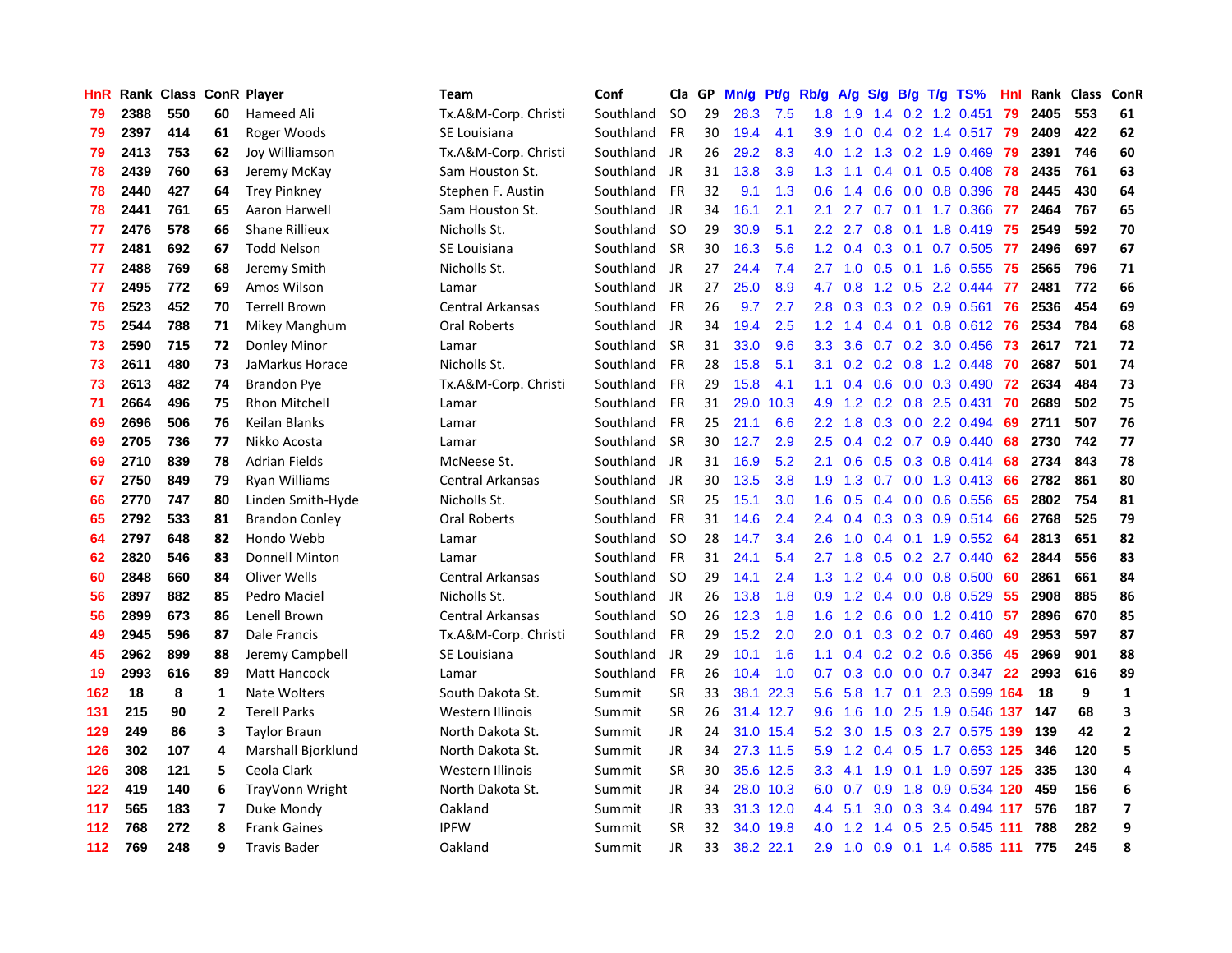| HnR |      | Rank Class ConR Player |    |                        | <b>Team</b>             | Conf   | Cla       | GP | Mn/g | <b>Pt/g</b> | Rb/g             | A/g           |                  |  | $S/g$ B/g T/g TS%              | Hnl | Rank | <b>Class</b> | ConR |
|-----|------|------------------------|----|------------------------|-------------------------|--------|-----------|----|------|-------------|------------------|---------------|------------------|--|--------------------------------|-----|------|--------------|------|
| 109 | 870  | 114                    | 10 | Chris Kading           | North Dakota St.        | Summit | <b>FR</b> | 34 | 17.0 | 4.4         | 3.4              | 0.4           | 0.3              |  | 0.8 0.2 0.627                  | 108 | 920  | 118          | 10   |
| 109 | 874  | 183                    | 11 | Lawrence Alexander     | North Dakota St.        | Summit | <b>SO</b> | 34 |      | 34.2 10.8   | 3.7              | 3.6           |                  |  | 1.0 0.1 2.6 0.505 108          |     | 922  | 192          | 11   |
| 106 | 1006 | 312                    | 12 | <b>Justin Simmons</b>  | Neb.-Omaha              | Summit | JR        | 31 |      | 28.4 16.7   | 4.0              | 2.1           |                  |  | 1.2 0.6 3.0 0.554 105 1026     |     |      | 320          | 12   |
| 104 | 1107 | 347                    | 13 | Marcus Heemstra        | South Dakota St.        | Summit | JR        | 34 | 11.8 | 4.2         | $2.7^{\circ}$    | 0.8           |                  |  | 0.3 0.5 0.8 0.594 102 1179     |     |      | 373          | 15   |
| 103 | 1121 | 375                    | 14 | Juevol Myles           | South Dakota            | Summit | <b>SR</b> | 30 | 32.3 | 15.4        | 3.5              |               |                  |  | 3.0 1.2 0.0 1.9 0.534 103 1122 |     |      | 377          | 13   |
| 101 | 1226 | 181                    | 15 | Kory Brown             | North Dakota St.        | Summit | FR        | 34 | 25.1 | 4.9         | 3.1              | 2.1           | 1.1              |  | 0.3 1.4 0.539 100 1276         |     |      | 184          | 16   |
| 101 | 1238 | 392                    | 16 | Brayden Carlson        | South Dakota St.        | Summit | JR        | 35 | 34.6 | 9.1         | 3.9              | 2.5           |                  |  | 0.8 0.3 1.2 0.547              | 99  | 1314 | 414          | 18   |
| 100 | 1267 | 402                    | 17 | Jordan Dykstra         | South Dakota St.        | Summit | JR        | 35 | 32.5 | 12.5        | 7.9              | 1.4           |                  |  | 0.5 0.5 1.9 0.558              | 99  | 1341 | 421          | 19   |
| 100 | 1281 | 269                    | 18 | <b>Corey Petros</b>    | Oakland                 | Summit | <b>SO</b> | 33 |      | 33.8 12.5   | 8.2              | 1.0           | 0.6              |  | 0.3 1.5 0.553 100 1278         |     |      | 270          | 17   |
| 99  | 1322 | 429                    | 19 | <b>Tony Fiegen</b>     | South Dakota St.        | Summit | <b>SR</b> | 35 |      | 31.9 10.2   | 5.4              | 1.5           |                  |  | $0.5$ 0.2 1.5 0.571            | 98  | 1405 | 455          | 22   |
| 99  | 1333 | 423                    | 20 | Mike Felt              | North Dakota St.        | Summit | JR        | 34 | 19.2 | 8.0         | 1.7 <sub>z</sub> | 0.5           |                  |  | 0.3 0.0 0.5 0.523 98           |     | 1386 | 434          | 20   |
| 99  | 1338 | 425                    | 21 | <b>Mitchell Patton</b> | <b>IUPUI</b>            | Summit | JR        | 27 | 26.3 | 13.7        | 5.0              | 1.0           |                  |  | 0.3 1.1 1.9 0.596 102 1158     |     |      | 365          | 14   |
| 98  | 1415 | 445                    | 22 | <b>Fred Chatmon</b>    | <b>UMKC</b>             | Summit | JR        | 29 | 23.7 | 7.4         | 7.3              | 0.2           |                  |  | 0.5 1.0 1.6 0.531              | 98  | 1396 | 438          | 21   |
| 98  | 1417 | 447                    | 23 | Michael Ochereobia     | <b>Western Illinois</b> | Summit | JR        | 31 | 8.9  | 3.4         | 2.6              | 0.0           |                  |  | 0.3 0.4 0.8 0.577              | 96  | 1509 | 475          | 26   |
| 97  | 1449 | 313                    | 24 | <b>Brandon Bos</b>     | South Dakota            | Summit | <b>SO</b> | 29 |      | 27.9 11.0   | 3.9 <sup>°</sup> | 1.9           |                  |  | 0.6 0.0 1.2 0.601              | 97  | 1430 | 313          | 23   |
| 96  | 1486 | 462                    | 25 | <b>Trevor Gruis</b>    | South Dakota            | Summit | JR.       | 30 | 31.1 | 12.3        | 6.1              | 1.9           | 0.7              |  | $0.9$ 2.7 0.593                | -96 | 1479 | 464          | 25   |
| 95  | 1533 | 489                    | 26 | <b>Drew Valentine</b>  | Oakland                 | Summit | <b>SR</b> | 33 | 34.5 | 10.2        | 6.5              | $2.2^{\circ}$ | $-1.7$           |  | $0.1$ 2.2 0.563                | 95  | 1544 | 489          | 27   |
| 95  | 1553 | 496                    | 27 | Jack Houpt             | Western Illinois        | Summit | <b>SR</b> | 31 | 33.5 | 7.4         | 4.1              | 1.1           | 0.5              |  | 0.3 1.1 0.613 93               |     | 1633 | 509          | 29   |
| 95  | 1556 | 484                    | 28 | Adam Link              | Western Illinois        | Summit | JR        | 31 | 32.8 | 9.9         | 4.1              | 1.4           |                  |  | 0.9 0.5 1.6 0.565 93           |     | 1638 | 515          | 30   |
| 94  | 1591 | 501                    | 29 | <b>Thomas Staton</b>   | UMKC                    | Summit | <b>SR</b> | 32 | 24.0 | 9.9         | 2.0              | 1.6           |                  |  | 1.1 0.1 1.9 0.512 93           |     | 1653 | 513          | 31   |
| 94  | 1592 | 499                    | 30 | Nelson Kirksey         | <b>UMKC</b>             | Summit | JR        | 31 | 20.4 | 7.4         | $3.4^{\circ}$    | 0.7           |                  |  | $0.9$ $0.2$ 1.6 $0.580$        | -93 | 1631 | 513          | 28   |
| 94  | 1599 | 502                    | 31 | Chad White             | South Dakota St.        | Summit | JR        | 28 | 31.7 | 9.9         | 3.8              | 1.2           | 0.6              |  | 0.4 1.4 0.605                  | 96  | 1478 | 463          | 24   |
| 93  | 1678 | 532                    | 32 | John Karhoff           | Neb.-Omaha              | Summit | JR        | 31 | 27.8 | 12.0        | 4.1              | 2.4           |                  |  | $0.8$ 0.7 1.7 0.521            | 92  | 1683 | 528          | 32   |
| 92  | 1735 | 528                    | 33 | <b>Brad Reid</b>       | <b>UMKC</b>             | Summit | <b>SR</b> | 32 | 12.9 | 3.3         | 3.5              | 0.2           |                  |  | $0.2$ 0.9 0.5 0.540            | 90  | 1803 | 550          | 34   |
| 91  | 1758 | 389                    | 34 | Estan Tyler            | <b>UMKC</b>             | Summit | SO.       | 31 | 31.7 | 11.4        | $2.4^{\circ}$    | 3.0           |                  |  | $0.6$ $0.0$ 2.8 $0.558$        | -90 | 1808 | 402          | 35   |
| 91  | 1775 | 557                    | 35 | <b>Ryan Bass</b>       | Oakland                 | Summit | JR        | 32 | 26.6 | 9.3         | $2.5^{\circ}$    | 2.7           | 1.2              |  | 0.1 1.8 0.476                  | -91 | 1763 | 552          | 33   |
| 91  | 1777 | 541                    | 36 | <b>Demario Hines</b>   | <b>IPFW</b>             | Summit | <b>SR</b> | 32 | 25.6 | 8.3         | 5.7              | 1.0           | 0.6              |  | 1.0 1.6 0.520                  | -90 | 1823 | 556          | 36   |
| 90  | 1823 | 567                    | 37 | Luis Jacobo            | <b>IPFW</b>             | Summit | JR        | 33 | 29.0 | 11.4        | 4.2              | 1.4           |                  |  | 0.9 0.2 2.0 0.542 89           |     | 1876 | 585          | 37   |
| 89  | 1911 | 317                    | 38 | Casey Kasperbauer      | South Dakota            | Summit | <b>FR</b> | 29 | 27.6 | 8.8         | $2.0^{\circ}$    | 1.8           |                  |  | 1.0 0.0 0.9 0.617 88           |     | 1903 | 313          | 38   |
| 88  | 1922 | 601                    | 39 | Michael Kibiloski      | <b>IPFW</b>             | Summit | JR        | 27 | 22.6 | 6.8         | 3.9 <sup>°</sup> | 1.1           |                  |  | $0.6$ 0.2 0.9 0.551            | -87 | 1968 | 620          | 40   |
| 88  | 1924 | 602                    | 40 | Karim Rowson           | South Dakota            | Summit | JR        | 30 | 20.4 | 7.9         | 3.9 <sup>°</sup> | 0.7           | 0.8 <sub>0</sub> |  | 0.4 1.5 0.519                  | -88 | 1915 | 601          | 39   |
| 88  | 1958 | 328                    | 41 | Joe Reed               | <b>IPFW</b>             | Summit | <b>FR</b> | 32 | 18.6 | 4.5         | 3.6              | 0.6           |                  |  | 0.8 0.3 0.7 0.545              | 86  | 2011 | 336          | 43   |
| 87  | 1985 | 625                    | 42 | <b>Steve Tecker</b>    | South Dakota            | Summit | JR.       | 29 | 20.1 | 5.3         | 3.5              | 1.3           | 0.8              |  | $0.0$ 1.1 0.585                | -87 | 1969 | 621          | 41   |
| 86  | 2027 | 604                    | 43 | Don McAvoy             | Western Illinois        | Summit | <b>SR</b> | 31 | 24.6 | 6.7         | 2.9              | 1.4           |                  |  | $0.7$ 0.4 1.6 0.466            | -85 | 2113 | 616          | 45   |
| 86  | 2062 | 644                    | 44 | Matt Hagerbaumer       | Neb.-Omaha              | Summit | JR        | 31 | 13.8 | 2.7         | $3.5^{\circ}$    | 0.7           | $0.4^{\circ}$    |  | 0.8 0.5 0.728                  | 86  | 2064 | 644          | 44   |
| 86  | 2079 | 470                    | 45 | Isaiah McCray          | <b>IPFW</b>             | Summit | SO.       | 33 | 21.3 | 4.5         | 3.3 <sub>2</sub> | 2.5           |                  |  | 1.3 0.2 1.7 0.448              | -84 | 2132 | 485          | 46   |
| 84  | 2155 | 491                    | 46 | Joseph Edwards         | <b>IPFW</b>             | Summit | SO.       | 33 | 24.1 | 7.5         | 2.8              | 1.4           |                  |  | $0.8$ 0.1 1.7 0.551            | -83 | 2190 | 500          | 48   |
| 84  | 2178 | 498                    | 47 | Lyonell Gaines         | <b>IUPUI</b>            | Summit | SO        | 32 | 20.0 | 5.3         | 4.4              | 1.1           |                  |  | $0.6$ 0.1 0.8 0.533            | 82  | 2238 | 512          | 49   |
| 83  | 2204 | 503                    | 48 | Remy Roberts-Brunett   | Western Illinois        | Summit | SO.       | 23 | 27.8 | 6.5         |                  |               |                  |  | 2.0 2.0 0.5 0.2 1.0 0.463 87   |     | 1984 | 438          | 42   |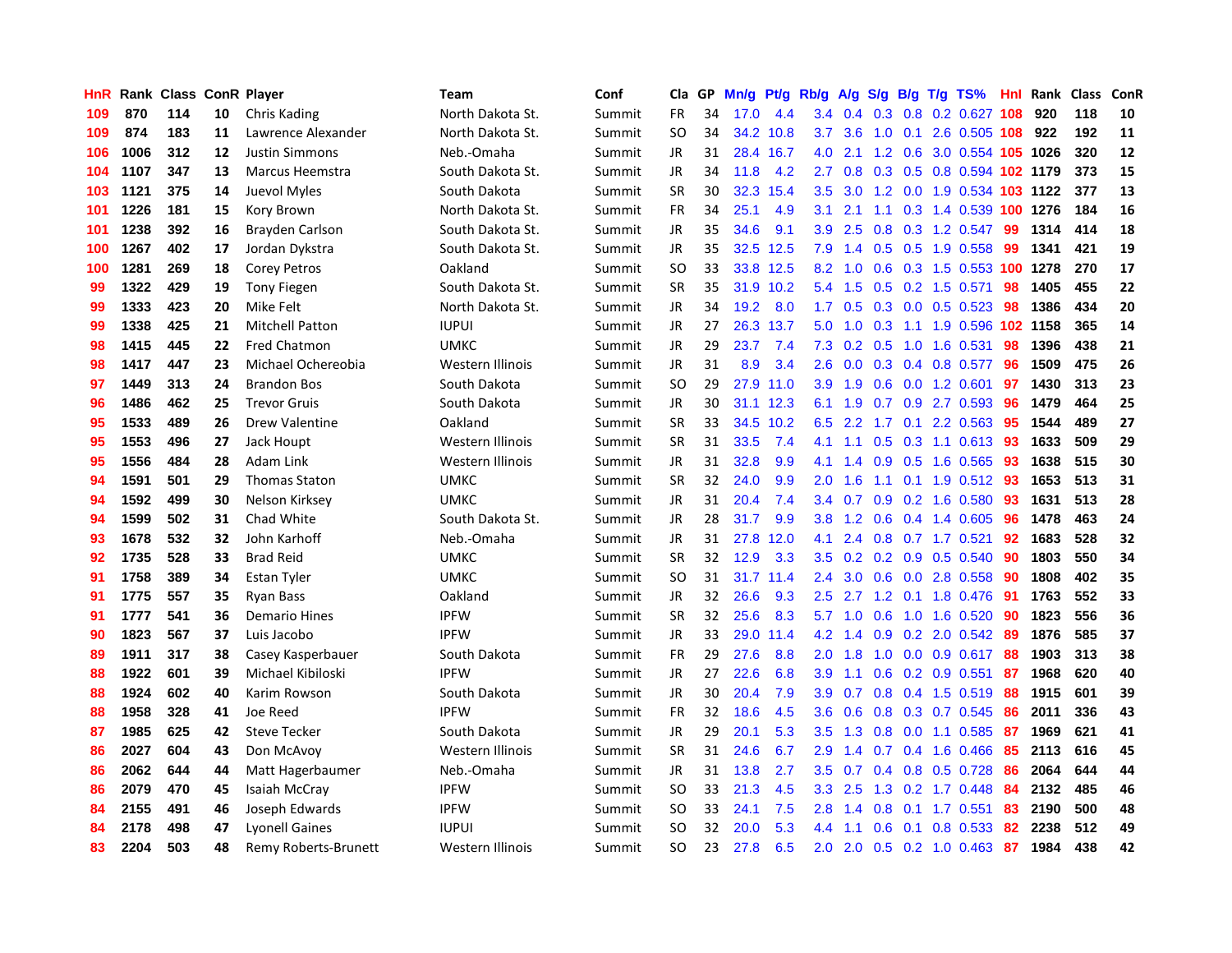| HnR        |            | Rank Class ConR Player |                |                                  | Team                                 | Conf                 | Cla                    | GP.      | Mn/g | Pt/g             | Rb/g             | A/g        | S/g              |     | $B/g$ T/g TS%                      | Hnl |            | Rank Class | <b>ConR</b>    |
|------------|------------|------------------------|----------------|----------------------------------|--------------------------------------|----------------------|------------------------|----------|------|------------------|------------------|------------|------------------|-----|------------------------------------|-----|------------|------------|----------------|
| 82         | 2253       | 648                    | 49             | John Hart                        | <b>IUPUI</b>                         | Summit               | <b>SR</b>              | 19       | 32.8 | 14.2             | 3.1              | 2.2        | 1.4              | 0.4 | 3.4 0.542                          | 84  | 2140       | 621        | 47             |
| 82         | 2280       | 715                    | 50             | Donovan Gibbs                    | <b>IUPUI</b>                         | Summit               | JR                     | 32       |      | 33.3 10.2        | 6.5              | 1.4        |                  |     | 0.7 0.5 2.2 0.578                  | -80 | 2333       | 729        | 51             |
| 81         | 2320       | 724                    | 51             | Pierre Bland                     | <b>IPFW</b>                          | Summit               | JR                     | 33       | 21.4 | 3.0              | $2.7^{\circ}$    | 2.9        |                  |     | 0.9 0.1 1.7 0.441 79               |     | 2362       | 736        | 53             |
| 80         | 2337       | 404                    | 52             | <b>Tyler Flack</b>               | South Dakota                         | Summit               | FR                     | 29       | 19.6 | 5.1              | 3.9 <sub>2</sub> | 0.7        |                  |     | 0.4 1.4 1.3 0.474 80               |     | 2321       | 400        | 50             |
| 80         | 2347       | 535                    | 53             | C.J. Carter                      | Neb.-Omaha                           | Summit               | <b>SO</b>              | 30       | 29.2 | 9.7              | 3.1              | 2.8        |                  |     | 1.1 0.1 2.6 0.522                  | 80  | 2347       | 538        | 52             |
| 80         | 2366       | 740                    | 54             | Kirk Korver                      | <b>UMKC</b>                          | Summit               | JR                     | 32       | 20.7 | 5.8              | 2.6              | 0.5        | 0.5              |     | 0.3 1.3 0.547                      | 78  | 2422       | 755        | 55             |
| 79         | 2401       | 684                    | 55             | Alex Welhouse                    | Neb.-Omaha                           | Summit               | <b>SR</b>              | 31       | 27.0 | 8.3              | 4.7              | 0.7        |                  |     | $0.6$ 0.1 1.4 0.582                | -79 | 2407       | 683        | 54             |
| 77         | 2489       | 770                    | 56             | <b>Greg Rice</b>                 | <b>IUPUI</b>                         | Summit               | JR                     | 32       | 29.2 | 8.7              | 2.6              | 3.4        | 1.1              |     | $0.0$ 2.4 $0.486$                  | 76  | 2538       | 785        | 59             |
| 77         | 2507       | 775                    | 57             | Sean Esposito                    | <b>IUPUI</b>                         | Summit               | JR                     | 32       | 31.3 | 8.2              | 2.9              | 2.3        | 0.9              |     | $0.2$ 1.1 $0.466$                  | 75  | 2551       | 789        | 61             |
| 76         | 2516       | 780                    | 58             | <b>Alex Phillips</b>             | Neb.-Omaha                           | Summit               | JR                     | 31       | 21.1 | 8.2              | 2.5              | 1.4        |                  |     | $0.7$ $0.0$ 2.3 $0.553$            | -76 | 2524       | 783        | 57             |
| 76         | 2531       | 457                    | 59             | <b>Marcus Tyus</b>               | Neb.-Omaha                           | Summit               | FR                     | 31       | 17.1 | 6.0              | 2.5              | 1.0        |                  |     | 0.6 0.1 1.2 0.500 75               |     | 2539       | 456        | 60             |
| 75         | 2550       | 793                    | 60             | P.J. Hubert                      | <b>IUPUI</b>                         | Summit               | JR.                    | 28       | 15.0 | 5.6              | 1.0              | 0.8        |                  |     | $0.3$ 0.1 0.8 0.554                | -74 | 2583       | 800        | 63             |
| 75         | 2552       | 461                    | 61             | <b>Brett VandenBergh</b>         | North Dakota St.                     | Summit               | <b>FR</b>              | 32       | 15.8 | 1.8              | $1.5^{\circ}$    | 0.8        |                  |     | $0.3$ 0.2 0.5 0.546                | -76 | 2537       | 455        | 58             |
| 75         | 2557       | 796                    | 62             | Nate Rogers                      | <b>UMKC</b>                          | Summit               | JR                     | 29       | 22.9 | 6.7              | 2.1              | 2.0        | 0.9 <sub>0</sub> | 0.1 | 2.4 0.444                          | -75 | 2561       | 794        | 62             |
| 73         | 2593       | 805                    | 63             | Caleb Steffensmeier              | Neb.-Omaha                           | Summit               | JR                     | 31       | 18.5 | 3.5              | 1.4              | 1.6        |                  |     | $0.7$ $0.2$ $0.6$ $0.564$          | -73 | 2605       | 807        | 64             |
| 72         | 2642       | 615                    | 64             | Dante Williams                   | Oakland                              | Summit               | <b>SO</b>              | 31       | 15.0 | 3.7              | 1.8              | 0.5        |                  |     | $0.2$ 0.2 0.4 0.532                | 72  | 2631       | 610        | 66             |
| 71         | 2657       | 819                    | 65             | <b>Trinity Hall</b>              | <b>UMKC</b>                          | Summit               | JR.                    | 24       | 19.5 | 6.0              | 3.6 <sup>°</sup> | 0.5        | 0.5              |     | $0.5$ 1.5 0.424                    | 73  | 2622       | 813        | 65             |
| 70         | 2689       | 624                    | 66             | Jordan Shanklin                  | <b>IUPUI</b>                         | Summit               | <b>SO</b>              | 32       | 22.1 | 5.6              | 1.5              | 1.3        | 0.6              |     | $0.0$ 1.0 $0.506$                  | 68  | 2726       | 633        | 69             |
| 69         | 2701       | 735                    | 67             | Jordan Boots                     | South Dakota                         | Summit               | <b>SR</b>              | 30       | 17.1 | 3.6              | 0.8              | 1.2        |                  |     | 0.5 0.0 1.0 0.514 69               |     | 2715       | 738        | 68             |
| 68         | 2719       | 630                    | 68             | <b>Taevaunn Prince</b>           | South Dakota St.                     | Summit               | SO.                    | 25       | 14.1 | 4.4              | 2.1              | 0.6        |                  |     | 0.3 0.0 0.8 0.456 72               |     | 2654       | 618        | 67             |
| 63         | 2810       | 541                    | 69             | Mason Wedel                      | <b>UMKC</b>                          | Summit               | <b>FR</b>              | 28       | 11.8 | 1.5              | 1.1              | 0.8        |                  |     | $0.5$ 0.0 0.5 0.378                | 63  | 2821       | 545        | 70             |
| 61         | 2837       | 659                    | 70             | <b>Matt Poches</b>               | Oakland                              | Summit               | <b>SO</b>              | 31       | 8.8  | 2.3              | 0.7              | 0.5        |                  |     | $0.3$ 0.0 0.7 0.511                | 62  | 2840       | 658        | 72             |
| 59         | 2861       | 874                    | 71             | Kevin Harden                     | <b>IPFW</b>                          | Summit               | JR.                    | 12       | 29.0 | 6.3              | 4.9              | 1.3        | 1.0              |     | $0.0$ 2.3 0.393                    | 77  | 2468       | 770        | 56             |
| 59         | 2868       | 568                    | 72             | Jake Bittle                      | South Dakota St.                     | Summit               | <b>FR</b>              | 24       | 12.3 | 2.5              | 1.1              | 0.9        | 0.6              |     | 0.0 1.2 0.496                      | 63  | 2833       | 553        | 71             |
| 56         | 2901       | 577                    | 73             | Jordan Foster                    | Western Illinois                     | Summit               | <b>FR</b>              | 31       | 12.9 | 2.9              | 1.0              | 1.0        |                  |     | $0.2$ 0.0 1.3 0.439                | 55  | 2914       | 581        | 73             |
| 154        | 36         | 16                     | 1              | <b>Augustine Rubit</b>           | South Alabama                        | Sun Belt             | JR                     | 30       | 33.2 | 19.4             | 10.5             | 1.1        |                  |     | 0.7 1.2 2.5 0.555 149              |     | 67         | 24         | $\mathbf{1}$   |
| 141        | 113        | 35                     | $\mathbf{2}$   | <b>Tymell Murphy</b>             | Fla. International                   | Sun Belt             | JR                     | 32       |      | 30.4 14.6        | 6.8              | 1.9        |                  |     | 1.7 1.1 2.5 0.601 140              |     | 124        | 35         | 3              |
| 141        | 116        | 51                     | 3              | Marcos Knight                    | Middle Tennessee                     | Sun Belt             | <b>SR</b>              | 34       |      | 26.4 12.6        | 5.8              | 2.5        |                  |     | 1.1 0.4 1.9 0.511 141              |     | 121        | 56         | $\overline{2}$ |
| 136        | 158        | 27                     | 4              | <b>Elfrid Payton</b>             | Louisiana-Lafayette                  | Sun Belt             | SO.                    | 33       | 35.5 | 15.9             | 5.6              | 5.5        |                  |     | 2.4 0.6 3.4 0.526 135 172          |     |            | 30         | 4              |
| 131        | 225        | 78                     | 5              | <b>Trantell Knight</b>           | Middle Tennessee                     | Sun Belt             | JR                     | 34       | 16.5 | 4.7              | $2.6^{\circ}$    | 2.5        |                  |     | 1.3 0.1 1.4 0.590 131              |     | 235        | 81         | 6              |
| 125        | 324        | 125                    | 6              | <b>Bruce Massey</b>              | Middle Tennessee                     | Sun Belt             | <b>SR</b>              | 34       | 23.4 | 6.6              | 3.2              | 3.3        | $1.5^{\circ}$    |     | 0.4 1.8 0.496 125                  |     | 332        | 128        | $\overline{7}$ |
| 123        | 394        | 146                    | $\overline{7}$ | Jamal Crook                      | Western Kentucky                     | Sun Belt             | <b>SR</b>              | 25       | 29.1 | 12.1             | 3.2              | 4.0        | 1.5              |     | 0.4 2.3 0.538 131                  |     | 231        | 98         | 5<br>8         |
| 122        | 396        | 147                    | 8              | <b>Brandon Peterson</b>          | Arkansas St.                         | Sun Belt             | <b>SR</b>              | 31       | 33.2 | 10.5             | 9.7              | 0.9        | 0.9 <sup>°</sup> |     | 1.3 1.6 0.552 122                  |     | 409        | 156        | 9              |
| 122        | 413        | 137                    | 9              | Shawn Jones                      | Middle Tennessee                     | Sun Belt             | JR                     | 34       | 21.1 | 8.5              | 5.4              | 0.4        | 0.3 <sub>0</sub> |     | 1.3 1.4 0.522 122                  |     | 423        | 140        | 10             |
| 121<br>120 | 439<br>449 | 162                    | 10             | Raymond Cintron                  | Middle Tennessee                     | Sun Belt<br>Sun Belt | <b>SR</b><br><b>SR</b> | 33<br>32 | 21.5 | 8.5<br>36.7 21.2 | 2.0              | 1.4<br>1.4 | 0.5<br>0.8       | 0.1 | 1.1 0.629 120<br>0.1 2.4 0.539 119 |     | 448<br>496 | 170<br>189 | 11             |
| 119        | 495        | 167<br>185             | 11<br>12       | <b>Greg Gantt</b><br>Jason Jones | Florida Atlantic<br>Middle Tennessee | Sun Belt             | <b>SR</b>              | 30       | 9.7  | 3.5              | 4.2<br>2.0       | 0.4        | 0.2              |     | 0.1 0.6 0.610 119                  |     | 508        | 193        | 12             |
| 118        | 513        | 94                     | 13             | <b>Tony Mitchell</b>             | North Texas                          | Sun Belt             | SO                     | 32       | 32.4 | 13.0             | 8.5              | 0.8        | 1.0              |     | 2.7 2.4 0.525 117                  |     | 564        | 106        | 14             |
| 118        | 518        | 56                     | 14             | Shawn Long                       |                                      | Sun Belt             | <b>FR</b>              | 33       |      | 31.1 15.5        |                  |            |                  |     | 10.2 1.0 0.8 2.0 2.6 0.495 117     |     | 550        | 57         | 13             |
|            |            |                        |                |                                  | Louisiana-Lafayette                  |                      |                        |          |      |                  |                  |            |                  |     |                                    |     |            |            |                |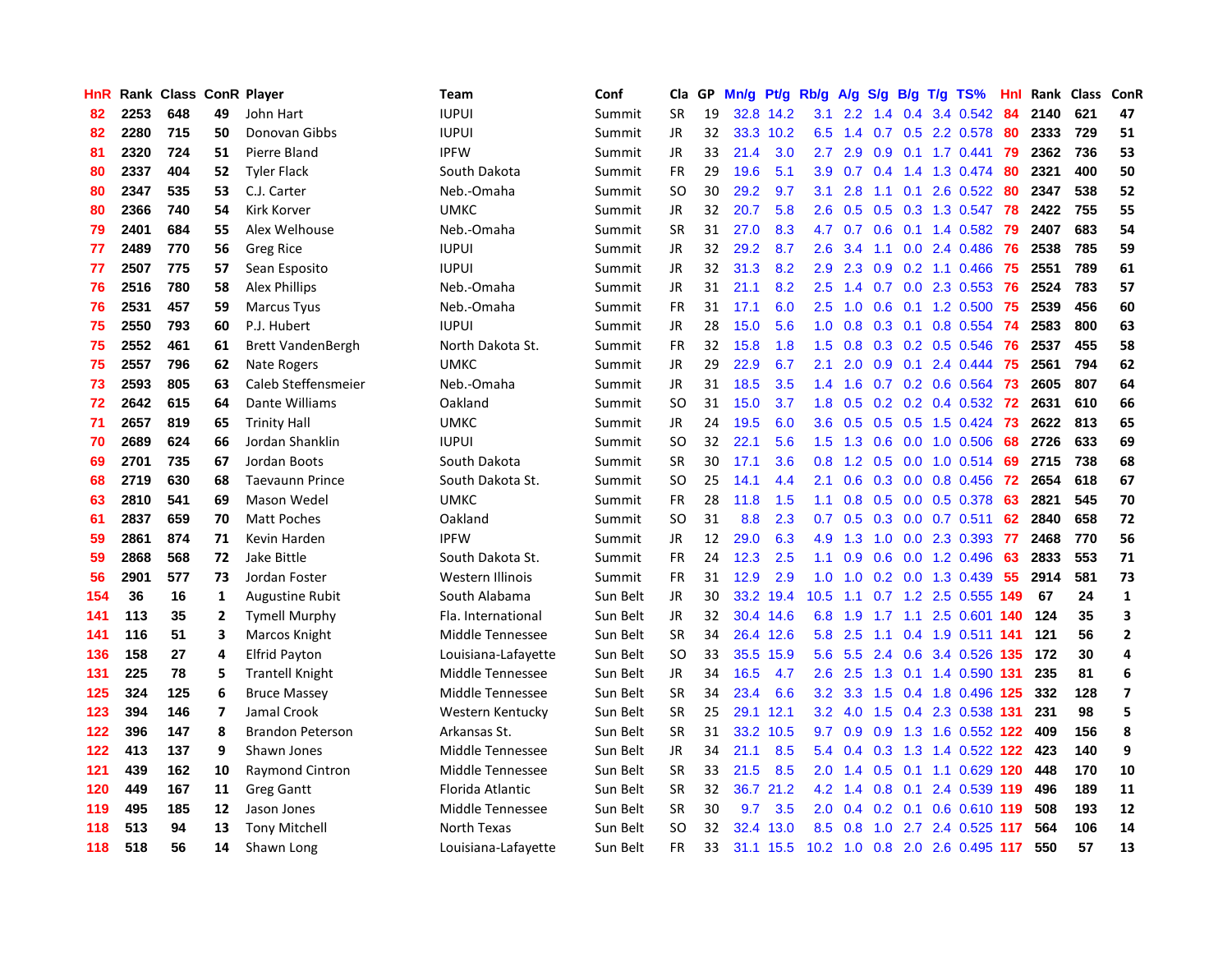| HnR |      | Rank Class ConR Player |    |                       | Team                | Conf     | Cla       | GP. | Mn/g | Pt/g Rb/g |                  | A/g             | S/g              |     | $B/g$ T/g TS%                 |     | <b>Hnl</b> Rank | <b>Class</b> | ConR |
|-----|------|------------------------|----|-----------------------|---------------------|----------|-----------|-----|------|-----------|------------------|-----------------|------------------|-----|-------------------------------|-----|-----------------|--------------|------|
| 116 | 596  | 115                    | 15 | T.J. Price            | Western Kentucky    | Sun Belt | <b>SO</b> | 33  | 33.0 | 15.2      | 4.5              | 2.4             | 1.2              | 0.4 | 2.6 0.514 114                 |     | 659             | 130          | 17   |
| 115 | 612  | 223                    | 16 | Javier Carter         | South Alabama       | Sun Belt | <b>SR</b> | 29  | 24.3 | 7.1       | 6.7              | 0.6             |                  |     | 0.9 2.5 1.4 0.577 112 735     |     |                 | 265          | 19   |
| 115 | 614  | 203                    | 17 | Kerry Hammonds        | Middle Tennessee    | Sun Belt | JR        | 34  | 21.7 | 6.3       | 3.2              | 1.6             |                  |     | 0.6 0.3 1.2 0.595 115 624     |     |                 | 204          | 16   |
| 114 | 672  | 215                    | 18 | Neiko Hunter          | Middle Tennessee    | Sun Belt | JR        | 34  | 18.5 | 7.7       | 2.9              | 0.4             |                  |     | 0.5 0.4 1.4 0.573 114 678     |     |                 | 222          | 18   |
| 113 | 704  | 257                    | 19 | <b>Emil Jones</b>     | Troy                | Sun Belt | <b>SR</b> | 33  | 32.8 | 11.4      | 5.6              | 2.9             |                  |     | 1.7 0.6 1.5 0.467 112 738     |     |                 | 267          | 20   |
| 111 | 789  | 279                    | 20 | <b>Teeng Akol</b>     | Western Kentucky    | Sun Belt | <b>SR</b> | 27  | 15.8 | 6.7       | 3.8              | 0.6             | 0.1              |     | 1.3 1.2 0.548 112 746         |     |                 | 270          | 21   |
| 110 | 819  | 169                    | 21 | George Fant           | Western Kentucky    | Sun Belt | <b>SO</b> | 35  |      | 29.0 12.8 | 6.6              | 0.7             |                  |     | 0.7 1.1 2.7 0.510 107         |     | 929             | 194          | 28   |
| 108 | 899  | 284                    | 22 | Will Neighbour        | Ark.-Little Rock    | Sun Belt | JR        | 32  | 28.8 | 10.7      | 7.0              | 1.4             |                  |     | 1.2 1.0 2.9 0.510 108         |     | 918             | 293          | 26   |
| 108 | 900  | 116                    | 23 | Josh Hagins           | Ark.-Little Rock    | Sun Belt | FR        | 31  | 24.5 | 8.1       | $2.7^{\circ}$    | 3.1             | 1.2              |     | 0.2 2.0 0.554 108             |     | 894             | 116          | 24   |
| 108 | 914  | 118                    | 24 | John Gillon           | Ark.-Little Rock    | Sun Belt | FR        | 27  | 22.6 | 10.6      | 2.4              | 2.4             |                  |     | 0.7 0.0 2.3 0.585 111         |     | 809             | 101          | 22   |
| 108 | 916  | 315                    | 25 | J.T. Sulton           | Middle Tennessee    | Sun Belt | <b>SR</b> | 34  | 19.9 | 6.2       | 3.9 <sub>2</sub> |                 |                  |     | 0.4 0.6 0.6 1.2 0.520 108 919 |     |                 | 318          | 27   |
| 107 | 958  | 126                    | 26 | Stefan Moody          | Florida Atlantic    | Sun Belt | <b>FR</b> | 29  | 31.3 | 15.7      | 4.2              | 2.2             |                  |     | 0.7 0.3 3.1 0.540 108 916     |     |                 | 117          | 25   |
| 106 | 974  | 206                    | 27 | Deric Hill            | Fla. International  | Sun Belt | SO        | 32  | 23.0 | 6.2       | $2.4^{\circ}$    | 3.3             |                  |     | 2.3 0.1 2.2 0.501 106 1002    |     |                 | 213          | 29   |
| 106 | 984  | 340                    | 28 | Roger Franklin        | North Texas         | Sun Belt | <b>SR</b> | 32  |      | 29.3 11.7 | 6.3              | 1.0             | 1.0              |     | 0.8 1.7 0.533 105 1043        |     |                 | 359          | 30   |
| 106 | 1003 | 310                    | 29 | Amos Olatayo          | Louisiana-Monroe    | Sun Belt | JR        | 23  |      | 30.8 15.8 | 5.8              | 0.9             | 1.4              |     | 0.4 2.2 0.515 110 815         |     |                 | 260          | 23   |
| 104 | 1069 | 330                    | 30 | <b>Edward Townsel</b> | Arkansas St.        | Sun Belt | JR        | 31  | 29.8 | 13.1      | 3.2              | 1.2             | 1.6              |     | 0.0 1.5 0.506 104 1061        |     |                 | 331          | 31   |
| 104 | 1087 | 229                    | 31 | <b>Mychal Ammons</b>  | South Alabama       | Sun Belt | <b>SO</b> | 30  |      | 28.4 10.8 | 6.3              | 1.1             | 0.9 <sup>°</sup> |     | 0.9 2.1 0.520 100 1251        |     |                 | 265          | 37   |
| 103 | 1134 | 164                    | 32 | James White           | Ark.-Little Rock    | Sun Belt | <b>FR</b> | 32  | 18.6 | 7.2       | 3.6              | 1.1             | 0.3              |     | 0.9 1.4 0.513 102 1165        |     |                 | 167          | 35   |
| 102 | 1157 | 385                    | 33 | <b>Trey Finn</b>      | Arkansas St.        | Sun Belt | <b>SR</b> | 30  | 33.7 | 10.4      | 4.9              | 1.7             |                  |     | 1.4 0.4 1.4 0.513 102 1162    |     |                 | 387          | 34   |
| 102 | 1192 | 172                    | 34 | Aleksejs Rostov       | Western Kentucky    | Sun Belt | <b>FR</b> | 32  | 14.0 | 4.9       | 2.7              | 0.3             |                  |     | $0.3$ 0.1 1.0 0.649           | -99 | 1330            | 195          | 39   |
| 101 | 1222 | 179                    | 35 | Raeford Worsham       | Arkansas St.        | Sun Belt | <b>FR</b> | 29  | 17.8 | 6.4       | 3.1              | 0.4             |                  |     | 0.8 0.4 1.1 0.538 101 1214    |     |                 | 172          | 36   |
| 101 | 1224 | 385                    | 36 | Xavier Roberson       | South Alabama       | Sun Belt | <b>JR</b> | 11  | 26.7 | 13.6      | 3.5              | 1.5             |                  |     | 1.2 0.1 1.8 0.607 116         |     | 607             | 197          | 15   |
| 101 | 1236 | 402                    | 37 | Cameron Bell          | Fla. International  | Sun Belt | <b>SR</b> | 20  | 20.1 | 8.9       | 3.1              | 1.5             | 1.3              |     | 0.3 2.1 0.525 104 1071        |     |                 | 365          | 32   |
| 100 | 1279 | 408                    | 38 | <b>Brandon Harris</b> | Western Kentucky    | Sun Belt | JR        | 36  | 29.6 | 8.2       | 5.6              | 1.9             | 0.8              |     | $0.0$ 1.4 0.490               | 97  | 1425            | 445          | 42   |
| 99  | 1325 | 194                    | 39 | Cameron Golden        | Arkansas St.        | Sun Belt | <b>FR</b> | 31  | 20.1 | 7.4       | $2.7^{\circ}$    | 2.1             | 1.0              |     | $0.1$ 2.0 0.466               | -99 | 1325            | 193          | 38   |
| 99  | 1326 | 430                    | 40 | Ray Chambers          | Troy                | Sun Belt | <b>SR</b> | 33  | 23.0 | 8.2       | 5.8              | 0.2             |                  |     | $0.2$ 0.4 0.8 0.567           | -98 | 1363            | 447          | 40   |
| 98  | 1408 | 457                    | 41 | James Gallman         | Middle Tennessee    | Sun Belt | <b>SR</b> | 32  | 13.4 | 4.1       | 1.1              | 0.9             |                  |     | $0.3$ 0.0 0.7 0.550           | -98 | 1369            | 449          | 41   |
| 97  | 1458 | 318                    | 42 | Rakeem Dickerson      | Arkansas St.        | Sun Belt | SO        | 31  | 20.8 | 4.9       | 2.0 <sub>1</sub> | 2.2             |                  |     | 1.3 0.0 1.3 0.489             | -96 | 1463            | 318          | 43   |
| 96  | 1514 | 472                    | 43 | <b>Malik Smith</b>    | Fla. International  | Sun Belt | JR.       | 32  | 33.1 | 14.1      | $2.7^{\circ}$    |                 |                  |     | 1.3 1.0 0.0 2.1 0.529         | -95 | 1528            | 481          | 44   |
| 96  | 1527 | 234                    | 44 | Jerome Frink          | Fla. International  | Sun Belt | FR        | 32  | 30.6 | 10.2      | 6.3              | 0.6             |                  |     | 1.1 0.7 2.0 0.512 95          |     | 1546            | 236          | 45   |
| 95  | 1537 | 333                    | 45 | Chris Jones           | North Texas         | Sun Belt | <b>SO</b> | 16  | 27.3 | 9.2       | 3.6              | 4.6             | 2.1              |     | $0.0$ 2.9 0.439 104           |     | 1079            | 228          | 33   |
| 95  | 1554 | 237                    | 46 | Kemy Osse             | Ark.-Little Rock    | Sun Belt | FR        | 32  | 12.9 | 4.7       | 2.1              | 0.7             | 0.5              |     | $0.1$ 0.7 0.473               | 94  | 1572            | 241          | 46   |
| 94  | 1628 | 358                    | 47 | Marco Porcher         | Fla. International  | Sun Belt | <b>SO</b> | 32  | 13.4 | 5.1       | 1.6              | 0.5             | 0.3              |     | $0.1$ 0.6 0.526               | 93  | 1643            | 360          | 48   |
| 93  | 1637 | 515                    | 48 | <b>Bryant Mbamalu</b> | Louisiana-Lafayette | Sun Belt | JR        | 29  | 32.8 | 13.8      |                  | $3.7 \quad 1.4$ | 0.8              |     | $0.0$ 1.7 $0.581$             | 94  | 1600            | 503          | 47   |
| 91  | 1808 | 563                    | 49 | Pablo Bertone         | Florida Atlantic    | Sun Belt | JR        | 30  | 25.3 | 9.4       | 3.6 <sup>°</sup> | 1.9             | 0.7              |     | 0.2 2.5 0.521                 | 90  | 1839            | 574          | 51   |
| 90  | 1817 | 401                    | 50 | Jordan Williams       | North Texas         | Sun Belt | SO        | 32  | 31.7 | 14.2      | 3.7              | 0.7             |                  |     | 0.7 0.6 2.2 0.518 89          |     | 1855            | 408          | 52   |
| 90  | 1853 | 575                    | 51 | Kendrick Washington   | Arkansas St.        | Sun Belt | JR        | 27  | 23.0 | 6.8       | 4.6              | 0.9             |                  |     | 0.6 0.6 1.9 0.463 91          |     | 1757            | 551          | 49   |
| 89  | 1865 | 579                    | 52 | <b>Westley Hinton</b> | Trov                | Sun Belt | JR        | 27  | 13.9 | 4.5       | 2.9 <sup>°</sup> | 0.4             |                  |     | $0.4$ 0.4 0.7 0.517           | -90 | 1824            | 570          | 50   |
| 89  | 1884 | 584                    | 53 | <b>Antoine Myers</b>  | Trov                | Sun Belt | <b>JR</b> | 33  | 25.1 | 8.0       |                  |                 |                  |     | 2.8 2.6 1.1 0.1 2.2 0.488     | 88  | 1904            | 594          | 54   |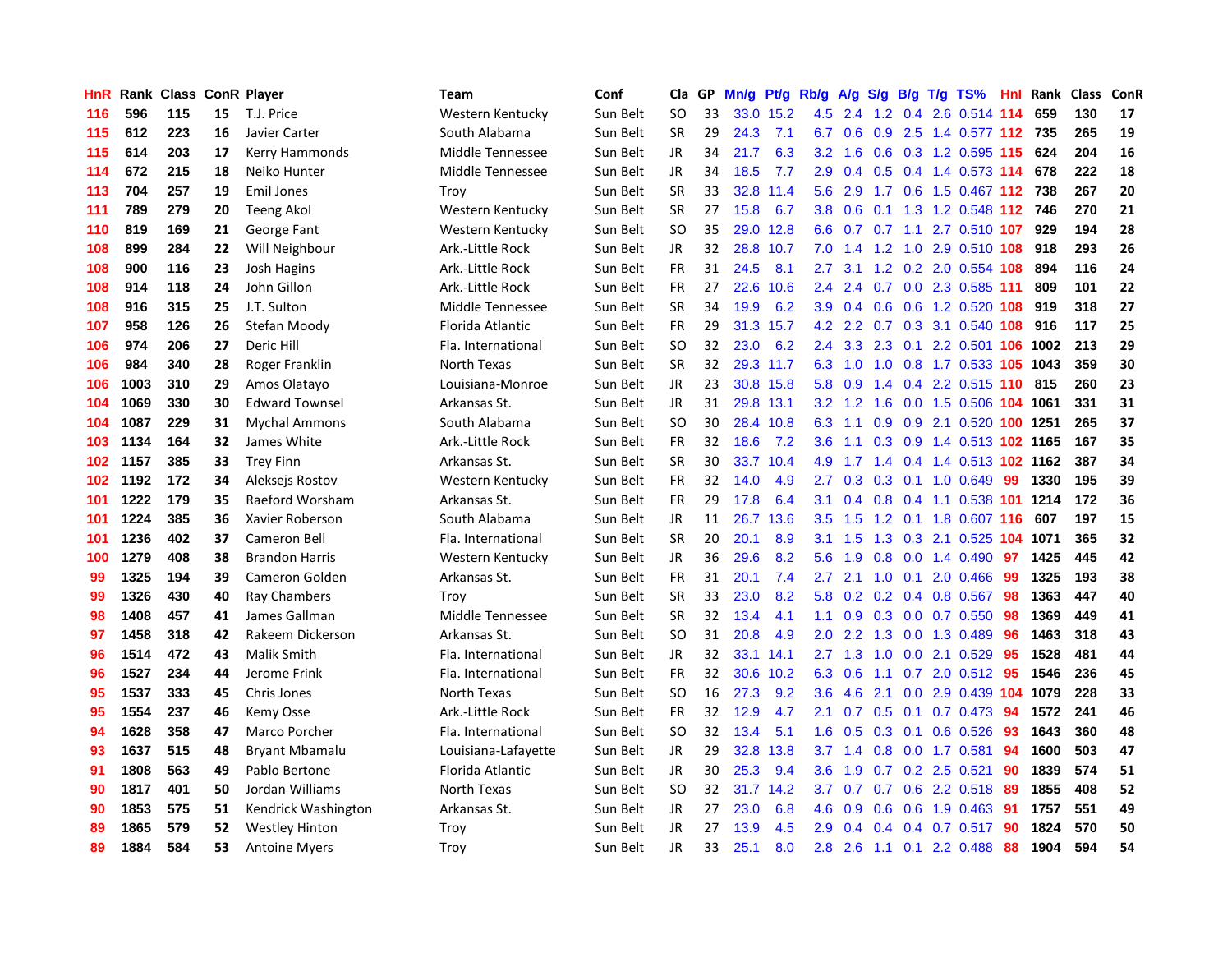| HnR |      | Rank Class ConR Player |    |                           | <b>Team</b>         | Conf     | Cla       | GP | Mn/g | <b>Pt/g</b> | Rb/g             | A/g             | S/g              |     | $B/g$ T/g TS%             | Hnl |      | Rank Class | ConR |
|-----|------|------------------------|----|---------------------------|---------------------|----------|-----------|----|------|-------------|------------------|-----------------|------------------|-----|---------------------------|-----|------|------------|------|
| 89  | 1886 | 573                    | 54 | Jordan McCoy              | Florida Atlantic    | Sun Belt | <b>SR</b> | 30 | 27.3 | 5.7         | 6.4              | 0.4             | 0.6              | 0.7 | 0.9 0.528                 | 88  | 1911 | 578        | 55   |
| 89  | 1893 | 590                    | 55 | O'Karo Akamune            | Western Kentucky    | Sun Belt | JR        | 36 | 13.4 | 2.9         | $2.7^{\circ}$    | 0.3             |                  |     | $0.7$ $0.3$ $0.8$ $0.545$ | 86  | 2012 | 633        | 59   |
| 89  | 1902 | 594                    | 56 | Leroy Isler               | Ark.-Little Rock    | Sun Belt | JR        | 32 | 26.8 | 7.4         |                  | $3.3 \quad 0.9$ |                  |     | 1.3 0.1 1.9 0.499         | 88  | 1912 | 599        | 56   |
| 89  | 1916 | 423                    | 57 | <b>Taggart Lockhart</b>   | Ark.-Little Rock    | Sun Belt | <b>SO</b> | 25 | 20.7 | 5.1         | 2.7              | 1.3             |                  |     | $0.7$ 0.1 0.9 0.506       | -89 | 1877 | 413        | 53   |
| 88  | 1920 | 424                    | 58 | Kevin Kaspar              | Western Kentucky    | Sun Belt | <b>SO</b> | 33 | 22.6 | 5.3         | 2.2              | 1.7             | 0.6              |     | $0.0$ 1.4 $0.490$         | 87  | 1963 | 433        | 57   |
| 86  | 2055 | 607                    | 59 | <b>Marcus Hooten</b>      | Arkansas St.        | Sun Belt | <b>SR</b> | 31 | 19.4 | 7.1         | 2.2              | 1.1             | 0.5              |     | $0.0$ 1.4 $0.453$         | 86  | 2043 | 603        | 60   |
| 86  | 2057 | 642                    | 60 | Alzee Williams            | North Texas         | Sun Belt | JR        | 28 | 34.5 | 11.1        | 3.4              | 1.4             |                  |     | 0.5 0.1 1.3 0.491         | 86  | 2009 | 632        | 58   |
| 86  | 2071 | 466                    | 61 | <b>Ben Dillard</b>        | Ark.-Little Rock    | Sun Belt | <b>SO</b> | 32 | 19.1 | 6.4         | 1.6              | 0.8             | 0.5              |     | $0.0$ 1.0 0.524           | -85 | 2082 | 472        | 61   |
| 86  | 2073 | 646                    | 62 | Antoine Allen             | South Alabama       | Sun Belt | JR        | 30 | 26.3 | 9.1         | 3.0 <sub>2</sub> | 1.4             | 1.3              |     | 0.2 2.0 0.431             | 83  | 2200 | 693        | 66   |
| 85  | 2101 | 655                    | 63 | <b>Hunter Williams</b>    | Troy                | Sun Belt | JR        | 33 | 34.7 | 10.4        | 2.0              | 3.3             | 0.7              |     | $0.0$ 2.0 0.473           | -85 | 2121 | 666        | 62   |
| 85  | 2103 | 656                    | 64 | Josh Warren               | Troy                | Sun Belt | JR        | 33 | 13.2 | 2.5         | 3.3 <sub>2</sub> |                 |                  |     | $0.2$ 0.3 0.6 0.5 0.560   | -85 | 2125 | 669        | 63   |
| 85  | 2114 | 619                    | 65 | Tola Akomolafe            | Fla. International  | Sun Belt | <b>SR</b> | 32 | 23.5 | 4.4         | 4.1              | 0.8             |                  |     | 1.0 0.3 1.1 0.468         | -85 | 2130 | 619        | 64   |
| 83  | 2200 | 638                    | 66 | Alan-Michael Thompson     | Louisiana-Lafayette | Sun Belt | <b>SR</b> | 30 | 25.2 | 9.0         | 1.7              | 0.5             | 0.6              |     | $0.1$ 0.8 0.587           | -83 | 2179 | 637        | 65   |
| 83  | 2202 | 694                    | 67 | Andre Mattison            | Florida Atlantic    | Sun Belt | JR        | 29 | 12.1 | 2.4         | 2.3              | 0.2             |                  |     | $0.4$ 0.6 0.6 0.526       | 83  | 2216 | 698        | 67   |
| 83  | 2233 | 702                    | 68 | Jayon James               | Louisiana-Monroe    | Sun Belt | JR        | 27 | 33.0 | 9.4         | 6.1              | 5.1             |                  |     | 1.4 0.4 4.9 0.420         | 82  | 2266 | 710        | 70   |
| 83  | 2236 | 703                    | 69 | Dragan Sekelja            | Florida Atlantic    | Sun Belt | JR        | 32 | 16.0 | 3.4         | 3.8              | 1.3             | 0.4              |     | $0.4$ 1.5 0.450           | 82  | 2259 | 708        | 69   |
| 82  | 2256 | 386                    | 70 | Jackson Trapp             | Florida Atlantic    | Sun Belt | <b>FR</b> | 29 | 21.9 | 5.0         | 2.2              | 2.1             | 0.7              |     | $0.7$ 2.0 0.466           | 82  | 2239 | 378        | 68   |
| 80  | 2328 | 532                    | 71 | Kelvin Penn               | Florida Atlantic    | Sun Belt | <b>SO</b> | 32 | 20.7 | 1.3         | 4.2              | 0.4             | 0.5              |     | 2.2 0.8 0.396             | 80  | 2353 | 541        | 71   |
| 79  | 2386 | 549                    | 72 | Deonata Jethroe           | Troy                | Sun Belt | <b>SO</b> | 32 | 17.8 | 5.9         | 2.9              | 0.4             |                  |     | $0.3$ 0.1 0.7 0.452       | -79 | 2393 | 550        | 72   |
| 79  | 2399 | 415                    | 73 | Elridge Moore             | Louisiana-Lafayette | Sun Belt | <b>FR</b> | 33 | 25.6 | 4.8         |                  | $3.7 \quad 1.5$ |                  |     | 1.0 0.5 1.7 0.446         | 78  | 2420 | 425        | 74   |
| 79  | 2410 | 556                    | 74 | Michael Javes             | Ark.-Little Rock    | Sun Belt | <b>SO</b> | 32 | 20.0 | 6.0         | 3.9 <sup>°</sup> | 0.5             |                  |     | $0.3$ 1.2 1.5 0.391       | 78  | 2423 | 558        | 75   |
| 78  | 2427 | 562                    | 75 | <b>Trent Mackey</b>       | Louisiana-Monroe    | Sun Belt | <b>SO</b> | 27 | 32.3 | 11.0        | $2.7^{\circ}$    | 1.1             | 0.6              |     | $0.0$ 1.5 0.564           | 77  | 2462 | 572        | 77   |
| 78  | 2446 | 762                    | 76 | <b>Marcelis Hansberry</b> | Louisiana-Monroe    | Sun Belt | JR.       | 17 | 25.3 | 7.5         | 2.3              | 1.2             | 1.2              |     | $0.1$ 1.4 0.506           | 77  | 2474 | 771        | 78   |
| 78  | 2450 | 568                    | 77 | Juan Ferrales             | Fla. International  | Sun Belt | <b>SO</b> | 31 | 13.0 | 3.8         | 1.1              | 0.8             | 0.4              |     | $0.1$ 0.9 0.504           | 78  | 2454 | 569        | 76   |
| 77  | 2471 | 442                    | 78 | P.J. Hardwick             | North Texas         | Sun Belt | <b>FR</b> | 32 | 23.7 | 3.7         | 2.9              | 2.5             | 0.9              |     | $0.0$ 2.1 $0.465$         | 76  | 2506 | 445        | 79   |
| 77  | 2482 | 444                    | 79 | Kyle Koszuta              | Louisiana-Monroe    | Sun Belt | <b>FR</b> | 27 | 15.3 | 3.7         | 0.9 <sup>°</sup> | 1.8             | 0.9              |     | 0.0 1.6 0.549             | 76  | 2510 | 447        | 80   |
| 76  | 2511 | 777                    | 80 | Dre Conner                | South Alabama       | Sun Belt | JR        | 28 | 21.7 | 5.1         | 1.4              | $2.2^{\circ}$   |                  |     | $0.5$ 0.0 1.8 0.483       | -75 | 2555 | 790        | 82   |
| 76  | 2514 | 778                    | 81 | Millaun Brown             | Louisiana-Monroe    | Sun Belt | JR.       | 27 | 27.5 | 6.1         | 5.4              | 0.5             |                  |     | 0.9 0.3 1.6 0.546 75      |     | 2545 | 787        | 81   |
| 74  | 2587 | 714                    | 82 | Niko Stojilkovic          | North Texas         | Sun Belt | <b>SR</b> | 32 | 13.1 | 2.6         | $2.4^{\circ}$    | 0.9             |                  |     | $0.4$ 0.1 0.8 0.432 73    |     | 2621 | 722        | 84   |
| 73  | 2595 | 806                    | 83 | R.J. McCray               | Louisiana-Monroe    | Sun Belt | JR        | 26 | 29.7 | 7.0         | 1.9              | 2.4             | 0.8              |     | 0.1 2.7 0.488 73          |     | 2602 | 806        | 83   |
| 72  | 2645 | 491                    | 84 | Steven Wronkoski          | Louisiana-Lafayette | Sun Belt | <b>FR</b> | 33 | 24.5 | 5.6         | $2.5^{\circ}$    | 0.4             | 0.5              |     | 0.0 1.8 0.524             | -71 | 2669 | 493        | 86   |
| 70  | 2683 | 828                    | 85 | <b>Tevin Calhoun</b>      | Troy                | Sun Belt | JR        | 33 | 18.5 | 5.5         | 2.3              | 0.5             |                  |     | $0.2$ 0.1 0.7 0.415       | 69  | 2708 | 837        | 87   |
| 68  | 2722 | 631                    | 86 | <b>Richard Morrow</b>     | Florida Atlantic    | Sun Belt | <b>SO</b> | 20 | 15.9 | 3.6         | 3.2              | 0.7             | 0.2              |     | $0.1$ 1.3 0.504           | 72  | 2643 | 613        | 85   |
| 68  | 2723 | 512                    | 87 | Kelvin Downs              | Arkansas St.        | Sun Belt | <b>FR</b> | 29 | 12.6 | 3.3         | 1.9              | 0.1             | 0.3 <sub>0</sub> |     | 0.3 1.0 0.530             | 69  | 2718 | 510        | 89   |
| 66  | 2756 | 523                    | 88 | Kasey Shepherd            | Louisiana-Lafayette | Sun Belt | <b>FR</b> | 33 | 10.9 | 3.5         | 1.2              | 0.7             | 0.5              |     | $0.0$ 0.9 0.429           | 66  | 2780 | 528        | 91   |
| 66  | 2758 | 743                    | 89 | Freddie Goldstein         | South Alabama       | Sun Belt | <b>SR</b> | 19 | 28.8 | 7.9         | 2.3              | 2.4             |                  |     | 1.2 0.1 3.7 0.426         | 78  | 2410 | 684        | 73   |
| 66  | 2771 | 526                    | 90 | <b>Barrington Stevens</b> | South Alabama       | Sun Belt | <b>FR</b> | 28 | 19.8 | 3.7         | 1.3              | 1.0             | 0.6              |     | $0.1$ 1.4 0.491           | 65  | 2796 | 534        | 93   |
| 65  | 2779 | 645                    | 91 | <b>Trey Lindsey</b>       | Louisiana-Monroe    | Sun Belt | SO        | 27 | 19.3 | 4.1         | $2.5^{\circ}$    | 1.3             |                  |     | $0.4$ 0.1 1.0 0.431       | 65  | 2804 | 648        | 94   |
| 65  | 2780 | 750                    | 92 | Gabby Belardo             | Fla. International  | Sun Belt | <b>SR</b> | 23 | 14.2 | 4.1         | 1.1              | 1.8             |                  |     | 0.6 0.0 1.9 0.407         | 69  | 2709 | 737        | 88   |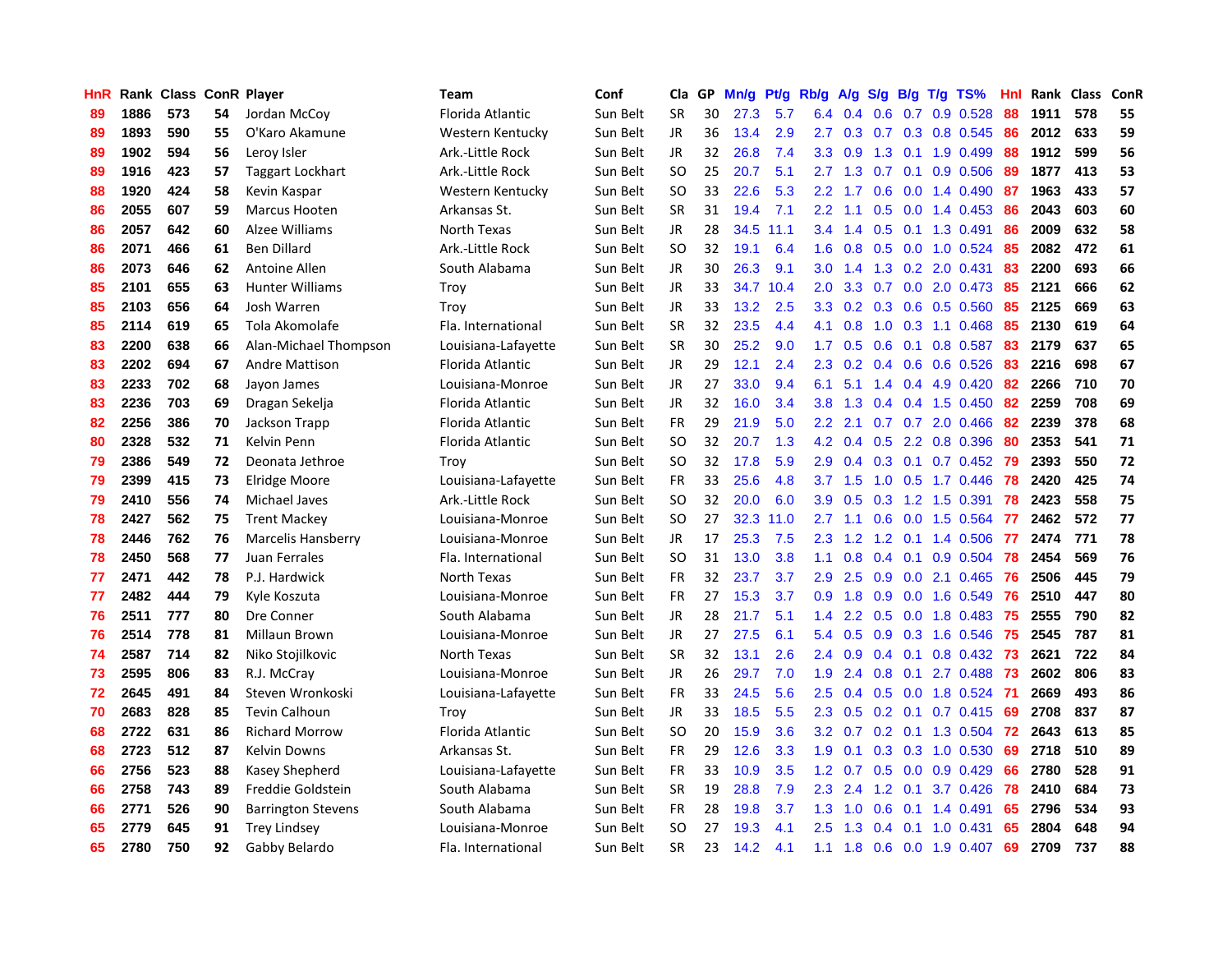| HnR |      | Rank Class ConR Player |                         |                           | Team                  | Conf        | Cla           | GP. | Mn/g | <b>Pt/g</b> | Rb/g             | A/g     |               |     | $S/g$ B/g T/g TS%            | Hnl | Rank | Class | ConR                    |
|-----|------|------------------------|-------------------------|---------------------------|-----------------------|-------------|---------------|-----|------|-------------|------------------|---------|---------------|-----|------------------------------|-----|------|-------|-------------------------|
| 62  | 2830 | 867                    | 93                      | Jeff Mullahey             | Troy                  | Sun Belt    | JR            | 32  | 15.3 | 3.1         | 1.3              | 0.3     | 0.5           |     | $0.0$ 0.6 0.478              | 62  | 2843 | 872   | 95                      |
| 61  | 2836 | 758                    | 94                      | <b>Trey Anderson</b>      | South Alabama         | Sun Belt    | <b>SR</b>     | 20  | 17.1 | 3.7         |                  |         |               |     | 1.9 1.2 0.7 0.1 1.3 0.403 66 |     | 2786 | 751   | 92                      |
| 59  | 2858 | 872                    | 95                      | R.J. Scott                | Troy                  | Sun Belt    | JR            | 19  | 19.8 | 5.4         | 1.7 <sub>1</sub> | 0.7     |               |     | $0.5$ 0.1 1.1 0.431          | -66 | 2769 | 854   | 90                      |
| 52  | 2929 | 587                    | 96                      | Josh Soto                 | Louisiana-Lafayette   | Sun Belt    | <b>FR</b>     | 27  | 10.6 | 2.7         | 1.4              | 0.1     |               |     | $0.3$ 0.0 0.5 0.448          | 54  | 2924 | 586   | 96                      |
| 42  | 2975 | 904                    | 97                      | Caden Dickerson           | Western Kentucky      | Sun Belt    | JR            | 24  | 17.5 | 2.3         | 1.2              | 0.6     |               |     | $0.4$ 0.0 1.1 0.359          | 53  | 2930 | 889   | 97                      |
| 145 | 83   | 12                     | $\mathbf{1}$            | Macolm Miller             | Southern              | <b>SWAC</b> | <b>SO</b>     | 33  |      | 26.2 15.5   | 5.9              | 0.8     |               |     | 1.2 0.6 1.0 0.637 145        |     | 88   | 14    | $\mathbf{1}$            |
| 132 | 200  | 68                     | $\mathbf{2}$            | Davon Usher               | Miss. Valley St.      | <b>SWAC</b> | JR            | 28  | 32.7 | 18.8        | 6.1              | 1.4     |               |     | 1.6 0.4 2.3 0.554 130        |     | 246  | 83    | $\overline{2}$          |
| 124 | 372  | 139                    | 3                       | <b>Fred Sturdivant</b>    | <b>Texas Southern</b> | <b>SWAC</b> | <b>SR</b>     | 31  | 29.5 | 11.1        | 8.2              | 0.6     | 0.8           |     | 3.2 1.5 0.588 123            |     | 391  | 149   | $\overline{\mathbf{3}}$ |
| 114 | 646  | 211                    | 4                       | Demarquelle Tabb          | Alabama A&M           | <b>SWAC</b> | JR            | 31  |      | 32.3 14.0   | 9.9              | 1.3     | 1.3           |     | 1.6 2.1 0.492 113            |     | 689  | 224   | $\overline{4}$          |
| 109 | 858  | 299                    | 5                       | <b>Christian Williams</b> | Jackson St.           | <b>SWAC</b> | <b>SR</b>     | 29  |      | 28.5 14.5   | 3.0 <sub>2</sub> | 1.6     |               |     | 1.7 0.1 1.6 0.530 108        |     | 906  | 314   | $\overline{7}$          |
| 109 | 868  | 301                    | 6                       | Derick Beltran            | Southern              | <b>SWAC</b> | <b>SR</b>     | 33  |      | 34.8 16.0   |                  | 4.4 1.5 |               |     | 1.3 0.5 1.7 0.534 109        |     | 874  | 305   | 6                       |
| 105 | 1013 | 352                    | $\overline{\mathbf{z}}$ | Lazabian Jackson          | Ark.-Pine Bluff       | <b>SWAC</b> | <b>SR</b>     | 30  |      | 31.5 11.9   | 4.5              | 2.3     |               |     | 2.4 0.1 1.9 0.497 104 1074   |     |      | 366   | 8                       |
| 105 | 1025 | 316                    | 8                       | DaVon Haynes              | Ark.-Pine Bluff       | <b>SWAC</b> | <b>JR</b>     | 30  |      | 28.2 11.9   | 6.9              | 0.9     |               |     | 1.4 0.6 2.3 0.526 104 1083   |     |      | 341   | 9                       |
| 105 | 1043 | 359                    | 9                       | Phillip Crawford          | Alabama St.           | <b>SWAC</b> | <b>SR</b>     | 26  |      | 21.5 12.6   | 6.1              | 0.6     |               |     | $0.7$ 0.6 2.0 0.568 110      |     | 823  | 291   | 5                       |
| 102 | 1199 | 399                    | 10                      | Jourdan Demunyck          | <b>Prairie View</b>   | <b>SWAC</b> | <b>SR</b>     | 32  |      | 30.3 15.7   | 6.5              | 1.5     | 1.5           |     | 0.2 2.7 0.468 102 1171       |     |      | 391   | 12                      |
| 99  | 1340 | 435                    | 11                      | Terrell Kennedy           | Ark.-Pine Bluff       | <b>SWAC</b> | <b>SR</b>     | 23  | 31.9 | 13.3        | 5.0              | 2.6     | 1.2           |     | 0.7 2.1 0.489 103 1139       |     |      | 381   | 10                      |
| 99  | 1347 | 436                    | 12                      | <b>Omar Strong</b>        | <b>Texas Southern</b> | <b>SWAC</b> | <b>SR</b>     | 31  | 35.5 | 17.0        | $3.4^{\circ}$    | 2.1     | 0.9           |     | 0.0 2.2 0.556                | 98  | 1356 | 445   | 15                      |
| 99  | 1348 | 437                    | 13                      | Jameel Grace              | Southern              | <b>SWAC</b> | <b>SR</b>     | 30  | 27.3 | 9.0         | 2.9              | 3.6     | 1.4           |     | $0.0$ 2.0 0.479              | -99 | 1320 | 433   | 14                      |
| 98  | 1403 | 441                    | 14                      | <b>Brandon Moore</b>      | Southern              | <b>SWAC</b> | JR            | 29  | 28.4 | 6.2         | 7.0              | 0.9     |               |     | 0.8 1.8 1.4 0.550            | -98 | 1390 | 436   | 16                      |
| 98  | 1419 | 448                    | 15                      | Aaron Clayborn            | <b>Texas Southern</b> | <b>SWAC</b> | JR            | 31  | 21.2 | 7.6         | 5.4              | 0.7     |               |     | $0.5$ 0.4 1.3 0.569          | 97  | 1433 | 448   | 17                      |
| 97  | 1457 | 454                    | 16                      | Ray Penn                  | <b>Texas Southern</b> | <b>SWAC</b> | JR            | 31  | 34.0 | 12.2        | $2.4^{\circ}$    | 5.7     |               |     | $0.8$ 0.1 2.8 0.487          | -96 | 1477 | 462   | 18                      |
| 96  | 1483 | 321                    | 17                      | Kelsey Howard             | Jackson St.           | <b>SWAC</b> | <b>SO</b>     | 28  |      | 29.9 14.1   | 4.0              | 0.6     | 0.8           |     | 0.2 1.5 0.540                | 96  | 1496 | 322   | 19                      |
| 95  | 1539 | 492                    | 18                      | Marquis Baker             | Alcorn St.            | <b>SWAC</b> | <b>SR</b>     | 23  | 35.1 | 16.1        | 3.7              | 1.7     |               |     | 1.4 0.2 2.4 0.472 102 1160   |     |      | 386   | 11                      |
| 95  | 1548 | 337                    | 19                      | Javan Mitchell            | Southern              | <b>SWAC</b> | SO.           | 33  | 24.6 | 9.4         | 4.9              | 0.7     | 0.5           |     | 0.9 1.6 0.506                | 95  | 1545 | 335   | 20                      |
| 93  | 1634 | 514                    | 20                      | Dundrecous Massey         | Jackson St.           | <b>SWAC</b> | JR            | 18  | 18.4 | 12.8        | 1.7              | 2.1     | 1.3           | 0.1 | 2.4 0.468 101 1202           |     |      | 380   | 13                      |
| 93  | 1641 | 363                    | 21                      | <b>Madarious Gibbs</b>    | <b>Texas Southern</b> | <b>SWAC</b> | <b>SO</b>     | 31  | 27.7 | 6.5         | 3.7              | 2.9     | 1.0           |     | 0.0 1.2 0.521                | 93  | 1656 | 366   | 21                      |
| 93  | 1671 | 262                    | 22                      | <b>Matt Smith</b>         | Miss. Valley St.      | <b>SWAC</b> | <b>FR</b>     | 28  |      | 29.1 10.2   | 6.4              |         |               |     | 0.4 1.2 1.4 1.6 0.484 91     |     | 1746 | 280   | 23                      |
| 92  | 1702 | 539                    | 23                      | <b>Jules Montgomery</b>   | Prairie View          | <b>SWAC</b> | <b>JR</b>     | 34  | 22.7 | 7.6         | 6.2              | 0.6     |               |     | 0.9 0.9 0.9 0.420 91         |     | 1748 | 548   | 24                      |
| 92  | 1726 | 547                    | 24                      | Josh Freelove             | Alabama St.           | <b>SWAC</b> | <b>JR</b>     | 32  | 29.1 | 13.6        | 2.8              | 1.0     |               |     | $0.5$ 0.3 1.7 0.553          | 90  | 1843 | 577   | 27                      |
| 92  | 1728 | 526                    | 25                      | <b>Kyrie Sutton</b>       | <b>Texas Southern</b> | <b>SWAC</b> | <b>SR</b>     | 31  | 15.1 | 5.1         | 4.3              | 0.2     |               |     | $0.2$ 0.8 1.1 0.505          | -91 | 1734 | 531   | 22                      |
| 92  | 1746 | 532                    | 26                      | <b>Mitchell Anderson</b>  | Ark.-Pine Bluff       | <b>SWAC</b> | <b>SR</b>     | 30  | 23.8 | 7.5         | 4.8              | 1.0     | 1.0           |     | 1.3 1.2 0.440                | -90 | 1802 | 549   | 26                      |
| 91  | 1795 | 561                    | 27                      | Lawrence Johnson-Danner   | <b>Texas Southern</b> | <b>SWAC</b> | <b>JR</b>     | 31  | 25.2 | 8.5         | 3.0 <sub>2</sub> | 1.0     | 0.6           |     | $0.1$ 0.9 0.558              | -90 | 1801 | 563   | 25                      |
| 89  | 1910 | 598                    | 28                      | Carl Blair                | <b>Prairie View</b>   | <b>SWAC</b> | <b>JR</b>     | 34  | 31.7 | 10.0        | 4.1              | 4.9     | 1.1           |     | 0.0 3.6 0.473                | -88 | 1938 | 611   | 28                      |
| 88  | 1967 | 620                    | 29                      | Christopher Hyder         | Southern              | <b>SWAC</b> | <b>JR</b>     | 33  | 19.1 | 1.9         | 2.0              | 2.4     | $1.4^{\circ}$ |     | $0.0$ 1.1 $0.454$            | 87  | 1950 | 615   | 29                      |
| 86  | 2049 | 460                    | 30                      | LeAntwan Luckett          | Alcorn St.            | <b>SWAC</b> | <sub>SO</sub> | 34  | 32.9 | 13.4        | 4.0              | 2.4     | 1.0           |     | 0.2 2.9 0.439                | -85 | 2128 | 482   | 34                      |
| 86  | 2059 | 608                    | 31                      | lan Francis               | Alcorn St.            | <b>SWAC</b> | <b>SR</b>     | 30  | 21.4 | 4.4         | 5.1              | 0.7     |               |     | 1.1 0.6 1.2 0.447            | 85  | 2079 | 610   | 32                      |
| 86  | 2070 | 465                    | 32                      | <b>Tevin Hammond</b>      | Ark.-Pine Bluff       | <b>SWAC</b> | <sub>SO</sub> | 30  | 32.3 | 7.4         | 3.0 <sub>2</sub> | 4.2     | 2.3           |     | 0.0 3.1 0.449                | 85  | 2127 | 481   | 33                      |
| 86  | 2082 | 650                    | 33                      | Jeremy Crutcher           | Alabama A&M           | <b>SWAC</b> | <b>JR</b>     | 29  | 35.0 | 12.0        | 3.0              | 4.9     | 0.9           |     | $0.0$ 2.9 $0.489$            | 86  | 2051 | 641   | 30                      |
| 85  | 2098 | 654                    | 34                      | Demondre Chapman          | <b>Prairie View</b>   | <b>SWAC</b> | <b>JR</b>     | 28  | 16.9 | 6.6         |                  |         |               |     | 4.2 0.4 0.5 0.4 1.3 0.482 86 |     | 2065 | 645   | 31                      |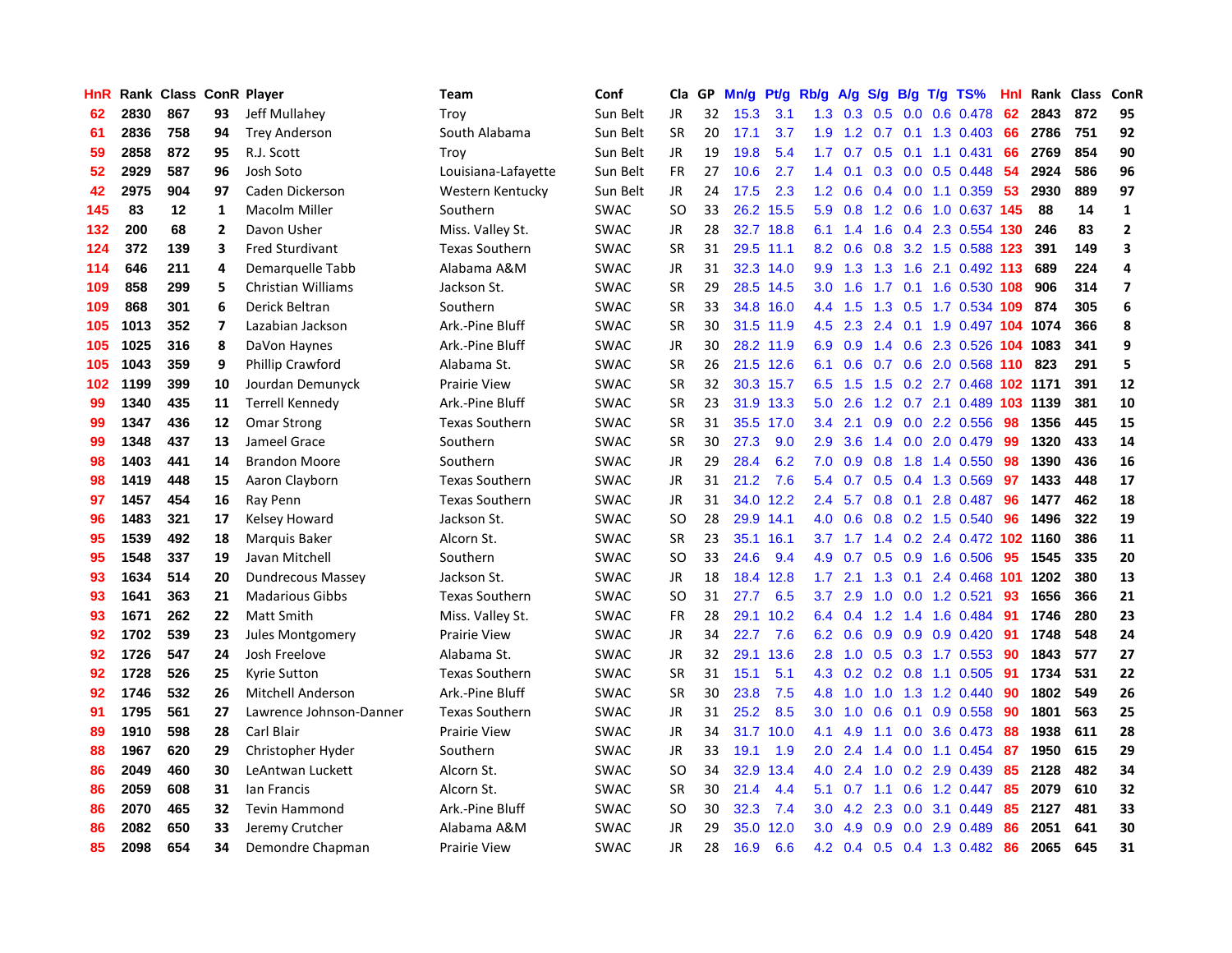| <b>HnR</b> |      | Rank Class ConR Player |    |                         | Team                | Conf        | Cla       | GP | Mn/g | <b>Pt/g</b> | Rb/g             | A/g             |     |     | $S/g$ B/g T/g TS%            | Hnl | Rank | Class | ConR       |
|------------|------|------------------------|----|-------------------------|---------------------|-------------|-----------|----|------|-------------|------------------|-----------------|-----|-----|------------------------------|-----|------|-------|------------|
| 84         | 2149 | 676                    | 35 | Josh Nicholas           | Alcorn St.          | <b>SWAC</b> | JR        | 33 | 14.3 | 3.2         |                  | $3.8$ 0.2 0.2   |     | 1.1 | $0.8$ 0.517                  | -83 | 2195 | 689   | 37         |
| 84         | 2152 | 490                    | 36 | Derrell Taylor          | Jackson St.         | <b>SWAC</b> | <b>SO</b> | 28 | 20.4 | 5.0         |                  |                 |     |     | 4.6 0.4 0.6 0.4 0.9 0.565 83 |     | 2169 | 494   | 36         |
| 84         | 2174 | 685                    | 37 | Willie Readus           | Jackson St.         | <b>SWAC</b> | JR        | 20 | 20.5 | 7.1         | 5.6              | 0.6             |     |     | $0.7$ 0.1 1.1 0.450          | -84 | 2148 | 675   | 35         |
| 84         | 2177 | 686                    | 38 | Justin Banks            | Alabama A&M         | <b>SWAC</b> | JR        | 31 | 19.9 | 5.7         | 5.4              | 0.3             |     |     | $0.2$ $0.9$ 1.2 $0.625$      | 83  | 2197 | 691   | 38         |
| 84         | 2181 | 363                    | 39 | Jamel Waters            | Alabama St.         | <b>SWAC</b> | <b>FR</b> | 32 | 24.5 | 5.5         | $2.5\,$          | 3.1             |     |     | 1.7 0.1 2.1 0.493            | 82  | 2267 | 386   | 39         |
| 82         | 2250 | 708                    | 40 | Josh Eleby              | <b>Prairie View</b> | <b>SWAC</b> | JR        | 32 | 14.0 | 5.9         | 2.4              | 0.2             |     |     | 0.3 0.8 1.3 0.524 81         |     | 2277 | 715   | 40         |
| 82         | 2255 | 385                    | 41 | Devonte Hampton         | Alcorn St.          | <b>SWAC</b> | <b>FR</b> | 25 | 20.6 | 5.4         | 2.8              | 0.8             |     |     | 0.9 0.2 1.0 0.484            | -81 | 2283 | 389   | 41         |
| 82         | 2263 | 514                    | 42 | <b>Montrael Scott</b>   | <b>Prairie View</b> | <b>SWAC</b> | SO        | 34 | 19.8 | 5.1         | 2.9              | 1.2             | 0.8 |     | $0.2$ 1.1 0.506              | -81 | 2293 | 525   | 42         |
| 81         | 2324 | 725                    | 43 | Daniel Broughton        | Ark.-Pine Bluff     | <b>SWAC</b> | JR        | 22 | 20.5 | 7.2         | 4.2              | 0.5             | 0.9 |     | $0.5$ 1.5 0.457              | -81 | 2301 | 721   | 43         |
| 80         | 2343 | 732                    | 44 | Yondarius Johnson       | Southern            | <b>SWAC</b> | JR        | 32 | 17.5 | 6.4         | 2.3              | 0.6             |     |     | $0.3$ 0.1 0.8 0.461          | 80  | 2319 | 724   | 44         |
| 80         | 2350 | 735                    | 45 | <b>Anthony Nieves</b>   | Alcorn St.          | <b>SWAC</b> | JR        | 34 | 28.8 | 11.6        |                  |                 |     |     | 3.3 1.7 0.8 0.2 3.4 0.478 78 |     | 2414 | 753   | 46         |
| 80         | 2363 | 739                    | 46 | Jeff Stubbs             | Jackson St.         | <b>SWAC</b> | JR        | 27 | 19.1 | 8.3         | $2.4^{\circ}$    | 1.1             |     |     | 1.0 0.3 2.4 0.486 79         |     | 2387 | 744   | 45         |
| 79         | 2371 | 680                    | 47 | <b>Terry Rose</b>       | Grambling           | <b>SWAC</b> | <b>SR</b> | 28 | 34.9 | 14.1        | $3.4^{\circ}$    | 1.0             | 0.5 |     | 0.0 2.4 0.544                | -77 | 2482 | 694   | 48         |
| 77         | 2483 | 693                    | 48 | Madut Bol               | Southern            | <b>SWAC</b> | <b>SR</b> | 32 | 9.3  | 1.9         | 1.3              | 0.2             |     |     | 0.3 0.3 0.2 0.625            | 77  | 2473 | 692   | 47         |
| 77         | 2496 | 583                    | 49 | Sydney Coleman          | Jackson St.         | <b>SWAC</b> | <b>SO</b> | 29 | 20.2 | 4.1         | $3.4^{\circ}$    | 0.2             | 0.3 |     | $0.9$ 0.6 0.502              | -76 | 2518 | 586   | 49         |
| 76         | 2509 | 776                    | 50 | <b>Anthony Evans</b>    | Alcorn St.          | <b>SWAC</b> | JR        | 32 | 20.8 | 5.4         |                  | $2.1 \quad 1.3$ | 1.1 |     | 0.0 1.3 0.406                | -75 | 2546 | 788   | 50         |
| 76         | 2510 | 449                    | 51 | <b>Bobby Brown</b>      | Alabama St.         | <b>SWAC</b> | FR        | 30 | 17.2 | 5.0         | 3.8              | 0.5             | 0.4 |     | $0.4$ 1.1 0.433              | -74 | 2573 | 465   | 53         |
| 76         | 2530 | 705                    | 52 | Ryan Gesiakowski        | <b>Prairie View</b> | <b>SWAC</b> | <b>SR</b> | 34 | 23.4 | 6.9         | 2.3              | 0.8             | 1.1 |     | $0.1$ 0.7 0.431              | 75  | 2557 | 709   | 51         |
| 76         | 2539 | 785                    | 53 | Darryl Marshall         | Miss. Valley St.    | <b>SWAC</b> | JR        | 28 | 26.9 | 7.9         |                  | $2.2$ $2.8$     |     |     | 0.9 0.0 2.2 0.475 74         |     | 2579 | 798   | 54         |
| 75         | 2546 | 790                    | 54 | Ervin Thomas            | Miss. Valley St.    | <b>SWAC</b> | JR        | 22 | 19.5 | 4.0         | 5.2              | 1.1             |     |     | 0.6 0.5 1.2 0.401 75         |     | 2564 | 795   | 52         |
| 75         | 2555 | 795                    | 55 | <b>Denaell McDaniel</b> | Alabama St.         | <b>SWAC</b> | <b>JR</b> | 26 | 26.9 | 6.1         | 3.2              | 3.3             |     |     | 0.6 0.2 2.3 0.468 74         |     | 2582 | 799   | 55         |
| 74         | 2572 | 712                    | 56 | <b>Michael Starks</b>   | Alcorn St.          | <b>SWAC</b> | <b>SR</b> | 32 | 17.0 | 3.2         | 3.3              | 0.2             |     |     | $0.3$ 0.7 0.8 0.490          | 73  | 2604 | 718   | 57         |
| 74         | 2579 | 802                    | 57 | Green Hill              | Alabama A&M         | <b>SWAC</b> | JR        | 31 | 26.3 | 7.6         | $2.4^{\circ}$    | 2.1             |     |     | 1.2 0.0 2.0 0.498            | 73  | 2599 | 805   | 56         |
| 73         | 2609 | 809                    | 58 | <b>Brandon Ellis</b>    | Alabama A&M         | <b>SWAC</b> | JR        | 30 | 28.8 | 10.7        | 3.1              | 0.7             | 0.9 |     | $0.3$ 2.2 0.491              | 72  | 2628 | 816   | 59         |
| 71         | 2661 | 620                    | 59 | <b>Luther Page</b>      | Alabama St.         | <b>SWAC</b> | <b>SO</b> | 32 | 20.9 | 4.4         | 4.3              | 0.8             | 0.6 |     | $0.5$ 1.6 0.433              | -69 | 2710 | 630   | 62         |
| 70         | 2678 | 729                    | 60 | Jonathan Lewis          | Jackson St.         | <b>SWAC</b> | <b>SR</b> | 28 | 19.3 | 1.2         | 1.6              | 2.1             |     |     | 1.0 0.0 0.9 0.407 70         |     | 2700 | 734   | 61         |
| 70         | 2681 | 730                    | 61 | Stephawn Brown          | Alabama St.         | <b>SWAC</b> | <b>SR</b> | 17 | 25.8 | 5.9         |                  |                 |     |     | 4.8 0.7 0.5 0.5 1.4 0.478 72 |     | 2645 | 725   | 60         |
| 69         | 2695 | 833                    | 62 | <b>Marcel Mosley</b>    | Ark.-Pine Bluff     | <b>SWAC</b> | JR        | 20 | 19.9 | 5.6         |                  |                 |     |     | 1.7 1.7 0.7 0.0 2.0 0.496 73 |     | 2613 | 810   | 58         |
| 69         | 2698 | 834                    | 63 | <b>Ryan Watts</b>       | Alabama St.         | <b>SWAC</b> | <b>JR</b> | 29 | 19.2 | 5.8         | $2.2^{\circ}$    | 1.2             |     |     | 0.8 0.2 1.5 0.441            | 68  | 2731 | 842   | 64         |
| 68         | 2718 | 841                    | 64 | Rasi Jenkins            | <b>Prairie View</b> | <b>SWAC</b> | <b>JR</b> | 34 | 15.4 | 2.4         | 3.1              | 0.3             |     |     | $0.5$ 0.4 1.0 0.482          | 68  | 2750 | 848   | 65         |
| 68         | 2724 | 739                    | 65 | Shawntez Patterson      | Alabama St.         | <b>SWAC</b> | <b>SR</b> | 27 | 25.2 | 7.5         | 4.7              | 0.8             |     |     | $0.6$ 0.7 1.9 0.400          | 69  | 2719 | 740   | 63         |
| 63         | 2815 | 654                    | 66 | Jose Long               | Alabama A&M         | <b>SWAC</b> | <b>SO</b> | 30 | 19.7 | 2.9         | 3.8 <sub>2</sub> | 1.2             | 0.5 |     | 0.2 0.8 0.343                | 63  | 2834 | 656   | 66         |
| 62         | 2835 | 658                    | 67 | <b>Blake Ralling</b>    | Miss. Valley St.    | <b>SWAC</b> | <b>SO</b> | 28 | 19.8 | 3.8         | 3.2              | 0.9             | 0.6 |     | $0.1$ 1.0 0.387              | -60 | 2856 | 659   | 69         |
| 61         | 2839 | 553                    | 68 | Darius Tomlin           | Miss. Valley St.    | <b>SWAC</b> | <b>FR</b> | 24 | 17.5 | 5.5         | 1.6              | 1.5             | 0.9 |     | $0.0$ 2.4 $0.457$            | 61  | 2846 | 557   | 68         |
| 61         | 2842 | 759                    | 69 | Phillip Williams        | Jackson St.         | <b>SWAC</b> | <b>SR</b> | 29 | 21.0 | 3.6         | 2.1              | 0.7             |     |     | 1.0 0.0 1.2 0.358            | -60 | 2857 | 761   | 70         |
| 59         | 2859 | 663                    | 70 | Jaylon Floyd            | Ark.-Pine Bluff     | <b>SWAC</b> | <b>SO</b> | 28 | 10.7 | 1.8         | 1.8              | 0.1             |     |     | 0.5 0.1 0.6 0.468 59         |     | 2870 | 664   | ${\bf 71}$ |
| 58         | 2871 | 762                    | 71 | Peter "PJ" Roberson     | Grambling           | <b>SWAC</b> | <b>SR</b> | 26 | 19.2 | 5.0         | 4.3              | 0.3             |     |     | $0.3$ 1.2 1.2 0.389          | -57 | 2893 | 769   | 72         |
| 57         | 2884 | 670                    | 72 | Demetri Wheeler         | Grambling           | SWAC        | <b>SO</b> | 25 | 24.3 | 5.0         | 4.5              | 0.7             | 0.4 |     | 0.4 1.4 0.456                | 56  | 2903 | 672   | 74         |
| 57         | 2888 | 671                    | 73 | <b>Cameron Monroe</b>   | Southern            | <b>SWAC</b> | SO.       | 33 | 16.3 | 2.0         | 1.3              | 1.1             |     |     | 0.5 0.0 1.0 0.384 57         |     | 2895 | 669   | 73         |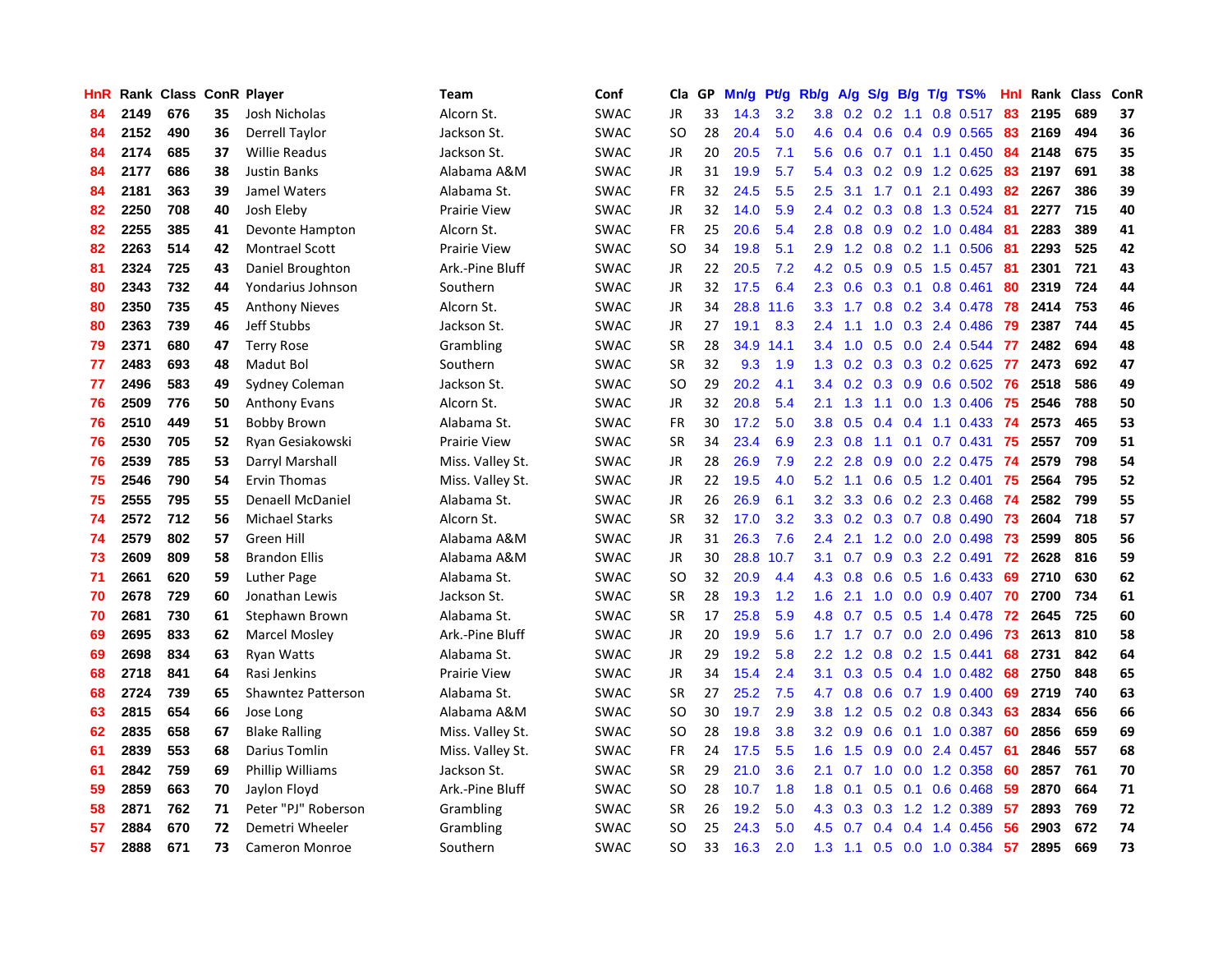| HnR |      | Rank Class ConR Player |                         |                        | <b>Team</b>           | Conf        | Cla           | <b>GP</b> | Mn/g | <b>Pt/g</b> | Rb/g             | A/g       |           |                 | $S/g$ B/g T/g TS%                 | Hnl | Rank | <b>Class</b> | ConR                    |
|-----|------|------------------------|-------------------------|------------------------|-----------------------|-------------|---------------|-----------|------|-------------|------------------|-----------|-----------|-----------------|-----------------------------------|-----|------|--------------|-------------------------|
| 57  | 2893 | 672                    | 74                      | <b>Brandon Dorsett</b> | Grambling             | SWAC        | <b>SO</b>     | 27        | 15.9 | 3.8         | 2.1              | 1.4       | 0.7       |                 | $0.0$ 1.3 0.383                   | 55  | 2909 | 674          | 75                      |
| 55  | 2903 | 883                    | 75                      | Stephane Raquil        | Alcorn St.            | <b>SWAC</b> | JR            | 33        | 10.4 | 1.4         | 1.7 <sub>z</sub> | 0.1       |           |                 | $0.2$ 0.3 0.6 0.495 55            |     | 2913 | 887          | 76                      |
| 55  | 2904 | 771                    | 76                      | <b>Carl Cobbins</b>    | Grambling             | <b>SWAC</b> | <b>SR</b>     | 25        | 9.4  | 2.6         | 1.6              | 0.4       |           |                 | $0.5$ 0.0 0.8 0.396               | -54 | 2923 | 775          | 78                      |
| 55  | 2910 | 772                    | 77                      | Dexter Ellington       | <b>Texas Southern</b> | SWAC        | <b>SR</b>     | 22        | 17.1 | 2.3         | 1.8              | 1.0       |           |                 | $0.4$ 0.0 0.5 0.347               | 62  | 2837 | 757          | 67                      |
| 53  | 2919 | 885                    | 78                      | Steven Danridge        | Grambling             | SWAC        | JR            | 26        | 16.7 | 3.8         | $2.7^{\circ}$    | 0.4       |           |                 | $0.2$ 0.7 1.3 0.460               | 52  | 2943 | 893          | 80                      |
| 52  | 2931 | 588                    | 79                      | <b>Cameron Dobbs</b>   | Miss. Valley St.      | <b>SWAC</b> | <b>FR</b>     | 28        | 12.0 | 4.0         | 1.0              | 0.6       |           |                 | $0.2$ 0.1 0.7 0.391               | -51 | 2946 | 595          | 81                      |
| 51  | 2936 | 679                    | 80                      | David Copeland         | Grambling             | <b>SWAC</b> | <b>SO</b>     | 22        | 27.1 | 3.5         | 2.7              | 3.2       |           |                 | 0.6 0.0 2.5 0.413 50              |     | 2950 | 682          | 83                      |
| 50  | 2938 | 593                    | 81                      | <b>Tyler Davis</b>     | Alabama A&M           | <b>SWAC</b> | <b>FR</b>     | 29        | 13.7 | 2.6         | 1.1              | 0.8       |           |                 | $0.4$ 0.0 0.9 0.428               | -51 | 2948 | 596          | 82                      |
| 50  | 2941 | 892                    | 82                      | <b>Marcus Johnson</b>  | Miss. Valley St.      | <b>SWAC</b> | JR            | 18        | 13.6 | 2.7         | 1.2 <sub>2</sub> | 0.4       |           |                 | $0.4$ 0.0 0.6 0.449               | 53  | 2934 | 890          | 79                      |
| 50  | 2942 | 776                    | 83                      | Mayol Riathin          | <b>Prairie View</b>   | <b>SWAC</b> | <b>SR</b>     | 23        | 14.1 | 2.4         | 3.1              | 0.1       |           |                 | 0.2 0.3 1.1 0.470 54              |     | 2919 | 773          | 77                      |
| 43  | 2970 | 780                    | 84                      | Ronald Wright          | Prairie View          | <b>SWAC</b> | <b>SR</b>     | 30        | 9.9  | 1.5         | $1.5^{\circ}$    | 0.6       |           |                 | $0.5$ 0.1 0.5 0.251               | -44 | 2974 | 780          | 85                      |
| 42  | 2973 | 608                    | 85                      | Julius Francis         | Miss. Valley St.      | <b>SWAC</b> | <b>FR</b>     | 27        | 16.6 | 4.0         | 2.9 <sup>°</sup> | 0.3       |           |                 | 0.3 0.2 1.9 0.377 42              |     | 2980 | 610          | 87                      |
| 42  | 2974 | 903                    | 86                      | <b>Bryant Purvis</b>   | Grambling             | <b>SWAC</b> | <b>JR</b>     | 20        | 26.7 | 6.1         | 4.7              | 0.9       |           |                 | 0.5 0.0 2.8 0.395                 | 45  | 2970 | 902          | 84                      |
| 39  | 2982 | 612                    | 87                      | Will Hornsby           | Grambling             | SWAC        | <b>FR</b>     | 22        | 20.0 | 3.5         | 1.9              | 2.2       | 0.6       |                 | $0.1$ 2.6 $0.338$                 | 40  | 2983 | 612          | 88                      |
| 36  | 2986 | 907                    | 88                      | Cortlan Henry          | Miss. Valley St.      | <b>SWAC</b> | JR            | 26        | 13.1 | 2.2         | 1.2              | 0.3       |           |                 | 0.4 0.0 0.8 0.366                 | 37  | 2987 | 907          | 89                      |
| 35  | 2989 | 781                    | 89                      | Derron Hobbs           | Grambling             | <b>SWAC</b> | <b>SR</b>     | 10        | 23.9 | 5.9         | 1.5              | 2.8       |           | $0.4 \quad 0.1$ | 3.6 0.424                         | 43  | 2979 | 781          | 86                      |
| 32  | 2990 | 687                    | 90                      | <b>Roman Higgins</b>   | Grambling             | <b>SWAC</b> | <b>SO</b>     | 25        | 13.8 | 3.5         | 2.0 <sub>2</sub> | 0.2       |           |                 | 0.4 0.0 1.4 0.396                 | 32  | 2991 | 688          | 90                      |
| 150 | 52   | 23                     | 1                       | Chris Udofia           | Denver                | <b>WAC</b>  | <b>JR</b>     | 32        | 30.7 | 13.3        | 4.5              | 3.3       | 1.6       |                 | 2.3 1.8 0.570                     | 149 | 59   | 22           | $\mathbf{1}$            |
| 148 | 64   | 26                     | $\overline{2}$          | Kyle Barone            | Idaho                 | <b>WAC</b>  | <b>SR</b>     | 30        |      | 34.0 17.1   |                  | $9.7$ 1.8 |           |                 | 0.3 1.2 1.9 0.643 147             |     | 73   | 31           | $\overline{2}$          |
| 136 | 154  | 11                     | 3                       | Sim Bhullar            | New Mexico St.        | <b>WAC</b>  | FR            | 35        |      | 24.4 10.1   | 6.7              | 0.7       |           |                 | 0.1 2.4 1.3 0.580 135 176         |     |      | 13           | $\overline{4}$          |
| 130 | 239  | 39                     | 4                       | <b>Daniel Mullings</b> | New Mexico St.        | <b>WAC</b>  | <b>SO</b>     | 35        |      | 34.3 13.8   | 5.2              | 2.6       |           |                 | 2.3 0.5 3.0 0.549 129             |     | 263  | 47           | 6                       |
| 130 | 245  | 84                     | 5                       | Spencer Butterfield    | Utah St.              | <b>WAC</b>  | <b>JR</b>     | 29        |      | 29.3 12.2   | 6.6              | 2.7       |           |                 | 0.7 0.3 1.6 0.631 128             |     | 267  | 90           | $\overline{\mathbf{z}}$ |
| 125 | 339  | 118                    | 6                       | Joel Wright            | Texas St.             | <b>WAC</b>  | JR            | 34        |      | 26.8 17.8   | 6.9              | 1.7       | 1.3       |                 | 0.6 3.6 0.547 124                 |     | 357  | 122          | 8                       |
| 124 | 351  | 123                    | $\overline{\mathbf{z}}$ | <b>Brandon Edwards</b> | Texas-Arlington       | <b>WAC</b>  | JR            | 33        | 24.5 | 7.8         | 7.3              | 0.8       | 0.6       |                 | 0.9 1.1 0.617 124                 |     | 361  | 124          | 9                       |
| 124 | 361  | 36                     | 8                       | Alex Hamilton          | Louisiana Tech        | <b>WAC</b>  | FR            | 34        | 17.5 | 7.8         | 2.2              |           | $2.7$ 1.0 |                 | 0.2 1.7 0.516 124                 |     | 362  | 37           | 10                      |
| 122 | 409  | 77                     | 9                       | Michale Kyser          | Louisiana Tech        | <b>WAC</b>  | <sub>SO</sub> | 34        | 19.3 | 5.0         | 5.3              | 0.6       | 0.6       |                 | 2.7 0.8 0.501 122                 |     | 416  | 78           | 11                      |
| 120 | 464  | 156                    | 10                      | Jarred Shaw            | Utah St.              | <b>WAC</b>  | JR            | 31        |      | 29.3 14.2   | 8.4              | 0.8       |           |                 | 0.3 1.0 2.1 0.567 117             |     | 579  | 188          | 15                      |
| 118 | 516  | 196                    | 11                      | Kyisean Reed           | Utah St.              | <b>WAC</b>  | <b>SR</b>     | 16        |      | 30.4 12.1   | 6.5              | 1.6       |           |                 | 1.6 1.8 1.6 0.601 132 212         |     |      | 92           | 5                       |
| 118 | 539  | 102                    | 12                      | Kenneth Smith          | Louisiana Tech        | <b>WAC</b>  | SO            | 34        | 27.9 | 6.8         | 4.0              | 5.0       |           |                 | 1.7 0.1 2.4 0.514 118             |     | 538  | 102          | 13                      |
| 117 | 561  | 213                    | 13                      | Chase Hallam           | Denver                | <b>WAC</b>  | <b>SR</b>     | 32        | 31.1 | 9.6         | 3.7              | 2.0       |           |                 | 2.1 0.6 1.2 0.578 117             |     | 570  | 216          | 14                      |
| 116 | 583  | 218                    | 14                      | Jordan Reves           | Texas-Arlington       | <b>WAC</b>  | <b>SR</b>     | 33        | 29.4 | 8.5         | 8.2              | 1.0       | 1.1       |                 | 2.1 1.8 0.491 116                 |     | 595  | 222          | 16                      |
| 114 | 657  | 242                    | 15                      | James Kinney           | San Jose St.          | <b>WAC</b>  | <b>SR</b>     | 14        |      | 33.9 20.6   | 5.5              | 2.6       |           |                 | 2.4 0.1 2.8 0.498 145             |     | 86   | 40           | $\overline{\mathbf{3}}$ |
| 114 | 690  | 140                    | 16                      | Royce O'Neale          | Denver                | <b>WAC</b>  | SO            | 32        |      | 35.2 11.2   | 5.5              | 3.5       | 1.4       |                 | 0.4 2.3 0.563 113                 |     | 695  | 140          | 18                      |
| 113 | 699  | 223                    | 17                      | <b>Preston Medlin</b>  | Utah St.              | <b>WAC</b>  | JR            | 16        | 36.1 | 16.3        | 3.5              | 3.2       | 1.0       |                 | 0.2 2.0 0.615 121                 |     | 428  | 143          | 12                      |
| 113 | 718  | 234                    | 18                      | <b>Michael Hale</b>    | Texas-San Antonio     | <b>WAC</b>  | JR            | 30        | 36.2 | 15.6        | 3.1              | 3.8       | 1.5       |                 | $0.0$ 2.7 $0.525$ 114             |     | 679  | 223          | 17                      |
| 113 | 721  | 145                    | 19                      | Cam Griffin            | Denver                | <b>WAC</b>  | SO            | 32        | 21.5 | 6.1         | 3.6              | 1.8       |           |                 | 1.5 0.3 1.4 0.565 113 722         |     |      | 148          | 20                      |
| 113 | 733  | 147                    | 20                      | Isaiah Massey          | Louisiana Tech        | <b>WAC</b>  | SO            | 31        | 9.5  | 3.1         | 2.6              | 0.3       |           |                 | 0.5 0.2 0.3 0.516 113 711         |     |      | 144          | 19                      |
| 112 | 743  | 150                    | 21                      | <b>Brett Olson</b>     | Denver                | <b>WAC</b>  | SO            | 32        | 34.0 | 11.4        | 2.0 <sub>2</sub> | 2.4       |           |                 | 1.2 0.3 1.5 0.646 112 750         |     |      | 155          | 21                      |
| 112 | 757  | 155                    | 22                      | Raheem Appleby         | Louisiana Tech        | <b>WAC</b>  | SO.           | 34        |      | 26.3 14.9   |                  |           |           |                 | 2.7 1.2 1.1 0.2 1.7 0.480 112 751 |     |      | 156          | 22                      |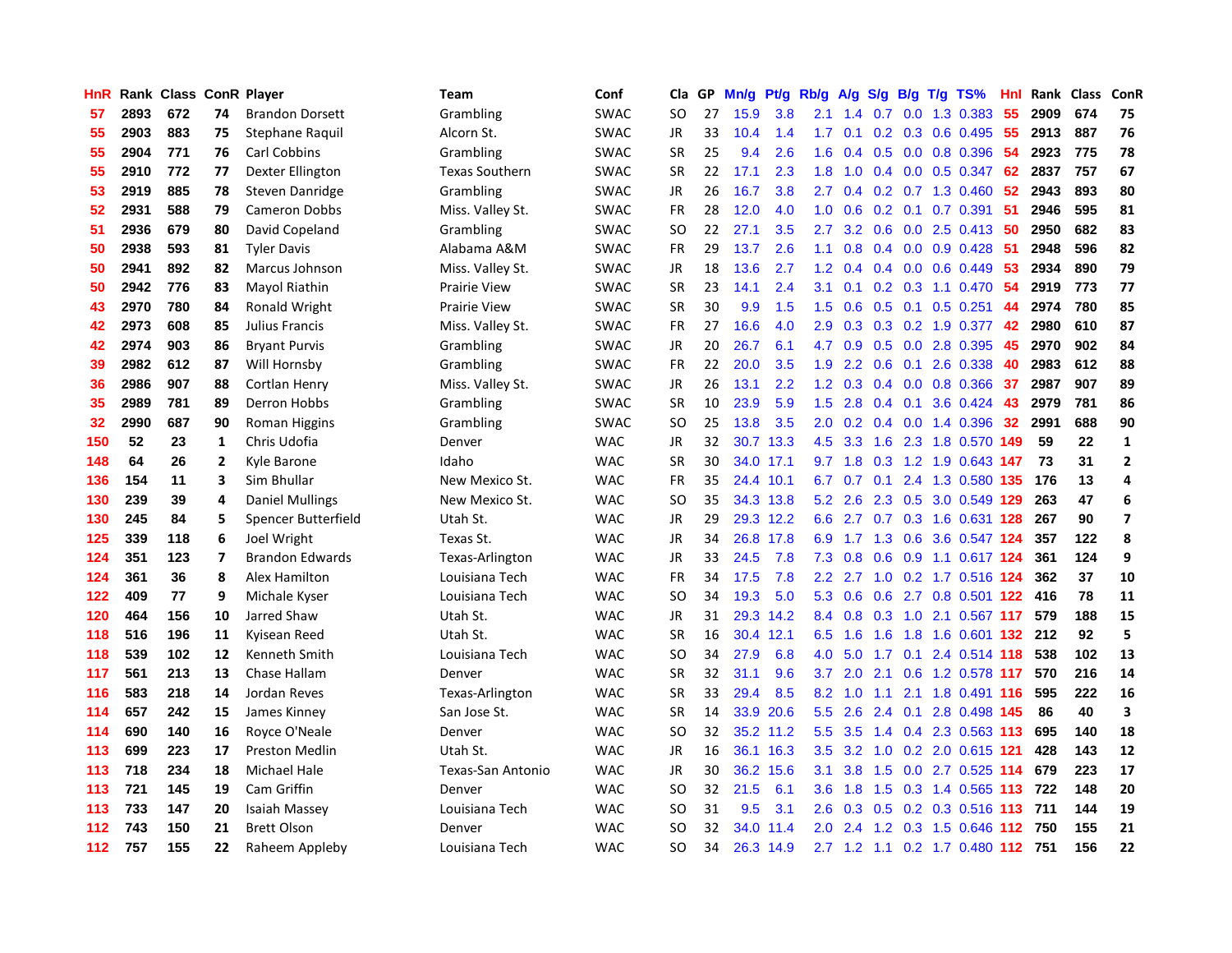| HnR | Rank |     |    | <b>Class ConR Player</b> | <b>Team</b>       | Conf       | Cla       | GP | Mn/g | <b>Pt/g</b> | Rb/g             | A/g             |                  |     | S/g B/g T/g TS%                      | <b>Hnl</b> | Rank | <b>Class</b> | ConR |
|-----|------|-----|----|--------------------------|-------------------|------------|-----------|----|------|-------------|------------------|-----------------|------------------|-----|--------------------------------------|------------|------|--------------|------|
| 110 | 816  | 263 | 23 | Cordarius Johnson        | Louisiana Tech    | <b>WAC</b> | JR        | 34 | 20.6 | 7.9         | 3.1              | 0.5             | 1.3              | 0.1 | $0.9$ 0.521                          | 110        | 817  | 261          | 23   |
| 109 | 855  | 268 | 24 | Renaldo Dixon            | New Mexico St.    | <b>WAC</b> | JR        | 34 | 18.7 | 5.6         |                  | 4.0 0.6         |                  |     | 0.2 1.4 1.1 0.556 108 892            |            |      | 283          | 25   |
| 108 | 898  | 283 | 25 | Kenyon McNeaill          | Louisiana Tech    | <b>WAC</b> | JR        | 33 | 16.3 | 7.0         | 1.3              | 1.1             |                  |     | $0.6$ 0.1 0.9 0.525 108              |            | 890  | 281          | 24   |
| 108 | 906  | 287 | 26 | Chris Anderson           | Louisiana Tech    | <b>WAC</b> | JR        | 34 | 14.4 | 4.5         | 3.5              | 0.6             |                  |     | $0.9$ $0.5$ $0.9$ $0.494$ <b>108</b> |            | 902  | 288          | 26   |
| 107 | 930  | 322 | 27 | Kevin Butler             | Texas-Arlington   | <b>WAC</b> | <b>SR</b> | 33 | 27.3 | 11.2        |                  | $4.7 \quad 1.1$ |                  |     | 1.3 0.1 1.7 0.515 107                |            | 943  | 325          | 27   |
| 107 | 938  | 326 | 28 | <b>Tyrone Watson</b>     | New Mexico St.    | <b>WAC</b> | <b>SR</b> | 24 | 32.5 | 10.3        | 5.0              | 2.8             |                  |     | 0.9 0.3 2.5 0.540 106                |            | 964  | 334          | 28   |
| 107 | 945  | 330 | 29 | Bandja Sy                | New Mexico St.    | <b>WAC</b> | <b>SR</b> | 35 |      | 35.3 11.9   | 7.3              | 1.4             |                  |     | 0.7 0.6 2.3 0.486 106                |            | 984  | 340          | 29   |
| 106 | 995  | 307 | 30 | <b>Greg Gainey</b>       | Texas-Arlington   | <b>WAC</b> | JR        | 33 | 16.1 | 6.8         | 3.6 <sup>°</sup> | 0.4             | 0.6              |     | 0.2 1.1 0.554 105 1009               |            |      | 314          | 30   |
| 104 | 1092 | 343 | 31 | Stephen Madison          | Idaho             | <b>WAC</b> | JR        | 30 | 30.9 | 14.2        | 4.7              | 2.2             | 0.6              |     | 0.4 2.5 0.560 103 1114               |            |      | 351          | 33   |
| 103 | 1120 | 351 | 32 | <b>Clarence Trent</b>    | Seattle           | <b>WAC</b> | JR        | 30 | 21.7 | 9.8         | 5.8              | 1.2             |                  |     | 1.0 0.6 2.7 0.485 103 1144           |            |      | 360          | 34   |
| 103 | 1124 | 162 | 33 | Jalen Love               | Denver            | <b>WAC</b> | <b>FR</b> | 31 | 23.9 | 7.2         | 1.0              | 1.5             |                  |     | 0.9 0.2 1.0 0.607 103 1113           |            |      | 155          | 32   |
| 101 | 1235 | 391 | 34 | Chris Cunningham         | San Jose St.      | <b>WAC</b> | JR        | 29 |      | 31.3 10.7   | 9.0              | $1.2^{\circ}$   |                  |     | 0.7 0.5 3.0 0.505 97                 |            | 1457 | 457          | 42   |
| 101 | 1239 | 403 | 35 | Kannon Burrage           | Texas-San Antonio | <b>WAC</b> | <b>SR</b> | 32 | 35.0 | 17.2        | 4.9              | 1.3             | 0.9              |     | $0.1$ 2.4 0.486                      | -99        | 1299 | 425          | 37   |
| 101 | 1250 | 408 | 36 | Mike McChristian         | Idaho             | <b>WAC</b> | <b>SR</b> | 30 | 29.0 | 8.4         | 4.3              | 2.8             |                  |     | 1.1 0.3 1.5 0.560 100 1266           |            |      | 417          | 35   |
| 100 | 1266 | 401 | 37 | Jeromie Hill             | Texas-San Antonio | <b>WAC</b> | JR        | 26 | 31.0 | 13.1        | 6.5              | 1.4             |                  |     | 1.1 0.4 2.5 0.493 103 1112           |            |      | 350          | 31   |
| 100 | 1291 | 419 | 38 | <b>Brandon Gibson</b>    | Louisiana Tech    | <b>WAC</b> | <b>SR</b> | 34 | 19.8 | 7.1         | 3.7              | 0.7             | 0.8 <sub>0</sub> |     | 0.4 1.3 0.468 100 1270               |            |      | 419          | 36   |
| 99  | 1330 | 284 | 39 | <b>Ben Clifford</b>      | Utah St.          | <b>WAC</b> | SO        | 31 | 20.4 | 5.5         | 3.9 <sup>°</sup> | 1.0             | 0.3              |     | 0.7 0.9 0.589                        | 97         | 1456 | 317          | 41   |
| 99  | 1365 | 443 | 40 | Matt Staff               | Texas St.         | <b>WAC</b> | <b>SR</b> | 34 | 26.8 | 11.2        | 5.7              | 1.0             | 0.8              |     | 1.4 2.2 0.530                        | -98        | 1382 | 451          | 38   |
| 98  | 1381 | 449 | 41 | Prince Obasi             | Seattle           | <b>WAC</b> | <b>SR</b> | 30 | 29.8 | 8.3         | 4.6              | 4.3             |                  |     | 1.1 0.2 2.7 0.461                    | 98         | 1399 | 454          | 39   |
| 97  | 1428 | 210 | 42 | <b>Marcel Davis</b>      | Utah St.          | <b>WAC</b> | <b>FR</b> | 31 | 27.3 | 7.1         | 2.1              | 3.3             |                  |     | $0.9$ $0.0$ 2.2 $0.489$              | -95        | 1556 | 238          | 46   |
| 97  | 1434 | 464 | 43 | Karol Gruszecki          | Texas-Arlington   | <b>WAC</b> | <b>SR</b> | 33 | 22.6 | 9.1         | 2.6              | 1.0             | 1.0              |     | $0.1$ 1.7 0.529                      | 97         | 1448 | 468          | 40   |
| 96  | 1496 | 466 | 44 | Jaron Johnson            | Louisiana Tech    | <b>WAC</b> | JR        | 34 | 15.1 | 4.6         | 2.9              | 0.3             |                  |     | 0.3 0.2 0.6 0.525                    | 96         | 1489 | 468          | 43   |
| 95  | 1536 | 490 | 45 | Vonn Jones               | Texas St.         | <b>WAC</b> | <b>SR</b> | 34 | 18.1 | 5.1         | 1.6              | 2.6             |                  |     | 1.5 0.0 1.4 0.503                    | 95         | 1554 | 491          | 45   |
| 95  | 1555 | 339 | 46 | Jarell Flora             | Seattle           | <b>WAC</b> | SO        | 28 | 16.8 | 5.9         | 2.4              | 0.8             | 1.0              |     | 0.2 1.3 0.522                        | -95        | 1551 | 338          | 44   |
| 95  | 1567 | 489 | 47 | D'Vonne Pickett          | Seattle           | WAC        | JR        | 30 | 25.4 | 7.0         | $3.4^{\circ}$    | 3.3             |                  |     | 1.4 0.2 2.4 0.472                    | -94        | 1584 | 494          | 48   |
| 95  | 1573 | 242 | 48 | Deshaun Sunderhaus       | Seattle           | <b>WAC</b> | <b>FR</b> | 29 | 22.9 | 9.4         | 6.0              | 0.7             |                  |     | 0.4 0.8 2.3 0.508                    | -94        | 1579 | 243          | 47   |
| 94  | 1616 | 509 | 49 | TeNale Roland            | Utah St.          | <b>WAC</b> | JR        | 31 | 21.7 | 6.1         | $2.5^{\circ}$    | 2.0             |                  |     | 0.5 0.1 1.5 0.505 91                 |            | 1742 | 547          | 52   |
| 93  | 1663 | 525 | 50 | Alex Brown               | San Jose St.      | <b>WAC</b> | JR        | 26 | 21.6 | 4.6         | 4.7              |                 |                  |     | 0.3 0.4 1.9 0.7 0.502 90             |            | 1819 | 569          | 57   |
| 92  | 1693 | 373 | 51 | Terrel de Rouen          | New Mexico St.    | <b>WAC</b> | SO.       | 32 | 19.6 | 5.6         | 2.1              | 1.8             |                  |     | $0.4$ 0.1 1.4 0.503 93               |            | 1665 | 369          | 50   |
| 92  | 1725 | 525 | 52 | Cameron Catlett          | Texas-Arlington   | <b>WAC</b> | <b>SR</b> | 29 | 23.7 | 5.8         | 2.9              | 3.1             | 1.0              |     | $0.1$ 2.1 0.404                      | -93        | 1659 | 515          | 49   |
| 92  | 1743 | 549 | 53 | Marvin Jean              | Utah St.          | <b>WAC</b> | JR        | 31 | 22.1 | 4.8         | 2.7              | 1.8             | 0.6              |     | $0.4$ 1.4 0.490                      | -89        | 1860 | 582          | 58   |
| 92  | 1745 | 385 | 54 | <b>Connor Hill</b>       | Idaho             | <b>WAC</b> | SO        | 30 | 31.2 | 12.1        | 1.9              | 1.2             |                  |     | 0.3 0.0 1.2 0.613 91                 |            | 1759 | 391          | 53   |
| 91  | 1780 | 543 | 55 | Louis Green              | Seattle           | <b>WAC</b> | <b>SR</b> | 30 | 17.3 | 5.6         | 4.1              | 0.3             |                  |     | $0.1$ 0.6 1.3 0.572                  | 90         | 1789 | 544          | 54   |
| 91  | 1809 | 551 | 56 | Chad Rasmussen           | Seattle           | <b>WAC</b> | <b>SR</b> | 30 | 25.6 | 9.6         | 2.8              | 1.2             | 0.8              |     | $0.1$ 1.5 0.515                      | -90        | 1814 | 553          | 56   |
| 90  | 1839 | 562 | 57 | J.L. Lewis               | Louisiana Tech    | <b>WAC</b> | <b>SR</b> | 33 | 10.7 | 2.6         | $2.5^{\circ}$    | 0.2             |                  |     | $0.3$ 0.2 0.6 0.551                  | 90         | 1809 | 551          | 55   |
| 90  | 1861 | 412 | 58 | K.C. Ross-Miller         | New Mexico St.    | <b>WAC</b> | <b>SO</b> | 30 | 23.1 | 5.3         | 1.9              | 2.3             |                  |     | 1.1 0.1 2.0 0.466 92                 |            | 1698 | 378          | 51   |
| 89  | 1868 | 415 | 59 | D.J. Brown               | San Jose St.      | <b>WAC</b> | <b>SO</b> | 29 | 32.8 | 9.2         | 3.3 <sub>2</sub> | 3.7             | 1.0              |     | $0.0$ 2.3 $0.459$                    | 86         | 2056 | 464          | 64   |
| 89  | 1879 | 583 | 60 | <b>Edrico McGregor</b>   | Texas-San Antonio | <b>WAC</b> | <b>JR</b> | 32 | 16.7 | 4.0         | 4.6              | 0.6             |                  |     | $0.4$ $0.3$ 1.4 $0.617$              | 88         | 1927 | 606          | 60   |
| 88  | 1934 | 608 | 61 | Kevin Aronis             | New Mexico St.    | <b>WAC</b> | <b>JR</b> | 35 | 9.6  | 3.0         |                  |                 |                  |     | 0.8 0.3 0.2 0.2 0.3 0.510 87         |            | 1961 | 617          | 61   |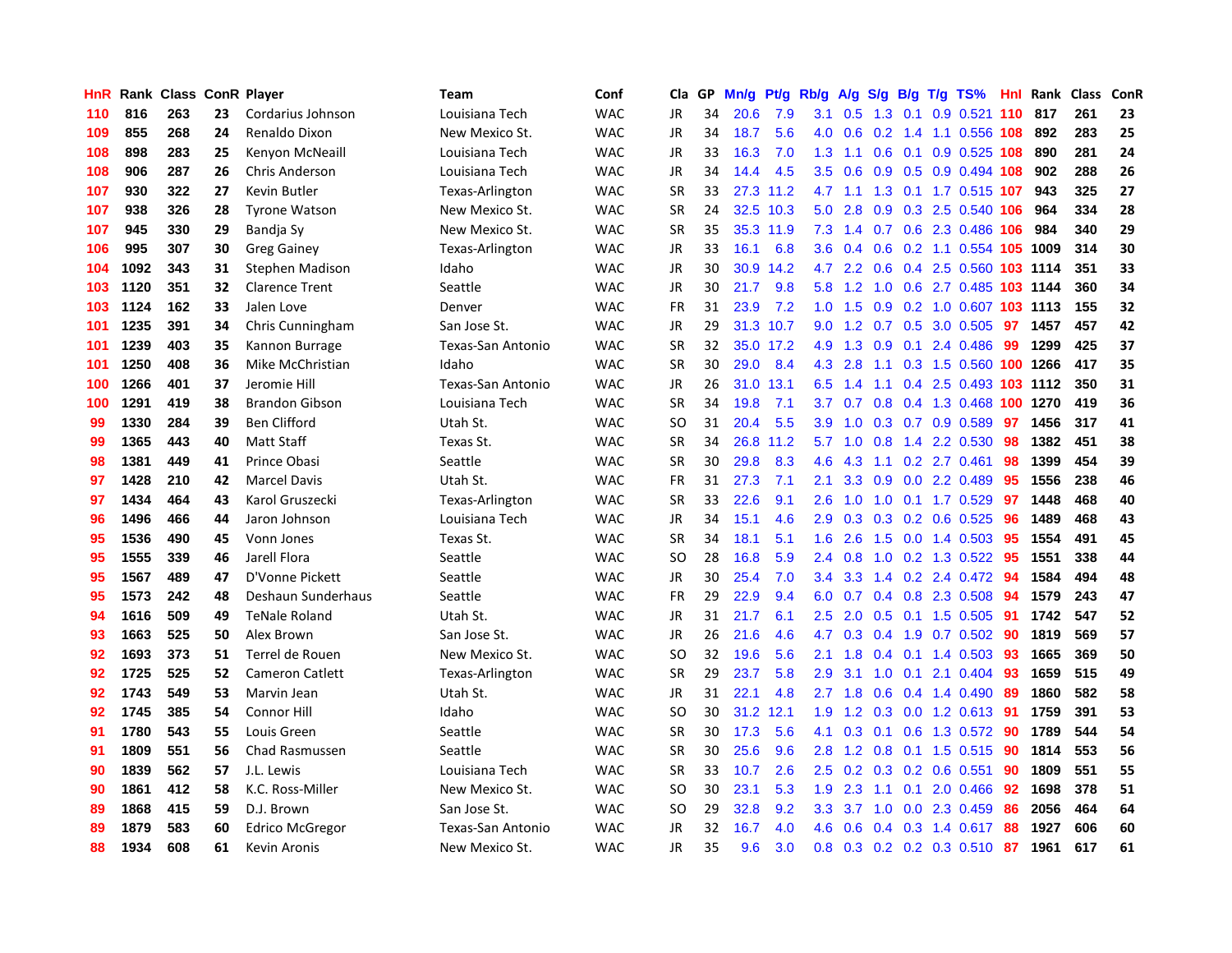| HnR |      | Rank Class ConR Player |                |                        | <b>Team</b>              | Conf       | Cla           | <b>GP</b> | Mn/g | Pt/g      | Rb/g             | A/g           | S/g |     | B/g T/g TS%               | Hnl | Rank | Class | <b>ConR</b>    |
|-----|------|------------------------|----------------|------------------------|--------------------------|------------|---------------|-----------|------|-----------|------------------|---------------|-----|-----|---------------------------|-----|------|-------|----------------|
| 88  | 1936 | 578                    | 62             | Chris Jones            | San Jose St.             | <b>WAC</b> | <b>SR</b>     | 24        | 12.2 | 3.1       | 2.0              | 0.8           |     |     | $0.3$ 0.2 0.4 0.451       | 85  | 2110 | 615   | 66             |
| 88  | 1949 | 430                    | 63             | Jordan Stone           | Utah St.                 | <b>WAC</b> | SO            | 27        | 11.8 | 2.6       | $2.7^{\circ}$    | 0.4           |     |     | $0.1$ 0.4 0.5 0.507       | -86 | 2013 | 448   | 62             |
| 87  | 1987 | 627                    | 64             | Shaquille White-Miller | Texas-Arlington          | <b>WAC</b> | JR            | 31        | 24.7 | 4.9       | $1.5^{\circ}$    | 3.9           |     |     | $0.6$ $0.0$ 2.3 $0.405$   | -88 | 1914 | 600   | 59             |
| 87  | 2013 | 633                    | 65             | Deonte' Jones          | Texas St.                | <b>WAC</b> | JR            | 31        | 16.1 | 5.2       | 1.5              | 0.6           |     |     | $0.2$ 0.0 0.3 0.638       | 86  | 2016 | 635   | 63             |
| 85  | 2116 | 661                    | 66             | Reid Koenen            | Texas St.                | <b>WAC</b> | <b>JR</b>     | 33        | 23.4 | 8.1       | 3.0 <sub>2</sub> | 0.7           | 0.8 |     | 0.4 1.5 0.545             | 85  | 2115 | 663   | 67             |
| 85  | 2122 | 664                    | 67             | Corey Stern            | Texas St.                | <b>WAC</b> | JR            | 33        | 21.3 | 6.8       | 4.2              | 0.8           |     |     | $0.3$ $0.5$ 1.1 $0.509$   | 85  | 2124 | 668   | 68             |
| 85  | 2139 | 672                    | 68             | Jordan Sims            | <b>Texas-San Antonio</b> | <b>WAC</b> | JR            | 32        | 31.5 | 6.5       | 3.7              | 1.3           | 1.0 |     | $0.1$ 0.9 0.494           | 83  | 2174 | 684   | 69             |
| 83  | 2197 | 502                    | 69             | Remi Barry             | New Mexico St.           | <b>WAC</b> | <sub>SO</sub> | 27        | 12.9 | 4.0       | 2.6              | 0.3           |     |     | $0.1$ 0.0 0.7 0.491       | 85  | 2107 | 479   | 65             |
| 83  | 2206 | 695                    | 70             | <b>Phil Hawkins</b>    | Texas St.                | <b>WAC</b> | <b>JR</b>     | 34        | 26.0 | 6.4       | 2.5              | 2.6           | 0.8 |     | 0.0 1.8 0.480             | 83  | 2213 | 696   | 70             |
| 83  | 2217 | 507                    | 71             | <b>Wesley Davis</b>    | Texas St.                | <b>WAC</b> | <sub>SO</sub> | 33        | 23.3 | 6.5       | 2.2              |               |     |     | 1.2 1.5 0.2 1.1 0.455     | 83  | 2214 | 505   | 71             |
| 81  | 2291 | 717                    | 72             | Louis Garrett          | San Jose St.             | <b>WAC</b> | <b>JR</b>     | 25        | 20.5 | 6.9       | 2.3              | 0.9           |     |     | 0.7 0.2 1.4 0.450 79      |     | 2403 | 749   | 75             |
| 81  | 2292 | 395                    | 73             | Luiz Bidart            | Seattle                  | <b>WAC</b> | <b>FR</b>     | 25        | 13.2 | 2.8       | 2.0              | 1.0           |     |     | 0.2 0.0 1.0 0.664 82      |     | 2262 | 385   | 72             |
| 81  | 2322 | 668                    | 74             | Larry Wilkins          | Texas-San Antonio        | <b>WAC</b> | <b>SR</b>     | 32        | 21.7 | 4.7       | 3.7              | 0.7           |     |     | 0.8 0.2 1.2 0.507 79      |     | 2367 | 674   | 73             |
| 79  | 2393 | 747                    | 75             | Denzel Douglas         | Idaho                    | <b>WAC</b> | JR            | 30        | 11.9 | 2.0       | 1.6              | 1.6           | 0.5 |     | $0.0$ 1.1 0.513           | -79 | 2408 | 751   | 76             |
| 79  | 2405 | 554                    | 76             | Jamel Outler           | Texas-Arlington          | <b>WAC</b> | <b>SO</b>     | 33        | 16.9 | 6.7       | 1.4              | 0.5           | 0.6 |     | 0.0 1.2 0.450             | 79  | 2401 | 552   | 74             |
| 78  | 2442 | 428                    | 77             | <b>Drew Charles</b>    | Texas-Arlington          | <b>WAC</b> | <b>FR</b>     | 32        | 16.0 | 4.3       | 1.8              | 1.2           |     |     | $0.9$ 0.0 1.6 0.449       | 78  | 2431 | 427   | 78             |
| 77  | 2487 | 694                    | 78             | Allen Tate             | Seattle                  | <b>WAC</b> | <b>SR</b>     | 24        | 15.7 | 3.5       | 3.1              | 0.7           | 1.0 |     | $0.1$ 1.2 0.414           | 78  | 2425 | 686   | 77             |
| 76  | 2518 | 702                    | 79             | Mansa Habeeb           | Idaho                    | <b>WAC</b> | <b>SR</b>     | 29        | 21.2 | 5.6       | $2.4^{\circ}$    | 1.4           | 0.6 | 0.1 | 2.0 0.503                 | -76 | 2505 | 700   | 79             |
| 74  | 2566 | 710                    | 80             | Lavanne Pennington     | San Jose St.             | <b>WAC</b> | <b>SR</b>     | 26        | 19.3 | 7.5       | 2.5              | $0.4^{\circ}$ |     |     | 0.5 0.0 1.5 0.435 73      |     | 2625 | 723   | 81             |
| 72  | 2637 | 815                    | 81             | Xavier Jones           | San Jose St.             | <b>WAC</b> | <b>JR</b>     | 27        | 18.0 | 4.6       | 2.0              | 1.5           |     |     | $0.6$ 0.1 1.3 0.382       | -70 | 2697 | 833   | 82             |
| 70  | 2685 | 829                    | 82             | <b>Robert Harris</b>   | Idaho                    | <b>WAC</b> | JR            | 24        | 17.5 | 4.7       | 2.0              | 1.8           |     |     | 0.5 0.0 1.8 0.467 73      |     | 2623 | 814   | 80             |
| 69  | 2702 | 836                    | 83             | Hyjii Thomas           | Texas-San Antonio        | <b>WAC</b> | JR            | 32        | 22.8 | 4.8       | 2.1              | 0.8           |     |     | $0.4$ 0.1 1.6 0.453       | 68  | 2742 | 846   | 83             |
| 57  | 2879 | 668                    | 84             | Stephon Smith          | San Jose St.             | <b>WAC</b> | SO            | 28        | 15.5 | 2.9       | 2.8              | 0.3           |     |     | $0.4$ 0.3 1.0 0.352       | -56 | 2904 | 673   | 85             |
| 57  | 2889 | 767                    | 85             | <b>Wendell Faines</b>  | Idaho                    | <b>WAC</b> | <b>SR</b>     | 27        | 10.9 | 2.0       | 2.2              | 0.3           |     |     | $0.1$ 0.4 0.7 0.450       | 58  | 2880 | 766   | 84             |
| 48  | 2952 | 896                    | 86             | Joe Kammerer           | Idaho                    | <b>WAC</b> | JR            | 28        | 9.6  | 1.6       | 1.2              | 0.2           | 0.0 | 0.1 | 0.5 0.517 49              |     | 2954 | 896   | 86             |
| 44  | 2967 | 604                    | 87             | <b>Jack Crook</b>      | Seattle                  | <b>WAC</b> | <b>FR</b>     | 27        | 10.3 | 2.5       | 2.1              | 0.1           |     |     | 0.3 0.1 1.0 0.399         | 45  | 2968 | 604   | 87             |
| 40  | 2980 | 611                    | 88             | David Andoh            | San Jose St.             | <b>WAC</b> | <b>FR</b>     | 21        | 11.8 | 2.3       | 2.0              | 0.1           |     |     | $0.1$ 0.0 0.7 0.378 43    |     | 2978 | 609   | 88             |
| 176 | 6    | 1                      | 1              | Kelly Olynyk           | Gonzaga                  | <b>WCC</b> | JR            | 32        |      | 26.4 17.8 | 7.3              |               |     |     | 1.7 0.7 1.1 2.4 0.669 180 |     | 4    | 1     | $\mathbf{1}$   |
| 153 | 40   | 15                     | $\mathbf{2}$   | <b>Brandon Davies</b>  | <b>BYU</b>               | <b>WCC</b> | <b>SR</b>     | 36        |      | 29.3 17.7 | 8.0              | 2.4           |     |     | 1.3 1.0 2.6 0.562 152     |     | 44   | 16    | $\overline{2}$ |
| 152 | 42   | 16                     | 3              | <b>Elias Harris</b>    | Gonzaga                  | <b>WCC</b> | <b>SR</b>     | 34        |      | 27.8 14.6 | 7.4              | 1.6           |     |     | 1.2 0.6 1.8 0.570 152     |     | 46   | 17    | 3              |
| 146 | 77   | 34                     | 4              | Matthew Dellavedova    | Saint Mary's (CA)        | <b>WCC</b> | <b>SR</b>     | 35        |      | 36.4 15.8 | 3.4              | 6.4           | 1.1 | 0.1 | 2.8 0.558 146             |     | 82   | 36    | 4              |
| 144 | 88   | 14                     | 5              | <b>Tyler Haws</b>      | <b>BYU</b>               | <b>WCC</b> | SO            | 36        |      | 34.3 21.7 | 4.6              | 2.0           |     |     | 1.3 0.1 2.0 0.576         | 144 | 93   | 15    | 5              |
| 140 | 125  | 57                     | 6              | Kevin Foster           | Santa Clara              | <b>WCC</b> | <b>SR</b>     | 38        | 32.4 | 19.3      | $2.7^{\circ}$    | 4.3           | 2.4 | 0.1 | 3.4 0.534 140             |     | 133  | 62    | 6              |
| 138 | 142  | 67                     | $\overline{ }$ | Marc Trasolini         | Santa Clara              | <b>WCC</b> | <b>SR</b>     | 38        |      | 30.9 15.4 | 7.4              | 0.9           | 0.8 |     | 1.4 1.7 0.592 137         |     | 152  | 70    | $\overline{7}$ |
| 137 | 143  | 42                     | 8              | Anthony Ireland        | Loyola Marymount         | <b>WCC</b> | JR            | 34        |      | 37.5 20.2 | 4.4              | 3.6           | 1.7 |     | 0.0 3.3 0.526 134         |     | 185  | 59    | 8              |
| 133 | 199  | 67                     | 9              | Beau Levesque          | Saint Mary's (CA)        | <b>WCC</b> | JR            | 35        |      | 23.0 10.6 | 4.4              | 1.3           |     |     | 0.6 0.2 1.1 0.620 132 208 |     |      | 70    | 9              |
| 132 | 209  | 35                     | 10             | <b>Brad Waldow</b>     | Saint Mary's (CA)        | <b>WCC</b> | SO            | 35        |      | 22.6 10.2 | 6.0              | 0.3           |     |     | 0.2 0.9 1.1 0.603 132     |     | 218  | 36    | 10             |
| 130 | 247  | 40                     | 11             | Kevin Pangos           | Gonzaga                  | <b>WCC</b> | SO            | 35        |      | 32.2 11.9 | $2.7^{\circ}$    |               |     |     | 3.3 1.5 0.0 1.5 0.579 129 |     | 264  | 48    | 11             |
| 129 | 254  | 90                     | 12             | Cole Dickerson         | San Francisco            | <b>WCC</b> | <b>JR</b>     | 31        |      | 33.0 15.2 | 9.8              |               |     |     | 1.4 0.9 0.3 2.5 0.546 128 |     | 268  | 91    | 12             |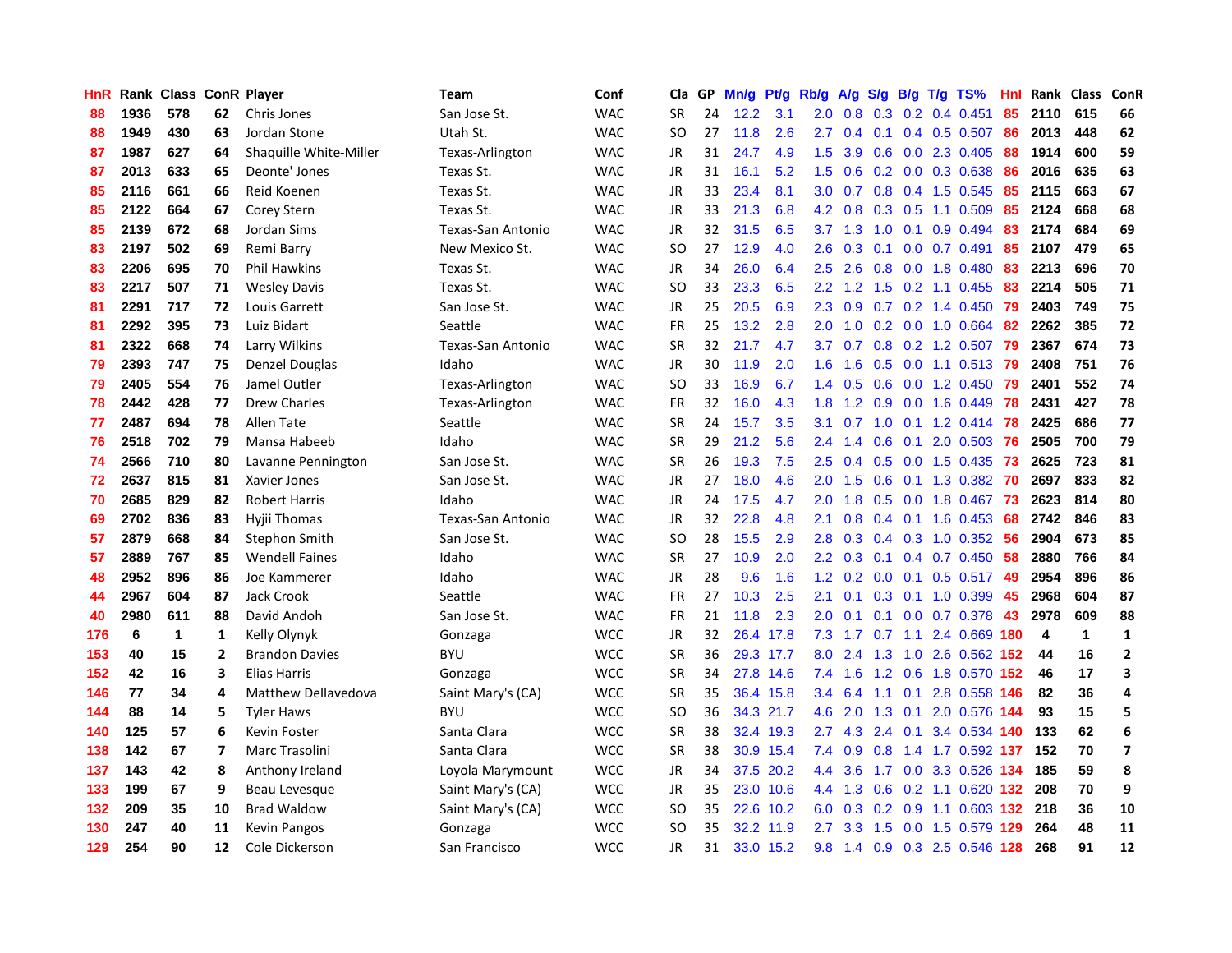| HnR |      | Rank Class ConR Player |    |                        | Team              | Conf       | Cla           | <b>GP</b> | Mn/g | Pt/g Rb/g |                  | A/g    |               |  | S/g B/g T/g TS%             | <b>Hnl</b> | Rank | Class | <b>ConR</b> |
|-----|------|------------------------|----|------------------------|-------------------|------------|---------------|-----------|------|-----------|------------------|--------|---------------|--|-----------------------------|------------|------|-------|-------------|
| 128 | 272  | 22                     | 13 | Przemek Karnowski      | Gonzaga           | <b>WCC</b> | <b>FR</b>     | 34        | 10.7 | 5.4       | 2.6              | 0.2    |               |  | 0.2 0.3 0.8 0.541 127       |            | 294  | 26    | 13          |
| 127 | 290  | 103                    | 14 | Cody Doolin            | San Francisco     | <b>WCC</b> | JR            | 31        |      | 33.7 12.2 | 3.1              | 5.6    |               |  | 1.6 0.1 2.7 0.533 126 313   |            |      | 107   | 14          |
| 126 | 319  | 110                    | 15 | Evan Roguemore         | Santa Clara       | <b>WCC</b> | JR            | 38        | 31.4 | 12.0      | 3.2              |        |               |  | 5.2 1.2 0.2 2.2 0.555 125   |            | 329  | 116   | 15          |
| 124 | 356  | 125                    | 16 | Sam Dower              | Gonzaga           | <b>WCC</b> | JR            | 35        | 16.0 | 6.9       | $2.7^{\circ}$    | 0.3    |               |  | 0.5 0.4 0.9 0.598 123       |            | 380  | 129   | 17          |
| 124 | 359  | 63                     | 17 | Christopher Anderson   | San Diego         | <b>WCC</b> | <b>SO</b>     | 33        | 32.3 | 9.4       | 3.8              | 5.7    |               |  | 2.1 0.2 2.8 0.491 124       |            | 356  | 62    | 16          |
| 124 | 368  | 129                    | 18 | David Stockton         | Gonzaga           | <b>WCC</b> | JR            | 35        | 18.7 | 3.7       | 1.7              | 3.4    | 1.5           |  | 0.0 1.2 0.479 123           |            | 396  | 133   | 18          |
| 123 | 389  | 72                     | 19 | <b>Matt Carlino</b>    | <b>BYU</b>        | <b>WCC</b> | <b>SO</b>     | 36        | 28.7 | 11.5      | 3.6              | 4.8    | 1.8           |  | 0.1 2.7 0.503 122           |            | 404  | 72    | 19          |
| 123 | 393  | 145                    | 20 | Mitchell Young         | Saint Mary's (CA) | <b>WCC</b> | <b>SR</b>     | 35        | 20.4 | 7.7       | 5.6              | 0.9    |               |  | $0.7$ $0.3$ 1.2 $0.559$ 122 |            | 406  | 154   | 20          |
| 122 | 412  | 78                     | 21 | Gary Bell              | Gonzaga           | <b>WCC</b> | SO.           | 34        | 28.6 | 9.0       | 2.2              | 2.1    | 0.8           |  | 0.0 1.3 0.545 122           |            | -415 | 77    | 21          |
| 119 | 479  | 161                    | 22 | Stephen Holt           | Saint Mary's (CA) | <b>WCC</b> | JR            | 31        | 32.4 | 11.6      | 5.4              | 1.5    |               |  | 1.2 0.0 1.4 0.540 120       |            | 461  | 157   | 22          |
| 119 | 483  | 181                    | 23 | Mike Hart              | Gonzaga           | <b>WCC</b> | <b>SR</b>     | 35        | 16.9 | 2.0       | 3.9 <sup>°</sup> | $-1.1$ |               |  | 0.9 0.1 0.2 0.745 118       |            | 520  | 198   | 23          |
| 116 | 589  | 194                    | 24 | Ryan Nicholas          | Portland          | <b>WCC</b> | JR            | 32        | 31.1 | 13.0      | 8.7              | $-1.1$ |               |  | 0.9 0.2 2.0 0.508 115 616   |            |      | 201   | 25          |
| 116 | 606  | 118                    | 25 | <b>Brandon Clark</b>   | Santa Clara       | <b>WCC</b> | SO.           | 38        | 18.5 | 7.2       | 1.8              | 2.7    |               |  | 0.7 0.1 1.5 0.567 115 614   |            |      | 124   | 24          |
| 115 | 616  | 225                    | 26 | Lorne Jackson          | Pepperdine        | <b>WCC</b> | <b>SR</b>     | 30        | 30.1 | 13.6      | 3.7              | 2.8    | 1.5           |  | 0.2 3.2 0.524 114           |            | 664  | 243   | 27          |
| 115 | 644  | 127                    | 27 | Johnny Dee             | San Diego         | <b>WCC</b> | <b>SO</b>     | 34        | 31.2 | 15.0      | 3.1              | 0.9    |               |  | 0.8 0.0 1.3 0.574 114       |            | 675  | 132   | 28          |
| 114 | 675  | 216                    | 28 | James Walker           | Saint Mary's (CA) | <b>WCC</b> | JR            | 28        | 21.6 | 6.9       | 3.5              | 1.0    | 1.0           |  | 0.1 1.1 0.581 115           |            | 617  | 202   | 26          |
| 111 | 775  | 94                     | 29 | Mark Tollefsen         | San Francisco     | <b>WCC</b> | <b>FR</b>     | 31        | 19.8 | 7.2       | 3.0 <sub>2</sub> | 0.5    |               |  | 0.4 0.6 0.5 0.680 111       |            | 799  | 98    | 31          |
| 111 | 809  | 260                    | 30 | Jorden Page            | Saint Mary's (CA) | <b>WCC</b> | <b>JR</b>     | 33        | 19.1 | 6.4       | 1.4              | 1.8    |               |  | 0.7 0.1 1.4 0.564 111       |            | 797  | 254   | 30          |
| 110 | 820  | 287                    | 31 | <b>Raymond Cowels</b>  | Santa Clara       | <b>WCC</b> | <b>SR</b>     | 38        | 26.2 | 9.4       | 4.3              | 0.5    |               |  | 1.5 0.2 0.9 0.552 110 827   |            |      | 293   | 32          |
| 110 | 826  | 104                    | 32 | Kyle Dranginis         | Gonzaga           | <b>WCC</b> | FR            | 33        | 10.4 | 2.9       | 1.5              | 1.0    |               |  | $0.4$ 0.1 0.8 0.552 110     |            | 841  | 106   | 33          |
| 110 | 841  | 293                    | 33 | <b>Brock Zylstra</b>   | <b>BYU</b>        | <b>WCC</b> | <b>SR</b>     | 36        | 25.8 | 7.6       | 4.1              | 2.0    |               |  | $0.9$ 0.1 1.0 0.548 109     |            | 857  | 301   | 34          |
| 108 | 902  | 313                    | 34 | Chris Manresa          | San Diego         | <b>WCC</b> | <b>SR</b>     | 27        | 24.7 | 9.0       | 7.1              | 1.1    | 0.5           |  | 0.6 1.6 0.506 111           |            | 796  | 285   | 29          |
| 106 | 976  | 207                    | 35 | Thomas van der Mars    | Portland          | <b>WCC</b> | <b>SO</b>     | 32        | 23.2 | 7.9       | 5.5              | 1.0    |               |  | 0.4 0.7 1.3 0.567 105 1021  |            |      | 216   | 37          |
| 106 | 978  | 304                    | 36 | De'End Parker          | San Francisco     | <b>WCC</b> | JR            | 29        | 27.3 | 11.7      | 3.0              | 2.0    | 0.6           |  | 0.1 1.2 0.511 106           |            | 986  | 308   | 36          |
| 105 | 1056 | 148                    | 37 | <b>Stacy Davis</b>     | Pepperdine        | <b>WCC</b> | FR            | 30        | 30.4 | 11.2      | 7.3              | 1.3    |               |  | 0.7 0.4 2.5 0.494 103 1096  |            |      | 152   | 38          |
| 102 | 1151 | 243                    | 38 | <b>Nate Austin</b>     | <b>BYU</b>        | <b>WCC</b> | <sub>SO</sub> | 36        | 17.5 | 3.6       | 4.6              | 0.6    | 0.6           |  | 0.6 0.6 0.506 102 1168      |            |      | 243   | 40          |
| 101 | 1242 | 394                    | 39 | Ayodeji Egbeyemi       | Loyola Marymount  | <b>WCC</b> | JR            | 25        | 33.6 | 10.6      | 6.0              | 1.6    |               |  | 1.2 0.6 1.3 0.510 102 1152  |            |      | 363   | 39          |
| 101 | 1245 | 406                    | 40 | Caleb Willis           | Pepperdine        | <b>WCC</b> | <b>SR</b>     | 15        | 31.5 | 5.9       | 3.8              | 4.7    |               |  | 0.9 0.1 1.6 0.527 107       |            | 935  | 322   | 35          |
| 100 | 1308 | 417                    | 41 | Nikolas Skouen         | Pepperdine        | <b>WCC</b> | JR            | 30        | 22.5 | 8.0       | 1.9              | 0.6    |               |  | $0.4$ 0.0 0.9 0.654 98      |            | 1358 | 425   | 43          |
| 100 | 1309 | 278                    | 42 | Josh Sharp             | <b>BYU</b>        | <b>WCC</b> | SO.           | 32        | 18.5 | 4.4       | 3.9 <sup>°</sup> | 0.7    |               |  | 0.4 0.2 0.7 0.601 101 1226  |            |      | 257   | 41          |
| 99  | 1349 | 438                    | 43 | <b>Craig Cusick</b>    | <b>BYU</b>        | <b>WCC</b> | <b>SR</b>     | 36        | 19.1 | 3.8       | 2.3              | 2.1    | 0.8           |  | $0.0$ 0.8 0.521             | 99         | 1346 | 442   | 42          |
| 99  | 1369 | 445                    | 44 | Ken Rancifer           | San Diego         | <b>WCC</b> | <b>SR</b>     | 34        | 26.9 | 10.2      | 3.7              | 1.2    |               |  | $0.5$ 0.3 1.6 0.537         | -98        | 1392 | 453   | 45          |
| 98  | 1376 | 434                    | 45 | Paul Cooper            | San Diego         | <b>WCC</b> | JR            | 24        | 16.9 | 6.2       | 1.6              | 0.6    | 0.8           |  | $0.0$ 0.7 0.509             | 98         | 1379 | 430   | 44          |
| 98  | 1401 | 303                    | 46 | Yannick Atanga         | Santa Clara       | <b>WCC</b> | SO            | 38        | 18.1 | 2.6       | 6.2              | 0.2    | 0.3           |  | 1.0 0.6 0.490               | -98        | 1402 | 304   | 46          |
| 97  | 1469 | 219                    | 47 | <b>Avry Holmes</b>     | San Francisco     | <b>WCC</b> | <b>FR</b>     | 29        | 19.1 | 6.7       | 1.7              | 0.9    | $0.4^{\circ}$ |  | $0.0$ 1.0 0.607             | 96         | 1481 | 216   | 48          |
| 97  | 1470 | 476                    | 48 | <b>Ashley Hamilton</b> | Loyola Marymount  | <b>WCC</b> | <b>SR</b>     | 34        | 32.3 | 12.9      | 7.1              | 1.4    |               |  | 1.0 0.4 3.1 0.483           | 94         | 1574 | 500   | 52          |
| 96  | 1491 | 224                    | 49 | Tim Derksen            | San Francisco     | <b>WCC</b> | <b>FR</b>     | 31        | 22.0 | 7.4       | 3.8 <sub>2</sub> | 0.6    |               |  | $0.6$ $0.2$ 1.5 $0.564$     | 96         | 1510 | 224   | 49          |
| 96  | 1493 | 464                    | 50 | Matt Hodgson           | Saint Mary's (CA) | <b>WCC</b> | JR            | 32        | 9.9  | 2.8       | 2.0 <sub>1</sub> | 0.2    |               |  | $0.1$ 0.8 0.7 0.572         | -97        | 1459 | 458   | 47          |
| 96  | 1509 | 326                    | 51 | Jordan Baker           | Pepperdine        | <b>WCC</b> | SO.           | 30        |      | 31.2 11.4 | 4.2              | 3.1    |               |  | 0.9 0.2 3.4 0.489           | 95         | 1553 | 339   | 51          |